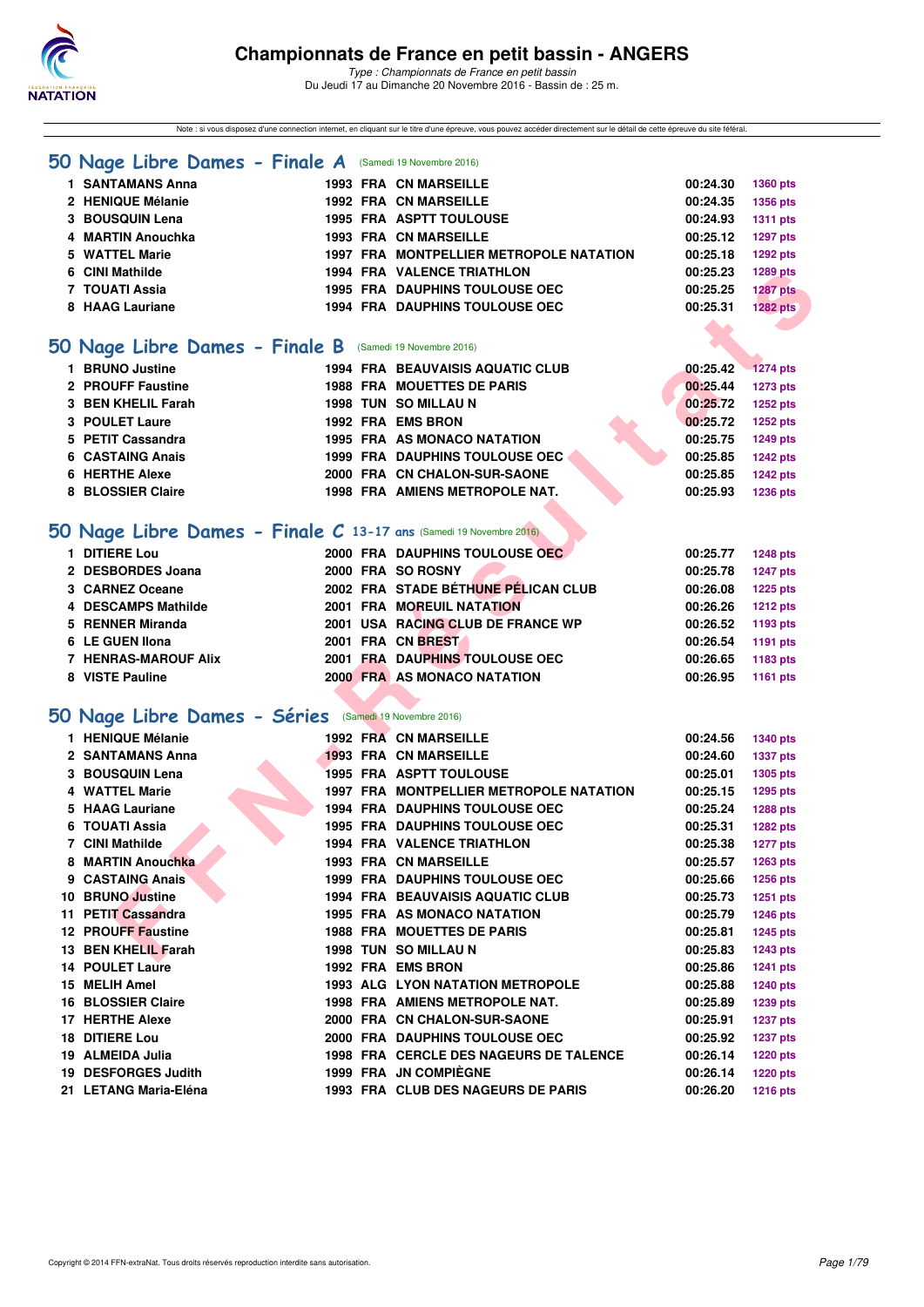

#### **50 Nage Libre Dames - Séries (suite)**

| 22 DESBORDES Joana                                      |  | 2000 FRA SO ROSNY                                    | 00:26.23                                      | <b>1214 pts</b>            |
|---------------------------------------------------------|--|------------------------------------------------------|-----------------------------------------------|----------------------------|
| 22 LECANU Maëlle                                        |  | 1999 FRA STADE FRANÇAIS O COURBEVOIE                 | 00:26.23                                      | <b>1214 pts</b>            |
| 24 CARNEZ Oceane                                        |  | 2002 FRA STADE BÉTHUNE PÉLICAN CLUB                  | 00:26.38                                      | 1203 pts                   |
| 25 BONNAMY Zoé                                          |  | 1999 FRA AMIENS METROPOLE NAT.                       | 00:26.40                                      | 1201 pts                   |
| 26 COSTE Julie                                          |  | <b>1998 FRA DAUPHINS TOULOUSE OEC</b>                | 00:26.41                                      | <b>1201 pts</b>            |
| 27 DESCAMPS Mathilde                                    |  | <b>2001 FRA MOREUIL NATATION</b>                     | 00:26.45                                      | 1198 pts                   |
| 28 TERRIER Tainara                                      |  | <b>1996 FRA ASPTT MONTPELLIER</b>                    | 00:26.51                                      | 1193 pts                   |
| 29 BRISFER Clara                                        |  | 1997 FRA NAUTIC CLUB ALP'38                          | 00:26.55                                      | <b>1190 pts</b>            |
| 30 MABBOUX Isabelle                                     |  | <b>1992 FRA OLYMPIC NICE NATATION</b>                | 00:26.60                                      | <b>1187 pts</b>            |
| 31 HOET Coralie                                         |  | <b>1998 FRA NANTES NATATION</b>                      | 00:26.64                                      | <b>1184 pts</b>            |
| 32 BOUTIN Julie                                         |  | <b>1998 FRA ENTOURS</b>                              | 00:26.66                                      | 1182 pts                   |
| 33 RENNER Miranda                                       |  | 2001 USA RACING CLUB DE FRANCE WP                    | 00:26.69                                      | <b>1180 pts</b>            |
| <b>34 HENRAS-MAROUF Alix</b>                            |  | 2001 FRA DAUPHINS TOULOUSE OEC                       | 00:26.70                                      | <b>1179 pts</b>            |
| 35 LE GUEN Ilona                                        |  | 2001 FRA CN BREST                                    | 00:26.76                                      | 1175 pts                   |
| 36 VISTE Pauline                                        |  | 2000 FRA AS MONACO NATATION                          | 00:26.83                                      | 1170 pts                   |
| 37 TOUILI Lila                                          |  | 2000 FRA CANET 66 NATATION                           | 00:26.84                                      | 1169 pts                   |
| 38 REMY Adeline                                         |  | 2000 FRA STADE BÉTHUNE PÉLICAN CLUB                  | 00:26.94                                      | 1162 pts                   |
| 39 LEROY Flavy                                          |  | <b>1996 FRA MONT-SAINT-AIGNAN NATATION</b>           | 00:26.96                                      | 1161 pts                   |
| <b>40 GUANNEL Lucie</b>                                 |  | 1999 FRA AC CHERBOURG EN COTENTIN                    | 00:26.97                                      | 1160 pts                   |
| 41 MARCEL Roxanne                                       |  | <b>1999 FRA CN ANTIBES</b>                           | 00:27.13                                      | 1148 pts                   |
| <b>42 DEACAL Mallaury</b>                               |  | 2001 FRA CN VAL DE FENSCH SEREMANGE                  | 00:27.14                                      | <b>1148 pts</b>            |
| <b>43 PABION Sarah</b>                                  |  | 1995 FRA ENFANTS DU RHÔNE VALENCE                    | 00:27.16                                      | 1146 pts                   |
| 44 NERRIERE Célia                                       |  | <b>1998 FRA STADE CLERMONT NATATION</b>              | 00:27.22                                      | 1142 pts                   |
| 45 DESBONNES Leha                                       |  | 2002 FRA ES MASSY NATATION                           | 00:27.39                                      | 1130 pts                   |
| 46 ROYER VIEL Léa                                       |  | 2001 FRA MONTPELLIER PAILLADE NATATION               | 00:27.40                                      | 1129 pts                   |
| 47 SZCZEPIAK Margaux                                    |  | <b>1999 FRA SC THIONVILLE</b>                        | 00:27.56                                      | 1118 pts                   |
| <b>48 DRHOUIN Emma</b>                                  |  | 1999 FRA ASPTT TOULOUSE                              | 00:27.88                                      | 1095 pts                   |
| 49 BLANCHETIERE Adèle                                   |  | 1999 FRA EN CAEN                                     | 00:28.56                                      | 1048 pts                   |
| --- HACHE Cloé                                          |  | <b>1997 FRA CN MARSEILLE</b>                         | <b>DNS dec</b>                                |                            |
| --- ARLANDIS Anais                                      |  | <b>1997 FRA OLYMPIC NICE NATATION</b>                | <b>DNS</b> dec                                |                            |
|                                                         |  |                                                      |                                               |                            |
| 00 Nage Libre Dames - Finale A (Jeudi 17 Novembre 2016) |  |                                                      |                                               |                            |
| <b>1 SANTAMANS Anna</b>                                 |  | <b>1993 FRA CN MARSEILLE</b>                         | 00:53.51                                      | <b>1345 pts</b>            |
|                                                         |  | 50 m: 25.47                                          | $(25.47)$ 100 m : 53.51 (28.04)               |                            |
| 2 WATTEL Marie                                          |  | 1997 FRA MONTPELLIER METROPOLE NATATION              | 00:53.54                                      | <b>1344 pts</b>            |
| 3 TOUATI Assia                                          |  | 50 m: 25.88<br><b>1995 FRA DAUPHINS TOULOUSE OEC</b> | $(25.88)$ 100 m : 53.54<br>00:54.03           | (27.66)<br><b>1326 pts</b> |
|                                                         |  | 50 m: 26.38                                          | $(26.38)$ 100 m :                             | 54.03 (27.65)              |
| 4 MARTIN Anouchka                                       |  | <b>1993 FRA CN MARSEILLE</b>                         | 00:54.44                                      | <b>1310 pts</b>            |
| 5 BOUSQUIN Lena                                         |  | 50 m : 26.16<br><b>1995 FRA ASPTT TOULOUSE</b>       | $(26.16)$ 100 m : 54.44 $(28.28)$<br>00:54.50 | <b>1308 pts</b>            |
|                                                         |  | 50 m: 25.98                                          | $(25.98)$ 100 m : 54.50 $(28.52)$             |                            |
| 6 CINI Mathilde                                         |  | <b>1994 FRA VALENCE TRIATHLON</b>                    | 00:54.96                                      | 1291 pts                   |
| 7 PROUFF Faustine                                       |  | 50 m: 26.36<br><b>1988 FRA MOUETTES DE PARIS</b>     | $(26.36)$ 100 m : 54.96<br>00:55.27           | (28.60)<br><b>1279 pts</b> |
|                                                         |  | 50 m: 26.49                                          | $(26.49)$ 100 m : 55.27                       | (28.78)                    |
| 8 HACHE Cloé                                            |  | <b>1997 FRA CN MARSEILLE</b>                         | 00:55.33                                      | <b>1277 pts</b>            |
|                                                         |  |                                                      | 50 m: 26.42 (26.42) 100 m: 55.33 (28.91)      |                            |
| 00 Nage Libre Dames - Finale R (Jeudi 17 Novembre 2016) |  |                                                      |                                               |                            |

# **[100 Nage Libre Dames - Finale A](http://www.ffnatation.fr/webffn/resultats.php?idact=nat&go=epr&idcpt=41163&idepr=2)** (Jeudi 17 Novembre 2016)

| <b>SANTAMANS Anna</b>           |  | 1993 FRA CN MARSEILLE                          |                | 00:53.51          | <b>1345 pts</b> |          |
|---------------------------------|--|------------------------------------------------|----------------|-------------------|-----------------|----------|
|                                 |  |                                                | $50 m$ : 25.47 | $(25.47)$ 100 m : | 53.51 (28.04    |          |
| 2 WATTEL Marie                  |  | <b>1997 FRA MONTPELLIER METROPOLE NATATION</b> |                | 00:53.54          | <b>1344 pts</b> |          |
|                                 |  |                                                | 50 m : 25.88   | $(25.88)$ 100 m : | 53.54 (27.66)   |          |
| 3 TOUATI Assia                  |  | <b>1995 FRA DAUPHINS TOULOUSE OEC</b>          |                | 00:54.03          | $1326$ pts      |          |
|                                 |  |                                                | 50 m : 26.38   | $(26.38)$ 100 m : | 54.03 (27.65    |          |
| 4 MARTIN Anouchka               |  | <b>1993 FRA CN MARSEILLE</b>                   |                | 00:54.44          | $1310$ pts      |          |
|                                 |  |                                                | 50 m: 26.16    | $(26.16)$ 100 m : | 54.44 (28.28)   |          |
| 5 BOUSQUIN Lena                 |  | <b>1995 FRA ASPTT TOULOUSE</b>                 |                | 00:54.50          | <b>1308 pts</b> |          |
|                                 |  |                                                | 50 m : 25.98   | $(25.98)$ 100 m : | 54.50 (28.52)   |          |
| 6 CINI Mathilde                 |  | <b>1994 FRA VALENCE TRIATHLON</b>              |                | 00:54.96          |                 | 1291 pts |
|                                 |  |                                                | 50 m : 26.36   | $(26.36)$ 100 m : | 54.96 (28.60    |          |
| 7 PROUFF Faustine               |  | <b>1988 FRA MOUETTES DE PARIS</b>              |                | 00:55.27          | 1279 pts        |          |
|                                 |  |                                                | 50 m : 26.49   | $(26.49)$ 100 m : | 55.27 (28.78    |          |
| 8 HACHE Cloé                    |  | <b>1997 FRA CN MARSEILLE</b>                   |                | 00:55.33          | <b>1277 pts</b> |          |
|                                 |  |                                                | 50 m: 26.42    | $(26.42)$ 100 m : | 55.33 (28.91    |          |
| 100 Nage Libre Dames - Finale B |  | (Jeudi 17 Novembre 2016)                       |                |                   |                 |          |

| <b>BONNET Charlotte</b> | <b>1995 FRA OLYMPIC NICE NATATION</b> |                        |              | 00:53.57                                      | <b>1343 pts</b> |
|-------------------------|---------------------------------------|------------------------|--------------|-----------------------------------------------|-----------------|
| 2 PETIT Cassandra       | 1995 FRA AS MONACO NATATION           | 50 m : 25.93           |              | $(25.93)$ 100 m : 53.57 $(27.64)$<br>00:55.31 | <b>1278 pts</b> |
| 3 MAHIEU Pauline        | 1999 FRA US ST-ANDRÉ                  |                        | 50 m : 26.74 | $(26.74)$ 100 m : 55.31 $(28.57)$<br>00:55.79 | <b>1260 pts</b> |
| 4 DESBORDES Joana       | 2000 FRA SO ROSNY                     |                        | 50 m : 26.74 | $(26.74)$ 100 m : 55.79 $(29.05)$<br>00:55.91 | 1255 pts        |
| 5 ARLANDIS Anais        | <b>1997 FRA OLYMPIC NICE NATATION</b> | $50 \text{ m}$ : 26.89 |              | $(26.89)$ 100 m : 55.91 $(29.02)$<br>00:56.23 | <b>1244 pts</b> |
|                         |                                       | $50 \text{ m}$ : 27.52 |              | $(27.52)$ 100 m : 56.23 $(28.71)$             |                 |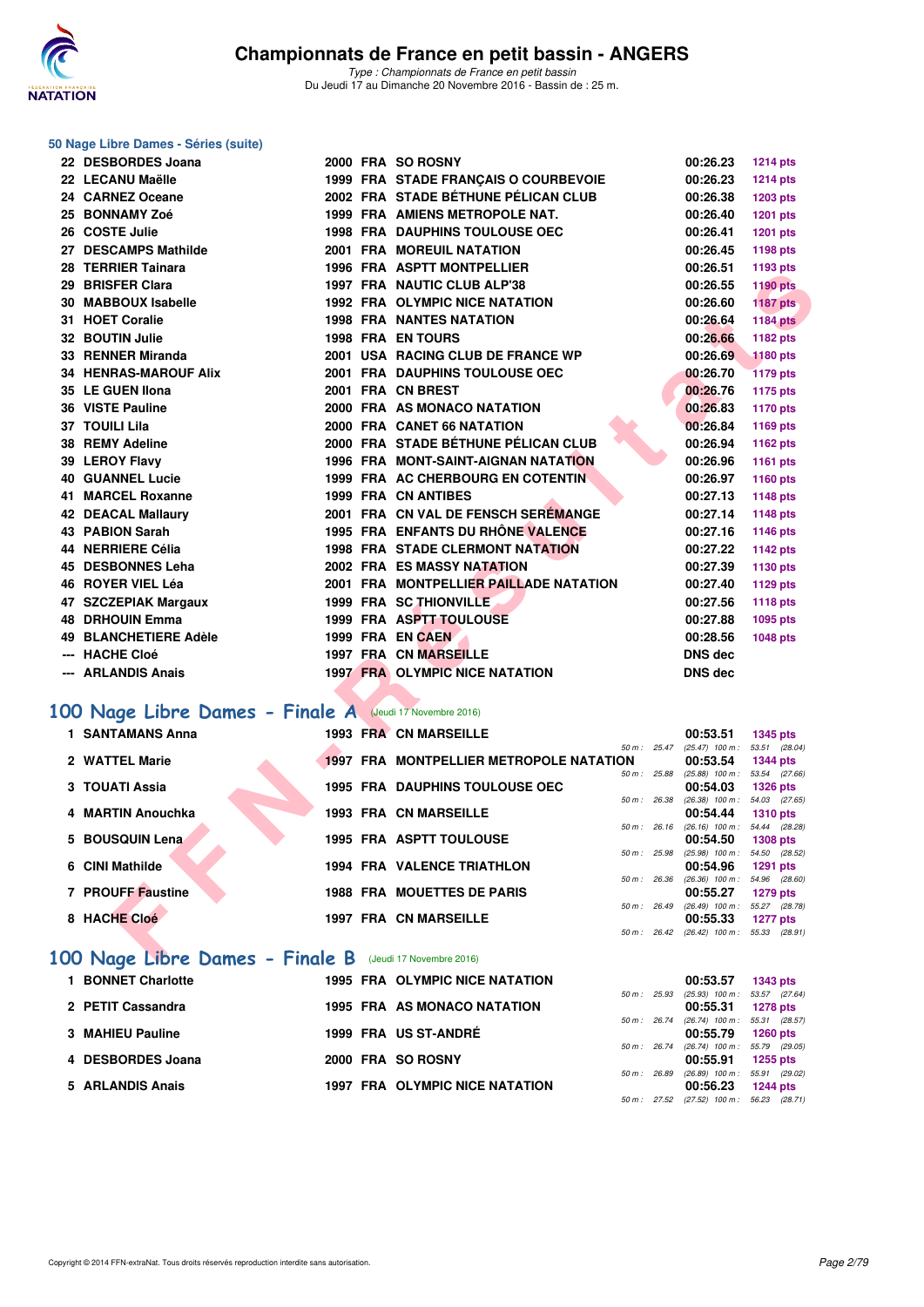

*Type : Championnats de France en petit bassin* Du Jeudi 17 au Dimanche 20 Novembre 2016 - Bassin de : 25 m.

| 100 Nage Libre Dames - Finale B (suite) |  |                                       |                |                                          |          |
|-----------------------------------------|--|---------------------------------------|----------------|------------------------------------------|----------|
| 6 HAAG Lauriane                         |  | <b>1994 FRA DAUPHINS TOULOUSE OEC</b> |                | 00:56.26                                 | 1243 pts |
|                                         |  |                                       | $50 m$ : 26.91 | $(26.91)$ 100 m : 56.26 $(29.35)$        |          |
| <b>MABBOUX Isabelle</b>                 |  | <b>1992 FRA OLYMPIC NICE NATATION</b> |                | 00:56.85 1221 pts                        |          |
|                                         |  |                                       | 50 m : 27.40   | $(27.40)$ 100 m : 56.85 $(29.45)$        |          |
| 8 POULET Laure                          |  | 1992 FRA EMS BRON                     |                | 00:57.02 1215 pts                        |          |
|                                         |  |                                       |                | 50 m: 27.16 (27.16) 100 m: 57.02 (29.86) |          |

# **[100 Nage Libre Dames - Finale C](http://www.ffnatation.fr/webffn/resultats.php?idact=nat&go=epr&idcpt=41163&idepr=2) 13-17 ans** (Jeudi 17 Novembre 2016)

| 1 JEAN Mathilde                                       | 2000 FRA AMIENS METROPOLE NAT.          |                        | 00:55.87                      | <b>1257 pts</b>                  |
|-------------------------------------------------------|-----------------------------------------|------------------------|-------------------------------|----------------------------------|
| 2 DITIERE Lou                                         | 2000 FRA DAUPHINS TOULOUSE OEC          | 50 m: 27.74            | $(27.74)$ 100 m :<br>00:55.95 | 55.87 (28.13)<br>$1254$ pts      |
| 3 CARNEZ Oceane                                       | 2002 FRA STADE BÉTHUNE PÉLICAN CLUB     | 50 m : 26.77           | $(26.77)$ 100 m :<br>00:56.79 | 55.95 (29.18)<br>$1223$ pts      |
| 4 DESCAMPS Mathilde                                   | 2001 FRA MOREUIL NATATION               | 50 m: 27.98            | $(27.98)$ 100 m;<br>00:57.24  | 56.79 (28.81)<br><b>1207 pts</b> |
| 5 EGOROVA Valériya                                    | 2001 RUS MONTPELLIER METROPOLE NATATION | 50 m: 27.58            | $(27.58)$ 100 m :<br>00:57.26 | 57.24 (29.66)<br><b>1206 pts</b> |
| <b>6 PONSARDIN Alice</b>                              | 2000 FRA AMIENS METROPOLE NAT.          | $50 \text{ m}$ : 27.44 | $(27.44)$ 100 m :<br>00:57.51 | 57.26 (29.82)<br>1197 pts        |
| 7 PICAULT Solweig                                     | 2000 FRA CANET 66 NATATION              | 50 m: 28.01            | $(28.01)$ 100 m :<br>00:57.58 | 57.51 (29.50)<br>1195 pts        |
| 8 TOUILI Lila                                         | 2000 FRA CANET 66 NATATION              | 50 m: 27.73            | $(27.73)$ 100 m :<br>00:57.92 | 57.58 (29.85)<br>1182 pts        |
|                                                       |                                         | 50 m: 28.12            | $(28.12)$ 100 m :             | 57.92 (29.80)                    |
| 00 Nage Libre Dames - Séries (Jeudi 17 Novembre 2016) |                                         |                        |                               |                                  |

# **[100 Nage Libre Dames - Séries](http://www.ffnatation.fr/webffn/resultats.php?idact=nat&go=epr&idcpt=41163&idepr=2)** (Jeudi 17 Novembre 2016)

| 1 JEAN Mathilde                                        |  | 2000 FRA AMIENS METROPOLE NAT.                 |              |                              | 00:55.87                                                      | <b>1257 pts</b>                                   |
|--------------------------------------------------------|--|------------------------------------------------|--------------|------------------------------|---------------------------------------------------------------|---------------------------------------------------|
| 2 DITIERE Lou                                          |  | 2000 FRA DAUPHINS TOULOUSE OEC                 |              | 50 m : 27.74                 | $(27.74)$ 100 m :<br>00:55.95                                 | 55.87 (28.13)<br>1254 pts                         |
| 3 CARNEZ Oceane                                        |  | 2002 FRA STADE BÉTHUNE PÉLICAN CLUB            |              | 50 m : 26.77                 | $(26.77)$ 100 m :<br>00:56.79                                 | 55.95 (29.18)<br><b>1223 pts</b>                  |
| 4 DESCAMPS Mathilde                                    |  | <b>2001 FRA MOREUIL NATATION</b>               | 50 m : 27.98 |                              | $(27.98)$ 100 m :<br>00:57.24                                 | 56.79 (28.81)<br><b>1207 pts</b>                  |
| 5 EGOROVA Valériya                                     |  | <b>2001 RUS MONTPELLIER METROPOLE NATATION</b> | 50 m: 27.58  |                              | $(27.58)$ 100 m : 57.24 (29.66)<br>00:57.26                   | <b>1206 pts</b>                                   |
| <b>6 PONSARDIN Alice</b>                               |  | 2000 FRA AMIENS METROPOLE NAT.                 |              | 50 m: 27.44                  | (27.44) 100 m: 57.26 (29.82)<br>00:57.51                      | 1197 pts                                          |
| 7 PICAULT Solweig                                      |  | 2000 FRA CANET 66 NATATION                     |              | 50 m: 28.01                  | $(28.01)$ 100 m : 57.51 (29.50)<br>00:57.58                   | 1195 pts                                          |
| 8 TOUILI Lila                                          |  | 2000 FRA CANET 66 NATATION                     |              | 50 m: 27.73                  | $(27.73)$ 100 m : 57.58 $(29.85)$<br>00:57.92                 | 1182 pts                                          |
|                                                        |  |                                                |              | 50 m: 28.12                  | $(28.12)$ 100 m : 57.92 $(29.80)$                             |                                                   |
| .00 Nage Libre Dames - Séries (Jeudi 17 Novembre 2016) |  |                                                |              |                              |                                                               |                                                   |
| 1 SANTAMANS Anna                                       |  | <b>1993 FRA CN MARSEILLE</b>                   |              | 50 m : 25.79                 | 00:54.25<br>$(25.79)$ 100 m : 54.25 $(28.46)$                 | <b>1317 pts</b>                                   |
| 2 WATTEL Marie                                         |  | 1997 FRA MONTPELLIER METROPOLE NATATION        |              |                              | 00:54.48                                                      | <b>1309 pts</b>                                   |
| 3 MARTIN Anouchka                                      |  | 1993 FRA CN MARSEILLE                          |              | 50 m : 26.20                 | $(26.20)$ 100 m : 54.48 $(28.28)$<br>00:54.79                 | <b>1297 pts</b>                                   |
| 3 BOUSQUIN Lena                                        |  | <b>1995 FRA ASPTT TOULOUSE</b>                 |              | 50 m : 26.64                 | $(26.64)$ 100 m : 54.79 $(28.15)$<br>00:54.79                 | <b>1297 pts</b>                                   |
| 5 TOUATI Assia                                         |  | <b>1995 FRA DAUPHINS TOULOUSE OEC</b>          |              | 50 m : 26.28                 | $(26.28)$ 100 m : 54.79 $(28.51)$<br>00:54.92                 | <b>1292 pts</b>                                   |
| 6 HACHE Cloé                                           |  | <b>1997 FRA CN MARSEILLE</b>                   |              | 50 m: 27.10                  | $(27.10)$ 100 m :<br>00:54.95                                 | 54.92 (27.82)<br>1291 pts                         |
| <b>7 CINI Mathilde</b>                                 |  | <b>1994 FRA VALENCE TRIATHLON</b>              |              | 50 m : 26.72<br>50 m: 26.64  | $(26.72)$ 100 m :<br>00:55.05                                 | 54.95 (28.23)<br><b>1287 pts</b>                  |
| 8 PROUFF Faustine                                      |  | <b>1988 FRA MOUETTES DE PARIS</b>              |              |                              | $(26.64)$ 100 m :<br>00:55.25                                 | 55.05 (28.41)<br>1280 pts                         |
| <b>BONNET Charlotte</b>                                |  | 1995 FRA OLYMPIC NICE NATATION                 |              | 50 m : 26.70                 | (26.70) 100 m: 55.25 (28.55)<br>00:55.44                      | <b>1273 pts</b>                                   |
| 10 PETIT Cassandra                                     |  | 1995 FRA AS MONACO NATATION                    |              | 50 m : 26.16<br>50 m : 26.88 | $(26.16)$ 100 m :<br>00:55.62                                 | 55.44 (29.28)<br><b>1266 pts</b>                  |
| 11 MAHIEU Pauline                                      |  | 1999 FRA US ST-ANDRE                           |              | 50 m : 27.00                 | $(26.88)$ 100 m :<br>00:55.95                                 | 55.62 (28.74)<br><b>1254 pts</b><br>55.95 (28.95) |
| <b>12 HAAG Lauriane</b>                                |  | <b>1994 FRA DAUPHINS TOULOUSE OEC</b>          | 50 m : 26.99 |                              | $(27.00)$ 100 m :<br>00:56.29                                 | <b>1241 pts</b><br>56.29 (29.30)                  |
| 13 DESBORDES Joana                                     |  | 2000 FRA SO ROSNY                              |              | 50 m : 27.27                 | $(26.99)$ 100 m :<br>00:56.33<br>(27.27) 100 m: 56.33 (29.06) | <b>1240 pts</b>                                   |
| <b>14 ARLANDIS Anais</b>                               |  | 1997 FRA OLYMPIC NICE NATATION                 |              | 50 m : 27.39                 | 00:56.41<br>(27.39) 100 m: 56.41 (29.02)                      | <b>1237 pts</b>                                   |
| 15 MABBOUX Isabelle                                    |  | 1992 FRA OLYMPIC NICE NATATION                 |              | 50 m : 27.41                 | 00:56.43<br>$(27.41)$ 100 m : 56.43 $(29.02)$                 | <b>1236 pts</b>                                   |
| <b>16 POULET Laure</b>                                 |  | 1992 FRA EMS BRON                              |              | 50 m : 26.84                 | 00:56.52<br>$(26.84)$ 100 m : 56.52 $(29.68)$                 | <b>1233 pts</b>                                   |
| 17 COSTE Julie                                         |  | <b>1998 FRA DAUPHINS TOULOUSE OEC</b>          |              |                              | 00:56.64<br>50 m: 27.44 (27.44) 100 m: 56.64 (29.20)          | <b>1229 pts</b>                                   |
| 18 JEAN Mathilde                                       |  | 2000 FRA AMIENS METROPOLE NAT.                 | 50 m : 28.33 |                              | 00:56.70<br>$(28.33)$ 100 m :                                 | <b>1226 pts</b>                                   |
| 19 DITIERE Lou                                         |  | 2000 FRA DAUPHINS TOULOUSE OEC                 |              |                              | 00:56.74                                                      | 56.70 (28.37)<br><b>1225 pts</b>                  |
| 20 BEN KHELIL Farah                                    |  | 1998 TUN SO MILLAU N                           |              | 50 m : 26.87                 | (26.87) 100 m: 56.74 (29.87)<br>00:56.79                      | <b>1223 pts</b>                                   |
| 21 BONNAMY Zoé                                         |  | 1999 FRA AMIENS METROPOLE NAT.                 |              | 50 m : 27.21                 | $(27.21)$ 100 m :<br>00:56.82<br>$(27.55)$ 100 m :            | 56.79 (29.58)<br><b>1222 pts</b>                  |
| 22 LECANU Maëlle                                       |  | 1999 FRA STADE FRANÇAIS O COURBEVOIE           |              | 50 m : 27.55<br>50 m : 27.64 | 00:56.88                                                      | 56.82 (29.27)<br><b>1220 pts</b>                  |
| 23 CARNEZ Oceane                                       |  | 2002 FRA STADE BÉTHUNE PÉLICAN CLUB            |              |                              | (27.64) 100 m: 56.88 (29.24)<br>00:57.07                      | <b>1213 pts</b>                                   |
|                                                        |  |                                                |              |                              | 50 m : 28.32 (28.32) 100 m : 57.07 (28.75)                    |                                                   |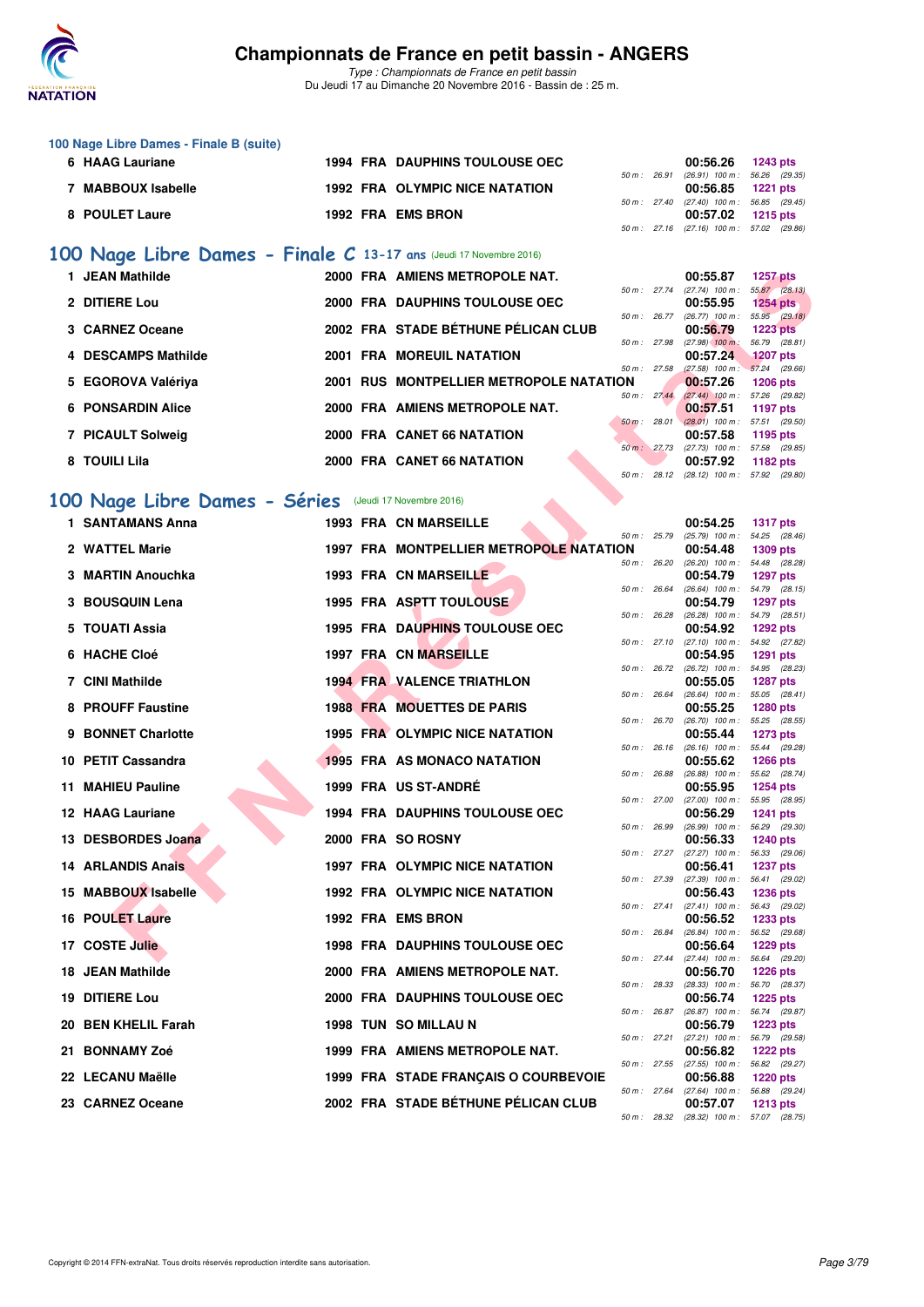

**100 Nage Libre Dames - Séries (suite)**

*Type : Championnats de France en petit bassin* Du Jeudi 17 au Dimanche 20 Novembre 2016 - Bassin de : 25 m.

| 24 LETANG Maria-Eléna       | <b>1993 FRA CLUB DES NAGEURS DE PARIS</b> |              | 00:57.08                                             | <b>1213 pts</b>                                      |
|-----------------------------|-------------------------------------------|--------------|------------------------------------------------------|------------------------------------------------------|
| 25 EGOROVA Valériya         | 2001 RUS MONTPELLIER METROPOLE NATATION   | 50 m : 27.51 | (27.51) 100 m: 57.08 (29.57)<br>00:57.26             | <b>1206 pts</b>                                      |
| 25 ROSATO Marine            | <b>1999 FRA MULHOUSE ON</b>               | 50 m : 27.73 | $(27.73)$ 100 m : 57.26 $(29.53)$<br>00:57.26        | <b>1206 pts</b>                                      |
| 27 DE GASPERI Chloé         | 1998 FRA ASPTT TOULOUSE                   | 50 m : 27.77 | (27.77) 100 m: 57.26 (29.49)<br>00:57.32             | <b>1204 pts</b>                                      |
| <b>BRISFER Clara</b><br>28. | 1997 FRA NAUTIC CLUB ALP'38               | 50 m: 28.02  | (28.02) 100 m: 57.32 (29.30)<br>00:57.33             | <b>1204 pts</b>                                      |
| 29 HOET Coralie             | <b>1998 FRA NANTES NATATION</b>           | 50 m : 27.95 | (27.95) 100 m: 57.33 (29.38)<br>00:57.39             | <b>1201 pts</b>                                      |
| <b>BRUNO Justine</b><br>29. | <b>1994 FRA BEAUVAISIS AQUATIC CLUB</b>   | 50 m : 27.67 | 00:57.39                                             | $(27.67)$ 100 m : 57.39 $(29.72)$<br><b>1201 pts</b> |
| 31 PICAULT Solweig          | 2000 FRA CANET 66 NATATION                |              | 50 m: 27.57 (27.57) 100 m: 57.39 (29.82)<br>00:57.51 | 1197 pts                                             |
| <b>32 PONSARDIN Alice</b>   | 2000 FRA AMIENS METROPOLE NAT.            | 50 m: 27.69  | $(27.69)$ 100 m : 57.51 $(29.82)$<br>00:57.54        | <b>1196 pts</b>                                      |
| 33 CODEVELLE Coralie        | 1992 FRA AAS SARCELLES NATATION 95        | 50 m: 27.99  | $(27.99)$ 100 m : 57.54 (29.55)<br>00:57.58          | 1195 pts                                             |
| 34 COSTES Aurore            | 1997 FRA NOGENT NATATION 94               | 50 m: 27.44  | 00:57.61                                             | $(27.44)$ 100 m : 57.58 $(30.14)$<br>1193 pts        |
| 35 GRUGET Paloma            | 1996 FRA CN AVIGNON                       | 50 m: 27.90  | 00:57.63                                             | (27.90) 100 m: 57.61 (29.71)<br>1193 pts             |
| 36 HITA Orlane              | 1999 FRA CN BREST                         | 50 m: 27.55  | $(27.55)$ 100 m : 57.63 $(30.08)$<br>00:57.64        | 1192 pts                                             |
| 37 DESCAMPS Mathilde        | <b>2001 FRA MOREUIL NATATION</b>          | 50 m: 27.92  | (27.92) 100 m: 57.64 (29.72)<br>00:57.65             | 1192 $pts$                                           |
| <b>38 BARAT Mathilde</b>    | 1999 FRA CN MELUN VAL DE SEINE            | 50 m: 27.71  | (27.71) 100 m: 57.65 (29.94)<br>00:57.70             | 1190 pts                                             |
| 39 TOUILI Lila              | 2000 FRA CANET 66 NATATION                | 50 m : 28.13 | (28.13) 100 m: 57.70 (29.57)<br>00:57.82             | <b>1186 pts</b>                                      |
| <b>40 COLLET Enora</b>      | 1998 FRA C PAUL-BERT RENNES               | 50 m : 27.62 | $(27.62)$ 100 m : 57.82 $(30.20)$<br>00:57.83        | <b>1186 pts</b>                                      |
| <b>41 GUILLARME Maud</b>    | 2000 FRA ASPTT MONTPELLIER                | 50 m: 28.25  | (28.25) 100 m: 57.83 (29.58)<br>00:57.87             | 1184 pts                                             |
| 41 PACOURET Charlotte       | 1996 FRA NOGENT NATATION 94               | 50 m : 27.72 | $(27.72)$ 100 m : 57.87 $(30.15)$<br>00:57.87        | 1184 pts                                             |
| 43 BOUTIN Julie             | 1998 FRA EN TOURS                         | 50 m : 28.03 | (28.03) 100 m: 57.87 (29.84)<br>00:57.90             | 1183 pts                                             |
| 44 BLOSSIER Claire          | 1998 FRA AMIENS METROPOLE NAT.            | 50 m: 27.90  | 00:57.92                                             | $(27.90)$ 100 m : 57.90 $(30.00)$<br><b>1182 pts</b> |
| 45 LUTIGNIER Sarah          | 1998 FRA AQUATIC CLUB BOURGES             | 50 m: 27.80  | $(27.80)$ 100 m : 57.92 $(30.12)$<br>00:57.97        | 1181 pts                                             |
| 45 MARCEL Roxanne           | <b>1999 FRA CN ANTIBES</b>                | 50 m : 27.95 | $(27.95)$ 100 m :<br>00:57.97                        | 57.97 (30.02)<br>1181 pts                            |
| 47 FOULQUIER Jodie          | 1998 FRA AMIENS METROPOLE NAT.            | 50 m : 28.23 | 00:58.03                                             | (28.23) 100 m: 57.97 (29.74)<br>1178 pts             |
| <b>48 LEROY Flavy</b>       | 1996 FRA MONT-SAINT-AIGNAN NATATION       | 50 m : 28.04 | 00:58.08                                             | (28.04) 100 m: 58.03 (29.99)<br><b>1177 pts</b>      |
| 49 CASSIGNOL Oceane         | 2000 FRA MONTPELLIER METROPOLE NATATION   | 50 m : 28.28 | (28.28) 100 m :<br>00:58.09                          | 58.08 (29.80)<br><b>1176 pts</b>                     |
| 50 GASSER Claire            | 1999 FRA MULHOUSE ON                      | 50 m: 28.02  | 00:58.14                                             | $(28.02)$ 100 m : 58.09 $(30.07)$<br><b>1174 pts</b> |
| 51 BLANCHARD Morgane        | 1997 FRA OLYMPIC NICE NATATION            | 50 m : 28.04 | $(28.04)$ 100 m : 58.14 $(30.10)$<br>00:58.18        | 1173 pts                                             |
| 52 MONGES Clara             | 1998 FRA TOULON VAR NATATION              | 50 m : 27.68 | $(27.68)$ 100 m :<br>00:58.19                        | 58.18 (30.50)<br>1173 pts                            |
| 53 RENNER Miranda           | 2001 USA RACING CLUB DE FRANCE WP         | 50 m : 28.31 | (28.31) 100 m: 58.19 (29.88)<br>00:58.20             | 1172 pts                                             |
| 54 HERTHE Alexe             | 2000 FRA CN CHALON-SUR-SAONE              | 50 m : 28.25 | $(28.25)$ 100 m : 58.20 $(29.95)$<br>00:58.23        | 1171 pts                                             |
| 55 BAESEL Maëlle            | <b>1999 FRA DAUPHINS TOULOUSE OEC</b>     | 50 m : 28.05 | $(28.05)$ 100 m :<br>00:58.28                        | 58.23 (30.18)<br>1169 pts                            |
| 56 BOUTOUIL Yasmeen         | 1998 FRA CSM CLAMART                      | 50 m : 28.45 | (28.45) 100 m: 58.28 (29.83)<br>00:58.36             | 1167 pts                                             |
| 56 TRUJILLO Anne-Sophie     | <b>1996 FRA OLYMPIC NICE NATATION</b>     | 50 m : 28.12 | $(28.12)$ 100 m :<br>00:58.36                        | 58.36 (30.24)<br><b>1167 pts</b>                     |
| 58 REMY Adeline             | 2000 FRA STADE BÉTHUNE PÉLICAN CLUB       | 50 m : 28.21 | $(28.21)$ 100 m :<br>00:58.38                        | 58.36 (30.15)<br>1166 pts                            |
| 58 VAQUETTE Mathilde        | 1999 FRA CANET 66 NATATION                | 50 m : 28.21 | 00:58.38                                             | $(28.21)$ 100 m : 58.38 $(30.17)$<br>1166 pts        |
|                             |                                           |              | 50 m : 27.82 (27.82) 100 m : 58.38 (30.56)           |                                                      |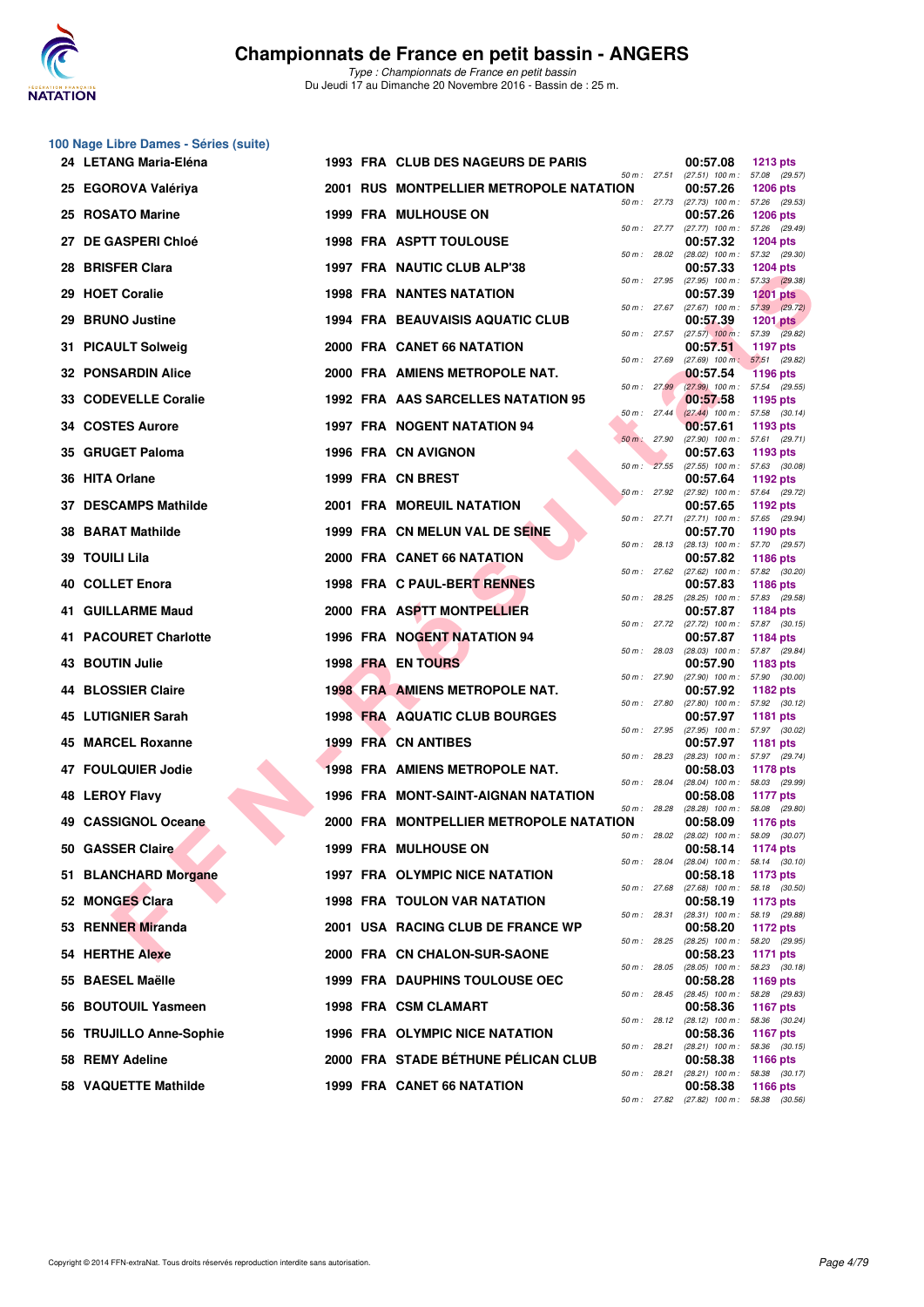

#### **100 Nage Libre Dames - Séries (suite)**

| 60 BEDDOURI Margot                                          |  | <b>1999 FRA SAINT-RAPHAEL NATATION</b>                                                                                            |                           | 00:58.52<br><b>1161 pts</b>                                                                  |
|-------------------------------------------------------------|--|-----------------------------------------------------------------------------------------------------------------------------------|---------------------------|----------------------------------------------------------------------------------------------|
| <b>61 JEANNINGROS Lilou</b>                                 |  | <b>1999 FRA ALLIANCE NATATION BESANCON</b>                                                                                        | 50 m : 28.47              | $(28.47)$ 100 m : 58.52 $(30.05)$<br>00:58.53<br><b>1161 pts</b>                             |
| 62 GALTAYRIES Sandra                                        |  | 1998 FRA SAMÉRIGNAC                                                                                                               | 50 m: 28.25               | (28.25) 100 m: 58.53 (30.28)<br>00:58.62<br><b>1157 pts</b>                                  |
|                                                             |  |                                                                                                                                   | 50 m: 28.57               | $(28.57)$ 100 m : 58.62 $(30.05)$                                                            |
| 63 GAMER Rose-alexia                                        |  | 1999 FRA CN MELUN VAL DE SEINE                                                                                                    | 50 m: 28.54               | 00:58.63<br><b>1157 pts</b><br>$(28.54)$ 100 m :<br>58.63 (30.09)                            |
| <b>64 GREMILLON Louise</b>                                  |  | 2000 FRA ASCPA PESSAC NATATION                                                                                                    | 50 m : 28.44              | 00:58.68<br>1155 pts<br>$(28.44)$ 100 m :<br>58.68 (30.24)                                   |
| 65 MARCHAL Léa                                              |  | 1999 FRA MONTPELLIER METROPOLE NATATION                                                                                           |                           | 00:58.84<br>$1150$ pts                                                                       |
| 66 BOISRENOULT Emilie                                       |  | 2002 FRA U.S CRETEIL NATATION                                                                                                     | 50 m : 28.68              | $(28.68)$ 100 m : 58.84 $(30.16)$<br>00:58.85<br><b>1149 pts</b>                             |
| 67 TERRIER Tainara                                          |  | 1996 FRA ASPTT MONTPELLIER                                                                                                        | 50 m: 28.16               | $(28.16)$ 100 m :<br>58.85 (30.69)<br>00:58.91<br><b>1147 pts</b>                            |
|                                                             |  |                                                                                                                                   | 50 m : 28.34              | $(28.34)$ 100 m : 58.91 $(30.57)$                                                            |
| 68 CELINI Lesy                                              |  | <b>1999 FRA ES MASSY NATATION</b>                                                                                                 | $50 m$ : 28.66            | 00:59.12<br><b>1140 pts</b><br>$(28.66)$ 100 m :<br>59.12 (30.46)                            |
| 69 VISTE Pauline                                            |  | 2000 FRA AS MONACO NATATION                                                                                                       |                           | 00:59.22<br>1136 pts                                                                         |
| 70 HEIDEYER Mika                                            |  | 2000 FRA SCHOELCHER NATATION 2000                                                                                                 | 50 m: 29.14               | $(29.14)$ 100 m : 59.22 $(30.08)$<br>00:59.23<br>1136 pts                                    |
|                                                             |  |                                                                                                                                   | 50 m: 28.86               | $(28.86)$ 100 m : 59.23 $(30.37)$                                                            |
| 71 BOURNIQUE Lisa                                           |  | 2002 FRA AC MOLSHEIM MUTZIG                                                                                                       | 50 m : 28.37              | 00:59.28<br>1134 pts<br>$(28.37)$ 100 m : 59.28 $(30.91)$                                    |
| 72 GROLIER Camille                                          |  | <b>1998 FRA AQUATIC CLUB BOURGES</b>                                                                                              |                           | 00:59.66<br>1121 pts                                                                         |
| 73 BERSOT Lucie                                             |  | <b>1999 FRA C REDON NATATION</b>                                                                                                  | 50 m: 29.06               | $(29.06)$ 100 m : 59.66 $(30.60)$<br>01:00.03<br>1108 pts                                    |
|                                                             |  |                                                                                                                                   | 50 m: 28.61               | $(28.61)$ 100 m : 1:00.03 $(31.42)$                                                          |
| 200 Nage Libre Dames - Finale A (Vendredi 18 Novembre 2016) |  |                                                                                                                                   |                           |                                                                                              |
|                                                             |  |                                                                                                                                   |                           |                                                                                              |
| 1 BONNET Charlotte                                          |  |                                                                                                                                   |                           | 01:53.17<br><b>1404 pts</b>                                                                  |
|                                                             |  | 1995 FRA OLYMPIC NICE NATATION<br>50 m: 26.42 (26.42) 100 m: 54.89 (28.47) 150 m: 1:24.03 (29.14) 200 m: 1:53.17 (29.14)          |                           |                                                                                              |
| 2 TOUATI Assia                                              |  | <b>1995 FRA DAUPHINS TOULOUSE OEC</b><br>50 m: 27.17 (27.17) 100 m: 56.40 (29.23) 150 m: 1:25.78 (29.38) 200 m: 1:55.97 (30.19)   |                           | 01:55.97<br><b>1356 pts</b>                                                                  |
| 3 VAN ROUWENDAAL Sharon                                     |  | 1993 NED MONTPELLIER METROPOLE NATATION                                                                                           |                           | 01:56.54<br><b>1347 pts</b>                                                                  |
| 4 MOREL Alizée                                              |  | 50 m: 27.90 (27.90) 100 m: 57.29 (29.39) 150 m: 1:26.92 (29.63) 200 m: 1:56.54 (29.62)                                            |                           | 01:56.79<br><b>1343 pts</b>                                                                  |
|                                                             |  | 1995 FRA DAUPHINS TOULOUSE OEC<br>50 m: 27.89 (27.89) 100 m: 57.78 (29.89) 150 m: 1:27.70                                         |                           | (29.92) 200 m: 1:56.79 (29.09)                                                               |
| 5 HACHE Cloé                                                |  | <b>1997 FRA CN MARSEILLE</b>                                                                                                      |                           | 01:57.20<br><b>1336 pts</b>                                                                  |
| 6 DESBORDES Joana                                           |  | 50 m: 27.11 (27.11) 100 m: 56.36<br>2000 FRA SO ROSNY                                                                             | (29.25) 150 m : 1:26.28   | (29.92) 200 m: 1:57.20 (30.92)<br>02:00.84<br><b>1275 pts</b>                                |
|                                                             |  | 50 m : 28.08<br>$(28.08)$ 100 m : 58.27                                                                                           | $(30.19)$ 150 m : 1:29.39 | $(31.12)$ 200 m : 2:00.84 $(31.45)$                                                          |
| 7 MAHIEU Pauline                                            |  | 1999 FRA US ST-ANDRE<br>50 m: 27.82 (27.82) 100 m: 58.30                                                                          |                           | 02:01.38<br><b>1266 pts</b><br>$(30.48)$ 150 m : 1:29.82 $(31.52)$ 200 m : 2:01.38 $(31.56)$ |
| 8 ARLANDIS Anais                                            |  | <b>1997 FRA OLYMPIC NICE NATATION</b>                                                                                             |                           | 02:01.85<br><b>1259 pts</b>                                                                  |
|                                                             |  | 50 m: 28.34 (28.34) 100 m: 59.18 (30.84) 150 m: 1.30.60 (31.42) 200 m: 2:01.85 (31.25)                                            |                           |                                                                                              |
| 200 Nage Libre Dames - Finale B                             |  | (Vendredi 18 Novembre 2016)                                                                                                       |                           |                                                                                              |
| 1 EGOROVA Anna                                              |  | <b>1998 RUS RUSSIE</b>                                                                                                            |                           | 01:56.85<br><b>1342 pts</b>                                                                  |
|                                                             |  | 50 m: 27.46 (27.46) 100 m: 57.16 (29.70) 150 m: 1:27.06 (29.90) 200 m: 1:56.85 (29.79)                                            |                           |                                                                                              |
| 2 COSTE Julie                                               |  | <b>1998 FRA DAUPHINS TOULOUSE OEC</b><br>50 m: 28.49 (28.49) 100 m: 59.31 (30.82) 150 m: 1:30.19 (30.88) 200 m: 2:00.58 (30.39)   |                           | 02:00.58<br><b>1279 pts</b>                                                                  |
| 3 PETIT Cassandra                                           |  | 1995 FRA AS MONACO NATATION                                                                                                       |                           | <b>1261 pts</b><br>02:01.73                                                                  |
| 4 CASSIGNOL Oceane                                          |  | 50 m: 28.15 (28.15) 100 m: 58.55 (30.40) 150 m: 1:29.95 (31.40) 200 m: 2:01.73 (31.78)<br>2000 FRA MONTPELLIER METROPOLE NATATION |                           | 02:02.47<br><b>1248 pts</b>                                                                  |
|                                                             |  | 50 m: 28.28 (28.28) 100 m: 59.42 (31.14) 150 m: 1:31.34 (31.92) 200 m: 2:02.47 (31.13)                                            |                           |                                                                                              |
| 5 PROUFF Faustine                                           |  | 1988 FRA MOUETTES DE PARIS<br>50 m: 28.08 (28.08) 100 m: 58.67 (30.59) 150 m: 1:30.51 (31.84) 200 m: 2:02.58 (32.07)              |                           | 02:02.58<br><b>1247 pts</b>                                                                  |
| 6 BONNAMY Zoé                                               |  | 1999 FRA AMIENS METROPOLE NAT.<br>50 m : 28.38 (28.38) 100 m : 59.11 (30.73) 150 m : 1:30.65 (31.54) 200 m : 2:02.62 (31.97)      |                           | 02:02.62<br><b>1246 pts</b>                                                                  |

# **[200 Nage Libre Dames - Finale A](http://www.ffnatation.fr/webffn/resultats.php?idact=nat&go=epr&idcpt=41163&idepr=3)** (Vendredi 18 Novembre 2016)

| 1 BONNET Charlotte      |          | 1995 FRA OLYMPIC NICE NATATION        |                                    |                                                               | 01:53.17                            | <b>1404 pts</b> |  |
|-------------------------|----------|---------------------------------------|------------------------------------|---------------------------------------------------------------|-------------------------------------|-----------------|--|
|                         |          |                                       | 50 m: 26.42 (26.42) 100 m: 54.89   | (28.47) 150 m : 1:24.03                                       | (29.14) 200 m: 1:53.17 (29.14)      |                 |  |
| 2 TOUATI Assia          |          | <b>1995 FRA DAUPHINS TOULOUSE OEC</b> |                                    |                                                               | 01:55.97                            | <b>1356 pts</b> |  |
|                         |          |                                       |                                    | 50 m: 27.17 (27.17) 100 m: 56.40 (29.23) 150 m: 1:25.78       | $(29.38)$ 200 m : 1:55.97 $(30.19)$ |                 |  |
| 3 VAN ROUWENDAAL Sharon | 1993 NED | <b>MONTPELLIER METROPOLE NATATION</b> |                                    |                                                               | 01:56.54                            | <b>1347 pts</b> |  |
|                         |          |                                       |                                    | 50 m: 27.90 (27.90) 100 m: 57.29 (29.39) 150 m: 1:26.92       | $(29.63)$ 200 m : 1:56.54 $(29.62)$ |                 |  |
| 4 MOREL Alizée          |          | <b>1995 FRA DAUPHINS TOULOUSE OEC</b> |                                    |                                                               | 01:56.79                            | <b>1343 pts</b> |  |
|                         |          |                                       |                                    | 50 m: 27.89 (27.89) 100 m: 57.78 (29.89) 150 m: 1:27.70       | $(29.92)$ 200 m : 1:56.79 $(29.09)$ |                 |  |
| 5 HACHE Cloé            |          | <b>1997 FRA CN MARSEILLE</b>          |                                    |                                                               | 01:57.20                            | <b>1336 pts</b> |  |
|                         |          |                                       |                                    | 50 m: 27.11 (27.11) 100 m: 56.36 (29.25) 150 m: 1:26.28       | (29.92) 200 m: 1:57.20 (30.92)      |                 |  |
| 6 DESBORDES Joana       |          | 2000 FRA SO ROSNY                     |                                    |                                                               | 02:00.84                            | $1275$ pts      |  |
|                         |          | 50 m : 28.08                          | (28.08) 100 m : 58.27              | $(30.19)$ 150 m : 1:29.39                                     | $(31.12)$ 200 m : 2:00.84 $(31.45)$ |                 |  |
| 7 MAHIEU Pauline        |          | 1999 FRA US ST-ANDRE                  |                                    |                                                               | 02:01.38                            | <b>1266 pts</b> |  |
|                         |          |                                       |                                    | 50 m: 27.82 (27.82) 100 m: 58.30 (30.48) 150 m: 1:29.82       | $(31.52)$ 200 m : 2:01.38 $(31.56)$ |                 |  |
| 8 ARLANDIS Anais        |          | <b>1997 FRA OLYMPIC NICE NATATION</b> |                                    |                                                               | 02:01.85                            | 1259 pts        |  |
|                         |          |                                       | 50 m : 28.34 (28.34) 100 m : 59.18 | $(30.84)$ 150 m : 1:30.60 $(31.42)$ 200 m : 2:01.85 $(31.25)$ |                                     |                 |  |

# **[200 Nage Libre Dames - Finale B](http://www.ffnatation.fr/webffn/resultats.php?idact=nat&go=epr&idcpt=41163&idepr=3)** (Vendredi 18 Novembre 2016)

| 1 EGOROVA Anna      |  | <b>1998 RUS RUSSIE</b>                                                                                                                                        | 01:56.85 | <b>1342 pts</b>                                                                        |
|---------------------|--|---------------------------------------------------------------------------------------------------------------------------------------------------------------|----------|----------------------------------------------------------------------------------------|
| 2 COSTE Julie       |  | 50 m: 27.46 (27.46) 100 m: 57.16 (29.70) 150 m: 1:27.06<br><b>1998 FRA DAUPHINS TOULOUSE OEC</b>                                                              | 02:00.58 | (29.90) 200 m : 1:56.85 (29.79<br>1279 pts                                             |
| 3 PETIT Cassandra   |  | 50 m: 28.49 (28.49) 100 m: 59.31 (30.82) 150 m: 1:30.19<br>1995 FRA AS MONACO NATATION                                                                        | 02:01.73 | (30.88) 200 m : 2:00.58 (30.39<br>1261 pts                                             |
| 4 CASSIGNOL Oceane  |  | 50 m: 28.15 (28.15) 100 m: 58.55 (30.40) 150 m: 1:29.95<br>2000 FRA MONTPELLIER METROPOLE NATATION<br>50 m: 28.28 (28.28) 100 m: 59.42 (31.14) 150 m: 1:31.34 | 02:02.47 | $(31.40)$ 200 m : 2:01.73 $(31.78)$<br>1248 pts<br>$(31.92)$ 200 m : 2:02.47 $(31.13)$ |
| 5 PROUFF Faustine   |  | <b>1988 FRA MOUETTES DE PARIS</b><br>50 m: 28.08 (28.08) 100 m: 58.67 (30.59) 150 m: 1:30.51                                                                  | 02:02.58 | 1247 pts<br>$(31.84)$ 200 m : 2:02.58 $(32.07)$                                        |
| 6 BONNAMY Zoé       |  | 1999 FRA AMIENS METROPOLE NAT.<br>50 m: 28.38 (28.38) 100 m: 59.11 (30.73) 150 m: 1:30.65                                                                     | 02:02.62 | 1246 pts<br>$(31.54)$ 200 m : 2:02.62 $(31.97)$                                        |
| 7 CODEVELLE Coralie |  | 1992 FRA AAS SARCELLES NATATION 95<br>50 m: 28.45 (28.45) 100 m: 59.64 (31.19) 150 m: 1:31.44                                                                 | 02:03.21 | 1236 pts<br>$(31.80)$ 200 m : 2:03.21 $(31.77)$                                        |
| 8 DULAT Delphine    |  | 1993 FRA NAUTIC CLUB ALP'38                                                                                                                                   | 02:04.36 | 1218 pts                                                                               |
|                     |  | (28.64) 100 m : 59.69 (31.05) 150 m : 1:31.75<br>50 m : 28.64                                                                                                 |          | $(32.06)$ 200 m : 2:04.36 $(32.61)$                                                    |

# **[200 Nage Libre Dames - Finale C](http://www.ffnatation.fr/webffn/resultats.php?idact=nat&go=epr&idcpt=41163&idepr=3) 13-17 ans** (Vendredi 18 Novembre 2016)

| 1 EGOROVA Valériya |  |                                | 2001 RUS MONTPELLIER METROPOLE NATATION |  |  |  |                                                                                            |                   | 02:00.23 1285 pts |  |
|--------------------|--|--------------------------------|-----------------------------------------|--|--|--|--------------------------------------------------------------------------------------------|-------------------|-------------------|--|
| 2 DITIERE Lou      |  | 2000 FRA DAUPHINS TOULOUSE OEC |                                         |  |  |  | 50 m : 28.60 (28.60) 100 m : 58.76 (30.16) 150 m : 1:29.49 (30.73) 200 m : 2:00.23 (30.74, | 02:02.55 1247 pts |                   |  |
|                    |  |                                |                                         |  |  |  | 50 m : 28.25 (28.25) 100 m : 59.80 (31.55) 150 m : 1:31.44 (31.64) 200 m : 2:02.55 (31.11, |                   |                   |  |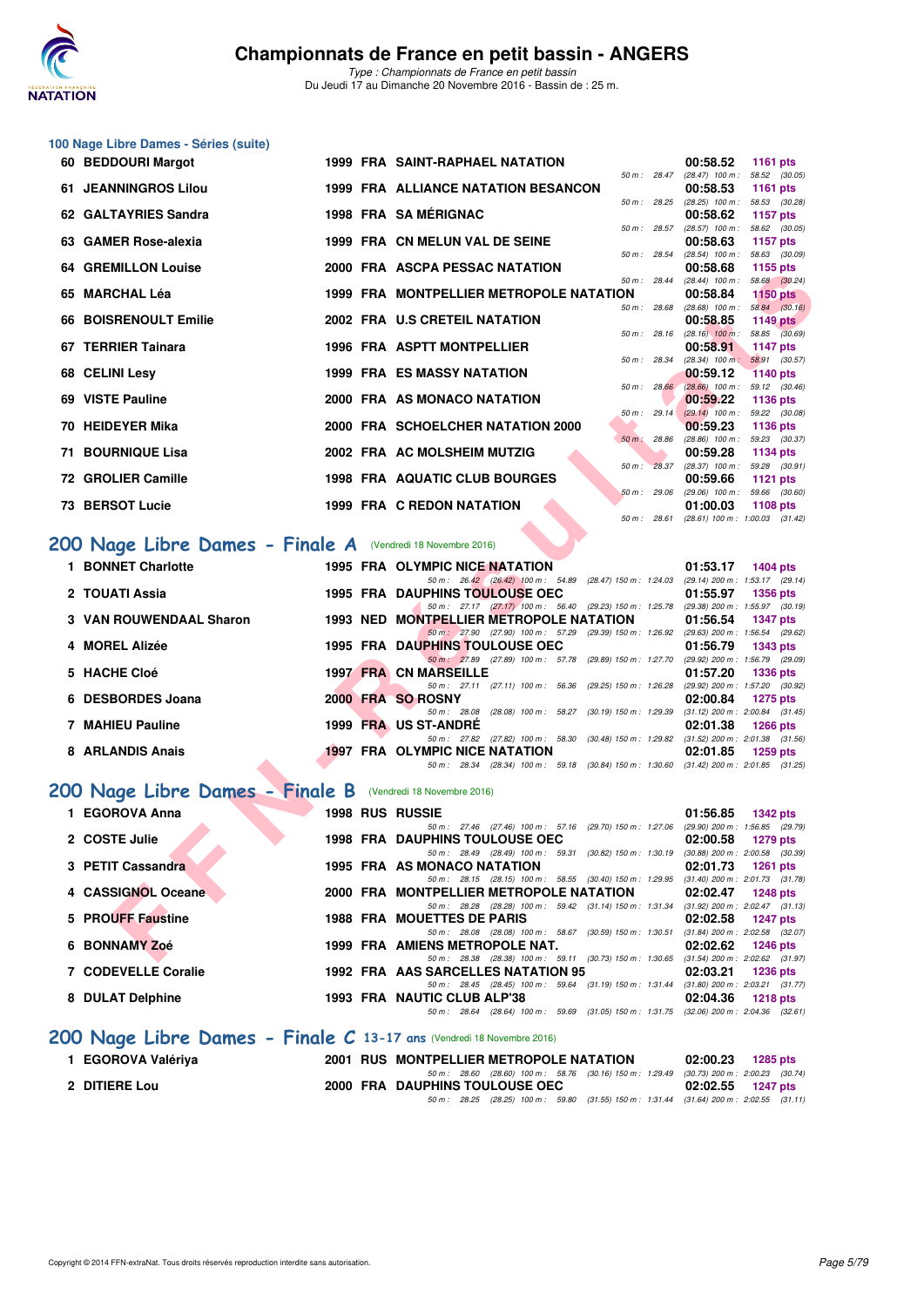

**200 Nage Libre Dames - Finale C (suite)**

# **Championnats de France en petit bassin - ANGERS**

*Type : Championnats de France en petit bassin* Du Jeudi 17 au Dimanche 20 Novembre 2016 - Bassin de : 25 m.

| <b>3 GREMILLON Louise</b>                                 |  | 2000 FRA ASCPA PESSAC NATATION                                                                                                    | 02:03.33<br><b>1235 pts</b>                                        |
|-----------------------------------------------------------|--|-----------------------------------------------------------------------------------------------------------------------------------|--------------------------------------------------------------------|
| 4 PONSARDIN Alice                                         |  | 50 m: 28.92 (28.92) 100 m: 1:00.43 (31.51) 150 m: 1:32.41 (31.98) 200 m: 2:03.33 (30.92)<br>2000 FRA AMIENS METROPOLE NAT.        | 02:03.65<br>1229 pts                                               |
| 5 TOUILI Lila                                             |  | 50 m: 29.42 (29.42) 100 m: 1.00.85 (31.43) 150 m: 1.32.68 (31.83) 200 m: 2.03.65 (30.97)<br>2000 FRA CANET 66 NATATION            | 02:04.49<br><b>1216 pts</b>                                        |
|                                                           |  | 50 m: 29.11 (29.11) 100 m: 1:00.77 (31.66) 150 m: 1:32.82 (32.05) 200 m: 2:04.49 (31.67)                                          |                                                                    |
| 6 MOREAU Sarah                                            |  | 2001 FRA EN TOURS<br>50 m: 29.86 (29.86) 100 m: 1:01.84 (31.98) 150 m: 1:33.79 (31.95) 200 m: 2:05.20 (31.41)                     | 02:05.20<br><b>1204 pts</b>                                        |
| 7 CARNEZ Oceane                                           |  | 2002 FRA STADE BETHUNE PELICAN CLUB                                                                                               | 02:05.56<br>1199 pts                                               |
|                                                           |  | 50 m: 29.82 (29.82) 100 m: 1:01.60 (31.78) 150 m: 1:34.16 (32.56) 200 m: 2:05.56 (31.40)                                          |                                                                    |
| 8 CABON Lean                                              |  | 2002 FRA CN BREST<br>50 m: 29.00 (29.00) 100 m: 1:00.95 (31.95) 150 m: 1:33.45 (32.50) 200 m: 2:05.59 (32.14)                     | 02:05.59<br>1198 $pts$                                             |
|                                                           |  |                                                                                                                                   |                                                                    |
| 200 Nage Libre Dames - Séries (Vendredi 18 Novembre 2016) |  |                                                                                                                                   |                                                                    |
| 1 BONNET Charlotte                                        |  | 1995 FRA OLYMPIC NICE NATATION<br>50 m: 27.05 (27.05) 100 m: 56.61 (29.56) 150 m: 1:26.73                                         | 01:57.11<br>$1337$ pts<br>$(30.12)$ 200 m : 1:57.11 $(30.38)$      |
| 2 TOUATI Assia                                            |  | <b>1995 FRA DAUPHINS TOULOUSE OEC</b>                                                                                             | 01:57.19<br><b>1336 pts</b>                                        |
| <b>3 VAN ROUWENDAAL Sharon</b>                            |  | 50 m: 27.83 (27.83) 100 m: 57.96 (30.13) 150 m: 1:27.48 (29.52) 200 m: 1:57.19 (29.71)<br>1993 NED MONTPELLIER METROPOLE NATATION | 01:57.30<br><b>1334 pts</b>                                        |
|                                                           |  | 50 m: 28.00 (28.00) 100 m: 57.71 (29.71) 150 m: 1:27.57                                                                           | $(29.86) 200$ m : 1:57.30 $(29.73)$                                |
| 4 HACHE Cloé                                              |  | <b>1997 FRA CN MARSEILLE</b>                                                                                                      | 01:58.29<br><b>1317 pts</b>                                        |
| 4 EGOROVA Anna                                            |  | 50 m: 27.40 (27.40) 100 m: 57.67 (30.27) 150 m: 1:28.24<br><b>1998 RUS RUSSIE</b>                                                 | $(30.57)$ 200 m : 1:58.29 $(30.05)$<br>01:58.29<br><b>1317 pts</b> |
|                                                           |  | 50 m: 27.81 (27.81) 100 m: 57.87 (30.06) 150 m: 1:28.31                                                                           | (30.44) 200 m: 1:58.29 (29.98)                                     |
| 6 MOREL Alizée                                            |  | <b>1995 FRA DAUPHINS TOULOUSE OEC</b><br>50 m: 28.27 (28.27) 100 m: 58.52 (30.25) 150 m: 1:28.88 (30.36) 200 m: 1:58.61 (29.73)   | 01:58.61<br><b>1312 pts</b>                                        |
| <b>7 WATTEL Marie</b>                                     |  | 1997 FRA MONTPELLIER METROPOLE NATATION                                                                                           | 01:58.78<br><b>1309 pts</b>                                        |
| 8 EGOROVA Valériya                                        |  | 50 m: 27.86 (27.86) 100 m: 57.98 (30.12) 150 m: 1:28.39 (30.41) 200 m: 1:58.78 (30.39)<br>2001 RUS MONTPELLIER METROPOLE NATATION | 02:00.76<br><b>1276 pts</b>                                        |
|                                                           |  | 50 m: 28.37 (28.37) 100 m: 59.23 (30.86) 150 m: 1:30.31 (31.08) 200 m: 2:00.76 (30.45)                                            |                                                                    |
| 9 BONNET Eva                                              |  | 2000 BEL DENAIN NAT. PORTE DU HAINAUT<br>50 m: 27.83 (27.83) 100 m: 58.47 (30.64) 150 m: 1:29.78 (31.31) 200 m: 2:01.08 (31.30)   | 02:01.08<br><b>1271 pts</b>                                        |
| <b>10 OUENNICHE Rim</b>                                   |  | <b>1999 TUN AMIENS METROPOLE NAT.</b>                                                                                             | 02:01.13<br><b>1270 pts</b>                                        |
| <b>11 ARLANDIS Anais</b>                                  |  | 50 m: 28.72 (28.72) 100 m: 59.05 (30.33) 150 m: 1:30.12 (31.07) 200 m: 2:01.13 (31.01)<br>1997 FRA OLYMPIC NICE NATATION          |                                                                    |
|                                                           |  | 50 m: 28.21 (28.21) 100 m: 58.51 (30.30) 150 m: 1:29.60 (31.09) 200 m: 2:01.14 (31.54)                                            | 02:01.14<br><b>1270 pts</b>                                        |
| <b>12 MAHIEU Pauline</b>                                  |  | 1999 FRA US ST-ANDRE                                                                                                              | 02:01.62<br>$1262$ pts                                             |
| 13 DESBORDES Joana                                        |  | 50 m: 28.05 (28.05) 100 m: 58.93 (30.88) 150 m: 1:30.43 (31.50) 200 m: 2:01.62 (31.19)<br>2000 FRA SO ROSNY                       | 02:01.77<br><b>1260 pts</b>                                        |
|                                                           |  | 50 m: 28.13 (28.13) 100 m: 58.91 (30.78) 150 m: 1:30.54 (31.63) 200 m: 2:01.77 (31.23)                                            |                                                                    |
| 14 COSTE Julie                                            |  | <b>1998 FRA DAUPHINS TOULOUSE OEC</b><br>50 m: 29.03 (29.03) 100 m: 1:00.17 (31.14) 150 m: 1:31.11 (30.94) 200 m: 2:01.84 (30.73) | 02:01.84<br><b>1259 pts</b>                                        |
| 15 PETIT Cassandra                                        |  | 1995 FRA AS MONACO NATATION                                                                                                       | 02:02.19<br>1253 pts                                               |
| <b>16 CODEVELLE Coralie</b>                               |  | 50 m: 28.49 (28.49) 100 m: 59.07 (30.58) 150 m: 1:30.67 (31.60) 200 m: 2:02.19 (31.52)<br>1992 FRA AAS SARCELLES NATATION 95      | 02:02.33<br>$1251$ pts                                             |
|                                                           |  | 50 m: 28.54 (28.54) 100 m: 59.36 (30.82) 150 m: 1:30.52 (31.16) 200 m: 2:02.33 (31.81)                                            |                                                                    |
| <b>17 PROUFF Faustine</b>                                 |  | <b>1988 FRA MOUETTES DE PARIS</b><br>50 m: 28.25 (28.25) 100 m: 59.10 (30.85) 150 m: 1:30.22 (31.12) 200 m: 2:02.46 (32.24)       | 02:02.46<br>1249 pts                                               |
| <b>18 CASSIGNOL Oceane</b>                                |  | 2000 FRA MONTPELLIER METROPOLE NATATION                                                                                           | 02:02.84<br><b>1242 pts</b>                                        |
| 19 BONNAMY Zoé                                            |  | 50 m: 28.42 (28.42) 100 m: 59.57 (31.15) 150 m: 1:31.46 (31.89) 200 m: 2:02.84 (31.38)<br>1999 FRA AMIENS METROPOLE NAT.          | 02:03.11<br><b>1238 pts</b>                                        |
|                                                           |  | 50 m: 28.50 (28.50) 100 m: 59.67 (31.17) 150 m: 1:31.54 (31.87) 200 m: 2:03.11 (31.57)                                            |                                                                    |
| 20 DULAT Delphine                                         |  | 1993 FRA NAUTIC CLUB ALP'38                                                                                                       | 02:03.12<br><b>1238 pts</b>                                        |
| 21 COLLET Enora                                           |  | 50 m: 28.69 (28.69) 100 m: 59.66 (30.97) 150 m: 1:31.31 (31.65) 200 m: 2:03.12 (31.81)<br>1998 FRA C PAUL-BERT RENNES             | 02:03.16<br><b>1237 pts</b>                                        |
|                                                           |  | 50 m: 29.59 (29.59) 100 m: 1:00.44 (30.85) 150 m: 1:31.80 (31.36) 200 m: 2:03.16 (31.36)                                          |                                                                    |
| 22 LUTIGNIER Sarah                                        |  | 1998 FRA AQUATIC CLUB BOURGES<br>50 m: 29.09 (29.09) 100 m: 1:00.40 (31.31) 150 m: 1:32.20 (31.80) 200 m: 2:03.28 (31.08)         | 02:03.28<br><b>1235 pts</b>                                        |
| 23 MABBOUX Isabelle                                       |  | 1992 FRA OLYMPIC NICE NATATION                                                                                                    | 02:03.50<br><b>1232 pts</b>                                        |
| $0.4$ CDFMILLONT $$                                       |  | 50 m: 28.87 (28.87) 100 m: 59.46 (30.59) 150 m: 1:31.50 (32.04) 200 m: 2:03.50 (32.00)<br>0000 FBA ACOBA BECCAO NATATION          | 00.0000<br>$\sim$ 4000 $\sim$ 4-                                   |

**24 GREMILLON Louise** 2000 FRA ASCPA PESSAC NATATION 22:03.66 1229 pts<br>
<sup>50 50</sup> 28.29 100 m; 59.55 (31.26) 150 m; 1.31.84 (32.29) 200 m; 2.03.66 (31.82)

**25 DE GASPERI Chloé 1998 FRA ASPTT TOULOUSE 02:03.72 1228 pts 02:03.72 1228 pts 63.89 100 m**: **2.03.72 1228 pts 63.91 69.91 69.91 69.91 69.91 69.91 69.91 69.91 69.91 69.91 69.91 69.91** 

**26 COUSSON Clothilde** 1998 FRA STADE FRANÇAIS O COURBEVOIE 02:03.89 1225 pts 1225 pts 50 pts 1,32.06 122.09 pts 1,32.06 122.09 pts 50.09 pts 1,32.06 131.24) 150 m; 1:32.06 132.09 pts 1,32.06 131.83

**27 LEROY Flavy 27 LEROY Flavy 1996 FRA MONT-SAINT-AIGNAN NATATION 02:04.01 1224 pts 1224 pts 1996 FRA MONT-SAINT-AIGNAN NATATION 02:04.01 1224 pts 1204 pts 130.29 120401 120401 120401 131.79**

**29 JULIEN Camille 1997 FRA PAYS D'AIX NATATION 02:04.19 1221 pts**

*50 m : 28.87 (28.87) 100 m : 59.46 (30.59) 150 m : 1:31.50 (32.04) 200 m : 2:03.50 (32.00)*

*50 m : 28.73 (28.73) 100 m : 59.97 (31.24) 150 m : 1:32.06 (32.09) 200 m : 2:03.89 (31.83)*

*50 m : 29.01* (29.01) 100 m : 1:00.20 (31.19) 150 m : 1:32.22 (32.02) 200 m : 2:04.01 (31.79)<br>**ET 66 NATATION** 02:04.05 1223 pts

*50 m : 28.14 (28.14) 100 m : 59.19 (31.05) 150 m : 1:31.51 (32.32) 200 m : 2:04.05 (32.54)*

*50 m : 28.91 (28.91) 100 m : 1:00.06 (31.15) 150 m : 1:31.63 (31.57) 200 m : 2:04.19 (32.56)*

*50 m : 28.67 (28.67) 100 m : 59.91 (31.24) 150 m : 1:31.86 (31.95) 200 m : 2:03.72 (31.86)*

*50 m : 28.29 (28.29) 100 m : 59.55 (31.26) 150 m : 1:31.84 (32.29) 200 m : 2:03.66 (31.82)*

**28 TOUILI Lila 2000 FRA CANET 66 NATATION**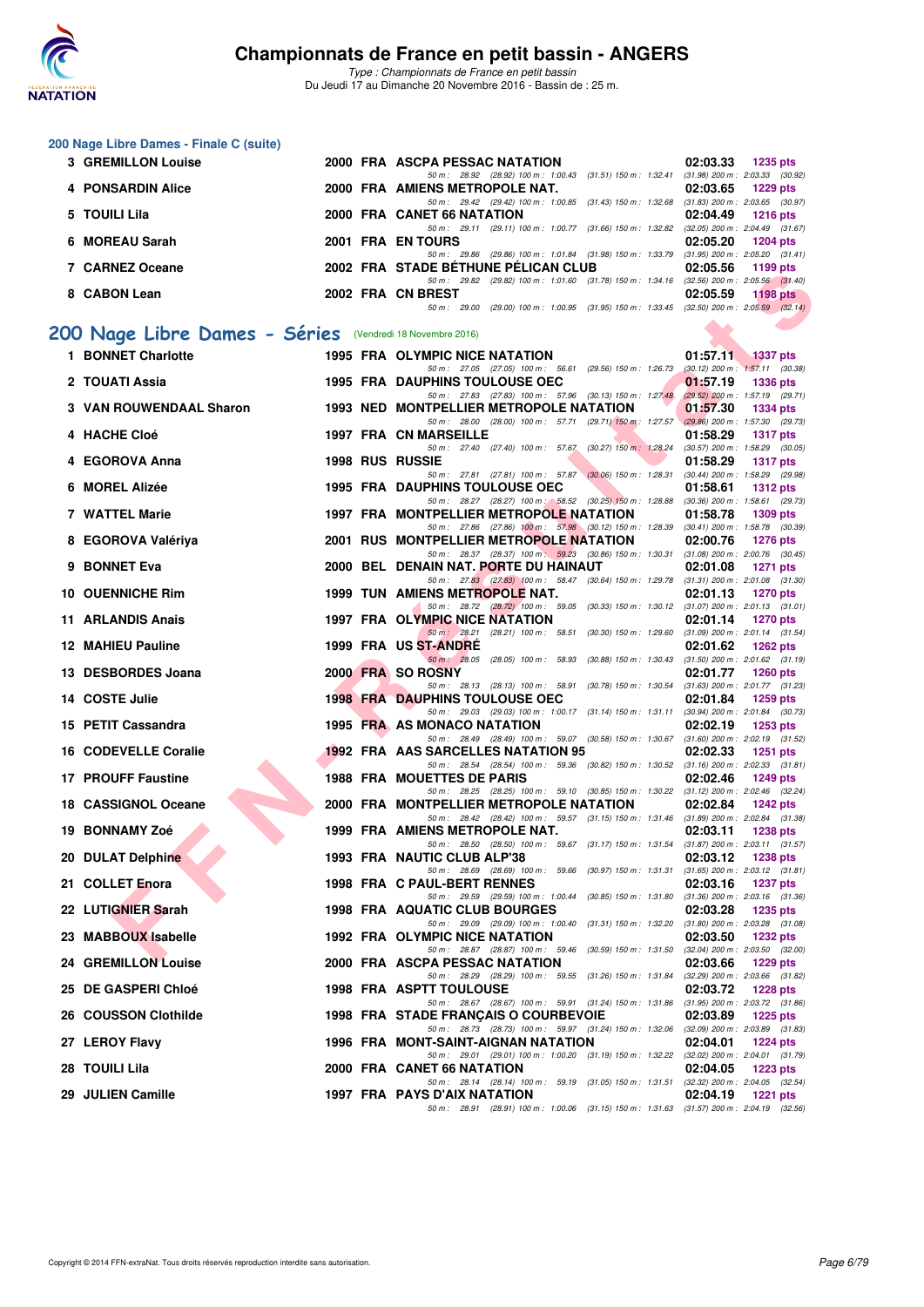

*Type : Championnats de France en petit bassin* Du Jeudi 17 au Dimanche 20 Novembre 2016 - Bassin de : 25 m.

| 200 Nage Libre Dames - Séries (suite) |  |                                                                                                                                     |                                                                    |
|---------------------------------------|--|-------------------------------------------------------------------------------------------------------------------------------------|--------------------------------------------------------------------|
| 30 HITA Orlane                        |  | 1999 FRA CN BREST<br>50 m: 28.51 (28.51) 100 m: 59.68 (31.17) 150 m: 1:32.06 (32.38) 200 m: 2:04.29 (32.23)                         | 02:04.29<br>1219 pts                                               |
| 31 BARDOT Lou                         |  | 1998 FRA OLYMPIC NICE NATATION                                                                                                      | 02:04.37<br><b>1218 pts</b>                                        |
| <b>32 BARAT Mathilde</b>              |  | 50 m: 28.65 (28.65) 100 m: 59.84 (31.19) 150 m: 1:32.07 (32.23) 200 m: 2:04.37 (32.30)<br>1999 FRA CN MELUN VAL DE SEINE            | 02:04.50<br><b>1216 pts</b>                                        |
| 33 CABON Lean                         |  | 50 m: 28.62 (28.62) 100 m: 59.92 (31.30) 150 m: 1:31.99<br>2002 FRA CN BREST                                                        | $(32.07)$ 200 m : 2:04.50 $(32.51)$<br>02:04.56<br><b>1215 pts</b> |
| 34 BAESEL Maëlle                      |  | 50 m: 28.97 (28.97) 100 m: 1:00.85 (31.88) 150 m: 1:33.19<br><b>1999 FRA DAUPHINS TOULOUSE OEC</b>                                  | $(32.34)$ 200 m : 2:04.56 $(31.37)$<br>02:04.68<br>$1213$ pts      |
| 35 MARCEL Roxanne                     |  | 50 m: 28.28 (28.28) 100 m: 59.47 (31.19) 150 m: 1.31.87 (32.40) 200 m: 2.04.68 (32.81)<br>1999 FRA CN ANTIBES                       | 02:04.72<br><b>1212 pts</b>                                        |
| 36 LECANU Maëlle                      |  | 50 m: 28.86 (28.86) 100 m: 1:00.32 (31.46) 150 m: 1:32.61<br>1999 FRA STADE FRANÇAIS O COURBEVOIE                                   | $(32.29)$ 200 m : 2:04.72 $(32.11)$<br>02:04.82<br>1211 $pts$      |
| 37 DITIERE Lou                        |  | 50 m: 28.35 (28.35) 100 m: 1:00.25 (31.90) 150 m: 1:32.91 (32.66) 200 m: 2:04.82 (31.91)<br>2000 FRA DAUPHINS TOULOUSE OEC          | 02:04.84<br><b>1210 pts</b>                                        |
|                                       |  | 50 m: 28.79 (28.79) 100 m: 1:00.74 (31.95) 150 m: 1:33.27 (32.53) 200 m: 2:04.84 (31.57)                                            |                                                                    |
| 37 HAAG Lauriane                      |  | <b>1994 FRA DAUPHINS TOULOUSE OEC</b><br>50 m: 29.03 (29.03) 100 m: 1:00.22 (31.19) 150 m: 1:32.18 (31.96) 200 m: 2:04.84 (32.66)   | 02:04.84<br><b>1210 pts</b>                                        |
| <b>39 PONSARDIN Alice</b>             |  | 2000 FRA AMIENS METROPOLE NAT.<br>50 m: 29.90 (29.90) 100 m: 1:01.38 (31.48) 150 m: 1:33.34                                         | 02:04.96<br><b>1208 pts</b><br>$(31.96)$ 200 m : 2:04.96 $(31.62)$ |
| 40 CELINI Lesy                        |  | <b>1999 FRA ES MASSY NATATION</b><br>50 m: 29.44 (29.44) 100 m: 1:01.15 (31.71) 150 m: 1:33.11 (31.96) 200 m: 2:04.98 (31.87)       | 02:04.98<br><b>1208 pts</b>                                        |
| 41 FOULQUIER Jodie                    |  | 1998 FRA AMIENS METROPOLE NAT.<br>50 m: 28.72 (28.72) 100 m: 1:00.07 (31.35) 150 m: 1:32.63 (32.56) 200 m: 2:05.18 (32.55)          | 02:05.18<br><b>1205 pts</b>                                        |
| <b>42 PACOURET Charlotte</b>          |  | 1996 FRA NOGENT NATATION 94<br>50 m: 29.11 (29.11) 100 m: 1:00.19 (31.08) 150 m: 1:32.54 (32.35) 200 m: 2:05.24 (32.70)             | 02:05.24<br><b>1204 pts</b>                                        |
| 43 NOGE Lisa                          |  | <b>1996 FRA DUNKERQUE NATATION</b><br>50 m: 29.12 (29.12) 100 m: 1:00.66 (31.54) 150 m: 1:33.22 (32.56) 200 m: 2:05.33 (32.11)      | 02:05.33<br><b>1202 pts</b>                                        |
| 44 BRISFER Clara                      |  | 1997 FRA NAUTIC CLUB ALP'38                                                                                                         | 02:05.35<br><b>1202 pts</b>                                        |
| 45 MOREAU Sarah                       |  | 50 m: 29.11 (29.11) 100 m: 1:00.57 (31.46) 150 m: 1:32.97<br>2001 FRA EN TOURS                                                      | $(32.40)$ 200 m : 2:05.35 $(32.38)$<br>02:05.56<br>1199 pts        |
| 46 PICAULT Solweig                    |  | 50 m : 29.85 (29.85) 100 m : 1:01.66 (31.81) 150 m : 1:33.99<br>2000 FRA CANET 66 NATATION                                          | $(32.33)$ 200 m : 2:05.56 $(31.57)$<br>02:06.08<br>1190 pts        |
| 47 MARCHAL Léa                        |  | 50 m: 28.64 (28.64) 100 m: 59.91 (31.27) 150 m: 1:32.62 (32.71) 200 m: 2:06.08 (33.46)<br>1999 FRA MONTPELLIER METROPOLE NATATION   | 02:06.09<br>1190 pts                                               |
| 48 BERNARD Margaux                    |  | 50 m: 29.26 (29.26) 100 m: 1:01.20 (31.94) 150 m: 1:33.90 (32.70) 200 m: 2:06.09 (32.19)<br>1999 FRA MONTPELLIER METROPOLE NATATION | 02:06.22<br><b>1188 pts</b>                                        |
| 49 CARNEZ Oceane                      |  | 50 m: 29.71 (29.71) 100 m: 1:01.69 (31.98) 150 m: 1:34.49 (32.80) 200 m: 2:06.22 (31.73)<br>2002 FRA STADE BETHUNE PELICAN CLUB     | 02:06.35<br>1186 pts                                               |
| 50 GUILLARME Maud                     |  | 50 m: 29.55 (29.55) 100 m: 1:01.28 (31.73) 150 m: 1:34.19 (32.91) 200 m: 2:06.35 (32.16)<br>2000 FRA ASPTT MONTPELLIER              | 02:06.37<br><b>1186 pts</b>                                        |
| 51 COCHETEUX Emma                     |  | 50 m: 28.93 (28.93) 100 m: 1:00.94 (32.01) 150 m: 1:33.84 (32.90) 200 m: 2:06.37 (32.53)<br><b>2001 FRA DUNKERQUE NATATION</b>      | 02:06.78<br>1179 pts                                               |
| 52 LACOMBE Zoé                        |  | 50 m : 29.52 (29.52) 100 m : 1:01.35 (31.83) 150 m : 1:33.96<br><b>1999 FRA CN ANTIBES</b>                                          | $(32.61)$ 200 m : 2:06.78 $(32.82)$<br>02:06.82<br>1179 pts        |
| 53 GASSER Claire                      |  | 50 m: 29.61 (29.61) 100 m: 1:01.60 (31.99) 150 m: 1:34.52<br>1999 FRA MULHOUSE ON                                                   | $(32.92)$ 200 m : $2:06.82$ $(32.30)$<br>02:06.88<br>1178 pts      |
| 54 TOPOLANSKI Anna                    |  | 50 m: 29.98 (29.98) 100 m: 1:01.88 (31.90) 150 m: 1:34.73 (32.85) 200 m: 2:06.88 (32.15)<br>1998 FRA RACING CLUB DE FRANCE WP       | 02:06.96<br>1177 pts                                               |
| 55 KUNTZMANN Marie                    |  | 50 m: 29.68 (29.68) 100 m: 1:01.56 (31.88) 150 m: 1:34.30 (32.74) 200 m: 2:06.96 (32.66)<br>1999 FRA CN CHALON-SUR-SAONE            | 02:07.00<br><b>1176 pts</b>                                        |
| 56 VAQUETTE Mathilde                  |  | 50 m: 29.88 (29.88) 100 m: 1:02.08 (32.20) 150 m: 1:34.66<br><b>1999 FRA CANET 66 NATATION</b>                                      | $(32.58)$ 200 m : 2:07.00 $(32.34)$<br>02:07.49<br>1168 pts        |
| 57 REMBERT Eléonore                   |  | 50 m: 28.96 (28.96) 100 m: 1:00.70 (31.74) 150 m: 1:33.86 (33.16) 200 m: 2:07.49 (33.63)<br>2001 FRA MONTPELLIER METROPOLE NATATION | 02:07.64<br><b>1166 pts</b>                                        |
| 58 COSTES Aurore                      |  | 50 m: 29.58 (29.58) 100 m: 1:01.45 (31.87) 150 m: 1:34.27 (32.82) 200 m: 2:07.64 (33.37)<br>1997 FRA NOGENT NATATION 94             |                                                                    |
| 59 BEDDOURI Margot                    |  | 50 m: 29.42 (29.42) 100 m: 1:01.19 (31.77) 150 m: 1:34.44                                                                           | 02:07.79<br>1163 pts<br>(33.25) 200 m : 2:07.79 (33.35)            |
|                                       |  | 1999 FRA SAINT-RAPHAEL NATATION<br>50 m: 30.10 (30.10) 100 m: 1:02.82 (32.72) 150 m: 1:35.86                                        | 02:08.30<br>1155 pts<br>$(33.04)$ 200 m : 2:08.30 $(32.44)$        |
| 60 TRUJILLO Anne-Sophie               |  | 1996 FRA OLYMPIC NICE NATATION<br>50 m: 29.41 (29.41) 100 m: 1:01.55 (32.14) 150 m: 1:35.17                                         | 02:08.84<br>1147 pts<br>$(33.62)$ 200 m : 2:08.84 $(33.67)$        |
| 61 GALTAYRIES Sandra                  |  | 1998 FRA SA MERIGNAC<br>50 m: 30.06 (30.06) 100 m: 1:02.39 (32.33) 150 m: 1:35.68                                                   | 02:08.95<br>1145 pts<br>$(33.29)$ 200 m : 2:08.95 $(33.27)$        |
| 62 BOUTOUIL Yasmeen                   |  | 1998 FRA CSM CLAMART<br>50 m: 29.31 (29.31) 100 m: 1:01.46 (32.15) 150 m: 1:35.02 (33.56) 200 m: 2:09.05 (34.03)                    | 02:09.05<br>1144 pts                                               |
| 63 PIERRON Marie                      |  | 2001 FRA TCN CHAMPIGNEULLES<br>50 m : 29.98 (29.98) 100 m : 1:02.77 (32.79) 150 m : 1:36.47                                         | 02:09.37<br>1139 pts<br>$(33.70)$ 200 m : 2:09.37 $(32.90)$        |
| 64 GROLIER Camille                    |  | 1998 FRA AQUATIC CLUB BOURGES<br>50 m : 29.94 (29.94) 100 m : 1:02.52 (32.58) 150 m : 1:36.01                                       | 02:10.03<br>1129 pts<br>(33.49) 200 m : 2:10.03 (34.02)            |
| 65 HEIDEYER Mika                      |  | 2000 FRA SCHOELCHER NATATION 2000<br>50 m: 29.83 (29.83) 100 m: 1:02.61 (32.78) 150 m: 1:36.24 (33.63) 200 m: 2:10.31 (34.07)       | 02:10.31<br>1124 pts                                               |
|                                       |  |                                                                                                                                     |                                                                    |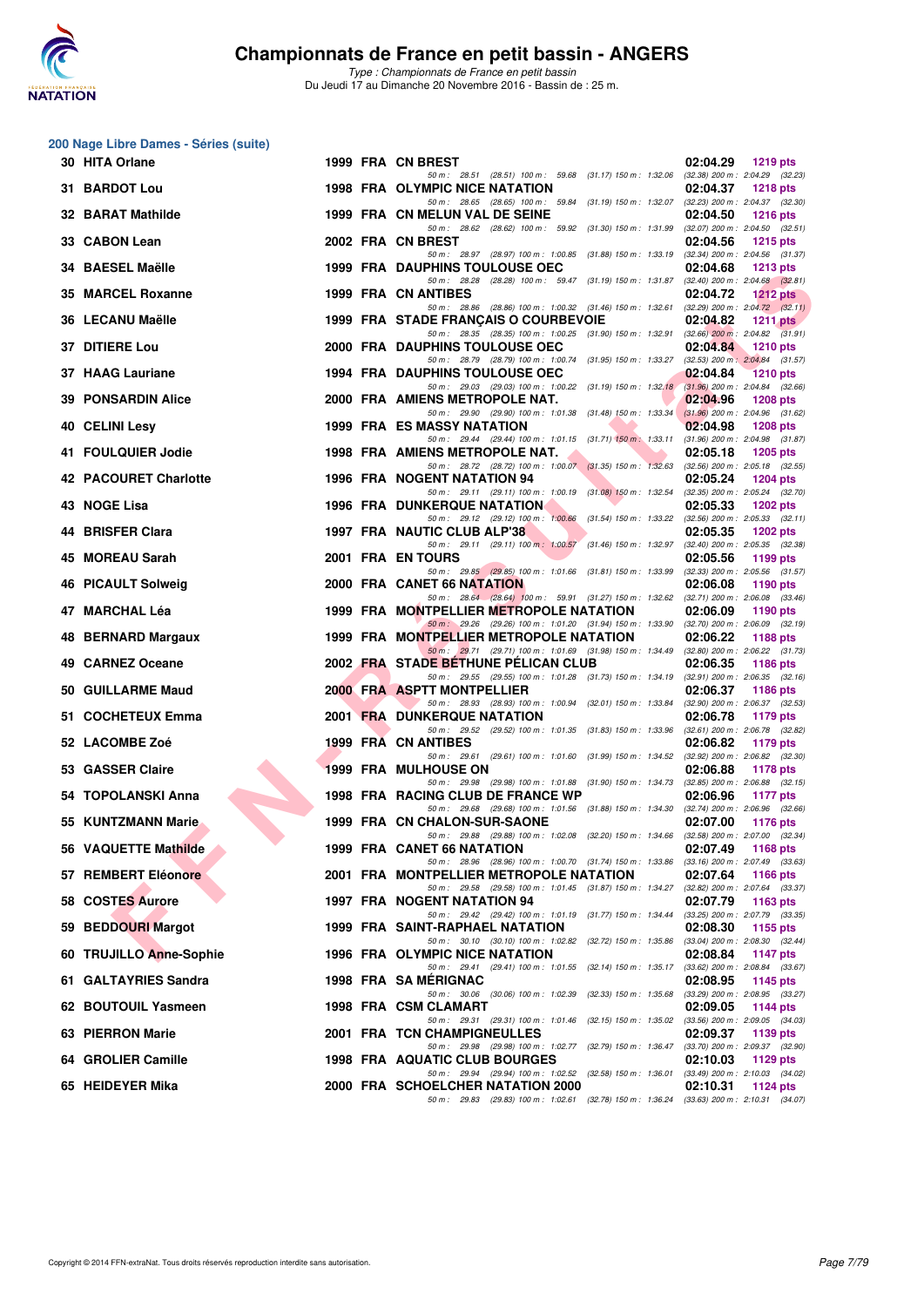

*Type : Championnats de France en petit bassin* Du Jeudi 17 au Dimanche 20 Novembre 2016 - Bassin de : 25 m.

| 200 Nage Libre Dames - Séries (suite) |  |                                                                                              |               |                   |
|---------------------------------------|--|----------------------------------------------------------------------------------------------|---------------|-------------------|
| 66 FILIPPI Morgane                    |  | <b>1997 FRA ASPTT MONTPELLIER</b>                                                            |               | 02:10.44 1122 pts |
|                                       |  | 50 m : 30.62 (30.62) 100 m : 1:03.49 (32.87) 150 m : 1:36.95 (33.46) 200 m : 2:10.44 (33.49) |               |                   |
| 67 BOURNIQUE Lisa                     |  | 2002 FRA AC MOLSHEIM MUTZIG                                                                  |               | 02:12.59 1089 pts |
|                                       |  | 50 m : 29.69 (29.69) 100 m : 1:03.18 (33.49) 150 m : 1:37.88 (34.70) 200 m : 2:12.59 (34.71) |               |                   |
| --- CINI Mathilde                     |  | <b>1994 FRA VALENCE TRIATHLON</b>                                                            | DNS dec       |                   |
| --- WISHAUPT Camille                  |  | 1998 FRA MONTPELLIER METROPOLE NATATION                                                      | <b>DNS Nd</b> |                   |

# **[400 Nage Libre Dames - Finale A](http://www.ffnatation.fr/webffn/resultats.php?idact=nat&go=epr&idcpt=41163&idepr=4)** (Dimanche 20 Novembre 2016)

| JU Nage Libre Dames - Finale A (Dimanche 20 Novembre 2016)                                                                                                                                                 |                        |                                                |                   |                 |
|------------------------------------------------------------------------------------------------------------------------------------------------------------------------------------------------------------|------------------------|------------------------------------------------|-------------------|-----------------|
| 1 BONNET Charlotte                                                                                                                                                                                         |                        | 1995 FRA OLYMPIC NICE NATATION                 | 04:02.56 1373 pts |                 |
| 50 m : 27.28 (27.28) 100 m : 57.23 (29.95) 150 m : 1:27.91 (30.68) 200 m : 1:58.73 (30.82) 250 m : 2:29.80 (31.07) 300 m : 3:00.95 (31.15) 350 m : 3:32.37 (31.42) 400 m : 4:02.56                         |                        |                                                |                   | (30.19)         |
| 2 VAN ROUWENDAAL Sharon                                                                                                                                                                                    |                        | <b>1993 NED MONTPELLIER METROPOLE NATATION</b> | 04:05.91          | <b>1345 pts</b> |
| 50 m : 28.82 (28.82) 100 m : 59.44 (30.62) 150 m : 1:30.50 (31.06) 200 m : 2:01.74 (31.24) 250 m : 2:32.77 (31.03) 300 m : 3:04.13 (31.36) 350 m : 3:35.43 (31.30) 400 m : 4:05.91                         |                        |                                                |                   | (30.48)         |
| 3 MOREL Alizée                                                                                                                                                                                             |                        | <b>1995 FRA DAUPHINS TOULOUSE OEC</b>          | 04:06.83          | $1337$ pts      |
| 50 m: 28.48 (28.48) 100 m: 59.09 (30.61) 150 m: 1:30.59 (31.50) 200 m: 2:01.81 (31.22) 250 m: 2:33.03 (31.22) 300 m: 3:04.43 (31.40) 350 m: 3:35.95 (31.52) 400 m: 4:06.83                                 |                        |                                                |                   | (30.88)         |
| 4 TOUATI Assia                                                                                                                                                                                             |                        | 1995 FRA DAUPHINS TOULOUSE OEC                 | 04:10.32          | <b>1308 pts</b> |
| 50 m: 28.74 (28.74) 100 m: 1:00.13 (31.39) 150 m: 1:31.89 (31.76) 200 m: 2:03.32 (31.43) 250 m: 2:34.89 (31.57) 300 m: 3:06.76 (31.87) 350 m: 3:38.90 (32.14) 400 m: 4:10.32 (31.42)<br>5 LESAFFRE Fantine |                        | 1994 FRA MONTPELLIER METROPOLE NATATION        | 04:11.06          | <b>1302 pts</b> |
| 50 m: 28.54 (28.54) 100 m: 59.71 (31.17) 150 m: 1:31.45 (31.74) 200 m: 2:03.42 (31.97) 250 m: 2:35.07 (31.65) 300 m: 3:07.13 (32.06) 350 m: 3:39.59 (32.46) 400 m: 4:11.06 (31.47)                         |                        |                                                |                   |                 |
| 6 HACHE Cloé                                                                                                                                                                                               |                        | <b>1997 FRA CN MARSEILLE</b>                   | 04:11.88          | 1296 pts        |
| 50 m: 28.71 (28.71) 100 m: 1:00.47 (31.76) 150 m: 1:32.66 (32.19) 200 m: 2:04.64 (31.98) 250 m: 2:36.76 (32.12) 300 m: 3:08.83 (32.07) 350 m: 3:40.75 (31.92) 400 m: 4:11.88 (31.13)                       |                        |                                                |                   |                 |
| 7 FURST Adeline                                                                                                                                                                                            |                        | 1994 FRA DAUPHINS OBERNAI                      | 04:16.48          | 1258 pts        |
| 50 m: 29.78 (29.78) 100 m: 1:01.66 (31.88) 150 m: 1:34.26 (32.60) 200 m: 2:06.99 (32.73) 250 m: 2:39.79 (32.80) 300 m: 3:12.54 (32.75) 350 m: 3:45.05 (32.51) 400 m: 4:16.48 (31.43)                       |                        |                                                |                   |                 |
| 8 CODEVELLE Coralie 1992 FRA AAS SARCELLES NATATION 95                                                                                                                                                     |                        |                                                | 04:18.29          | 1244 pts        |
| 50 m: 28.99 (28.99) 100 m: 1:00.91 (31.92) 150 m: 1:33.42 (32.51) 200 m: 2:06.35 (32.93) 250 m: 2:39.05 (32.70) 300 m: 3:12.12 (33.07) 350 m: 3:45.46 (33.34) 400 m: 4:18.29 (32.83)                       |                        |                                                |                   |                 |
|                                                                                                                                                                                                            |                        |                                                |                   |                 |
| JO Nage Libre Dames - Finale B (Dimanche 20 Novembre 2016)                                                                                                                                                 |                        |                                                |                   |                 |
| 1 EGOROVA Anna                                                                                                                                                                                             | <b>1998 RUS RUSSIE</b> |                                                | 04:04.69 1355 pts |                 |
| 50 m: 28.12 (28.12) 100 m: 59.02 (30.90) 150 m: 1:30.04 (31.02) 200 m: 2:01.18 (31.14) 250 m: 2:32.17 (30.99) 300 m: 3:03.38 (31.21) 350 m: 3:34.13 (30.75) 400 m: 4:04.69 (30.56)                         |                        |                                                |                   |                 |
| 2 BERTHIER Julie                                                                                                                                                                                           |                        | <b>1994 FRA MULHOUSE ON</b>                    | 04:14.82          | 1272 pts        |
| 50 m: 29.79 (29.79) 100 m: 1:02.18 (32.39) 150 m: 1:34.57 (32.39) 200 m: 2:07.13 (32.56) 250 m: 2:39.47 (32.34) 300 m: 3:11.87 (32.40) 350 m: 3:43.89 (32.02) 400 m: 4:14.82 (30.93)                       |                        |                                                |                   |                 |
| 3 SAUREL Alexia                                                                                                                                                                                            |                        | <b>1999 FRA NANTES NATATION</b>                | 04:14.96          | 1270 pts        |
| 50 m: 29.75 (29.75) 100 m: 1:01.88 (32.13) 150 m: 1:34.25 (32.37) 200 m: 2:06.45 (32.20) 250 m: 2:38.42 (31.97) 300 m: 3:10.65 (32.23) 350 m: 3:43.27 (32.62) 400 m: 4:14.96 (31.69)                       |                        |                                                |                   |                 |
| 4 DESBORDES Joana                                                                                                                                                                                          | 2000 FRA SO ROSNY      |                                                | 04:15.53          | 1266 pts        |
| 50 m: 29.47 (29.47) 100 m: 1:01.76 (32.29) 150 m: 1:34.11 (32.35) 200 m: 2:07.03 (32.92) 250 m: 2:39.13 (32.10) 300 m: 3:11.64 (32.51) 350 m: 3:43.98 (32.34) 400 m: 4:15.53 (31.55)                       |                        | <b>1996 FRA DUNKERQUE NATATION</b>             |                   |                 |
| 5 NOGE Lisa<br>50 m: 29.69 (29.69) 100 m: 1:01.55 (31.86) 150 m: 1:34.04 (32.49) 200 m: 2:06.54 (32.50) 250 m: 2:39.12 (32.58) 300 m: 3:12.05 (32.93) 350 m: 3:45.26 (33.21) 400 m: 4:17.59 (32.33)        |                        |                                                | 04:17.59          | 1249 pts        |
| <b>6 GREMILLON Louise</b>                                                                                                                                                                                  |                        | 2000 FRA ASCPA PESSAC NATATION                 | 04:18.21          | <b>1244 pts</b> |
| 50 m: 29.44 (29.44) 100 m: 1:01.62 (32.18) 150 m: 1:34.48 (32.86) 200 m: 2:07.52 (33.04) 250 m: 2:40.14 (32.62) 300 m: 3:13.10 (32.96) 350 m: 3:46.01 (32.91) 400 m: 4:18.21 (32.20)                       |                        |                                                |                   |                 |
| 7 DEVILLARD Alessandra                                                                                                                                                                                     |                        | 2000 FRA CANET 66 NATATION                     | 04:21.40          | <b>1219 pts</b> |
| 50 m: 29.60 (29.60) 100 m: 1:02.03 (32.43) 150 m: 1:34.92 (32.89) 200 m: 2:08.12 (33.20) 250 m: 2:41.24 (33.12) 300 m: 3:14.81 (33.57) 350 m: 3:48.58 (33.77) 400 m: 4:21.40 (32.82)                       |                        |                                                |                   |                 |
| 8 LARZUL Gwladys                                                                                                                                                                                           |                        | <b>1998 FRA DAUPHINS TOULOUSE OEC</b>          | 04:22.79          | 1208 pts        |
| 50 m : 30.72 (30.72) 100 m : 1:03.28 (32.56) 150 m : 1:36.49 (33.21) 200 m : 2:10.14 (33.65) 250 m : 2:43.03 (32.89) 300 m : 3:16.38 (33.35) 350 m : 3:49.77 (33.39) 400 m : 4:22.79 (33.02)               |                        |                                                |                   |                 |
|                                                                                                                                                                                                            |                        |                                                |                   |                 |
| 00 Nage Libre Dames - Finale $C$ 13-17 ans (Dimanche 20 Novembre 2016)                                                                                                                                     |                        |                                                |                   |                 |
| 1 BONNET Eva                                                                                                                                                                                               |                        | 2000 BEL DENAIN NAT. PORTE DU HAINAUT          | 04:10.08 1310 pts |                 |
| 50 m: 28.29 (28.29) 100 m: 59.43 (31.14) 150 m: 1:30.95 (31.52) 200 m: 2:02.72 (31.77) 250 m: 2:34.86 (32.14) 300 m: 3:07.01 (32.15) 350 m: 3:39.01 (32.00) 400 m: 4:10.08 (31.07)                         |                        |                                                |                   |                 |
| 2 CABON Lean                                                                                                                                                                                               | 2002 FRA CN BREST      |                                                | 04:21.78          | <b>1216 pts</b> |
| 50 m: 29.66 (29.66) 100 m 1:01.94 (32.28) 150 m: 1:35.24 (33.30) 200 m: 2:08.98 (33.74) 250 m: 2:42.45 (33.47) 300 m: 3:15.97 (33.52) 350 m: 3:49.63 (33.66) 400 m: 4:21.78 (32.15)                        |                        |                                                |                   |                 |
| 3 DITIERE Lou                                                                                                                                                                                              |                        | 2000 FRA DAUPHINS TOULOUSE OEC                 | 04:23.21          | <b>1204 pts</b> |
| 50 m: 28.95 (28.95) 100 m: 1:01.75 (32.80) 150 m: 1:35.60 (33.85) 200 m: 2:09.49 (33.89) 250 m: 2:43.23 (33.74) 300 m: 3:17.76 (34.53) 350 m: 3:51.77 (34.01) 400 m: 4:23.21 (31.44)                       |                        |                                                |                   |                 |
| 4 IDIER Inès                                                                                                                                                                                               |                        | 2000 FRA AAS SARCELLES NATATION 95             | 04:23.36          | <b>1203 pts</b> |
| 50 m: 30.56 (30.56) 100 m: 1:03.50 (32.94) 150 m: 1:36.78 (33.28) 200 m: 2:10.53 (33.75) 250 m: 2:44.10 (33.57) 300 m: 3:17.71 (33.61) 350 m: 3:51.82 (34.11) 400 m: 4:23.36 (31.54)                       |                        |                                                |                   |                 |
| 5 MOREAU Sarah<br>50 m: 30.44 (30.44) 100 m: 1:03.23 (32.79) 150 m: 1:36.73 (33.50) 200 m: 2:10.46 (33.73) 250 m: 2:44.12 (33.66) 300 m: 3:18.02 (33.90) 350 m: 3:51.81 (33.79) 400 m: 4:23.74 (31.93)     | 2001 FRA EN TOURS      |                                                | 04:23.74          | <b>1200 pts</b> |
| 6 HEURTAUX Celia                                                                                                                                                                                           |                        | 2000 FRA SAINT-RAPHAEL NATATION                | 04:25.29          | 1188 pts        |
| 50 m: 29.91 (29.91) 100 m: 1:02.57 (32.66) 150 m: 1:35.99 (33.42) 200 m: 2:10.03 (34.04) 250 m: 2:44.17 (34.14) 300 m: 3:18.28 (34.11) 350 m: 3:52.25 (33.97) 400 m: 4:25.29 (33.04)                       |                        |                                                |                   |                 |
| 7 CAHUZAC Emilie                                                                                                                                                                                           |                        | 2001 FRA ASPTT TOULOUSE                        | 04:26.99          | 1175 pts        |
| 50 m : 30.45 (30.45) 100 m : 1:03.32 (32.87) 150 m : 1:37.04 (33.72) 200 m : 2:11.21 (34.17) 250 m : 2:45.34 (34.13) 300 m : 3:19.67 (34.33) 350 m : 3:53.77 (34.10) 400 m : 4:26.99 (33.22)               |                        |                                                |                   |                 |

# **[400 Nage Libre Dames - Finale B](http://www.ffnatation.fr/webffn/resultats.php?idact=nat&go=epr&idcpt=41163&idepr=4)** (Dimanche 20 Novembre 2016)

| 1 EGOROVA Anna            | <b>1998 RUS RUSSIE</b> |                                 | 04:04.69 1355 pts                                                                                                                                                                          |  |
|---------------------------|------------------------|---------------------------------|--------------------------------------------------------------------------------------------------------------------------------------------------------------------------------------------|--|
|                           |                        |                                 | 50 m : 28.12 (28.12) 100 m : 59.02 (30.90) 150 m : 1:30.04 (31.02) 200 m : 2:01.18 (31.14) 250 m : 2:32.17 (30.99) 300 m : 3:03.38 (31.21) 350 m : 3:34.13 (30.75) 400 m : 4:04.69 (30.56) |  |
| 2 BERTHIER Julie          |                        | 1994 FRA MULHOUSE ON            | 04:14.82 1272 pts                                                                                                                                                                          |  |
|                           |                        |                                 | 50 m: 29.79 (29.79) 100 m: 1:02.18 (32.39) 150 m: 1:34.57 (32.39) 200 m: 2:07.13 (32.56) 250 m: 2:39.47 (32.34) 300 m: 3:11.87 (32.40) 350 m: 3:43.89 (32.02) 400 m: 4:14.82 (30.93)       |  |
| 3 SAUREL Alexia           |                        | <b>1999 FRA NANTES NATATION</b> | 04:14.96 1270 pts                                                                                                                                                                          |  |
|                           |                        |                                 | 50 m: 29.75 (29.75) 100 m: 1:01.88 (32.13) 150 m: 1:34.25 (32.37) 200 m: 2:06.45 (32.20) 250 m: 2:38.42 (31.97) 300 m: 3:10.65 (32.23) 350 m: 3:43.27 (32.62) 400 m: 4:14.96 (31.69)       |  |
| 4 DESBORDES Joana         |                        | 2000 FRA SO ROSNY               | 04:15.53 1266 pts                                                                                                                                                                          |  |
|                           |                        |                                 | 50 m: 29.47 (29.47) 100 m: 1:01.76 (32.29) 150 m: 1:34.11 (32.35) 200 m: 2:07.03 (32.92) 250 m: 2:39.13 (32.10) 300 m: 3:11.64 (32.51) 350 m: 3:43.98 (32.34) 400 m: 4:15.53 (31.55)       |  |
|                           |                        |                                 |                                                                                                                                                                                            |  |
| 5 NOGE Lisa               |                        | 1996 FRA DUNKERQUE NATATION     | 04:17.59 1249 pts                                                                                                                                                                          |  |
|                           |                        |                                 | 50 m: 29.69 (29.69) 100 m: 1:01.55 (31.86) 150 m: 1:34.04 (32.49) 200 m: 2:06.54 (32.50) 250 m: 2:39.12 (32.58) 300 m: 3:12.05 (32.93) 350 m: 3:45.26 (33.21) 400 m: 4:17.59 (32.33)       |  |
| <b>6 GREMILLON Louise</b> |                        | 2000 FRA ASCPA PESSAC NATATION  | 04:18.21 1244 pts                                                                                                                                                                          |  |
|                           |                        |                                 | 50 m: 29.44 (29.44) 100 m: 1:01.62 (32.18) 150 m: 1:34.48 (32.86) 200 m: 2:07.52 (33.04) 250 m: 2:40.14 (32.62) 300 m: 3:13.10 (32.96) 350 m: 3:46.01 (32.91) 400 m: 4:18.21 (32.20)       |  |
| 7 DEVILLARD Alessandra    |                        | 2000 FRA CANET 66 NATATION      | 04:21.40 1219 pts                                                                                                                                                                          |  |
|                           |                        |                                 | 50 m: 29.60 (29.60) 100 m: 1:02.03 (32.43) 150 m: 1:34.92 (32.89) 200 m: 2:08.12 (33.20) 250 m: 2:41.24 (33.12) 300 m: 3:14.81 (33.57) 350 m: 3:48.58 (33.77) 400 m: 4:21.40 (32.82)       |  |
| 8 LARZUL Gwladys          |                        | 1998 FRA DAUPHINS TOULOUSE OEC  | 04:22.79<br>1208 pts                                                                                                                                                                       |  |

# **[400 Nage Libre Dames - Finale C](http://www.ffnatation.fr/webffn/resultats.php?idact=nat&go=epr&idcpt=41163&idepr=4) 13-17 ans** (Dimanche 20 Novembre 2016)

| 1 BONNET Eva     | 2000 BEL DENAIN NAT. PORTE DU HAINAUT 04:10.08 1310 pts                                                                                                                                      |                   |
|------------------|----------------------------------------------------------------------------------------------------------------------------------------------------------------------------------------------|-------------------|
|                  | 50 m: 28.29 (28.29) 100 m: 59.43 (31.14) 150 m: 1:30.95 (31.52) 200 m: 2:02.72 (31.77) 250 m: 2:34.86 (32.14) 300 m: 3:07.01 (32.15) 350 m: 3:39.01 (32.00) 400 m: 4:10.08 (31.07)           |                   |
| 2 CABON Lean     | 2002 FRA CN BREST                                                                                                                                                                            | 04:21.78 1216 pts |
|                  | 50 m : 29.66 (29.66) 100 m : 1:01.94 (32.28) 150 m : 1:35.24 (33.30) 200 m : 2:08.98 (33.74) 250 m : 2:42.45 (33.47) 300 m : 3:15.97 (33.52) 350 m : 3:49.63 (33.66) 400 m : 4:21.78 (32.15) |                   |
| 3 DITIERE Lou    | 2000 FRA DAUPHINS TOULOUSE OEC                                                                                                                                                               | 04:23.21 1204 pts |
|                  | 50 m: 28.95 (28.95) 100 m: 1:01.75 (32.80) 150 m: 1:35.60 (33.85) 200 m: 2:09.49 (33.89) 250 m: 2:43.23 (33.74) 300 m: 3:17.76 (34.53) 350 m: 3:51.77 (34.01) 400 m: 4:23.21 (31.44)         |                   |
| 4 IDIER Inès     | 2000 FRA AAS SARCELLES NATATION 95                                                                                                                                                           | 04:23.36 1203 pts |
|                  | 50 m: 30.56 (30.56) 100 m: 1:03.50 (32.94) 150 m: 1:36.78 (33.28) 200 m: 2:10.53 (33.75) 250 m: 2:44.10 (33.57) 300 m: 3:17.71 (33.61) 350 m: 3:51.82 (34.11) 400 m: 4:23.36 (31.54)         |                   |
| 5 MOREAU Sarah   | 2001 FRA EN TOURS                                                                                                                                                                            | 04:23.74 1200 pts |
|                  | 50 m: 30.44 (30.44) 100 m: 1:03.23 (32.79) 150 m: 1:36.73 (33.50) 200 m: 2:10.46 (33.73) 250 m: 2:44.12 (33.66) 300 m: 3:18.02 (33.90) 350 m: 3:51.81 (33.79) 400 m: 4:23.74 (31.93)         |                   |
| 6 HEURTAUX Celia | 2000 FRA SAINT-RAPHAEL NATATION                                                                                                                                                              | 04:25.29 1188 pts |
|                  | 50 m : 29.91 (29.91) 100 m : 1:02.57 (32.66) 150 m : 1:35.99 (33.42) 200 m : 2:10.03 (34.04) 250 m : 2:44.17 (34.14) 300 m : 3:18.28 (34.11) 350 m : 3:52.25 (33.97) 400 m : 4:25.29 (33.97) |                   |
| 7 CAHUZAC Emilie | <b>2001 FRA ASPTT TOULOUSE</b>                                                                                                                                                               | 04:26.99 1175 pts |
|                  | 50 m: 30.45 (30.45) 100 m: 1:03.32 (32.87) 150 m: 1:37.04 (33.72) 200 m: 2:11.21 (34.17) 250 m: 2:45.34 (34.13) 300 m: 3:19.67 (34.33) 350 m: 3:53.77 (34.10) 400 m: 4:26.99 (33.22)         |                   |
| 8 COURBOT Marie  | 2000 FRA EMS BRON                                                                                                                                                                            | 04:27.85 1168 pts |
|                  | 50 m: 29.86 (29.86) 100 m: 1:02.63 (32.77) 150 m: 1:36.04 (33.41) 200 m: 2:10.12 (34.08) 250 m: 2:44.39 (34.27) 300 m: 3:18.91 (34.52) 350 m: 3:53.68 (34.77) 400 m: 4:27.85 (34.17)         |                   |

# **[400 Nage Libre Dames - Séries](http://www.ffnatation.fr/webffn/resultats.php?idact=nat&go=epr&idcpt=41163&idepr=4)** (Dimanche 20 Novembre 2016)

|  | 1 VAN ROUWENDAAL Sharon |  |                        |                                | <b>1993 NED MONTPELLIER METROPOLE NATATION</b> |  | 04:07.47 1332 pts                                                                                                                                                                  |  |
|--|-------------------------|--|------------------------|--------------------------------|------------------------------------------------|--|------------------------------------------------------------------------------------------------------------------------------------------------------------------------------------|--|
|  |                         |  |                        |                                |                                                |  | 50 m: 28.98 (28.98) 100 m: 59.82 (30.84) 150 m: 1:31.72 (31.90) 200 m: 2:03.53 (31.81) 250 m: 2:34.70 (31.17) 300 m: 3:05.71 (31.01) 350 m: 3:36.13 (30.42) 400 m: 4:07.47 (31.34) |  |
|  | 2 EGOROVA Anna          |  | <b>1998 RUS RUSSIE</b> |                                |                                                |  | 04:08.70 1322 pts                                                                                                                                                                  |  |
|  |                         |  |                        |                                |                                                |  | 50 m: 28.29 (28.29) 100 m: 59.55 (31.26) 150 m: 1:31.53 (31.98) 200 m: 2:03.37 (31.84) 250 m: 2:34.93 (31.56) 300 m: 3:06.39 (31.46) 350 m: 3:37.37 (30.98) 400 m: 4:08.70 (31.33) |  |
|  | 3 BONNET Charlotte      |  |                        | 1995 FRA OLYMPIC NICE NATATION |                                                |  | 04:09.02 1319 pts                                                                                                                                                                  |  |
|  |                         |  |                        |                                |                                                |  | 50 m: 28.39 (28.39) 100 m: 59.45 (31.06) 150 m: 1:30.75 (31.30) 200 m: 2:02.34 (31.59) 250 m: 2:34.30 (31.96) 300 m: 3:06.04 (31.74) 350 m: 3:37.95 (31.91) 400 m: 4:09.02 (31.07) |  |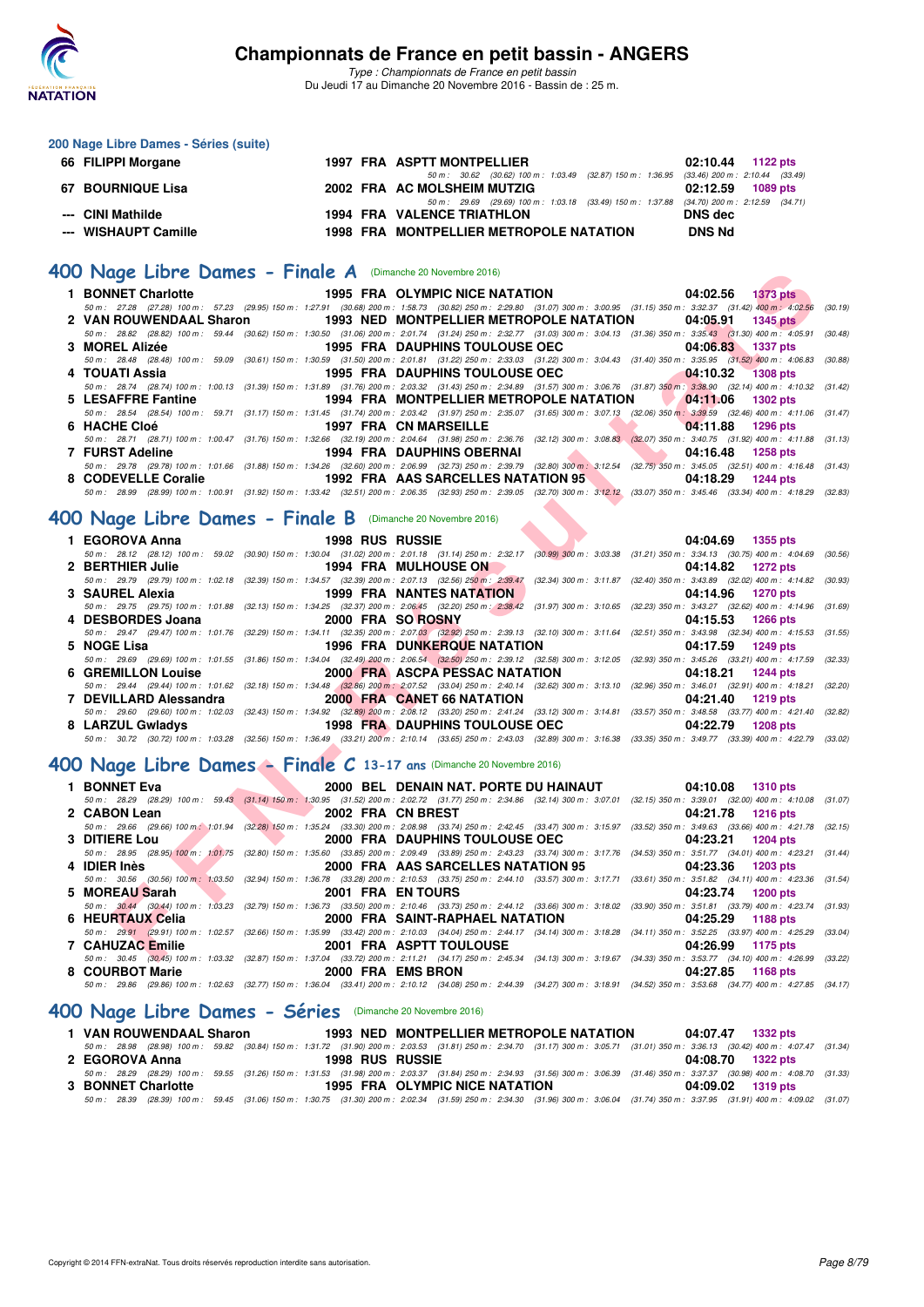

#### **400 Nage Libre Dames - Séries (suite)**

| 4 BONNET Eva               |                               | 2000 BEL DENAIN NAT. PORTE DU HAINAUT                                                                                                                                                                                                       | 04:11.29          | 1300 pts        |         |
|----------------------------|-------------------------------|---------------------------------------------------------------------------------------------------------------------------------------------------------------------------------------------------------------------------------------------|-------------------|-----------------|---------|
| 5 MOREL Alizée             |                               | 50 m: 28.89 (28.89) 100 m: 1:00.24 (31.35) 150 m: 1:31.93 (31.69) 200 m: 2:03.75 (31.82) 250 m: 2:35.87 (32.12) 300 m: 3:08.14 (32.27) 350 m: 3:40.33 (32.19) 400 m: 4:11.29 (30.96)<br><b>1995 FRA DAUPHINS TOULOUSE OEC</b>               | 04:11.99          | 1295 pts        |         |
| 6 LESAFFRE Fantine         |                               | 50 m: 29.37 (29.37) 100 m: 1:01.08 (31.71) 150 m: 1:33.15 (32.07) 200 m: 2:04.71 (31.56) 250 m: 2:36.40 (31.69) 300 m: 3:08.73 (32.33) 350 m: 3:40.81 (32.08) 400 m: 4:11.99 (31.18)<br>1994 FRA MONTPELLIER METROPOLE NATATION             | 04:12.16          | 1293 pts        |         |
| 7 TOUATI Assia             |                               | 50 m: 29.45 (29.45) 100 m: 1:01.52 (32.07) 150 m: 1:33.34 (31.82) 200 m: 2:05.78 (32.44) 250 m: 2:37.83 (32.05) 300 m: 3:09.41 (31.58) 350 m: 3:41.24 (31.83) 400 m: 4:12.16 (30.92)<br><b>1995 FRA DAUPHINS TOULOUSE OEC</b>               | 04:12.25          | <b>1293 pts</b> |         |
|                            |                               | 50 m: 29.20 (29.20) 100 m: 1:00.81 (31.61) 150 m: 1:32.85 (32.04) 200 m: 2:05.17 (32.32) 250 m: 2:37.07 (31.90) 300 m: 3:08.92 (31.85) 350 m: 3:40.81 (31.89) 400 m: 4:12.25 (31.44)                                                        |                   |                 |         |
| 8 HACHE Cloé               |                               | <b>1997 FRA CN MARSEILLE</b><br>50 m : 29.17 (29.17) 100 m : 1:01.45 (32.28) 150 m : 1:33.77 (32.32) 200 m : 2:06.25 (32.48) 250 m : 2:38.62 (32.37) 300 m : 3:10.79 (32.17) 350 m : 3:42.65 (31.66) 400 m : 4:13.79 (31.14)                | 04:13.79          | <b>1280 pts</b> |         |
| 9 FURST Adeline            |                               | 1994 FRA DAUPHINS OBERNAI                                                                                                                                                                                                                   | 04:14.54          | <b>1274 pts</b> |         |
| 10 CODEVELLE Coralie       |                               | 50 m: 29.83 (29.83) 100 m: 1:01.67 (31.84) 150 m: 1:33.80 (32.13) 200 m: 2:06.23 (32.43) 250 m: 2:38.57 (32.34) 300 m: 3:11.11 (32.54) 350 m: 3:43.38 (32.27) 400 m: 4:14.54<br>1992 FRA AAS SARCELLES NATATION 95                          | 04:14.65          | 1273 pts        | (31.16) |
| 11 CASSIGNOL Oceane        |                               | 50 m: 29.23 (29.23) 100 m: 1:01.04 (31.81) 150 m: 1:32.83 (31.79) 200 m: 2:05.22 (32.39) 250 m: 2:37.49 (32.27) 300 m: 3:10.24 (32.75) 350 m: 3:42.95 (32.71) 400 m: 4:14.65 (31.70)<br>2000 FRA MONTPELLIER METROPOLE NATATION             | 04:14.78 1272 pts |                 |         |
|                            |                               | 50 m: 28.86 (28.86) 100 m: 1:00.31 (31.45) 150 m: 1:32.36 (32.05) 200 m: 2:05.04 (32.68) 250 m: 2:37.63 (32.59) 300 m: 3:10.78 (33.15) 350 m: 3:43.49 (32.71) 400 m: 4:14.78 (31.29)                                                        |                   |                 |         |
| 12 SAUREL Alexia           |                               | <b>1999 FRA NANTES NATATION</b><br>50 m : 30.12 (30.12) 100 m : 1:02.81 (32.69) 150 m : 1:35.59 (32.78) 200 m : 2:07.98 (32.39) 250 m : 2:39.68 (31.70) 300 m : 3:11.51 (31.83) 350 m : 3:43.84 (32.33) 400 m : 4:15.73 (31.89)             | 04:15.73          | <b>1264 pts</b> |         |
| 13 DESBORDES Joana         |                               | 2000 FRA SO ROSNY<br>50 m : 29.59 (29.59) 100 m : 1:01.99 (32.40) 150 m : 1:34.71 (32.72) 200 m : 2:07.39 (32.68) 250 m : 2:40.06 (32.67) 300 m : 3:12.64 (32.58) 350 m : 3:45.10 (32.46) 400 m : 4:17.22 (32.12)                           | 04:17.22          | <b>1252 pts</b> |         |
| 14 LARZUL Gwladys          |                               | 1998 FRA DAUPHINS TOULOUSE OECNICALLY                                                                                                                                                                                                       | 04:18.37          | <b>1243 pts</b> |         |
| 15 DEVILLARD Alessandra    |                               | 50 m: 30.15 (30.15) 100 m: 1:02.61 (32.46) 150 m: 1:35.50 (32.89) 200 m: 2:08.59 (33.09) 250 m: 2:41.28 (32.69) 300 m: 3:14.07 (32.79) 350 m: 3:46.59 (32.52) 400 m: 4:18.37 (31.78)<br><b>The Second Service</b>                           |                   |                 |         |
|                            |                               | 2000 FRA CANET 66 NATATION<br>50 m : 29.75 (29.75) 100 m : 1:02.32 (32.57) 150 m : 1:35.26 (32.94) 200 m : 2:08.26 (33.00) 250 m : 2:41.43 (33.17) 300 m : 3:14.39 (32.96) 350 m : 3:47.05 (32.66) 400 m : 4:19.29 (32.24)                  | 04:19.29          | <b>1236 pts</b> |         |
| 16 BERTHIER Julie          |                               | <b>1994 FRA MULHOUSE ON</b><br>50 m: 29.89 (29.89) 100 m: 1:02.10 (32.21) 150 m: 1:35.17 (33.07) 200 m: 2:08.09 (32.92) 250 m: 2:40.97 (32.88) 300 m: 3:13.85 (32.88) 350 m: 3:46.87 (33.02) 400 m: 4:19.48 (32.61)                         | 04:19.48          | <b>1234 pts</b> |         |
| 17 NOGE Lisa               |                               | <b>1996 FRA DUNKERQUE NATATION</b>                                                                                                                                                                                                          | 04:19.65          | 1233 pts        |         |
| <b>18 GREMILLON Louise</b> |                               | 50 m: 29.68 (29.68) 100 m: 1:01.52 (31.84) 150 m: 1:34.10 (32.58) 200 m: 2:06.99 (32.89) 250 m: 2:40.10 (33.11) 300 m: 3:13.57 (33.47) 350 m: 3:47.05 (33.48) 400 m: 4:19.65 (32.60)<br>2000 FRA ASCPA PESSAC NATATION                      | 04:19.91          | <b>1231 pts</b> |         |
|                            |                               | 50 m: 29.46 (29.46) 100 m: 1:02.17 (32.71) 150 m: 1:35.16 (32.99) 200 m: 2:08.12 (32.96) 250 m: 2:41.14 (33.02) 300 m: 3:14.30 (33.16) 350 m: 3:47.35 (33.05) 400 m: 4:19.91 (32.56)                                                        |                   |                 |         |
| 19 MABBOUX Isabelle        |                               | 1992 FRA OLYMPIC NICE NATATION<br>50 m: 29.86 (29.86) 100 m: 1:01.81 (31.95) 150 m: 1:34.12 (32.31) 200 m: 2:07.04 (32.92) 250 m: 2:40.43 (33.39) 300 m: 3:13.97 (33.54) 350 m: 3:47.73 (33.76) 400 m: 4:20.56 (32.83)                      | 04:20.56          | <b>1225 pts</b> |         |
| <b>20 DE GASPERI Chloé</b> |                               | <b>1998 FRA ASPTT TOULOUSE</b>                                                                                                                                                                                                              | 04:21.16          | <b>1221 pts</b> |         |
| 20 IDIER Inès              |                               | 50 m: 30.07 (30.07) 100 m: 1:03.19 (33.12) 150 m: 1:36.58 (33.39) 200 m: 2:10.29 (33.71) 250 m: 2:43.52 (33.23) 300 m: 3:16.78 (33.26) 350 m: 3:49.53 (32.75) 400 m: 4:21.16 (31.63)<br>2000 FRA AAS SARCELLES NATATION 95                  | 04:21.16          | <b>1221 pts</b> |         |
|                            |                               | 50 m: 30.48 (30.48) 100 m: 1:03.64 (33.16) 150 m: 1:36.90 (33.26) 200 m: 2:10.38 (33.48) 250 m: 2:43.27 (32.89) 300 m: 3:16.95 (33.68) 350 m: 3:50.07 (33.12) 400 m: 4:21.16 (31.09)                                                        |                   |                 |         |
| 22 LACOMBE Zoé             |                               | 1999 FRA CN ANTIBES<br>50 m: 30.24 (30.24) 100 m: 1:03.09 (32.85) 150 m: 1:36.51 (33.42) 200 m: 2:10.09 (33.58) 250 m: 2:43.41 (33.32) 300 m: 3:16.83 (33.42) 350 m: 3:49.57 (32.74) 400 m: 4:21.60 (32.03)                                 | 04:21.60          | <b>1217 pts</b> |         |
| 23 HITA Orlane             |                               | 1999 FRA CN BREST<br>50 m: 29.69 (29.69) 100 m: 1:02.50 (32.81) 150 m: 1:35.78 (33.28) 200 m: 2:08.71 (32.93) 250 m: 2:41.74 (33.03) 300 m: 3:15.16 (33.42) 350 m: 3:48.88 (33.72) 400 m: 4:21.73 (32.85)                                   | 04:21.73          | <b>1216 pts</b> |         |
| 24 BARDOT Lou              |                               | <b>1998 FRA OLYMPIC NICE NATATION</b>                                                                                                                                                                                                       | 04:21.96          | 1214 pts        |         |
| 25 BERNARD Margaux         |                               | 50 m: 29.96 (29.96) 100 m: 1:02.77 (32.81) 150 m: 1:35.54 (32.77) 200 m: 2:09.21 (33.67) 250 m: 2:42.68 (33.47) 300 m: 3:16.63 (33.95) 350 m: 3:49.83 (33.20) 400 m: 4:21.96 (32.13)<br>1999 FRA MONTPELLIER METROPOLE NATATION             | 04:22.03          | <b>1214 pts</b> |         |
|                            |                               | 50 m : 30.91 (30.91) 100 m : 1:03.74 (32.83) 150 m : 1:37.03 (33.29) 200 m : 2:10.39 (33.36) 250 m : 2:43.39 (33.00) 300 m : 3:16.62 (33.23) 350 m : 3:49.85 (33.23) 400 m : 4:22.03                                                        |                   |                 | (32.18) |
| 26 FOULQUIER Jodie         |                               | 1998 FRA AMIENS METROPOLE NAT.<br>50 m: 30.18 (30.18) 100 m: 1:03.37 (33.19) 150 m: 1:36.76 (33.39) 200 m: 2:09.73 (32.97) 250 m: 2:42.64 (32.91) 300 m: 3:15.86 (33.22) 350 m: 3:49.17 (33.31) 400 m: 4:22.06 (32.89)                      | 04:22.06          | <b>1214 pts</b> |         |
| 27 MACE Charline           | the control of the control of | 1999 FRA C PAUL-BERT RENNES                                                                                                                                                                                                                 | 04:22.07          | <b>1213 pts</b> |         |
| 28 SECRESTAT Charlyne      |                               | 50 m: 30.44 (30.44) 100 m: 1:03.43 (32.99) 150 m: 1:36.21 (32.78) 200 m: 2:09.57 (33.36) 250 m: 2:42.75 (33.18) 300 m: 3:16.19 (33.44) 350 m: 3:49.84 (33.65) 400 m: 4:22.07 (32.23)<br>1998 FRA CSM CLAMART                                | 04:22.18          | <b>1213 pts</b> |         |
|                            |                               | 50 m : 31.29 (31.29) 100 m : 1:04.19 (32.90) 150 m : 1:37.02 (32.83) 200 m : 2:09.89 (32.87) 250 m : 2:42.79 (32.90) 300 m : 3:16.07 (33.28) 350 m : 3:49.52 (33.45) 400 m : 4:22.18 (32.66)<br><b>1998 FRA AQUATIC CLUB BOURGES</b>        |                   |                 |         |
| 29 LUTIGNIER Sarah         |                               | 50 m : 30.30 (30.30) 100 m : 1:03.66 (33.36) 150 m : 1:37.45 (33.79) 200 m : 2:10.82 (33.37) 250 m : 2:43.80 (32.98) 300 m : 3:17.15 (33.35) 350 m : 3:50.91 (33.76) 400 m : 4:22.66 (31.75)                                                | 04:22.66          | 1209 pts        |         |
|                            |                               | 30 JEANNERET Valentine 1999 FRA CN CHALON-SUR-SAONE<br>50 m: 30.58 (30.58) 100 m: 1:03.45 (32.87) 150 m: 1:36.57 (33.12) 200 m: 2:10.05 (33.48) 250 m: 2:43.65 (33.60) 300 m: 3:17.23 (33.58) 350 m: 3:51.16 (33.93) 400 m: 4:22.82 (31.66) | 04:22.82 1207 pts |                 |         |
| 31 BARAT Mathilde          |                               | 1999 FRA CN MELUN VAL DE SEINE                                                                                                                                                                                                              | 04:23.89          | 1199 pts        |         |
| 32 AUBAN Sara              |                               | 50 m: 29.93 (29.93) 100 m: 1:02.57 (32.64) 150 m: 1:35.89 (33.32) 200 m: 2:09.60 (33.71) 250 m: 2:43.40 (33.80) 300 m: 3:17.08 (33.68) 350 m: 3:50.84 (33.76) 400 m: 4:23.89 (33.05)<br><b>1998 FRA ASPTT TOULOUSE</b>                      | 04:24.02          | 1198 pts        |         |
|                            |                               | 50 m: 29.68 (29.68) 100 m: 1:02.02 (32.34) 150 m: 1:34.97 (32.95) 200 m: 2:08.36 (33.39) 250 m: 2:42.17 (33.81) 300 m: 3:16.53 (34.36) 350 m: 3:50.78 (34.25) 400 m: 4:24.02                                                                |                   |                 | (33.24) |
| 33 COURBOT Marie           |                               | 2000 FRA EMS BRON<br>50 m: 29.90 (29.90) 100 m: 1:02.72 (32.82) 150 m: 1:36.22 (33.50) 200 m: 2:09.73 (33.51) 250 m: 2:43.27 (33.54) 300 m: 3:17.10 (33.83) 350 m: 3:51.14 (34.04) 400 m: 4:24.38                                           | 04:24.38          | 1195 pts        | (33.24) |
| <b>34 BRUNET Adele</b>     |                               | 1999 FRA SO MILLAU N                                                                                                                                                                                                                        | 04:26.58          | 1178 pts        |         |
| 35 CABON Lean              |                               | 50 m: 31.18 (31.18) 100 m: 1:04.86 (33.68) 150 m: 1:38.58 (33.72) 200 m: 2:12.57 (33.99) 250 m: 2:46.27 (33.70) 300 m: 3:20.19 (33.92) 350 m: 3:54.00 (33.81) 400 m: 4:26.58 (32.58)<br>2002 FRA CN BREST                                   | 04:26.95          | 1175 pts        |         |
| 36 KUNTZMANN Marie         |                               | 50 m: 30.32 (30.32) 100 m: 1:04.01 (33.69) 150 m: 1:38.12 (34.11) 200 m: 2:12.17 (34.05) 250 m: 2:45.94 (33.77) 300 m: 3:19.92 (33.98) 350 m: 3:53.68 (33.76) 400 m: 4:26.95 (33.27)                                                        |                   |                 |         |
|                            |                               | 1999 FRA CN CHALON-SUR-SAONE<br>50 m: 30.16 (30.16) 100 m: 1:03.30 (33.14) 150 m: 1:36.98 (33.68) 200 m: 2:11.23 (34.25) 250 m: 2:45.51 (34.28) 300 m: 3:20.17 (34.66) 350 m: 3:54.74 (34.57) 400 m: 4:27.71 (32.97)                        | 04:27.71          | 1169 pts        |         |
| 37 MARCEL Roxanne          |                               | 1999 FRA CN ANTIBES<br>50 m: 30.23 (30.23) 100 m: 1:03.98 (33.75) 150 m: 1:37.85 (33.87) 200 m: 2:11.75 (33.90) 250 m: 2:45.72 (33.97) 300 m: 3:19.82 (34.10) 350 m: 3:53.98 (34.16) 400 m: 4:28.14 (34.16)                                 | 04:28.14          | 1166 pts        |         |
| 38 WISHAUPT Camille        |                               | 1998 FRA MONTPELLIER METROPOLE NATATION                                                                                                                                                                                                     | 04:28.23          | 1165 pts        |         |
| 39 HEURTAUX Celia          |                               | 50 m : 29.96 (29.96) 100 m : 1:02.88 (32.92) 150 m : 1:36.71 (33.83) 200 m : 2:11.03 (34.32) 250 m : 2:45.78 (34.75) 300 m : 3:20.43 (34.65) 350 m : 3:54.86 (34.43) 400 m : 4:28.23 (33.37)<br>2000 FRA SAINT-RAPHAEL NATATION             | 04:29.42          | 1156 pts        |         |
|                            |                               | 50 m : 30.37 (30.37) 100 m : 1:03.70 (33.33) 150 m : 1:37.82 (34.12) 200 m : 2:12.14 (34.32) 250 m : 2:46.85 (34.71) 300 m : 3:21.41 (34.56) 350 m : 3:55.88 (34.47) 400 m : 4:29.42 (33.54)                                                |                   |                 |         |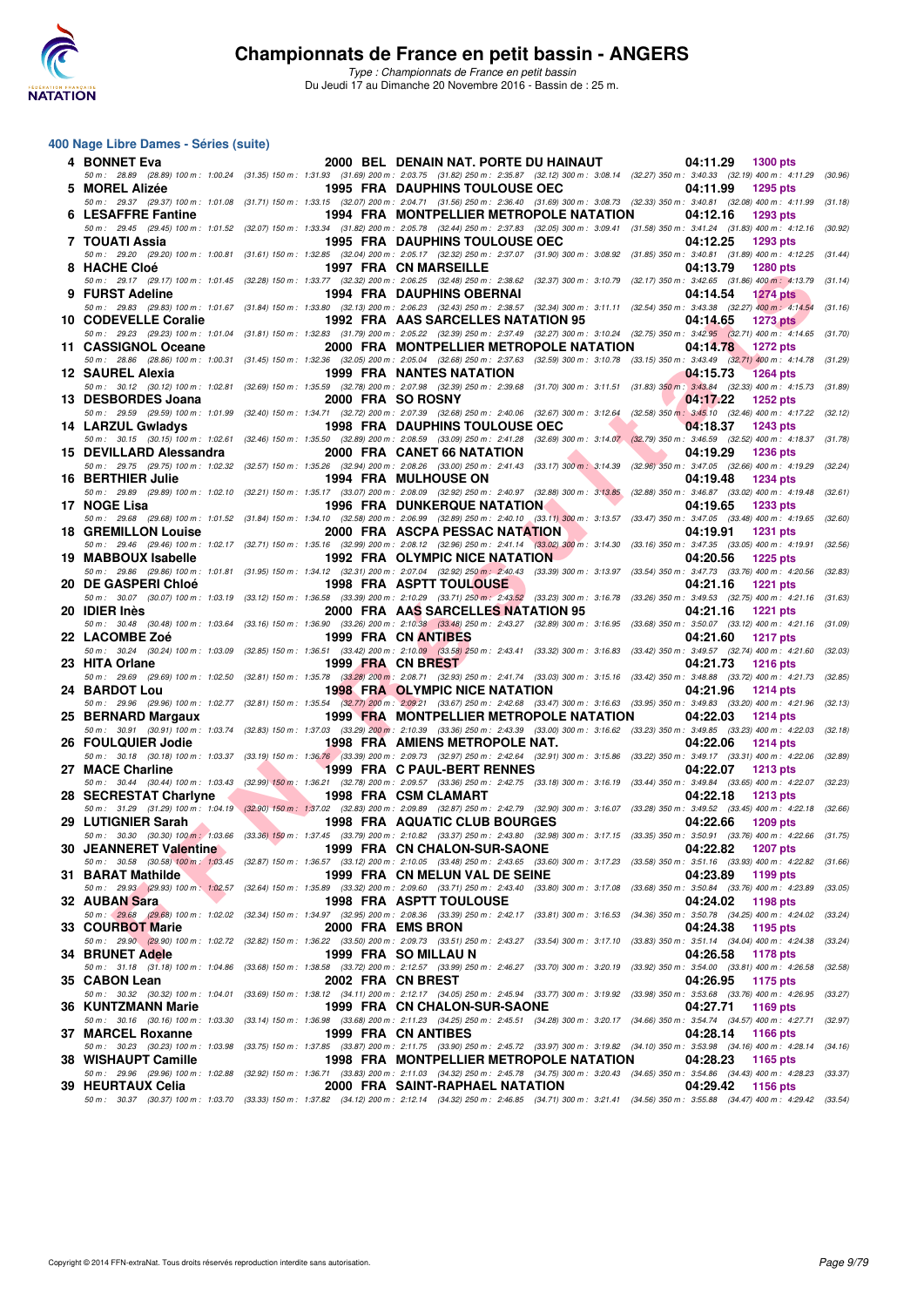

*Type : Championnats de France en petit bassin* Du Jeudi 17 au Dimanche 20 Novembre 2016 - Bassin de : 25 m.

#### **400 Nage Libre Dames - Séries (suite)**

|                      |                       |                                                                                                                                                                                      | 04:29.78 1153 pts |
|----------------------|-----------------------|--------------------------------------------------------------------------------------------------------------------------------------------------------------------------------------|-------------------|
|                      |                       | 50 m: 31.37 (31.37) 100 m: 1:05.06 (33.69) 150 m: 1:39.05 (33.99) 200 m: 2:13.54 (34.49) 250 m: 2:47.92 (34.38) 300 m: 3:22.47 (34.55) 350 m: 3:56.74 (34.27) 400 m: 4:29.78 (33.04) |                   |
|                      |                       |                                                                                                                                                                                      | 04:29.95 1152 pts |
|                      |                       | 50 m: 31.72 (31.72) 100 m: 1:05.43 (33.71) 150 m: 1:39.65 (34.22) 200 m: 2:13.99 (34.34) 250 m: 2:48.09 (34.10) 300 m: 3:22.61 (34.52) 350 m: 3:56.96 (34.35) 400 m: 4:29.95 (32.39) |                   |
|                      |                       | 42 GROLIER Camille <b>1998 FRA AQUATIC CLUB BOURGES</b> 04:30.84                                                                                                                     | 1145 pts          |
|                      |                       | 50 m: 31.31 (31.31) 100 m: 1:05.08 (33.77) 150 m: 1:39.21 (34.13) 200 m: 2:13.85 (34.64) 250 m: 2:48.12 (34.27) 300 m: 3:22.36 (34.24) 350 m: 3:56.90 (34.54) 400 m: 4:30.84 (33.94) |                   |
| 43 DITIERE Lou       |                       |                                                                                                                                                                                      |                   |
|                      |                       | 50 m: 30.01 (30.01) 100 m: 1:03.18 (33.17) 150 m: 1:37.15 (33.97) 200 m: 2:11.35 (34.20) 250 m: 2:45.35 (34.00) 300 m: 3:20.66 (35.31) 350 m: 3:56.26 (35.60) 400 m: 4:30.91 (34.65) |                   |
| 44 REMY Elora        |                       | 2000 FRA CHARLEVILLE-MÉZIÉRES NATATION 04:33.87 1122 pts                                                                                                                             |                   |
|                      |                       | 50 m: 31.05 (31.05) 100 m: 1:04.74 (33.69) 150 m: 1:38.76 (34.02) 200 m: 2:13.31 (34.55) 250 m: 2:48.41 (35.10) 300 m: 3:23.78 (35.37) 350 m: 3:59.15 (35.37) 400 m: 4:33.87 (34.72) |                   |
|                      |                       | 45 COCHETEUX Emma 2001 FRA DUNKERQUE NATATION 2001. 2001 81:39.62 1078 pts                                                                                                           |                   |
|                      |                       | 50 m: 31.36 (31.36) 100 m: 1:05.30 (33.94) 150 m: 1:40.12 (34.82) 200 m: 2:15.41 (35.29) 250 m: 2:51.14 (35.73) 300 m: 3:27.59 (36.45) 350 m: 4:03.94 (36.35) 400 m: 4:39.62 (35.68) |                   |
|                      |                       |                                                                                                                                                                                      | 04:46.54 1027 pts |
|                      |                       | 50 m: 31.69 (31.69) 100 m: 1:06.09 (34.40) 150 m: 1:41.50 (35.41) 200 m: 2:17.61 (36.11) 250 m: 2:54.36 (36.75) 300 m: 3:31.89 (37.53) 350 m: 4:09.32 (37.43) 400 m: 4:46.54 (37.22) |                   |
| --- MARCHAL Léa      |                       | 1999 FRA MONTPELLIER METROPOLE NATATION DNS dec                                                                                                                                      |                   |
| --- BARNIET Lou-Anne | 2002 FRA CN MARSEILLE |                                                                                                                                                                                      | DNS dec           |
| --- DULAT Delphine   |                       | 1993 FRA NAUTIC CLUB ALP'38                                                                                                                                                          | <b>DNS</b> dec    |

# **[800 Nage Libre Dames - Série rapide](http://www.ffnatation.fr/webffn/resultats.php?idact=nat&go=epr&idcpt=41163&idepr=5)** (Samedi 19 Novembre 2016)

1620 Parameter Manuel Manuel Manuel Manuel Manuel Manuel Manuel Manuel Manuel Manuel Manuel Manuel Manuel Manuel Manuel Manuel Manuel Manuel Manuel Manuel Manuel Manuel Manuel Manuel Manuel Manuel Manuel Manuel Manuel Ma **1 VAN ROUWENDAAL Sharon 1993 NED MONTPELLIER METROPOLE NATATION 08:23.89 1348 pts** 50 m; 29.16 (29.16) 100 m; 1:00.47 (31.31) 150 m; 1:32.00 (31.53) 200 m; 2:03.58 (31.58) 27 (31.58) 300 m; 3:07.01 (31.74) 350 m; 3:08.69 (31.68) 400 m; 3:136, 400 m; 4:1.86 (31.55) 500 m; 5:1.39 g(1.55) 500 m; 5:1.53,89 m **2 MOREL Alizée 1995 FRA DAUPHINS TOULOUSE OEC 08:26.69 1336 pts** 50 m: 29.04 (29.04) 100 m: 1:00.79 (31.75) 150 m: 1:32.48 (31.69) 200 m: 2:04.34 (31.86) 250 m: 2:36.08 (31.74) 300 m: 3:07.94 (31.86) 350 m: 3:40.06 (32.12) 400 m: 4:12.25 (32.19)<br>450 m: 4:44.21 (31.96) 500 m: 5:16.48 (32 **4 FURST Adeline 1994 FRA DAUPHINS OBERNAI 08:33.00 1310 pts** 50 m; 30.06 (30.06)100 m; 1.01.87 (31.81)150 m; 1.34.20 (32.33)200 m; 2.06.64 (32.44) 500 m; 3.44.030 m; 3.11.77 (32.69)350 m; 3.44.09 (32.32) 400 m; 4:49.17 (32.41) 500 m; 4:15.76 (32.32) 400 m; 4:49.17 (32.41) 500 m; 4:4 **6 BERTHIER Julie 1994 FRA MULHOUSE ON 08:37.11 1293 pts** 50 m: 30.18 (30.18) 100 m: 1:02.29 (32.11) 150 m: 1:34.75 (32.46) 200 m: 2:07.32 (32.57) 250 m: 2:40.01 (32.69) 300 m: 3:12.53 (32.52) 350 m: 3:45.30 (32.77) 400 m: 4:18.02 (32.77)<br>450 m: 4:50.22 (32.20) 500 m: 5:22.62 (32 **7 CASSIGNOL Oceane 2000 FRA MONTPELLIER METROPOLE NATATION 08:38.69 1287 pts** 50 m; 28.77 (28.77) 100 m; 1.00.46 (31.69) 150 m; 1.32.76 (32.30) 200 m; 2.05.22 (32.46) 250 m; 2.37,39 (32.69) 300 m; 3.10.59 (32.69) 300 m; 4.49.26 (32.99) 400 m; 4.19.627 (32.59) 400 m; 4.49.26 (32.99) 400 m; 4. **9 CODEVELLE Coralie 1992 FRA AAS SARCELLES NATATION 95 08:43.03 1269 pts** 50 m: 29.59 (29.59) 100 m: 1:01.47 (31.88) 150 m: 1:33.42 (31.95) 200 m: 2:05.74 (32.32) 250 m: 2:38.20 (32.46) 300 m: 3:10.90 m: 3:10.90 (32.70) 350 m: 3:43.72 (32.82) 400 m: 4:16.54 (32.82) 450 m: 4:49.63 (33.09) 500 m: **12 MARCHAL Léa 1999 FRA MONTPELLIER METROPOLE NATATION 08:50.13 1241 pts** 50 m; 29.70 (29.70) 100 m; 1.01.87 (32.17) 150 m; 1.35.03 (33.16) 200 m; 2.08.25 (38.22) 250 m; 241.43 (33.61) 300 m; 3.15.04 (33.61) 360 m; 3.50 m; 3.48.55 (33.64) 300 m; 4.52.76 (33.64) 300 m; 4.52.76 (33.64) 300 m; 4.52 **20 BARAT Mathilde 1999 FRA CN MELUN VAL DE SEINE 08:56.98 1213 pts** 50 m: 30.22 (30.22) 100 m: 1:02.77 (32.55) 150 m: 1:35.70 (32.93) 200 m: 2:09.09 (33.39) 250 m: 2:42.64 (33.55) 300 m: 3:16.24 (33.60) 350 m: 3:50.27 (34.03) 400 m: 4:24.34 (34.07)<br>450 m: 4:58.47 (34.13) 500 m: 5:32.46 (33

#### **[800 Nage Libre Dames - Séries lentes](http://www.ffnatation.fr/webffn/resultats.php?idact=nat&go=epr&idcpt=41163&idepr=5)** (Samedi 19 Novembre 2016)

| 3 EGOROVA Anna                                                                                                                                                                                                                                                                                                                  |  | <b>1998 RUS RUSSIE</b> |                                                                                     |                                                                                                                                                 | 08:27.03                                                                                                         | 1335 pts           |  |
|---------------------------------------------------------------------------------------------------------------------------------------------------------------------------------------------------------------------------------------------------------------------------------------------------------------------------------|--|------------------------|-------------------------------------------------------------------------------------|-------------------------------------------------------------------------------------------------------------------------------------------------|------------------------------------------------------------------------------------------------------------------|--------------------|--|
| 50 m: 28.30 (28.30) 100 m: 59.37 (31.07) 150 m: 1:31.19 (31.82) 200 m: 2:02.78 (31.59) 250 m: 2:34.54 (31.76) 300 m: 3:06.34 (31.80) 350 m: 3:38.21 (31.87) 400 m: 4:10.19<br>450 m : 4:41.98 (31.79) 500 m : 5:13.99 (32.01) 550 m : 5:45.91 (31.92) 600 m : 6:18.07 (32.16) 650 m : 6:50.20 (32.13) 700 m : 7:22.39           |  |                        |                                                                                     |                                                                                                                                                 | (32.19) 750 m : 7:55.01 (32.62) 800 m : 8:27.03                                                                  | (31.98)<br>(32.02) |  |
| 5 BONNET Eva                                                                                                                                                                                                                                                                                                                    |  |                        |                                                                                     |                                                                                                                                                 | 08:35.16                                                                                                         | <b>1301 pts</b>    |  |
| 50 m; 28.75 (28.75) 100 m; 59.89 (31.14) 150 m; 1:31.62 (31.73) 200 m; 2:03.64 (32.02) 250 m; 2:35.55 (31.91) 300 m; 3:07.78 (32.23) 350 m; 3:40.23 (32.45) 400 m; 4:12.83<br>450 m : 4:45.19 (32.36) 500 m : 5:17.98                                                                                                           |  |                        |                                                                                     | (32.79) 550 m : 5:50.70 (32.72) 600 m : 6:23.94 (33.24) 650 m : 6:56.88 (32.94) 700 m : 7:29.76 (32.88) 750 m : 8:02.90 (33.14) 800 m : 8:35.16 |                                                                                                                  | (32.60)<br>(32.26) |  |
| 8 LESAFFRE Fantine                                                                                                                                                                                                                                                                                                              |  |                        |                                                                                     | 1994 FRA MONTPELLIER METROPOLE NATATION                                                                                                         | 08:41.29                                                                                                         | <b>1276 pts</b>    |  |
| 50 m : 29.55 (29.55) 100 m : 1:01.78 (32.23) 150 m : 1:34.36 (32.58) 200 m : 2:06.93 (32.57) 250 m : 2:39.55 (32.62) 300 m : 3:12.24 (32.69) 350 m : 3:45.36 (33.12) 400 m : 4:18.40<br>450 m : 4:50.98 (32.58) 500 m : 5:24.01                                                                                                 |  |                        |                                                                                     | (33.03) 550 m : 5:57.18 (33.17) 600 m : 6:29.90 (32.72) 650 m : 7:03.14 (33.24) 700 m : 7:35.66 (32.52) 750 m : 8:08.53 (32.87) 800 m : 8:41.29 |                                                                                                                  | (33.04)<br>(32.76) |  |
| 10 BERNARD Margaux                                                                                                                                                                                                                                                                                                              |  |                        |                                                                                     | 1999 FRA MONTPELLIER METROPOLE NATATION                                                                                                         | 08:47.49                                                                                                         | <b>1251 pts</b>    |  |
| 50 m : 31.12 (31.12) 100 m : 1:03.83<br>450 m : 4:55.01 (33.07) 500 m : 5:28.21 (33.20) 550 m : 6:01.53 (33.32) 600 m : 6:34.93 (33.40) 650 m : 7:08.20 (33.27) 700 m : 7:41.88 (33.68) 750 m : 8:15.53 (33.65) 800 m : 8:47.49                                                                                                 |  |                        |                                                                                     | (32.71) 150 m : 1:36.59 (32.76) 200 m : 2:09.56 (32.97) 250 m : 2:42.64 (33.08) 300 m : 3:15.70 (33.06) 350 m : 3:48.84 (33.14) 400 m : 4:21.94 |                                                                                                                  | (33.10)<br>(31.96) |  |
| 11 LACOMBE Zoé                                                                                                                                                                                                                                                                                                                  |  |                        | 1999 FRA CN ANTIBES                                                                 |                                                                                                                                                 | 08:50.08                                                                                                         | <b>1241 pts</b>    |  |
| 50 m: (30.67 (30.67) 100 m: 1:03.89 (33.22) 150 m: 1:37.68 (33.79) 200 m: 2:11.75 (34.07) 250 m: 2:45.55 (33.80) 300 m: 3:19.36<br>450 m : 4:59.22 (33.07) 500 m : 5:32.47 (33.25) 550 m : 6:05.84 (33.37) 600 m : 6:39.05 (33.21) 650 m : 7:12.30 (33.25) 700 m : 7:45.19                                                      |  |                        |                                                                                     |                                                                                                                                                 | (33.81) 350 m : 3:52.65 (33.29) 400 m : 4:26.15<br>$(32.89)$ 750 m : 8:18.01 $(32.82)$ 800 m : 8:50.08           | (33.50)<br>(32.07) |  |
| 12 NOGE Lisa                                                                                                                                                                                                                                                                                                                    |  |                        | <b>1996 FRA DUNKERQUE NATATION</b>                                                  |                                                                                                                                                 | 08:50.13                                                                                                         | 1241 pts           |  |
| 50 m : 29.92 (29.92) 100 m : 1:02.20 (32.28) 150 m : 1:35.10 (32.90) 200 m : 2:07.98 (32.88) 250 m : 2:41.06 (33.08) 300 m : 3:14.25 (33.19) 350 m : 3:47.69 (33.44) 400 m : 4:20.87<br>450 m : 4:54.12 (33.25) 500 m : 5:27.86 (33.74) 550 m : 6:01.59 (33.73) 600 m : 6:35.50 (33.91) 650 m : 7:09.71 (34.21) 700 m : 7:43.50 |  |                        |                                                                                     |                                                                                                                                                 | $(33.79)$ 750 m : 8:17.51 $(34.01)$ 800 m : 8:50.13                                                              | (33.18)<br>(32.62) |  |
| <b>14 GREMILLON Louise</b>                                                                                                                                                                                                                                                                                                      |  |                        | 2000 FRA ASCPA PESSAC NATATION                                                      |                                                                                                                                                 | 08:50.80                                                                                                         | <b>1238 pts</b>    |  |
| 50 m : 30.20 (30.20) 100 m : 1:03.02 (32.82) 150 m : 1:36.43 (33.41) 200 m : 2:09.86 (33.43) 250 m : 2:43.23 (33.37) 300 m : 3:17.06<br>450 m : 4:57.75 (33.50) 500 m : 5:31.15                                                                                                                                                 |  |                        |                                                                                     | (33.40) 550 m : 6:04.59 (33.44) 600 m : 6:37.96 (33.37) 650 m : 7:11.40 (33.44) 700 m : 7:45.04                                                 | $(33.83)$ 350 m : $3.50.68$ $(33.62)$ 400 m : 4:24.25<br>$(33.64)$ 750 m : $8.18.54$ $(33.50)$ 800 m : $8.50.80$ | (33.57)<br>(32.26) |  |
| <b>15 DUHAMEL Cyrielle</b>                                                                                                                                                                                                                                                                                                      |  |                        |                                                                                     | 2000 FRA STADE BETHUNE PELICAN CLUB                                                                                                             | 08:52.87                                                                                                         | <b>1230 pts</b>    |  |
| 50 m: 30.03 (30.03) 100 m: 1:02.76 (32.73) 150 m: 1:36.12 (33.36) 200 m: 2:09.20 (33.08) 250 m: 2:42.72 (33.52) 300 m: 3:16.37<br>450 m : 4:58.02 (33.69) 500 m : 5:31.45 (33.43) 550 m : 6:04.85 (33.40) 600 m : 6:38.36 (33.51) 650 m : 7:12.31 (33.95) 700 m : 7:46.16                                                       |  |                        |                                                                                     |                                                                                                                                                 | $(33.65)$ 350 m : 3:50.18 $(33.81)$ 400 m : 4:24.33<br>(33.85) 750 m : 8:20.08 (33.92) 800 m : 8:52.87           | (34.15)<br>(32.79) |  |
| 16 IDIER Inès                                                                                                                                                                                                                                                                                                                   |  |                        |                                                                                     | 2000 FRA AAS SARCELLES NATATION 95                                                                                                              | 08:53.08                                                                                                         | <b>1229 pts</b>    |  |
| 50 m : 31.24 (31.24) 100 m : 1.04.49<br>450 m : 4:59.86 (33.61) 500 m : 5:33.41                                                                                                                                                                                                                                                 |  |                        | $(33.55)$ 550 m $: 6.07.30$ $(33.89)$ 600 m $: 6.41.03$ $(33.73)$ 650 m $: 7.14.51$ | (33.25) 150 m: 1:38.27 (33.78) 200 m: 2:11.75 (33.48) 250 m: 2:45.31 (33.56) 300 m: 3:18.85<br>$(33.48)$ 700 m : 7:48.03                        | $(33.54)$ 350 m : 3:52.49 $(33.64)$ 400 m : 4:26.25<br>$(33.52)$ 750 m : 8:21.35 $(33.32)$ 800 m : 8:53.08       | (33.76)<br>(31.73) |  |
| 17 DEVILLARD Alessandra                                                                                                                                                                                                                                                                                                         |  |                        | 2000 FRA CANET 66 NATATION                                                          |                                                                                                                                                 | 08:54.21                                                                                                         | 1224 pts           |  |
| 50 m : 30.67 (30.67) 100 m : 1:04.19<br>450 m : 5:00.54 (33.16) 500 m : 5:34.34 (33.80) 550 m : 6:07.71 (33.37) 600 m : 6:41.43 (33.72) 650 m : 7:14.84 (33.41) 700 m : 7:48.46 (33.62) 750 m : 8:21.99 (33.53) 800 m : 8:54.21                                                                                                 |  |                        |                                                                                     | (33.52) 150 m : 1:38.10 (33.91) 200 m : 2:12.01 (33.91) 250 m : 2:45.85 (33.84) 300 m : 3:19.50 (33.65) 350 m : 3:53.40 (33.90) 400 m : 4:27.38 |                                                                                                                  | (33.98)<br>(32.22) |  |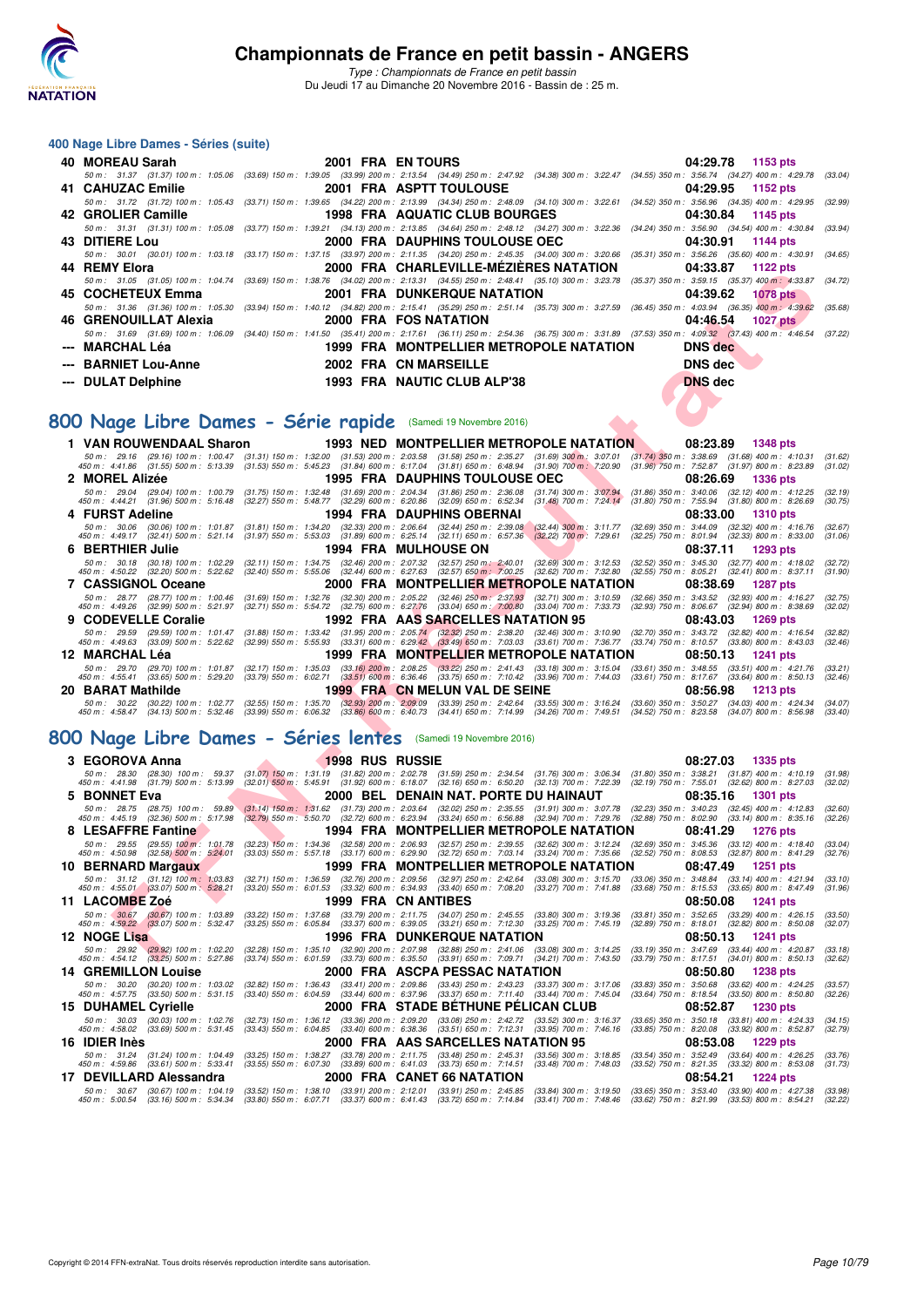

*Type : Championnats de France en petit bassin* Du Jeudi 17 au Dimanche 20 Novembre 2016 - Bassin de : 25 m.

#### **800 Nage Libre Dames - Séries lentes (suite)**

| <b>18 BRUNET Adele</b>                                                                               |                                                                                                                                              | 1999 FRA SO MILLAU N                                                                                                                                                                                                                                                                                       | 08:54.37 1224 pts                                                                                                                                                                               |
|------------------------------------------------------------------------------------------------------|----------------------------------------------------------------------------------------------------------------------------------------------|------------------------------------------------------------------------------------------------------------------------------------------------------------------------------------------------------------------------------------------------------------------------------------------------------------|-------------------------------------------------------------------------------------------------------------------------------------------------------------------------------------------------|
|                                                                                                      |                                                                                                                                              |                                                                                                                                                                                                                                                                                                            | (33.92)<br>(31.35)                                                                                                                                                                              |
| 19 SAUREL Alexia                                                                                     |                                                                                                                                              | <b>1999 FRA NANTES NATATION</b>                                                                                                                                                                                                                                                                            | 08:56.69<br><b>1214 pts</b>                                                                                                                                                                     |
| 50 m: 30.46 (30.46) 100 m: 1:03.38                                                                   | $(32.92)$ 150 m : 1:36.80 $(33.42)$ 200 m : 2:10.17 $(33.37)$ 250 m : 2:43.56                                                                | $(33.39)$ 300 m : 3:16.87                                                                                                                                                                                                                                                                                  | $(33.31)$ 350 m : 3:50.40<br>$(33.53)$ 400 m : 4:23.87<br>(33.47)                                                                                                                               |
| 450 m : 4:57.36 (33.49) 500 m : 5:31.32                                                              | $(33.96)$ 550 m : 6:05.99 $(34.67)$ 600 m : 6:40.61 $(34.62)$ 650 m : 7:14.91                                                                | (34.30) 700 m : 7:49.24                                                                                                                                                                                                                                                                                    | (34.33) 750 m: 8:23.61 (34.37) 800 m: 8:56.69<br>(33.08)<br>08:58.47                                                                                                                            |
| 21 SECRESTAT Jessica                                                                                 | 50 m : 31.66 (31.66) 100 m : 1:05.17 (33.51) 150 m : 1:38.78 (33.61) 200 m : 2:12.56 (33.78) 250 m : 2:46.56                                 | 2001 FRA CSM CLAMART<br>$(34.00)$ 300 m : 3:20.41                                                                                                                                                                                                                                                          | <b>1207 pts</b><br>$(33.85)$ 350 m : 3:54.45 $(34.04)$ 400 m : 4:28.38<br>(33.93)                                                                                                               |
| 450 m : 5:02.24 (33.86) 500 m : 5:36.17                                                              | (33.93) 550 m: 6:09.93 (33.76) 600 m: 6:44.12 (34.19) 650 m: 7:18.02                                                                         | $(33.90)$ 700 m : 7:52.06                                                                                                                                                                                                                                                                                  | (34.04) 750 m : 8:25.66 (33.60) 800 m : 8:58.47<br>(32.81)                                                                                                                                      |
| 22 MACE Charline                                                                                     |                                                                                                                                              | <b>1999 FRA C PAUL-BERT RENNES</b>                                                                                                                                                                                                                                                                         | 08:59.10<br><b>1205 pts</b>                                                                                                                                                                     |
| 50 m: 30.50 (30.50) 100 m: 1:03.86<br>450 m : 5:00.32 (33.68) 500 m : 5:34.34                        | (33.36) 150 m: 1:37.38 (33.52) 200 m: 2:11.26 (33.88) 250 m: 2:44.85<br>(34.02) 550 m: 6:08.64 (34.30) 600 m: 6:42.83 (34.19) 650 m: 7:17.42 | $(33.59)$ 300 m : 3:18.56<br>$(34.59)$ 700 m : 7:52.05                                                                                                                                                                                                                                                     | (33.71) 350 m : 3:52.35 (33.79) 400 m : 4:26.64<br>(34.29)<br>$(34.63)$ 750 m $: 8.27.08$ $(35.03)$ 800 m $: 8.59.10$<br>(32.02)                                                                |
| 23 CABON Lean                                                                                        | 2002 FRA CN BREST                                                                                                                            |                                                                                                                                                                                                                                                                                                            | 09:01.62<br>1195 pts                                                                                                                                                                            |
| 50 m: 30.68 (30.68) 100 m: 1:03.79<br>450 m : 5:02.44 (33.93) 500 m : 5:36.64                        | (33.11) 150 m: 1:37.40 (33.61) 200 m: 2:11.59 (34.19) 250 m: 2:45.76<br>$(34.20)$ 550 m : 6:10.80                                            | $(34.17)$ 300 m : 3:19.71<br>$(34.16)$ 600 m : 6:45.63 $(34.83)$ 650 m : 7:20.00<br>$(34.37)$ 700 m : 7:54.43                                                                                                                                                                                              | $(33.95)$ 350 m : $3.53.82$ $(34.11)$ 400 m : 4.28.51<br>(34.69)<br>(34.43) 750 m : 8:28.78 (34.35) 800 m : 9:01.62<br>(32.84)                                                                  |
| 24 HEURTAUX Celia                                                                                    |                                                                                                                                              | 2000 FRA SAINT-RAPHAEL NATATION                                                                                                                                                                                                                                                                            | 09:02.12<br>1193 pts                                                                                                                                                                            |
| 50 m : 30.59 (30.59) 100 m : 1:04.20<br>450 m : 5:04.12 (34.32) 500 m : 5:38.41                      |                                                                                                                                              | $(33.61)$ 150 m : 1:38.40 $(34.20)$ 200 m : 2:12.64 $(34.24)$ 250 m : 2:46.83 $(34.19)$ 300 m : 3:21.16                                                                                                                                                                                                    | $(34.33)$ 350 m : 3:55.36 $(34.20)$ 400 m : 4:29.80<br>(34.44)                                                                                                                                  |
| 25 CAHUZAC Emilie                                                                                    | $(34.29)$ 550 m : 6:12.70 $(34.29)$ 600 m : 6:46.85 $(34.15)$ 650 m : 7:20.93                                                                | $(34.08)$ 700 m : 7:55.03<br>2001 FRA ASPTT TOULOUSE                                                                                                                                                                                                                                                       | $(34.10)$ 750 m : 8:29.08 $(34.05)$ 800 m : 9:02.12<br>(33.04)<br>09:02.65<br>1191 pts                                                                                                          |
| 50 m : 32.11 (32.11) 100 m : 1:05.27                                                                 |                                                                                                                                              | $(33.16)$ 150 m : 1:39.00 $(33.73)$ 200 m : 2:13.03 $(34.03)$ 250 m : 2:47.22 $(34.19)$ 300 m : 3:21.61                                                                                                                                                                                                    | $(34.39)$ 350 m : 3:56.19 $(34.58)$ 400 m : 4:30.54<br>(34.35)                                                                                                                                  |
| 450 m : 5:04.72 (34.18) 500 m : 5:39.03                                                              |                                                                                                                                              | (34.31) 550 m : 6:13.43 (34.40) 600 m : 6:47.76 (34.33) 650 m : 7:22.18 (34.42) 700 m : 7:56.44                                                                                                                                                                                                            | $(34.26)$ 750 m : 8:30.07 $(33.63)$ 800 m : 9:02.65<br>(32.58)                                                                                                                                  |
| 26 AUBAN Sara<br>50 m : 30.72 (30.72) 100 m : 1:04.04                                                | (33.32) 150 m: 1:37.82 (33.78) 200 m: 2:11.86 (34.04) 250 m: 2:45.92                                                                         | <b>1998 FRA ASPTT TOULOUSE</b><br>$(34.06)$ 300 m : 3:19.86                                                                                                                                                                                                                                                | 09:04.74<br>1183 pts<br>$(33.94)$ 350 m : $3.54.08$ $(34.22)$ 400 m : 4:28.30<br>(34.22)                                                                                                        |
| 450 m : 5:02.30 (34.00) 500 m : 5:36.51                                                              | $(34.21)$ 550 m : 6:11.00                                                                                                                    | $(34.49)$ 600 m : 6:45.82 $(34.82)$ 650 m : 7:20.71<br>$(34.89)$ 700 m : 7:55.58                                                                                                                                                                                                                           | (34.87) 750 m : 8:30.57 (34.99) 800 m : 9:04.74<br>(34.17)                                                                                                                                      |
| 27   COURBOT Marie                                                                                   | 2000 FRA EMS BRON                                                                                                                            |                                                                                                                                                                                                                                                                                                            | 09:05.75<br>1179 pts                                                                                                                                                                            |
| 450 m : 5:01.30 (34.71) 500 m : 5:36.11                                                              |                                                                                                                                              | 50 m : 30.22 (30.22) 100 m : 1:02.76 (32.54) 150 m : 1:36.42 (33.66) 200 m : 2:10.10 (33.68) 250 m : 2:44.10 (34.00) 300 m : 3:18.24<br>$(34.81)$ 550 m $: 6.10.79$ $(34.68)$ 600 m $: 6.45.81$ $(35.02)$ 650 m $: 7.20.94$ $(35.13)$ 700 m $: 7.56.54$                                                    | (34.14) 350 m: 3:52.44 (34.20) 400 m: 4:26.59<br>(34.15)<br>$(35.60)$ 750 m : 8:31.71 $(35.17)$ 800 m : 9:05.75<br>(34.04)                                                                      |
| 28 HACHE Cloé                                                                                        |                                                                                                                                              | <b>1997 FRA CN MARSEILLE</b>                                                                                                                                                                                                                                                                               | 09:07.31<br>1172 pts                                                                                                                                                                            |
| 50 m: 31.11 (31.11) 100 m: 1:04.99<br>450 m : 5:04.96 (33.97) 500 m : 5:39.40                        |                                                                                                                                              | (33.88) 150 m: 1:39.24 (34.25) 200 m: 2:13.51 (34.27) 250 m: 2:47.86 (34.35) 300 m: 3:22.28<br>$(34.44)$ 550 m : 6:13.65 $(34.25)$ 600 m : 6:47.81 $(34.16)$ 650 m : 7:22.25 $(34.44)$ 700 m : 7:57.45                                                                                                     | $(34.42)$ 350 m : 3:56.51 $(34.23)$ 400 m : 4:30.99<br>(34.48)<br>(35.20) 750 m : 8:32.98 (35.53) 800 m : 9:07.31<br>(34.33)                                                                    |
| 29 BAESEL Maëlle                                                                                     |                                                                                                                                              | <b>1999 FRA DAUPHINS TOULOUSE OEC</b>                                                                                                                                                                                                                                                                      | 09:08.17<br>1169 pts                                                                                                                                                                            |
| 50 m: 30.68 (30.68) 100 m: 1:04.44                                                                   |                                                                                                                                              | $(33.76)$ 150 m : 1:38.77 $(34.33)$ 200 m : 2:13.27 $(34.50)$ 250 m : 2:47.17 $(33.90)$ 300 m : 3:21.62                                                                                                                                                                                                    | $(34.45)$ 350 m : 3:56.04 $(34.42)$ 400 m : 4:30.23<br>(34.19)                                                                                                                                  |
| 450 m : 5:04.45 (34.22) 500 m : 5:39.23<br>30 GROLIER Camille                                        |                                                                                                                                              | $(34.78)$ 550 m : 6:14.07 $(34.84)$ 600 m : 6:49.34 $(35.27)$ 650 m : 7:24.30 $(34.96)$ 700 m : 7:59.21<br><b>1998 FRA AQUATIC CLUB BOURGES</b>                                                                                                                                                            | (34.91) 750 m: 8:34.21 (35.00) 800 m: 9:08.17<br>(33.96)<br>1156 pts                                                                                                                            |
| 50 m: 30.83 (30.83) 100 m: 1:04.43                                                                   |                                                                                                                                              | (33.60) 150 m : 1:38.82 (34.39) 200 m : 2:13.16 (34.34) 250 m : 2:47.92 (34.76) 300 m : 3:22.61                                                                                                                                                                                                            | 09:11.59<br>(34.69) 350 m: 3:57.54 (34.93) 400 m: 4:32.49<br>(34.95)                                                                                                                            |
| 450 m : 5:07.57 (35.08) 500 m : 5:42.45                                                              |                                                                                                                                              | (34.88) 550 m : 6:17.74 (35.29) 600 m : 6:53.08 (35.34) 650 m : 7:27.94 (34.86) 700 m : 8:02.99                                                                                                                                                                                                            | $(35.05)$ 750 m : 8:37.50 $(34.51)$ 800 m : 9:11.59<br>(34.09)                                                                                                                                  |
| 31 SIX Claire                                                                                        |                                                                                                                                              | <b>2002 FRA DUNKERQUE NATATION</b>                                                                                                                                                                                                                                                                         | 09:11.92<br>1155 pts                                                                                                                                                                            |
| 50 m: 31.53 (31.53) 100 m: 1:05.75<br>450 m : 5:08.88 (34.83) 500 m : 5:43.53                        | $(34.65)$ 550 m : 6:18.73                                                                                                                    | (34.22) 150 m: 1:40.04 (34.29) 200 m: 2:14.47 (34.43) 250 m: 2:49.09 (34.62) 300 m: 3:23.97<br>(35.20) 600 m : 6:53.70 (34.97) 650 m : 7:29.06 (35.36) 700 m : 8:03.94                                                                                                                                     | (34.88) 350 m: 3:59.02 (35.05) 400 m: 4:34.05<br>(35.03)<br>$(34.88)$ 750 m : $8.38.80$<br>$(34.86)$ 800 m : 9:11.92<br>(33.12)                                                                 |
| 32 KUNTZMANN Marie                                                                                   |                                                                                                                                              | 1999 FRA CN CHALON-SUR-SAONE                                                                                                                                                                                                                                                                               | 09:17.34<br>1134 pts                                                                                                                                                                            |
| 50 m : 30.13 (30.13) 100 m : 1:02.66<br>450 m : 5:09.12 (36.24) 500 m : 5:45.30                      |                                                                                                                                              | $(32.53) \ \ 150 \ m \ \ 1 \ \ 36.39 \ \quad (33.73) \ \ 200 \ m \ \ 2 \ \ 210.54 \ \quad (34.15) \ \ 250 \ m \ \ 2 \ \ 245.40 \ \quad (34.86) \ \ 300 \ m \ \ 2 \ \ 32.0.58 \ \ 250 \ m \ \ 3 \ \ 261.29 \ \ 362.20 \ \ 371.23 \ \ 381.24 \ \ 391.25 \ \ 303.25 \ \ 304.27 \ \ 391.29 \ \ 305.29 \ \ 306$ | (35.18) 350 m: 3:56.53 (35.95) 400 m: 4:32.88<br>(36.35)<br>(35.55) 750 m : 8:43.42 (35.52) 800 m : 9:17.34<br>(33.92)                                                                          |
| 33   HORTER Naome                                                                                    |                                                                                                                                              | <b>2002 FRA MULHOUSE ON</b>                                                                                                                                                                                                                                                                                | 09:21.40<br><b>1118 pts</b>                                                                                                                                                                     |
|                                                                                                      |                                                                                                                                              | 50 m : 32.08 (32.08) 100 m : 1:06.03 (33.95) 150 m : 1:40.54 (34.51) 200 m : 2:15.17 (34.63) 250 m : 2:50.32 (35.15) 300 m : 3:25.89                                                                                                                                                                       | (35.57) 350 m : 4:00.88 (34.99) 400 m : 4:36.56<br>(35.68)                                                                                                                                      |
|                                                                                                      |                                                                                                                                              | 450 m : 5:12.15 (35.59) 500 m : 5:47.85 (35.70) 550 m : 6:23.34 (35.49) 600 m : 6:58.97 (35.63) 650 m : 7:34.89 (35.92) 700 m : 8:10.77                                                                                                                                                                    | (35.88) 750 m : 8:46.51 (35.74) 800 m : 9:21.40 (34.89)                                                                                                                                         |
| 500 Nage Libre Dames - Série rapide (Jeudi 17 Novembre 2016)                                         |                                                                                                                                              |                                                                                                                                                                                                                                                                                                            |                                                                                                                                                                                                 |
| 2 FURST Adeline                                                                                      |                                                                                                                                              | 1994 FRA DAUPHINS OBERNAI                                                                                                                                                                                                                                                                                  | 16:12.41<br>1351 pts                                                                                                                                                                            |
| 50 m: 30.67<br>$(30.67)$ 100 m : 1:03.21                                                             | (32.54) 150 m: 1:36.13 (32.92) 200 m: 2:09.05 (32.92) 250 m: 2:41.65                                                                         | $(32.60)$ 300 m : 3:14.40                                                                                                                                                                                                                                                                                  | (32.75) 350 m: 3:47.06 (32.66) 400 m: 4:19.73<br>(32.67)                                                                                                                                        |
| (32.37) 500 m : 5:24.79<br>450 m : 4:52.10<br>$(32.56)$ 900 m : 9:44.09<br>$850 \text{ m}$ : 9:11.61 | $(32.69)$ 550 m : 5:57.25 $(32.46)$ 600 m : 6:29.62<br>$(32.48)$ 950 m : 10:16.22 $(32.13)$ 000 m : 10:48.65                                 | $(32.37)$ 650 m : 7:01.99<br>(32.37) 700 m : 7:34.29<br>(32.43) 050 m: 11:21.14<br>(32.49) 100 m : 11:53.47                                                                                                                                                                                                | $(32.30)$ 750 m : 8:06.64<br>$(32.35)$ 800 m : 8:39.05<br>(32.41)<br>(32.33) 150 m: 12:25.83 (32.36) 200 m: 12:58.26<br>(32.43)                                                                 |
| 1250 m : 13:30.73 (32.47) 300 m : 14:03.37                                                           | (32.641350 m: 14:35.93 (32.561400 m: 15:08.62)                                                                                               | (32.69) 450 m : 15:41.10<br>(32.48) 500 m : 16:12.41                                                                                                                                                                                                                                                       | (31.31)                                                                                                                                                                                         |
| 3 BERNARD Margaux<br>50 m: 30.93 (30.93) 100 m: 1:03.13                                              | $(32.87)$ 200 m : 2:08.61                                                                                                                    | 1999 FRA MONTPELLIER METROPOLE NATATION<br>$(32.61)$ 250 m : 2:41.21<br>$(32.60)$ 300 m : 3:13.70                                                                                                                                                                                                          | 16:18.02<br>1339 pts<br>$(32.49)$ 350 m : 3:46.16<br>$(32.46)$ 400 m : 4:18.61<br>(32.45)                                                                                                       |
| 450 m : 4:50.97<br>$(32.36)$ 500 m : 5:23.41                                                         | $(32.20)$ 150 m : 1:36.00<br>$(32.44)$ 550 m : 5:55.87<br>$(32.46)$ 600 m : 6:28.28                                                          | $(32.41)$ 650 m : 7:00.82<br>$(32.54)$ 700 m : 7:33.22                                                                                                                                                                                                                                                     | (32.40) 750 m : 8:05.75<br>(32.53) 800 m : 8:38.30<br>(32.55)                                                                                                                                   |
| 850 m : 9:10.82 (32.52) 900 m : 9:43.41<br>1250 m: 13:33.62 (33.09) 300 m: 14:06.71                  | $(32.59)$ 950 m : 10:16.11<br>(32.70) 000 m : 10:48.95<br>(33.09) 350 m : 14:39.77<br>(33.06) 400 m : 15:13.32                               | (32.84) 050 m: 11:21.75<br>(32.80) 100 m : 11:54.63<br>(33.55) 450 m : 15:46.64<br>(33.32) 500 m : 16:18.02                                                                                                                                                                                                | (32.88) 150 m : 12:27.54 (32.91) 200 m : 13:00.53<br>(32.99)<br>(31.38)                                                                                                                         |
| 4 BERTHIER Julie                                                                                     |                                                                                                                                              | <b>1994 FRA MULHOUSE ON</b>                                                                                                                                                                                                                                                                                | 16:26.68<br><b>1321 pts</b>                                                                                                                                                                     |
| 50 m: 30.38<br>$(30.38)$ 100 m : 1:03.01<br>450 m : 4:51.39<br>$(32.55)$ 500 m : 5:24.17             | $(32.63)$ 150 m : 1:35.66<br>$(32.65)$ 200 m : 2:08.44<br>(32.78) 550 m : 5.56.85<br>$(32.68)$ 600 m : 6:29.91                               | $(32.78)$ 250 m : 2:40.91<br>$(32.47)$ 300 m : 3:13.45<br>$(33.06)$ 650 m : 7:02.72<br>$(32.81)$ 700 m : 7:35.73                                                                                                                                                                                           | $(32.54)$ 350 m : 3:46.03<br>$(32.58)$ 400 m : 4:18.84<br>(32.81)<br>$(33.01)$ 750 m : 8:08.79<br>$(33.06)$ 800 m : 8:41.88<br>(33.09)                                                          |
| 850 m: 9:14.97<br>$(33.09)$ 900 m : 9:47.97<br>1250 m: 13:40.04<br>(33.30) 300 m : 14:13.55          | (33.00) 950 m : 10:21.02<br>(33.05) 000 m: 10:54.17<br>(33.511350 m: 14:46.97)<br>(33.42) 400 m : 15:20.38                                   | (33.15) 050 m: 11:27.15<br>(32.98) 100 m : 12:00.35<br>(33.41) 450 m : 15:53.72<br>(33.341500 m: 16:26.68                                                                                                                                                                                                  | (33.20) 150 m : 12:33.41<br>(33.06) 200 m : 13:06.74<br>(33, 33)<br>(32.96)                                                                                                                     |
| 6 LARZUL Gwladys                                                                                     |                                                                                                                                              | <b>1998 FRA DAUPHINS TOULOUSE OEC</b>                                                                                                                                                                                                                                                                      | 16:41.79<br>1289 pts                                                                                                                                                                            |
| 50 m: 31.30 (31.30) 100 m: 1:04.21                                                                   | $(33.15)$ 200 m : 2:10.59<br>$(32.91)$ 150 m : 1:37.36                                                                                       | $(33.23)$ 250 m : 2:43.92<br>$(33.33)$ 300 m : 3:17.47                                                                                                                                                                                                                                                     | (33.55) 350 m: 3:50.69 (33.22) 400 m: 4:24.00<br>(33.31)                                                                                                                                        |
| 450 m : 4:57.65<br>$(33.65)$ 500 m : 5:31.28<br>850 m : 9:26.10<br>$(33.50)$ 900 m : 9:59.63         | $(33.63)$ 550 m : 6:04.51<br>$(33.23)$ 600 m : 6:37.99<br>$(33.53)$ 950 m : 10:33.24<br>(33.611000 m: 11:07.04                               | $(33.48)$ 650 m : 7:11.47<br>$(33.48)$ 700 m : 7:45.23<br>(33.59) 100 m : 12:14.30<br>$(33.80)050 \text{ m}$ : 11:40.63                                                                                                                                                                                    | $(33.76)$ 750 m : 8:19.00<br>$(33.77)$ 800 m : 8:52.60<br>(33.60)<br>(33.67) 150 m : 12:47.95 (33.65) 200 m : 13:21.73<br>(33.78)                                                               |
| $(33.50)300 \text{ m}$ : 14:28.85<br>1250 m: 13:55.23<br>7 MARCHAL Lea                               | (33.62) 350 m : 15:02.45<br>(33.60) 400 m : 15:35.98                                                                                         | (33.53) 450 m : 16:09.63<br>(33.651500 m: 16:41.79)<br>1999 FRA MONTPELLIER METROPOLE NATATION                                                                                                                                                                                                             | (32.16)                                                                                                                                                                                         |
|                                                                                                      |                                                                                                                                              | 50 m: 29.88 (29.88) 100 m: 1:03.12 (33.24) 150 m: 1:36.34 (33.22) 200 m: 2:09.37 (33.03) 250 m: 2:42.13 (32.76) 300 m: 3:15.06 (32.93) 350 m: 3:48.03 (32.97) 400 m: 4:21.30                                                                                                                               | 16:47.77 1276 pts<br>(33.27)                                                                                                                                                                    |
|                                                                                                      |                                                                                                                                              |                                                                                                                                                                                                                                                                                                            | 450 m : 4:54.51 (33.21) 500 m : 5:27.73 (33.22) 550 m : 6:01.45 (33.72) 600 m : 6:35.12 (33.67) 650 m : 7:08.60 (33.48) 700 m : 7:42.18 (33.58) 750 m : 8:15.53 (33.35) 800 m : 8:49.58 (34.05) |

# **[1500 Nage Libre Dames - Série rapide](http://www.ffnatation.fr/webffn/resultats.php?idact=nat&go=epr&idcpt=41163&idepr=6)** (Jeudi 17 Novembre 2016)

| 2 FURST Adeline                                                                                                                                                                                           | <b>1994 FRA DAUPHINS OBERNAI</b>                                                                                                                                                                                                                     |                                                                                                                |                                                                                                                           | 16:12.41                                                                                                                                                                | 1351 pts                      |
|-----------------------------------------------------------------------------------------------------------------------------------------------------------------------------------------------------------|------------------------------------------------------------------------------------------------------------------------------------------------------------------------------------------------------------------------------------------------------|----------------------------------------------------------------------------------------------------------------|---------------------------------------------------------------------------------------------------------------------------|-------------------------------------------------------------------------------------------------------------------------------------------------------------------------|-------------------------------|
| $50 m$ : $30.67$<br>$(30.67)$ 100 m : 1:03.21<br>$450 \text{ m}$ : $4:52.10$<br>$(32.37)$ 500 m : 5:24.79<br>850 m : 9:11.61<br>$(32.56)$ 900 m : 9:44.09<br>1250 m: 13:30.73<br>(32.471300 m : 14:03.37) | $(32.92)$ 200 m : 2:09.05<br>$(32.54)$ 150 m : 1:36.13<br>$(32.46)$ 600 m : 6:29.62<br>$(32.69)$ 550 m : 5:57.25<br>$(32.48)$ 950 m : 10:16.22 $(32.13)$ 000 m : 10:48.65<br>(32.641350 m : 14:35.93)<br>(32.561400 m : 15:08.62                     | $(32.92)$ 250 m : 2:41.65<br>$(32.37)$ 650 m : 7:01.99<br>(32.431050 m : 11:21.14<br>(32.691450 m : 15:41.10   | $(32.60)$ 300 m : 3:14.40<br>(32.37) 700 m : 7:34.29<br>(32.49) 100 m : 11:53.47<br>(32.481500 m : 16:12.41<br>(31.31)    | $(32.75)$ 350 m : 3:47.06<br>$(32.66)$ 400 m : 4:19.73<br>$(32.30)$ 750 m : 8:06.64<br>$(32.35)$ 800 m : 8:39.05<br>(32.33) 150 m : 12:25.83 (32.36) 200 m : 12:58.26   | (32.67)<br>(32.41)<br>(32.43) |
| 3 BERNARD Margaux                                                                                                                                                                                         |                                                                                                                                                                                                                                                      | 1999 FRA MONTPELLIER METROPOLE NATATION                                                                        |                                                                                                                           | 16:18.02<br><b>1339 pts</b>                                                                                                                                             |                               |
| 50 m: 30.93<br>$(30.93)$ 100 m : 1:03.13<br>$(32.36)$ 500 m : 5:23.41<br>$450 \text{ m}$ : $4:50.97$<br>850 m : 9:10.82<br>$(32.52)$ 900 m : 9:43.41<br>1250 m: 13:33.62<br>(33.091300 m: 14:06.71        | $(32.20)$ 150 m : 1:36.00<br>$(32.87)$ 200 m : $2.08.61$<br>$(32.44)$ 550 m : 5:55.87<br>$(32.46)$ 600 m : 6:28.28<br>$(32.59)$ 950 m : 10:16.11<br>(32.701000 m : 10:48.95<br>(33.091350 m : 14:39.77<br>(33.061400 m : 15:13.32)                   | $(32.61)$ 250 m : 2:41.21<br>$(32.41)$ 650 m : 7:00.82<br>(32.841050 m : 11:21.75<br>(33.551450 m : 15:46.64   | $(32.60)$ 300 m : 3:13.70<br>$(32.54)$ 700 m : 7:33.22<br>(32.801100 m : 11:54.63)<br>(33.321500 m: 16:18.02<br>(31.38)   | $(32.49)$ 350 m : 3:46.16<br>$(32.46)$ 400 m : 4:18.61<br>$(32.40)$ 750 m : 8:05.75<br>$(32.53)$ 800 m : 8:38.30<br>(32.88) 150 m : 12:27.54 (32.91) 200 m : 13:00.53   | (32.45)<br>(32.55)<br>(32.99) |
| 4 BERTHIER Julie                                                                                                                                                                                          | <b>1994 FRA MULHOUSE ON</b>                                                                                                                                                                                                                          |                                                                                                                |                                                                                                                           | 16:26.68<br><b>1321 pts</b>                                                                                                                                             |                               |
| 50 m: 30.38<br>$(30.38)$ 100 m : 1:03.01<br>450 m : 4:51.39<br>$(32.55)$ 500 m : 5:24.17<br>$850 \text{ m}$ : 9:14.97<br>$(33.09)$ 900 m : 9:47.97<br>1250 m: 13:40.04<br>(33.301300 m : 14:13.55         | $(32.65)$ 200 m : 2:08.44<br>$(32.63)$ 150 m : 1:35.66<br>$(32.68)$ 600 m : 6:29.91<br>$(32.78)$ 550 m : 5:56.85<br>$(33.00)$ 950 m : 10:21.02<br>(33.051000 m : 10.54.17<br>(33.511350 m : 14:46.97<br>(33.421400 m : 15:20.38                      | $(32.78)$ 250 m : 2:40.91<br>$(33.06)$ 650 m : 7:02.72<br>(33.151050 m : 11:27.15<br>(33.411450 m : 15:53.72)  | $(32.47)$ 300 m : 3:13.45<br>$(32.81)$ 700 m : 7:35.73<br>(32.98) 100 m : 12:00.35<br>(33.341500 m : 16:26.68<br>(32.96)  | $(32.54)$ 350 m : 3:46.03<br>$(32.58)$ 400 m : 4:18.84<br>$(33.06)$ 800 m : 8:41.88<br>$(33.01)$ 750 m : 8:08.79<br>(33.20) 150 m : 12:33.41<br>(33.061200 m : 13.06.74 | (32.81)<br>(33.09)<br>(33.33) |
| 6 LARZUL Gwladys                                                                                                                                                                                          |                                                                                                                                                                                                                                                      | <b>1998 FRA DAUPHINS TOULOUSE OEC</b>                                                                          |                                                                                                                           | 16:41.79                                                                                                                                                                | <b>1289 pts</b>               |
| 50 m: 31.30 (31.30) 100 m: 1:04.21<br>$(33.65)$ 500 m : 5:31.28<br>450 m : 4:57.65<br>850 m : 9:26.10<br>$(33.50)$ 900 m : 9:59.63<br>1250 m : 13:55.23<br>(33.501300 m : 14:28.85)                       | $(32.91)$ 150 m : 1:37.36<br>$(33.15)$ 200 m : 2:10.59<br>$(33.63)$ 550 m : 6:04.51<br>$(33.23)$ 600 m : 6:37.99<br>$(33.53)$ 950 m : 10:33.24<br>(33.611000 m : 11:07.04<br>$(33.601400 \text{ m} : 15.35.98)$<br>(33.62)350 m : 15.02.45           | $(33.23)$ 250 m : 2:43.92<br>$(33.48)$ 650 m : 7:11.47<br>(33.801050 m : 11:40.63<br>(33.531450 m : 16:09.63   | $(33.33)$ 300 m : 3:17.47<br>$(33.48)$ 700 m : 7:45.23<br>(33.59) 100 m : 12:14.30<br>(33.651500 m: 16:41.79)<br>(32.16)  | $(33.55)$ 350 m : 3:50.69<br>$(33.22)$ 400 m : 4:24.00<br>$(33.76)$ 750 m : 8:19.00<br>$(33.77)$ 800 m : 8:52.60<br>(33.671150 m: 12:47.95)<br>(33.651200 m : 13:21.73  | (33.31)<br>(33.60)<br>(33.78) |
| 7 MARCHAL Léa                                                                                                                                                                                             |                                                                                                                                                                                                                                                      | 1999 FRA MONTPELLIER METROPOLE NATATION                                                                        |                                                                                                                           | 16:47.77<br><b>1276 pts</b>                                                                                                                                             |                               |
| 50 m: 29.88<br>$(29.88)$ 100 m : 1:03.12<br>450 m : 4:54.51<br>$(33.21)$ 500 m : 5:27.73<br>$(34.03)$ 900 m : 9:57.47<br>850 m : 9:23.61<br>1250 m: 13:56.23<br>(33.971300 m: 14:30.74)                   | $(33.22)$ 200 m : 2:09.37<br>$(33.24)$ 150 m : 1:36.34<br>$(33.22)$ 550 m : 6:01.45<br>$(33.72)$ 600 m : 6:35.12<br>(33.781000 m: 11:05.70<br>$(33.86)$ 950 m : 10:31.25<br>$(34.951400 \text{ m} : 15.40.23)$<br>$(34.511350 \text{ m} : 15.05.69)$ | $(33.03)$ 250 m : 2:42.13<br>$(33.67)$ 650 m : 7:08.60<br>(34.451050 m : 11:39.83)<br>(34.541450 m : 16:14.52  | $(32.76)$ 300 m : 3:15.06<br>$(33.48)$ 700 m : 7:42.18<br>(34.131100 m: 12:14.05)<br>(34.291500 m : 16:47.77<br>(33.25)   | $(32.93)$ 350 m : 3:48.03<br>$(32.97)$ 400 m : 4:21.30<br>$(33.58)$ 750 m : 8:15.53<br>$(33.35)$ 800 m : 8:49.58<br>(34.22) 150 m : 12:47.90<br>(33.851200 m : 13:22.26 | (33.27)<br>(34.05)<br>(34.36) |
| 8 SECRESTAT Charlyne                                                                                                                                                                                      | 1998 FRA CSM CLAMART                                                                                                                                                                                                                                 |                                                                                                                |                                                                                                                           | 16:52.32<br><b>1267 pts</b>                                                                                                                                             |                               |
| 50 m: 31.60<br>$(31.60)$ 100 m : 1:04.77<br>450 m : 4:58.91<br>$(33.56)$ 500 m : 5:32.52<br>850 m : 9:28.58<br>(33.95) 900 m : 10:02.49<br>1250 m : 14:02.16<br>(34.301300 m : 14:36.65                   | $(33.17)$ 150 m : 1:38.16<br>$(33.39)$ 200 m : 2:11.47<br>$(33.49)$ 600 m : 6:39.70<br>$(33.61)$ 550 m : 6:06.01<br>$(33.91)$ 950 m : 10:36.64<br>$(34.151000 \text{ m} : 11.10.92)$<br>(34.221400 m : 15:45.23)<br>(34.491350 m : 15:10.87          | $(33.31)$ 250 m : 2:44.87<br>$(33.69)$ 650 m : 7:13.24<br>(34.281050 m : 11:45.02)<br>(34.361450 m : 16:19.35  | $(33.40)$ 300 m : 3:18.25<br>$(33.54)$ 700 m : 7:46.98<br>(34.10) 100 m : 12:19.54<br>(34.12) 500 m : 16:52.32<br>(32.97) | $(33.38)$ 350 m : 3:51.68<br>$(33.43)$ 400 m : 4:25.35<br>$(33.62)$ 800 m : 8:54.63<br>$(33.74)$ 750 m : 8:20.60<br>(34.52) 150 m : 12.53.73<br>(34.191200 m: 13:27.86  | (33.67)<br>(34.03)<br>(34.13) |
| 12 WISHAUPT Camille                                                                                                                                                                                       | 1998 FRA                                                                                                                                                                                                                                             | <b>MONTPELLIER METROPOLE NATATION</b>                                                                          |                                                                                                                           | 17:04.28                                                                                                                                                                | <b>1242 pts</b>               |
| 50 m: 30.11<br>$(30.11)$ 100 m : 1:02.89<br>450 m : 4:57.20<br>$(34.04)$ 500 m : 5:31.49<br>850 m : 9:33.07<br>(34.66) 900 m : 10:07.74<br>1250 m: 14:11.06<br>(34.981300 m : 14:46.56                    | $(32.78)$ 150 m : 1:36.18<br>$(33.29)$ 200 m : 2:09.38<br>$(34.29)$ 550 m : 6:05.73<br>$(34.24)$ 600 m : 6:40.07<br>$(34.67)$ 950 m : 10:42.55<br>(34.811000 m: 11:17.37)<br>(35.501350 m : 15:21.73<br>(35.171400 m : 15.56.60                      | $(33.20)$ 250 m : 2:42.63<br>$(34.34)$ 650 m : 7:14.85<br>(34.82) 050 m : 11:52.43<br>(34.87) 450 m : 16:30.96 | $(33.25)$ 300 m : 3:15.64<br>$(34.78)$ 700 m : 7:49.31<br>(35.06) 100 m : 12:26.90<br>(34.361500 m : 17:04.28<br>(33.32)  | $(33.01)$ 350 m : 3:49.24 $(33.60)$ 400 m : 4:23.16<br>$(34.46)$ 750 m : 8:23.87 $(34.56)$ 800 m : 8:58.41<br>(34.47) 150 m : 13:01.40 (34.50) 200 m : 13:36.08         | (33.92)<br>(34.54)<br>(34.68) |
| --- VAN ROUWENDAAL Sharon                                                                                                                                                                                 | 1993 NED                                                                                                                                                                                                                                             | <b>MONTPELLIER METROPOLE NATATION</b>                                                                          |                                                                                                                           | <b>DNF</b>                                                                                                                                                              |                               |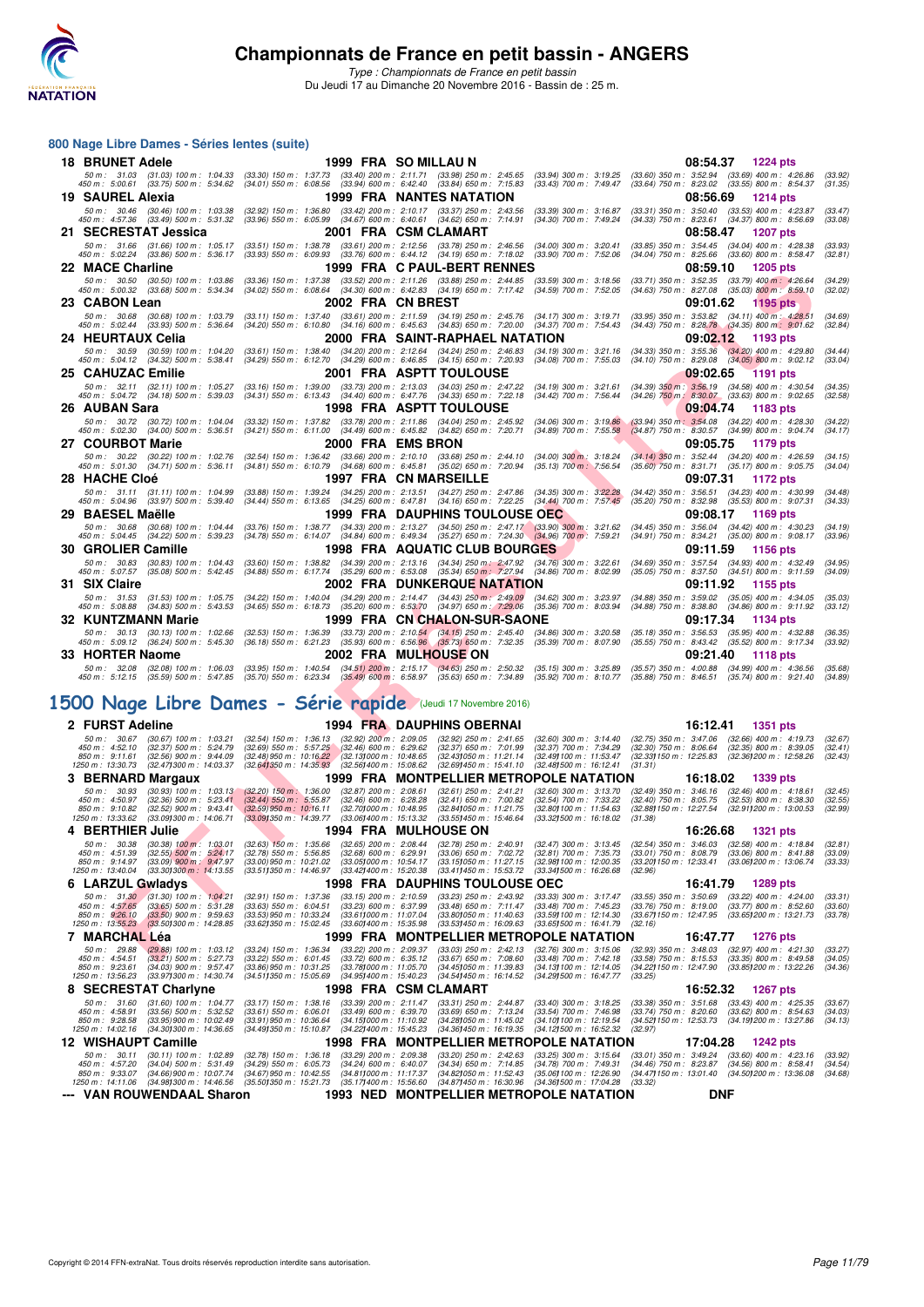

# **[1500 Nage Libre Dames - Séries lentes](http://www.ffnatation.fr/webffn/resultats.php?idact=nat&go=epr&idcpt=41163&idepr=6)** (Jeudi 17 Novembre 2016)

|   | 1 BONNET Eva                                                                |                                                                                                                           |                                                                                                                                       |                                                                                                                                  | 2000 BEL DENAIN NAT. PORTE DU HAINAUT                                                                                             |                                                                                                                | 16:11.06                                                          | 1354 pts                                                                                                                                                          |                               |
|---|-----------------------------------------------------------------------------|---------------------------------------------------------------------------------------------------------------------------|---------------------------------------------------------------------------------------------------------------------------------------|----------------------------------------------------------------------------------------------------------------------------------|-----------------------------------------------------------------------------------------------------------------------------------|----------------------------------------------------------------------------------------------------------------|-------------------------------------------------------------------|-------------------------------------------------------------------------------------------------------------------------------------------------------------------|-------------------------------|
|   | 50 m: 29.88<br>450 m: 4:50.11<br>850 m: 9:10.72<br>1250 m: 13:29.90         | $(29.88)$ 100 m : 1:02.39<br>$(32.59)$ 500 m : 5:22.73<br>$(32.52)$ 900 m : 9:43.22<br>$(32.371300 \text{ m} : 14.02.16)$ | (32.51) 150 m : 1:35.02 (32.63) 200 m : 2:07.37<br>$(32.62)$ 550 m : 5:55.33<br>$(32.50)$ 950 m : 10:15.59<br>(32.261350 m : 14:34.54 | $(32.60)$ 600 m : 6:28.04<br>$(32.37)000 \text{ m}$ : 10:48.01<br>$(32.38)400 \text{ m}$ : 15:06.96                              | $(32.35)$ 250 m : 2:39.83<br>$(32.71)$ 650 m : 7:00.61<br>(32.42) 050 m : 11:20.43<br>(32.42) 450 m : 15:39.08                    | $(32.46)$ 300 m : 3:12.42<br>$(32.57)$ 700 m : 7:33.23<br>(32.42) 100 m : 11:53.02<br>(32.121500 m: 16:11.06   | (31.98)                                                           | (32.59) 350 m: 3:45.02 (32.60) 400 m: 4:17.52 (32.50)<br>$(32.62)$ 750 m : 8:05.78 $(32.55)$ 800 m : 8:38.20<br>(32.59) 150 m : 12:25.33 (32.31) 200 m : 12:57.53 | (32.42)<br>(32.20)            |
|   | 5 CASSIGNOL Oceane                                                          |                                                                                                                           |                                                                                                                                       |                                                                                                                                  |                                                                                                                                   | 2000 FRA MONTPELLIER METROPOLE NATATION                                                                        | 16:41.58                                                          | 1289 pts                                                                                                                                                          |                               |
|   | 450 m: 4:58.13<br>850 m: 9:25.06<br>1250 m: 13:54.45                        | 50 m: 31.50 (31.50) 100 m: 1:04.42<br>$(33.22)$ 500 m : 5:31.39<br>$(33.51)$ 900 m : 9:58.72<br>(33.83) 300 m : 14:27.90  | $(32.92)$ 150 m : 1:37.81<br>$(33.26)$ 550 m : 6:04.91<br>$(33.66)$ 950 m : 10:32.50<br>$(33.45)350 \text{ m}$ : 15:01.58             | $(33.39)$ 200 m : 2:11.32<br>$(33.52)$ 600 m : 6:38.09<br>$(33.78)000 \text{ m}$ : 11:06.01<br>$(33.68)400 \text{ m}$ : 15:35.40 | $(33.51)$ 250 m : 2:44.94<br>$(33.18)$ 650 m : 7:11.21<br>(33.511050 m: 11:39.33<br>(33.82) 450 m : 16:09.16                      | $(33.62)$ 300 m : 3:18.57<br>$(33.12)$ 700 m : 7:44.55<br>(33.32) 100 m : 12:13.27<br>(33.76) 500 m : 16:41.58 | (33.94) 150 m : 12:46.71<br>(32.42)                               | (33.63) 350 m: 3:51.65 (33.08) 400 m: 4:24.91<br>$(33.34)$ 750 m $: 8.17.98$ $(33.43)$ 800 m $: 8.51.55$<br>(33.44) 200 m : 13:20.62                              | (33.26)<br>(33.57)<br>(33.91) |
| 9 | <b>BRUNET Adele</b>                                                         |                                                                                                                           |                                                                                                                                       | 1999 FRA SOMILLAUN                                                                                                               |                                                                                                                                   |                                                                                                                | 16:52.64                                                          | <b>1266 pts</b>                                                                                                                                                   |                               |
|   | $50 m$ : 31.27                                                              | $(31.27)$ 100 m : 1:04.55                                                                                                 | $(33.28)$ 150 m : 1:38.19                                                                                                             | $(33.64)$ 200 m : 2:11.97                                                                                                        | $(33.78)$ 250 m : 2:45.66                                                                                                         | $(33.69)$ 300 m : 3:19.62                                                                                      |                                                                   | $(33.96)$ 350 m : 3:53.67 $(34.05)$ 400 m : 4:27.30                                                                                                               | (33.63)                       |
|   | 450 m: 5:01.14<br>850 m: 9:33.57<br>1250 m: 14:05.14                        | $(33.84)$ 500 m : 5:35.23<br>$(33.94)$ 900 m : 10:07.46<br>(34.14) 300 m : 14:39.00                                       | $(34.09)$ 550 m : 6:09.55<br>$(33.89)$ 950 m : 10:41.58<br>(33.86) 350 m : 15:12.84                                                   | $(34.32)$ 600 m : 6:43.75<br>$(34.12)000 \text{ m}$ : 11:15.53<br>(33.841400 m : 15:46.96                                        | $(34.20)$ 650 m : 7:17.75<br>(33.95) 050 m: 11:49.54<br>(34.12) 450 m : 16:20.82                                                  | $(34.00)$ 700 m : 7:52.03<br>(34.01) 100 m : 12:23.20<br>(33.86) 500 m: 16:52.64                               | $(34.28)$ 750 m : 8:25.98<br>(33.66)150 m : 12.56.90<br>(31.82)   | $(33.95)$ 800 m : 8:59.63<br>(33.70) 200 m : 13:31.00                                                                                                             | (33.65)<br>(34.10)            |
|   | 10 IDIER Inès                                                               |                                                                                                                           |                                                                                                                                       |                                                                                                                                  | 2000 FRA AAS SARCELLES NATATION 95                                                                                                |                                                                                                                | 16:52.90                                                          | <b>1266 pts</b>                                                                                                                                                   |                               |
|   | 50 m: 31.17                                                                 | $(31.17)$ 100 m : 1:04.41                                                                                                 | (33.24) 150 m : 1:38.10                                                                                                               | $(33.69)$ 200 m : 2:11.66                                                                                                        | $(33.56)$ 250 m : 2:45.33                                                                                                         | $(33.67)$ 300 m : 3:19.11                                                                                      |                                                                   | $(33.78)$ 350 m : $3.52.73$ $(33.62)$ 400 m : $4.26.92$<br>$(34.05)$ 750 m : $8.25.52$ $(34.37)$ 800 m : $8.59.60$                                                | (34.19)                       |
|   | 450 m : 5:00.67<br>$850 \text{ m}$ : $9:33.33$<br>1250 m: 14:05.96          | $(33.75)$ 500 m : 5:34.92<br>(33.73) 900 m : 10:07.29<br>(34.10) 300 m : 14:40.11                                         | $(34.25)$ 550 m : 6:08.45<br>$(33.96)$ 950 m : 10:41.38<br>(34.15) 350 m : 15:14.32                                                   | $(33.53)$ 600 m : 6:42.70<br>$(34.091000 \text{ m} : 11.15.30)$<br>$(34.21)400 \text{ m}$ : 15:48.14                             | $(34.25)$ 650 m : 7:17.10<br>(33.92) 050 m: 11:49.23<br>(33.82) 450 m : 16:21.93                                                  | $(34.40)$ 700 m : 7:51.15<br>(33.93) 100 m : 12:23.56<br>(33.791500 m : 16:52.90                               | $(34.05)$ 750 m : 8:25.52<br>(30.97)                              | (34.33) 150 m : 12:58.05 (34.49) 200 m : 13:31.86                                                                                                                 | (34.08)<br>(33.81)            |
|   | 11 NOGE Lisa                                                                |                                                                                                                           |                                                                                                                                       |                                                                                                                                  | <b>1996 FRA DUNKERQUE NATATION</b>                                                                                                |                                                                                                                |                                                                   | 16:55.62<br>1260 pts                                                                                                                                              |                               |
|   | 50 m: 30.44<br>450 m : 4:56.03<br>850 m: 9:29.14<br>1250 m: 14:04.08        | $(30.44)$ 100 m : 1:02.84<br>$(33.63)$ 500 m : 5:30.02<br>$(33.95)$ 900 m : 10:03.11<br>(34.54) 300 m : 14:38.54          | $(32.40)$ 150 m : 1:35.77<br>$(33.99)$ 550 m : 6:04.03<br>(33.97) 950 m : 10:37.44<br>(34.46) 350 m : 15:12.99                        | $(32.93)$ 200 m : 2:08.78<br>$(34.01)$ 600 m : 6:38.19<br>$(34.33)000 \text{ m}$ : 11:12.08<br>(34.45) 400 m : 15:47.67          | $(33.01)$ 250 m : 2:42.05<br>(34.16) 650 m : 7:12.51<br>(34.64) 050 m: 11:46.59<br>(34.68) 450 m : 16:22.14                       | (33.27) 300 m : 3:15.30<br>$(34.32)$ 700 m : 7:46.67<br>(34.51) 100 m: 12:20.64<br>(34.47) 500 m : 16:55.62    | $(34.16)$ 750 m : 8:21.09<br>(33.48)                              | $(33.25)$ 350 m $: 3:48.65$ $(33.35)$ 400 m $: 4:22.40$<br>$(34.42)$ 800 m : 8:55.19<br>(34.05) 150 m: 12:54.86 (34.22) 200 m: 13:29.54                           | (33.75)<br>(34.10)<br>(34.68) |
|   | <b>13 CAHUZAC Emilie</b>                                                    |                                                                                                                           |                                                                                                                                       |                                                                                                                                  | 2001 FRA ASPTT TOULOUSE                                                                                                           |                                                                                                                | 17:06.85                                                          | <b>1237 pts</b>                                                                                                                                                   |                               |
|   | 50 m: 32.17<br>450 m: 5:05.81<br>850 m: 9:38.60<br>1250 m : 14:14.60        | $(32.17)$ 100 m : 1:05.69<br>$(34.20)$ 500 m : 5:40.00<br>$(34.08)$ 900 m : 10:12.81<br>(34.711300 m : 14:49.52)          | $(33.52)$ 150 m : 1:39.99<br>$(34.19)$ 550 m : 6:14.11<br>(34.21) 950 m : 10:47.14<br>(34.92) 350 m : 15:24.29                        | $(34.30)$ 200 m : 2:14.24<br>$(34.11)$ 600 m : 6:48.17<br>(34.33) 000 m: 11:21.41<br>(34.77) 400 m : 15:59.19                    | $(34.25)$ 250 m : 2:48.49<br>$(34.06)$ 650 m : 7:22.35<br>(34.27) 050 m : 11:55.95<br>(34.90) 450 m : 16:33.69                    | $(34.25)$ 300 m : 3:22.93<br>$(34.18)$ 700 m; 7:56.51<br>(34.54) 100 m : 12:30.49<br>(34.501500 m: 17:06.85)   | $(34.44)$ 350 m : 3:57.21<br>$(34.16)$ 750 m : 8:30.58<br>(33.16) | $(34.28)$ 400 m : 4:31.61<br>$(34.07)$ 800 m : 9:04.52<br>(34.54) 150 m : 13:05.02 (34.53) 200 m : 13:39.89                                                       | (34.40)<br>(33.94)<br>(34.87) |
|   | 14 SECRESTAT Jessica                                                        |                                                                                                                           |                                                                                                                                       | 2001 FRA CSM CLAMART                                                                                                             |                                                                                                                                   |                                                                                                                |                                                                   | 17:07.83<br>1235 pts                                                                                                                                              |                               |
|   | 50 m: 32.21<br>450 m: 5:04.99<br>850 m : 9:39.81<br>1250 m : 14:16.07       | $(32.21)$ 100 m : 1:06.10<br>$(34.40)$ 500 m : 5:39.21<br>(34.52) 900 m : 10:14.25<br>(34.48) 300 m : 14.50.64            | $(33.89)$ 150 m : 1:40.12<br>$(34.22)$ 550 m : 6:13.36<br>(34.44) 950 m : 10:48.84<br>(34.571350 m : 15:25.04                         | $(34.02)$ 200 m : 2:14.32<br>$(34.15)$ 600 m : 6:47.73<br>(34.591000 m: 11:23.27)<br>(34.40) 400 m : 15:59.58                    | $(34.20)$ 250 m : 2:48.24<br>$(34.37)$ 650 m : 7:22.18<br>(34.431050 m: 11:57.80<br>(34.54) 450 m : 16:34.26                      | $(33.92)$ 300 m : 3:22.23<br>$(34.45)$ 700 m : 7:56.56<br>(34.53) 100 m : 12:32.42<br>(34.68) 500 m: 17:07.83  | $(34.38)$ 750 m : 8:30.77<br>(33.57)                              | $(33.99)$ 350 m : 3:56.39 $(34.16)$ 400 m : 4:30.59<br>$(34.21)$ 800 m : 9:05.29<br>(34.62) 150 m : 13:07.00 (34.58) 200 m : 13:41.59                             | (34.20)<br>(34.52)<br>(34.59) |
|   |                                                                             |                                                                                                                           |                                                                                                                                       |                                                                                                                                  | 2000 FRA SAINT-RAPHAEL NATATION                                                                                                   |                                                                                                                |                                                                   |                                                                                                                                                                   |                               |
|   | 15 HEURTAUX Celia<br>$50 \text{ m}$ : $30.64$                               | $(30.64)$ 100 m : 1:04.32                                                                                                 | $(33.68)$ 150 m : 1:38.28                                                                                                             | $(33.96)$ 200 m : 2:12.44                                                                                                        | $(34.16)$ 250 m : 2:46.57                                                                                                         |                                                                                                                | 17:15.45                                                          | 1219 pts<br>$(34.39)$ 350 m : 3:55.53 $(34.57)$ 400 m : 4:29.89                                                                                                   |                               |
|   | 450 m : 5:04.45<br>850 m : 9:41.34<br>1250 m: 14:21.47                      | (34.56) 500 m : 5:39.12<br>$(34.92)$ 900 m : 10:16.21<br>(35.29) 300 m : 14:56.61                                         | $(34.67)$ 550 m : 6:13.49<br>$(34.87)$ 950 m : 10:51.18<br>(35.141350 m: 15:31.76)                                                    | $(34.37)$ 600 m : 6:47.91<br>(34.97) 000 m : 11:26.12<br>$(35.151400 \text{ m} : 16.06.84)$                                      | $(34.42)$ 650 m : 7:22.46<br>$(34.94)050 \text{ m}$ : 12:01.08<br>(35.08) 450 m : 16:41.83                                        | (34.13) 300 m : 3:20.96<br>(34.55) 700 m : 7:56.95<br>(34.96) 100 m : 12:35.89<br>(34.991500 m: 17:15.45)      | (33.62)                                                           | (34.49) 750 m : 8:31.56 (34.61) 800 m : 9:06.42<br>(34.81) 150 m: 13:11.13 (35.24) 200 m: 13:46.18                                                                | (34.36)<br>(34.86)<br>(35.05) |
|   | 16 POU Lisa                                                                 |                                                                                                                           |                                                                                                                                       |                                                                                                                                  | 1999 FRA AS MONACO NATATION                                                                                                       |                                                                                                                |                                                                   | 17:16.86 1216 pts                                                                                                                                                 |                               |
|   | 50 m: 31.65                                                                 | $(31.65)$ 100 m : 1:05.36                                                                                                 | $(33.71)$ 150 m : 1:39.71                                                                                                             | $(34.35)$ 200 m : 2:14.34                                                                                                        | $(34.63)$ 250 m : 2:48.80                                                                                                         | (34.46) 300 m : 3:23.87                                                                                        |                                                                   | $(35.07)$ 350 m : 3:59.58 $(35.71)$ 400 m : 4:33.55                                                                                                               | (33.97)                       |
|   | 450 m: 5:07.89<br>850 m : 9:43.29<br>1250 m: 14:21.64                       | $(34.34)$ 500 m : 5:42.40<br>$(34.16)$ 900 m : 10:17.69<br>(34.90) 300 m : 14:57.04                                       | $(34.51)$ 550 m : 6:16.67<br>(34.40) 950 m : 10:52.45<br>(35.401350 m : 15:32.51                                                      | $(34.27)$ 600 m : 6:51.10<br>(34.76) 000 m : 11:27.02<br>$(35.47)400 \text{ m}$ : 16:07.36                                       | $(34.43)$ 650 m : 7:25.47<br>(34.57) 050 m : 12:01.92<br>(34.85) 450 m : 16:42.34                                                 | $(34.37)$ 700 m : 8:00.08<br>(34.90) 100 m : 12:36.88<br>(34.98) 500 m : 17:16.86                              | (34.61) 750 m : 8:34.57<br>(34.96) 150 m : 13:11.86<br>(34.52)    | $(34.49)$ 800 m : 9:09.13<br>(34.98) 200 m : 13:46.74                                                                                                             | (34.56)<br>(34.88)            |
|   | 17 KUNTZMANN Marie                                                          |                                                                                                                           |                                                                                                                                       |                                                                                                                                  | 1999 FRA CN CHALON-SUR-SAONE                                                                                                      |                                                                                                                | 17:17.23                                                          | 1216 pts                                                                                                                                                          |                               |
|   | $50 m$ : $30.64$<br>450 m : 5:03.49<br>850 m : 9:41.46<br>1250 m : 14:23.19 | $(30.64)$ 100 m : 1:03.67<br>$(34.47)$ 500 m : 5:38.05<br>$(35.18)900 \text{ m}$ : 10:16.50<br>(35.241300 m : 14:58.72    | $(33.03)$ 150 m : 1:37.49<br>$(34.56)$ 550 m : 6:12.50<br>(35.04) 950 m : 10:51.54<br>(35.53) 350 m : 15:33.73                        | $(34.45)$ 600 m : 6:46.86<br>(35.041000 m: 11.26.77)<br>$(35.01)400 \text{ m}$ : 16:09.20                                        | (33.82) 200 m: 2:11.49 (34.00) 250 m: 2:45.73<br>$(34.36)$ 650 m : 7:21.43<br>(35.23) 050 m: 12:01.84<br>(35.47) 450 m : 16:43.78 | (34.24) 300 m : 3:20.23<br>$(34.57)$ 700 m : 7:56.34<br>(35.07) 100 m : 12:37.13<br>(34.58) 500 m : 17:17.23   | (33.45)                                                           | $(34.50)$ 350 m : 3:54.76 $(34.53)$ 400 m : 4:29.02<br>$(34.91)$ 750 m : 8:31.09 $(34.75)$ 800 m : 9:06.28<br>(35.29) 150 m : 13:12.56 (35.43) 200 m : 13:47.95   | (34.26)<br>(35.19)<br>(35.39) |
|   | <b>18 MACE Charline</b>                                                     |                                                                                                                           |                                                                                                                                       |                                                                                                                                  | 1999 FRA C PAUL-BERT RENNES                                                                                                       |                                                                                                                | 17:20.08                                                          | 1210 pts                                                                                                                                                          |                               |
|   | 50 m : 30.68<br>450 m : 5:03.71<br>850 m: 9:43.97<br>1250 m: 14:25.22       | $(30.68)$ 100 m : 1:03.81<br>$(34.77)$ 500 m : 5:38.69<br>$(34.76)900 \text{ m}$ : 10:18.83<br>(35.391300 m : 15:00.36    | $(33.13)$ 150 m : 1:37.42<br>$(34.98)$ 550 m : 6:13.83<br>$(34.86)$ 950 m : 10:53.97<br>(35.141350 m: 15:36.31                        | $(33.61)$ 200 m : 2:11.59<br>$(35.14)$ 600 m : 6:48.62<br>(35.141000 m : 11:29.04<br>(35.951400 m : 16:10.82                     | $(34.17)$ 250 m : 2:45.89<br>$(34.79)$ 650 m : 7:23.58<br>(35.07) 050 m : 12:03.74<br>(34.511450 m: 16:46.21                      | (34.30) 300 m : 3:19.73<br>(34.96) 700 m : 7:58.82<br>(34.70) 100 m : 12:38.94<br>(35.39) 500 m : 17:20.08     | (35.24) 750 m : 8:34.01<br>(33.87)                                | $(33.84)$ 350 m : 3:54.06 $(34.33)$ 400 m : 4:28.94<br>$(35.19)$ 800 m : 9:09.21<br>(35.20) 150 m : 13:14.44 (35.50) 200 m : 13:49.83                             | (34.88)<br>(35.20)<br>(35.39) |
|   | <b>19 LANGLAIS Lila</b>                                                     |                                                                                                                           |                                                                                                                                       |                                                                                                                                  | 2000 FRA ES MASSY NATATION                                                                                                        |                                                                                                                | 17:23.68                                                          | 1203 pts                                                                                                                                                          |                               |
|   | 50 m: 31.36                                                                 | $(31.36)$ 100 m : 1:05.39                                                                                                 | $(34.03)$ 150 m : 1:39.75                                                                                                             | $(34.36)$ 200 m : 2:14.00                                                                                                        | $(34.25)$ 250 m : 2:48.27                                                                                                         | $(34.27)$ 300 m : 3:22.69                                                                                      |                                                                   | (34.42) 350 m : 3:57.47 (34.78) 400 m : 4:32.26                                                                                                                   | (34.79)                       |
|   | 450 m: 5:07.12<br>850 m: 9:45.48<br>1250 m : 14:27.18                       | (34.86) 500 m : 5:41.62<br>$(34.99)$ 900 m : 10:20.51<br>(35.51) 300 m : 15:02.88                                         | $(34.50)$ 550 m : 6:16.31<br>$(35.03)$ 950 m : 10:55.36<br>(35.701350 m : 15:38.39)                                                   | $(34.69)$ 600 m : 6:51.04<br>(34.85) 000 m : 11:30.67<br>$(35.51)400 \text{ m}$ : 16:13.92                                       | $(34.73)$ 650 m : 7:25.93<br>(35.311050 m: 12:05.69<br>(35.53) 450 m : 16:49.54                                                   | $(34.89)$ 700 m : 8:00.73<br>(35.02) 100 m : 12:40.72<br>(35.62) 500 m : 17:23.68                              | (34.14)                                                           | $(34.80)$ 750 m : 8:35.74 $(35.01)$ 800 m : 9:10.49<br>(35.03) 150 m: 13:16.35 (35.63) 200 m: 13:51.67                                                            | (34.75)<br>(35.32)            |
|   | 20 SIX Claire                                                               |                                                                                                                           |                                                                                                                                       |                                                                                                                                  | 2002 FRA DUNKERQUE NATATION                                                                                                       |                                                                                                                | 17:29.18                                                          | 1191 pts                                                                                                                                                          |                               |
|   | 50 m: 31.07<br>450 m : 5:06.96<br>850 m: 9:47.94                            | $(31.07)$ 100 m : 1:04.65<br>$(35.03)$ 500 m : 5:41.84<br>$(35.17)900 \text{ m}$ : 10:23.46                               | $(33.58)$ 150 m : 1:38.80<br>$(34.88)$ 550 m : 6:16.96<br>(35.52) 950 m : 10:58.98                                                    | $(34.15)$ 200 m : 2:13.13<br>$(35.12)$ 600 m : 6:52.14<br>(35.52) 000 m: 11:34.70                                                | $(34.33)$ 250 m : 2:47.60<br>$(35.18)$ 650 m : 7:27.09<br>(35.72) 050 m: 12:10.30                                                 | (34.47) 300 m : 3:22.42<br>$(34.95)$ 700 m : 8:02.18<br>(35.60) 100 m : 12:46.07                               |                                                                   | $(34.82)$ 350 m : 3:57.01 $(34.59)$ 400 m : 4:31.93<br>(35.09) 750 m : 8:37.46 (35.28) 800 m : 9:12.77<br>(35.77) 150 m : 13:21.53 (35.46) 200 m : 13:57.26       | (34.92)<br>(35.31)<br>(35.73) |
|   | 1250 m: 14:33.24                                                            | (35.98) 300 m / 15:08.86                                                                                                  | (35.62) 350 m : 15:44.64                                                                                                              | (35.78) 400 m : 16:20.31                                                                                                         | (35.67) 450 m : 16:55.54                                                                                                          | (35.231500 m: 17:29.18                                                                                         | (33.64)                                                           |                                                                                                                                                                   |                               |
|   | 21 REMY Elora<br>50 m: 31.70                                                | $(31.70)$ 100 m : 1:05.94                                                                                                 | (34.24) 150 m : 1:40.83 (34.89) 200 m : 2:15.48                                                                                       |                                                                                                                                  | 2000 FRA CHARLEVILLE-MEZIERES NATATION<br>$(34.65)$ 250 m : 2:50.39                                                               | (34.91) 300 m : 3:25.35                                                                                        | 17:42.45                                                          | 1165 pts<br>$(34.96)$ 350 m : $4:00.60$ $(35.25)$ 400 m : $4:35.95$                                                                                               | (35.35)                       |
|   | 450 m: 5:10.91<br>850 m: 9:54.18                                            | (34.96) 500 m : 5.45.75<br>$(36.15)900 \text{ m}$ : 10:30.26<br>1250 m: 14:44.51 (36.23) 300 m: 15:20.34                  | $(34.84)$ 550 m : 6:20.68<br>$(36.08)$ 950 m : 11:06.70<br>(35.83)350 m : 15.56.03                                                    | $(34.93)$ 600 m : 6:55.87<br>(36.44) 000 m: 11:42.75<br>(35.69) 400 m : 16:32.42                                                 | $(35.19)$ 650 m : 7:31.34<br>(36.05) 050 m: 12:19.10<br>(36.39) 450 m : 17:08.30                                                  | $(35.47)$ 700 m : 8:06.77<br>(36.35) 100 m : 12:55.45<br>(35.88) 500 m : 17:42.45                              | (34.15)                                                           | (35.43) 750 m : 8:42.48 (35.71) 800 m : 9:18.03<br>(36.35) 150 m: 13:32.13 (36.68) 200 m: 14:08.28                                                                | (35.55)<br>(36.15)            |
|   |                                                                             | <b>iO Dos Dames - Finale A</b> (Jeudi 17 Novembre 2016)                                                                   |                                                                                                                                       |                                                                                                                                  |                                                                                                                                   |                                                                                                                |                                                                   |                                                                                                                                                                   |                               |
|   | 1 HENIQUE Mélanie                                                           |                                                                                                                           |                                                                                                                                       | 1992 FRA CN MARSEILLE                                                                                                            |                                                                                                                                   |                                                                                                                |                                                                   | 00:26.58<br>1389 pts                                                                                                                                              |                               |
|   | <b>O. OBJEMALISM</b>                                                        |                                                                                                                           |                                                                                                                                       |                                                                                                                                  | <b>4004 FBA VALENOE TRIATULON</b>                                                                                                 |                                                                                                                |                                                                   | $00.0705 - 4000 + 4$                                                                                                                                              |                               |

# **[50 Dos Dames - Finale A](http://www.ffnatation.fr/webffn/resultats.php?idact=nat&go=epr&idcpt=41163&idepr=11)** (Jeudi 17 Novembre 2016)

| 1 HENIQUE Mélanie   |  | <b>1992 FRA CN MARSEILLE</b>                   | 00:26.58 | 1389 pts        |
|---------------------|--|------------------------------------------------|----------|-----------------|
| 2 CINI Mathilde     |  | <b>1994 FRA VALENCE TRIATHLON</b>              | 00:27.05 | <b>1360 pts</b> |
| 3 EGOROVA Valériya  |  | <b>2001 RUS MONTPELLIER METROPOLE NATATION</b> | 00:27.90 | 1309 pts        |
| 4 MAHIEU Pauline    |  | 1999 FRA US ST-ANDRÉ                           | 00:28.05 | <b>1300 pts</b> |
| 5 DEL'HOMME Laurine |  | 1997 FRA CNO ST-GERMAIN-EN-LAYE                | 00:28.15 | 1294 pts        |
| 6 TOUILI Lila       |  | 2000 FRA CANET 66 NATATION                     | 00:28.35 | 1283 pts        |
| 7 BOUTIN Julie      |  | <b>1998 FRA EN TOURS</b>                       | 00:28.62 | <b>1267 pts</b> |
| 8 BELKACEMI Leslie  |  | <b>1998 FRA ST-AMAND NAT PORTE DU HAINAUT</b>  | 00:28.73 | <b>1260 pts</b> |
|                     |  |                                                |          |                 |

### **[50 Dos Dames - Finale B](http://www.ffnatation.fr/webffn/resultats.php?idact=nat&go=epr&idcpt=41163&idepr=11)** (Jeudi 17 Novembre 2016)

**1 LEFEBVRE Louise 2003 FRA MULHOUSE ON 00:28.92 1249 pts**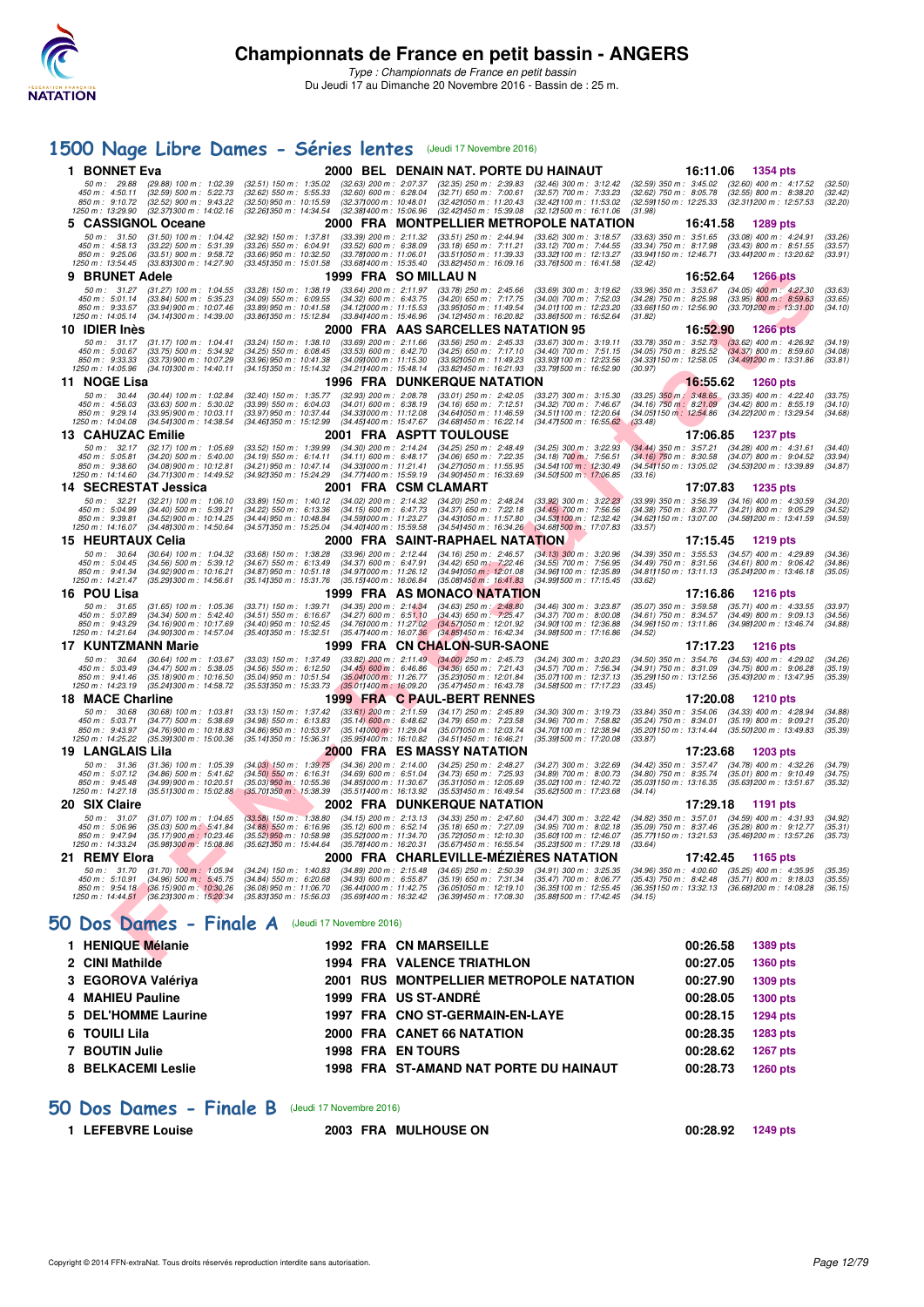

*Type : Championnats de France en petit bassin* Du Jeudi 17 au Dimanche 20 Novembre 2016 - Bassin de : 25 m.

#### **50 Dos Dames - Finale B (suite)**

| 2 JEAN Mathilde    |  | 2000 FRA AMIENS METROPOLE NAT.          | 00:28.95 | 1248 pts        |
|--------------------|--|-----------------------------------------|----------|-----------------|
| 3 GOURAUD Agathe   |  | <b>2001 FRA NANTES NATATION</b>         | 00:28.99 | <b>1245 pts</b> |
| 4 LECANU Maëlle    |  | 1999 FRA STADE FRANCAIS O COURBEVOIE    | 00:29.03 | 1243 pts        |
| 5 REMBERT Eléonore |  | 2001 FRA MONTPELLIER METROPOLE NATATION | 00:29.06 | 1241 pts        |
| 6 POULET Laure     |  | 1992 FRA EMS BRON                       | 00:29.15 | <b>1236 pts</b> |
| 7 PODEVIN Anaïs    |  | <b>1997 FRA DAUPHINS TOULOUSE OEC</b>   | 00:29.25 | 1230 pts        |
| 8 PROUFF Faustine  |  | <b>1988 FRA MOUETTES DE PARIS</b>       | 00:29.55 | 1213 pts        |

## **[50 Dos Dames - Finale C](http://www.ffnatation.fr/webffn/resultats.php?idact=nat&go=epr&idcpt=41163&idepr=11) 13-17 ans** (Jeudi 17 Novembre 2016)

| 1 HERTHE Alexe      |  | 2000 FRA CN CHALON-SUR-SAONE           | 00:29.31 | <b>1227 pts</b> |
|---------------------|--|----------------------------------------|----------|-----------------|
| 2 CARO Emma         |  | 2000 FRA CANET 66 NATATION             | 00:29.49 | <b>1216 pts</b> |
| 3 ROYER VIEL Léa    |  | 2001 FRA MONTPELLIER PAILLADE NATATION | 00:29.55 | <b>1213 pts</b> |
| 4 DEACAL Mallaury   |  | 2001 FRA CN VAL DE FENSCH SERÉMANGE    | 00:29.91 | 1193 pts        |
| 5 COUSSON Bertille  |  | <b>2002 FRA THOUROTTE NATATION</b>     | 00:30.14 | 1180 pts        |
| 6 BROSSIER Alizée   |  | 2000 FRA TOULON VAR NATATION           | 00:30.40 | 1165 pts        |
| <b>7 LUCAS Mila</b> |  | <b>2002 FRA ANGERS NATATION</b>        | 00:30.53 | 1158 pts        |
| 8 DA CONCEICAO Emma |  | 2000 FRA DAUPHINS D'ANNECY             | 00:31.10 | 1126 pts        |

### **[50 Dos Dames - Séries](http://www.ffnatation.fr/webffn/resultats.php?idact=nat&go=epr&idcpt=41163&idepr=11)** (Jeudi 17 Novembre 2016)

|                                                           |  |                                         |          | 1413 pm         |
|-----------------------------------------------------------|--|-----------------------------------------|----------|-----------------|
|                                                           |  |                                         |          |                 |
| O Dos Dames - Finale C 13-17 ans (Jeudi 17 Novembre 2016) |  |                                         |          |                 |
| 1 HERTHE Alexe                                            |  | 2000 FRA CN CHALON-SUR-SAONE            | 00:29.31 | <b>1227 pts</b> |
| 2 CARO Emma                                               |  | 2000 FRA CANET 66 NATATION              | 00:29.49 | <b>1216 pts</b> |
| 3 ROYER VIEL Léa                                          |  | 2001 FRA MONTPELLIER PAILLADE NATATION  | 00:29.55 | 1213 pts        |
| <b>4 DEACAL Mallaury</b>                                  |  | 2001 FRA CN VAL DE FENSCH SEREMANGE     | 00:29.91 | 1193 pts        |
| 5 COUSSON Bertille                                        |  | <b>2002 FRA THOUROTTE NATATION</b>      | 00:30.14 | 1180 pts        |
| <b>6 BROSSIER Alizée</b>                                  |  | <b>2000 FRA TOULON VAR NATATION</b>     | 00:30.40 | 1165 pts        |
| <b>7 LUCAS Mila</b>                                       |  | <b>2002 FRA ANGERS NATATION</b>         | 00:30.53 | 1158 pts        |
| 8 DA CONCEICAO Emma                                       |  | 2000 FRA DAUPHINS D'ANNECY              | 00:31.10 | 1126 pts        |
|                                                           |  |                                         |          |                 |
| O Dos Dames - Séries (Jeudi 17 Novembre 2016)             |  |                                         |          |                 |
| 1 HENIQUE Mélanie                                         |  | <b>1992 FRA CN MARSEILLE</b>            | 00:27.37 | <b>1341 pts</b> |
| 2 CINI Mathilde                                           |  | <b>1994 FRA VALENCE TRIATHLON</b>       | 00:27.39 | 1340 pts        |
| 3 MAHIEU Pauline                                          |  | 1999 FRA US ST-ANDRÉ                    | 00:28.00 | 1303 pts        |
| 4 EGOROVA Valériya                                        |  | 2001 RUS MONTPELLIER METROPOLE NATATION | 00:28.08 | <b>1298 pts</b> |
| 5 TOUILI Lila                                             |  | <b>2000 FRA CANET 66 NATATION</b>       | 00:28.40 | 1280 pts        |
| 6 BOUTIN Julie                                            |  | <b>1998 FRA EN TOURS</b>                | 00:28.53 | <b>1272 pts</b> |
| <b>7 BELKACEMI Leslie</b>                                 |  | 1998 FRA ST-AMAND NAT PORTE DU HAINAUT  | 00:28.67 | <b>1264 pts</b> |
| 8 DEL'HOMME Laurine                                       |  | 1997 FRA CNO ST-GERMAIN-EN-LAYE         | 00:28.71 | 1261 pts        |
| 9 POULET Laure                                            |  | 1992 FRA EMS BRON                       | 00:28.87 | 1252 pts        |
| 10 REMBERT Eléonore                                       |  | 2001 FRA MONTPELLIER METROPOLE NATATION | 00:28.94 | <b>1248 pts</b> |
| 11 LECANU Maëlle                                          |  | 1999 FRA STADE FRANÇAIS O COURBEVOIE    | 00:28.95 | <b>1248 pts</b> |
| 12 LEFEBVRE Louise                                        |  | 2003 FRA MULHOUSE ON                    | 00:29.14 | <b>1237 pts</b> |
| 13 JEAN Mathilde                                          |  | 2000 FRA AMIENS METROPOLE NAT.          | 00:29.17 | 1235 pts        |
| 14 PODEVIN Anaïs                                          |  | <b>1997 FRA DAUPHINS TOULOUSE OEC</b>   | 00:29.26 | 1230 pts        |
| 14 GOURAUD Agathe                                         |  | <b>2001 FRA NANTES NATATION</b>         | 00:29.26 | 1230 pts        |
| <b>16 PROUFF Faustine</b>                                 |  | <b>1988 FRA MOUETTES DE PARIS</b>       | 00:29.35 | <b>1224 pts</b> |
| 17 HERTHE Alexe                                           |  | 2000 FRA CN CHALON-SUR-SAONE            | 00:29.37 | 1223 pts        |
| 18 SCRIVIN Julia                                          |  | <b>1992 GBR ASPTT TOULOUSE</b>          | 00:29.40 |                 |
| 19 CARA Axelle                                            |  | <b>1997 FRA CN ANTIBES</b>              | 00:29.45 | <b>1222 pts</b> |
|                                                           |  |                                         |          | 1219 pts        |
| 20 CARO Emma                                              |  | 2000 FRA CANET 66 NATATION              | 00:29.63 | <b>1208 pts</b> |
| 21 ROYER VIEL Léa                                         |  | 2001 FRA MONTPELLIER PAILLADE NATATION  | 00:29.65 | <b>1207 pts</b> |
| 22 COUSSON Clothilde                                      |  | 1998 FRA STADE FRANÇAIS O COURBEVOIE    | 00:29.66 | <b>1207 pts</b> |
| 23 DEACAL Mallaury                                        |  | 2001 FRA CN VAL DE FENSCH SEREMANGE     | 00:29.74 | <b>1202 pts</b> |
| 24 TRUJILLO Anne-Sophie                                   |  | <b>1996 FRA OLYMPIC NICE NATATION</b>   | 00:29.89 | 1194 pts        |
| 25 BOURSE Claire                                          |  | 1998 FRA CN BREST                       | 00:29.92 | 1192 pts        |
| 26 BERSOT Lucie                                           |  | <b>1999 FRA C REDON NATATION</b>        | 00:29.96 | 1190 pts        |
| 27 COUSSON Bertille                                       |  | <b>2002 FRA THOUROTTE NATATION</b>      | 00:30.01 | 1187 pts        |
| 28 MILLE Marine                                           |  | <b>1999 FRA AS FONTAINE NATATION</b>    | 00:30.06 | <b>1184 pts</b> |
| 29 LUCAS Mila                                             |  | 2002 FRA ANGERS NATATION                | 00:30.13 | 1180 pts        |
| <b>30 ROUAULT Perrine</b>                                 |  | 1998 FRA STADE FRANÇAIS O COURBEVOIE    | 00:30.27 | 1172 pts        |
| 31 BROSSIER Alizée                                        |  | 2000 FRA TOULON VAR NATATION            | 00:30.59 | 1154 pts        |
| 32 PLATON Lea                                             |  | 1998 FRA SA MÉRIGNAC                    | 00:30.62 | 1153 pts        |
| 33 ALMEIDA Julia                                          |  | 1998 FRA CERCLE DES NAGEURS DE TALENCE  | 00:30.96 | 1134 pts        |
| 34 DA CONCEICAO Emma                                      |  | 2000 FRA DAUPHINS D'ANNECY              | 00:31.22 | <b>1119 pts</b> |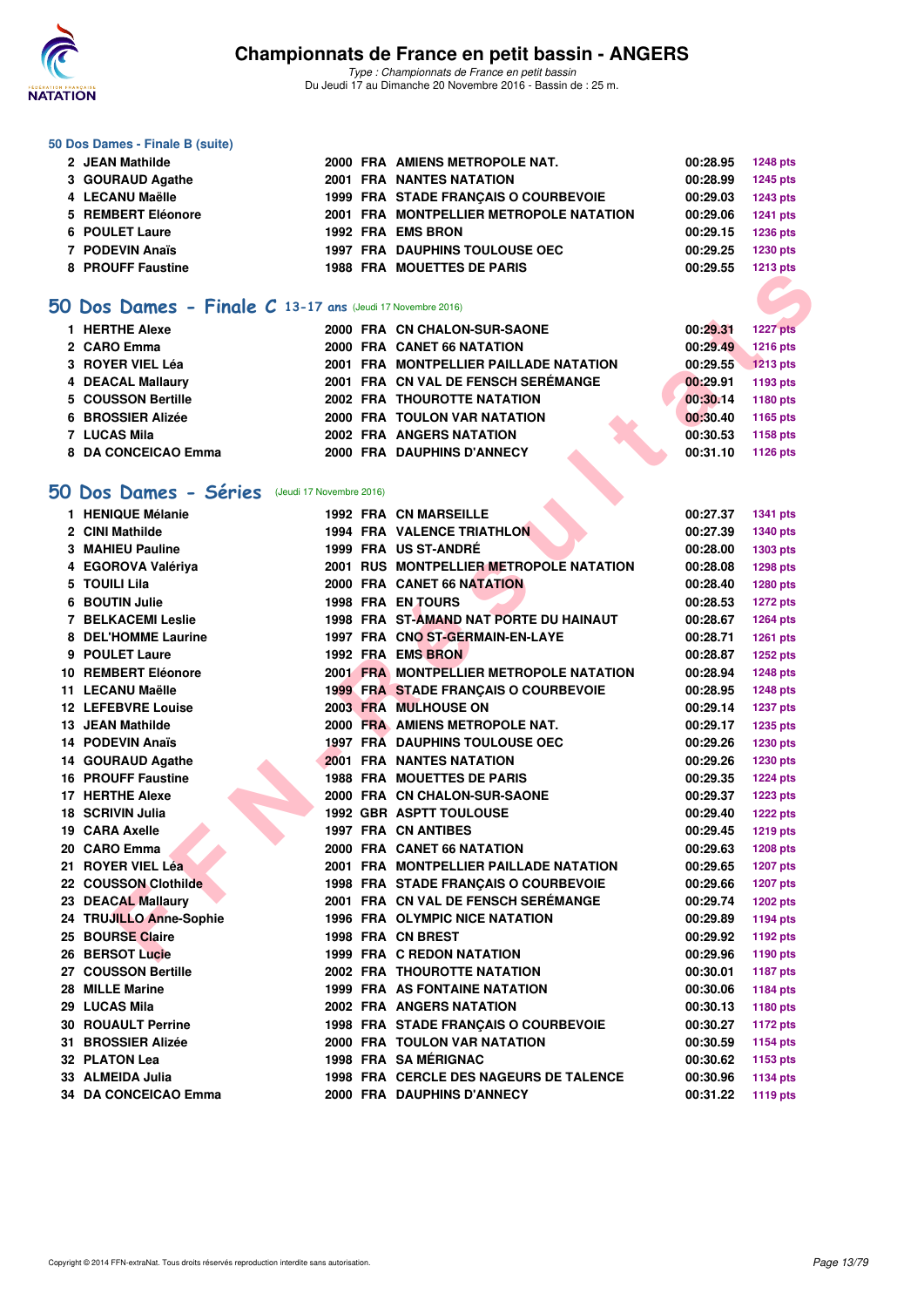

*Type : Championnats de France en petit bassin* Du Jeudi 17 au Dimanche 20 Novembre 2016 - Bassin de : 25 m.

| 50 Dos Dames - Séries (suite)<br>35 BATOT Manon              |                           | 2000 FRA CNO ST-GERMAIN-EN-LAYE                               |              | 00:31.40<br><b>1110 pts</b>                                          |
|--------------------------------------------------------------|---------------------------|---------------------------------------------------------------|--------------|----------------------------------------------------------------------|
| 100 Dos Dames - Finale A                                     | (Samedi 19 Novembre 2016) |                                                               |              |                                                                      |
| 1 CINI Mathilde                                              |                           | <b>1994 FRA VALENCE TRIATHLON</b>                             |              | 00:58.73<br><b>1337 pts</b>                                          |
| 2 EGOROVA Valériya                                           |                           | 50 m: 28.01<br>2001 RUS MONTPELLIER METROPOLE NATATION        |              | (28.01) 100 m: 58.73 (30.72)<br>00:59.11<br><b>1326 pts</b>          |
| <b>3 MAHIEU Pauline</b>                                      |                           | 50 m: 28.46<br>1999 FRA US ST-ANDRE                           |              | $(28.46)$ 100 m : 59.11 $(30.65)$<br>00:59.94<br><b>1302 pts</b>     |
| 4 DEL'HOMME Laurine                                          |                           | 50 m : 28.71<br>1997 FRA CNO ST-GERMAIN-EN-LAYE               |              | $(28.71)$ 100 m : 59.94 (31.23)<br>01:00.73<br>1279 pts              |
| 5 REMBERT Eléonore                                           |                           | 50 m : 29.39<br>2001 FRA MONTPELLIER METROPOLE NATATION       |              | $(29.39)$ 100 m : 1:00.73 $(31.34)$<br>01:01.30<br><b>1263 pts</b>   |
| 6 BOUTIN Julie                                               |                           | 50 m: 29.69<br><b>1998 FRA EN TOURS</b>                       |              | $(29.69)$ 100 m : 1:01.30 $(31.61)$<br>01:01.50<br><b>1257 pts</b>   |
| <b>7 CASTAING Anais</b>                                      |                           | 50 m: 29.76<br><b>1999 FRA DAUPHINS TOULOUSE OEC</b>          |              | $(29.76)$ 100 m : 1:01.50 $(31.74)$<br>01:01.68<br><b>1252 pts</b>   |
| 8 LECANU Maëlle                                              |                           | 50 m: 29.64<br>1999 FRA STADE FRANÇAIS O COURBEVOIE           |              | $(29.64)$ 100 m : 1:01.68 $(32.04)$<br>01:02.42<br><b>1231 pts</b>   |
|                                                              |                           | 50 m: 29.97                                                   |              | $(29.97)$ 100 m : 1:02.42 $(32.45)$                                  |
| 100 Dos Dames - Finale B                                     | (Samedi 19 Novembre 2016) |                                                               |              |                                                                      |
| 1 VAN ROUWENDAAL Sharon                                      |                           | 1993 NED MONTPELLIER METROPOLE NATATION<br>50 m: 29.73        |              | 01:00.21<br><b>1294 pts</b><br>(29.73) 100 m: 1:00.21 (30.48)        |
| 2 TOUILI Lila                                                |                           | 2000 FRA CANET 66 NATATION<br>50 m: 29.40                     |              | 01:01.24<br><b>1265 pts</b><br>(29.40) 100 m: 1:01.24 (31.84)        |
| 3 BOURSE Claire                                              |                           | 1998 FRA CN BREST<br>50 m: 30.10                              |              | 01:02.08<br><b>1241 pts</b><br>$(30.10)$ 100 m : 1:02.08 $(31.98)$   |
| 4 CARO Emma                                                  |                           | 2000 FRA CANET 66 NATATION<br>50 m: 30.11                     |              | 01:02.22<br><b>1237 pts</b><br>$(30.11)$ 100 m : 1:02.22 $(32.11)$   |
| 5 BELKACEMI Leslie                                           |                           | 1998 FRA ST-AMAND NAT PORTE DU HAINAUT<br>50 m: 29.76         |              | 01:02.73<br><b>1223 pts</b>                                          |
| 6 GOURAUD Agathe                                             |                           | <b>2001 FRA NANTES NATATION</b>                               |              | (29.76) 100 m : 1:02.73 (32.97)<br>01:02.80<br><b>1221 pts</b>       |
| 7 LEFEBVRE Louise                                            |                           | 50 m : 30.03<br>2003 FRA MULHOUSE ON                          |              | $(30.03)$ 100 m : 1:02.80 $(32.77)$<br>01:02.85<br><b>1219 pts</b>   |
| 8 CARA Axelle                                                |                           | 50 m: 30.49<br>1997 FRA CN ANTIBES                            |              | $(30.49)$ 100 m : 1:02.85 $(32.36)$<br>01:02.86<br><b>1219 pts</b>   |
|                                                              |                           | 50 m: 30.60                                                   |              | $(30.60)$ 100 m : 1:02.86 $(32.26)$                                  |
| 100 Dos Dames - Finale C 13-17 ans (Samedi 19 Novembre 2016) |                           |                                                               |              |                                                                      |
| 1 JEAN Mathilde                                              |                           | 2000 FRA AMIENS METROPOLE NAT.<br>50 m: 30.19                 |              | 01:02.23<br><b>1237 pts</b><br>$(30.19)$ 100 m : 1:02.23 $(32.04)$   |
| 2 BROSSIER Alizée                                            |                           | <b>2000 FRA TOULON VAR NATATION</b><br>50 m: 30.98            |              | 01:03.48<br><b>1202 pts</b><br>$(30.98)$ 100 m : 1:03.48 $(32.50)$   |
| 3 COUSSON Bertille                                           |                           | <b>2002 FRA THOUROTTE NATATION</b><br>50 m : 30.96            |              | 01:03.95<br>1189 pts<br>$(30.96)$ 100 m : 1:03.95 $(32.99)$          |
| 4 DEACAL Mallaury                                            |                           | 2001 FRA CN VAL DE FENSCH SEREMANGE<br>50 m : 31.26           |              | 01:04.86<br>1164 pts<br>$(31.26)$ 100 m : 1:04.86 $(33.60)$          |
| 5 MALLET Lola                                                |                           | 2002 FRA ASM CHAMALIERES NATATION                             |              | 01:05.20<br>1154 pts<br>50 m : 32.13 (32.13) 100 m : 1:05.20 (33.07) |
| 6 BATOT Manon                                                |                           | 2000 FRA CNO ST-GERMAIN-EN-LAYE                               |              | 01:05.32<br>1151 pts<br>50 m: 32.13 (32.13) 100 m: 1:05.32 (33.19)   |
| 7 MAILLE Ilona                                               |                           | <b>2001 FRA ES MASSY NATATION</b>                             |              | 01:05.39<br>1149 pts<br>50 m: 31.66 (31.66) 100 m: 1:05.39 (33.73)   |
| 8 LUCAS Mila                                                 |                           | <b>2002 FRA ANGERS NATATION</b>                               |              | 01:05.93<br>1135 pts<br>50 m: 31.87 (31.87) 100 m: 1:05.93 (34.06)   |
| 100 Dos Dames - Séries                                       | (Samedi 19 Novembre 2016) |                                                               |              |                                                                      |
| 1 CINI Mathilde                                              |                           | <b>1994 FRA VALENCE TRIATHLON</b>                             |              | 00:59.61<br><b>1312 pts</b>                                          |
| 2 MAHIEU Pauline                                             |                           | 1999 FRA US ST-ANDRÉ                                          | 50 m : 28.55 | $(28.55)$ 100 m : 59.61 $(31.06)$<br>01:00.15<br><b>1296 pts</b>     |
| 3 EGOROVA Valériya                                           |                           | 50 m: 29.08<br><b>2001 RUS MONTPELLIER METROPOLE NATATION</b> |              | (29.08) 100 m: 1:00.15 (31.07)<br>01:00.23<br><b>1294 pts</b>        |
| 4 REMBERT Eléonore                                           |                           | 50 m : 29.01<br>2001 FRA MONTPELLIER METROPOLE NATATION       |              | (29.01) 100 m: 1:00.23 (31.22)<br>01:01.65<br><b>1253 pts</b>        |
| 5 DEL'HOMME Laurine                                          |                           | 1997 FRA CNO ST-GERMAIN-EN-LAYE                               | 50 m: 30.11  | $(30.11)$ 100 m : 1:01.65 $(31.54)$<br>01:01.67<br>1253 pts          |
| 6 VAN ROUWENDAAL Sharon                                      |                           | 1993 NED MONTPELLIER METROPOLE NATATION                       | 50 m : 29.92 | (29.92) 100 m: 1:01.67 (31.75)<br>01:01.76                           |
|                                                              |                           |                                                               | 50 m : 30.59 | <b>1250 pts</b><br>$(30.59)$ 100 m : 1:01.76 $(31.17)$               |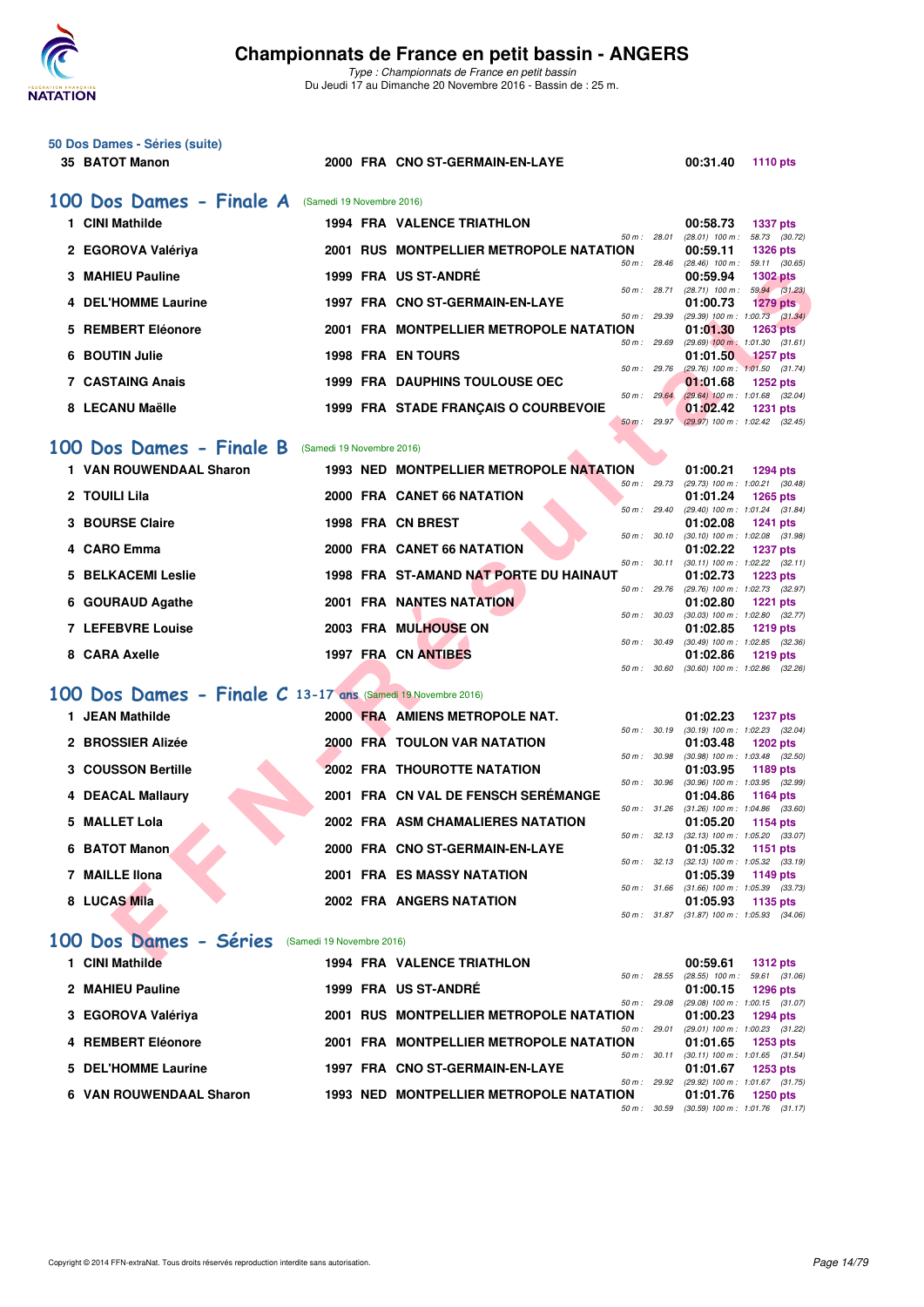

*Type : Championnats de France en petit bassin* Du Jeudi 17 au Dimanche 20 Novembre 2016 - Bassin de : 25 m.

# **100 Dos Dames - Séries (suite)**

|     | 7 BOUTIN Julie              |  | <b>1998 FRA ENTOURS</b>                 |              |                  | 01:02.04                                               | <b>1242 pts</b> |  |
|-----|-----------------------------|--|-----------------------------------------|--------------|------------------|--------------------------------------------------------|-----------------|--|
|     | 8 MELIH Amel                |  | <b>1993 ALG LYON NATATION METROPOLE</b> | 50 m : 29.82 |                  | (29.82) 100 m : 1:02.04 (32.22)<br>01:02.12            | <b>1240 pts</b> |  |
|     | 9 CASTAING Anais            |  | <b>1999 FRA DAUPHINS TOULOUSE OEC</b>   |              | 50 m : 30.02     | $(30.02)$ 100 m : 1:02.12 $(32.10)$<br>01:02.26        | <b>1236 pts</b> |  |
|     | 10 LECANU Maëlle            |  | 1999 FRA STADE FRANÇAIS O COURBEVOIE    | 50 m : 30.36 |                  | $(30.36)$ 100 m : 1:02.26 $(31.90)$<br>01:02.35        | 1233 pts        |  |
|     | 11 CARO Emma                |  | 2000 FRA CANET 66 NATATION              |              | 50 m : 30.23     | $(30.23)$ 100 m : 1:02.35 $(32.12)$<br>01:02.38        | <b>1233 pts</b> |  |
|     | 12 TOUILI Lila              |  | 2000 FRA CANET 66 NATATION              |              | 50 m : 30.37     | $(30.37)$ 100 m : 1:02.38 $(32.01)$<br>01:02.43        | <b>1231 pts</b> |  |
|     | 13 SCRIVIN Julia            |  | <b>1992 GBR ASPTT TOULOUSE</b>          | 50 m : 30.11 |                  | $(30.11)$ 100 m : 1:02.43 $(32.32)$<br>01:02.58        | <b>1227 pts</b> |  |
|     | 14 GOURAUD Agathe           |  | 2001 FRA NANTES NATATION                | 50 m: 30.26  |                  | $(30.26)$ 100 m : 1:02.58 $(32.32)$<br>01:02.63        | <b>1226 pts</b> |  |
|     | <b>15 BELKACEMI Leslie</b>  |  | 1998 FRA ST-AMAND NAT PORTE DU HAINAUT  | 50 m: 30.36  |                  | $(30.36)$ 100 m : 1:02.63 $(32.27)$<br>01:02.65        | <b>1225 pts</b> |  |
|     | <b>16 LEFEBVRE Louise</b>   |  | 2003 FRA MULHOUSE ON                    |              | 50 m: 30.00      | $(30.00)$ 100 m : 1:02.65 $(32.65)$<br>01:02.94        | <b>1217 pts</b> |  |
|     | 17 BOURSE Claire            |  | 1998 FRA CN BREST                       |              | $50 m$ : $30.57$ | $(30.57)$ 100 m : 1:02.94 $(32.37)$<br>01:03.04        | <b>1214 pts</b> |  |
|     | <b>18 OUENNICHE Rim</b>     |  | <b>1999 TUN AMIENS METROPOLE NAT.</b>   | 50 m: 30.66  |                  | $(30.66)$ 100 m : 1:03.04 $(32.38)$<br>01:03.15        | <b>1211 pts</b> |  |
|     | 19 CARA Axelle              |  | 1997 FRA CN ANTIBES                     |              | 50 m: 31.13      | $(31.13)$ 100 m : 1:03.15 $(32.02)$<br>01:03.19        | <b>1210 pts</b> |  |
|     | 20 HERTHE Alexe             |  | 2000 FRA CN CHALON-SUR-SAONE            | 50 m: 30.46  |                  | $(30.46)$ 100 m : 1:03.19 $(32.73)$                    | <b>1206 pts</b> |  |
|     |                             |  |                                         |              | 50 m : 30.83     | 01:03.34<br>$(30.83)$ 100 m : 1:03.34 $(32.51)$        |                 |  |
| 21. | <b>JEAN Mathilde</b>        |  | 2000 FRA AMIENS METROPOLE NAT.          |              | 50 m : 31.40     | 01:03.40<br>$(31.40)$ 100 m : 1:03.40 $(32.00)$        | <b>1204 pts</b> |  |
|     | 22 POU Lisa                 |  | 1999 FRA AS MONACO NATATION             |              | 50 m : 31.21     | 01:03.49<br>$(31.21)$ 100 m : 1:03.49 $(32.28)$        | <b>1202 pts</b> |  |
| 23. | <b>JULIEN Camille</b>       |  | 1997 FRA PAYS D'AIX NATATION            |              | 50 m : 30.54     | 01:03.52<br>$(30.54)$ 100 m : 1:03.52 $(32.98)$        | <b>1201 pts</b> |  |
|     | 24 PODEVIN Anaïs            |  | <b>1997 FRA DAUPHINS TOULOUSE OEC</b>   |              | 50 m : 31.13     | 01:03.60<br>$(31.13)$ 100 m : 1:03.60 $(32.47)$        | 1198 pts        |  |
|     | 25 BONNAMY Zoé              |  | 1999 FRA AMIENS METROPOLE NAT.          |              |                  | 01:03.68<br>50 m: 31.13 (31.13) 100 m: 1:03.68 (32.55) | 1196 pts        |  |
|     | 26 TOPOLANSKI Anna          |  | 1998 FRA RACING CLUB DE FRANCE WP       |              | 50 m : 30.97     | 01:03.81<br>$(30.97)$ 100 m : 1:03.81 $(32.84)$        | 1193 pts        |  |
|     | 27 BIEHLMANN Emeline        |  | <b>1998 FRA CANET 66 NATATION</b>       |              | 50 m : 30.70     | 01:03.84<br>$(30.70)$ 100 m : 1:03.84 $(33.14)$        | 1192 pts        |  |
| 28  | <b>COUSSON Bertille</b>     |  | <b>2002 FRA THOUROTTE NATATION</b>      |              | 50 m : 30.73     | 01:03.93<br>$(30.73)$ 100 m : 1:03.93 $(33.20)$        | 1189 pts        |  |
|     | 29 COUSSON Clothilde        |  | 1998 FRA STADE FRANÇAIS O COURBEVOIE    |              | 50 m : 30.61     | 01:03.99<br>$(30.61)$ 100 m : 1:03.99 $(33.38)$        | <b>1188 pts</b> |  |
|     | <b>30 LAGANIER Amandine</b> |  | 1999 FRA ASPTT MONTPELLIER              |              |                  | 01:04.05<br>50 m: 31.17 (31.17) 100 m: 1:04.05 (32.88) | <b>1186 pts</b> |  |
|     | 31 BEN KHELIL Farah         |  | 1998 TUN SO MILLAU N                    | 50 m: 30.81  |                  | 01:04.09<br>$(30.81)$ 100 m : 1:04.09 $(33.28)$        | 1185 pts        |  |
|     | <b>32 ROUAULT Perrine</b>   |  | 1998 FRA STADE FRANÇAIS O COURBEVOIE    |              |                  | 01:04.12                                               | <b>1184 pts</b> |  |
|     | 33 CORMIER Alexane          |  | 1999 FRA AQUATIC CLUB BOURGES           | 50 m : 30.76 |                  | $(30.76)$ 100 m : 1:04.12 $(33.36)$<br>01:04.43        | 1176 pts        |  |
|     | 34 BROSSIER Alizée          |  | 2000 FRA TOULON VAR NATATION            |              | 50 m : 31.06     | $(31.06)$ 100 m : 1:04.43 $(33.37)$<br>01:04.44        | 1175 pts        |  |
|     | 35 SIMONETTI Romane         |  | 1999 FRA STADE DE VANVES                |              | 50 m : 31.24     | $(31.24)$ 100 m : 1:04.44 $(33.20)$<br>01:04.49        | 1174 pts        |  |
|     | 36 GRUGET Paloma            |  | 1996 FRA CN AVIGNON                     |              | 50 m : 31.38     | $(31.38)$ 100 m : 1:04.49 $(33.11)$<br>01:04.51        | 1173 pts        |  |
|     | 37 BLIN Marie               |  | 1999 FRA CLUB DES NAGEURS DE PARIS      |              | 50 m : 30.97     | $(30.97)$ 100 m : 1:04.51 $(33.54)$<br>01:04.70        | 1168 pts        |  |
|     | <b>38 JEANNINGROS Lilou</b> |  | 1999 FRA ALLIANCE NATATION BESANCON     | 50 m : 30.92 |                  | (30.92) 100 m: 1:04.70 (33.78)<br>01:04.79             | 1166 pts        |  |
|     | 39 DEACAL Mallaury          |  | 2001 FRA CN VAL DE FENSCH SEREMANGE     | 50 m : 31.49 |                  | $(31.49)$ 100 m : 1:04.79 $(33.30)$<br>01:04.81        | 1165 pts        |  |
|     | <b>40 AUNE Marie</b>        |  | 1998 FRA AAS SARCELLES NATATION 95      |              | 50 m : 31.34     | $(31.34)$ 100 m : 1:04.81 $(33.47)$<br>01:05.04        | 1159 pts        |  |
| 41. | <b>MALLET Lola</b>          |  | 2002 FRA ASM CHAMALIERES NATATION       |              | 50 m : 31.55     | $(31.55)$ 100 m : 1:05.04 $(33.49)$<br>01:05.08        | 1158 pts        |  |
|     | 42 BOUTOUIL Yasmeen         |  | 1998 FRA CSM CLAMART                    |              | 50 m : 31.97     | $(31.97)$ 100 m : 1:05.08 $(33.11)$<br>01:05.30        | 1152 pts        |  |
|     |                             |  |                                         |              |                  |                                                        |                 |  |

| 50 m :   | 29.82 | (29.82) 100 m :   | 1:02.04         | (32.22) |
|----------|-------|-------------------|-----------------|---------|
|          |       | 01:02.12          | 1240 pts        |         |
| $50 m$ : | 30.02 |                   | 1:02.12         | (32.10) |
|          |       | $(30.02)$ 100 m : |                 |         |
|          |       | 01:02.26          | 1236 pts        |         |
| $50 m$ : | 30.36 | $(30.36)$ 100 m : | 1:02.26         | (31.90) |
|          |       | 01:02.35          | 1233 pts        |         |
|          |       |                   |                 |         |
| $50 m$ : | 30.23 | $(30.23)$ 100 m : | 1:02.35         | (32.12) |
|          |       | 01:02.38          | 1233 pts        |         |
| $50 m$ : | 30.37 | $(30.37) 100 m$ : | 1:02.38         | (32.01) |
|          |       | 01:02.43          | 1231            |         |
|          |       |                   |                 | pts     |
| $50 m$ : | 30.11 | (30.11) 100 m :   | 1:02.43         | (32.32) |
|          |       | 01:02.58          | <b>1227 pts</b> |         |
| $50 m$ : | 30.26 | $(30.26)$ 100 m : | 1:02.58         | (32.32) |
|          |       |                   |                 |         |
|          |       | 01:02.63          | 1226 pts        |         |
| $50 m$ : | 30.36 | $(30.36)$ 100 m : | 1:02.63         | (32.27) |
|          |       | 01:02.65          | 1225            | pts     |
|          | 30.00 | $(30.00)$ 100 m : | 1:02.65         |         |
| $50 m$ : |       |                   |                 | (32.65) |
|          |       | 01:02.94          | <b>1217 pts</b> |         |
| 50 m :   | 30.57 | $(30.57)$ 100 m : | 1:02.94         | (32.37) |
|          |       | 01:03.04          | 1214 pts        |         |
|          |       |                   |                 |         |
| $50 m$ : | 30.66 | $(30.66)$ 100 m : | 1:03.04         | (32.38) |
|          |       | 01:03.15          | 1211            | pts     |
| $50 m$ : | 31.13 | $(31.13) 100 m$ : | 1:03.15         | (32.02) |
|          |       |                   |                 |         |
|          |       | 01:03.19          | 1210 pts        |         |
| $50 m$ : | 30.46 | $(30.46)$ 100 m : | 1:03.19         | (32.73) |
|          |       | 01:03.34          | 1206 pts        |         |
| $50 m$ : | 30.83 |                   |                 | (32.51) |
|          |       | $(30.83) 100 m$ : | 1:03.34         |         |
|          |       | 01:03.40          | 1204 pts        |         |
| $50 m$ : | 31.40 | $(31.40) 100 m$ : | 1:03.40         | (32.00) |
|          |       | 01:03.49          | 1202 pts        |         |
|          |       |                   |                 |         |
| $50 m$ : | 31.21 | $(31.21)$ 100 m : | 1:03.49         | (32.28) |
|          |       | 01:03.52          | 1201            | pts     |
| $50 m$ : | 30.54 | $(30.54) 100 m$ : | 1:03.52         | (32.98) |
|          |       |                   |                 |         |
|          |       | 01:03.60          | 1198 pts        |         |
| $50 m$ : | 31.13 | $(31.13) 100 m$ : | 1:03.60         | (32.47) |
|          |       | 01:03.68          | 1196 pts        |         |
| $50 m$ : | 31.13 | $(31.13) 100 m$ : | 1:03.68         | (32.55) |
|          |       |                   |                 |         |
|          |       | 01:03.81          | 1193 pts        |         |
| $50 m$ : | 30.97 | $(30.97)$ 100 m : | 1:03.81         | (32.84) |
|          |       | 01:03.84          | 1192 pts        |         |
|          |       |                   |                 |         |
| $50 m$ : | 30.70 | $(30.70)$ 100 m : | 1:03.84         | (33.14) |
|          |       | 01:03.93          | 1189 pts        |         |
| $50 m$ : | 30.73 | $(30.73) 100 m$ : | 1:03.93         | (33.20) |
|          |       | 01:03.99          | 1188 pts        |         |
|          |       |                   |                 |         |
| $50 m$ : | 30.61 | $(30.61)$ 100 m : | 1:03.99         | (33.38) |
|          |       | 01:04.05          | 1186 pts        |         |
| $50 m$ : | 31.17 | $(31.17) 100 m$ : | 1:04.05         | (32.88) |
|          |       | 01:04.09          | 1185 pts        |         |
|          |       |                   |                 |         |
| $50 m$ : | 30.81 | $(30.81)$ 100 m : | 1:04.09         | (33.28) |
|          |       | 01:04.12          | 1184 pts        |         |
| $50 m$ : | 30.76 | (30.76) 100 m :   | 1:04.12         | (33.36) |
|          |       | 01:04.43          |                 |         |
|          |       |                   | 1176 pts        |         |
| $50 m$ : | 31.06 | $(31.06) 100 m$ : | 1:04.43         | (33.37) |
|          |       | 01:04.44          | 1175 pts        |         |
| 50 m :   | 31.24 | $(31.24) 100 m$ : | 1:04.44         | (33.20) |
|          |       |                   |                 |         |
|          |       | 01:04.49          | 1174 pts        |         |
| $50 m$ : | 31.38 | $(31.38) 100 m$ : | 1:04.49         | (33.11) |
|          |       | 01:04.51          | 1173 pts        |         |
|          | 30.97 | $(30.97)$ 100 m : |                 |         |
| $50 m$ : |       |                   | 1:04.51         | (33.54) |
|          |       | 01:04.70          | 1168 pts        |         |
| $50 m$ : | 30.92 | $(30.92)$ 100 m : | 1:04.70         | (33.78) |
|          |       | 01:04.79          | 1166 pts        |         |
|          |       |                   |                 |         |
| $50 m$ : | 31.49 | $(31.49) 100 m$ : | 1:04.79         | (33.30) |
|          |       | 01:04.81          | 1165 pts        |         |
| $50 m$ : | 31.34 | $(31.34) 100 m$ : | 1:04.81         | (33.47) |
|          |       | 01:05.04          |                 |         |
|          |       |                   | 1159 pts        |         |
| $50 m$ : | 31.55 | $(31.55) 100 m$ : | 1:05.04         | (33.49) |
|          |       | 01:05.08          | 1158 pts        |         |
| $50 m$ : | 31.97 | $(31.97) 100 m$ : | 1:05.08         | (33.11) |
|          |       |                   |                 |         |
|          |       |                   |                 |         |
|          |       | 01:05.30          | 1152 pts        |         |
| $50 m$ : | 31.73 | $(31.73) 100 m$ : | 1:05.30         | (33.57) |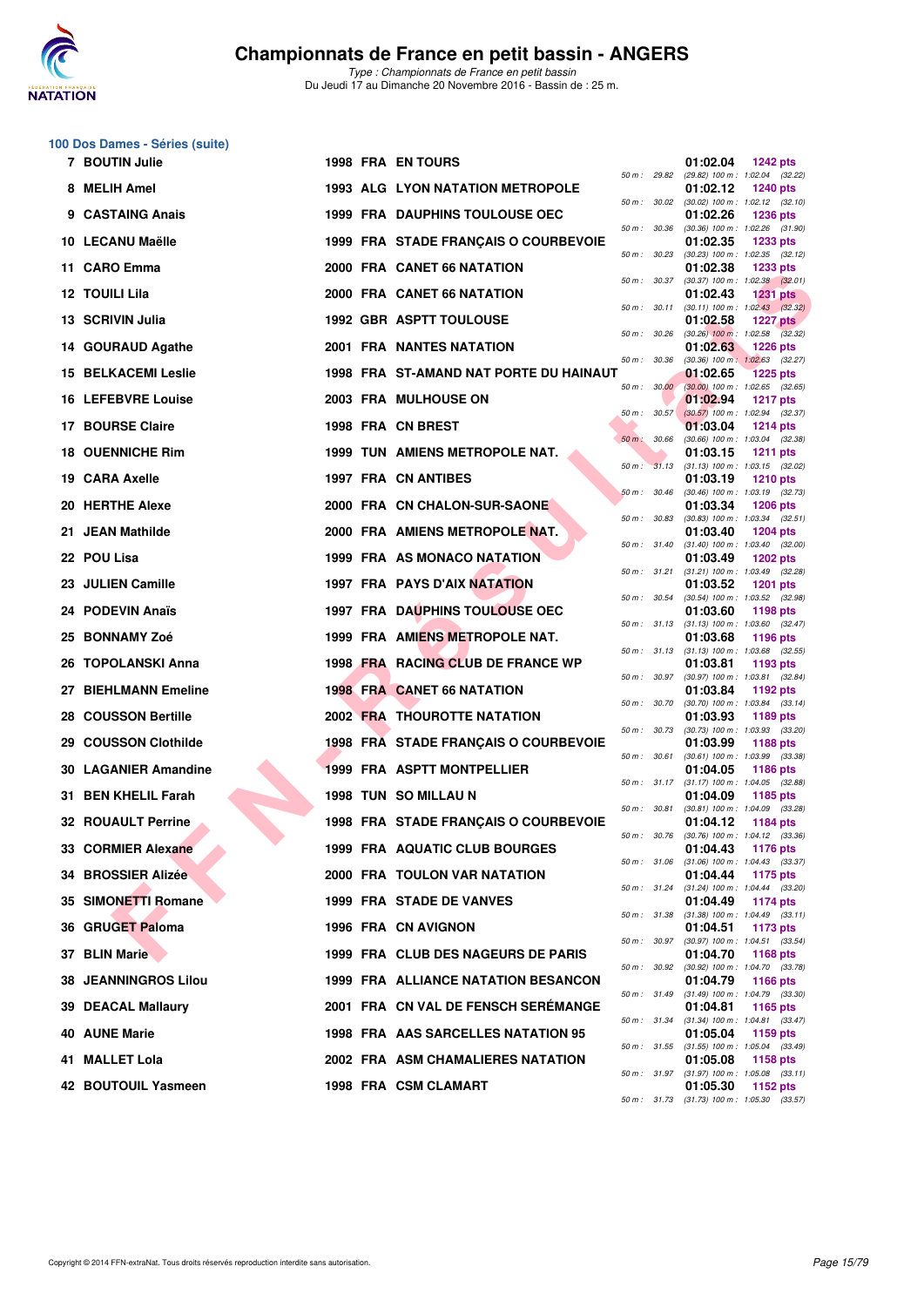

**100 Dos Dames - Séries (suite)**

*Type : Championnats de France en petit bassin* Du Jeudi 17 au Dimanche 20 Novembre 2016 - Bassin de : 25 m.

| 43 BEDDOURI Margot                                   |  | <b>1999 FRA SAINT-RAPHAEL NATATION</b>                                                                                              | 01:05.35<br>1150 pts                                               |
|------------------------------------------------------|--|-------------------------------------------------------------------------------------------------------------------------------------|--------------------------------------------------------------------|
| 44 PLATON Lea                                        |  | 50 m: 32.00<br>1998 FRA SAMÉRIGNAC                                                                                                  | $(32.00)$ 100 m : 1:05.35 $(33.35)$<br>01:05.58<br>1144 pts        |
| <b>45 MAILLE Ilona</b>                               |  | 2001 FRA ES MASSY NATATION                                                                                                          | 50 m: 31.67 (31.67) 100 m: 1:05.58 (33.91)<br>01:05.67<br>1142 pts |
| 46 LUCAS Mila                                        |  | 2002 FRA ANGERS NATATION                                                                                                            | 50 m: 31.32 (31.32) 100 m: 1:05.67 (34.35)<br>01:05.70<br>1141 pts |
| 47 BAQUET Rosanna                                    |  | <b>1999 FRA U.S CRETEIL NATATION</b>                                                                                                | 50 m: 31.85 (31.85) 100 m: 1:05.70 (33.85)<br>01:05.72<br>1140 pts |
|                                                      |  |                                                                                                                                     | 50 m: 32.15 (32.15) 100 m: 1:05.72 (33.57)                         |
| <b>48 BATOT Manon</b>                                |  | 2000 FRA CNO ST-GERMAIN-EN-LAYE<br>$50 m$ : $32.51$                                                                                 | 01:06.05<br><b>1131 pts</b><br>$(32.51)$ 100 m : 1:06.05 $(33.54)$ |
| <b>49 MILLE Marine</b>                               |  | <b>1999 FRA AS FONTAINE NATATION</b><br>50 m : 31.40                                                                                | 01:06.09<br><b>1130 pts</b><br>$(31.40)$ 100 m : 1:06.09 $(34.69)$ |
| 50 SOMMIER Elodie                                    |  | 2001 FRA U.S CRETEIL NATATION                                                                                                       | 01:06.24<br>1126 pts                                               |
| 51 ROYER VIEL Léa                                    |  | 50 m: 31.91<br>2001 FRA MONTPELLIER PAILLADE NATATION                                                                               | $(31.91)$ 100 m : 1:06.24 $(34.33)$<br>01:06.28<br><b>1125 pts</b> |
| <b>52 LEQUIEN Constance</b>                          |  | 2000 FRA ST-AMAND NAT PORTE DU HAINAUT                                                                                              | 50 m: 31.66 (31.66) 100 m: 1:06.28 (34.62)<br>01:06.33<br>1124 pts |
|                                                      |  | 50 m: 32.27                                                                                                                         | $(32.27)$ 100 m : 1:06.33 $(34.06)$                                |
| 53 PIERRON Marie                                     |  | 2001 FRA TCN CHAMPIGNEULLES<br>50 m : 31.99                                                                                         | 01:06.66<br>1115 pts<br>$(31.99)$ 100 m : 1:06.66 $(34.67)$        |
| 54 HOET Coralie                                      |  | <b>1998 FRA NANTES NATATION</b>                                                                                                     | 01:06.83<br><b>1111 pts</b>                                        |
| 55 COUPLET Céleste                                   |  | 50 m : 31.69<br>1999 FRA STADE FRANÇAIS O COURBEVOIE                                                                                | $(31.69)$ 100 m : 1:06.83 $(35.14)$<br>01:06.84<br>1110 pts        |
| --- BOURNONVILLE Mey                                 |  | 1999 FRA ES VITRY                                                                                                                   | 50 m: 32.41 (32.41) 100 m: 1:06.84 (34.43)<br><b>DSQ 15m</b>       |
|                                                      |  |                                                                                                                                     |                                                                    |
| 200 Dos Dames - Finale A (Dimanche 20 Novembre 2016) |  |                                                                                                                                     |                                                                    |
|                                                      |  |                                                                                                                                     |                                                                    |
| 1 VAN ROUWENDAAL Sharon                              |  | 1993 NED MONTPELLIER METROPOLE NATATION                                                                                             | 02:06.70<br><b>1337 pts</b>                                        |
|                                                      |  | 50 m : 30.03 (30.03) 100 m : 1:02.03 (32.00) 150 m : 1:34.09                                                                        | $(32.06)$ 200 m : $2.06.70$ $(32.61)$                              |
| 2 MAHIEU Pauline                                     |  | 1999 FRA US ST-ANDRE<br>50 m: 30.28 (30.28) 100 m: 1:03.07 (32.79) 150 m: 1:36.54                                                   | 02:09.19<br>1301 pts<br>$(33.47)$ 200 m : 2:09.19 $(32.65)$        |
| 3 CINI Mathilde                                      |  | 1994 FRA VALENCE TRIATHLON                                                                                                          | 02:11.97<br>1260 pts                                               |
| 4 DUHAMEL Cyrielle                                   |  | 50 m: 30.10 (30.10) 100 m: 1:02.65 (32.55) 150 m: 1:36.80 (34.15) 200 m: 2:11.97 (35.17)<br>2000 FRA STADE BETHUNE PELICAN CLUB     | 02:12.13<br><b>1258 pts</b>                                        |
| 5 POU Lisa                                           |  | 50 m: 31.11 (31.11) 100 m: 1:04.48 (33.37) 150 m: 1:38.28<br><b>1999 FRA AS MONACO NATATION</b>                                     | $(33.80)$ 200 m : 2:12.13 $(33.85)$<br>02:12.36<br><b>1255 pts</b> |
|                                                      |  | 50 m: 31.57 (31.57) 100 m: 1:05.09 (33.52) 150 m: 1:38.81                                                                           | $(33.72)$ 200 m : 2:12.36 $(33.55)$                                |
| 6 BOURSE Claire                                      |  | 1998 FRA CN BREST                                                                                                                   | 02:14.39<br><b>1226 pts</b>                                        |
| <b>7 COUSSON Clothilde</b>                           |  | 50 m: 30.57 (30.57) 100 m: 1:03.90 (33.33) 150 m: 1:39.00 (35.10) 200 m: 2:14.39 (35.39)<br>1998 FRA STADE FRANCAIS O COURBEVOIE    | 02:15.08<br><b>1216 pts</b>                                        |
|                                                      |  | 50 m: 31.04 (31.04) 100 m: 1:05.04 (34.00) 150 m: 1:39.79 (34.75) 200 m: 2:15.08 (35.29)                                            |                                                                    |
| 8 CASTAING Anais                                     |  | <b>1999 FRA DAUPHINS TOULOUSE OEC</b><br>50 m: 31.54 (31.54) 100 m: 1:06.02 (34.48) 150 m: 1:40.87 (34.85) 200 m: 2:16.15 (35.28)   | 02:16.15<br><b>1201 pts</b>                                        |
|                                                      |  |                                                                                                                                     |                                                                    |
| 200 Dos Dames - Finale B (Dimanche 20 Novembre 2016) |  |                                                                                                                                     |                                                                    |
| 1 EGOROVA Valériya                                   |  | 2001 RUS MONTPELLIER METROPOLE NATATION<br>50 m: 30.10 (30.10) 100 m: 1:02.65 (32.55) 150 m: 1:36.32 (33.67) 200 m: 2:10.70 (34.38) | 02:10.70<br>1279 pts                                               |
| 2 TOUILI Lila                                        |  | 2000 FRA CANET 66 NATATION                                                                                                          | 02:12.87<br><b>1248 pts</b>                                        |
| <b>3 REMBERT Eléonore</b>                            |  | 50 m: 30.79 (30.79) 100 m: 1:04.12 (33.33) 150 m: 1:38.91                                                                           | (34.79) 200 m : 2:12.87 (33.96)                                    |
|                                                      |  | 2001 FRA MONTPELLIER METROPOLE NATATION<br>50 m: 31.64 (31.64) 100 m: 1:05.00 (33.36) 150 m: 1:39.30                                | 02:13.30<br><b>1241 pts</b><br>$(34.30)$ 200 m : 2:13.30 $(34.00)$ |
| 4 CARA Axelle                                        |  | <b>1997 FRA CN ANTIBES</b>                                                                                                          | 02:16.15<br><b>1201 pts</b>                                        |
| 5 CARO Emma                                          |  | 50 m : 30.79 (30.79) 100 m : 1:04.38 (33.59) 150 m : 1:39.79<br>2000 FRA CANET 66 NATATION                                          | $(35.41)$ 200 m : 2:16.15 $(36.36)$<br>02:16.40<br>1198 pts        |
| 6 CORMIER Alexane                                    |  | 50 m: 31.18 (31.18) 100 m: 1:05.17 (33.99) 150 m: 1:40.28 (35.11) 200 m: 2:16.40 (36.12)<br>1999 FRA AQUATIC CLUB BOURGES           | 02:16.64<br>1194 pts                                               |

### [200 Dos Dames - Finale A](http://www.ffnatation.fr/webffn/resultats.php?idact=nat&go=epr&idcpt=41163&idepr=13) (Dimanche 20 Novembre 2016)

| 1 VAN ROUWENDAAL Sharon |  | 1993 NED MONTPELLIER METROPOLE NATATION                                                                                                | 02:06.70 | <b>1337 pts</b>                                        |
|-------------------------|--|----------------------------------------------------------------------------------------------------------------------------------------|----------|--------------------------------------------------------|
| 2 MAHIEU Pauline        |  | 50 m : 30.03 (30.03) 100 m : 1:02.03 (32.00) 150 m : 1:34.09<br>1999 FRA US ST-ANDRE                                                   | 02:09.19 | $(32.06)$ 200 m : 2:06.70 $(32.61)$<br><b>1301 pts</b> |
| 3 CINI Mathilde         |  | 50 m: 30.28 (30.28) 100 m: 1:03.07 (32.79) 150 m: 1:36.54<br>1994 FRA VALENCE TRIATHLON                                                | 02:11.97 | $(33.47)$ 200 m : 2:09.19 $(32.65)$<br>1260 pts        |
| 4 DUHAMEL Cyrielle      |  | 50 m: 30.10 (30.10) 100 m: 1:02.65 (32.55) 150 m: 1:36.80<br>2000 FRA STADE BETHUNE PELICAN CLUB                                       | 02:12.13 | $(34.15)$ 200 m : 2:11.97 $(35.17)$<br>1258 pts        |
| 5 POU Lisa              |  | 50 m: 31.11 (31.11) 100 m: 1:04.48 (33.37) 150 m: 1:38.28<br><b>1999 FRA AS MONACO NATATION</b>                                        | 02:12.36 | $(33.80)$ 200 m : 2:12.13 $(33.85)$<br>$1255$ pts      |
| 6 BOURSE Claire         |  | 50 m: 31.57 (31.57) 100 m: 1:05.09 (33.52) 150 m: 1:38.81<br>1998 FRA CN BREST                                                         | 02:14.39 | $(33.72)$ 200 m : 2:12.36 $(33.55)$<br>1226 pts        |
| 7 COUSSON Clothilde     |  | 50 m: 30.57 (30.57) 100 m: 1:03.90<br>(33.33) 150 m : 1:39.00<br>1998 FRA STADE FRANCAIS O COURBEVOIE                                  | 02:15.08 | $(35.10)$ 200 m : 2:14.39 $(35.39)$<br>1216 $pts$      |
| 8 CASTAING Anais        |  | 50 m: 31.04 (31.04) 100 m: 1:05.04<br>(34.00) 150 m : 1:39.79 (34.75) 200 m : 2:15.08 (35.29)<br><b>1999 FRA DAUPHINS TOULOUSE OEC</b> | 02:16.15 | 1201 pts                                               |
|                         |  | 50 m: 31.54 (31.54) 100 m: 1:06.02 (34.48) 150 m: 1:40.87 (34.85) 200 m: 2:16.15 (35.28)                                               |          |                                                        |

# [200 Dos Dames - Finale B](http://www.ffnatation.fr/webffn/resultats.php?idact=nat&go=epr&idcpt=41163&idepr=13) (Dimanche 20 Novembre 2016)

| 1 EGOROVA Valériya                                                                                                                                                                                                                                                                                                                                                                                                     | 2001 RUS MONTPELLIER METROPOLE NATATION                                                              | 02:10.70<br>1279 pts                                        |
|------------------------------------------------------------------------------------------------------------------------------------------------------------------------------------------------------------------------------------------------------------------------------------------------------------------------------------------------------------------------------------------------------------------------|------------------------------------------------------------------------------------------------------|-------------------------------------------------------------|
| 2 TOUILI Lila                                                                                                                                                                                                                                                                                                                                                                                                          | 50 m : 30.10 (30.10) 100 m : 1:02.65 (32.55) 150 m : 1:36.32<br>2000 FRA CANET 66 NATATION           | (33.67) 200 m : 2:10.70 (34.38<br>02:12.87<br>1248 pts      |
| 3 REMBERT Eléonore                                                                                                                                                                                                                                                                                                                                                                                                     | 50 m: 30.79 (30.79) 100 m: 1:04.12 (33.33) 150 m: 1:38.91<br>2001 FRA MONTPELLIER METROPOLE NATATION | (34.79) 200 m : 2:12.87 (33.96<br>02:13.30<br>1241 pts      |
| 4 CARA Axelle                                                                                                                                                                                                                                                                                                                                                                                                          | 50 m: 31.64 (31.64) 100 m: 1:05.00 (33.36) 150 m: 1:39.30<br>1997 FRA CN ANTIBES                     | $(34.30)$ 200 m : 2:13.30 $(34.00)$<br>02:16.15<br>1201 pts |
| 5 CARO Emma                                                                                                                                                                                                                                                                                                                                                                                                            | 50 m: 30.79 (30.79) 100 m: 1:04.38 (33.59) 150 m: 1:39.79<br>2000 FRA CANET 66 NATATION              | $(35.41)$ 200 m : 2:16.15 $(36.36)$<br>02:16.40<br>1198 pts |
| 6 CORMIER Alexane                                                                                                                                                                                                                                                                                                                                                                                                      | 50 m: 31.18 (31.18) 100 m: 1:05.17 (33.99) 150 m: 1:40.28<br>1999 FRA AQUATIC CLUB BOURGES           | (35.11) 200 m : 2:16.40 (36.12<br>02:16.64<br>1194 pts      |
| <b>7 BIEHLMANN Emeline</b>                                                                                                                                                                                                                                                                                                                                                                                             | 50 m: 32.03 (32.03) 100 m: 1:06.54 (34.51) 150 m: 1:41.64<br>1998 FRA CANET 66 NATATION              | (35.10) 200 m : 2:16.64 (35.00<br>02:17.63<br>1181 pts      |
| 8 LEQUIEN Constance                                                                                                                                                                                                                                                                                                                                                                                                    | 50 m: 31.98 (31.98) 100 m: 1:06.54 (34.56) 150 m: 1:42.08<br>2000 FRA ST-AMAND NAT PORTE DU HAINAUT  | $(35.54)$ 200 m : 2:17.63 $(35.55)$<br>02:18.36<br>1171 pts |
|                                                                                                                                                                                                                                                                                                                                                                                                                        | 50 m : 32.54 (32.54) 100 m : 1:07.18 (34.64) 150 m : 1:42.87                                         | $(35.69)$ 200 m : 2:18.36 $(35.49)$                         |
| $\mathbf{A} \mathbf{A} \mathbf{A} \mathbf{A} \mathbf{A} \mathbf{A} \mathbf{A} \mathbf{A} \mathbf{A} \mathbf{A} \mathbf{A} \mathbf{A} \mathbf{A} \mathbf{A} \mathbf{A} \mathbf{A} \mathbf{A} \mathbf{A} \mathbf{A} \mathbf{A} \mathbf{A} \mathbf{A} \mathbf{A} \mathbf{A} \mathbf{A} \mathbf{A} \mathbf{A} \mathbf{A} \mathbf{A} \mathbf{A} \mathbf{A} \mathbf{A} \mathbf{A} \mathbf{A} \mathbf{A} \mathbf{A} \mathbf{$ |                                                                                                      |                                                             |

## **[200 Dos Dames - Finale C](http://www.ffnatation.fr/webffn/resultats.php?idact=nat&go=epr&idcpt=41163&idepr=13) 13-17 ans** (Dimanche 20 Novembre 2016)

| 1 LEFEBVRE Louise |  | 2003 FRA MULHOUSE ON                                                                        | $02:14.60$ 1223 pts |
|-------------------|--|---------------------------------------------------------------------------------------------|---------------------|
|                   |  | 50 m : 32.51 (32.51) 100 m : 1:07.93 (35.42) 150 m : 1:41.95 (34.02) 200 m : 2:14.60 (32.65 |                     |
| 2 BROSSIER Alizée |  | <b>2000 FRA TOULON VAR NATATION</b>                                                         | 02:16.03 1203 pts   |
|                   |  | 50 m : 31.67 (31.67) 100 m : 1:05.84 (34.17) 150 m : 1:41.12 (35.28) 200 m : 2:16.03 (34.91 |                     |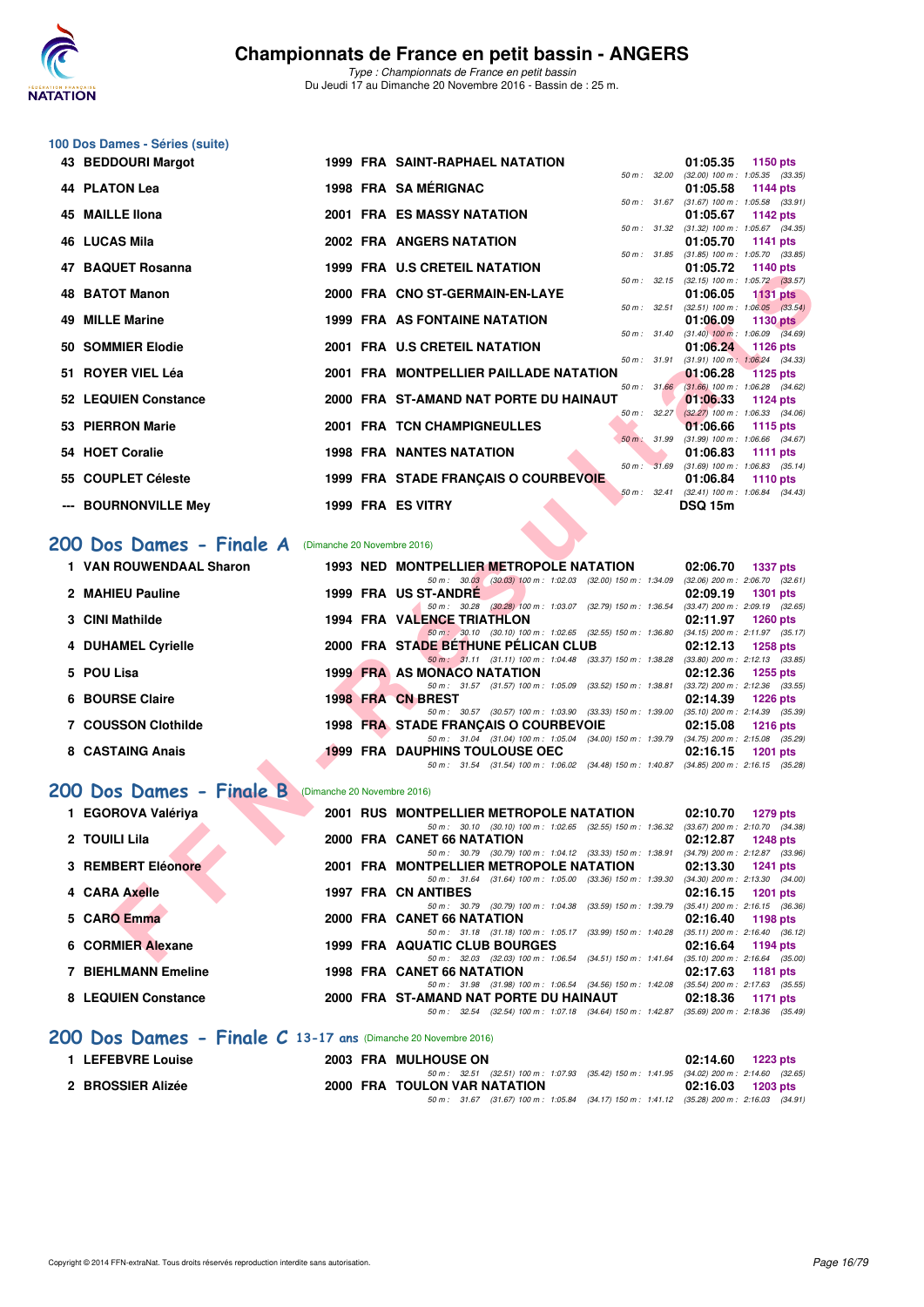

*Type : Championnats de France en petit bassin* Du Jeudi 17 au Dimanche 20 Novembre 2016 - Bassin de : 25 m.

#### **200 Dos Dames - Finale C (suite)**

| 3 FAVE Anna        |  | 2000 FRA CN BREST                                                                        | $02:17.51$ 1182 pts                 |
|--------------------|--|------------------------------------------------------------------------------------------|-------------------------------------|
|                    |  | 50 m: 32.62 (32.62) 100 m: 1:07.39 (34.77) 150 m: 1:42.64                                | $(35.25)$ 200 m : 2:17.51 $(34.87)$ |
| 4 MALLET Lola      |  | 2002 FRA ASM CHAMALIERES NATATION                                                        | 02:17.77 1179 pts                   |
|                    |  | 50 m: 33.19 (33.19) 100 m: 1:08.41 (35.22) 150 m: 1:43.94                                | $(35.53)$ 200 m : 2:17.77 $(33.83)$ |
| 5 BATOT Manon      |  | 2000 FRA CNO ST-GERMAIN-EN-LAYE                                                          | 02:18.81 1164 pts                   |
|                    |  | 50 m: 32.91 (32.91) 100 m: 1:08.58 (35.67) 150 m: 1:44.41                                | $(35.83)$ 200 m : 2:18.81 $(34.40)$ |
| 6 MAILLE IIona     |  | 2001 FRA ES MASSY NATATION                                                               | 02:19.16 1160 pts                   |
|                    |  | 50 m: 32.45 (32.45) 100 m: 1:07.87 (35.42) 150 m: 1:44.13                                | $(36.26)$ 200 m : 2:19.16 $(35.03)$ |
| 7 COUSSON Bertille |  | <b>2002 FRA THOUROTTE NATATION</b>                                                       | 02:19.97 1148 pts                   |
|                    |  | 50 m: 32.09 (32.09) 100 m: 1:07.15 (35.06) 150 m: 1:43.52                                | $(36.37)$ 200 m : 2:19.97 $(36.45)$ |
| 8 SOMMIER Elodie   |  | 2001 FRA U.S CRETEIL NATATION                                                            | $02:21.18$ 1132 pts                 |
|                    |  | 50 m: 32.96 (32.96) 100 m: 1:08.26 (35.30) 150 m: 1:44.41 (36.15) 200 m: 2:21.18 (36.77) |                                     |

## [200 Dos Dames - Séries](http://www.ffnatation.fr/webffn/resultats.php?idact=nat&go=epr&idcpt=41163&idepr=13) (Dimanche 20 Novembre 2016)

| <b>COOSSON DELINE</b>                             |  | <b>INVURVITE NATATION</b><br><b>UZ.13.31</b> 1190 PM                                                                                                               |
|---------------------------------------------------|--|--------------------------------------------------------------------------------------------------------------------------------------------------------------------|
| 8 SOMMIER Elodie                                  |  | 50 m: 32.09 (32.09) 100 m: 1:07.15 (35.06) 150 m: 1:43.52 (36.37) 200 m: 2:19.97 (36.45)<br>2001 FRA U.S CRETEIL NATATION<br>02:21.18<br>1132 $pts$                |
|                                                   |  | 50 m: 32.96 (32.96) 100 m: 1:08.26 (35.30) 150 m: 1:44.41 (36.15) 200 m: 2:21.18 (36.77)                                                                           |
| 00 Dos Dames - Séries (Dimanche 20 Novembre 2016) |  |                                                                                                                                                                    |
| 1 VAN ROUWENDAAL Sharon                           |  | <b>1993 NED MONTPELLIER METROPOLE NATATION</b><br>02:07.56<br>$1324$ pts                                                                                           |
| 2 EGOROVA Valériya                                |  | 50 m: 30.69 (30.69) 100 m: 1:03.16 (32.47) 150 m: 1:35.07 (31.91) 200 m: 2:07.56 (32.49)<br>2001 RUS MONTPELLIER METROPOLE NATATION<br>02:10.56<br><b>1281 pts</b> |
|                                                   |  | 50 m: 30.24 (30.24) 100 m: 1:03.18 (32.94) 150 m: 1:36.64 (33.46) 200 m: 2:10.56 (33.92)                                                                           |
| 3 DUHAMEL Cyrielle                                |  | 2000 FRA STADE BETHUNE PELICAN CLUB<br>02:13.09<br><b>1244 pts</b><br>50 m: 31.67 (31.67) 100 m: 1:05.17 (33.50) 150 m: 1:39.37 (34.20) 200 m: 2:13.09 (33.72)     |
| 4 CINI Mathilde                                   |  | <b>1994 FRA VALENCE TRIATHLON</b><br>02:13.29<br><b>1242 pts</b>                                                                                                   |
| 5 MAHIEU Pauline                                  |  | 50 m: 30.46 (30.46) 100 m: 1:04.36 (33.90) 150 m: 1:38.73 (34.37) 200 m: 2:13.29 (34.56)<br>1999 FRA US ST-ANDRE<br>02:13.58<br><b>1237 pts</b>                    |
|                                                   |  | 50 m: 30.58 (30.58) 100 m: 1:03.61 (33.03) 150 m: 1:38.32 (34.71) 200 m: 2:13.58 (35.26)                                                                           |
| 6 POU Lisa                                        |  | 1999 FRA AS MONACO NATATION<br>02:13.80<br>1234 pts                                                                                                                |
| 7 SCRIVIN Julia                                   |  | 50 m: 32.41 (32.41) 100 m: 1:06.69 (34.28) 150 m: 1:40.35 (33.66) 200 m: 2:13.80 (33.45)<br><b>1992 GBR ASPTT TOULOUSE</b><br>02:14.12<br><b>1230 pts</b>          |
|                                                   |  | 50 m: 31.57 (31.57) 100 m: 1:05.64 (34.07) 150 m: 1:39.74 (34.10) 200 m: 2:14.12 (34.38)                                                                           |
| 8 BOURSE Claire                                   |  | 1998 FRA CN BREST<br>02:14.96<br><b>1218 pts</b><br>50 m: 31.21 (31.21) 100 m: 1:05.16 (33.95) 150 m: 1:39.75 (34.59) 200 m: 2:14.96 (35.21)                       |
| 9 COUSSON Clothilde                               |  | 1998 FRA STADE FRANCAIS O COURBEVOIE<br>02:15.39<br>1212 pts                                                                                                       |
| 10 CASTAING Anais                                 |  | 50 m: 31.39 (31.39) 100 m: 1:05.67 (34.28) 150 m: 1:40.60 (34.93) 200 m: 2:15.39 (34.79)<br><b>1999 FRA DAUPHINS TOULOUSE OEC</b><br>02:15.50<br><b>1210 pts</b>   |
|                                                   |  | 50 m: 32.07 (32.07) 100 m: 1:06.61 (34.54) 150 m: 1:41.42 (34.81) 200 m: 2:15.50 (34.08)                                                                           |
| 10 OUENNICHE Rim                                  |  | <b>1999 TUN AMIENS METROPOLE NAT.</b><br>02:15.50<br>$1210$ pts                                                                                                    |
| <b>12 LESAFFRE Fantine</b>                        |  | 50 m: 31.98 (31.98) 100 m: 1:06.20 (34.22) 150 m: 1:41.40 (35.20) 200 m: 2:15.50 (34.10)<br>1994 FRA MONTPELLIER METROPOLE NATATION<br>02:15.75<br>1207 pts        |
|                                                   |  | 50 m: 31.93 (31.93) 100 m: 1.06.90 (34.97) 150 m: 1.41.39 (34.49) 200 m: 2.15.75 (34.36)                                                                           |
| <b>12 BIEHLMANN Emeline</b>                       |  | <b>1998 FRA CANET 66 NATATION</b><br>02:15.75<br>1207 pts                                                                                                          |
| 14 TOUILI Lila                                    |  | 50 m: 31.82 (31.82) 100 m: 1:06.22 (34.40) 150 m: 1:40.94 (34.72) 200 m: 2:15.75 (34.81)<br>2000 FRA CANET 66 NATATION<br>02:15.99<br>1203 pts                     |
|                                                   |  | 50 m: 31.26 (31.26) 100 m: 1:05.33 (34.07) 150 m: 1:40.73 (35.40) 200 m: 2:15.99 (35.26)                                                                           |
| 15 REMBERT Eléonore                               |  | 2001 FRA MONTPELLIER METROPOLE NATATION<br>02:16.16<br>1201 pts<br>50 m: 31.84 (31.84) 100 m: 1:05.96 (34.12) 150 m: 1:41.06 (35.10) 200 m: 2:16.16 (35.10)        |
| 16 CARO Emma                                      |  | <b>2000 FRA CANET 66 NATATION</b><br>02:16.81<br>1192 pts                                                                                                          |
| 17 CARA Axelle                                    |  | 50 m: 31.86 (31.86) 100 m: 1:06.23 (34.37) 150 m: 1:41.45 (35.22) 200 m: 2:16.81 (35.36)<br>1997 FRA CN ANTIBES<br>02:16.97<br>1190 $pts$                          |
|                                                   |  | 50 m: 32.23 (32.23) 100 m: 1:06.46 (34.23) 150 m: 1:41.63 (35.17) 200 m: 2:16.97 (35.34)                                                                           |
| 18 CORMIER Alexane                                |  | 1999 FRA AQUATIC CLUB BOURGES<br>02:17.22<br>1186 pts                                                                                                              |
| 19 PODEVIN Anaïs                                  |  | 50 m: 32.66 (32.66) 100 m: 1:07.47 (34.81) 150 m: 1:42.52 (35.05) 200 m: 2:17.22 (34.70)<br><b>1997 FRA DAUPHINS TOULOUSE OEC</b><br>02:17.66<br>1180 $pts$        |
|                                                   |  | 50 m: 31.99 (31.99) 100 m: 1:06.45 (34.46) 150 m: 1:41.92 (35.47) 200 m: 2:17.66 (35.74)                                                                           |
| 20 LEQUIEN Constance                              |  | 2000 FRA ST-AMAND NAT PORTE DU HAINAUT<br>02:17.75<br>1179 pts<br>50 m: 32.93 (32.93) 100 m: 1:07.92 (34.99) 150 m: 1:43.31 (35.39) 200 m: 2:17.75 (34.44)         |
| 21 GASSER Claire                                  |  | <b>1999 FRA MULHOUSE ON</b><br>02:18.05<br>1175 pts                                                                                                                |
|                                                   |  | 50 m: 32.68 (32.68) 100 m: 1:07.34 (34.66) 150 m: 1:42.70 (35.36) 200 m: 2:18.05 (35.35)                                                                           |
| 22 LAGANIER Amandine                              |  | 1999 FRA ASPTT MONTPELLIER<br>02:18.34<br><b>1171 pts</b><br>50 m: 32.84 (32.84) 100 m: 1:07.61 (34.77) 150 m: 1:43.37 (35.76) 200 m: 2:18.34 (34.97)              |
| 23 BROSSIER Alizée                                |  | 2000 FRA TOULON VAR NATATION<br>02:18.51<br>1168 pts                                                                                                               |
| 24 COUSSON Bertille                               |  | 50 m: 31.70 (31.70) 100 m: 1:06.15 (34.45) 150 m: 1:41.91 (35.76) 200 m: 2:18.51 (36.60)<br>2002 FRA THOUROTTE NATATION<br>02:18.89 1163 pts                       |
|                                                   |  | 50 m: 31.89 (31.89) 100 m: 1:07.11 (35.22) 150 m: 1:43.40 (36.29) 200 m: 2:18.89 (35.49)                                                                           |
| 25 LECANU Maëlle                                  |  | 1999 FRA STADE FRANCAIS O COURBEVOIE<br>02:18.93<br>1163 pts<br>50 m: 32.30 (32.30) 100 m: 1:07.02 (34.72) 150 m: 1:42.85 (35.83) 200 m: 2:18.93 (36.08)           |
| 26 TOPOLANSKI Anna                                |  | 1998 FRA RACING CLUB DE FRANCE WP<br>02:19.29<br>1158 pts                                                                                                          |
|                                                   |  | 50 m: 32.14 (32.14) 100 m: 1:06.45 (34.31) 150 m: 1:42.92 (36.47) 200 m: 2:19.29 (36.37)                                                                           |
| 27 BAQUET Rosanna                                 |  | 1999 FRA U.S CRETEIL NATATION<br>02:19.32<br>1157 pts<br>50 m: 33.19 (33.19) 100 m: 1:07.89 (34.70) 150 m: 1:43.82 (35.93) 200 m: 2:19.32 (35.50)                  |
| 28 BATOT Manon                                    |  | 2000 FRA CNO ST-GERMAIN-EN-LAYE<br>02:19.34<br>1157 pts                                                                                                            |
| 29 LEFEBVRE Louise                                |  | 50 m: 33.54 (33.54) 100 m: 1.09.19 (35.65) 150 m: 1.45.11 (35.92) 200 m: 2.19.34 (34.23)<br>2003 FRA MULHOUSE ON<br>02:19.37<br>1157 pts                           |
|                                                   |  | 50 m: 31.60 (31.60) 100 m: 1:06.25 (34.65) 150 m: 1:42.76 (36.51) 200 m: 2:19.37 (36.61)                                                                           |
|                                                   |  |                                                                                                                                                                    |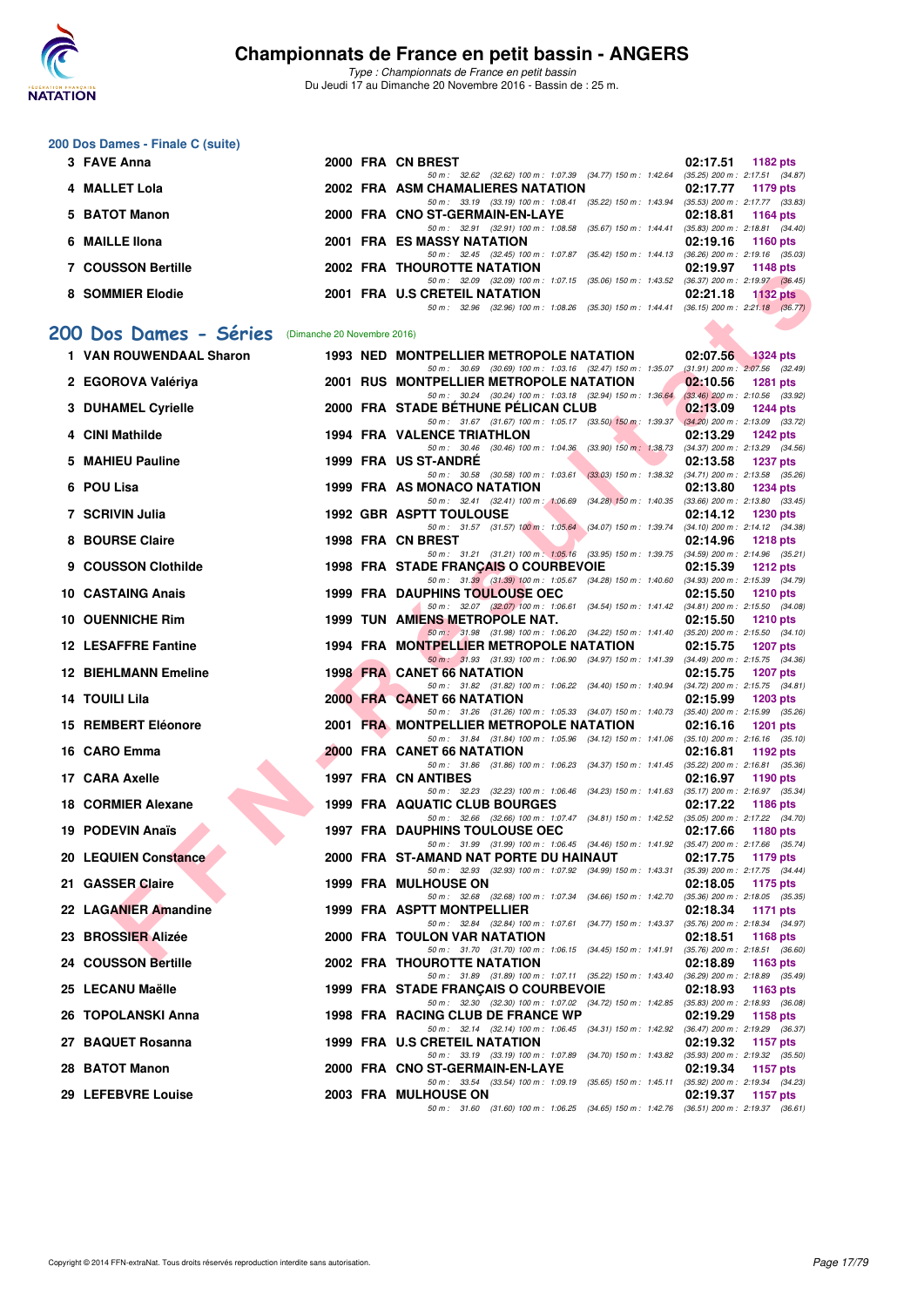

*Type : Championnats de France en petit bassin* Du Jeudi 17 au Dimanche 20 Novembre 2016 - Bassin de : 25 m.

#### **200 Dos Dames - Séries (suite)**

| 30 MAILLE IIona                                              |                          | <b>2001 FRA ES MASSY NATATION</b>                                                                                              | 02:20.13             | <b>1146 pts</b>                                        |
|--------------------------------------------------------------|--------------------------|--------------------------------------------------------------------------------------------------------------------------------|----------------------|--------------------------------------------------------|
| 31 BLIN Marie                                                |                          | 50 m: 32.54 (32.54) 100 m: 1:07.73 (35.19) 150 m: 1:43.90 (36.17) 200 m: 2:20.13 (36.23)<br>1999 FRA CLUB DES NAGEURS DE PARIS | 02:20.16             | 1146 pts                                               |
|                                                              |                          | 50 m: 33.84 (33.84) 100 m: 1:09.41 (35.57) 150 m: 1:44.79 (35.38) 200 m: 2:20.16 (35.37)                                       |                      |                                                        |
| 32 BEDDOURI Margot                                           |                          | 1999 FRA SAINT-RAPHAEL NATATION<br>50 m: 32.72 (32.72) 100 m: 1:07.67 (34.95) 150 m: 1:44.14 (36.47) 200 m: 2:20.29 (36.15)    | 02:20.29             | 1144 pts                                               |
| 33 PLATON Lea                                                |                          | 1998 FRA SAMERIGNAC                                                                                                            | 02:20.60             | 1140 pts                                               |
| <b>34 AUNE Marie</b>                                         |                          | 50 m: 33.63 (33.63) 100 m: 1:08.96 (35.33) 150 m: 1:44.95 (35.99) 200 m: 2:20.60 (35.65)<br>1998 FRA AAS SARCELLES NATATION 95 | 02:20.81             | 1137 pts                                               |
|                                                              |                          | 50 m: 33.87 (33.87) 100 m: 1:09.84 (35.97) 150 m: 1:45.84 (36.00) 200 m: 2:20.81 (34.97)                                       |                      |                                                        |
| 35 MALLET Lola                                               |                          | 2002 FRA ASM CHAMALIERES NATATION<br>50 m: 33.57 (33.57) 100 m: 1:09.40<br>$(35.83)$ 150 m : 1:45.61                           | 02:21.03             | <b>1134 pts</b><br>$(36.21)$ 200 m : 2:21.03 $(35.42)$ |
| 36 FAVE Anna                                                 |                          | 2000 FRA CN BREST                                                                                                              | 02:21.04             | <b>1134 pts</b>                                        |
| <b>37 SOMMIER Elodie</b>                                     |                          | 50 m: 33.61 (33.61) 100 m: 1:09.17 (35.56) 150 m: 1:45.50<br>2001 FRA U.S CRETEIL NATATION                                     | 02:21.09             | $(36.33)$ 200 m : 2:21.04 $(35.54)$<br>1133 pts        |
|                                                              |                          | 50 m: 33.01 (33.01) 100 m: 1:08.66 (35.65) 150 m: 1:44.83                                                                      |                      | $(36.17)$ 200 m : $2:21.09$ $(36.26)$                  |
| <b>38 PACAUD Pauline</b>                                     |                          | <b>1993 FRA SENS NATATION</b><br>50 m: 33.53 (33.53) 100 m: 1:09.21 (35.68) 150 m: 1:45.35 (36.14) 200 m: 2:21.59 (36.24)      | 02:21.59             | <b>1126 pts</b>                                        |
| 39 COUPLET Céleste                                           |                          | 1999 FRA STADE FRANCAIS O COURBEVOIE                                                                                           | 02:23.02             | <b>1107 pts</b>                                        |
| <b>40 JEANNERET Valentine</b>                                |                          | 50 m: 33.22 (33.22) 100 m: 1:08.74 (35.52) 150 m: 1:45.86<br>1999 FRA CN CHALON-SUR-SAONE                                      | 02:23.93             | $(37.12)$ 200 m : 2:23.02 $(37.16)$<br>1095 pts        |
|                                                              |                          | 50 m: 33.55 (33.55) 100 m: 1:09.92 (36.37) 150 m: 1:46.93 (37.01) 200 m: 2:23.93 (37.00)                                       |                      |                                                        |
| --- JULIEN Camille                                           |                          | 1997 FRA PAYS D'AIX NATATION                                                                                                   | <b>DSQ Vi</b>        |                                                        |
| --- HERTHE Alexe                                             |                          | 2000 FRA CN CHALON-SUR-SAONE                                                                                                   | <b>DNS dec</b>       |                                                        |
| O Brasse Dames - Finale A (Jeudi 17 Novembre 2016)           |                          |                                                                                                                                |                      |                                                        |
|                                                              |                          |                                                                                                                                |                      |                                                        |
| 1 GALLEGO Solène                                             |                          | 1995 FRA DAUPHINS TOULOUSE OEC                                                                                                 | 00:31.07             | <b>1314 pts</b>                                        |
| 2 KITCHING Carmella                                          |                          | <b>1994 FRA MONTAUBAN NATATION</b>                                                                                             | 00:31.35             | <b>1298 pts</b>                                        |
| 3 BRUNO Justine                                              |                          | 1994 FRA BEAUVAISIS AQUATIC CLUB                                                                                               | 00:31.43             | <b>1294 pts</b>                                        |
| 4 HERVE Nolwenn<br>5 DAUBA Camille                           |                          | <b>1999 FRA CANET 66 NATATION</b><br><b>1997 FRA CN SARREGUEMINES</b>                                                          | 00:31.54<br>00:32.00 | <b>1287 pts</b>                                        |
| 6 DEL'HOMME Laurine                                          |                          | 1997 FRA CNO ST-GERMAIN-EN-LAYE                                                                                                |                      | 1261 pts                                               |
| 7 CHARRO Anaïs                                               |                          | 1998 FRA U.S CRETEIL NATATION                                                                                                  | 00:32.19<br>00:32.55 | 1251 pts                                               |
| 8 GRENOUILLAT Alexia                                         |                          | 2000 FRA FOS NATATION                                                                                                          | 00:32.57             | <b>1230 pts</b><br><b>1229 pts</b>                     |
|                                                              |                          |                                                                                                                                |                      |                                                        |
| 0 Brasse Dames - Finale B                                    | (Jeudi 17 Novembre 2016) |                                                                                                                                |                      |                                                        |
| 1 CAZIER Chloé                                               |                          | <b>1998 FRA BEAUVAISIS AQUATIC CLUB</b>                                                                                        | 00:32.19             | <b>1251 pts</b>                                        |
| 2 VANHAEZEBROUCK Margo                                       |                          | <b>1998 FRA OLYMPIC NICE NATATION</b>                                                                                          | 00:32.26             | <b>1247 pts</b>                                        |
| 3 SERRAMOGLIA Kelia                                          |                          | 1995 FRA ASPTT TOULOUSE                                                                                                        | 00:32.33             | <b>1243 pts</b>                                        |
| 4 DRHOUIN Emma                                               |                          | <b>1999 FRA ASPTT TOULOUSE</b>                                                                                                 | 00:32.38             | <b>1240 pts</b>                                        |
| 5 MALLET Camille                                             |                          | 2001 FRA AMIENS METROPOLE NAT.                                                                                                 | 00:32.46             | <b>1235 pts</b>                                        |
| 6 RAYNERT Maud                                               |                          | <b>1998 FRA ES MASSY NATATION</b>                                                                                              | 00:32.62             | <b>1227 pts</b>                                        |
| 6 DEVALUEZ Auréane                                           |                          | 1994 FRA NAUTIC CLUB ALP'38                                                                                                    | 00:32.62             | <b>1227 pts</b>                                        |
| 8 MARTINKOVA Tereza                                          |                          | <b>1992 CZE CN FOURMIES</b>                                                                                                    | 00:32.68             | <b>1223 pts</b>                                        |
|                                                              |                          |                                                                                                                                |                      |                                                        |
| O Brasse Dames - Finale C 13-17 ans (Jeudi 17 Novembre 2016) |                          |                                                                                                                                |                      |                                                        |
| 1 BUGGENHOUT Niki                                            |                          | 2000 BEL DENAIN NAT. PORTE DU HAINAUT                                                                                          | 00:32.41             | <b>1238 pts</b>                                        |
| 2 BASSO-BERT Clara                                           |                          | 2001 FRA STADE FRANÇAIS O COURBEVOIE                                                                                           | 00:32.77             | <b>1218 pts</b>                                        |
| 3 LE HENAFF Laurie                                           |                          | 2001 FRA LES NAGEURS BIGOUDENS                                                                                                 | 00:32.93             | 1209 pts                                               |
| 4 DESBORDES Joana                                            |                          | 2000 FRA SO ROSNY                                                                                                              | 00:33.04             | <b>1203 pts</b>                                        |

## **[50 Brasse Dames - Finale A](http://www.ffnatation.fr/webffn/resultats.php?idact=nat&go=epr&idcpt=41163&idepr=21)** (Jeudi 17 Novembre 2016)

| 1 GALLEGO Solène     | <b>1995 FRA DAUPHINS TOULOUSE OEC</b>   | 00:31.07<br><b>1314 pts</b> |
|----------------------|-----------------------------------------|-----------------------------|
| 2 KITCHING Carmella  | <b>1994 FRA MONTAUBAN NATATION</b>      | <b>1298 pts</b><br>00:31.35 |
| 3 BRUNO Justine      | <b>1994 FRA BEAUVAISIS AQUATIC CLUB</b> | <b>1294 pts</b><br>00:31.43 |
| 4 HERVE Nolwenn      | <b>1999 FRA CANET 66 NATATION</b>       | <b>1287 pts</b><br>00:31.54 |
| 5 DAUBA Camille      | <b>1997 FRA CN SARREGUEMINES</b>        | 00:32.00<br><b>1261 pts</b> |
| 6 DEL'HOMME Laurine  | 1997 FRA CNO ST-GERMAIN-EN-LAYE         | 1251 pts<br>00:32.19        |
| 7 CHARRO Anaïs       | 1998 FRA U.S CRETEIL NATATION           | 1230 pts<br>00:32.55        |
| 8 GRENOUILLAT Alexia | 2000 FRA FOS NATATION                   | <b>1229 pts</b><br>00:32.57 |
|                      |                                         |                             |

# **[50 Brasse Dames - Finale B](http://www.ffnatation.fr/webffn/resultats.php?idact=nat&go=epr&idcpt=41163&idepr=21)** (Jeudi 17 Novembre 2016)

| 1 CAZIER Chloé         |  | <b>1998 FRA BEAUVAISIS AQUATIC CLUB</b> | 00:32.19 | <b>1251 pts</b> |
|------------------------|--|-----------------------------------------|----------|-----------------|
| 2 VANHAEZEBROUCK Margo |  | <b>1998 FRA OLYMPIC NICE NATATION</b>   | 00:32.26 | <b>1247 pts</b> |
| 3 SERRAMOGLIA Kelia    |  | <b>1995 FRA ASPTT TOULOUSE</b>          | 00:32.33 | <b>1243 pts</b> |
| 4 DRHOUIN Emma         |  | 1999 FRA ASPTT TOULOUSE                 | 00:32.38 | 1240 pts        |
| 5 MALLET Camille       |  | 2001 FRA AMIENS METROPOLE NAT.          | 00:32.46 | <b>1235 pts</b> |
| 6 RAYNERT Maud         |  | <b>1998 FRA ES MASSY NATATION</b>       | 00:32.62 | <b>1227 pts</b> |
| 6 DEVALUEZ Auréane     |  | 1994 FRA NAUTIC CLUB ALP'38             | 00:32.62 | <b>1227 pts</b> |
| 8 MARTINKOVA Tereza    |  | <b>1992 CZE CN FOURMIES</b>             | 00:32.68 | <b>1223 pts</b> |

# **[50 Brasse Dames - Finale C](http://www.ffnatation.fr/webffn/resultats.php?idact=nat&go=epr&idcpt=41163&idepr=21) 13-17 ans** (Jeudi 17 Novembre 2016)

| <b>BUGGENHOUT Niki</b> |  | 2000 BEL DENAIN NAT. PORTE DU HAINAUT | 00:32.41 | <b>1238 pts</b> |
|------------------------|--|---------------------------------------|----------|-----------------|
| 2 BASSO-BERT Clara     |  | 2001 FRA STADE FRANCAIS O COURBEVOIE  | 00:32.77 | <b>1218 pts</b> |
| 3 LE HENAFF Laurie     |  | 2001 FRA LES NAGEURS BIGOUDENS        | 00:32.93 | 1209 pts        |
| 4 DESBORDES Joana      |  | 2000 FRA SO ROSNY                     | 00:33.04 | 1203 pts        |
| 5 ROURE CAMBE Romane   |  | 2000 FRA ASPTT TOULOUSE               | 00:33.38 | 1185 pts        |
| 6 MOINE PICARD Emilie  |  | 2000 FRA STADE OLYMPIQUE CHAMBÉRY     | 00:33.42 | 1183 pts        |
| 7 ONOLFO Emma          |  | 2002 FRA OLYMPIC NICE NATATION        | 00:33.58 | 1174 pts        |
| 8 GAMBLIN Célia        |  | 2000 FRA CN CAMBRAI                   | 00:33.98 | 1152 pts        |
|                        |  |                                       |          |                 |

## **[50 Brasse Dames - Séries](http://www.ffnatation.fr/webffn/resultats.php?idact=nat&go=epr&idcpt=41163&idepr=21)** (Jeudi 17 Novembre 2016)

| 1 GALLEGO Solène    |  | <b>1995 FRA DAUPHINS TOULOUSE OEC</b> | 00:31.52 1288 pts |  |
|---------------------|--|---------------------------------------|-------------------|--|
| 2 KITCHING Carmella |  | <b>1994 FRA MONTAUBAN NATATION</b>    | 00:31.58 1285 pts |  |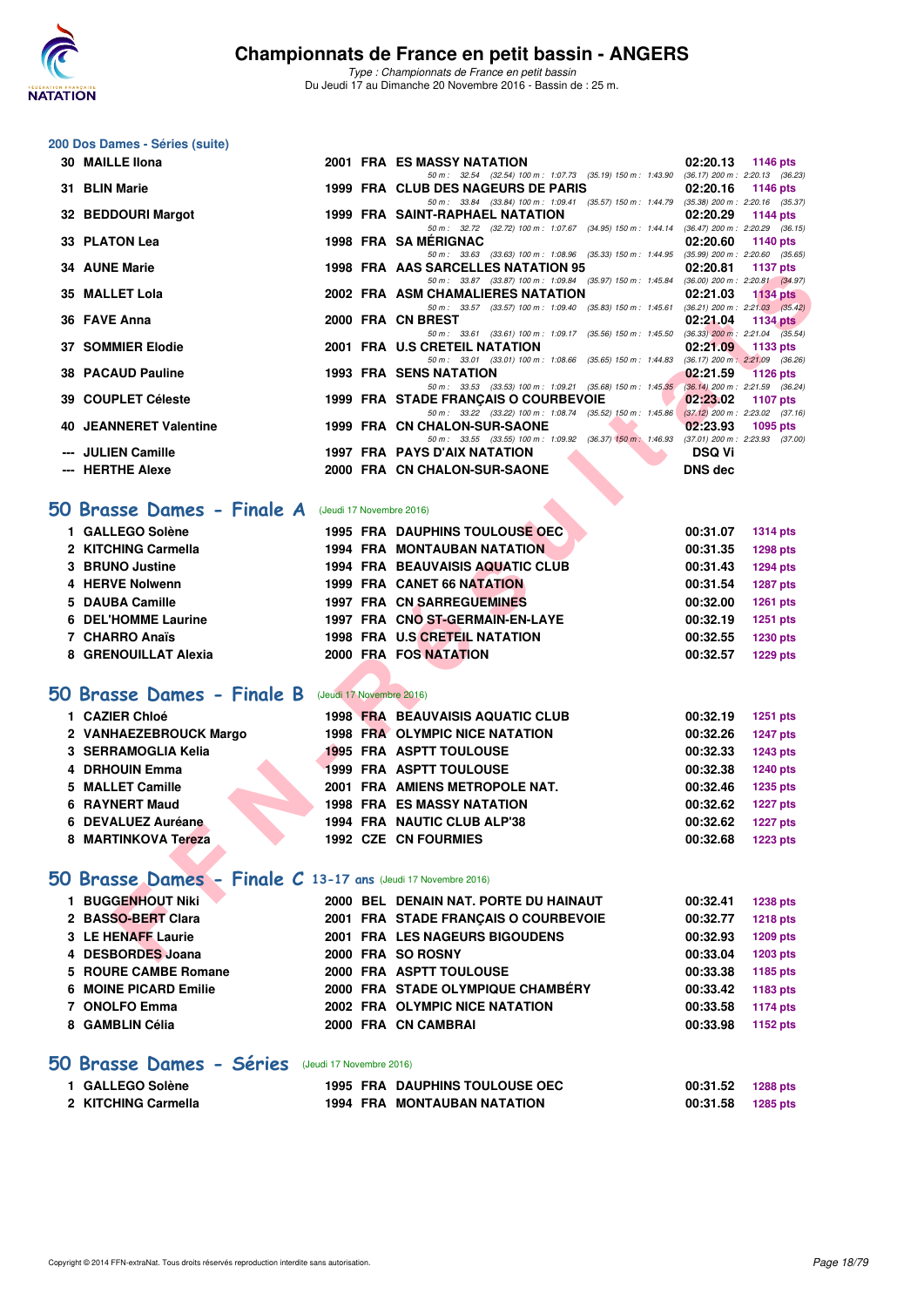

#### **50 Brasse Dames - Séries (suite)**

| 3 BRUNO Justine                                        |  | <b>1994 FRA BEAUVAISIS AQUATIC CLUB</b> |              | 00:31.72 | <b>1277 pts</b>                                        |
|--------------------------------------------------------|--|-----------------------------------------|--------------|----------|--------------------------------------------------------|
| 4 DAUBA Camille                                        |  | <b>1997 FRA CN SARREGUEMINES</b>        |              | 00:32.02 | 1260 pts                                               |
| 5 HERVE Nolwenn                                        |  | <b>1999 FRA CANET 66 NATATION</b>       |              | 00:32.14 | 1253 pts                                               |
| 6 CHARRO Anaïs                                         |  | <b>1998 FRA U.S CRETEIL NATATION</b>    |              | 00:32.18 | <b>1251 pts</b>                                        |
| 7 GRENOUILLAT Alexia                                   |  | 2000 FRA FOS NATATION                   |              | 00:32.22 | 1249 pts                                               |
| 8 DEL'HOMME Laurine                                    |  | 1997 FRA CNO ST-GERMAIN-EN-LAYE         |              | 00:32.27 | 1246 pts                                               |
| 9 DRHOUIN Emma                                         |  | 1999 FRA ASPTT TOULOUSE                 |              | 00:32.40 | 1239 pts                                               |
| 10 SERRAMOGLIA Kelia                                   |  | 1995 FRA ASPTT TOULOUSE                 |              | 00:32.45 | <b>1236 pts</b>                                        |
| 11 MALLET Camille                                      |  | 2001 FRA AMIENS METROPOLE NAT.          |              | 00:32.49 | <b>1234 pts</b>                                        |
| 12 MARTINKOVA Tereza                                   |  | <b>1992 CZE CN FOURMIES</b>             |              | 00:32.52 | <b>1232 pts</b>                                        |
| 13 VANHAEZEBROUCK Margo                                |  | <b>1998 FRA OLYMPIC NICE NATATION</b>   |              | 00:32.55 | 1230 pts                                               |
| 14 CAZIER Chloé                                        |  | <b>1998 FRA BEAUVAISIS AQUATIC CLUB</b> |              | 00:32.63 | <b>1226 pts</b>                                        |
| 15 RAYNERT Maud                                        |  | <b>1998 FRA ES MASSY NATATION</b>       |              | 00:32.65 | <b>1225 pts</b>                                        |
| <b>16 BUGGENHOUT Niki</b>                              |  | 2000 BEL DENAIN NAT. PORTE DU HAINAUT   |              | 00:32.69 | 1223 pts                                               |
| 17 RENNER Miranda                                      |  | 2001 USA RACING CLUB DE FRANCE WP       |              | 00:32.76 | 1219 pts                                               |
| 18 DEVALUEZ Auréane                                    |  | 1994 FRA NAUTIC CLUB ALP'38             |              | 00:32.80 | <b>1217 pts</b>                                        |
| 19 ARLANDIS Anais                                      |  | 1997 FRA OLYMPIC NICE NATATION          |              | 00:32.86 | 1213 pts                                               |
| 19 DEBERGHES Fanny                                     |  | <b>1994 FRA ASPTT MONTPELLIER</b>       |              | 00:32.86 | <b>1213 pts</b>                                        |
| 21 BASSO-BERT Clara                                    |  | 2001 FRA STADE FRANÇAIS O COURBEVOIE    |              | 00:32.87 | <b>1213 pts</b>                                        |
| 22 BLANCHETIERE Adèle                                  |  | 1999 FRA EN CAEN                        |              | 00:32.89 | <b>1212 pts</b>                                        |
| 23 MOUTON Magali                                       |  | 1999 FRA SAINT-RAPHAEL NATATION         |              | 00:32.92 | <b>1210 pts</b>                                        |
| 24 BLANCHARD Morgane                                   |  | 1997 FRA OLYMPIC NICE NATATION          |              | 00:33.05 | 1203 pts                                               |
| 25 DESBORDES Joana                                     |  | 2000 FRA SO ROSNY                       |              | 00:33.14 | 1198 pts                                               |
| 26 LE HENAFF Laurie                                    |  | 2001 FRA LES NAGEURS BIGOUDENS          |              | 00:33.17 | 1196 pts                                               |
| 27 FOULQUIER Jodie                                     |  | 1998 FRA AMIENS METROPOLE NAT.          |              | 00:33.21 | 1194 pts                                               |
| 28 BARBAUD Marine                                      |  | <b>1991 FRA SPN POITIERS</b>            |              | 00:33.32 | 1188 pts                                               |
| 29 SAINT GILLES Tiphaine                               |  | 1997 FRA CN LE HAVRE                    |              | 00:33.34 | <b>1187 pts</b>                                        |
| <b>30 MOINE PICARD Emilie</b>                          |  | 2000 FRA STADE OLYMPIQUE CHAMBÉRY       |              | 00:33.52 | <b>1177 pts</b>                                        |
| 31 ONOLFO Emma                                         |  | 2002 FRA OLYMPIC NICE NATATION          |              | 00:33.57 | <b>1174 pts</b>                                        |
| 32 MILCZYNSKI Manon                                    |  | <b>1999 FRA MONTAUBAN NATATION</b>      |              | 00:33.81 | 1161 pts                                               |
| 33 ROURE CAMBE Romane                                  |  | 2000 FRA ASPTT TOULOUSE                 |              | 00:33.90 | 1157 pts                                               |
| 34 UNNA Juliette                                       |  | <b>1999 FRA DAUPHINS OBERNAI</b>        |              | 00:33.92 | 1155 pts                                               |
| 35 GAMBLIN Célia                                       |  | 2000 FRA CN CAMBRAI                     |              | 00:33.99 | 1152 pts                                               |
| 36 KAELBEL Mathilde                                    |  | 2001 FRA DAUPHINS OBERNAI               |              | 00:34.00 | 1151 pts                                               |
| 37 DESPRES Cannelle                                    |  | 2002 FRA TOULON VAR NATATION            |              | 00:34.11 | 1145 pts                                               |
| 38 CHEMOUNI Lison                                      |  | 1998 FRA NAUTIC CLUB NIMES              |              | 00:34.25 | 1138 pts                                               |
| 39 LEDUC Ambre                                         |  | 1997 FRA CNO ST-GERMAIN-EN-LAYE         |              | 00:34.28 | 1136 pts                                               |
| 40 DUBOIS Marine                                       |  | <b>1991 FRA VILLEURBANNE NATATION</b>   |              | 00:34.69 | <b>1114 pts</b>                                        |
|                                                        |  |                                         |              |          |                                                        |
| 00 Brasse Dames - Finale A (Vendredi 18 Novembre 2016) |  |                                         |              |          |                                                        |
| 1 GALLEGO Solène                                       |  | <b>1995 FRA DAUPHINS TOULOUSE OEC</b>   |              | 01:06.77 | 1333 pts                                               |
| 2 DEBERGHES Fanny                                      |  | 1994 FRA ASPTT MONTPELLIER              | 50 m : 31.70 | 01:07.61 | $(31.70)$ 100 m : 1:06.77 $(35.07)$<br><b>1312 pts</b> |
|                                                        |  |                                         |              |          | 50 m: 31.95 (31.95) 100 m: 1:07.61 (35.66)             |
| 3 DAUBA Camille                                        |  | <b>1997 FRA CN SARREGUEMINES</b>        |              | 01:07.71 | <b>1310 pts</b>                                        |
| 4 KITCHING Carmella                                    |  | <b>1994 FRA MONTAUBAN NATATION</b>      | 50 m: 32.20  | 01:07.89 | $(32.20)$ 100 m : 1:07.71 $(35.51)$<br>1305 pts        |
|                                                        |  |                                         |              |          |                                                        |

#### [100 Brasse Dames - Finale A](http://www.ffnatation.fr/webffn/resultats.php?idact=nat&go=epr&idcpt=41163&idepr=22) (Vendredi 18 Novembre 2016)

| 1 GALLEGO Solène         |  | 1995 FRA DAUPHINS TOULOUSE OEC          |  |
|--------------------------|--|-----------------------------------------|--|
| 2 DEBERGHES Fanny        |  | 1994 FRA ASPTT MONTPELLIER              |  |
| 3 DAUBA Camille          |  | <b>1997 FRA CN SARREGUEMINES</b>        |  |
| 4 KITCHING Carmella      |  | <b>1994 FRA MONTAUBAN NATATION</b>      |  |
| 5 CAZIER Chloé           |  | <b>1998 FRA BEAUVAISIS AQUATIC CLUB</b> |  |
| 6 PAQUIT Laura           |  | <b>1995 FRA LYON NATATION METROPOLE</b> |  |
| <b>7 BUGGENHOUT Niki</b> |  | 2000 BEL DENAIN NAT. PORTE DU HAINAUT   |  |
| 8 BLANCHETIERE Adèle     |  | 1999 FRA EN CAEN                        |  |

# **[100 Brasse Dames - Finale B](http://www.ffnatation.fr/webffn/resultats.php?idact=nat&go=epr&idcpt=41163&idepr=22)** (Vendredi 18 Novembre 2016)

**1 VANHAEZEBROUCK Margo 1998 FRA OLYMPIC NICE NATATION 01:09.51 1265 pts**

**1 GALLEGO Solène 1995 FRA DAUPHINS TOULOUSE OEC 01:06.77 1333 pts** *50 m : 31.70 (31.70) 100 m : 1:06.77 (35.07)* **2 DEBERGHES Fanny 1994 FRA ASPTT MONTPELLIER 01:07.61 1312 pts** *50 m : 31.95 (31.95) 100 m : 1:07.61 (35.66)* **3 DAUBA Camille 1997 FRA CN SARREGUEMINES 01:07.71 1310 pts** *50 m : 32.20 (32.20) 100 m : 1:07.71 (35.51)* **4 KITCHING Carmella 1994 FRA MONTAUBAN NATATION 01:07.89 1305 pts** *50 m : 31.83 (31.83) 100 m : 1:07.89 (36.06)* **5 CAZIER Chloé 1998 FRA BEAUVAISIS AQUATIC CLUB 01:08.88 1280 pts** *50 m : 32.56 (32.56) 100 m : 1:08.88 (36.32)* **6 1274 pts** *50 m : 33.14 (33.14) 100 m : 1:09.15 (36.01)* **01:09.86 1256 pts** *50 m : 32.63 (32.63) 100 m : 1:09.86 (37.23)* **8 BLANCHETIERE Adèle 1999 FRA EN CAEN 01:09.96 1254 pts** *50 m : 33.05 (33.05) 100 m : 1:09.96 (36.91)*

*50 m : 32.81 (32.81) 100 m : 1:09.51 (36.70)*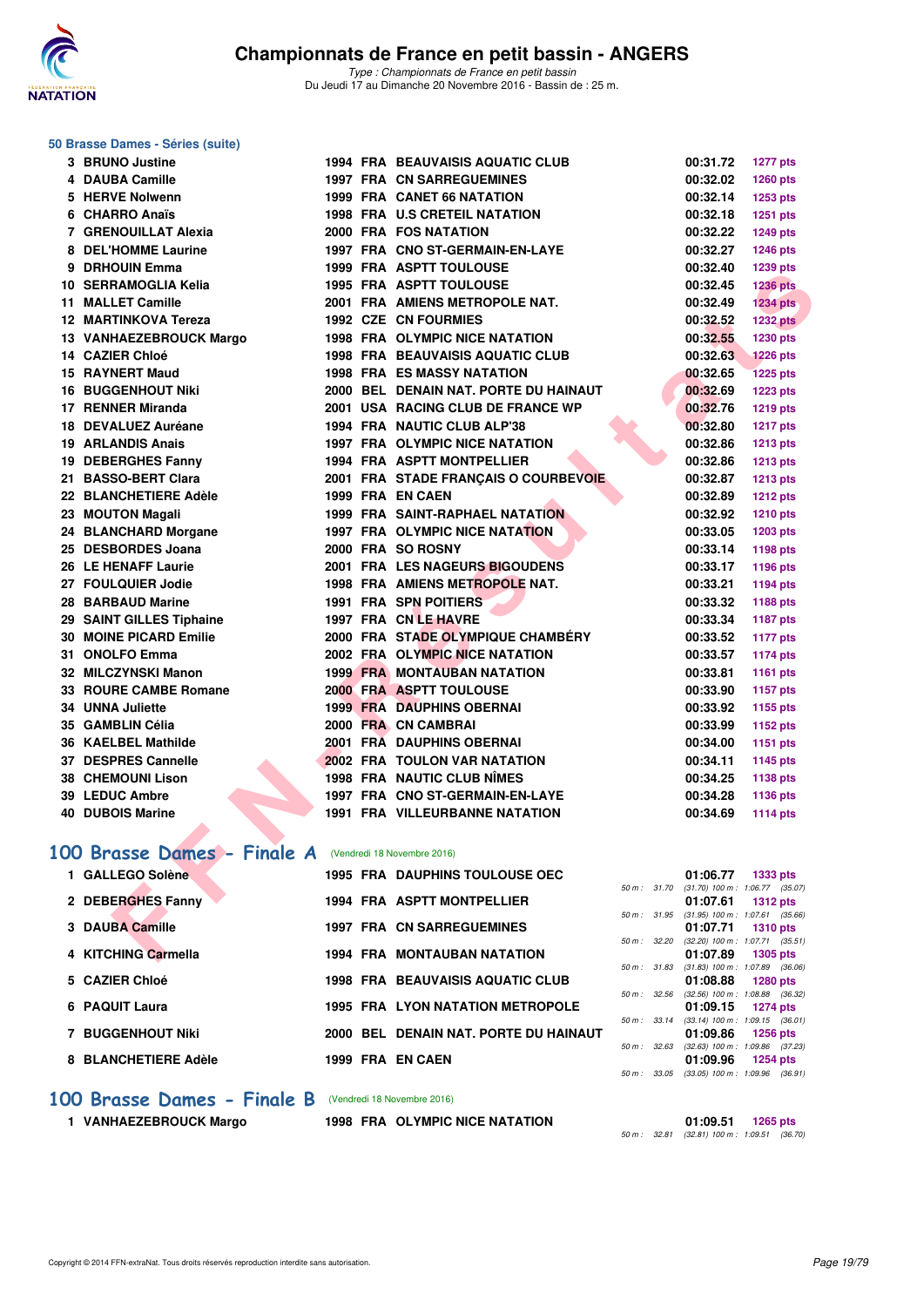

# **100 Brasse Dames - Finale B (suite)**

| 2 MALLET Camille    |  | 2001 FRA AMIENS METROPOLE NAT.         |              | 01:09.91                                                     | 1255 pts        |  |
|---------------------|--|----------------------------------------|--------------|--------------------------------------------------------------|-----------------|--|
|                     |  |                                        | 50 m : 33.40 | $(33.40)$ 100 m : 1:09.91 (36.                               |                 |  |
| 3 HERVE Nolwenn     |  | 1999 FRA CANET 66 NATATION             |              | 01:10.40                                                     | 1243 pts        |  |
| 4 RAYNERT Maud      |  | <b>1998 FRA ES MASSY NATATION</b>      |              | 50 m: 33.43 (33.43) 100 m: 1:10.40 (36.<br>01:10.62 1237 pts |                 |  |
|                     |  |                                        |              | 50 m: 32.73 (32.73) 100 m: 1:10.62 (37.                      |                 |  |
| 5 MOUTON Magali     |  | <b>1999 FRA SAINT-RAPHAEL NATATION</b> |              | 01:10.75 1234 pts                                            |                 |  |
|                     |  |                                        |              | 50 m: 33.33 (33.33) 100 m: 1:10.75 (37.                      |                 |  |
| 6 FOLEY Sarah       |  | 2002 USA NEPTUNE CLUB DE FRANCE        |              | 01:11.04 1227 pts                                            |                 |  |
|                     |  |                                        | 50 m: 33.31  | $(33.31)$ 100 m : 1:11.04 $(37.$                             |                 |  |
| 7 DEVALUEZ Auréane  |  | 1994 FRA NAUTIC CLUB ALP'38            |              | 01:11.10                                                     | <b>1226 pts</b> |  |
| 8 BLANCHARD Morgane |  | 1997 FRA OLYMPIC NICE NATATION         | 50 m: 33.65  | $(33.65)$ 100 m : 1:11.10 $(37.$<br>01:11.41                 | <b>1218 pts</b> |  |

# **[100 Brasse Dames - Finale C](http://www.ffnatation.fr/webffn/resultats.php?idact=nat&go=epr&idcpt=41163&idepr=22) 13-17 ans** (Vendredi 18 Novembre 2016)

| 1 GRENOUILLAT Alexia |  | 2000 FRA FOS NATATION                |                          | 01:10.66                                | 1237 pts |  |
|----------------------|--|--------------------------------------|--------------------------|-----------------------------------------|----------|--|
|                      |  |                                      | $50 \text{ m}$ : $33.06$ | $(33.06)$ 100 m : 1:10.66 (37.          |          |  |
| 2 BASSO-BERT Clara   |  | 2001 FRA STADE FRANCAIS O COURBEVOIE |                          | 01:11.05 1227 pts                       |          |  |
|                      |  |                                      |                          | 50 m: 33.71 (33.71) 100 m: 1:11.05 (37. |          |  |
| 3 BORGOGNO Alizée    |  | 2001 FRA OLYMPIC NICE NATATION       |                          | 01:11.33 1220 pts                       |          |  |
|                      |  |                                      | 50 m: 34.03              | $(34.03)$ 100 m : 1:11.33 (37.          |          |  |
| 4 RENNER Miranda     |  | 2001 USA RACING CLUB DE FRANCE WP    |                          | 01:11.75 1210 pts                       |          |  |
|                      |  |                                      | 50 m : 33.73             | $(33.73)$ 100 m : 1:11.75 (38.          |          |  |
| 5 ONOLFO Emma        |  | 2002 FRA OLYMPIC NICE NATATION       |                          | 01:11.99 1204 pts                       |          |  |
|                      |  |                                      | 50 m: 33.66              | $(33.66)$ 100 m : 1:11.99 (38.          |          |  |
| 6 CUCUMEL Romy       |  | 2001 FRA CSM CLAMART                 |                          | 01:12.33 1196 pts                       |          |  |
|                      |  |                                      | 50 m : 34.19             | $(34.19)$ 100 m : 1:12.33 (38.          |          |  |
| 7 KAELBEL Mathilde   |  | 2001 FRA DAUPHINS OBERNAI            |                          | 01:12.74                                | 1186 pts |  |
| 8 DELAUNAY Mai       |  | 2001 FRA CLUB AQUATIQUE CHOLETAIS    | $50 m$ : $34.35$         | $(34.35)$ 100 m : 1:12.74 $(38.$        |          |  |
|                      |  |                                      |                          | 01:13.01                                | 1180 pts |  |

# **[100 Brasse Dames - Séries](http://www.ffnatation.fr/webffn/resultats.php?idact=nat&go=epr&idcpt=41163&idepr=22)** (Vendredi 18 Novembre 2016)

|                                                                  |  | <b>USA INCLUDIVE CLUB DE FRANCE</b>     |                | ,,,,,,,,,, | <b>ELLE</b>                                                   |  |
|------------------------------------------------------------------|--|-----------------------------------------|----------------|------------|---------------------------------------------------------------|--|
| 7 DEVALUEZ Auréane                                               |  | 1994 FRA NAUTIC CLUB ALP'38             |                | 01:11.10   | 50 m: 33.31 (33.31) 100 m: 1:11.04 (37.73)<br>$1226$ pts      |  |
|                                                                  |  |                                         |                |            | 50 m : 33.65 (33.65) 100 m : 1:11.10 (37.45)                  |  |
| 8 BLANCHARD Morgane                                              |  | 1997 FRA OLYMPIC NICE NATATION          | 50 m : 33.76   | 01:11.41   | 1218 pts<br>$(33.76)$ 100 m : 1:11.41 $(37.65)$               |  |
|                                                                  |  |                                         |                |            |                                                               |  |
| 00 Brasse Dames - Finale C 13-17 ans (Vendredi 18 Novembre 2016) |  |                                         |                |            |                                                               |  |
| 1 GRENOUILLAT Alexia                                             |  | 2000 FRA FOS NATATION                   |                | 01:10.66   | <b>1237 pts</b>                                               |  |
| 2 BASSO-BERT Clara                                               |  | 2001 FRA STADE FRANÇAIS O COURBEVOIE    | 50 m: 33.06    | 01:11.05   | $(33.06)$ 100 m : 1:10.66 $(37.60)$<br><b>1227 pts</b>        |  |
|                                                                  |  |                                         | $50 m$ : 33.71 |            | $(33.71)$ 100 m : 1:11.05 $(37.34)$                           |  |
| 3 BORGOGNO Alizée                                                |  | 2001 FRA OLYMPIC NICE NATATION          | 50 m : 34.03   | 01:11.33   | <b>1220 pts</b><br>$(34.03)$ 100 m : 1:11.33 $(37.30)$        |  |
| 4 RENNER Miranda                                                 |  | 2001 USA RACING CLUB DE FRANCE WP       |                | 01:11.75   | <b>1210 pts</b>                                               |  |
|                                                                  |  |                                         | 50 m : 33.73   |            | $(33.73)$ 100 m : 1:11.75 $(38.02)$                           |  |
| 5 ONOLFO Emma                                                    |  | 2002 FRA OLYMPIC NICE NATATION          | 50 m: 33.66    | 01:11.99   | <b>1204 pts</b><br>$(33.66)$ 100 m : 1:11.99 $(38.33)$        |  |
| <b>6 CUCUMEL Romy</b>                                            |  | 2001 FRA CSM CLAMART                    |                | 01:12.33   | <b>1196 pts</b>                                               |  |
| 7 KAELBEL Mathilde                                               |  | 2001 FRA DAUPHINS OBERNAI               | 50 m : 34.19   | 01:12.74   | $(34.19)$ 100 m : 1:12.33 $(38.14)$<br><b>1186 pts</b>        |  |
|                                                                  |  |                                         |                |            | 50 m: 34.35 (34.35) 100 m: 1:12.74 (38.39)                    |  |
| 8 DELAUNAY Mai                                                   |  | 2001 FRA CLUB AQUATIQUE CHOLETAIS       |                | 01:13.01   | 1180 pts                                                      |  |
|                                                                  |  |                                         | 50 m : 34.32   |            | $(34.32)$ 100 m : 1:13.01 $(38.69)$                           |  |
| 00 Brasse Dames - Séries                                         |  | (Vendredi 18 Novembre 2016)             |                |            |                                                               |  |
| 1 BONNET Charlotte                                               |  | 1995 FRA OLYMPIC NICE NATATION          |                | 01:07.06   | <b>1326 pts</b>                                               |  |
| 2 KITCHING Carmella                                              |  |                                         | 50 m: 32.06    |            | $(32.06)$ 100 m : 1:07.06 $(35.00)$                           |  |
|                                                                  |  | <b>1994 FRA MONTAUBAN NATATION</b>      | 50 m : 31.74   | 01:08.41   | <b>1292 pts</b><br>$(31.74)$ 100 m : 1:08.41 $(36.67)$        |  |
| 3 DAUBA Camille                                                  |  | <b>1997 FRA CN SARREGUEMINES</b>        |                | 01:08.55   | <b>1289 pts</b>                                               |  |
| 4 GALLEGO Solène                                                 |  | <b>1995 FRA DAUPHINS TOULOUSE OEC</b>   | 50 m: 32.56    | 01:08.65   | $(32.56)$ 100 m : 1:08.55 $(35.99)$<br><b>1286 pts</b>        |  |
|                                                                  |  |                                         | 50 m : 32.30   |            | $(32.30)$ 100 m : 1:08.65 $(36.35)$                           |  |
| 5 DEBERGHES Fanny                                                |  | 1994 FRA ASPTT MONTPELLIER              |                | 01:09.19   | <b>1273 pts</b>                                               |  |
| 6 PAQUIT Laura                                                   |  | <b>1995 FRA LYON NATATION METROPOLE</b> | 50 m : 32.65   | 01:09.45   | $(32.65)$ 100 m : 1:09.19 $(36.54)$<br><b>1266 pts</b>        |  |
|                                                                  |  |                                         | 50 m : 32.99   |            | $(32.99)$ 100 m : 1:09.45 $(36.46)$                           |  |
| 7 BUGGENHOUT Niki                                                |  | 2000 BEL DENAIN NAT. PORTE DU HAINAUT   | 50 m : 32.88   | 01:09.93   | <b>1254 pts</b><br>$(32.88)$ 100 m : 1:09.93 $(37.05)$        |  |
| 8 CAZIER Chloé                                                   |  | 1998 FRA BEAUVAISIS AQUATIC CLUB        |                | 01:09.96   | <b>1254 pts</b>                                               |  |
| 9 BLANCHETIERE Adèle                                             |  | 1999 FRA EN CAEN                        | 50 m: 33.11    |            | $(33.11)$ 100 m : 1:09.96 $(36.85)$                           |  |
|                                                                  |  |                                         | 50 m : 33.33   | 01:10.18   | <b>1248 pts</b><br>$(33.33)$ 100 m : 1:10.18 $(36.85)$        |  |
| 10 MALLET Camille                                                |  | 2001 FRA AMIENS METROPOLE NAT.          |                | 01:10.20   | <b>1248 pts</b>                                               |  |
| 11 MOUTON Magali                                                 |  | <b>1999 FRA SAINT-RAPHAEL NATATION</b>  | 50 m : 33.73   | 01:10.47   | $(33.73)$ 100 m : 1:10.20 $(36.47)$<br><b>1241 pts</b>        |  |
|                                                                  |  |                                         |                |            | 50 m: 33.14 (33.14) 100 m: 1:10.47 (37.33)                    |  |
| <b>12 HERVE Nolwenn</b>                                          |  | <b>1999 FRA CANET 66 NATATION</b>       |                | 01:10.58   | <b>1238 pts</b><br>50 m: 32.93 (32.93) 100 m: 1:10.58 (37.65) |  |
| 13 DEVALUEZ Auréane                                              |  | 1994 FRA NAUTIC CLUB ALP'38             |                | 01:10.69   | <b>1236 pts</b>                                               |  |
|                                                                  |  |                                         |                |            | 50 m: 33.30 (33.30) 100 m: 1:10.69 (37.39)                    |  |
| 14 BLANCHARD Morgane                                             |  | <b>1997 FRA OLYMPIC NICE NATATION</b>   | 50 m : 33.38   | 01:11.01   | 1228 pts<br>$(33.38)$ 100 m : 1:11.01 $(37.63)$               |  |
| 15 VANHAEZEBROUCK Margo                                          |  | <b>1998 FRA OLYMPIC NICE NATATION</b>   |                | 01:11.22   | <b>1223 pts</b>                                               |  |
| 16 FOLEY Sarah                                                   |  | 2002 USA NEPTUNE CLUB DE FRANCE         | 50 m : 33.86   | 01:11.23   | (33.86) 100 m: 1:11.22 (37.36)<br><b>1223 pts</b>             |  |
|                                                                  |  |                                         | 50 m : 33.71   |            | $(33.71)$ 100 m : 1:11.23 $(37.52)$                           |  |
| 17 RAYNERT Maud                                                  |  | <b>1998 FRA ES MASSY NATATION</b>       |                | 01:11.33   | <b>1220 pts</b>                                               |  |
| 18 BASSO-BERT Clara                                              |  | 2001 FRA STADE FRANÇAIS O COURBEVOIE    | 50 m : 33.73   | 01:11.36   | $(33.73)$ 100 m : 1:11.33 $(37.60)$<br>1219 pts               |  |
|                                                                  |  |                                         | 50 m : 33.76   |            | $(33.76)$ 100 m : 1:11.36 $(37.60)$                           |  |
| <b>19 GRENOUILLAT Alexia</b>                                     |  | 2000 FRA FOS NATATION                   |                | 01:11.74   | <b>1210 pts</b>                                               |  |

|          |       | 01:09.91                            | <b>1255 pts</b>     |                     |
|----------|-------|-------------------------------------|---------------------|---------------------|
| $50 m$ : | 33.40 | $(33.40)$ 100 m :                   | 1:09.91 (36.51)     |                     |
|          |       | 01:10.40                            | 1243 pts            |                     |
| $50 m$ : | 33.43 | $(33.43) 100 m$ :                   | $1:10.40$ (36.97)   |                     |
|          |       | 01:10.62                            | 1237 pts            |                     |
| $50 m$ : | 32.73 | $(32.73)$ 100 m :                   | 1:10.62 (37.89)     |                     |
|          |       | 01:10.75                            | <b>1234 pts</b>     |                     |
| $50 m$ : | 33.33 | $(33.33)$ 100 m :                   | $1:10.75$ (37.42)   |                     |
|          |       | 01:11.04                            | 1227 pts            |                     |
|          |       |                                     |                     | $1:11.04$ $(37.73)$ |
| 50 m :   | 33.31 | $(33.31)$ 100 m :                   |                     |                     |
|          |       | 01:11.10                            | <b>1226 pts</b>     |                     |
| $50 m$ : | 33.65 | $(33.65)$ 100 m :                   | $1:11.10$ $(37.45)$ |                     |
|          |       | 01:11.41                            | <b>1218 pts</b>     |                     |
| 50 m :   | 33.76 | $(33.76)$ 100 m : 1:11.41 $(37.65)$ |                     |                     |
|          |       |                                     |                     |                     |
|          |       |                                     |                     |                     |

|                  | 01:10.66                            | <b>1237 pts</b>     |  |
|------------------|-------------------------------------|---------------------|--|
| 50 m: 33.06      | $(33.06)$ 100 m :                   | $1:10.66$ $(37.60)$ |  |
|                  | 01:11.05                            | 1227 pts            |  |
| $50 m$ : 33.71   | $(33.71)$ 100 m :                   | $1:11.05$ $(37.34)$ |  |
|                  | 01:11.33                            | <b>1220 pts</b>     |  |
| 50 m : 34.03     | $(34.03)$ 100 m :                   | $1:11.33$ $(37.30)$ |  |
|                  | 01:11.75                            | 1210 pts            |  |
| $50 m$ : $33.73$ | $(33.73)$ 100 m :                   | $1:11.75$ (38.02)   |  |
|                  | 01:11.99                            | 1204 pts            |  |
| 50 m: 33.66      | $(33.66)$ 100 m :                   | 1:11.99 (38.33)     |  |
|                  | 01:12.33                            | 1196 pts            |  |
| 50 m: 34.19      | $(34.19)$ 100 m :                   | $1:12.33$ $(38.14)$ |  |
|                  | 01:12.74                            | 1186 pts            |  |
| 50 m: 34.35      | $(34.35)$ 100 m :                   | $1:12.74$ (38.39)   |  |
|                  | 01:13.01                            | 1180 pts            |  |
| 50 m : 34.32     | $(34.32)$ 100 m : 1:13.01 $(38.69)$ |                     |  |

|          |       | 01:07.06          | 1326 pts        |         |
|----------|-------|-------------------|-----------------|---------|
| $50 m$ : | 32.06 | $(32.06)$ 100 m : | 1:07.06         | (35.00) |
|          |       | 01:08.41          | <b>1292 pts</b> |         |
| $50 m$ : | 31.74 | $(31.74) 100 m$ : | 1:08.41         | (36.67) |
|          |       | 01:08.55          | 1289 pts        |         |
| $50 m$ : | 32.56 | $(32.56)$ 100 m : | 1:08.55         | (35.99) |
|          |       | 01:08.65          | 1286 pts        |         |
| $50 m$ : | 32.30 | $(32.30)$ 100 m : | 1:08.65         | (36.35) |
|          |       | 01:09.19          | 1273 pts        |         |
| $50 m$ : | 32.65 | $(32.65)$ 100 m : | 1:09.19         | (36.54) |
|          |       | 01:09.45          | 1266 pts        |         |
| $50 m$ : | 32.99 | $(32.99)$ 100 m : | 1:09.45         | (36.46) |
|          |       | 01:09.93          | 1254 pts        |         |
| $50 m$ : | 32.88 | $(32.88) 100 m$ : | 1:09.93         | (37.05) |
|          |       | 01:09.96          | 1254 pts        |         |
| $50 m$ : | 33.11 | $(33.11)$ 100 m : | 1:09.96         | (36.85) |
|          |       | 01:10.18          | 1248 pts        |         |
| $50 m$ : | 33.33 | $(33.33) 100 m$ : | 1:10.18         | (36.85) |
|          |       | 01:10.20          | 1248 pts        |         |
| $50 m$ : | 33.73 | $(33.73) 100 m$ : | 1:10.20         | (36.47) |
|          |       | 01:10.47          | 1241            | pts     |
| $50 m$ : | 33.14 | $(33.14) 100 m$ : | 1:10.47         | (37.33) |
|          |       | 01:10.58          | 1238            | pts     |
| $50 m$ : | 32.93 | $(32.93)$ 100 m : | 1:10.58         | (37.65) |
|          |       | 01:10.69          | 1236            | pts     |
| $50 m$ : | 33.30 | $(33.30)$ 100 m : | 1:10.69         | (37.39) |
|          |       | 01:11.01          | 1228            | pts     |
| $50 m$ : | 33.38 | $(33.38) 100 m$ : | 1:11.01         | (37.63) |
|          |       | 01:11.22          | 1223            | pts     |
| $50 m$ : | 33.86 | $(33.86)$ 100 m : | 1:11.22         | (37.36) |
|          |       | 01:11.23          | 1223            | pts     |
| $50 m$ : | 33.71 | $(33.71)$ 100 m : | 1:11.23         | (37.52) |
|          |       | 01:11.33          | <b>1220 pts</b> |         |
| $50 m$ : | 33.73 | $(33.73) 100 m$ : | 1:11.33         | (37.60) |
|          |       | 01:11.36          | 1219 pts        |         |
| $50 m$ : | 33.76 | $(33.76)$ 100 m : | 1:11.36         | (37.60) |
|          |       | 01:11.74          | <b>1210 pts</b> |         |
| $50 m$ : | 33.52 | $(33.52)$ 100 m : | 1:11.74         | (38.22) |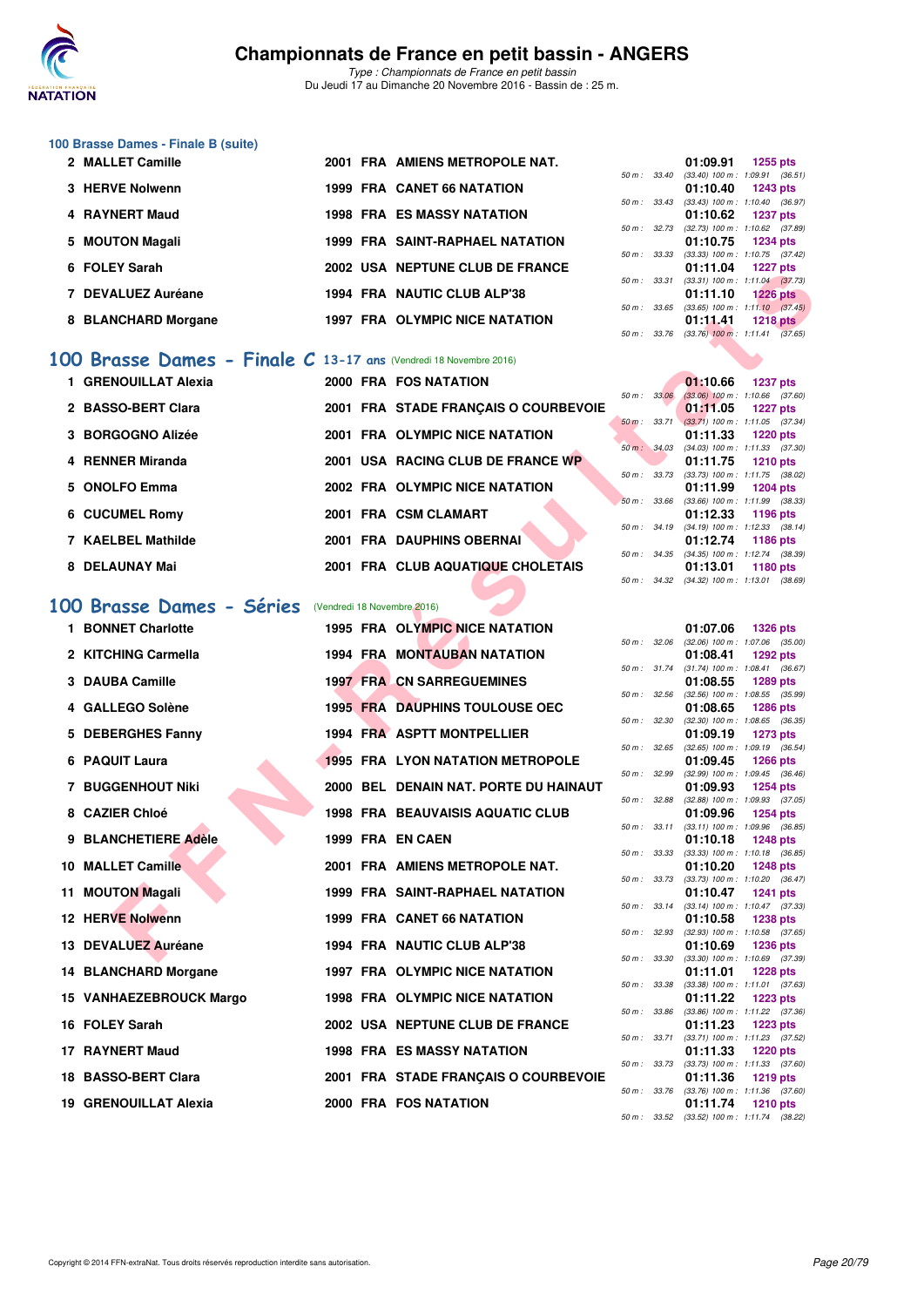

**100 Brasse Dames - Séries (suite)**

*Type : Championnats de France en petit bassin* Du Jeudi 17 au Dimanche 20 Novembre 2016 - Bassin de : 25 m.

|     | 20 RENNER Miranda                |  | 2001 USA RACING CLUB DE FRANCE WP        |             |                          | 01:11.78<br>1209 pts                                                      |
|-----|----------------------------------|--|------------------------------------------|-------------|--------------------------|---------------------------------------------------------------------------|
|     | 21 SERRAMOGLIA Kelia             |  | 1995 FRA ASPTT TOULOUSE                  |             | 50 m : 33.73             | $(33.73)$ 100 m : 1:11.78 $(38.05)$<br>01:11.89<br><b>1207 pts</b>        |
|     | 22 CHARRO Anaïs                  |  | <b>1998 FRA U.S CRETEIL NATATION</b>     |             | 50 m : 33.49             | $(33.49)$ 100 m : 1:11.89 $(38.40)$<br>01:11.91<br><b>1206 pts</b>        |
|     | 23 BORGOGNO Alizée               |  | 2001 FRA OLYMPIC NICE NATATION           |             | 50 m : 33.67             | (33.67) 100 m: 1:11.91 (38.24)<br>01:11.95<br>1205 pts                    |
|     | 24 UNNA Juliette                 |  | <b>1999 FRA DAUPHINS OBERNAI</b>         |             | $50 \text{ m}$ : $34.43$ | $(34.43)$ 100 m : 1:11.95 $(37.52)$<br>01:12.01<br><b>1204 pts</b>        |
|     | 25 ONOLFO Emma                   |  | 2002 FRA OLYMPIC NICE NATATION           |             | 50 m : 34.10             | $(34.10)$ 100 m : 1:12.01 $(37.91)$<br>01:12.17<br><b>1200 pts</b>        |
|     | 26 BEN KHELIL Farah              |  | 1998 TUN SO MILLAU N                     |             | 50 m : 34.09             | $(34.09)$ 100 m : 1:12.17 $(38.08)$<br>01:12.29<br>1197 $p$ ts            |
|     | 27 MILCZYNSKI Manon              |  | <b>1999 FRA MONTAUBAN NATATION</b>       |             | 50 m: 34.26              | $(34.26)$ 100 m : 1:12.29 $(38.03)$<br>01:12.44<br>1193 pts               |
|     | 28 JOLLY Lucie                   |  | <b>1994 FRA LYON NATATION METROPOLE</b>  |             | 50 m : 34.00             | $(34.00)$ 100 m : 1:12.44 $(38.44)$<br>01:12.57<br><b>1190 pts</b>        |
|     | 29 SIMON Charlotte               |  | <b>1998 FRA ASPTT MONTPELLIER</b>        |             | 50 m: 34.01              | $(34.01)$ 100 m : 1:12.57 $(38.56)$<br>01:12.60<br>1190 pts               |
|     | 30 KAELBEL Mathilde              |  | 2001 FRA DAUPHINS OBERNAI                |             | 50 m: 34.23              | $(34.23)$ 100 m : 1:12.60 $(38.37)$<br>01:12.71<br><b>1187 pts</b>        |
| 31. | <b>DRHOUIN Emma</b>              |  | <b>1999 FRA ASPTT TOULOUSE</b>           | 50 m: 34.30 |                          | $(34.30)$ 100 m : 1:12.71 $(38.41)$<br>01:12.78                           |
|     |                                  |  |                                          |             | 50 m: 33.90              | 1185 pts<br>$(33.90)$ 100 m : 1:12.78 $(38.88)$                           |
|     | <b>32 DELAUNAY Mai</b>           |  | <b>2001 FRA CLUB AQUATIQUE CHOLETAIS</b> |             | $50 m$ : 34.57           | 01:12.83<br>1184 pts<br>(34.57) 100 m: 1:12.83 (38.26)                    |
|     | 33 CUCUMEL Romy                  |  | 2001 FRA CSM CLAMART                     |             |                          | 01:12.84<br>1184 pts<br>50 m: 34.10 (34.10) 100 m: 1:12.84 (38.74)        |
|     | <b>34 SCHWARTZ Marine</b>        |  | 1997 FRA OLYMPIC NICE NATATION           |             | $50 m$ : $34.73$         | 01:12.89<br>1183 pts<br>$(34.73)$ 100 m : 1:12.89 $(38.16)$               |
|     | 35 MOINE PICARD Emilie           |  | 2000 FRA STADE OLYMPIQUE CHAMBERY        |             |                          | 01:12.99<br>1180 pts                                                      |
|     | 36 LEDUC Ambre                   |  | 1997 FRA CNO ST-GERMAIN-EN-LAYE          |             | 50 m: 33.92              | $(33.92)$ 100 m : 1:12.99 $(39.07)$<br>01:13.03<br>1179 pts               |
|     | 37 SAINT GILLES Tiphaine         |  | 1997 FRA CN LE HAVRE                     |             | 50 m : 34.09             | (34.09) 100 m: 1:13.03 (38.94)<br>01:13.14<br><b>1177 pts</b>             |
|     | 38 MARTINKOVA Tereza             |  | 1992 CZE CN FOURMIES                     |             | 50 m : 34.23             | $(34.23)$ 100 m : 1:13.14 $(38.91)$<br>01:13.17<br>1176 pts               |
|     | 38 BARBAUD Marine                |  | 1991 FRA SPN POITIERS                    |             |                          | 50 m: 34.21 (34.21) 100 m: 1:13.17 (38.96)<br>01:13.17<br>1176 pts        |
|     | <b>40 CHARLES-FRANÇOIS Lucie</b> |  | <b>1998 FRA CERGY PONTOISE NATATION</b>  |             | 50 m : 34.37             | $(34.37)$ 100 m : 1:13.17 $(38.80)$<br>01:13.59<br><b>1166 pts</b>        |
|     | 41 BIHAN Morgane                 |  | 2000 FRA CSN GUYANCOURT                  |             |                          | 50 m: 34.74 (34.74) 100 m: 1:13.59 (38.85)<br>01:13.61<br><b>1166 pts</b> |
|     |                                  |  |                                          |             | 50 m: 35.12              | $(35.12)$ 100 m : 1:13.61 $(38.49)$                                       |
|     | 42 DESPRES Cannelle              |  | <b>2002 FRA TOULON VAR NATATION</b>      |             | 50 m : 35.48             | 01:14.74<br>1139 pts<br>$(35.48)$ 100 m : 1:14.74 $(39.26)$               |
|     | 42 LE HENAFF Laurie              |  | <b>2001 FRA LES NAGEURS BIGOUDENS</b>    |             | $50 m$ : $35.27$         | 01:14.74<br>1139 pts<br>(35.27) 100 m: 1:14.74 (39.47)                    |
|     | 44 PELLETIER Gabrielle           |  | 1999 FRA CERCLE DES NAGEURS DE PRIVAS    |             | 50 m : 34.83             | 01:14.77<br><b>1138 pts</b><br>$(34.83)$ 100 m : 1:14.77 $(39.94)$        |
|     | <b>45 DUBOIS Marine</b>          |  | <b>1991 FRA VILLEURBANNE NATATION</b>    |             |                          | 01:14.82<br>1137 pts                                                      |
|     | 46 NASRI Shaynez                 |  | 2000 FRA LYON NATATION METROPOLE         |             | 50 m : 35.40             | $(35.40)$ 100 m : 1:14.82 $(39.42)$<br>01:14.90 1135 pts                  |
|     | 47 GAMBLIN Célia                 |  | 2000 FRA CN CAMBRAI                      |             |                          | 50 m : 35.71 (35.71) 100 m : 1:14.90 (39.19)<br>01:15.33<br>1125 pts      |
|     | 48 GOURAUD Agathe                |  | <b>2001 FRA NANTES NATATION</b>          |             |                          | 50 m: 34.47 (34.47) 100 m: 1:15.33 (40.86)<br>01:15.43<br>1123 pts        |
|     | 49 DUPONT Zia                    |  | 2002 FRA CLUB AQUATIQUE CHOLETAIS        |             |                          | 50 m: 35.15 (35.15) 100 m: 1:15.43 (40.28)<br>01:16.15<br><b>1106 pts</b> |
|     | 50 CHEMOUNI Lison                |  | <b>1998 FRA NAUTIC CLUB NIMES</b>        |             |                          | 50 m: 34.94 (34.94) 100 m: 1:16.15 (41.21)<br>01:16.87<br>1090 pts        |
|     |                                  |  |                                          |             |                          | 50 m: 35.55 (35.55) 100 m: 1:16.87 (41.32)                                |

#### [200 Brasse Dames - Finale A](http://www.ffnatation.fr/webffn/resultats.php?idact=nat&go=epr&idcpt=41163&idepr=23) (Samedi 19 Novembre 2016)

| 1 DAUBA Camille   | <b>1997 FRA CN SARREGUEMINES</b>                                                         |  | 02:24.23 1327 pts |
|-------------------|------------------------------------------------------------------------------------------|--|-------------------|
|                   | 50 m: 33.24 (33.24) 100 m: 1:09.91 (36.67) 150 m: 1:46.64 (36.73) 200 m: 2:24.23 (37.59) |  |                   |
| 2 PAQUIT Laura    | 1995 FRA LYON NATATION METROPOLE                                                         |  | 02:26.53 1298 pts |
|                   | 50 m: 33.56 (33.56) 100 m: 1:10.90 (37.34) 150 m: 1:48.44 (37.54) 200 m: 2:26.53 (38.09) |  |                   |
| 3 GALLEGO Solène  | <b>1995 FRA DAUPHINS TOULOUSE OEC</b>                                                    |  | 02:27.23 1289 pts |
|                   | 50 m: 33.62 (33.62) 100 m: 1:11.39 (37.77) 150 m: 1:49.75 (38.36) 200 m: 2:27.23 (37.48) |  |                   |
| 4 DEBERGHES Fanny | 1994 FRA ASPTT MONTPELLIER                                                               |  | 02:27.63 1284 pts |
|                   | 50 m: 33.63 (33.63) 100 m: 1:11.28 (37.65) 150 m: 1:48.97 (37.69) 200 m: 2:27.63 (38.66) |  |                   |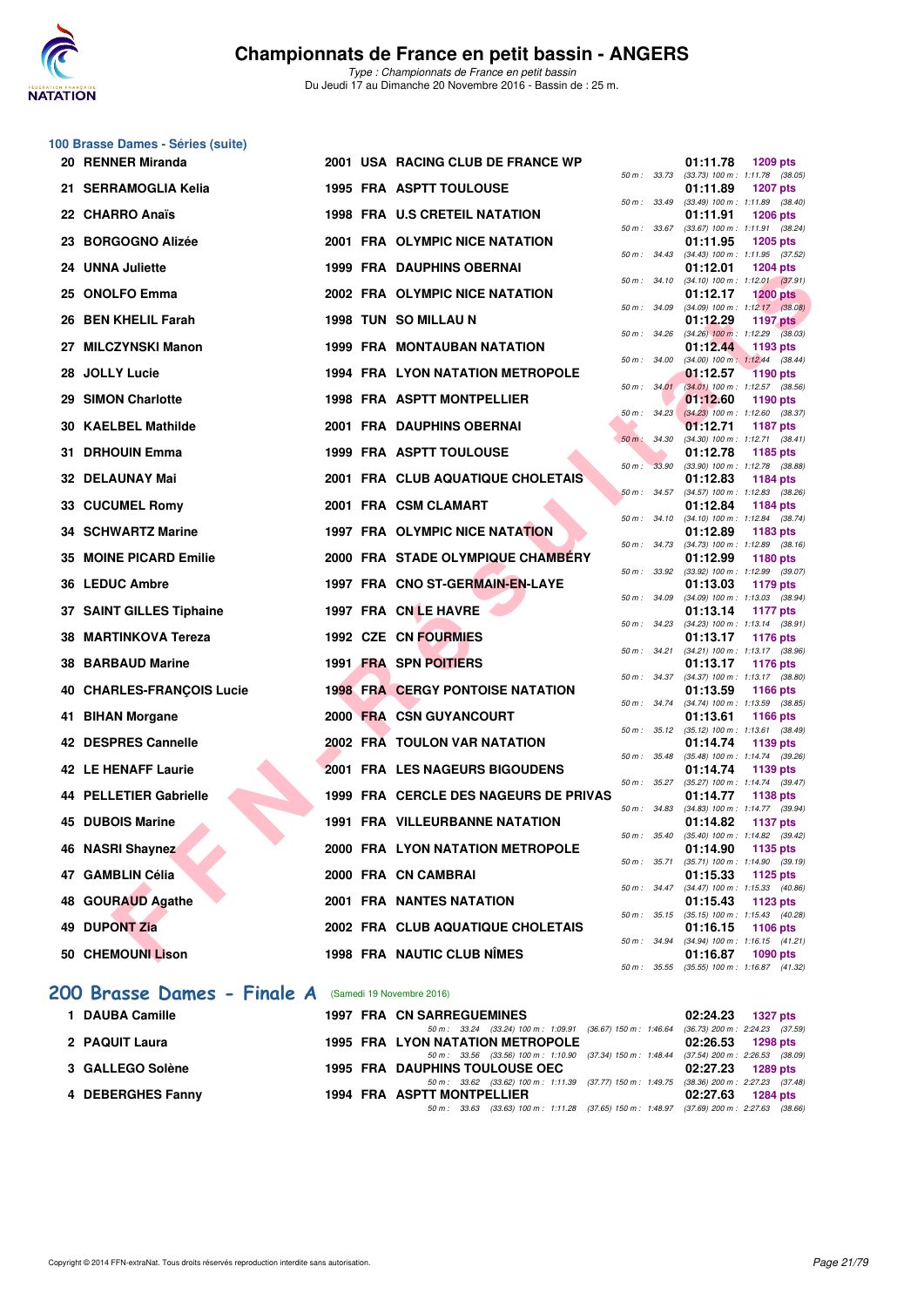

*Type : Championnats de France en petit bassin* Du Jeudi 17 au Dimanche 20 Novembre 2016 - Bassin de : 25 m.

|   | 200 Brasse Dames - Finale A (suite)                             |  |                                                                                                                                      |                                                                    |
|---|-----------------------------------------------------------------|--|--------------------------------------------------------------------------------------------------------------------------------------|--------------------------------------------------------------------|
|   | 5 KITCHING Carmella                                             |  | 1994 FRA MONTAUBAN NATATION<br>50 m: 32.96 (32.96) 100 m: 1:10.48 (37.52) 150 m: 1:49.49 (39.01) 200 m: 2:29.15 (39.66)              | 02:29.15<br><b>1265 pts</b>                                        |
| 6 | <b>SIMON Charlotte</b>                                          |  | 1998 FRA ASPTT MONTPELLIER                                                                                                           | 02:30.05<br><b>1254 pts</b>                                        |
|   | <b>7 MALLET Camille</b>                                         |  | 50 m: 33.26 (33.26) 100 m: 1:10.86 (37.60) 150 m: 1:49.90 (39.04) 200 m: 2:30.05 (40.15)<br>2001 FRA AMIENS METROPOLE NAT.           | 02:30.06<br>1253 pts                                               |
|   | 8 CAZIER Chloé                                                  |  | 50 m: 34.29 (34.29) 100 m: 1:12.35 (38.06) 150 m: 1:50.92 (38.57) 200 m: 2:30.06 (39.14)<br><b>1998 FRA BEAUVAISIS AQUATIC CLUB</b>  | 02:32.09<br><b>1228 pts</b>                                        |
|   |                                                                 |  | 50 m: 33.86 (33.86) 100 m: 1:12.32 (38.46) 150 m: 1:51.93 (39.61) 200 m: 2:32.09 (40.16)                                             |                                                                    |
|   | 200 Brasse Dames - Finale B                                     |  | (Samedi 19 Novembre 2016)                                                                                                            |                                                                    |
|   | 1 BLANCHETIERE Adèle                                            |  | 1999 FRA EN CAEN                                                                                                                     | 02:30.25<br>$1251$ pts<br>$(38.97)$ 200 m : 2:30.25 $(38.96)$      |
|   | 2 BLANCHARD Morgane                                             |  | 50 m : 33.78 (33.78) 100 m : 1:12.32 (38.54) 150 m : 1:51.29<br>1997 FRA OLYMPIC NICE NATATION                                       | 02:31.69<br><b>1233 pts</b>                                        |
|   | 3 SCHWARTZ Marine                                               |  | 50 m: 34.62 (34.62) 100 m: 1:12.99 (38.37) 150 m: 1:52.26 (39.27) 200 m: 2:31.69 (39.43)<br>1997 FRA OLYMPIC NICE NATATION           | 02:31.75<br><b>1233 pts</b>                                        |
|   | 4 HERVE Nolwenn                                                 |  | 50 m: 35.12 (35.12) 100 m: 1:13.64 (38.52) 150 m: 1:52.66<br>1999 FRA CANET 66 NATATION                                              | $(39.02)$ 200 m : 2:31.75 $(39.09)$<br>02:31.80<br><b>1232 pts</b> |
|   | 5 BASSO-BERT Clara                                              |  | 50 m: 34.08 (34.08) 100 m: 1:12.60 (38.52) 150 m: 1:52.22<br>2001 FRA STADE FRANÇAIS O COURBEVOIE                                    | $(39.62)$ 200 m : 2:31.80 $(39.58)$<br>02:32.56<br><b>1223 pts</b> |
|   | <b>GRENOUILLAT Alexia</b>                                       |  | 50 m: 34.22 (34.22) 100 m: 1:13.02 (38.80) 150 m: 1:52.64 (39.62) 200 m: 2:32.56 (39.92)<br>2000 FRA FOS NATATION                    | 02:33.42<br><b>1212 pts</b>                                        |
|   |                                                                 |  | 50 m: 34.62 (34.62) 100 m: 1:13.53 (38.91) 150 m: 1:53.20                                                                            | (39.67) 200 m : 2:33.42 (40.22)                                    |
|   | 7 UNNA Juliette                                                 |  | 1999 FRA DAUPHINS OBERNAI<br>50 m: 35.10 (35.10) 100 m: 1:13.97 (38.87) 150 m: 1:54.27 (40.30) 200 m: 2:34.93 (40.66)                | 02:34.93<br>1194 pts                                               |
|   | 8 MOUTON Magali                                                 |  | <b>1999 FRA SAINT-RAPHAEL NATATION</b><br>50 m: 34.08 (34.08) 100 m: 1:13.23 (39.15) 150 m: 1:54.10 (40.87) 200 m: 2:35.66 (41.56)   | 02:35.66<br>1185 pts                                               |
|   | 200 Brasse Dames - Finale C 13-17 ans (Samedi 19 Novembre 2016) |  |                                                                                                                                      |                                                                    |
|   | 1 CUCUMEL Romy                                                  |  | 2001 FRA CSM CLAMART                                                                                                                 | 02:32.59<br><b>1222 pts</b>                                        |
|   | 2 FOLEY Sarah                                                   |  | 50 m: 34.17 (34.17) 100 m: 1:11.96 (37.79) 150 m: 1:51.84 (39.88) 200 m: 2:32.59 (40.75)<br><b>2002 USA NEPTUNE CLUB DE FRANCE</b>   | 02:33.71<br><b>1209 pts</b>                                        |
|   |                                                                 |  | 50 m: 34.79 (34.79) 100 m: 1:13.68 (38.89) 150 m: 1:53.80 (40.12) 200 m: 2:33.71 (39.91)                                             |                                                                    |
|   | 3 DELAUNAY Mai                                                  |  | <b>2001 FRA CLUB AQUATIQUE CHOLETAIS</b><br>50 m: 35.12 (35.12) 100 m: 1:14.28 (39.16) 150 m: 1:55.45 (41.17) 200 m: 2:37.20 (41.75) | 02:37.20<br><b>1166 pts</b>                                        |
|   | 4 KAELBEL Mathilde                                              |  | 2001 FRA DAUPHINS OBERNAI<br>50 m : 35.05 (35.05) 100 m : 1:14.61 (39.56) 150 m : 1:55.58 (40.97) 200 m : 2:37.27 (41.69)            | 02:37.27<br><b>1166 pts</b>                                        |
| 5 | <b>MOINE PICARD Emilie</b>                                      |  | 2000 FRA STADE OLYMPIQUE CHAMBERY<br>50 m: 34.97 (34.97) 100 m: 1:14.16 (39.19) 150 m: 1:55.15 (40.99) 200 m: 2:37.37 (42.22)        | 02:37.37<br><b>1164 pts</b>                                        |
| 6 | <b>ONOLFO Emma</b>                                              |  | <b>2002 FRA OLYMPIC NICE NATATION</b>                                                                                                | 02:37.52<br>1163 pts                                               |
|   | 7 NASRI Shaynez                                                 |  | 50 m: 35.33 (35.33) 100 m: 1:15.28 (39.95) 150 m: 1:55.99 (40.71) 200 m: 2:37.52 (41.53)<br><b>2000 FRA LYON NATATION METROPOLE</b>  | 02:39.57<br>1138 pts                                               |
|   | 8 DUPONT Zia                                                    |  | 50 m: 35.97 (35.97) 100 m: 1:16.06 (40.09) 150 m: 1:57.65 (41.59) 200 m: 2:39.57 (41.92)<br>2002 FRA CLUB AQUATIQUE CHOLETAIS        | 02:42.91<br>1099 pts                                               |
|   |                                                                 |  | 50 m: 35.56 (35.56) 100 m: 1:16.32 (40.76) 150 m: 1:59.27 (42.95) 200 m: 2:42.91 (43.64)                                             |                                                                    |
|   | 200 Brasse Dames - Séries                                       |  | (Samedi 19 Novembre 2016)                                                                                                            |                                                                    |
|   | 1 DAUBA Camille                                                 |  | <b>1997 FRA CN SARREGUEMINES</b><br>50 m: 33.09 (33.09) 100 m: 1:09.86 (36.77) 150 m: 1:48.81 (38.95) 200 m: 2:27.80 (38.99)         | 02:27.80<br><b>1282 pts</b>                                        |
|   | 2 PAQUIT Laura                                                  |  | <b>1995 FRA LYON NATATION METROPOLE</b>                                                                                              | 02:28.27<br><b>1276 pts</b>                                        |
|   | 3 DEBERGHES Fanny                                               |  | 50 m: 33.65 (33.65) 100 m: 1:11.19 (37.54) 150 m: 1:49.32<br>1994 FRA ASPTT MONTPELLIER                                              | (38.13) 200 m : 2:28.27 (38.95)<br>02:29.51<br><b>1260 pts</b>     |
|   | 4 KITCHING Carmella                                             |  | 50 m: 34.42 (34.42) 100 m: 1:13.28 (38.86) 150 m: 1:51.10 (37.82) 200 m: 2:29.51 (38.41)<br>1994 FRA MONTAUBAN NATATION              | 02:30.11<br>1253 pts                                               |
|   | 5 GALLEGO Solène                                                |  | 50 m: 34.16 (34.16) 100 m: 1:11.98 (37.82) 150 m: 1:51.06<br><b>1995 FRA DAUPHINS TOULOUSE OEC</b>                                   | $(39.08)$ 200 m : 2:30.11 $(39.05)$<br>02:30.94<br>1243 pts        |
| 6 | <b>SIMON Charlotte</b>                                          |  | 50 m : 34.05 (34.05) 100 m : 1:12.10<br>(38.05) 150 m : 1:50.93<br>1998 FRA ASPTT MONTPELLIER                                        | (38.83) 200 m : 2:30.94 (40.01)<br>02:31.20<br>1239 pts            |
|   | 7 CAZIER Chloé                                                  |  | 50 m: 34.11 (34.11) 100 m: 1:12.13 (38.02) 150 m: 1:51.07<br>1998 FRA BEAUVAISIS AQUATIC CLUB                                        | $(38.94)$ 200 m : 2:31.20 $(40.13)$<br>02:32.91                    |
|   |                                                                 |  | 50 m: 34.39 (34.39) 100 m: 1:13.04<br>$(38.65)$ 150 m : 1:52.63                                                                      | <b>1218 pts</b><br>(39.59) 200 m : 2:32.91 (40.28)                 |
| 8 | <b>MALLET Camille</b>                                           |  | 2001 FRA AMIENS METROPOLE NAT.<br>50 m: 35.45 (35.45) 100 m: 1:14.68 (39.23) 150 m: 1:53.98                                          | 02:33.39<br><b>1212 pts</b><br>$(39.30)$ 200 m : 2:33.39 $(39.41)$ |
| 9 | <b>BLANCHARD Morgane</b>                                        |  | 1997 FRA OLYMPIC NICE NATATION<br>50 m: 34.47 (34.47) 100 m: 1:13.04 (38.57) 150 m: 1:52.51                                          | 02:33.53<br><b>1211 pts</b><br>(39.47) 200 m : 2:33.53 (41.02)     |
|   | 10 GRENOUILLAT Alexia                                           |  | 2000 FRA FOS NATATION                                                                                                                | 02:34.39<br>1200 pts                                               |
|   | 11 SCHWARTZ Marine                                              |  | 50 m : 34.65 (34.65) 100 m : 1:13.64 (38.99) 150 m : 1:53.63<br>1997 FRA OLYMPIC NICE NATATION                                       | (39.99) 200 m : 2:34.39 (40.76)<br>02:34.50<br>1199 pts            |
|   | 12 BASSO-BERT Clara                                             |  | 50 m : 35.52 (35.52) 100 m : 1:15.04 (39.52) 150 m : 1:54.47 (39.43) 200 m : 2:34.50 (40.03)<br>2001 FRA STADE FRANÇAIS O COURBEVOIE | 02:34.99<br>1193 pts                                               |
|   |                                                                 |  | 50 m: 34.95 (34.95) 100 m: 1:14.34 (39.39) 150 m: 1:54.39 (40.05) 200 m: 2:34.99 (40.60)                                             |                                                                    |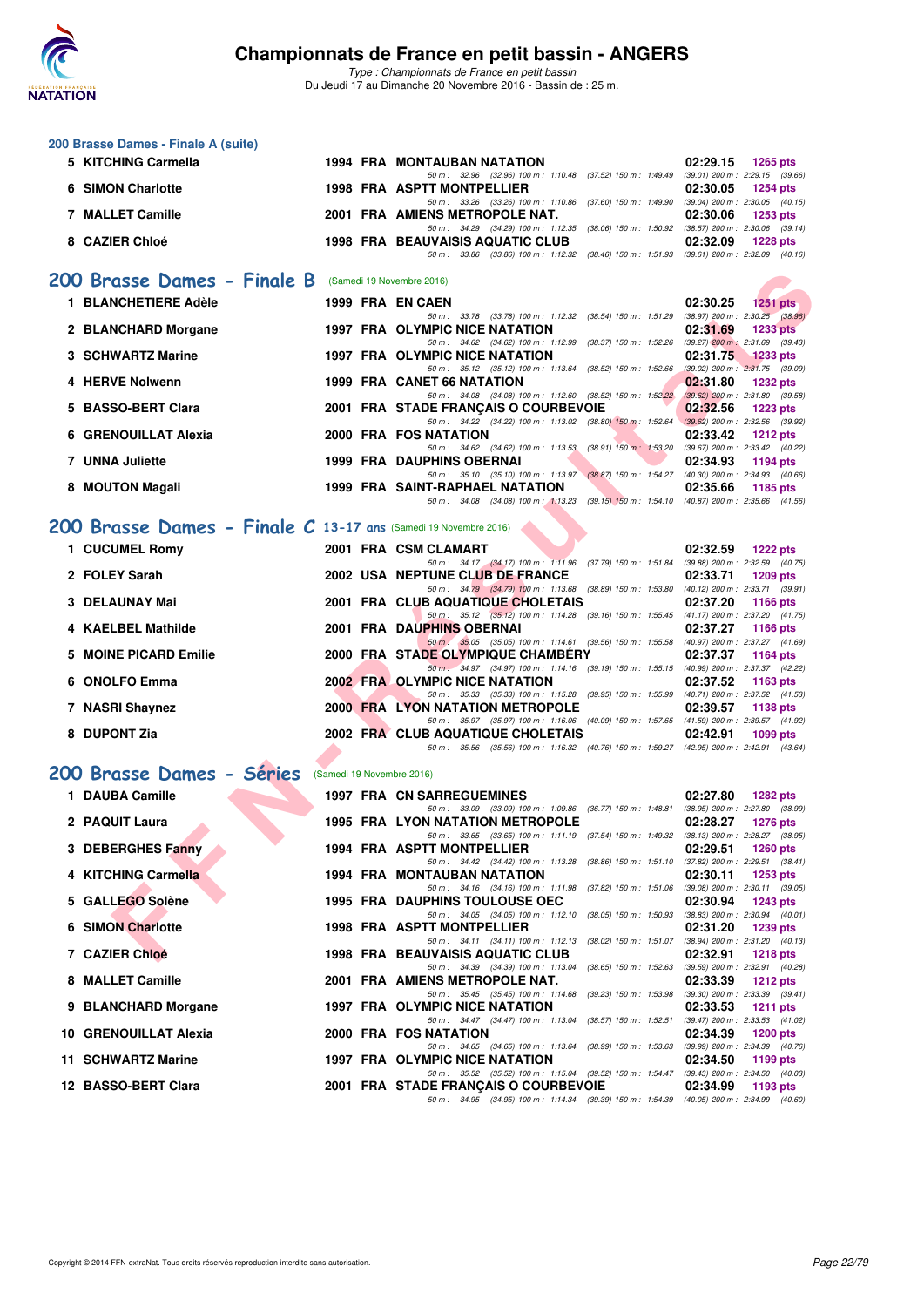

*Type : Championnats de France en petit bassin* Du Jeudi 17 au Dimanche 20 Novembre 2016 - Bassin de : 25 m.

|     | 200 Brasse Dames - Séries (suite) |  |                                                                                                                                     |                                                                |
|-----|-----------------------------------|--|-------------------------------------------------------------------------------------------------------------------------------------|----------------------------------------------------------------|
|     | 13 HERVE Nolwenn                  |  | 1999 FRA CANET 66 NATATION                                                                                                          | 02:35.01<br>1193 pts                                           |
| 14. | <b>MOUTON Magali</b>              |  | 50 m: 34.65 (34.65) 100 m: 1:14.34 (39.69) 150 m: 1:54.89 (40.55) 200 m: 2:35.01 (40.12)<br>1999 FRA SAINT-RAPHAEL NATATION         | 02:35.29<br>1189 pts                                           |
|     | 15 UNNA Juliette                  |  | 50 m: 34.35 (34.35) 100 m: 1:13.30 (38.95) 150 m: 1:53.81 (40.51) 200 m: 2:35.29 (41.48)<br><b>1999 FRA DAUPHINS OBERNAI</b>        | 02:35.40<br>1188 pts                                           |
|     | <b>16 BLANCHETIERE Adèle</b>      |  | 50 m: 34.99 (34.99) 100 m: 1:13.85 (38.86) 150 m: 1:54.20<br>1999 FRA EN CAEN                                                       | (40.35) 200 m : 2:35.40 (41.20)<br>02:35.55<br><b>1186 pts</b> |
|     |                                   |  | 50 m: 35.46 (35.46) 100 m: 1:15.35 (39.89) 150 m: 1:55.91                                                                           | (40.56) 200 m : 2:35.55 (39.64)                                |
|     | 17 JOLLY Lucie                    |  | <b>1994 FRA LYON NATATION METROPOLE</b><br>50 m: 34.86 (34.86) 100 m: 1:14.40 (39.54) 150 m: 1:54.68                                | 02:35.79<br>1183 pts<br>$(40.28)$ 200 m : 2:35.79 $(41.11)$    |
|     | 18 FOLEY Sarah                    |  | 2002 USA NEPTUNE CLUB DE FRANCE<br>50 m: 35.18 (35.18) 100 m: 1:14.89 (39.71) 150 m: 1:55.72 (40.83) 200 m: 2:36.19 (40.47)         | 02:36.19<br><b>1178 pts</b>                                    |
|     | 19 VANHAEZEBROUCK Margo           |  | 1998 FRA OLYMPIC NICE NATATION<br>50 m: 35.34 (35.34) 100 m: 1:15.36 (40.02) 150 m: 1:55.71 (40.35) 200 m: 2:36.24 (40.53)          | 02:36.24<br>1178 $pts2$                                        |
|     | <b>20 BUGGENHOUT Niki</b>         |  | 2000 BEL DENAIN NAT. PORTE DU HAINAUT                                                                                               | 02:36.31<br>1177 pts                                           |
|     | 21 RAYNERT Maud                   |  | 50 m: 34.34 (34.34) 100 m: 1:13.37 (39.03) 150 m: 1:54.10 (40.73) 200 m: 2:36.31 (42.21)<br><b>1998 FRA ES MASSY NATATION</b>       | 02:36.80<br><b>1171 pts</b>                                    |
|     | 22 MILCZYNSKI Manon               |  | 50 m: 34.43 (34.43) 100 m: 1:14.20 (39.77) 150 m: 1:55.06<br>1999 FRA MONTAUBAN NATATION                                            | $(40.86)$ 200 m : 2:36.80 $(41.74)$<br>02:37.15<br>1167 pts    |
|     | 23 CUCUMEL Romy                   |  | 50 m: 35.24 (35.24) 100 m: 1:14.09 (38.85) 150 m: 1:54.26<br>2001 FRA CSM CLAMART                                                   | (40.17) 200 m : 2:37.15 (42.89)<br>02:37.27<br>1166 pts        |
|     |                                   |  | 50 m: 35.22 (35.22) 100 m: 1:14.71 (39.49) 150 m: 1:55.76                                                                           | $(41.05)$ 200 m : 2:37.27 $(41.51)$                            |
| 24  | <b>DUPONT Zia</b>                 |  | 2002 FRA CLUB AQUATIQUE CHOLETAIS<br>50 m: 34.97 (34.97) 100 m: 1:15.34 (40.37) 150 m: 1:56.55 (41.21) 200 m: 2:37.43 (40.88)       | 02:37.43<br><b>1164 pts</b>                                    |
|     | 24 LEDUC Ambre                    |  | 1997 FRA CNO ST-GERMAIN-EN-LAYE<br>50 m: 35.36 (35.36) 100 m: 1:15.10 (39.74) 150 m: 1:56.37 (41.27) 200 m: 2:37.43 (41.06)         | 02:37.43<br>1164 pts                                           |
|     | 26 DELAUNAY Mai                   |  | 2001 FRA CLUB AQUATIQUE CHOLETAIS                                                                                                   | 02:37.60<br>1162 pts                                           |
| 27  | <b>MOINE PICARD Emilie</b>        |  | 50 m: 35.27 (35.27) 100 m: 1:14.27 (39.00) 150 m: 1:55.61 (41.34) 200 m: 2:37.60 (41.99)<br>2000 FRA STADE OLYMPIQUE CHAMBERY       | 02:38.38<br>1152 pts                                           |
|     | 28 DEVALUEZ Auréane               |  | 50 m: 36.02 (36.02) 100 m: 1:16.07 (40.05) 150 m: 1:56.55 (40.48) 200 m: 2:38.38 (41.83)<br>1994 FRA NAUTIC CLUB ALP'38             | 02:38.42<br>1152 pts                                           |
| 29  | <b>KAELBEL Mathilde</b>           |  | 50 m: 35.09 (35.09) 100 m: 1:14.90 (39.81) 150 m: 1:55.94<br>2001 FRA DAUPHINS OBERNAI                                              | $(41.04)$ 200 m : 2:38.42 $(42.48)$<br>02:38.46<br>1151 $pts$  |
|     |                                   |  | 50 m: 35.16 (35.16) 100 m: 1:14.97 (39.81) 150 m: 1:56.56                                                                           | $(41.59)$ 200 m : 2:38.46 $(41.90)$                            |
|     | 30 AUBAN Sara                     |  | <b>1998 FRA ASPTT TOULOUSE</b><br>50 m: 36.48 (36.48) 100 m: 1:16.63 (40.15) 150 m: 1:56.86 (40.23) 200 m: 2:38.80 (41.94)          | 02:38.80<br>1147 pts                                           |
| 31  | <b>BIHAN Morgane</b>              |  | <b>2000 FRA CSN GUYANCOURT</b><br>50 m: 36.20 (36.20) 100 m: 1:16.75 (40.55) 150 m: 1:58.30 (41.55) 200 m: 2:39.34 (41.04)          | 02:39.34<br>1141 pts                                           |
|     | 32 NASRI Shaynez                  |  | 2000 FRA LYON NATATION METROPOLE<br>50 m: 36.57 (36.57) 100 m: 1:17.57 (41.00) 150 m: 1:58.58 (41.01) 200 m: 2:39.76 (41.18)        | 02:39.76<br>1136 pts                                           |
|     | 33 CHANAVAT GILLET Alicia         |  | <b>1999 FRA CN CHALON-SUR-SAONE</b>                                                                                                 | 02:40.40<br>1128 pts                                           |
|     | <b>34 CHARLES-FRANÇOIS Lucie</b>  |  | 50 m: 36.60 (36.60) 100 m: 1:17.06 (40.46) 150 m: 1:58.41<br><b>1998 FRA CERGY PONTOISE NATATION</b>                                | $(41.35)$ 200 m : 2:40.40 $(41.99)$<br>02:40.51<br>1127 pts    |
|     | 35 ONOLFO Emma                    |  | 50 m: 35.99 (35.99) 100 m: 1:16.03 (40.04) 150 m: 1:57.85<br>2002 FRA OLYMPIC NICE NATATION                                         | $(41.82)$ 200 m : 2:40.51 $(42.66)$<br>02:41.02<br>1121 pts    |
|     | 36 LEVEQUE Bérénice               |  | 50 m: 35.17 (35.17) 100 m: 1:15.93 (40.76) 150 m: 1:58.64 (42.71) 200 m: 2:41.02 (42.38)<br>2002 FRA AC CHERBOURG EN COTENTIN       | 02:41.55<br>1115 pts                                           |
|     |                                   |  | 50 m: 36.69 (36.69) 100 m: 1:18.33 (41.64) 150 m: 2:00.45 (42.12) 200 m: 2:41.55 (41.10)                                            |                                                                |
|     | 37 CHARRO Anaïs                   |  | 1998 FRA U.S CRETEIL NATATION<br>50 m: 35.92 (35.92) 100 m: 1:16.52 (40.60) 150 m: 1:59.24 (42.72) 200 m: 2:43.44 (44.20)           | 02:43.44<br>1093 pts                                           |
|     | 38 DUBOIS Marine                  |  | <b>1991 FRA VILLEURBANNE NATATION</b><br>50 m: 36.55 (36.55) 100 m: 1:17.96 (41.41) 150 m: 2:00.30 (42.34) 200 m: 2:43.81 (43.51)   | 02:43.81<br>1089 pts                                           |
|     | 39 DRHOUIN Emma                   |  | <b>1999 FRA ASPTT TOULOUSE</b><br>50 m: 36.37 (36.37) 100 m: 1:18.79 (42.42) 150 m: 2:01.88 (43.09) 200 m: 2:44.01 (42.13)          | 02:44.01<br>1086 pts                                           |
|     | <b>40 PELLETIER Gabrielle</b>     |  | 1999 FRA CERCLE DES NAGEURS DE PRIVAS                                                                                               | 02:44.67<br>1079 pts                                           |
|     | --- LESAFFRE Fantine              |  | 50 m: 36.61 (36.61) 100 m: 1:18.59 (41.98) 150 m: 2:01.72 (43.13) 200 m: 2:44.67 (42.95)<br>1994 FRA MONTPELLIER METROPOLE NATATION | <b>DNS</b> dec                                                 |
|     |                                   |  |                                                                                                                                     |                                                                |
|     | 50 Papillon Dames - Finale A      |  | (Vendredi 18 Novembre 2016)                                                                                                         |                                                                |
|     | 1 HENIQUE Mélanie                 |  | 1992 FRA CN MARSEILLE                                                                                                               | 00:25.15<br><b>1407 pts</b>                                    |
|     | 2 WATTEL Marie<br>3 CINI Mathilde |  | 1997 FRA MONTPELLIER METROPOLE NATATION<br><b>1994 FRA VALENCE TRIATHLON</b>                                                        | 00:26.17<br><b>1335 pts</b><br>00:26.39                        |
|     | 4 SANTAMANS Anna                  |  | 1993 FRA CN MARSEILLE                                                                                                               | <b>1320 pts</b><br>00:26.74<br>1296 pts                        |
|     | 5 BRUNO Justine                   |  | 1994 FRA BEAUVAISIS AQUATIC CLUB                                                                                                    | 00:26.87<br><b>1287 pts</b>                                    |
|     | 6 ARLANDIS Anais                  |  | 1997 FRA OLYMPIC NICE NATATION                                                                                                      | 00:27.22<br><b>1263 pts</b>                                    |
|     | 7 DEL'HOMME Laurine               |  | 1997 FRA CNO ST-GERMAIN-EN-LAYE                                                                                                     | 00:27.38<br>1253 pts                                           |

#### **8 DA CONCEICAO Emma 2000 FRA DAUPHINS D'ANNECY 00:27.75 1228 pts**

# **50 Papillon Dames - Finale B** (Vendredi 18 Novembre 2016)<br>1 MARTIN Anouchka 1993 FRA CN MARS

## **1993 FRA CN MARSEILLE 00:27.48 1246 pts**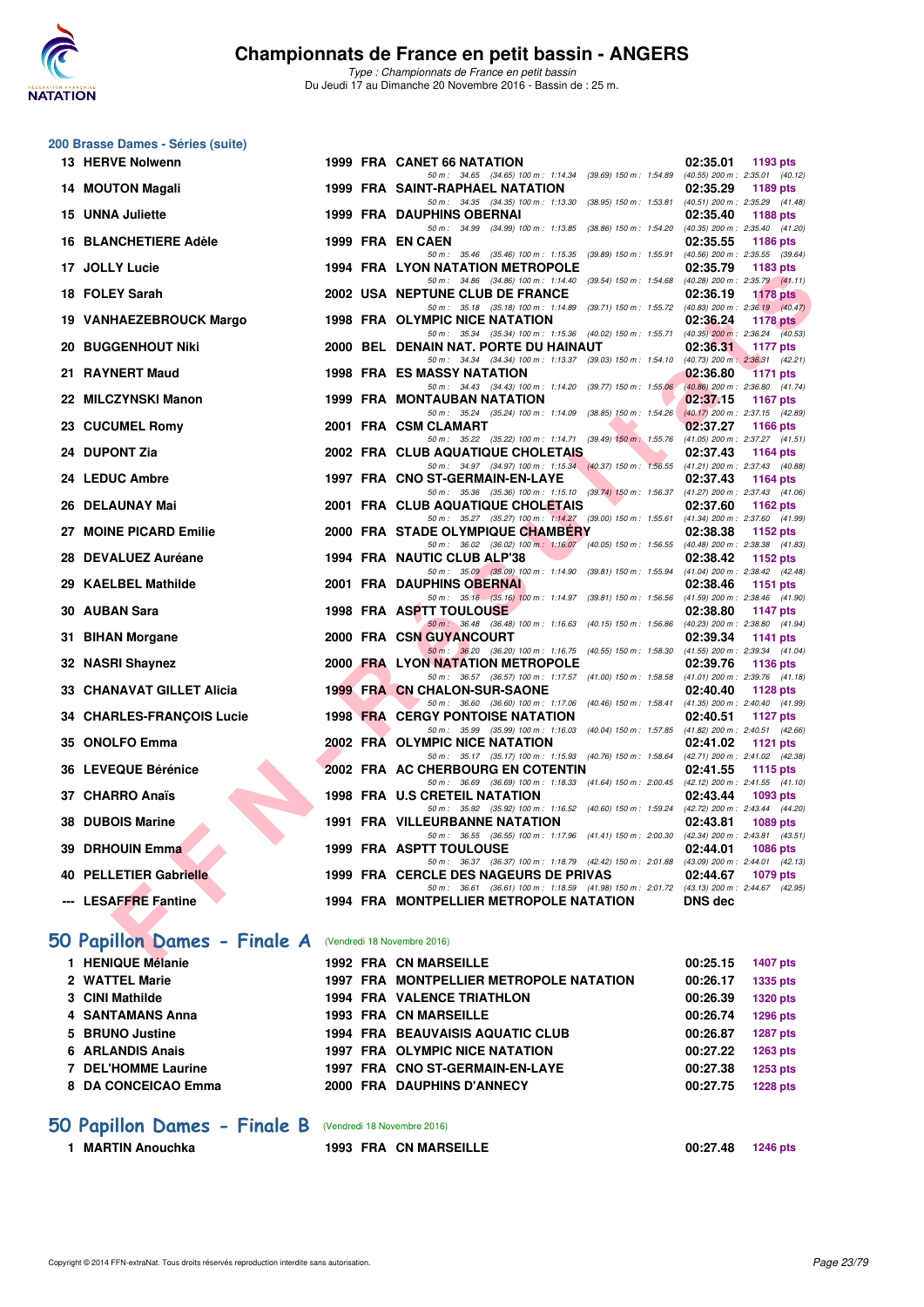

#### **50 Papillon Dames - Finale B (suite)**

| 2 COLLET Enora      |  | <b>1998 FRA C PAUL-BERT RENNES</b> | 00:27.76 | 1227 pts        |
|---------------------|--|------------------------------------|----------|-----------------|
| 3 HERTHE Alexe      |  | 2000 FRA CN CHALON-SUR-SAONE       | 00:27.83 | 1223 pts        |
| 4 DESCAMPS Mathilde |  | <b>2001 FRA MOREUIL NATATION</b>   | 00:27.86 | <b>1221 pts</b> |
| 5 DESBORDES Joana   |  | 2000 FRA SO ROSNY                  | 00:27.87 | <b>1220 pts</b> |
| 6 BOUTIN Julie      |  | <b>1998 FRA EN TOURS</b>           | 00:27.96 | 1214 pts        |
| 7 DESFORGES Judith  |  | 1999 FRA JN COMPIÈGNE              | 00:28.19 | 1199 pts        |
| 8 PICAULT Solweig   |  | 2000 FRA CANET 66 NATATION         | 00:28.20 | 1198 pts        |
|                     |  |                                    |          |                 |

# **[50 Papillon Dames - Finale C](http://www.ffnatation.fr/webffn/resultats.php?idact=nat&go=epr&idcpt=41163&idepr=31) 13-17 ans** (Vendredi 18 Novembre 2016)

| 1 BOUQUEREL Blandine | 2001 FRA AMIENS METROPOLE NAT.     | 00:28.38 | 1187 pts |
|----------------------|------------------------------------|----------|----------|
| 2 CACHOT Margot      | 2002 FRA CN ANTIBES                | 00:28.40 | 1185 pts |
| 3 RODRIGUEZ IIona    | 2001 FRA CN DIGNE-LES-BAINS        | 00:28.48 | 1180 pts |
| 4 COUSSON Bertille   | <b>2002 FRA THOUROTTE NATATION</b> | 00:28.69 | 1166 pts |
| 5 HEIDEYER Mika      | 2000 FRA SCHOELCHER NATATION 2000  | 00:28.90 | 1153 pts |
| 6 LEFEBVRE Louise    | 2003 FRA MULHOUSE ON               | 00:28.95 | 1150 pts |
| 7 DESNOYERS Chloé    | 2001 FRA CN MELUN VAL DE SEINE     | 00:29.06 | 1143 pts |
| 8 LONG WAH Ludivine  | 2000 FRA CANET 66 NATATION         | 00:29.16 | 1136 pts |

# **[50 Papillon Dames - Séries](http://www.ffnatation.fr/webffn/resultats.php?idact=nat&go=epr&idcpt=41163&idepr=31)** (Vendredi 18 Novembre 2016)

| <b>O FIGULI JUIWEIY</b>                                           |  |                                               |          | 1150 pm         |
|-------------------------------------------------------------------|--|-----------------------------------------------|----------|-----------------|
|                                                                   |  |                                               |          |                 |
| O Papillon Dames - Finale C 13-17 ans (Vendredi 18 Novembre 2016) |  |                                               |          |                 |
| 1 BOUQUEREL Blandine                                              |  | 2001 FRA AMIENS METROPOLE NAT.                | 00:28.38 | <b>1187 pts</b> |
| 2 CACHOT Margot                                                   |  | 2002 FRA CN ANTIBES                           | 00:28.40 | 1185 pts        |
| 3 RODRIGUEZ IIona                                                 |  | 2001 FRA CN DIGNE-LES-BAINS                   | 00:28.48 | 1180 pts        |
| 4 COUSSON Bertille                                                |  | 2002 FRA THOUROTTE NATATION                   | 00:28.69 | 1166 pts        |
| 5 HEIDEYER Mika                                                   |  | 2000 FRA SCHOELCHER NATATION 2000             | 00:28.90 | 1153 pts        |
| 6 LEFEBVRE Louise                                                 |  | 2003 FRA MULHOUSE ON                          | 00:28.95 | 1150 pts        |
| <b>7 DESNOYERS Chloé</b>                                          |  | 2001 FRA CN MELUN VAL DE SEINE                | 00:29.06 | 1143 pts        |
| 8 LONG WAH Ludivine                                               |  | 2000 FRA CANET 66 NATATION                    | 00:29.16 | 1136 pts        |
|                                                                   |  |                                               |          |                 |
| O Papillon Dames - Séries (Vendredi 18 Novembre 2016)             |  |                                               |          |                 |
| 1 HENIQUE Mélanie                                                 |  | <b>1992 FRA CN MARSEILLE</b>                  | 00:26.39 | 1320 pts        |
| 2 WATTEL Marie                                                    |  | 1997 FRA MONTPELLIER METROPOLE NATATION       | 00:26.50 | <b>1312 pts</b> |
| 3 CINI Mathilde                                                   |  | <b>1994 FRA VALENCE TRIATHLON</b>             | 00:26.70 | 1299 pts        |
| 4 BRUNO Justine                                                   |  | 1994 FRA BEAUVAISIS AQUATIC CLUB              | 00:26.79 | <b>1293 pts</b> |
| 5 ARLANDIS Anais                                                  |  | 1997 FRA OLYMPIC NICE NATATION                | 00:27.27 | <b>1260 pts</b> |
| 6 SANTAMANS Anna                                                  |  | 1993 FRA CN MARSEILLE                         | 00:27.37 | 1253 pts        |
| <b>7 DEL'HOMME Laurine</b>                                        |  | 1997 FRA CNO ST-GERMAIN-EN-LAYE               | 00:27.84 | <b>1222 pts</b> |
| 8 DA CONCEICAO Emma                                               |  | 2000 FRA DAUPHINS D'ANNECY                    | 00:27.85 | 1221 pts        |
| 9 COLLET Enora                                                    |  | 1998 FRA C PAUL-BERT RENNES                   | 00:27.91 | <b>1217 pts</b> |
| 10 DESFORGES Judith                                               |  | 1999 FRA JN COMPIEGNE                         | 00:27.94 | 1215 pts        |
| 11 DESCAMPS Mathilde                                              |  | <b>2001 FRA MOREUIL NATATION</b>              | 00:27.95 | <b>1215 pts</b> |
| 12 DESBORDES Joana                                                |  | 2000 FRA SO ROSNY                             | 00:28.01 | <b>1211 pts</b> |
| 13 HERTHE Alexe                                                   |  | 2000 FRA CN CHALON-SUR-SAONE                  | 00:28.02 | <b>1210 pts</b> |
| 14 BOUTIN Julie                                                   |  | <b>1998 FRA EN TOURS</b>                      | 00:28.04 | 1209 pts        |
| 15 MARTIN Anouchka                                                |  | <b>1993 FRA CN MARSEILLE</b>                  | 00:28.06 | 1208 pts        |
| 16 PICAULT Solweig                                                |  | 2000 FRA CANET 66 NATATION                    | 00:28.09 | <b>1206 pts</b> |
| 17 BOUSQUIN Lena                                                  |  | <b>1995 FRA ASPTT TOULOUSE</b>                | 00:28.11 | <b>1204 pts</b> |
| <b>18 RODRIGUEZ Ilona</b>                                         |  | 2001 FRA CN DIGNE-LES-BAINS                   | 00:28.19 | 1199 pts        |
| 19 BRISFER Clara                                                  |  | 1997 FRA NAUTIC CLUB ALP'38                   | 00:28.20 | 1198 pts        |
| 20 TRUJILLO Anne-Sophie                                           |  | 1996 FRA OLYMPIC NICE NATATION                | 00:28.28 | 1193 pts        |
| 21 CARA Axelle                                                    |  | <b>1997 FRA CN ANTIBES</b>                    | 00:28.30 | 1192 pts        |
| 22 CACHOT Margot                                                  |  | 2002 FRA CN ANTIBES                           | 00:28.34 | 1189 pts        |
| 23 MONGES Clara                                                   |  | <b>1998 FRA TOULON VAR NATATION</b>           | 00:28.35 | 1188 pts        |
| 24 SERRAMOGLIA Kelia                                              |  | <b>1995 FRA ASPTT TOULOUSE</b>                | 00:28.37 | <b>1187 pts</b> |
| 25 BELKACEMI Leslie                                               |  | <b>1998 FRA ST-AMAND NAT PORTE DU HAINAUT</b> | 00:28.45 | 1182 pts        |
| 26 BOUQUEREL Blandine                                             |  | 2001 FRA AMIENS METROPOLE NAT.                | 00:28.52 | <b>1177 pts</b> |
| 27 SZCZEPIAK Margaux                                              |  | <b>1999 FRA SC THIONVILLE</b>                 | 00:28.55 | 1175 pts        |
| 28 AUBRY Alice                                                    |  | 1997 FRA SN METZ                              | 00:28.65 | 1169 pts        |
| 29 LETANG Maria-Eléna                                             |  | 1993 FRA CLUB DES NAGEURS DE PARIS            | 00:28.66 | <b>1168 pts</b> |
| 30 PABION Sarah                                                   |  | 1995 FRA ENFANTS DU RHÔNE VALENCE             | 00:28.71 | 1165 pts        |
| 31 ROSATO Marine                                                  |  | <b>1999 FRA MULHOUSE ON</b>                   | 00:28.78 | 1161 pts        |
| <b>32 POULET Laure</b>                                            |  | 1992 FRA EMS BRON                             | 00:28.87 | 1155 pts        |
| <b>33 DESNOYERS Chloé</b>                                         |  | 2001 FRA CN MELUN VAL DE SEINE                | 00:28.90 | 1153 pts        |
| 34 RENNER Miranda                                                 |  | 2001 USA RACING CLUB DE FRANCE WP             | 00:29.02 | 1145 pts        |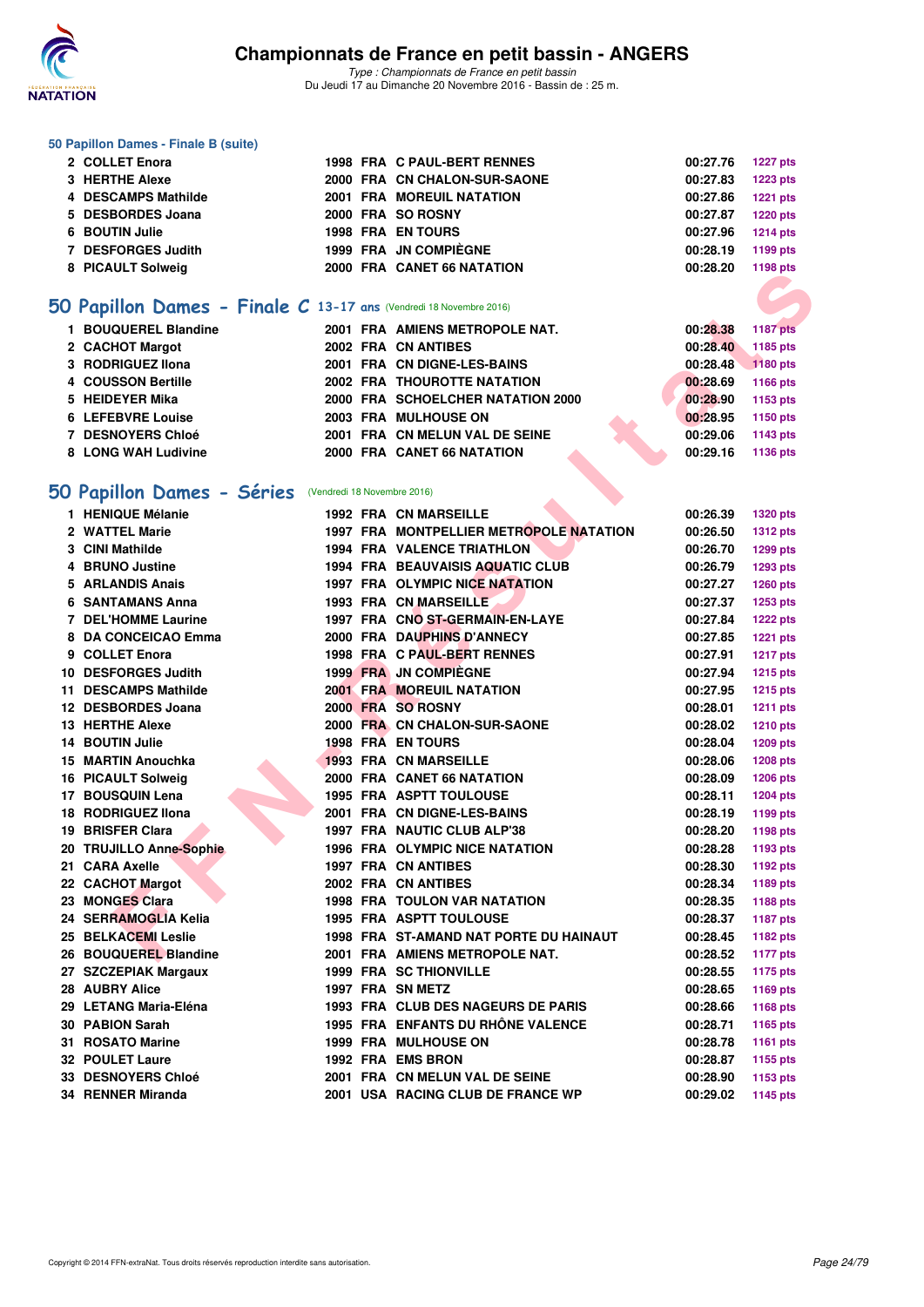

#### **50 Papillon Dames - Séries (suite)**

| 35 HEIDEYER Mika             |  | 2000 FRA SCHOELCHER NATATION 2000       | 00:29.06 | 1143 pts        |
|------------------------------|--|-----------------------------------------|----------|-----------------|
| <b>36 LONG WAH Ludivine</b>  |  | 2000 FRA CANET 66 NATATION              | 00:29.08 | 1141 pts        |
| 37 COUSSON Bertille          |  | <b>2002 FRA THOUROTTE NATATION</b>      | 00:29.15 | <b>1137 pts</b> |
| <b>38 EYMARD Florence</b>    |  | <b>1997 FRA STADE CLERMONT NATATION</b> | 00:29.23 | 1132 pts        |
| 39 DESNOYERS Inès            |  | <b>1999 FRA PAYS D'AIX NATATION</b>     | 00:29.33 | 1125 pts        |
| <b>40 GIACOMINI Apolline</b> |  | <b>1996 FRA SC THIONVILLE</b>           | 00:29.37 | 1123 pts        |
| 41 TERRIER Tainara           |  | <b>1996 FRA ASPTT MONTPELLIER</b>       | 00:29.44 | 1118 pts        |
| 42 PLATON Lea                |  | 1998 FRA SA MÉRIGNAC                    | 00:29.60 | <b>1108 pts</b> |
| <b>43 LEFEBVRE Louise</b>    |  | 2003 FRA MULHOUSE ON                    | 00:29.78 | <b>1097 pts</b> |
| 44 SIMOËNS Celia             |  | 1999 FRA CLUB DES NAGEURS DE PARIS      | 00:29.86 | <b>1092 pts</b> |
| 45 MENNETEAU Loana           |  | 1999 FRA AQUATIC CLUB BOURGES           | 00:29.89 | 1090 pts        |
| <b>46 BERNARD Louise</b>     |  | 1999 FRA MONTPELLIER PAILLADE NATATION  | 00:30.32 | 1063 pts        |

# **[100 Papillon Dames - Finale A](http://www.ffnatation.fr/webffn/resultats.php?idact=nat&go=epr&idcpt=41163&idepr=32)** (Dimanche 20 Novembre 2016)

| TENNIEN TAIHAIA                                                       |  | 1990 FRA AJFIINUNIFELLIER              |                | UU.∠J.44      | 1110 pm                                                |
|-----------------------------------------------------------------------|--|----------------------------------------|----------------|---------------|--------------------------------------------------------|
| <b>42 PLATON Lea</b>                                                  |  | 1998 FRA SA MÉRIGNAC                   |                | 00:29.60      | <b>1108 pts</b>                                        |
| <b>43 LEFEBVRE Louise</b>                                             |  | 2003 FRA MULHOUSE ON                   |                | 00:29.78      | <b>1097 pts</b>                                        |
| 44 SIMOËNS Celia                                                      |  | 1999 FRA CLUB DES NAGEURS DE PARIS     |                | 00:29.86      | <b>1092 pts</b>                                        |
| 45 MENNETEAU Loana                                                    |  | 1999 FRA AQUATIC CLUB BOURGES          |                | 00:29.89      | <b>1090 pts</b>                                        |
| <b>46 BERNARD Louise</b>                                              |  | 1999 FRA MONTPELLIER PAILLADE NATATION |                | 00:30.32      | <b>1063 pts</b>                                        |
|                                                                       |  |                                        |                |               |                                                        |
| 100 Papillon Dames - Finale A (Dimanche 20 Novembre 2016)             |  |                                        |                |               |                                                        |
| 1 HENIQUE Mélanie                                                     |  | <b>1992 FRA CN MARSEILLE</b>           |                | 00:57.75      | 1353 pts                                               |
|                                                                       |  |                                        | 50 m: 26.13    |               | $(26.13)$ 100 m : 57.75 $(31.62)$                      |
| 2 BRUNO Justine                                                       |  | 1994 FRA BEAUVAISIS AQUATIC CLUB       |                | 01:00.04      | <b>1284 pts</b>                                        |
| 3 GRANGEON Lara                                                       |  | 1991 FRA CN CALÉDONIENS                | 50 m: 28.29    | 01:00.05      | $(28.29)$ 100 m : 1:00.04 $(31.75)$<br>1284 pts        |
|                                                                       |  |                                        | 50 m : 28.44   |               | $(28.44)$ 100 m : 1:00.05 $(31.61)$                    |
| 4 COLLET Enora                                                        |  | <b>1998 FRA C PAUL-BERT RENNES</b>     |                | 01:00.18      | 1280 pts                                               |
|                                                                       |  |                                        | 50 m: 28.28    |               | (28.28) 100 m: 1:00.18 (31.90)                         |
| 5 ARLANDIS Anais                                                      |  | 1997 FRA OLYMPIC NICE NATATION         | 50 m : 28.63   | 01:00.86      | <b>1260 pts</b><br>$(28.63)$ 100 m : 1:00.86 $(32.23)$ |
| 6 AUBRY Alice                                                         |  | 1997 FRA SN METZ                       |                | 01:01.07      | 1253 pts                                               |
|                                                                       |  |                                        | 50 m : 28.78   |               | (28.78) 100 m: 1:01.07 (32.29)                         |
| 7 MONGES Clara                                                        |  | 1998 FRA TOULON VAR NATATION           |                | 01:01.83      | <b>1231 pts</b>                                        |
|                                                                       |  | 2000 FRA CANET 66 NATATION             |                |               | 50 m: 29.05 (29.05) 100 m: 1:01.83 (32.78)             |
| 8 PICAULT Solweig                                                     |  |                                        | 50 m: 28.95    | 01:01.99      | 1226 pts<br>$(28.95)$ 100 m : 1:01.99 $(33.04)$        |
|                                                                       |  |                                        |                |               |                                                        |
| 100 Papillon Dames - Finale B (Dimanche 20 Novembre 2016)             |  |                                        |                |               |                                                        |
| 1 LUTIGNIER Sarah                                                     |  | <b>1998 FRA AQUATIC CLUB BOURGES</b>   |                | 01:02.16      | <b>1221 pts</b>                                        |
|                                                                       |  |                                        | 50 m : 29.34   |               | (29.34) 100 m: 1:02.16 (32.82)                         |
| 2 LARZUL Gwladys                                                      |  | <b>1998 FRA DAUPHINS TOULOUSE OEC</b>  |                | 01:02.59      | <b>1209 pts</b>                                        |
| <b>3 DESNOYERS Chloé</b>                                              |  | 2001 FRA CN MELUN VAL DE SEINE         | 50 m : 29.74   |               | (29.74) 100 m: 1:02.59 (32.85)                         |
|                                                                       |  |                                        | $50 m$ : 29.25 | 01:02.62      | <b>1208 pts</b><br>(29.25) 100 m: 1:02.62 (33.37)      |
| 4 RODRIGUEZ IIona                                                     |  | 2001 FRA CN DIGNE-LES-BAINS            |                | 01:02.97      | 1198 pts                                               |
|                                                                       |  |                                        | 50 m : 29.52   |               | (29.52) 100 m: 1:02.97 (33.45)                         |
| 5 LONG WAH Ludivine                                                   |  | 2000 FRA CANET 66 NATATION             | 50 m : 29.98   | 01:03.48      | 1183 pts                                               |
| 6 PACOURET Charlotte                                                  |  | 1996 FRA NOGENT NATATION 94            |                | 01:03.58      | $(29.98)$ 100 m : 1:03.48 $(33.50)$<br>1180 pts        |
|                                                                       |  |                                        | 50 m: 29.44    |               | $(29.44)$ 100 m : 1:03.58 $(34.14)$                    |
| <b>7 SIMONETTI Romane</b>                                             |  | 1999 FRA STADE DE VANVES               |                | 01:04.04      | 1167 pts                                               |
|                                                                       |  |                                        | 50 m : 29.38   |               | (29.38) 100 m: 1:04.04 (34.66)                         |
| --- BRISFER Clara                                                     |  | 1997 FRA NAUTIC CLUB ALP'38            |                | <b>DNS Nd</b> |                                                        |
|                                                                       |  |                                        |                |               |                                                        |
| 100 Papillon Dames - Finale $C$ 13-17 ans (Dimanche 20 Novembre 2016) |  |                                        |                |               |                                                        |
| 1 DESCAMPS Mathilde                                                   |  | 2001 FRA MOREUIL NATATION              |                |               | $01:02.15$ 1222 pts                                    |
|                                                                       |  |                                        |                |               | 50 m: 28.90 (28.90) 100 m: 1:02.15 (33.25)             |
| 2 PORTECOP Naële                                                      |  | 2003 FRA CNIC LES SQUALES              |                | 01:03.46      | 1184 pts                                               |
|                                                                       |  | 0000 EDA H C CRETEIL NATATION          |                |               | 50 m: 29.89 (29.89) 100 m: 1:03.46 (33.57)             |
| <b>0. DOICDEMOULT Emilia</b>                                          |  |                                        |                |               | $04.09.07 + 1170.44$                                   |

# **[100 Papillon Dames - Finale B](http://www.ffnatation.fr/webffn/resultats.php?idact=nat&go=epr&idcpt=41163&idepr=32)** (Dimanche 20 Novembre 2016)

| 1 LUTIGNIER Sarah         | 1998 FRA AQUATIC CLUB BOURGES         | 01:02.16<br>1221 pts                                                           |
|---------------------------|---------------------------------------|--------------------------------------------------------------------------------|
| 2 LARZUL Gwladys          | <b>1998 FRA DAUPHINS TOULOUSE OEC</b> | $(29.34)$ 100 m : 1:02.16 (32.<br>50 m: 29.34<br>01:02.59<br>1209 pts          |
| 3 DESNOYERS Chloé         | 2001 FRA CN MELUN VAL DE SEINE        | (29.74) 100 m : 1:02.59 (32.<br>50 m: 29.74<br>01:02.62<br>1208 pts            |
|                           |                                       | $(29.25)$ 100 m : 1:02.62 (33.<br>50 m : 29.25                                 |
| 4 RODRIGUEZ IIona         | 2001 FRA CN DIGNE-LES-BAINS           | 01:02.97<br>1198 pts<br>(29.52) 100 m : 1:02.97 (33.<br>$50 m$ : 29.52         |
| 5 LONG WAH Ludivine       | 2000 FRA CANET 66 NATATION            | 01:03.48<br>1183 pts<br>(29.98) 100 m: 1:03.48 (33.<br>50 m: 29.98             |
| 6 PACOURET Charlotte      | <b>1996 FRA NOGENT NATATION 94</b>    | 01:03.58<br>1180 pts                                                           |
| <b>7 SIMONETTI Romane</b> | <b>1999 FRA STADE DE VANVES</b>       | (29.44) 100 m : 1:03.58 (34.<br>$50 \text{ m}$ : 29.44<br>01:04.04<br>1167 pts |
| --- BRISFER Clara         | 1997 FRA NAUTIC CLUB ALP'38           | (29.38) 100 m: 1:04.04 (34.<br>50 m: 29.38<br><b>DNS Nd</b>                    |
|                           |                                       |                                                                                |

### **[100 Papillon Dames - Finale C](http://www.ffnatation.fr/webffn/resultats.php?idact=nat&go=epr&idcpt=41163&idepr=32) 13-17 ans** (Dimanche 20 Novembre 2016)

| 1 DESCAMPS Mathilde         |  | <b>2001 FRA MOREUIL NATATION</b>      |              | 01:02.15                         | 1222 pts |  |
|-----------------------------|--|---------------------------------------|--------------|----------------------------------|----------|--|
|                             |  |                                       | 50 m : 28.90 | $(28.90)$ 100 m : 1:02.15 (33.   |          |  |
| 2 PORTECOP Naële            |  | 2003 FRA CNIC LES SQUALES             |              | 01:03.46 1184 pts                |          |  |
|                             |  |                                       | 50 m: 29.89  | (29.89) 100 m : 1:03.46 (33.     |          |  |
| <b>3 BOISRENOULT Emilie</b> |  | 2002 FRA U.S CRETEIL NATATION         |              | 01:03.67 1178 pts                |          |  |
|                             |  |                                       | 50 m : 29.43 | (29.43) 100 m : 1:03.67 (34.     |          |  |
| 4 COUSSON Bertille          |  | <b>2002 FRA THOUROTTE NATATION</b>    |              | 01:04.02 1168 pts                |          |  |
|                             |  |                                       | 50 m: 30.02  | (30.02) 100 m : 1:04.02 (34.     |          |  |
| 5 BOUQUEREL Blandine        |  | 2001 FRA AMIENS METROPOLE NAT.        |              | 01:04.31 1160 pts                |          |  |
|                             |  |                                       | 50 m: 30.19  | $(30.19)$ 100 m : 1:04.31 $(34.$ |          |  |
| 6 HEIDEYER Mika             |  | 2000 FRA SCHOELCHER NATATION 2000     |              | 01:04.36 1158 pts                |          |  |
|                             |  |                                       | 50 m: 30.64  | $(30.64)$ 100 m : 1:04.36 $(33.$ |          |  |
| 7 PERU Agathe               |  | 2000 FRA EN CAEN                      |              | 01:04.72 1148 pts                |          |  |
|                             |  |                                       | 50 m: 30.11  | $(30.11)$ 100 m : 1:04.72 $(34.$ |          |  |
| 8 BUGGENHOUT Niki           |  | 2000 BEL DENAIN NAT. PORTE DU HAINAUT |              | 01:05.71 1120 pts                |          |  |
|                             |  |                                       |              |                                  |          |  |

|                |       | 00:57.75          | 1353 pts            |  |
|----------------|-------|-------------------|---------------------|--|
| $50 m$ : 26.13 |       | $(26.13)$ 100 m : | 57.75 (31.62)       |  |
|                |       | 01:00.04          | <b>1284 pts</b>     |  |
| 50 m: 28.29    |       | (28.29) 100 m :   | $1:00.04$ $(31.75)$ |  |
|                |       | 01:00.05          | <b>1284 pts</b>     |  |
| 50 m: 28.44    |       | $(28.44)$ 100 m : | $1:00.05$ $(31.61)$ |  |
|                |       | 01:00.18          | <b>1280 pts</b>     |  |
| 50 m: 28.28    |       | $(28.28)$ 100 m : | $1:00.18$ $(31.90)$ |  |
|                |       | 01:00.86          | 1260 pts            |  |
| 50 m : 28.63   |       | $(28.63)$ 100 m : | 1:00.86 (32.23)     |  |
|                |       | 01:01.07          | 1253 pts            |  |
| 50 m : 28.78   |       | (28.78) 100 m :   | 1:01.07 (32.29)     |  |
|                |       | 01:01.83          | <b>1231 pts</b>     |  |
| 50 m: 29.05    |       | $(29.05)$ 100 m : | $1:01.83$ $(32.78)$ |  |
|                |       | 01:01.99          | <b>1226 pts</b>     |  |
| 50 m :         | 28.95 | $(28.95)$ 100 m : | 1:01.99 (33.04)     |  |

|          |       | 01:02.16          | <b>1221 pts</b>     |  |
|----------|-------|-------------------|---------------------|--|
| $50 m$ : | 29.34 | $(29.34)$ 100 m : | $1:02.16$ $(32.82)$ |  |
|          |       | 01:02.59          | <b>1209 pts</b>     |  |
| $50 m$ : | 29.74 | $(29.74) 100 m$ : | $1:02.59$ $(32.85)$ |  |
|          |       | 01:02.62          | <b>1208 pts</b>     |  |
| $50 m$ : | 29.25 | $(29.25)$ 100 m : | 1:02.62 (33.37)     |  |
|          |       | 01:02.97          | 1198 pts            |  |
| $50 m$ : | 29.52 | $(29.52)$ 100 m : | $1:02.97$ $(33.45)$ |  |
|          |       | 01:03.48          | 1183 pts            |  |
| $50 m$ : | 29.98 | $(29.98) 100 m$ : | 1:03.48 (33.50)     |  |
|          |       | 01:03.58          | 1180 pts            |  |
| $50 m$ : | 29.44 | $(29.44)$ 100 m : | $1:03.58$ $(34.14)$ |  |
|          |       | 01:04.04          | 1167 pts            |  |
| $50 m$ : | 29.38 | $(29.38) 100 m$ : | $1:04.04$ $(34.66)$ |  |
|          |       | <b>DNS NY</b>     |                     |  |

|                  |       | 01:02.15          | <b>1222 pts</b>     |  |
|------------------|-------|-------------------|---------------------|--|
| 50 m: 28.90      |       | $(28.90)$ 100 m : | $1:02.15$ $(33.25)$ |  |
|                  |       | 01:03.46          | 1184 pts            |  |
| 50 m: 29.89      |       | $(29.89)$ 100 m : | $1:03.46$ $(33.57)$ |  |
|                  |       | 01:03.67          | 1178 pts            |  |
| $50 m$ : 29.43   |       | $(29.43)$ 100 m : | 1:03.67 (34.24)     |  |
|                  |       | 01:04.02 1168 pts |                     |  |
| $50 m$ : $30.02$ |       | $(30.02)$ 100 m : | $1:04.02$ $(34.00)$ |  |
|                  |       |                   |                     |  |
|                  |       | 01:04.31          | 1160 pts            |  |
|                  |       | $(30.19)$ 100 m : | $1:04.31$ $(34.12)$ |  |
| $50 m$ : $30.19$ |       | 01:04.36          | 1158 pts            |  |
| 50 m : 30.64     |       | $(30.64)$ 100 m : | 1:04.36 (33.72)     |  |
|                  |       | 01:04.72          | 1148 pts            |  |
| $50 m$ :         | 30.11 | $(30.11)$ 100 m : | $1:04.72$ $(34.61)$ |  |
|                  |       | 01:05.71          | 1120 pts            |  |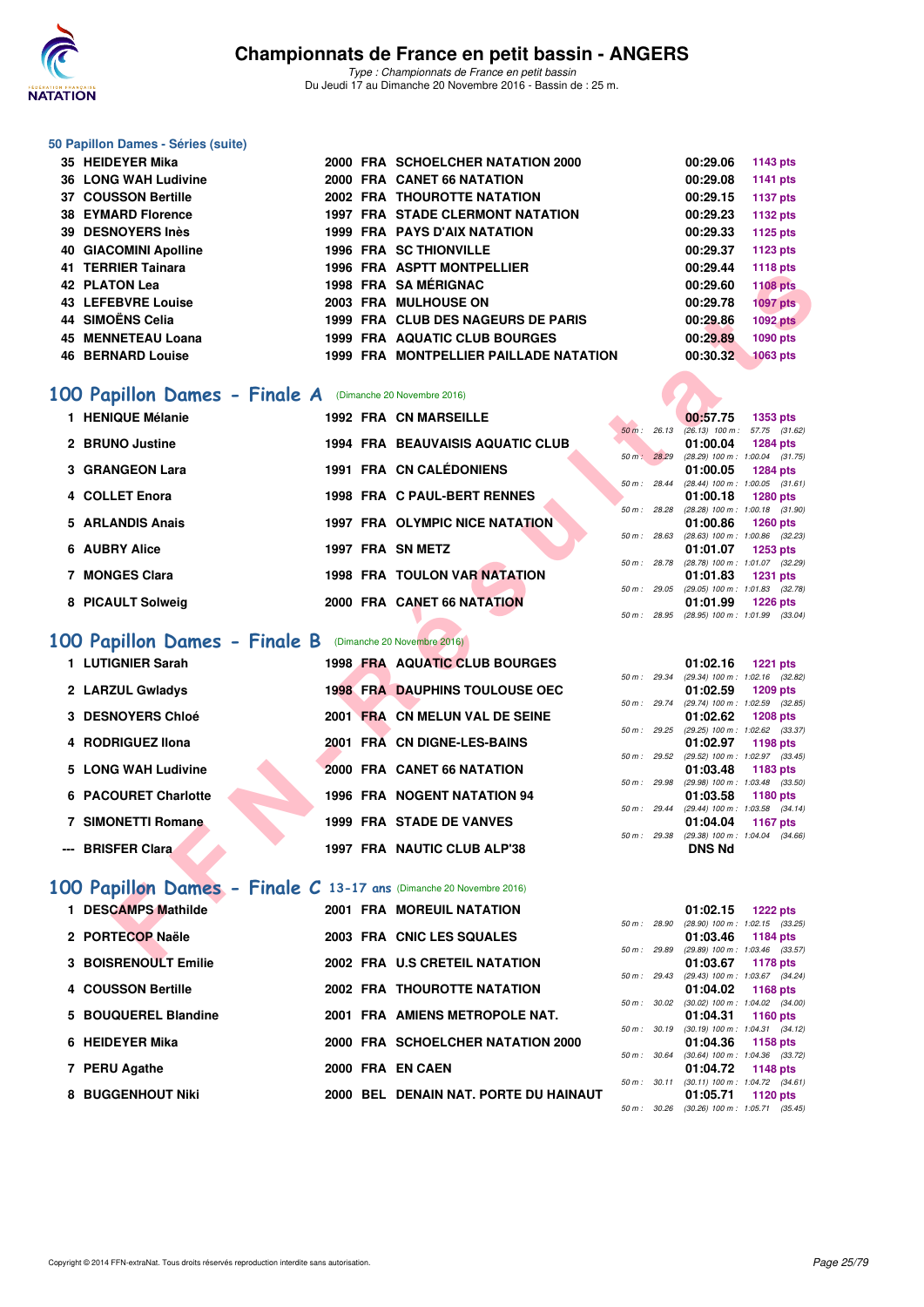

# **[100 Papillon Dames - Séries](http://www.ffnatation.fr/webffn/resultats.php?idact=nat&go=epr&idcpt=41163&idepr=32)** (Dimanche 20 Novembre 2016)

|     | 1 HENIQUE Mélanie            |  | <b>1992 FRA CN MARSEILLE</b>                   |              |                | 00:59.29<br><b>1306 pts</b>                                        |
|-----|------------------------------|--|------------------------------------------------|--------------|----------------|--------------------------------------------------------------------|
|     | 2 GRANGEON Lara              |  | 1991 FRA CN CALÉDONIENS                        |              | 50 m : 27.39   | $(27.39)$ 100 m : 59.29 $(31.90)$<br>01:00.73<br><b>1263 pts</b>   |
|     | 3 BRUNO Justine              |  | <b>1994 FRA BEAUVAISIS AQUATIC CLUB</b>        |              | 50 m : 28.74   | $(28.74)$ 100 m : 1:00.73 $(31.99)$<br>01:01.12<br><b>1252 pts</b> |
|     | 4 ARLANDIS Anais             |  | 1997 FRA OLYMPIC NICE NATATION                 |              | 50 m : 28.61   | $(28.61)$ 100 m : 1:01.12 $(32.51)$<br>01:01.21<br><b>1249 pts</b> |
|     | 4 COLLET Enora               |  | 1998 FRA C PAUL-BERT RENNES                    |              | 50 m: 28.58    | $(28.58)$ 100 m : 1:01.21 $(32.63)$<br>01:01.21<br><b>1249 pts</b> |
|     | 6 AUBRY Alice                |  | 1997 FRA SN METZ                               |              | 50 m: 28.74    | (28.74) 100 m : 1:01.21 (32.47)<br>01:01.74<br><b>1234 pts</b>     |
|     | 7 PICAULT Solweig            |  | 2000 FRA CANET 66 NATATION                     |              | 50 m : 29.21   | $(29.21)$ 100 m : 1:01.74 $(32.53)$<br><b>1232 pts</b><br>01:01.81 |
|     | 8 SANTAMANS Anna             |  | <b>1993 FRA CN MARSEILLE</b>                   |              | 50 m : 29.71   | $(29.71)$ 100 m : 1:01.81 $(32.10)$<br>01:02.01<br><b>1226 pts</b> |
|     | 9 MONGES Clara               |  | <b>1998 FRA TOULON VAR NATATION</b>            |              | 50 m: 28.36    | $(28.36)$ 100 m : 1:02.01 $(33.65)$<br>01:02.21<br><b>1220 pts</b> |
|     | <b>10 LUTIGNIER Sarah</b>    |  | 1998 FRA AQUATIC CLUB BOURGES                  |              | 50 m : 28.92   | (28.92) 100 m : 1:02.21 (33.29)<br>01:02.65<br><b>1207 pts</b>     |
|     | 11 LARZUL Gwladys            |  | <b>1998 FRA DAUPHINS TOULOUSE OEC</b>          |              | 50 m: 29.13    | $(29.13)$ 100 m : 1:02.65 $(33.52)$<br>01:02.93<br>1199 pts        |
|     | 12 MARTIN Anouchka           |  | 1993 FRA CN MARSEILLE                          |              | 50 m : 29.79   | $(29.79)$ 100 m : 1:02.93 $(33.14)$<br>01:03.09<br>1195 pts        |
|     | <b>13 PACOURET Charlotte</b> |  | 1996 FRA NOGENT NATATION 94                    |              | 50 m: 29.01    | (29.01) 100 m: 1:03.09 (34.08)<br>01:03.27<br>1189 pts             |
|     | 14 RODRIGUEZ IIona           |  | 2001 FRA CN DIGNE-LES-BAINS                    |              | 50 m: 29.70    | (29.70) 100 m: 1:03.27 (33.57)<br>01:03.38<br>1186 pts             |
|     | <b>15 LONG WAH Ludivine</b>  |  | 2000 FRA CANET 66 NATATION                     |              | 50 m : 29.89   | (29.89) 100 m: 1:03.38 (33.49)<br>01:03.39<br>1186 pts             |
|     | 16 SIMONETTI Romane          |  | 1999 FRA STADE DE VANVES                       |              | 50 m : 29.94   | (29.94) 100 m: 1:03.39 (33.45)<br>01:03.52<br>1182 pts             |
|     | 16 DESNOYERS Chloé           |  | 2001 FRA CN MELUN VAL DE SEINE                 |              | $50 m$ : 29.62 | (29.62) 100 m : 1:03.52 (33.90)<br>01:03.52<br>1182 pts            |
|     | 18 BRISFER Clara             |  | 1997 FRA NAUTIC CLUB ALP'38                    |              | 50 m: 29.40    | (29.40) 100 m: 1:03.52 (34.12)<br>01:03.64<br>1179 pts             |
| 19. | DA COSTA Chloe               |  | 1999 FRA ERSTEIN AQUATIC CLUB                  |              | 50 m: 29.74    | $(29.74)$ 100 m : 1:03.64 $(33.90)$<br>01:03.66<br>1178 pts        |
|     | 20 DESCAMPS Mathilde         |  | <b>2001 FRA MOREUIL NATATION</b>               | 50 m: 29.88  |                | (29.88) 100 m: 1:03.66 (33.78)<br>01:03.77<br>1175 pts             |
|     | 21 WISHAUPT Camille          |  | <b>1998 FRA MONTPELLIER METROPOLE NATATION</b> |              | 50 m: 30.38    | (30.38) 100 m: 1:03.77 (33.39)<br>01:03.82<br>1174 pts             |
|     | 22 GAMER Rose-alexia         |  | 1999 FRA CN MELUN VAL DE SEINE                 |              | 50 m: 29.90    | (29.90) 100 m: 1:03.82 (33.92)<br>01:03.94<br>1170 pts             |
|     | 23 CELINI Lesy               |  | <b>1999 FRA ES MASSY NATATION</b>              |              | 50 m: 30.00    | $(30.00)$ 100 m : 1:03.94 $(33.94)$<br>01:04.01<br>1168 pts        |
|     | 24 JEANNERET Valentine       |  | 1999 FRA CN CHALON-SUR-SAONE                   |              | 50 m: 29.53    | (29.53) 100 m: 1:04.01 (34.48)<br>01:04.03<br>1168 pts             |
|     | 25 NERRIERE Célia            |  | <b>1998 FRA STADE CLERMONT NATATION</b>        | 50 m : 29.91 |                | (29.91) 100 m: 1:04.03 (34.12)<br>01:04.07<br>1166 pts             |
|     | 26 BELKACEMI Leslie          |  | 1998 FRA ST-AMAND NAT PORTE DU HAINAUT         |              | 50 m: 29.95    | (29.95) 100 m: 1:04.07 (34.12)<br>01:04.24<br>1162 pts             |
|     | 27 DEL'HOMME Laurine         |  | 1997 FRA CNO ST-GERMAIN-EN-LAYE                |              | 50 m: 29.75    | (29.75) 100 m: 1:04.24 (34.49)<br>01:04.29<br>1160 pts             |
|     | 28 EYMARD Florence           |  | <b>1997 FRA STADE CLERMONT NATATION</b>        |              | 50 m : 28.89   | (28.89) 100 m: 1:04.29 (35.40)<br>01:04.31<br><b>1160 pts</b>      |
| 29  | <b>BOUQUEREL Blandine</b>    |  | 2001 FRA AMIENS METROPOLE NAT.                 |              | 50 m: 30.65    | $(30.65)$ 100 m : 1:04.31 $(33.66)$<br>01:04.46<br>1155 pts        |
|     | 30 SZCZEPIAK Margaux         |  | 1999 FRA SC THIONVILLE                         |              | 50 m: 29.93    | (29.93) 100 m: 1:04.46 (34.53)<br>01:04.52<br><b>1154 pts</b>      |
|     | 31 THEPOT Soizic             |  | 1998 FRA CN GUINGAMP                           | 50 m : 29.72 |                | (29.72) 100 m : 1:04.52 (34.80)<br>01:04.55<br>1153 pts            |
|     | 32 DESNOYERS Inès            |  | 1999 FRA PAYS D'AIX NATATION                   |              | 50 m: 29.66    | (29.66) 100 m: 1:04.55 (34.89)<br>01:04.61<br>1151 pts             |
|     | 33 BOISRENOULT Emilie        |  | 2002 FRA U.S CRETEIL NATATION                  |              | 50 m : 30.18   | (30.18) 100 m: 1:04.61 (34.43)<br>01:04.65<br>1150 pts             |
|     | 34 TRUJILLO Anne-Sophie      |  | 1996 FRA OLYMPIC NICE NATATION                 |              | 50 m : 30.21   | (30.21) 100 m: 1:04.65 (34.44)<br>01:04.66<br>1150 pts             |
|     | 35 GIACOMINI Apolline        |  | <b>1996 FRA SC THIONVILLE</b>                  |              | 50 m : 29.73   | (29.73) 100 m: 1:04.66 (34.93)<br>01:04.74                         |
|     | 36 SIMOËNS Celia             |  |                                                |              | 50 m: 30.22    | <b>1147 pts</b><br>(30.22) 100 m : 1:04.74 (34.52)                 |
|     |                              |  | 1999 FRA CLUB DES NAGEURS DE PARIS             |              | 50 m: 29.97    | 01:04.79<br><b>1146 pts</b><br>(29.97) 100 m: 1:04.79 (34.82)      |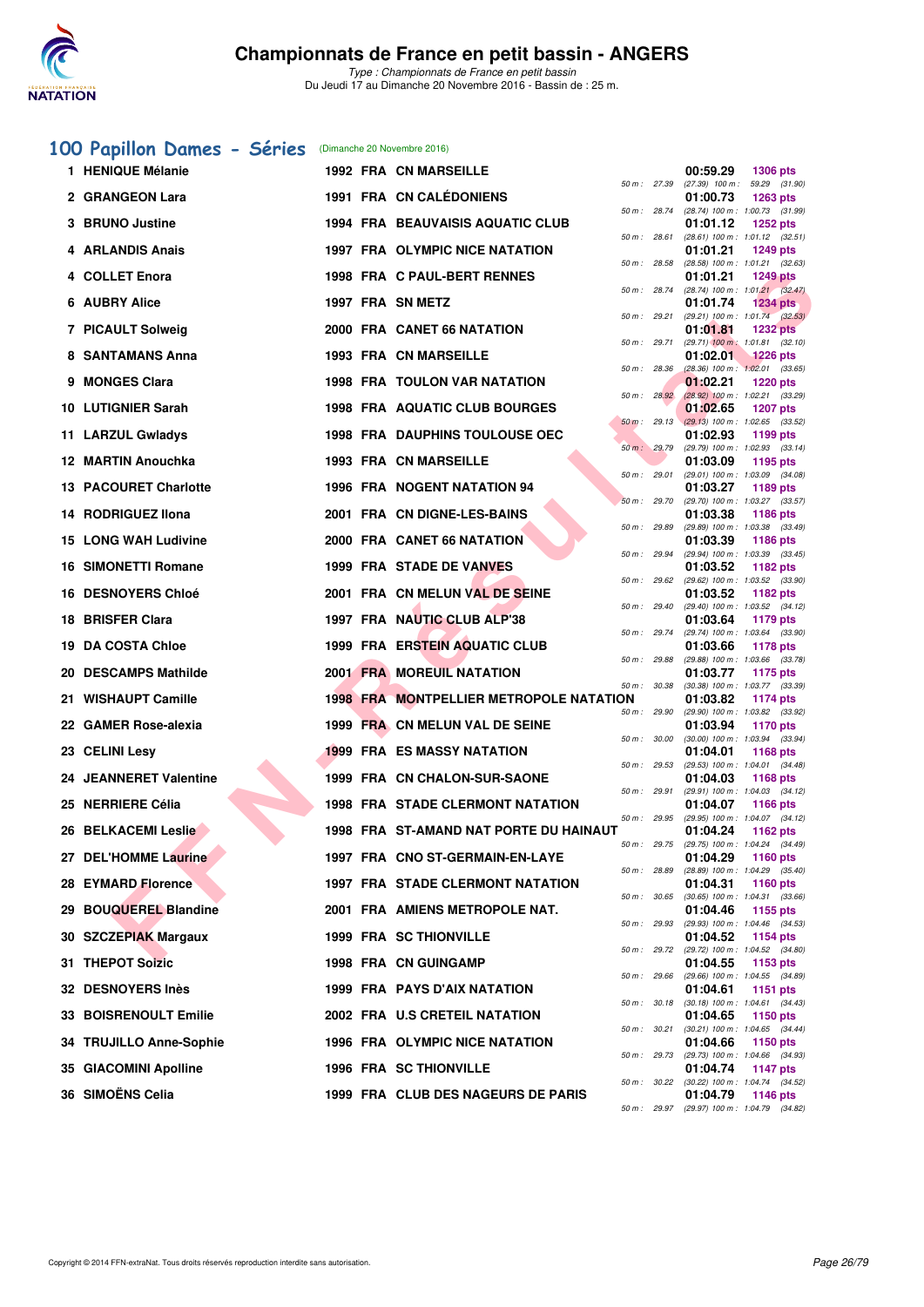

**100 Papillon Dames - Séries (suite)**

*Type : Championnats de France en petit bassin* Du Jeudi 17 au Dimanche 20 Novembre 2016 - Bassin de : 25 m.

| 37 LETANG Maria-Eléna                                   |                  | 1993 FRA CLUB DES NAGEURS DE PARIS                                                                                                         | 01:04.81<br>1145 pts                                               |
|---------------------------------------------------------|------------------|--------------------------------------------------------------------------------------------------------------------------------------------|--------------------------------------------------------------------|
| 38 MOREAU Sarah                                         |                  | 50 m : 29.68<br>2001 FRA EN TOURS                                                                                                          | $(29.68)$ 100 m : 1:04.81 $(35.13)$<br>01:04.87<br><b>1144 pts</b> |
| 39 HEIDEYER Mika                                        |                  | 50 m: 30.64<br>2000 FRA SCHOELCHER NATATION 2000                                                                                           | (30.64) 100 m: 1:04.87 (34.23)                                     |
|                                                         |                  | $50 m$ : $30.43$                                                                                                                           | 01:05.39<br>1129 pts<br>$(30.43)$ 100 m : 1:05.39 $(34.96)$        |
| 40 PERU Agathe                                          | 2000 FRA EN CAEN | 50 m : 29.99                                                                                                                               | 01:05.47<br>1127 pts<br>(29.99) 100 m: 1:05.47 (35.48)             |
| 41 MENNETEAU Loana                                      |                  | 1999 FRA AQUATIC CLUB BOURGES                                                                                                              | 01:05.72<br>1120 pts                                               |
| 42 PACAUD Pauline                                       |                  | 50 m : 30.82<br><b>1993 FRA SENS NATATION</b>                                                                                              | $(30.82)$ 100 m : 1:05.72 $(34.90)$<br>01:05.84<br><b>1117 pts</b> |
|                                                         |                  | 50 m: 30.59                                                                                                                                | $(30.59)$ 100 m : 1:05.84 $(35.25)$                                |
| <b>43 BOUDON Candice</b>                                |                  | <b>1997 FRA BORDEAUX ÉTUDIANTS CLUB</b><br>50 m: 30.10                                                                                     | 01:05.92<br>1114 $pts$<br>$(30.10)$ 100 m : 1:05.92 $(35.82)$      |
| 44 FILIPPI Morgane                                      |                  | 1997 FRA ASPTT MONTPELLIER                                                                                                                 | 01:05.94<br>1114 $pts$                                             |
| <b>45 COUSSON Bertille</b>                              |                  | 50 m: 30.47<br><b>2002 FRA THOUROTTE NATATION</b>                                                                                          | $(30.47)$ 100 m : 1:05.94 $(35.47)$<br>01:05.96<br><b>1113 pts</b> |
|                                                         |                  | 50 m: 30.49                                                                                                                                | $(30.49)$ 100 m : 1:05.96 $(35.47)$                                |
| <b>46 BLANCHETIERE Adèle</b>                            | 1999 FRA EN CAEN | 50 m: 30.50                                                                                                                                | 01:05.97<br>1113 pts<br>$(30.50)$ 100 m : 1:05.97 $(35.47)$        |
| <b>47 CHANAVAT GILLET Alicia</b>                        |                  | 1999 FRA CN CHALON-SUR-SAONE                                                                                                               | 01:06.07<br><b>1110 pts</b>                                        |
| <b>48 BUGGENHOUT Niki</b>                               |                  | 50 m: 30.53<br>2000 BEL DENAIN NAT. PORTE DU HAINAUT                                                                                       | $(30.53)$ 100 m : 1:06.07 $(35.54)$<br>01:07.54<br><b>1070 pts</b> |
|                                                         |                  | 50 m : 31.25                                                                                                                               | $(31.25)$ 100 m : 1:07.54 $(36.29)$                                |
| 49 PORTECOP Naële                                       |                  | 2003 FRA CNIC LES SQUALES                                                                                                                  | 01:07.79<br>1063 pts<br>50 m: 31.73 (31.73) 100 m: 1:07.79 (36.06) |
| 50 BERNIER Clémence                                     |                  | 1994 FRA ASPTT MONTPELLIER                                                                                                                 | 01:08.46<br>1045 pts                                               |
| <b>CACHOT Margot</b>                                    |                  | 50 m: 31.59<br>2002 FRA CN ANTIBES                                                                                                         | $(31.59)$ 100 m : 1:08.46 $(36.87)$<br><b>DNS dec</b>              |
| <b>BONNET Charlotte</b>                                 |                  | 1995 FRA OLYMPIC NICE NATATION                                                                                                             | <b>DNS dec</b>                                                     |
| --- PETIT Cassandra                                     |                  | 1995 FRA AS MONACO NATATION                                                                                                                | <b>DNS</b> dec                                                     |
| --- HERTHE Alexe                                        |                  | 2000 FRA CN CHALON-SUR-SAONE                                                                                                               | <b>DNS</b> dec                                                     |
|                                                         |                  |                                                                                                                                            |                                                                    |
| 200 Papillon Dames - Finale A (Samedi 19 Novembre 2016) |                  |                                                                                                                                            |                                                                    |
| 1 WATTEL Marie                                          |                  | 1997 FRA MONTPELLIER METROPOLE NATATION                                                                                                    | 02:09.29<br><b>1318 pts</b>                                        |
| 2 GRANGEON Lara                                         |                  | 50 m: 28.59 (28.59) 100 m: 1:00.78 (32.19) 150 m: 1:34.36 (33.58) 200 m: 2:09.29 (34.93)<br><b>1991 FRA CN CALEDONIENS</b>                 | 02:09.44<br><b>1316 pts</b>                                        |
|                                                         |                  | 50 m: 28.82 (28.82) 100 m: 1:01.36 (32.54) 150 m: 1:35.21 (33.85) 200 m: 2:09.44 (34.23)                                                   |                                                                    |
| 3 VAN ROUWENDAAL Sharon                                 |                  | <b>1993 NED MONTPELLIER METROPOLE NATATION</b><br>50 m: 29.33 (29.33) 100 m: 1:02.54 (33.21) 150 m: 1:37.26 (34.72) 200 m: 2:11.69 (34.43) | 02:11.69<br><b>1281 pts</b>                                        |
| 4 COLLET Enora                                          |                  | 1998 FRA C PAUL-BERT RENNES                                                                                                                | 02:12.45<br><b>1270 pts</b>                                        |
| 5 LARZUL Gwladys                                        |                  | 50 m: 29.94 (29.94) 100 m: 1:03.97 (34.03) 150 m: 1:37.81 (33.84) 200 m: 2:12.45 (34.64)<br><b>1998 FRA DAUPHINS TOULOUSE OEC</b>          | 02:13.34<br><b>1256 pts</b>                                        |
| <b>AUBRY Alice</b><br>6                                 | 1997 FRA SN METZ | 50 m: 30.10 (30.10) 100 m: 1:04.04 (33.94) 150 m: 1:38.73 (34.69) 200 m: 2:13.34 (34.61)                                                   |                                                                    |
|                                                         |                  | 50 m: 29.29 (29.29) 100 m: 1:02.56 (33.27) 150 m: 1:37.64 (35.08) 200 m: 2:13.92 (36.28)                                                   | 02:13.92<br><b>1247 pts</b>                                        |
| 7 WISHAUPT Camille                                      |                  | 1998 FRA MONTPELLIER METROPOLE NATATION                                                                                                    | 02:15.37<br><b>1226 pts</b>                                        |
| 8 PICAULT Solweig                                       |                  | 50 m: 29.87 (29.87) 100 m: 1:03.92 (34.05) 150 m: 1:39.09 (35.17) 200 m: 2:15.37 (36.28)<br>2000 FRA CANET 66 NATATION                     | 02:17.05<br><b>1201 pts</b>                                        |
|                                                         |                  | 50 m: 29.68 (29.68) 100 m: 1:03.72 (34.04) 150 m: 1:39.67 (35.95) 200 m: 2:17.05 (37.38)                                                   |                                                                    |
| 200 Papillon Dames - Finale B (Samedi 19 Novembre 2016) |                  |                                                                                                                                            |                                                                    |
| 1 HITA Orlane                                           |                  | 1999 FRA CN BREST                                                                                                                          | 02:14.99<br><b>1231 pts</b>                                        |
|                                                         |                  | 50 m: 30.77 (30.77) 100 m: 1:05.95 (35.18) 150 m: 1:40.00 (34.05) 200 m: 2:14.99 (34.99)                                                   |                                                                    |
| 2 ARLANDIS Anais                                        |                  | 1997 FRA OLYMPIC NICE NATATION<br>50 m: 30.02 (30.02) 100 m: 1:04.54 (34.52) 150 m: 1:39.64 (35.10) 200 m: 2:15.70 (36.06)                 | 02:15.70<br><b>1221 pts</b>                                        |
| 3 LANGLAIS Lila                                         |                  | 2000 FRA ES MASSY NATATION                                                                                                                 | 02:17.47 1195 pts                                                  |
|                                                         |                  | 50 m: 31.46 (31.46) 100 m: 1:06.96 (35.50) 150 m: 1:42.17 (35.21) 200 m: 2:17.47 (35.30)                                                   |                                                                    |

# **[200 Papillon Dames - Finale A](http://www.ffnatation.fr/webffn/resultats.php?idact=nat&go=epr&idcpt=41163&idepr=33)** (Samedi 19 Novembre 2016)

| 1 WATTEL Marie                 |  | 1997 FRA MONTPELLIER METROPOLE NATATION                                                  | 02:09.29 | <b>1318 pts</b>                     |
|--------------------------------|--|------------------------------------------------------------------------------------------|----------|-------------------------------------|
|                                |  | 50 m: 28.59 (28.59) 100 m: 1:00.78 (32.19) 150 m: 1:34.36                                |          | $(33.58)$ 200 m : 2:09.29 $(34.93)$ |
| 2 GRANGEON Lara                |  | <b>1991 FRA CN CALEDONIENS</b>                                                           | 02:09.44 | <b>1316 pts</b>                     |
|                                |  | 50 m: 28.82 (28.82) 100 m: 1:01.36 (32.54) 150 m: 1:35.21                                |          | $(33.85)$ 200 m : 2:09.44 $(34.23)$ |
| <b>3 VAN ROUWENDAAL Sharon</b> |  | <b>1993 NED MONTPELLIER METROPOLE NATATION</b>                                           | 02:11.69 | <b>1281 pts</b>                     |
|                                |  | 50 m: 29.33 (29.33) 100 m: 1:02.54 (33.21) 150 m: 1:37.26 (34.72) 200 m: 2:11.69 (34.43) |          |                                     |
| 4 COLLET Enora                 |  | 1998 FRA C PAUL-BERT RENNES                                                              | 02:12.45 | 1270 pts                            |
|                                |  | 50 m: 29.94 (29.94) 100 m: 1:03.97 (34.03) 150 m: 1:37.81                                |          | $(33.84)$ 200 m : 2:12.45 $(34.64)$ |
| 5 LARZUL Gwladys               |  | <b>1998 FRA DAUPHINS TOULOUSE OEC</b>                                                    | 02:13.34 | 1256 pts                            |
|                                |  | 50 m : 30.10 (30.10) 100 m : 1:04.04 (33.94) 150 m : 1:38.73                             |          | $(34.69)$ 200 m : 2:13.34 $(34.61)$ |
| 6 AUBRY Alice                  |  | 1997 FRA SN METZ                                                                         | 02:13.92 | 1247 pts                            |
|                                |  | 50 m : 29.29 (29.29) 100 m : 1:02.56 (33.27) 150 m : 1:37.64                             |          | $(35.08)$ 200 m : 2:13.92 $(36.28)$ |
| 7 WISHAUPT Camille             |  | 1998 FRA MONTPELLIER METROPOLE NATATION                                                  | 02:15.37 | $1226$ pts                          |
|                                |  | 50 m : 29.87 (29.87) 100 m : 1:03.92 (34.05) 150 m : 1:39.09                             |          | $(35.17)$ 200 m : 2:15.37 $(36.28)$ |
| 8 PICAULT Solweig              |  | 2000 FRA CANET 66 NATATION                                                               | 02:17.05 | $1201$ pts                          |
|                                |  | 50 m : 29.68 (29.68) 100 m : 1:03.72 (34.04) 150 m : 1:39.67                             |          | $(35.95)$ 200 m : 2:17.05 $(37.38)$ |

# **[200 Papillon Dames - Finale B](http://www.ffnatation.fr/webffn/resultats.php?idact=nat&go=epr&idcpt=41163&idepr=33)** (Samedi 19 Novembre 2016)

| 1 HITA Orlane        | 1999 FRA CN BREST                                         |                                                 | 02:14.99 | <b>1231 pts</b>                     |
|----------------------|-----------------------------------------------------------|-------------------------------------------------|----------|-------------------------------------|
|                      | 50 m: 30.77 (30.77) 100 m: 1:05.95 (35.18) 150 m: 1:40.00 |                                                 |          | $(34.05)$ 200 m : 2:14.99 $(34.99)$ |
| 2 ARLANDIS Anais     | 1997 FRA OLYMPIC NICE NATATION                            |                                                 | 02:15.70 | 1221 pts                            |
|                      | 50 m: 30.02 (30.02) 100 m: 1:04.54 (34.52) 150 m: 1:39.64 |                                                 |          | $(35.10)$ 200 m : 2:15.70 $(36.06)$ |
| 3 LANGLAIS Lila      | <b>2000 FRA ES MASSY NATATION</b>                         |                                                 | 02:17.47 | 1195 pts                            |
|                      | 50 m: 31.46 (31.46) 100 m: 1:06.96 (35.50) 150 m: 1:42.17 |                                                 |          | $(35.21)$ 200 m : 2:17.47 $(35.30)$ |
| 4 SECRESTAT Charlyne | 1998 FRA CSM CLAMART                                      |                                                 | 02:17.86 | 1189 pts                            |
|                      | 50 m: 31.71 (31.71) 100 m: 1:06.50 (34.79) 150 m: 1:41.29 |                                                 |          | (34.79) 200 m : 2:17.86 (36.57)     |
| 5 BOURNONVILLE Laura | 2001 FRA ES VITRY                                         |                                                 | 02:18.02 | 1187 pts                            |
|                      | 50 m: 30.95 (30.95) 100 m: 1:06.26 (35.31) 150 m: 1:42.47 |                                                 |          | $(36.21)$ 200 m : 2:18.02 $(35.55)$ |
| 6 LUTIGNIER Sarah    | <b>1998 FRA AQUATIC CLUB BOURGES</b>                      |                                                 | 02:18.95 | 1173 pts                            |
|                      | 50 m: 30.95 (30.95) 100 m: 1:05.97 (35.02) 150 m: 1:41.76 |                                                 |          | $(35.79)$ 200 m : 2:18.95 $(37.19)$ |
| <b>7 CELINI Lesy</b> | <b>1999 FRA ES MASSY NATATION</b>                         |                                                 | 02:19.64 | 1163 $pts$                          |
|                      | 50 m: 30.01 (30.01) 100 m: 1:04.63 (34.62) 150 m: 1:41.38 |                                                 |          | $(36.75)$ 200 m : 2:19.64 $(38.26)$ |
| 8 MENNETEAU Loana    | <b>1999 FRA AQUATIC CLUB BOURGES</b>                      |                                                 | 02:19.73 | 1162 $pts$                          |
|                      | 50 m : 31.51                                              | (31.51) 100 m : 1:06.76 (35.25) 150 m : 1:43.06 |          | (36.30) 200 m : 2:19.73 (36.67)     |
|                      |                                                           |                                                 |          |                                     |

# **[200 Papillon Dames - Finale C](http://www.ffnatation.fr/webffn/resultats.php?idact=nat&go=epr&idcpt=41163&idepr=33) 13-17 ans** (Samedi 19 Novembre 2016)

**1 DESNOYERS Chloé 2001 FRA CN MELUN VAL DE SEINE 02:17.25 1198 pts**

*50 m : 30.44 (30.44) 100 m : 1:04.67 (34.23) 150 m : 1:39.84 (35.17) 200 m : 2:17.25 (37.41)*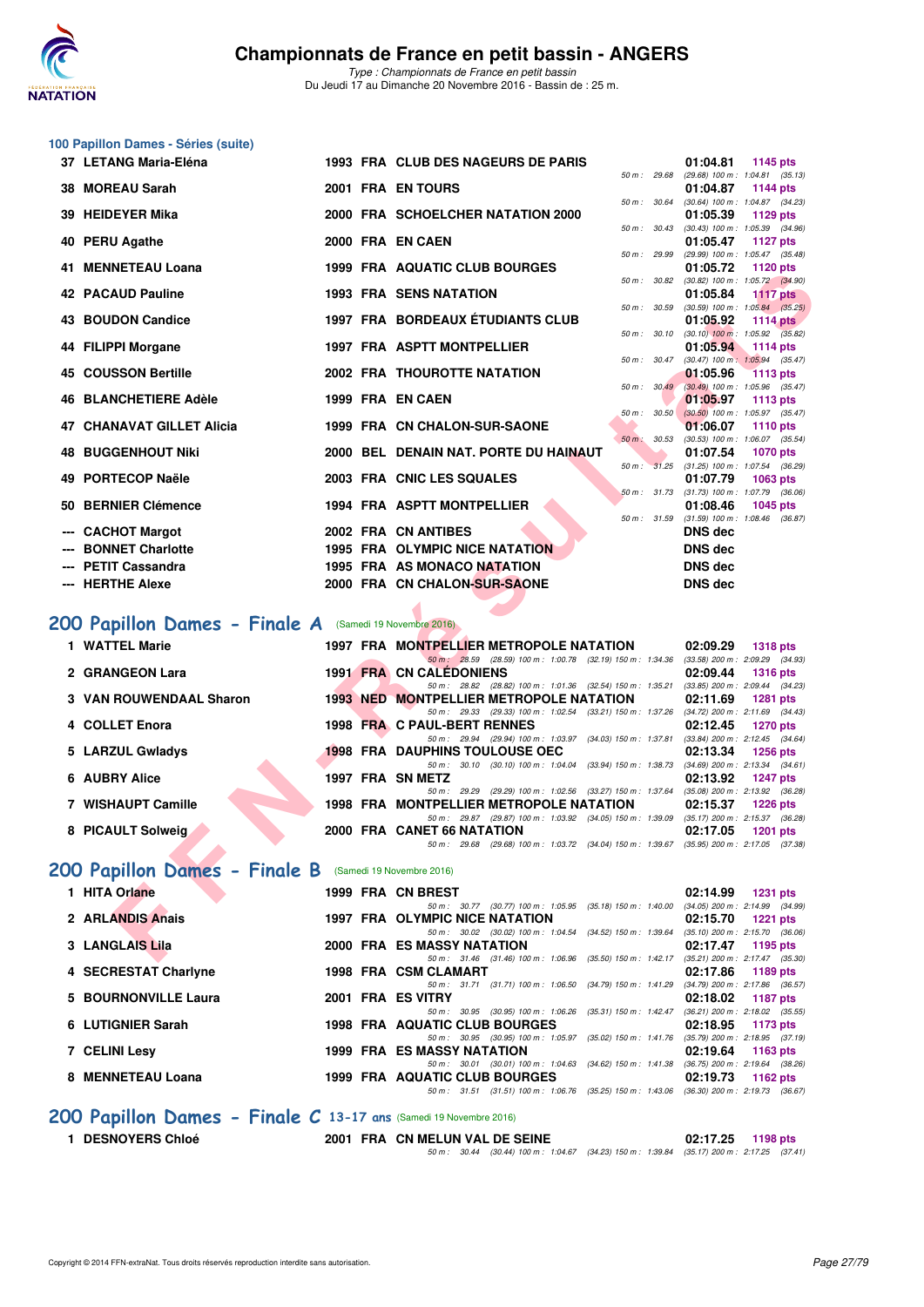

*Type : Championnats de France en petit bassin* Du Jeudi 17 au Dimanche 20 Novembre 2016 - Bassin de : 25 m.

| 200 Papillon Dames - Finale C (suite) |  |                                                                                                                                     |                                                                    |
|---------------------------------------|--|-------------------------------------------------------------------------------------------------------------------------------------|--------------------------------------------------------------------|
| 2 DESBORDES Joana                     |  | 2000 FRA SO ROSNY<br>50 m: 31.50 (31.50) 100 m: 1:06.84 (35.34) 150 m: 1:42.58 (35.74) 200 m: 2:17.80 (35.22)                       | 02:17.80<br>1190 pts                                               |
| 3 ANGLADE Raphaëlle                   |  | 2002 FRA DAUPHINS TOULOUSE OEC                                                                                                      | 02:19.29<br><b>1168 pts</b>                                        |
| 4 BIHAN Morgane                       |  | 50 m: 30.74 (30.74) 100 m: 1:06.40 (35.66) 150 m: 1:42.89 (36.49) 200 m: 2:19.29 (36.40)<br>2000 FRA CSN GUYANCOURT                 | 02:19.56<br><b>1164 pts</b>                                        |
| 5 MOREAU Sarah                        |  | 50 m: 31.71 (31.71) 100 m: 1:07.75 (36.04) 150 m: 1:43.95<br>2001 FRA EN TOURS                                                      | $(36.20)$ 200 m : 2:19.56 $(35.61)$<br>02:20.09<br>1156 pts        |
| 6 HANRAS Tiphaine                     |  | 50 m: 31.31 (31.31) 100 m: 1:06.89 (35.58) 150 m: 1:43.75<br>2000 FRA COULOMMIERS NATATION                                          | $(36.86)$ 200 m : 2:20.09 $(36.34)$<br>02:21.93<br>1130 pts        |
| 7 HIVERT Emma                         |  | 50 m: 30.97 (30.97) 100 m: 1:07.50 (36.53) 150 m: 1:44.59<br>2000 FRA ANGERS NATATION                                               | $(37.09)$ 200 m : 2:21.93 $(37.34)$<br>02:24.35<br><b>1096 pts</b> |
| 8 CACHOT Margot                       |  | 50 m: 32.12 (32.12) 100 m: 1:08.30 (36.18) 150 m: 1:45.99 (37.69) 200 m: 2:24.35 (38.36)<br>2002 FRA CN ANTIBES                     | 02:24.60<br>1092 $pts$                                             |
|                                       |  | 50 m: 31.61 (31.61) 100 m: 1.07.73 (36.12) 150 m: 1.44.92 (37.19) 200 m: 2.24.60 (39.68)                                            |                                                                    |
| 200 Papillon Dames - Séries           |  | (Samedi 19 Novembre 2016)                                                                                                           |                                                                    |
| 1 GRANGEON Lara                       |  | <b>1991 FRA CN CALEDONIENS</b><br>50 m: 29.30 (29.30) 100 m: 1:02.82 (33.52) 150 m: 1:37.23                                         | 02:11.20<br><b>1289 pts</b><br>$(34.41)$ 200 m : 2:11.20 $(33.97)$ |
| 2 AUBRY Alice                         |  | 1997 FRA SN METZ<br>50 m: 29.49 (29.49) 100 m: 1:03.04 (33.55) 150 m: 1:37.78 (34.74) 200 m: 2:12.74 (34.96)                        | 02:12.74<br><b>1265 pts</b>                                        |
| 3 VAN ROUWENDAAL Sharon               |  | 1993 NED MONTPELLIER METROPOLE NATATION<br>50 m: 30.29 (30.29) 100 m: 1:03.87 (33.58) 150 m: 1:38.38                                | 02:13.62<br>1252 $pts$<br>$(34.51)$ 200 m : 2:13.62 $(35.24)$      |
| 4 WATTEL Marie                        |  | 1997 FRA MONTPELLIER METROPOLE NATATION                                                                                             | 02:13.65<br><b>1251 pts</b>                                        |
| 5 COLLET Enora                        |  | 50 m : 29.93 (29.93) 100 m : 1:04.03 (34.10) 150 m : 1:38.42<br>1998 FRA C PAUL-BERT RENNES                                         | $(34.39)$ 200 m : 2:13.65 $(35.23)$<br>02:14.63<br><b>1237 pts</b> |
| 6 LARZUL Gwladys                      |  | 50 m: 30.05 (30.05) 100 m: 1:03.79 (33.74) 150 m: 1:38.49 (34.70) 200 m: 2:14.63 (36.14)<br><b>1998 FRA DAUPHINS TOULOUSE OEC</b>   | 02:14.90<br><b>1233 pts</b>                                        |
| 7 WISHAUPT Camille                    |  | 50 m: 30.81 (30.81) 100 m: 1:06.03 (35.22) 150 m: 1:40.70 (34.67) 200 m: 2:14.90 (34.20)<br>1998 FRA MONTPELLIER METROPOLE NATATION | 02:16.06<br><b>1215 pts</b>                                        |
| 8 PICAULT Solweig                     |  | 50 m: 30.11 (30.11) 100 m: 1:04.61 (34.50) 150 m: 1:39.94<br>2000 FRA CANET 66 NATATION                                             | $(35.33)$ 200 m : 2:16.06 $(36.12)$<br>02:16.71<br><b>1206 pts</b> |
| 9 HITA Orlane                         |  | 50 m: 29.95 (29.95) 100 m: 1:04.40 (34.45) 150 m: 1:39.83<br>1999 FRA CN BREST                                                      | (35.43) 200 m : 2:16.71 (36.88)<br>02:17.48<br>1195 pts            |
|                                       |  | 50 m: 30.92 (30.92) 100 m: 1:05.53 (34.61) 150 m: 1:40.71                                                                           | $(35.18) 200 \text{ m}$ : 2:17.48 $(36.77)$                        |
| 10 SECRESTAT Charlyne                 |  | 1998 FRA CSM CLAMART<br>50 m: 31.66 (31.66) 100 m: 1:06.69 (35.03) 150 m: 1:41.77 (35.08) 200 m: 2:17.61 (35.84)                    | 02:17.61<br>1193 pts                                               |
| <b>11 ARLANDIS Anais</b>              |  | 1997 FRA OLYMPIC NICE NATATION<br>50 m: 30.18 (30.18) 100 m: 1:05.36 (35.18) 150 m: 1:41.52 (36.16) 200 m: 2:18.23 (36.71)          | 02:18.23<br>1184 pts                                               |
| <b>12 LANGLAIS Lila</b>               |  | <b>2000 FRA ES MASSY NATATION</b><br>50 m: 31.56 (31.56) 100 m: 1:06.89 (35.33) 150 m: 1:42.79 (35.90) 200 m: 2:19.00 (36.21)       | 02:19.00<br>1172 pts                                               |
| <b>13 LUTIGNIER Sarah</b>             |  | <b>1998 FRA AQUATIC CLUB BOURGES</b><br>50 m: 31.34 (31.34) 100 m: 1:07.27 (35.93) 150 m: 1:42.94                                   | 02:19.50<br>1165 pts<br>$(35.67)$ 200 m : 2:19.50 $(36.56)$        |
| <b>14 MENNETEAU Loana</b>             |  | 1999 FRA AQUATIC CLUB BOURGES<br>50 m: 31.52 (31.52) 100 m: 1:07.40 (35.88) 150 m: 1:43.15 (35.75) 200 m: 2:19.52 (36.37)           | 02:19.52<br>1165 pts                                               |
| <b>15 BOURNONVILLE Laura</b>          |  | 2001 FRA ES VITRY<br>50 m: 31.23 (31.23) 100 m: 1:06.79 (35.56) 150 m: 1:43.08                                                      | 02:19.72<br>1162 $pts$<br>$(36.29)$ 200 m : 2:19.72 $(36.64)$      |
| 16 CELINI Lesy                        |  | 1999 FRA ES MASSY NATATION                                                                                                          | 02:20.20<br>1155 pts                                               |
| 17 ANGLADE Raphaëlle                  |  | 50 m: 30.59 (30.59) 100 m: 1:06.15 (35.56) 150 m: 1:43.21 (37.06) 200 m: 2:20.20 (36.99)<br>2002 FRA DAUPHINS TOULOUSE OEC          | 02:20.57<br><b>1150 pts</b>                                        |
| 18 JEANNERET Valentine                |  | 50 m: 30.49 (30.49) 100 m: 1:05.73 (35.24) 150 m: 1:43.26 (37.53) 200 m: 2:20.57 (37.31)<br>1999 FRA CN CHALON-SUR-SAONE            | 02:20.83<br>1146 pts                                               |
| <b>19 EYMARD Florence</b>             |  | 50 m: 31.50 (31.50) 100 m: 1:06.80 (35.30) 150 m: 1:43.53 (36.73) 200 m: 2:20.83 (37.30)<br>1997 FRA STADE CLERMONT NATATION        | 02:20.92<br>1144 pts                                               |
| 20 FILIPPI Morgane                    |  | 50 m: 32.10 (32.10) 100 m: 1:08.47 (36.37) 150 m: 1:44.74 (36.27) 200 m: 2:20.92 (36.18)<br>1997 FRA ASPTT MONTPELLIER              | 02:21.21<br>1140 pts                                               |
| 21 CACHOT Margot                      |  | 50 m: 31.59 (31.59) 100 m: 1:07.43 (35.84) 150 m: 1:43.76<br>2002 FRA CN ANTIBES                                                    | $(36.33)$ 200 m : 2:21.21 $(37.45)$<br>02:21.34<br>1138 pts        |
| 22 DESBORDES Joana                    |  | 50 m: 30.47 (30.47) 100 m: 1:05.86 (35.39) 150 m: 1:43.20<br>2000 FRA SO ROSNY                                                      | (37.34) 200 m : 2:21.34 (38.14)<br>02:21.58<br>1135 pts            |
| 23 MOREAU Sarah                       |  | 50 m : 30.85 (30.85) 100 m : 1:06.16 (35.31) 150 m : 1:43.29<br>2001 FRA EN TOURS                                                   | (37.13) 200 m : 2:21.58 (38.29)<br>02:21.92<br>1130 pts            |
|                                       |  | 50 m: 31.44 (31.44) 100 m: 1:07.64 (36.20) 150 m: 1:44.88 (37.24) 200 m: 2:21.92 (37.04)                                            |                                                                    |
| 24 DESNOYERS Chloé                    |  | 2001 FRA CN MELUN VAL DE SEINE<br>50 m: 30.76 (30.76) 100 m: 1:06.82 (36.06) 150 m: 1:44.07 (37.25) 200 m: 2:22.58 (38.51)          | 02:22.58<br><b>1121 pts</b>                                        |
| 25 HANRAS Tiphaine                    |  | 2000 FRA COULOMMIERS NATATION<br>50 m: 31.52 (31.52) 100 m: 1:08.43 (36.91) 150 m: 1:46.13 (37.70) 200 m: 2:23.06 (36.93)           | 02:23.06<br><b>1114 pts</b>                                        |
| 26 DA COSTA Chloe                     |  | 1999 FRA ERSTEIN AQUATIC CLUB<br>50 m: 31.76 (31.76) 100 m: 1:08.03 (36.27) 150 m: 1:45.77 (37.74) 200 m: 2:23.11 (37.34)           | 02:23.11<br>1113 pts                                               |
| 27 BIHAN Morgane                      |  | 2000 FRA CSN GUYANCOURT<br>50 m : 32.71 (32.71) 100 m : 1:09.27 (36.56) 150 m : 1:46.20 (36.93) 200 m : 2:23.27 (37.07)             | 02:23.27<br>1111 pts                                               |
| 28 BERNARD Louise                     |  | 1999 FRA MONTPELLIER PAILLADE NATATION<br>50 m: 32.53 (32.53) 100 m: 1:08.93 (36.40) 150 m: 1:46.49 (37.56) 200 m: 2:23.80 (37.31)  | 02:23.80<br>1103 pts                                               |
|                                       |  |                                                                                                                                     |                                                                    |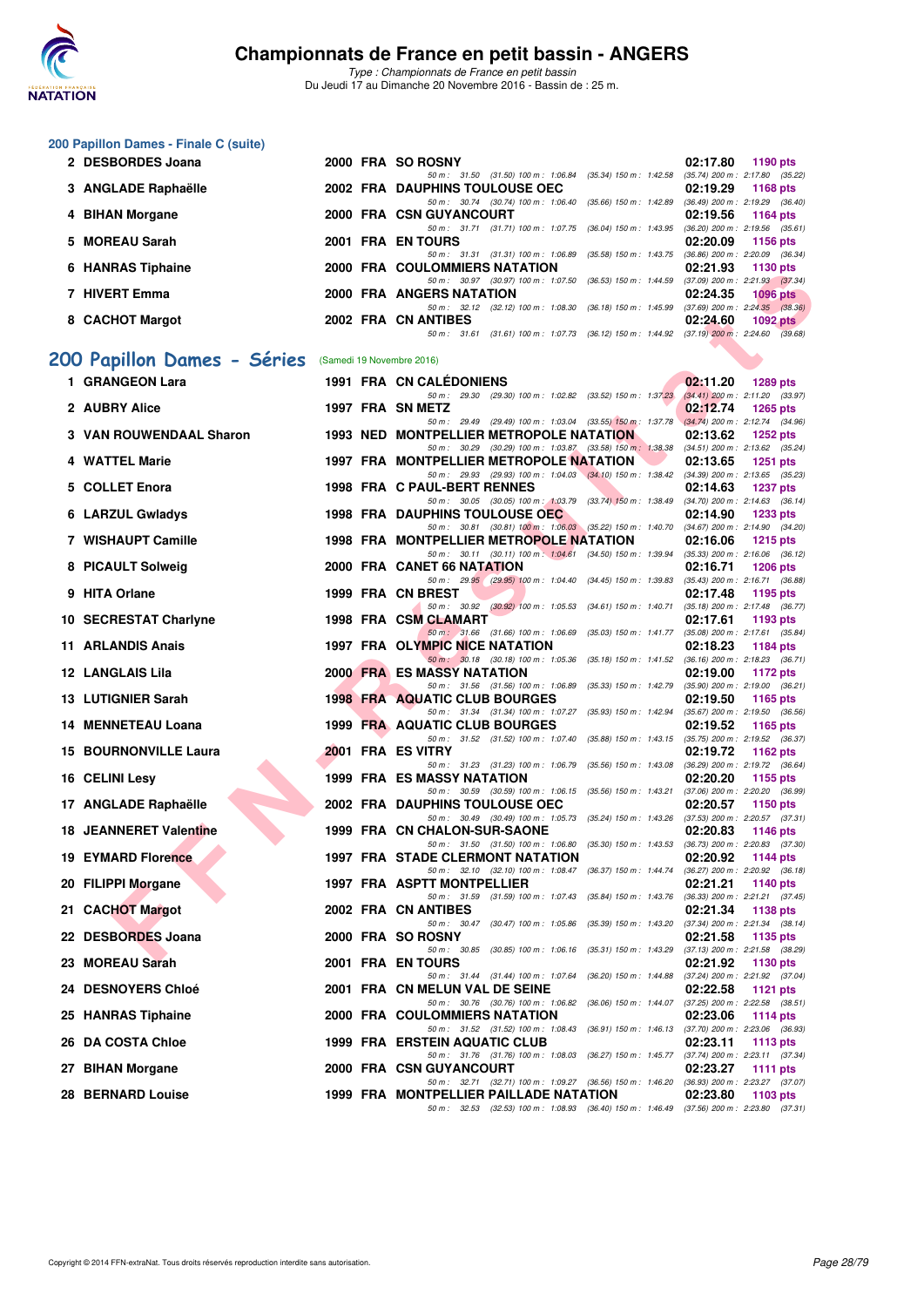

*Type : Championnats de France en petit bassin* Du Jeudi 17 au Dimanche 20 Novembre 2016 - Bassin de : 25 m.

#### **200 Papillon Dames - Séries (suite)**

| 50 m: 32.36 (32.36) 100 m: 1:09.03 (36.67) 150 m: 1:46.48<br>$(37.45)$ 200 m : 2:24.49 $(38.01)$<br><b>30 LONG WAH Ludivine</b><br>2000 FRA CANET 66 NATATION<br>02:25.19<br>1084 pts<br>50 m: 30.30 (30.30) 100 m: 1:05.15 (34.85) 150 m: 1:42.59 (37.44) 200 m: 2:25.19 (42.60)<br>31 MARQUART Gaelle<br>2000 FRA AC MOLSHEIM MUTZIG<br>02:25.40<br><b>1081 pts</b><br>50 m: 33.60 (33.60) 100 m: 1:11.24 (37.64) 150 m: 1:48.70 (37.46) 200 m: 2:25.40 (36.70)<br>32 PERU Agathe<br>2000 FRA EN CAEN<br>02:25.60<br><b>1078 pts</b><br>$(37.80)$ 200 m : 2:25.60 $(39.33)$<br>50 m: 31.54 (31.54) 100 m: 1:08.47<br>$(36.93)$ 150 m : 1:46.27<br>33 BOUQUEREL Blandine<br>2001 FRA AMIENS METROPOLE NAT.<br>02:25.72<br><b>1076 pts</b><br>50 m: 31.95 (31.95) 100 m: 1:08.88<br>$(36.93)$ 150 m : 1:47.47<br>$(38.59)$ 200 m : 2:25.72 $(38.25)$<br>34 GAMER Rose-alexia<br>1999 FRA CN MELUN VAL DE SEINE<br>02:25.89<br><b>1074 pts</b><br>50 m: 31.37 (31.37) 100 m: 1:07.71<br>$(36.34)$ 150 m : 1:46.24<br>$(38.53)$ 200 m : 2:25.89 $(39.65)$<br><b>35 BOUDON Candice</b><br><b>1997 FRA BORDEAUX ETUDIANTS CLUB</b><br>02:26.04<br><b>1072 pts</b><br>50 m: 32.97 (32.97) 100 m: 1:10.32<br>$(37.35)$ 150 m : 1:48.25<br>$(37.93)$ 200 m : 2:26.04 $(37.79)$<br>36 DESNOYERS Inès<br>1999 FRA PAYS D'AIX NATATION<br>02:26.28<br>1069 pts<br>50 m: 31.71 (31.71) 100 m: 1:07.60<br>(38.04) 200 m: 2:26.28 (40.64)<br>$(35.89)$ 150 m : 1:45.64<br>37 PORTECOP Naële<br>2003 FRA CNIC LES SQUALES<br>02:26.66<br><b>1063 pts</b><br>$(37.39)$ 150 m : 1:48.14 $(38.30)$ 200 m : 2:26.66 $(38.52)$<br>50 m: 32.45 (32.45) 100 m: 1:09.84<br><b>38 LEMONNIER Amelie</b><br><b>1999 FRA ANGERS NATATION</b><br>02:27.20<br><b>1056 pts</b><br>$(37.11)$ 150 m : 1:47.78<br>50 m: 31.70 (31.70) 100 m: 1:08.81<br>(38.97) 200 m : 2:27.20 (39.42)<br>39 BERNIER Clémence<br>1994 FRA ASPTT MONTPELLIER<br>02:28.56<br><b>1037 pts</b><br>50 m: 32.32 (32.32) 100 m: 1:09.70 (37.38) 150 m: 1:49.11 (39.41) 200 m: 2:28.56 (39.45)<br>00 4 Nages Dames - Finale A (Dimanche 20 Novembre 2016)<br>1 BONNET Charlotte<br>1995 FRA OLYMPIC NICE NATATION<br>00:58.99<br>1393 pts<br>58.99 (31.12)<br>50 m : 27.87<br>$(27.87)$ 100 m :<br>2 CINI Mathilde<br><b>1994 FRA VALENCE TRIATHLON</b><br>01:01.46<br><b>1317 pts</b><br>50 m: 27.39<br>(27.39) 100 m: 1:01.46 (34.07)<br>1997 FRA CNO ST-GERMAIN-EN-LAYE<br>3 DEL'HOMME Laurine<br>01:02.37<br>1289 pts<br>50 m : 28.24<br>(28.24) 100 m: 1:02.37 (34.13)<br><b>1997 FRA CN SARREGUEMINES</b><br>4 DAUBA Camille<br>01:02.86<br>1275 pts<br>50 m : 29.81<br>$(29.81)$ 100 m : 1:02.86 $(33.05)$<br>5 BEN KHELIL Farah<br>1998 TUN SO MILLAU N<br>01:02.89<br>1274 pts<br>50 m : 28.91<br>(28.91) 100 m: 1:02.89 (33.98)<br>1993 FRA CN MARSEILLE<br>6 SANTAMANS Anna<br>01:02.90<br>1273 pts<br>$(28.81)$ 100 m : 1:02.90 $(34.09)$<br>50 m : 28.81<br>1997 FRA OLYMPIC NICE NATATION<br>7 ARLANDIS Anais<br>01:03.56<br><b>1254 pts</b><br>(29.66) 100 m: 1:03.56 (33.90)<br>50 m : 29.66<br>8 BORGOGNO Alizée<br>2001 FRA OLYMPIC NICE NATATION<br>01:03.95<br><b>1242 pts</b><br>50 m: 29.10 (29.10) 100 m: 1:03.95 (34.85)<br>00 4 Nages Dames - Finale B<br>(Dimanche 20 Novembre 2016)<br>1 HERTHE Alexe<br>2000 FRA CN CHALON-SUR-SAONE<br>01:03.40<br>1259 pts<br>$50 m$ : 29.56<br>(29.56) 100 m: 1:03.40 (33.84)<br>2 PETIT Cassandra<br>1995 FRA AS MONACO NATATION<br>01:03.87<br>1245 pts<br>50 m : 29.81<br>(29.81) 100 m: 1:03.87 (34.06)<br>2 DESBORDES Joana<br>2000 FRA SO ROSNY<br>01:03.87<br><b>1245 pts</b><br>50 m: 29.44<br>(29.44) 100 m: 1:03.87 (34.43)<br>4 COSTE Julie<br><b>1998 FRA DAUPHINS TOULOUSE OEC</b><br>01:04.43<br><b>1228 pts</b><br>50 m: 29.50<br>(29.50) 100 m: 1:04.43 (34.93)<br>5 RAYNERT Maud<br><b>1998 FRA ES MASSY NATATION</b><br>01:04.57<br><b>1224 pts</b><br>50 m: 29.47<br>(29.47) 100 m: 1:04.57 (35.10)<br>1999 FRA ASPTT MONTPELLIER<br><b>6 LAGANIER Amandine</b><br>01:05.32<br>1202 pts<br>50 m : 30.08<br>$(30.08)$ 100 m : 1:05.32 $(35.24)$<br>7 JEANNERET Valentine<br>1999 FRA CN CHALON-SUR-SAONE<br>01:05.50<br>1197 pts<br>50 m: 30.09<br>$(30.09)$ 100 m : 1:05.50 $(35.41)$<br>8 LETANG Maria-Eléna<br>1993 FRA CLUB DES NAGEURS DE PARIS<br>01:06.22<br>1176 pts<br>(29.86) 100 m : 1:06.22 (36.36)<br>50 m: 29.86<br>$00.4$ Nages Dames - Finale C 13-17 ans (Dimanche 20 Novembre 2016) | 29 HIVERT Emma |  | 2000 FRA ANGERS NATATION |  | 02:24.49 | <b>1094 pts</b> |
|---------------------------------------------------------------------------------------------------------------------------------------------------------------------------------------------------------------------------------------------------------------------------------------------------------------------------------------------------------------------------------------------------------------------------------------------------------------------------------------------------------------------------------------------------------------------------------------------------------------------------------------------------------------------------------------------------------------------------------------------------------------------------------------------------------------------------------------------------------------------------------------------------------------------------------------------------------------------------------------------------------------------------------------------------------------------------------------------------------------------------------------------------------------------------------------------------------------------------------------------------------------------------------------------------------------------------------------------------------------------------------------------------------------------------------------------------------------------------------------------------------------------------------------------------------------------------------------------------------------------------------------------------------------------------------------------------------------------------------------------------------------------------------------------------------------------------------------------------------------------------------------------------------------------------------------------------------------------------------------------------------------------------------------------------------------------------------------------------------------------------------------------------------------------------------------------------------------------------------------------------------------------------------------------------------------------------------------------------------------------------------------------------------------------------------------------------------------------------------------------------------------------------------------------------------------------------------------------------------------------------------------------------------------------------------------------------------------------------------------------------------------------------------------------------------------------------------------------------------------------------------------------------------------------------------------------------------------------------------------------------------------------------------------------------------------------------------------------------------------------------------------------------------------------------------------------------------------------------------------------------------------------------------------------------------------------------------------------------------------------------------------------------------------------------------------------------------------------------------------------------------------------------------------------------------------------------------------------------------------------------------------------------------------------------------------------------------------------------------------------------------------------------------------------------------------------------------------------------------------------------------------------------------------------------------------------------------------------------------------------------------------------------------------------------------------------------------------------------------------------------------------------------------------------------------------------------------------------------------------------------------------------------------------------------------------------------------------------------------------------------------------------------------------------------------|----------------|--|--------------------------|--|----------|-----------------|
|                                                                                                                                                                                                                                                                                                                                                                                                                                                                                                                                                                                                                                                                                                                                                                                                                                                                                                                                                                                                                                                                                                                                                                                                                                                                                                                                                                                                                                                                                                                                                                                                                                                                                                                                                                                                                                                                                                                                                                                                                                                                                                                                                                                                                                                                                                                                                                                                                                                                                                                                                                                                                                                                                                                                                                                                                                                                                                                                                                                                                                                                                                                                                                                                                                                                                                                                                                                                                                                                                                                                                                                                                                                                                                                                                                                                                                                                                                                                                                                                                                                                                                                                                                                                                                                                                                                                                                                                                                 |                |  |                          |  |          |                 |
|                                                                                                                                                                                                                                                                                                                                                                                                                                                                                                                                                                                                                                                                                                                                                                                                                                                                                                                                                                                                                                                                                                                                                                                                                                                                                                                                                                                                                                                                                                                                                                                                                                                                                                                                                                                                                                                                                                                                                                                                                                                                                                                                                                                                                                                                                                                                                                                                                                                                                                                                                                                                                                                                                                                                                                                                                                                                                                                                                                                                                                                                                                                                                                                                                                                                                                                                                                                                                                                                                                                                                                                                                                                                                                                                                                                                                                                                                                                                                                                                                                                                                                                                                                                                                                                                                                                                                                                                                                 |                |  |                          |  |          |                 |
|                                                                                                                                                                                                                                                                                                                                                                                                                                                                                                                                                                                                                                                                                                                                                                                                                                                                                                                                                                                                                                                                                                                                                                                                                                                                                                                                                                                                                                                                                                                                                                                                                                                                                                                                                                                                                                                                                                                                                                                                                                                                                                                                                                                                                                                                                                                                                                                                                                                                                                                                                                                                                                                                                                                                                                                                                                                                                                                                                                                                                                                                                                                                                                                                                                                                                                                                                                                                                                                                                                                                                                                                                                                                                                                                                                                                                                                                                                                                                                                                                                                                                                                                                                                                                                                                                                                                                                                                                                 |                |  |                          |  |          |                 |
|                                                                                                                                                                                                                                                                                                                                                                                                                                                                                                                                                                                                                                                                                                                                                                                                                                                                                                                                                                                                                                                                                                                                                                                                                                                                                                                                                                                                                                                                                                                                                                                                                                                                                                                                                                                                                                                                                                                                                                                                                                                                                                                                                                                                                                                                                                                                                                                                                                                                                                                                                                                                                                                                                                                                                                                                                                                                                                                                                                                                                                                                                                                                                                                                                                                                                                                                                                                                                                                                                                                                                                                                                                                                                                                                                                                                                                                                                                                                                                                                                                                                                                                                                                                                                                                                                                                                                                                                                                 |                |  |                          |  |          |                 |
|                                                                                                                                                                                                                                                                                                                                                                                                                                                                                                                                                                                                                                                                                                                                                                                                                                                                                                                                                                                                                                                                                                                                                                                                                                                                                                                                                                                                                                                                                                                                                                                                                                                                                                                                                                                                                                                                                                                                                                                                                                                                                                                                                                                                                                                                                                                                                                                                                                                                                                                                                                                                                                                                                                                                                                                                                                                                                                                                                                                                                                                                                                                                                                                                                                                                                                                                                                                                                                                                                                                                                                                                                                                                                                                                                                                                                                                                                                                                                                                                                                                                                                                                                                                                                                                                                                                                                                                                                                 |                |  |                          |  |          |                 |
|                                                                                                                                                                                                                                                                                                                                                                                                                                                                                                                                                                                                                                                                                                                                                                                                                                                                                                                                                                                                                                                                                                                                                                                                                                                                                                                                                                                                                                                                                                                                                                                                                                                                                                                                                                                                                                                                                                                                                                                                                                                                                                                                                                                                                                                                                                                                                                                                                                                                                                                                                                                                                                                                                                                                                                                                                                                                                                                                                                                                                                                                                                                                                                                                                                                                                                                                                                                                                                                                                                                                                                                                                                                                                                                                                                                                                                                                                                                                                                                                                                                                                                                                                                                                                                                                                                                                                                                                                                 |                |  |                          |  |          |                 |
|                                                                                                                                                                                                                                                                                                                                                                                                                                                                                                                                                                                                                                                                                                                                                                                                                                                                                                                                                                                                                                                                                                                                                                                                                                                                                                                                                                                                                                                                                                                                                                                                                                                                                                                                                                                                                                                                                                                                                                                                                                                                                                                                                                                                                                                                                                                                                                                                                                                                                                                                                                                                                                                                                                                                                                                                                                                                                                                                                                                                                                                                                                                                                                                                                                                                                                                                                                                                                                                                                                                                                                                                                                                                                                                                                                                                                                                                                                                                                                                                                                                                                                                                                                                                                                                                                                                                                                                                                                 |                |  |                          |  |          |                 |
|                                                                                                                                                                                                                                                                                                                                                                                                                                                                                                                                                                                                                                                                                                                                                                                                                                                                                                                                                                                                                                                                                                                                                                                                                                                                                                                                                                                                                                                                                                                                                                                                                                                                                                                                                                                                                                                                                                                                                                                                                                                                                                                                                                                                                                                                                                                                                                                                                                                                                                                                                                                                                                                                                                                                                                                                                                                                                                                                                                                                                                                                                                                                                                                                                                                                                                                                                                                                                                                                                                                                                                                                                                                                                                                                                                                                                                                                                                                                                                                                                                                                                                                                                                                                                                                                                                                                                                                                                                 |                |  |                          |  |          |                 |
|                                                                                                                                                                                                                                                                                                                                                                                                                                                                                                                                                                                                                                                                                                                                                                                                                                                                                                                                                                                                                                                                                                                                                                                                                                                                                                                                                                                                                                                                                                                                                                                                                                                                                                                                                                                                                                                                                                                                                                                                                                                                                                                                                                                                                                                                                                                                                                                                                                                                                                                                                                                                                                                                                                                                                                                                                                                                                                                                                                                                                                                                                                                                                                                                                                                                                                                                                                                                                                                                                                                                                                                                                                                                                                                                                                                                                                                                                                                                                                                                                                                                                                                                                                                                                                                                                                                                                                                                                                 |                |  |                          |  |          |                 |
|                                                                                                                                                                                                                                                                                                                                                                                                                                                                                                                                                                                                                                                                                                                                                                                                                                                                                                                                                                                                                                                                                                                                                                                                                                                                                                                                                                                                                                                                                                                                                                                                                                                                                                                                                                                                                                                                                                                                                                                                                                                                                                                                                                                                                                                                                                                                                                                                                                                                                                                                                                                                                                                                                                                                                                                                                                                                                                                                                                                                                                                                                                                                                                                                                                                                                                                                                                                                                                                                                                                                                                                                                                                                                                                                                                                                                                                                                                                                                                                                                                                                                                                                                                                                                                                                                                                                                                                                                                 |                |  |                          |  |          |                 |
|                                                                                                                                                                                                                                                                                                                                                                                                                                                                                                                                                                                                                                                                                                                                                                                                                                                                                                                                                                                                                                                                                                                                                                                                                                                                                                                                                                                                                                                                                                                                                                                                                                                                                                                                                                                                                                                                                                                                                                                                                                                                                                                                                                                                                                                                                                                                                                                                                                                                                                                                                                                                                                                                                                                                                                                                                                                                                                                                                                                                                                                                                                                                                                                                                                                                                                                                                                                                                                                                                                                                                                                                                                                                                                                                                                                                                                                                                                                                                                                                                                                                                                                                                                                                                                                                                                                                                                                                                                 |                |  |                          |  |          |                 |
|                                                                                                                                                                                                                                                                                                                                                                                                                                                                                                                                                                                                                                                                                                                                                                                                                                                                                                                                                                                                                                                                                                                                                                                                                                                                                                                                                                                                                                                                                                                                                                                                                                                                                                                                                                                                                                                                                                                                                                                                                                                                                                                                                                                                                                                                                                                                                                                                                                                                                                                                                                                                                                                                                                                                                                                                                                                                                                                                                                                                                                                                                                                                                                                                                                                                                                                                                                                                                                                                                                                                                                                                                                                                                                                                                                                                                                                                                                                                                                                                                                                                                                                                                                                                                                                                                                                                                                                                                                 |                |  |                          |  |          |                 |
|                                                                                                                                                                                                                                                                                                                                                                                                                                                                                                                                                                                                                                                                                                                                                                                                                                                                                                                                                                                                                                                                                                                                                                                                                                                                                                                                                                                                                                                                                                                                                                                                                                                                                                                                                                                                                                                                                                                                                                                                                                                                                                                                                                                                                                                                                                                                                                                                                                                                                                                                                                                                                                                                                                                                                                                                                                                                                                                                                                                                                                                                                                                                                                                                                                                                                                                                                                                                                                                                                                                                                                                                                                                                                                                                                                                                                                                                                                                                                                                                                                                                                                                                                                                                                                                                                                                                                                                                                                 |                |  |                          |  |          |                 |
|                                                                                                                                                                                                                                                                                                                                                                                                                                                                                                                                                                                                                                                                                                                                                                                                                                                                                                                                                                                                                                                                                                                                                                                                                                                                                                                                                                                                                                                                                                                                                                                                                                                                                                                                                                                                                                                                                                                                                                                                                                                                                                                                                                                                                                                                                                                                                                                                                                                                                                                                                                                                                                                                                                                                                                                                                                                                                                                                                                                                                                                                                                                                                                                                                                                                                                                                                                                                                                                                                                                                                                                                                                                                                                                                                                                                                                                                                                                                                                                                                                                                                                                                                                                                                                                                                                                                                                                                                                 |                |  |                          |  |          |                 |
|                                                                                                                                                                                                                                                                                                                                                                                                                                                                                                                                                                                                                                                                                                                                                                                                                                                                                                                                                                                                                                                                                                                                                                                                                                                                                                                                                                                                                                                                                                                                                                                                                                                                                                                                                                                                                                                                                                                                                                                                                                                                                                                                                                                                                                                                                                                                                                                                                                                                                                                                                                                                                                                                                                                                                                                                                                                                                                                                                                                                                                                                                                                                                                                                                                                                                                                                                                                                                                                                                                                                                                                                                                                                                                                                                                                                                                                                                                                                                                                                                                                                                                                                                                                                                                                                                                                                                                                                                                 |                |  |                          |  |          |                 |
|                                                                                                                                                                                                                                                                                                                                                                                                                                                                                                                                                                                                                                                                                                                                                                                                                                                                                                                                                                                                                                                                                                                                                                                                                                                                                                                                                                                                                                                                                                                                                                                                                                                                                                                                                                                                                                                                                                                                                                                                                                                                                                                                                                                                                                                                                                                                                                                                                                                                                                                                                                                                                                                                                                                                                                                                                                                                                                                                                                                                                                                                                                                                                                                                                                                                                                                                                                                                                                                                                                                                                                                                                                                                                                                                                                                                                                                                                                                                                                                                                                                                                                                                                                                                                                                                                                                                                                                                                                 |                |  |                          |  |          |                 |
|                                                                                                                                                                                                                                                                                                                                                                                                                                                                                                                                                                                                                                                                                                                                                                                                                                                                                                                                                                                                                                                                                                                                                                                                                                                                                                                                                                                                                                                                                                                                                                                                                                                                                                                                                                                                                                                                                                                                                                                                                                                                                                                                                                                                                                                                                                                                                                                                                                                                                                                                                                                                                                                                                                                                                                                                                                                                                                                                                                                                                                                                                                                                                                                                                                                                                                                                                                                                                                                                                                                                                                                                                                                                                                                                                                                                                                                                                                                                                                                                                                                                                                                                                                                                                                                                                                                                                                                                                                 |                |  |                          |  |          |                 |
|                                                                                                                                                                                                                                                                                                                                                                                                                                                                                                                                                                                                                                                                                                                                                                                                                                                                                                                                                                                                                                                                                                                                                                                                                                                                                                                                                                                                                                                                                                                                                                                                                                                                                                                                                                                                                                                                                                                                                                                                                                                                                                                                                                                                                                                                                                                                                                                                                                                                                                                                                                                                                                                                                                                                                                                                                                                                                                                                                                                                                                                                                                                                                                                                                                                                                                                                                                                                                                                                                                                                                                                                                                                                                                                                                                                                                                                                                                                                                                                                                                                                                                                                                                                                                                                                                                                                                                                                                                 |                |  |                          |  |          |                 |
|                                                                                                                                                                                                                                                                                                                                                                                                                                                                                                                                                                                                                                                                                                                                                                                                                                                                                                                                                                                                                                                                                                                                                                                                                                                                                                                                                                                                                                                                                                                                                                                                                                                                                                                                                                                                                                                                                                                                                                                                                                                                                                                                                                                                                                                                                                                                                                                                                                                                                                                                                                                                                                                                                                                                                                                                                                                                                                                                                                                                                                                                                                                                                                                                                                                                                                                                                                                                                                                                                                                                                                                                                                                                                                                                                                                                                                                                                                                                                                                                                                                                                                                                                                                                                                                                                                                                                                                                                                 |                |  |                          |  |          |                 |
|                                                                                                                                                                                                                                                                                                                                                                                                                                                                                                                                                                                                                                                                                                                                                                                                                                                                                                                                                                                                                                                                                                                                                                                                                                                                                                                                                                                                                                                                                                                                                                                                                                                                                                                                                                                                                                                                                                                                                                                                                                                                                                                                                                                                                                                                                                                                                                                                                                                                                                                                                                                                                                                                                                                                                                                                                                                                                                                                                                                                                                                                                                                                                                                                                                                                                                                                                                                                                                                                                                                                                                                                                                                                                                                                                                                                                                                                                                                                                                                                                                                                                                                                                                                                                                                                                                                                                                                                                                 |                |  |                          |  |          |                 |
|                                                                                                                                                                                                                                                                                                                                                                                                                                                                                                                                                                                                                                                                                                                                                                                                                                                                                                                                                                                                                                                                                                                                                                                                                                                                                                                                                                                                                                                                                                                                                                                                                                                                                                                                                                                                                                                                                                                                                                                                                                                                                                                                                                                                                                                                                                                                                                                                                                                                                                                                                                                                                                                                                                                                                                                                                                                                                                                                                                                                                                                                                                                                                                                                                                                                                                                                                                                                                                                                                                                                                                                                                                                                                                                                                                                                                                                                                                                                                                                                                                                                                                                                                                                                                                                                                                                                                                                                                                 |                |  |                          |  |          |                 |
|                                                                                                                                                                                                                                                                                                                                                                                                                                                                                                                                                                                                                                                                                                                                                                                                                                                                                                                                                                                                                                                                                                                                                                                                                                                                                                                                                                                                                                                                                                                                                                                                                                                                                                                                                                                                                                                                                                                                                                                                                                                                                                                                                                                                                                                                                                                                                                                                                                                                                                                                                                                                                                                                                                                                                                                                                                                                                                                                                                                                                                                                                                                                                                                                                                                                                                                                                                                                                                                                                                                                                                                                                                                                                                                                                                                                                                                                                                                                                                                                                                                                                                                                                                                                                                                                                                                                                                                                                                 |                |  |                          |  |          |                 |
|                                                                                                                                                                                                                                                                                                                                                                                                                                                                                                                                                                                                                                                                                                                                                                                                                                                                                                                                                                                                                                                                                                                                                                                                                                                                                                                                                                                                                                                                                                                                                                                                                                                                                                                                                                                                                                                                                                                                                                                                                                                                                                                                                                                                                                                                                                                                                                                                                                                                                                                                                                                                                                                                                                                                                                                                                                                                                                                                                                                                                                                                                                                                                                                                                                                                                                                                                                                                                                                                                                                                                                                                                                                                                                                                                                                                                                                                                                                                                                                                                                                                                                                                                                                                                                                                                                                                                                                                                                 |                |  |                          |  |          |                 |
|                                                                                                                                                                                                                                                                                                                                                                                                                                                                                                                                                                                                                                                                                                                                                                                                                                                                                                                                                                                                                                                                                                                                                                                                                                                                                                                                                                                                                                                                                                                                                                                                                                                                                                                                                                                                                                                                                                                                                                                                                                                                                                                                                                                                                                                                                                                                                                                                                                                                                                                                                                                                                                                                                                                                                                                                                                                                                                                                                                                                                                                                                                                                                                                                                                                                                                                                                                                                                                                                                                                                                                                                                                                                                                                                                                                                                                                                                                                                                                                                                                                                                                                                                                                                                                                                                                                                                                                                                                 |                |  |                          |  |          |                 |
|                                                                                                                                                                                                                                                                                                                                                                                                                                                                                                                                                                                                                                                                                                                                                                                                                                                                                                                                                                                                                                                                                                                                                                                                                                                                                                                                                                                                                                                                                                                                                                                                                                                                                                                                                                                                                                                                                                                                                                                                                                                                                                                                                                                                                                                                                                                                                                                                                                                                                                                                                                                                                                                                                                                                                                                                                                                                                                                                                                                                                                                                                                                                                                                                                                                                                                                                                                                                                                                                                                                                                                                                                                                                                                                                                                                                                                                                                                                                                                                                                                                                                                                                                                                                                                                                                                                                                                                                                                 |                |  |                          |  |          |                 |
|                                                                                                                                                                                                                                                                                                                                                                                                                                                                                                                                                                                                                                                                                                                                                                                                                                                                                                                                                                                                                                                                                                                                                                                                                                                                                                                                                                                                                                                                                                                                                                                                                                                                                                                                                                                                                                                                                                                                                                                                                                                                                                                                                                                                                                                                                                                                                                                                                                                                                                                                                                                                                                                                                                                                                                                                                                                                                                                                                                                                                                                                                                                                                                                                                                                                                                                                                                                                                                                                                                                                                                                                                                                                                                                                                                                                                                                                                                                                                                                                                                                                                                                                                                                                                                                                                                                                                                                                                                 |                |  |                          |  |          |                 |
|                                                                                                                                                                                                                                                                                                                                                                                                                                                                                                                                                                                                                                                                                                                                                                                                                                                                                                                                                                                                                                                                                                                                                                                                                                                                                                                                                                                                                                                                                                                                                                                                                                                                                                                                                                                                                                                                                                                                                                                                                                                                                                                                                                                                                                                                                                                                                                                                                                                                                                                                                                                                                                                                                                                                                                                                                                                                                                                                                                                                                                                                                                                                                                                                                                                                                                                                                                                                                                                                                                                                                                                                                                                                                                                                                                                                                                                                                                                                                                                                                                                                                                                                                                                                                                                                                                                                                                                                                                 |                |  |                          |  |          |                 |
|                                                                                                                                                                                                                                                                                                                                                                                                                                                                                                                                                                                                                                                                                                                                                                                                                                                                                                                                                                                                                                                                                                                                                                                                                                                                                                                                                                                                                                                                                                                                                                                                                                                                                                                                                                                                                                                                                                                                                                                                                                                                                                                                                                                                                                                                                                                                                                                                                                                                                                                                                                                                                                                                                                                                                                                                                                                                                                                                                                                                                                                                                                                                                                                                                                                                                                                                                                                                                                                                                                                                                                                                                                                                                                                                                                                                                                                                                                                                                                                                                                                                                                                                                                                                                                                                                                                                                                                                                                 |                |  |                          |  |          |                 |
|                                                                                                                                                                                                                                                                                                                                                                                                                                                                                                                                                                                                                                                                                                                                                                                                                                                                                                                                                                                                                                                                                                                                                                                                                                                                                                                                                                                                                                                                                                                                                                                                                                                                                                                                                                                                                                                                                                                                                                                                                                                                                                                                                                                                                                                                                                                                                                                                                                                                                                                                                                                                                                                                                                                                                                                                                                                                                                                                                                                                                                                                                                                                                                                                                                                                                                                                                                                                                                                                                                                                                                                                                                                                                                                                                                                                                                                                                                                                                                                                                                                                                                                                                                                                                                                                                                                                                                                                                                 |                |  |                          |  |          |                 |
|                                                                                                                                                                                                                                                                                                                                                                                                                                                                                                                                                                                                                                                                                                                                                                                                                                                                                                                                                                                                                                                                                                                                                                                                                                                                                                                                                                                                                                                                                                                                                                                                                                                                                                                                                                                                                                                                                                                                                                                                                                                                                                                                                                                                                                                                                                                                                                                                                                                                                                                                                                                                                                                                                                                                                                                                                                                                                                                                                                                                                                                                                                                                                                                                                                                                                                                                                                                                                                                                                                                                                                                                                                                                                                                                                                                                                                                                                                                                                                                                                                                                                                                                                                                                                                                                                                                                                                                                                                 |                |  |                          |  |          |                 |
|                                                                                                                                                                                                                                                                                                                                                                                                                                                                                                                                                                                                                                                                                                                                                                                                                                                                                                                                                                                                                                                                                                                                                                                                                                                                                                                                                                                                                                                                                                                                                                                                                                                                                                                                                                                                                                                                                                                                                                                                                                                                                                                                                                                                                                                                                                                                                                                                                                                                                                                                                                                                                                                                                                                                                                                                                                                                                                                                                                                                                                                                                                                                                                                                                                                                                                                                                                                                                                                                                                                                                                                                                                                                                                                                                                                                                                                                                                                                                                                                                                                                                                                                                                                                                                                                                                                                                                                                                                 |                |  |                          |  |          |                 |
|                                                                                                                                                                                                                                                                                                                                                                                                                                                                                                                                                                                                                                                                                                                                                                                                                                                                                                                                                                                                                                                                                                                                                                                                                                                                                                                                                                                                                                                                                                                                                                                                                                                                                                                                                                                                                                                                                                                                                                                                                                                                                                                                                                                                                                                                                                                                                                                                                                                                                                                                                                                                                                                                                                                                                                                                                                                                                                                                                                                                                                                                                                                                                                                                                                                                                                                                                                                                                                                                                                                                                                                                                                                                                                                                                                                                                                                                                                                                                                                                                                                                                                                                                                                                                                                                                                                                                                                                                                 |                |  |                          |  |          |                 |
|                                                                                                                                                                                                                                                                                                                                                                                                                                                                                                                                                                                                                                                                                                                                                                                                                                                                                                                                                                                                                                                                                                                                                                                                                                                                                                                                                                                                                                                                                                                                                                                                                                                                                                                                                                                                                                                                                                                                                                                                                                                                                                                                                                                                                                                                                                                                                                                                                                                                                                                                                                                                                                                                                                                                                                                                                                                                                                                                                                                                                                                                                                                                                                                                                                                                                                                                                                                                                                                                                                                                                                                                                                                                                                                                                                                                                                                                                                                                                                                                                                                                                                                                                                                                                                                                                                                                                                                                                                 |                |  |                          |  |          |                 |
|                                                                                                                                                                                                                                                                                                                                                                                                                                                                                                                                                                                                                                                                                                                                                                                                                                                                                                                                                                                                                                                                                                                                                                                                                                                                                                                                                                                                                                                                                                                                                                                                                                                                                                                                                                                                                                                                                                                                                                                                                                                                                                                                                                                                                                                                                                                                                                                                                                                                                                                                                                                                                                                                                                                                                                                                                                                                                                                                                                                                                                                                                                                                                                                                                                                                                                                                                                                                                                                                                                                                                                                                                                                                                                                                                                                                                                                                                                                                                                                                                                                                                                                                                                                                                                                                                                                                                                                                                                 |                |  |                          |  |          |                 |
|                                                                                                                                                                                                                                                                                                                                                                                                                                                                                                                                                                                                                                                                                                                                                                                                                                                                                                                                                                                                                                                                                                                                                                                                                                                                                                                                                                                                                                                                                                                                                                                                                                                                                                                                                                                                                                                                                                                                                                                                                                                                                                                                                                                                                                                                                                                                                                                                                                                                                                                                                                                                                                                                                                                                                                                                                                                                                                                                                                                                                                                                                                                                                                                                                                                                                                                                                                                                                                                                                                                                                                                                                                                                                                                                                                                                                                                                                                                                                                                                                                                                                                                                                                                                                                                                                                                                                                                                                                 |                |  |                          |  |          |                 |
|                                                                                                                                                                                                                                                                                                                                                                                                                                                                                                                                                                                                                                                                                                                                                                                                                                                                                                                                                                                                                                                                                                                                                                                                                                                                                                                                                                                                                                                                                                                                                                                                                                                                                                                                                                                                                                                                                                                                                                                                                                                                                                                                                                                                                                                                                                                                                                                                                                                                                                                                                                                                                                                                                                                                                                                                                                                                                                                                                                                                                                                                                                                                                                                                                                                                                                                                                                                                                                                                                                                                                                                                                                                                                                                                                                                                                                                                                                                                                                                                                                                                                                                                                                                                                                                                                                                                                                                                                                 |                |  |                          |  |          |                 |
|                                                                                                                                                                                                                                                                                                                                                                                                                                                                                                                                                                                                                                                                                                                                                                                                                                                                                                                                                                                                                                                                                                                                                                                                                                                                                                                                                                                                                                                                                                                                                                                                                                                                                                                                                                                                                                                                                                                                                                                                                                                                                                                                                                                                                                                                                                                                                                                                                                                                                                                                                                                                                                                                                                                                                                                                                                                                                                                                                                                                                                                                                                                                                                                                                                                                                                                                                                                                                                                                                                                                                                                                                                                                                                                                                                                                                                                                                                                                                                                                                                                                                                                                                                                                                                                                                                                                                                                                                                 |                |  |                          |  |          |                 |
|                                                                                                                                                                                                                                                                                                                                                                                                                                                                                                                                                                                                                                                                                                                                                                                                                                                                                                                                                                                                                                                                                                                                                                                                                                                                                                                                                                                                                                                                                                                                                                                                                                                                                                                                                                                                                                                                                                                                                                                                                                                                                                                                                                                                                                                                                                                                                                                                                                                                                                                                                                                                                                                                                                                                                                                                                                                                                                                                                                                                                                                                                                                                                                                                                                                                                                                                                                                                                                                                                                                                                                                                                                                                                                                                                                                                                                                                                                                                                                                                                                                                                                                                                                                                                                                                                                                                                                                                                                 |                |  |                          |  |          |                 |
|                                                                                                                                                                                                                                                                                                                                                                                                                                                                                                                                                                                                                                                                                                                                                                                                                                                                                                                                                                                                                                                                                                                                                                                                                                                                                                                                                                                                                                                                                                                                                                                                                                                                                                                                                                                                                                                                                                                                                                                                                                                                                                                                                                                                                                                                                                                                                                                                                                                                                                                                                                                                                                                                                                                                                                                                                                                                                                                                                                                                                                                                                                                                                                                                                                                                                                                                                                                                                                                                                                                                                                                                                                                                                                                                                                                                                                                                                                                                                                                                                                                                                                                                                                                                                                                                                                                                                                                                                                 |                |  |                          |  |          |                 |
|                                                                                                                                                                                                                                                                                                                                                                                                                                                                                                                                                                                                                                                                                                                                                                                                                                                                                                                                                                                                                                                                                                                                                                                                                                                                                                                                                                                                                                                                                                                                                                                                                                                                                                                                                                                                                                                                                                                                                                                                                                                                                                                                                                                                                                                                                                                                                                                                                                                                                                                                                                                                                                                                                                                                                                                                                                                                                                                                                                                                                                                                                                                                                                                                                                                                                                                                                                                                                                                                                                                                                                                                                                                                                                                                                                                                                                                                                                                                                                                                                                                                                                                                                                                                                                                                                                                                                                                                                                 |                |  |                          |  |          |                 |
|                                                                                                                                                                                                                                                                                                                                                                                                                                                                                                                                                                                                                                                                                                                                                                                                                                                                                                                                                                                                                                                                                                                                                                                                                                                                                                                                                                                                                                                                                                                                                                                                                                                                                                                                                                                                                                                                                                                                                                                                                                                                                                                                                                                                                                                                                                                                                                                                                                                                                                                                                                                                                                                                                                                                                                                                                                                                                                                                                                                                                                                                                                                                                                                                                                                                                                                                                                                                                                                                                                                                                                                                                                                                                                                                                                                                                                                                                                                                                                                                                                                                                                                                                                                                                                                                                                                                                                                                                                 |                |  |                          |  |          |                 |

# **[100 4 Nages Dames - Finale A](http://www.ffnatation.fr/webffn/resultats.php?idact=nat&go=epr&idcpt=41163&idepr=40)** (Dimanche 20 Novembre 2016)

| 1 BONNET Charlotte  |  | <b>1995 FRA OLYMPIC NICE NATATION</b> |                        | 00:58.99                                     | 1393 pts        |  |
|---------------------|--|---------------------------------------|------------------------|----------------------------------------------|-----------------|--|
|                     |  |                                       | 50 m: 27.87            | $(27.87)$ 100 m : 58.99 (31.                 |                 |  |
| 2 CINI Mathilde     |  | <b>1994 FRA VALENCE TRIATHLON</b>     | 50 m: 27.39            | 01:01.46<br>$(27.39)$ 100 m : 1:01.46 $(34.$ | <b>1317 pts</b> |  |
| 3 DEL'HOMME Laurine |  | 1997 FRA CNO ST-GERMAIN-EN-LAYE       |                        | 01:02.37                                     | 1289 pts        |  |
|                     |  |                                       | 50 m: 28.24            | (28.24) 100 m : 1:02.37 (34.                 |                 |  |
| 4 DAUBA Camille     |  | <b>1997 FRA CN SARREGUEMINES</b>      |                        | 01:02.86                                     | 1275 pts        |  |
|                     |  |                                       | 50 m : 29.81           | $(29.81)$ 100 m : 1:02.86 (33.               |                 |  |
| 5 BEN KHELIL Farah  |  | 1998 TUN SO MILLAU N                  |                        | 01:02.89                                     | 1274 pts        |  |
|                     |  |                                       | 50 m: 28.91            | (28.91) 100 m : 1:02.89 (33.                 |                 |  |
| 6 SANTAMANS Anna    |  | 1993 FRA CN MARSEILLE                 |                        | 01:02.90                                     | 1273 pts        |  |
|                     |  |                                       | 50 m: 28.81            | $(28.81)$ 100 m : 1:02.90 (34.               |                 |  |
| 7 ARLANDIS Anais    |  | 1997 FRA OLYMPIC NICE NATATION        |                        | 01:03.56                                     | 1254 pts        |  |
|                     |  |                                       | $50 \text{ m}$ : 29.66 | $(29.66)$ 100 m : 1:03.56 (33.               |                 |  |
| 8 BORGOGNO Alizée   |  | 2001 FRA OLYMPIC NICE NATATION        |                        | 01:03.95                                     | <b>1242 pts</b> |  |
|                     |  |                                       |                        |                                              |                 |  |

# **[100 4 Nages Dames - Finale B](http://www.ffnatation.fr/webffn/resultats.php?idact=nat&go=epr&idcpt=41163&idepr=40)** (Dimanche 20 Novembre 2016)

| 1 HERTHE Alexe        | 2000 FRA CN CHALON-SUR-SAONE          |                        | 01:03.40<br>1259 pts                                          |
|-----------------------|---------------------------------------|------------------------|---------------------------------------------------------------|
| 2 PETIT Cassandra     | 1995 FRA AS MONACO NATATION           | $50 m$ : 29.56         | $(29.56)$ 100 m : 1:03.40 $(33.$<br>01:03.87<br>1245 pts      |
| 2 DESBORDES Joana     | 2000 FRA SO ROSNY                     | 50 m: 29.81            | (29.81) 100 m: 1:03.87 (34.<br>01:03.87<br>1245 pts           |
| 4 COSTE Julie         | <b>1998 FRA DAUPHINS TOULOUSE OEC</b> | $50 \text{ m}$ : 29.44 | (29.44) 100 m : 1:03.87 (34.<br>01:04.43<br>1228 pts          |
| 5 RAYNERT Maud        | <b>1998 FRA ES MASSY NATATION</b>     | 50 m: 29.50            | $(29.50)$ 100 m : 1:04.43 (34.<br><b>1224 pts</b><br>01:04.57 |
| 6 LAGANIER Amandine   | <b>1999 FRA ASPTT MONTPELLIER</b>     | $50 \text{ m}$ : 29.47 | (29.47) 100 m : 1:04.57 (35.<br>1202 pts<br>01:05.32          |
| 7 JEANNERET Valentine | 1999 FRA CN CHALON-SUR-SAONE          | $50 m$ :<br>30.08      | $(30.08)$ 100 m : 1:05.32 (35.<br>01:05.50<br>1197 pts        |
| 8 LETANG Maria-Eléna  | 1993 FRA CLUB DES NAGEURS DE PARIS    | 50 m: 30.09            | $(30.09)$ 100 m : 1:05.50 $(35.$<br>01:06.22<br>1176 pts      |
|                       |                                       |                        |                                                               |

# **[100 4 Nages Dames - Finale C](http://www.ffnatation.fr/webffn/resultats.php?idact=nat&go=epr&idcpt=41163&idepr=40) 13-17 ans** (Dimanche 20 Novembre 2016)

| 1 HENRAS-MAROUF Alix | <b>2001 FRA DAUPHINS TOULOUSE OEC</b> | 01:05.95<br>1184 pts                                         |
|----------------------|---------------------------------------|--------------------------------------------------------------|
| 2 CABON Lean         | 2002 FRA CN BREST                     | 50 m: 30.14 (30.14) 100 m: 1:05.95 (35.<br>01:06.14 1178 pts |
| 3 CUCUMEL Romy       | 2001 FRA CSM CLAMART                  | 50 m: 30.43 (30.43) 100 m: 1:06.14 (35.<br>01:07.28 1146 pts |
|                      |                                       | 50 m: 31.49 (31.49) 100 m: 1:07.28 (35.                      |
| 4 ONOLFO Emma        | 2002 FRA OLYMPIC NICE NATATION        | 01:07.86 1129 pts<br>50 m: 32.07 (32.07) 100 m: 1:07.86 (35. |
| 5 LE GUEN IIona      | 2001 FRA CN BREST                     | 01:07.95 1127 pts                                            |

|             |       | 00:58.99          | <b>1393 pts</b>     |  |
|-------------|-------|-------------------|---------------------|--|
| $50 m$ :    | 27.87 | $(27.87)$ 100 m : | 58.99 (31.12)       |  |
|             |       | 01:01.46          | <b>1317 pts</b>     |  |
| 50 m: 27.39 |       | $(27.39)$ 100 m : | 1:01.46 (34.07)     |  |
|             |       | 01:02.37          | 1289 pts            |  |
| 50 m: 28.24 |       | $(28.24)$ 100 m : | $1:02.37$ $(34.13)$ |  |
|             |       | 01:02.86          | 1275 pts            |  |
| 50 m: 29.81 |       | $(29.81)$ 100 m : | 1:02.86 (33.05)     |  |
|             |       | 01:02.89          | 1274 pts            |  |
| 50 m: 28.91 |       | $(28.91)$ 100 m : | 1:02.89 (33.98)     |  |
|             |       | 01:02.90          | 1273 pts            |  |
| 50 m: 28.81 |       | $(28.81)$ 100 m : | 1:02.90 (34.09)     |  |
|             |       | 01:03.56          | 1254 pts            |  |
| 50 m: 29.66 |       | $(29.66)$ 100 m : | 1:03.56 (33.90)     |  |
|             |       | 01:03.95          | 1242 pts            |  |
| $50 m$ :    | 29.10 | $(29.10)$ 100 m : | 1:03.95 (34.85)     |  |

|                |       | 01:03.40          | 1259 pts            |  |
|----------------|-------|-------------------|---------------------|--|
| 50 m: 29.56    |       | $(29.56)$ 100 m : | 1:03.40 (33.84)     |  |
|                |       | 01:03.87          | 1245 pts            |  |
| 50 m: 29.81    |       | $(29.81)$ 100 m : | 1:03.87 (34.06)     |  |
|                |       | 01:03.87          | 1245 pts            |  |
| 50 m : 29.44   |       | $(29.44)$ 100 m : | $1:03.87$ $(34.43)$ |  |
|                |       | 01:04.43          | <b>1228 pts</b>     |  |
| $50 m$ : 29.50 |       | $(29.50)$ 100 m : | $1:04.43$ $(34.93)$ |  |
|                |       | 01:04.57 1224 pts |                     |  |
| $50 m$ : 29.47 |       | $(29.47)$ 100 m : | $1:04.57$ $(35.10)$ |  |
|                |       | 01:05.32          | <b>1202 pts</b>     |  |
| $50 m$ :       | 30.08 | $(30.08)$ 100 m : | 1:05.32 (35.24)     |  |
|                |       | 01:05.50          | 1197 pts            |  |
| 50 m : 30.09   |       | $(30.09)$ 100 m : | $1:05.50$ $(35.41)$ |  |
|                |       | 01:06.22          | 1176 pts            |  |
| 50 m : 29.86   |       | $(29.86)$ 100 m : | 1:06.22 (36.36)     |  |
|                |       |                   |                     |  |

|  | 01:05.95 1184 pts                          |
|--|--------------------------------------------|
|  | 50 m: 30.14 (30.14) 100 m: 1:05.95 (35.81) |
|  | 01:06.14 1178 pts                          |
|  | 50 m: 30.43 (30.43) 100 m: 1:06.14 (35.71) |
|  | 01:07.28 1146 pts                          |
|  | 50 m: 31.49 (31.49) 100 m: 1:07.28 (35.79) |
|  | 01:07.86 1129 pts                          |
|  | 50 m: 32.07 (32.07) 100 m: 1:07.86 (35.79) |
|  | 01:07.95 1127 pts                          |
|  | 50 m: 30.30 (30.30) 100 m: 1:07.95 (37.65) |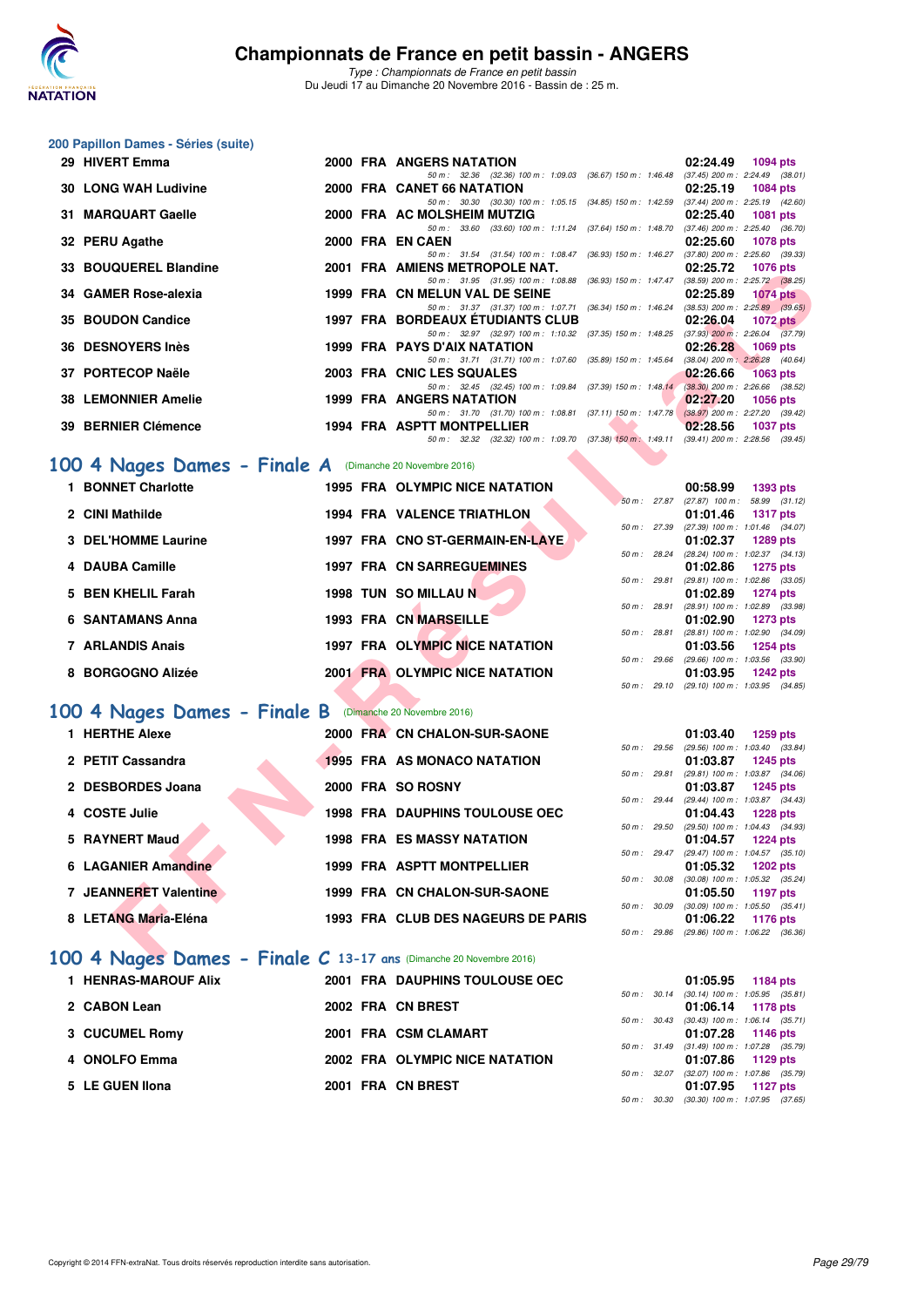

*Type : Championnats de France en petit bassin* Du Jeudi 17 au Dimanche 20 Novembre 2016 - Bassin de : 25 m.

|   | 100 4 Nages Dames - Finale C (suite) |  |                                         |                  |              |                                                                           |
|---|--------------------------------------|--|-----------------------------------------|------------------|--------------|---------------------------------------------------------------------------|
|   | 6 BASSO-BERT Clara                   |  | 2001 FRA STADE FRANÇAIS O COURBEVOIE    | 50 m : 32.48     |              | 01:08.42<br>1114 pts<br>(32.48) 100 m: 1:08.42 (35.94)                    |
|   | 7 GRENOUILLAT Alexia                 |  | 2000 FRA FOS NATATION                   |                  | 50 m : 33.62 | 01:09.36<br><b>1087 pts</b><br>$(33.62)$ 100 m : 1:09.36 $(35.74)$        |
|   |                                      |  |                                         |                  |              |                                                                           |
|   | 100 4 Nages Dames - Séries           |  | (Dimanche 20 Novembre 2016)             |                  |              |                                                                           |
|   | 1 BONNET Charlotte                   |  | 1995 FRA OLYMPIC NICE NATATION          | 50 m : 28.52     |              | 01:02.12<br>1297 pts<br>(28.52) 100 m : 1:02.12 (33.60)                   |
|   | 2 CINI Mathilde                      |  | <b>1994 FRA VALENCE TRIATHLON</b>       | 50 m: 27.68      |              | 01:02.36<br><b>1290 pts</b>                                               |
|   | 3 DAUBA Camille                      |  | <b>1997 FRA CN SARREGUEMINES</b>        |                  |              | (27.68) 100 m : 1:02.36 (34.68)<br>01:03.16<br><b>1266 pts</b>            |
|   | 4 DEL'HOMME Laurine                  |  | 1997 FRA CNO ST-GERMAIN-EN-LAYE         | 50 m: 30.61      |              | $(30.61)$ 100 m : 1:03.16 $(32.55)$<br>01:03.39<br><b>1259 pts</b>        |
|   | 5 ARLANDIS Anais                     |  | 1997 FRA OLYMPIC NICE NATATION          | 50 m: 28.48      |              | $(28.48)$ 100 m : 1:03.39 $(34.91)$<br>01:03.44<br><b>1257 pts</b>        |
| 6 | <b>BEN KHELIL Farah</b>              |  | 1998 TUN SO MILLAU N                    | 50 m: 29.63      |              | $(29.63)$ 100 m : 1:03.44 $(33.81)$<br>01:03.46<br><b>1257 pts</b>        |
|   |                                      |  | 1993 FRA CN MARSEILLE                   | 50 m: 29.27      |              | (29.27) 100 m: 1:03.46 (34.19)                                            |
|   | 7 SANTAMANS Anna                     |  |                                         | 50 m: 29.44      |              | 01:03.74<br><b>1248 pts</b><br>(29.44) 100 m : 1:03.74 (34.30)            |
|   | 8 BORGOGNO Alizée                    |  | 2001 FRA OLYMPIC NICE NATATION          | 50 m: 28.98      |              | 01:03.86<br><b>1245 pts</b><br>(28.98) 100 m: 1:03.86 (34.88)             |
|   | 9 PETIT Cassandra                    |  | 1995 FRA AS MONACO NATATION             | 50 m : 29.76     |              | 01:03.96<br><b>1242 pts</b><br>(29.76) 100 m: 1:03.96 (34.20)             |
|   | 10 DESBORDES Joana                   |  | 2000 FRA SO ROSNY                       |                  |              | 01:04.19<br><b>1235 pts</b>                                               |
|   | 11 RAYNERT Maud                      |  | <b>1998 FRA ES MASSY NATATION</b>       | 50 m: 29.38      |              | (29.38) 100 m: 1:04.19 (34.81)<br>01:04.46<br><b>1227 pts</b>             |
|   | 12 HERTHE Alexe                      |  | 2000 FRA CN CHALON-SUR-SAONE            | 50 m: 29.87      |              | (29.87) 100 m: 1:04.46 (34.59)<br>01:04.72<br><b>1220 pts</b>             |
|   | 13 COSTE Julie                       |  | <b>1998 FRA DAUPHINS TOULOUSE OEC</b>   | 50 m : 28.55     |              | (28.55) 100 m: 1:04.72 (36.17)<br>01:04.94                                |
|   |                                      |  |                                         |                  | 50 m : 29.97 | <b>1213 pts</b><br>(29.97) 100 m: 1:04.94 (34.97)                         |
|   | <b>14 LAGANIER Amandine</b>          |  | 1999 FRA ASPTT MONTPELLIER              | 50 m : 30.38     |              | 01:05.23<br><b>1205 pts</b><br>(30.38) 100 m: 1:05.23 (34.85)             |
|   | <b>15 JEANNERET Valentine</b>        |  | 1999 FRA CN CHALON-SUR-SAONE            | 50 m: 30.28      |              | 01:05.35<br><b>1201 pts</b><br>$(30.28)$ 100 m : 1:05.35 $(35.07)$        |
|   | 15 LETANG Maria-Eléna                |  | 1993 FRA CLUB DES NAGEURS DE PARIS      |                  |              | 01:05.35<br>1201 pts                                                      |
|   | <b>17 SIMONETTI Romane</b>           |  | <b>1999 FRA STADE DE VANVES</b>         | 50 m: 28.86      |              | (28.86) 100 m: 1:05.35 (36.49)<br>01:05.36<br><b>1201 pts</b>             |
|   | 18 GALLEGO Solène                    |  | <b>1995 FRA DAUPHINS TOULOUSE OEC</b>   | 50 m: 29.62      |              | (29.62) 100 m: 1:05.36 (35.74)<br>01:05.49<br><b>1197 pts</b>             |
|   | <b>19 HERVE Nolwenn</b>              |  | <b>1999 FRA CANET 66 NATATION</b>       |                  | 50 m : 30.62 | $(30.62)$ 100 m : 1:05.49 $(34.87)$<br>01:05.56<br>1195 pts               |
|   | 20 VEROT Marine                      |  | 1997 FRA CN VIRY-CHÂTILLON              | 50 m: 30.53      |              | $(30.53)$ 100 m : 1:05.56 $(35.03)$<br>01:05.74<br>1190 pts               |
|   | 21 CAZIER Chloé                      |  | <b>1998 FRA BEAUVAISIS AQUATIC CLUB</b> |                  |              | 50 m: 30.57 (30.57) 100 m: 1:05.74 (35.17)<br>01:05.78<br>1189 pts        |
|   |                                      |  |                                         |                  | 50 m : 31.67 | $(31.67)$ 100 m : 1:05.78 $(34.11)$                                       |
|   | 22 HACHE Cloé                        |  | 1997 FRA CN MARSEILLE                   | 50 m : 29.54     |              | 01:05.89<br>1186 pts<br>(29.54) 100 m: 1:05.89 (36.35)                    |
|   | 23 SIMON Charlotte                   |  | 1998 FRA ASPTT MONTPELLIER              | 50 m : 30.69     |              | 01:05.97<br>1183 pts<br>(30.69) 100 m: 1:05.97 (35.28)                    |
|   | 24 DEBERGHES Fanny                   |  | 1994 FRA ASPTT MONTPELLIER              | 50 m : 30.54     |              | 01:06.04<br>1181 pts<br>$(30.54)$ 100 m : 1:06.04 $(35.50)$               |
|   | 25 PAQUIT Laura                      |  | 1995 FRA LYON NATATION METROPOLE        |                  |              | 01:06.07<br><b>1180 pts</b>                                               |
|   | <b>26 HENRAS-MAROUF Alix</b>         |  | 2001 FRA DAUPHINS TOULOUSE OEC          | 50 m : 31.01     |              | $(31.01)$ 100 m : 1:06.07 $(35.06)$<br>01:06.32<br>1173 pts               |
|   | 26 BOUTIN Julie                      |  | <b>1998 FRA EN TOURS</b>                | 50 m : 30.64     |              | (30.64) 100 m: 1:06.32 (35.68)<br>01:06.32<br>1173 pts                    |
|   | 28 CABON Lean                        |  | 2002 FRA CN BREST                       | 50 m: 29.18      |              | (29.18) 100 m: 1:06.32 (37.14)<br>01:06.60<br>1165 pts                    |
|   | 29 DESNOYERS Chloé                   |  | 2001 FRA CN MELUN VAL DE SEINE          | 50 m : 29.98     |              | (29.98) 100 m : 1:06.60 (36.62)<br>01:06.90<br>1157 pts                   |
|   | <b>30 HENAULT-MENESGUEN Adèle</b>    |  |                                         | $50 m$ : $30.57$ |              | $(30.57)$ 100 m : 1:06.90 $(36.33)$                                       |
|   |                                      |  | 1998 FRA CN BREST                       | 50 m : 31.76     |              | 01:07.08<br>1151 pts<br>$(31.76)$ 100 m : 1:07.08 $(35.32)$               |
|   | 31 LAHONTAN Margot                   |  | 1999 FRA CN CHALON-SUR-SAONE            |                  |              | 01:07.27<br><b>1146 pts</b><br>50 m: 31.68 (31.68) 100 m: 1:07.27 (35.59) |
|   | 32 CORMIER Alexane                   |  | 1999 FRA AQUATIC CLUB BOURGES           |                  |              | 01:07.50<br>1140 pts<br>50 m : 30.49 (30.49) 100 m : 1:07.50 (37.01)      |
|   | 33 LUYSSEN Margo                     |  | 1999 FRA CSM CLAMART                    |                  |              | 01:07.62<br>1136 pts                                                      |
|   |                                      |  |                                         |                  |              | 50 m: 31.67 (31.67) 100 m: 1:07.62 (35.95)                                |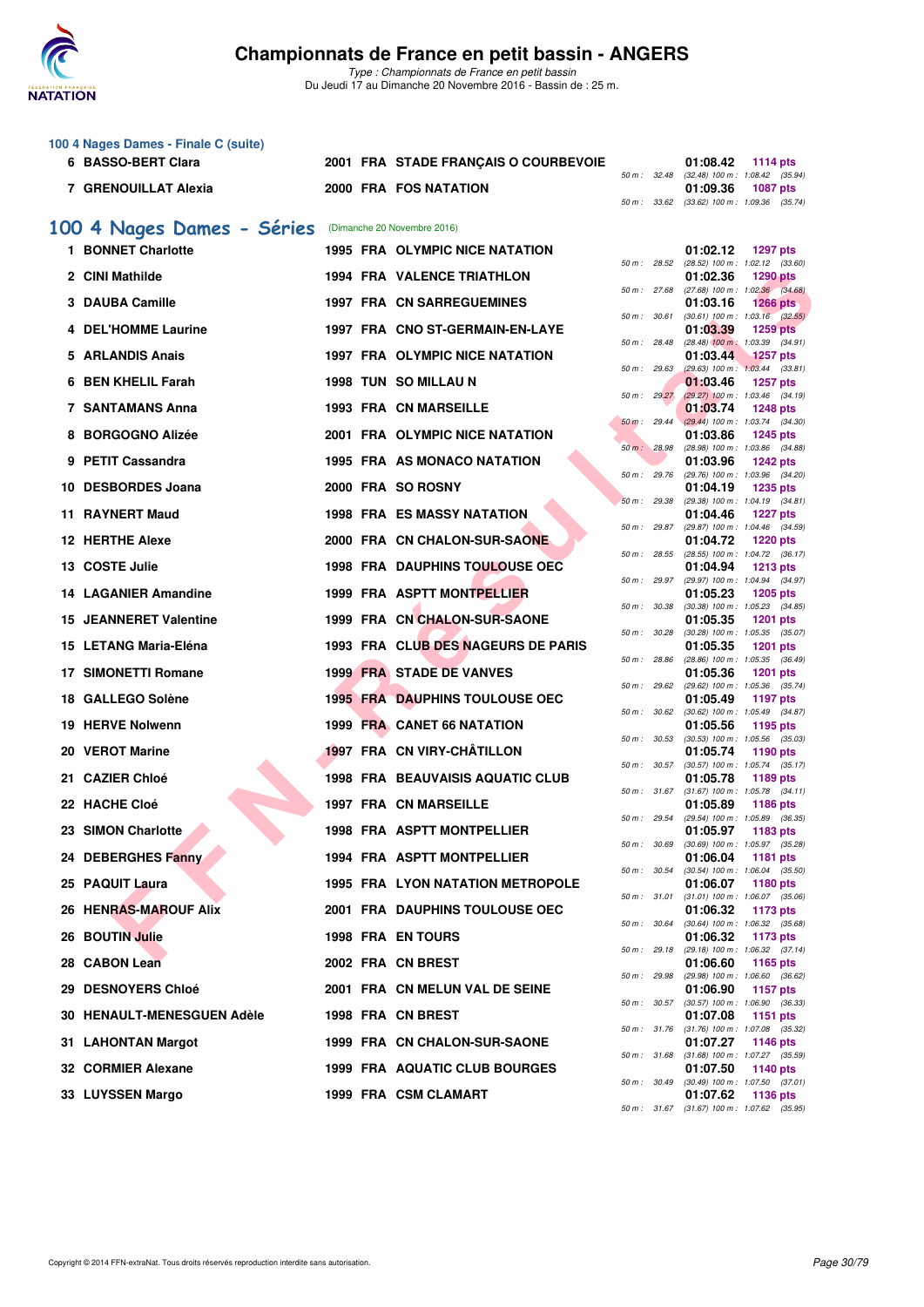

*Type : Championnats de France en petit bassin* Du Jeudi 17 au Dimanche 20 Novembre 2016 - Bassin de : 25 m.

#### **100 4 Nages Dames - Séries (suite)**

| 34 LE GUEN Ilona                 |  | 2001 FRA CN BREST                       |                          | 01:07.75 1132 pts                                        |  |
|----------------------------------|--|-----------------------------------------|--------------------------|----------------------------------------------------------|--|
|                                  |  |                                         | $50 \text{ m}$ : $30.52$ | (30.52) 100 m: 1:07.75 (37.23)                           |  |
| 35 CUCUMEL Romy                  |  | 2001 FRA CSM CLAMART                    |                          | 01:07.80 1131 pts                                        |  |
|                                  |  |                                         |                          | 50 m: 31.49 (31.49) 100 m: 1:07.80 (36.31)               |  |
| 36 JOLLY Lucie                   |  | <b>1994 FRA LYON NATATION METROPOLE</b> |                          | $01:08.16$ 1121 pts                                      |  |
|                                  |  |                                         |                          | 50 m: 31.24 (31.24) 100 m: 1:08.16 (36.92)               |  |
| 37 BLANCHETIERE Adèle            |  | 1999 FRA EN CAEN                        |                          | 01:08.79 1103 pts                                        |  |
|                                  |  |                                         | 50 m: 32.43              | $(32.43)$ 100 m : 1:08.79 $(36.36)$                      |  |
| <b>38 CHANAVAT GILLET Alicia</b> |  | 1999 FRA CN CHALON-SUR-SAONE            |                          | 01:09.13 1094 pts                                        |  |
|                                  |  |                                         |                          | 50 m: 31.75 (31.75) 100 m: 1:09.13 (37.38)               |  |
| 39 BASSO-BERT Clara              |  | 2001 FRA STADE FRANÇAIS O COURBEVOIE    |                          | 01:09.34 1088 pts                                        |  |
|                                  |  |                                         |                          | 50 m: 32.95 (32.95) 100 m: 1:09.34 (36.39)               |  |
| <b>39 BELKACEMI Leslie</b>       |  | 1998 FRA ST-AMAND NAT PORTE DU HAINAUT  |                          | 01:09.34 1088 pts                                        |  |
|                                  |  |                                         | 50 m: 29.58              | $(29.58)$ 100 m : 1:09.34 $(39.76)$                      |  |
| 41 ONOLFO Emma                   |  | 2002 FRA OLYMPIC NICE NATATION          | 50 m: 32.99              | 01:09.50 1084 pts<br>$(32.99)$ 100 m : 1:09.50 $(36.51)$ |  |
| 42 GRENOUILLAT Alexia            |  | 2000 FRA FOS NATATION                   |                          | $01:10.16$ 1065 pts                                      |  |
|                                  |  |                                         | 50 m: 33.91              | $(33.91)$ 100 m : 1:10.16 $(36.25)$                      |  |
| <b>43 CHARLES-FRANCOIS Lucie</b> |  | <b>1998 FRA CERGY PONTOISE NATATION</b> |                          | $01:10.69$ 1051 pts                                      |  |
|                                  |  |                                         | 50 m: 32.04              | $(32.04)$ 100 m : 1:10.69 $(38.65)$                      |  |
| --- CACHOT Margot                |  | 2002 FRA CN ANTIBES                     |                          | <b>DNS</b> dec                                           |  |
|                                  |  |                                         |                          |                                                          |  |
| --- MARTIN Anouchka              |  | <b>1993 FRA CN MARSEILLE</b>            |                          | DNS dec                                                  |  |
| --- HENIQUE Mélanie              |  | <b>1992 FRA CN MARSEILLE</b>            |                          | <b>DNS Nd</b>                                            |  |
|                                  |  |                                         |                          |                                                          |  |

# [200 4 Nages Dames - Finale A](http://www.ffnatation.fr/webffn/resultats.php?idact=nat&go=epr&idcpt=41163&idepr=41) (Jeudi 17 Novembre 2016)

| IANAVAI VILLEI AIIU4                                    |  | 1999 FRA UN UITALUN-SUR-SAUNE                                                                                                                   | U I .UJ. I J<br>טט דעטו                                            |
|---------------------------------------------------------|--|-------------------------------------------------------------------------------------------------------------------------------------------------|--------------------------------------------------------------------|
| 39 BASSO-BERT Clara                                     |  | 50 m : 31.75<br>2001 FRA STADE FRANÇAIS O COURBEVOIE                                                                                            | $(31.75)$ 100 m : 1:09.13 $(37.38)$<br>01:09.34<br><b>1088 pts</b> |
| <b>39 BELKACEMI Leslie</b>                              |  | <b>1998 FRA ST-AMAND NAT PORTE DU HAINAUT</b><br>01:09.34                                                                                       | 50 m : 32.95 (32.95) 100 m : 1:09.34 (36.39)<br>1088 pts           |
|                                                         |  | 50 m: 29.58                                                                                                                                     | $(29.58)$ 100 m : 1:09.34 $(39.76)$                                |
| 41 ONOLFO Emma                                          |  | 2002 FRA OLYMPIC NICE NATATION<br>01:09.50                                                                                                      | <b>1084 pts</b>                                                    |
| <b>42 GRENOUILLAT Alexia</b>                            |  | 50 m : 32.99<br>2000 FRA FOS NATATION<br>01:10.16                                                                                               | $(32.99)$ 100 m : 1:09.50 $(36.51)$<br><b>1065 pts</b>             |
|                                                         |  | $50 \text{ m}$ : $33.91$                                                                                                                        | $(33.91)$ 100 m : 1:10.16 $(36.25)$                                |
| 43 CHARLES-FRANÇOIS Lucie                               |  | <b>1998 FRA CERGY PONTOISE NATATION</b><br>01:10.69                                                                                             | 1051 pts                                                           |
| --- CACHOT Margot                                       |  | 50 m: 32.04<br>2002 FRA CN ANTIBES<br><b>DNS</b> dec                                                                                            | $(32.04)$ 100 m : 1:10.69 $(38.65)$                                |
| --- MARTIN Anouchka                                     |  | <b>1993 FRA CN MARSEILLE</b><br>DNS dec                                                                                                         |                                                                    |
| --- HENIQUE Mélanie                                     |  | <b>1992 FRA CN MARSEILLE</b>                                                                                                                    | <b>DNS Nd</b>                                                      |
|                                                         |  |                                                                                                                                                 |                                                                    |
|                                                         |  |                                                                                                                                                 |                                                                    |
| $200$ 4 Nages Dames - Finale A (Jeudi 17 Novembre 2016) |  |                                                                                                                                                 |                                                                    |
| 1 BONNET Charlotte                                      |  | 1995 FRA OLYMPIC NICE NATATION<br>02:08.97                                                                                                      | <b>1346 pts</b>                                                    |
|                                                         |  | 50 m: 27.37 (27.37) 100 m: 1:00.73 (33.36) 150 m: 1:37.85 (37.12) 200 m: 2:08.97 (31.12)                                                        |                                                                    |
| 2 LESAFFRE Fantine                                      |  | 1994 FRA MONTPELLIER METROPOLE NATATION<br>02:10.69<br>50 m: 28.05 (28.05) 100 m: 1:01.19 (33.14) 150 m: 1:39.28 (38.09) 200 m: 2:10.69 (31.41) | <b>1320 pts</b>                                                    |
| 3 GRANGEON Lara                                         |  | <b>1991 FRA CN CALEDONIENS</b><br>02:12.94                                                                                                      | <b>1286 pts</b>                                                    |
|                                                         |  | 50 m: 29.19 (29.19) 100 m: 1:03.52 (34.33) 150 m: 1:41.72 (38.20) 200 m: 2:12.94 (31.22)                                                        |                                                                    |
| 4 DUHAMEL Cyrielle                                      |  | 2000 FRA STADE BETHUNE PELICAN CLUB<br>02:13.13                                                                                                 | <b>1283 pts</b>                                                    |
| 5 CODEVELLE Coralie                                     |  | 50 m: 28.87 (28.87) 100 m: 1:02.76 (33.89) 150 m: 1:41.61 (38.85) 200 m: 2:13.13 (31.52)<br>1992 FRA AAS SARCELLES NATATION 95<br>02:16.68      | <b>1230 pts</b>                                                    |
|                                                         |  | 50 m : 29.28 (29.28) 100 m : 1:03.94 (34.66) 150 m : 1:43.93 (39.99) 200 m : 2:16.68 (32.75)                                                    |                                                                    |
| 6 PAQUIT Laura                                          |  | 1995 FRA LYON NATATION METROPOLE<br>02:18.72                                                                                                    | <b>1201 pts</b>                                                    |
|                                                         |  | 50 m: 31.20 (31.20) 100 m: 1:07.41 (36.21) 150 m: 1:45.96 (38.55) 200 m: 2:18.72 (32.76)                                                        |                                                                    |
| 7 BORGOGNO Alizée                                       |  | <b>2001 FRA OLYMPIC NICE NATATION</b><br>02:19.01<br>50 m: 29.58 (29.58) 100 m: 1:05.60 (36.02) 150 m: 1:46.88 (41.28) 200 m: 2:19.01 (32.13)   | 1196 pts                                                           |
| --- VAN ROUWENDAAL Sharon                               |  | <b>1993 NED MONTPELLIER METROPOLE NATATION</b>                                                                                                  | <b>DNS Nd</b>                                                      |
|                                                         |  |                                                                                                                                                 |                                                                    |
| 100 4 Nages Dames - Finale B (Jeudi 17 Novembre 2016)   |  |                                                                                                                                                 |                                                                    |
|                                                         |  |                                                                                                                                                 |                                                                    |
| 1 BONNET Eva                                            |  | 2000 BEL DENAIN NAT. PORTE DU HAINAUT<br>02:15.32<br>50 m: 28.99 (28.99) 100 m: 1:02.69 (33.70) 150 m: 1:43.51 (40.82) 200 m: 2:15.32 (31.81)   | <b>1251 pts</b>                                                    |
| 2 BIEHLMANN Emeline                                     |  | <b>1998 FRA CANET 66 NATATION</b><br>02:17.66                                                                                                   | <b>1216 pts</b>                                                    |
|                                                         |  | 50 m: 29.62 (29.62) 100 m: 1:05.28 (35.66) 150 m: 1:46.12 (40.84) 200 m: 2:17.66 (31.54)                                                        |                                                                    |
| 3 HITA Orlane                                           |  | 1999 FRA CN BREST<br>02:18.10                                                                                                                   | <b>1210 pts</b>                                                    |
| 4 AUBRY Alice                                           |  | 50 m: 29.32 (29.32) 100 m: 1:04.75 (35.43) 150 m: 1:47.45 (42.70) 200 m: 2:18.10 (30.65)<br>1997 FRA SN METZ<br>02:18.46                        | <b>1204 pts</b>                                                    |
|                                                         |  | 50 m: 28.95 (28.95) 100 m: 1:04.48 (35.53) 150 m: 1:45.47 (40.99) 200 m: 2:18.46 (32.99)                                                        |                                                                    |
| 5 CASTAING Anais                                        |  | <b>1999 FRA DAUPHINS TOULOUSE OEC</b><br>02:19.62                                                                                               | 1188 pts                                                           |
|                                                         |  | 50 m: 29.58 (29.58) 100 m: 1:04.54 (34.96) 150 m: 1:46.58 (42.04) 200 m: 2:19.62 (33.04)                                                        |                                                                    |
| <b>6 SIMON Charlotte</b>                                |  | <b>1998 FRA ASPTT MONTPELLIER</b><br>02:19.81<br>50 m: 30.05 (30.05) 100 m: 1:05.82 (35.77) 150 m: 1:46.05 (40.23) 200 m: 2:19.81 (33.76)       | 1185 pts                                                           |
| 7 CACHOT Margot                                         |  | 2002 FRA CN ANTIBES<br>02:20.26                                                                                                                 | 1178 pts                                                           |
|                                                         |  | 50 m: 29.42 (29.42) 100 m: 1:04.81 (35.39) 150 m: 1:47.48 (42.67) 200 m: 2:20.26 (32.78)                                                        |                                                                    |
| 8 VEROT Marine                                          |  | 1997 FRA CN VIRY-CHATILLON<br>02:20.57                                                                                                          | <b>1174 pts</b>                                                    |

# **[200 4 Nages Dames - Finale B](http://www.ffnatation.fr/webffn/resultats.php?idact=nat&go=epr&idcpt=41163&idepr=41)** (Jeudi 17 Novembre 2016)

| 1 BONNET Eva                                                      |  | 2000 BEL DENAIN NAT. PORTE DU HAINAUT                                                            | 02:15.32 | 1251 pts                            |
|-------------------------------------------------------------------|--|--------------------------------------------------------------------------------------------------|----------|-------------------------------------|
|                                                                   |  | 50 m : 28.99 (28.99) 100 m : 1:02.69 (33.70) 150 m : 1:43.51                                     |          | $(40.82)$ 200 m : 2:15.32 $(31.81)$ |
| 2 BIEHLMANN Emeline                                               |  | <b>1998 FRA CANET 66 NATATION</b>                                                                | 02:17.66 | 1216 pts                            |
|                                                                   |  | 50 m : 29.62 (29.62) 100 m : 1:05.28 (35.66) 150 m : 1:46.12                                     |          | (40.84) 200 m : 2:17.66 (31.54)     |
| 3 HITA Orlane                                                     |  | 1999 FRA CN BREST                                                                                | 02:18.10 | 1210 $pts$                          |
|                                                                   |  | 50 m: 29.32 (29.32) 100 m: 1:04.75 (35.43) 150 m: 1:47.45                                        |          | $(42.70)$ 200 m : 2:18.10 $(30.65)$ |
| 4 AUBRY Alice                                                     |  | 1997 FRA SN METZ                                                                                 | 02:18.46 | 1204 pts                            |
|                                                                   |  | 50 m: 28.95 (28.95) 100 m: 1:04.48 (35.53) 150 m: 1:45.47                                        |          | (40.99) 200 m : 2:18.46 (32.99)     |
| 5 CASTAING Anais                                                  |  | <b>1999 FRA DAUPHINS TOULOUSE OEC</b>                                                            | 02:19.62 | 1188 $pts$                          |
|                                                                   |  | 50 m : 29.58 (29.58) 100 m : 1:04.54 (34.96) 150 m : 1:46.58                                     |          | (42.04) 200 m : 2:19.62 (33.04)     |
| <b>6 SIMON Charlotte</b>                                          |  | 1998 FRA ASPTT MONTPELLIER                                                                       | 02:19.81 | 1185 $pts$                          |
|                                                                   |  | $(30.05)$ 100 m : 1:05.82 $(35.77)$ 150 m : 1:46.05<br>50 m: 30.05                               |          | $(40.23)$ 200 m : 2:19.81 $(33.76)$ |
| <b>7 CACHOT Margot</b>                                            |  | 2002 FRA CN ANTIBES                                                                              | 02:20.26 | 1178 pts                            |
|                                                                   |  | 50 m : 29.42 (29.42) 100 m : 1:04.81 (35.39) 150 m : 1:47.48                                     |          | (42.67) 200 m : 2:20.26 (32.78)     |
| 8 VEROT Marine                                                    |  | 1997 FRA CN VIRY-CHÂTILLON                                                                       | 02:20.57 | 1174 pts                            |
|                                                                   |  | (30.04) 100 m: 1:05.46 (35.42) 150 m: 1:45.62 (40.16) 200 m: 2:20.57 (34.95)<br>$50 m$ : $30.04$ |          |                                     |
| 200 4 Nages Dames - Finale $C$ 13-17 ans (Jeudi 17 Novembre 2016) |  |                                                                                                  |          |                                     |
| 1 BUGGENHOUT Niki                                                 |  | 2000 BEL DENAIN NAT. PORTE DU HAINAUT                                                            | 02:20.33 | <b>1177 pts</b>                     |
|                                                                   |  | 50 m: 30.85 (30.85) 100 m: 1:07.04 (36.19) 150 m: 1:47.01 (39.97) 200 m: 2:20.33                 |          | (33.32)                             |

|                        |  |                                |  | 50 m : 30.85 (30.85) 100 m : 1:07.04 (36.19) 150 m : 1:47.01 (39.97) 200 m : 2:20.33 (33.32) |                     |  |
|------------------------|--|--------------------------------|--|----------------------------------------------------------------------------------------------|---------------------|--|
| 2 BIHAN Morgane        |  | 2000 FRA CSN GUYANCOURT        |  |                                                                                              | 02:20.79 1171 pts   |  |
|                        |  |                                |  | 50 m : 31.03 (31.03) 100 m : 1:07.37 (36.34) 150 m : 1:48.58 (41.21) 200 m : 2:20.79 (32.21) |                     |  |
| 3 DEVILLARD Alessandra |  | 2000 FRA CANET 66 NATATION     |  |                                                                                              | $02:21.62$ 1159 pts |  |
|                        |  |                                |  | 50 m: 31.06 (31.06) 100 m: 1:07.04 (35.98) 150 m: 1:49.85 (42.81) 200 m: 2:21.62 (31.77)     |                     |  |
| 4 DESNOYERS Chloé      |  | 2001 FRA CN MELUN VAL DE SEINE |  |                                                                                              | 02:21.95 1154 pts   |  |
|                        |  |                                |  | 50 m : 30.31 (30.31) 100 m : 1:05.81 (35.50) 150 m : 1:49.50 (43.69) 200 m : 2:21.95 (32.45) |                     |  |
|                        |  |                                |  |                                                                                              |                     |  |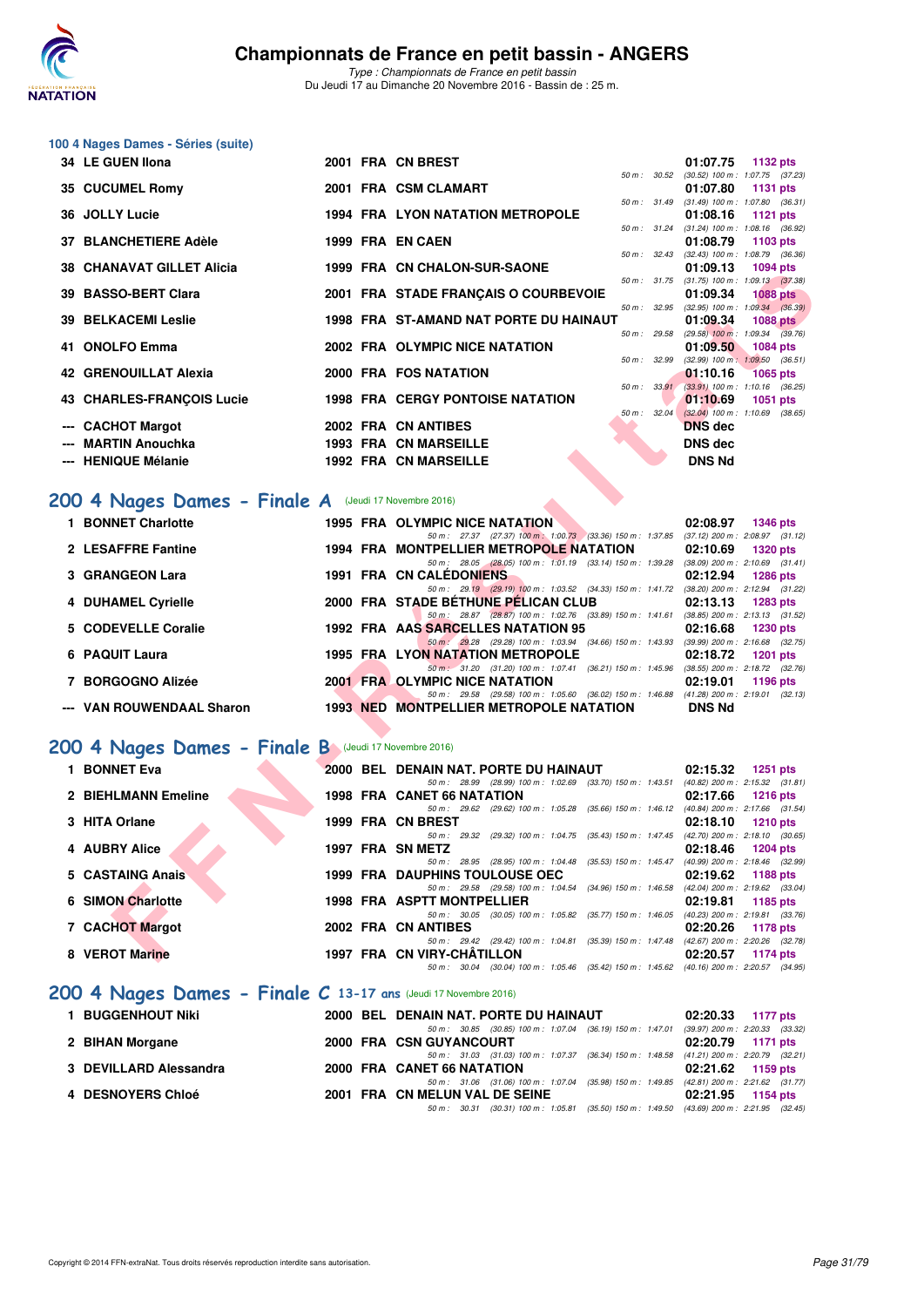

*Type : Championnats de France en petit bassin* Du Jeudi 17 au Dimanche 20 Novembre 2016 - Bassin de : 25 m.

|     | 200 4 Nages Dames - Finale C (suite)<br>5 CABON Lean |  | 2002 FRA CN BREST                                                                                                                   | 02:22.13<br>1152 pts                                               |
|-----|------------------------------------------------------|--|-------------------------------------------------------------------------------------------------------------------------------------|--------------------------------------------------------------------|
|     |                                                      |  | 50 m: 30.76 (30.76) 100 m: 1:06.82 (36.06) 150 m: 1:49.79                                                                           | (42.97) 200 m : 2:22.13 (32.34)                                    |
|     | <b>6 GREMILLON Louise</b>                            |  | 2000 FRA ASCPA PESSAC NATATION<br>50 m: 30.59 (30.59) 100 m: 1:08.27 (37.68) 150 m: 1:50.70 (42.43) 200 m: 2:23.10 (32.40)          | 02:23.10<br><b>1138 pts</b>                                        |
|     | 7 FAVE Anna                                          |  | 2000 FRA CN BREST<br>50 m: 30.80 (30.80) 100 m: 1:06.60 (35.80) 150 m: 1:49.48 (42.88) 200 m: 2:23.39 (33.91)                       | 02:23.39<br>1134 pts                                               |
|     | 8 MOINE PICARD Emilie                                |  | 2000 FRA STADE OLYMPIQUE CHAMBERY<br>50 m: 31.12 (31.12) 100 m: 1:10.01 (38.89) 150 m: 1:49.47 (39.46) 200 m: 2:24.01 (34.54)       | 02:24.01<br>1125 $pts$                                             |
|     |                                                      |  | (Jeudi 17 Novembre 2016)                                                                                                            |                                                                    |
|     | 200 4 Nages Dames - Séries<br>1 DUHAMEL Cyrielle     |  | 2000 FRA STADE BÉTHUNE PÉLICAN CLUB                                                                                                 | 02:13.23<br><b>1282 pts</b>                                        |
|     |                                                      |  | 50 m: 28.70 (28.70) 100 m: 1:01.92 (33.22) 150 m: 1:40.71 (38.79) 200 m: 2:13.23 (32.52)                                            |                                                                    |
|     | 2 VAN ROUWENDAAL Sharon                              |  | 1993 NED MONTPELLIER METROPOLE NATATION<br>50 m: 29.32 (29.32) 100 m: 1:01.67 (32.35) 150 m: 1:43.67 (42.00) 200 m: 2:14.58 (30.91) | 02:14.58<br>$1262$ pts                                             |
|     | 3 GRANGEON Lara                                      |  | <b>1991 FRA CN CALEDONIENS</b><br>50 m: 29.92 (29.92) 100 m: 1:05.95 (36.03) 150 m: 1:43.28                                         | 02:14.69<br>$1260$ pts<br>$(37.33)$ 200 m : 2:14.69 $(31.41)$      |
|     | 4 LESAFFRE Fantine                                   |  | 1994 FRA MONTPELLIER METROPOLE NATATION<br>50 m: 29.13 (29.13) 100 m: 1:03.15 (34.02) 150 m: 1:42.35                                | 02:15.39<br><b>1249 pts</b><br>$(39.20)$ 200 m : 2:15.39 $(33.04)$ |
|     | 5 CODEVELLE Coralie                                  |  | 1992 FRA AAS SARCELLES NATATION 95<br>50 m : 29.41 (29.41) 100 m : 1:04.02 (34.61) 150 m : 1:43.23 (39.21) 200 m : 2:16.01 (32.78)  | 02:16.01<br><b>1240 pts</b>                                        |
|     | 6 BONNET Eva                                         |  | 2000 BEL DENAIN NAT. PORTE DU HAINAUT                                                                                               | 02:16.73<br><b>1230 pts</b>                                        |
|     | <b>7 BONNET Charlotte</b>                            |  | 50 m: 29.28 (29.28) 100 m: 1:03.92 (34.64) 150 m: 1:44.63 (40.71) 200 m: 2:16.73 (32.10)<br>1995 FRA OLYMPIC NICE NATATION          | 02:16.99<br><b>1226 pts</b>                                        |
|     | 8 PAQUIT Laura                                       |  | 50 m: 28.35 (28.35) 100 m: 1:02.89 (34.54) 150 m: 1:42.71<br><b>1995 FRA LYON NATATION METROPOLE</b>                                | $(39.82)$ 200 m : 2:16.99 $(34.28)$<br>02:17.63<br><b>1217 pts</b> |
| 9   | <b>BORGOGNO Alizée</b>                               |  | 50 m: 30.28 (30.28) 100 m: 1:06.25 (35.97) 150 m: 1:44.52 (38.27) 200 m: 2:17.63 (33.11)<br>2001 FRA OLYMPIC NICE NATATION          | 02:18.71<br>1201 pts                                               |
|     | 10 AUBRY Alice                                       |  | 50 m: 30.19 (30.19) 100 m: 1:06.36 (36.17) 150 m: 1:46.82 (40.46) 200 m: 2:18.71 (31.89)<br>1997 FRA SN METZ                        | 02:18.73<br><b>1200 pts</b>                                        |
|     |                                                      |  | 50 m: 29.27 (29.27) 100 m: 1:05.62 (36.35) 150 m: 1:45.78                                                                           | (40.16) 200 m : 2:18.73 (32.95)                                    |
| 11. | <b>BIEHLMANN Emeline</b>                             |  | 1998 FRA CANET 66 NATATION<br>50 m: 30.01 (30.01) 100 m: 1:05.42 (35.41) 150 m: 1:46.85                                             | 02:18.88<br>1198 pts<br>$(41.43)$ 200 m : 2:18.88 $(32.03)$        |
|     | 12 HITA Orlane                                       |  | 1999 FRA CN BREST<br>50 m: 29.50 (29.50) 100 m: 1:04.73 (35.23) 150 m: 1:47.07 (42.34) 200 m: 2:19.43 (32.36)                       | 02:19.43<br>1190 pts                                               |
|     | 13 VEROT Marine                                      |  | 1997 FRA CN VIRY-CHATILLON<br>50 m: 30.51 (30.51) 100 m: 1:06.06 (35.55) 150 m: 1:45.88 (39.82) 200 m: 2:19.67 (33.79)              | 02:19.67<br>1187 pts                                               |
|     | <b>14 CASTAING Anais</b>                             |  | <b>1999 FRA DAUPHINS TOULOUSE OEC</b><br>50 m: 29.78 (29.78) 100 m: 1:04.88 (35.10) 150 m: 1:46.43                                  | 02:19.73<br><b>1186 pts</b><br>$(41.55)$ 200 m : 2:19.73 $(33.30)$ |
|     | <b>15 SIMON Charlotte</b>                            |  | <b>1998 FRA ASPTT MONTPELLIER</b>                                                                                                   | 02:19.94<br>1183 pts                                               |
|     | 16 CACHOT Margot                                     |  | 50 m: 30.49 (30.49) 100 m: 1:06.15 (35.66) 150 m: 1:46.13 (39.98) 200 m: 2:19.94 (33.81)<br>2002 FRA CN ANTIBES                     | 02:20.36<br>1177 $pts$                                             |
|     | 17 COUSSON Clothilde                                 |  | 50 m: 29.86 (29.86) 100 m: 1:05.51 (35.65) 150 m: 1:47.45 (41.94) 200 m: 2:20.36 (32.91)<br>1998 FRA STADE FRANÇAIS O COURBEVOIE    | 02:20.38<br>1177 pts                                               |
|     | <b>18 SIMONETTI Romane</b>                           |  | 50 m: 29.64 (29.64) 100 m: 1:04.79 (35.15) 150 m: 1:47.87 (43.08) 200 m: 2:20.38 (32.51)<br><b>1999 FRA STADE DE VANVES</b>         | 02:20.39<br><b>1176 pts</b>                                        |
|     | 19 LARZUL Gwladys                                    |  | 50 m: 29.79 (29.79) 100 m: 1:05.67 (35.88) 150 m: 1:47.04 (41.37) 200 m: 2:20.39 (33.35)<br><b>1998 FRA DAUPHINS TOULOUSE OEC</b>   | 02:20.46<br>1175 pts                                               |
|     | 20 SAUREL Alexia                                     |  | 50 m: 29.96 (29.96) 100 m: 1:06.56 (36.60) 150 m: 1:48.35 (41.79) 200 m: 2:20.46 (32.11)<br><b>1999 FRA NANTES NATATION</b>         | 02:20.48<br>1175 pts                                               |
|     |                                                      |  | 50 m: 31.56 (31.56) 100 m: 1:08.14 (36.58) 150 m: 1:48.70 (40.56) 200 m: 2:20.48 (31.78)                                            |                                                                    |
|     | 21 LEROY Flavy                                       |  | 1996 FRA MONT-SAINT-AIGNAN NATATION<br>50 m: 29.91 (29.91) 100 m: 1:06.48 (36.57) 150 m: 1:48.12 (41.64) 200 m: 2:20.67 (32.55)     | 02:20.67<br><b>1172 pts</b>                                        |
|     | <b>22 BUGGENHOUT Niki</b>                            |  | 2000 BEL DENAIN NAT. PORTE DU HAINAUT<br>50 m: 30.29 (30.29) 100 m: 1:06.53 (36.24) 150 m: 1:47.28 (40.75) 200 m: 2:20.72 (33.44)   | 02:20.72<br>1172 pts                                               |
|     | 23 LAGANIER Amandine                                 |  | 1999 FRA ASPTT MONTPELLIER<br>50 m: 30.16 (30.16) 100 m: 1:05.44 (35.28) 150 m: 1:47.76 (42.32) 200 m: 2:21.08 (33.32)              | 02:21.08<br>1167 pts                                               |
|     | 24 CORMIER Alexane                                   |  | 1999 FRA AQUATIC CLUB BOURGES<br>50 m : 30.70 (30.70) 100 m : 1:05.57 (34.87) 150 m : 1:48.46 (42.89) 200 m : 2:21.13 (32.67)       | 02:21.13<br>1166 pts                                               |
|     | 25 RAYNERT Maud                                      |  | <b>1998 FRA ES MASSY NATATION</b><br>50 m: 31.09 (31.09) 100 m: 1:08.06 (36.97) 150 m: 1:48.36 (40.30) 200 m: 2:21.29 (32.93)       | 02:21.29<br>1164 pts                                               |
|     | 26 BOURSE Claire                                     |  | 1998 FRA CN BREST                                                                                                                   | 02:21.48<br>1161 pts                                               |
|     | 27 BOURNONVILLE Mey                                  |  | 50 m: 30.38 (30.38) 100 m: 1:05.89 (35.51) 150 m: 1:47.52<br>1999 FRA ES VITRY                                                      | $(41.63)$ 200 m : 2:21.48 $(33.96)$<br>02:21.83<br>1156 pts        |
|     | 28 BIHAN Morgane                                     |  | 50 m : 30.76 (30.76) 100 m : 1:07.38 (36.62) 150 m : 1:49.25<br>2000 FRA CSN GUYANCOURT                                             | $(41.87)$ 200 m : 2:21.83 $(32.58)$<br>02:22.00<br>1153 $pts$      |
|     | 29 HERVE Nolwenn                                     |  | 50 m : 30.99 (30.99) 100 m : 1:06.74 (35.75) 150 m : 1:48.49<br>1999 FRA CANET 66 NATATION                                          | (41.75) 200 m : 2:22.00 (33.51)<br>02:22.07<br>1152 $pts$          |
|     | 30 BARAT Mathilde                                    |  | 50 m: 30.29 (30.29) 100 m: 1:08.69 (38.40) 150 m: 1:48.67 (39.98) 200 m: 2:22.07 (33.40)<br>1999 FRA CN MELUN VAL DE SEINE          | 02:22.16<br>1151 pts                                               |
|     |                                                      |  | 50 m : 30.72 (30.72) 100 m : 1:06.92 (36.20) 150 m : 1:50.64 (43.72) 200 m : 2:22.16 (31.52)                                        |                                                                    |
|     | 31 DEVILLARD Alessandra                              |  | 2000 FRA CANET 66 NATATION<br>50 m: 30.58 (30.58) 100 m: 1:06.71 (36.13) 150 m: 1:50.54 (43.83) 200 m: 2:22.26 (31.72)              | 02:22.26<br>1150 pts                                               |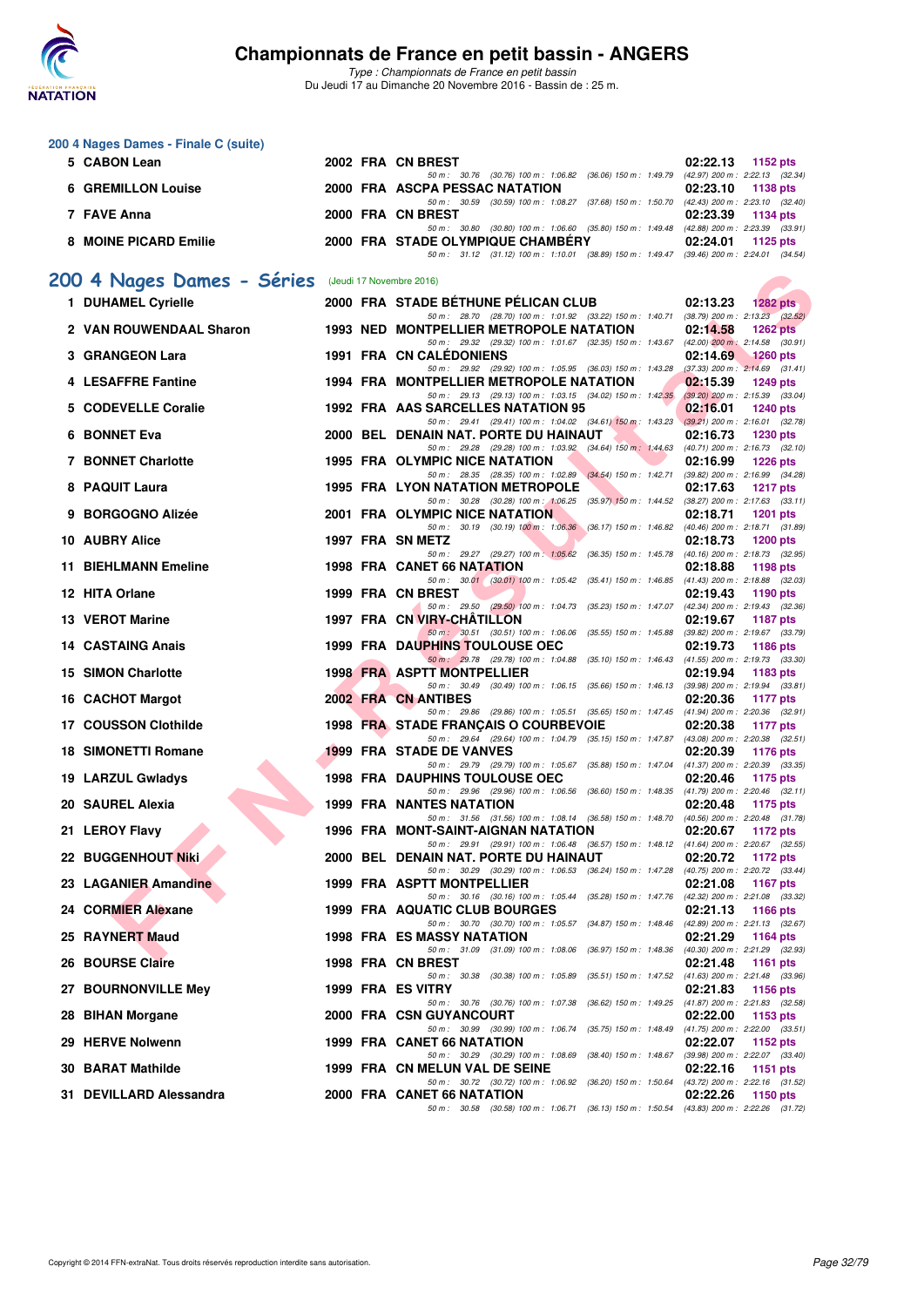

*Type : Championnats de France en petit bassin* Du Jeudi 17 au Dimanche 20 Novembre 2016 - Bassin de : 25 m.

# **200 4 Nages Dames - Séries (suite)**

| 32 CARA Axelle                                              |  | 1997 FRA CN ANTIBES                                                                                                                                                                                                               | 02:22.37<br>1148 pts        |  |
|-------------------------------------------------------------|--|-----------------------------------------------------------------------------------------------------------------------------------------------------------------------------------------------------------------------------------|-----------------------------|--|
| 33 BARDOT Lou                                               |  | 50 m: 30.21 (30.21) 100 m: 1:05.08 (34.87) 150 m: 1:47.83 (42.75) 200 m: 2:22.37 (34.54)<br><b>1998 FRA OLYMPIC NICE NATATION</b>                                                                                                 | 02:22.50<br>1146 pts        |  |
|                                                             |  | 50 m: 30.61 (30.61) 100 m: 1:08.69 (38.08) 150 m: 1:50.29 (41.60) 200 m: 2:22.50 (32.21)                                                                                                                                          |                             |  |
| 34 DESNOYERS Chloé                                          |  | 2001 FRA CN MELUN VAL DE SEINE<br>50 m: 30.13 (30.13) 100 m: 1:05.97 (35.84) 150 m: 1:49.36 (43.39) 200 m: 2:22.95 (33.59)                                                                                                        | 02:22.95<br>1140 pts        |  |
| 35 LUYSSEN Margo                                            |  | 1999 FRA CSM CLAMART                                                                                                                                                                                                              | 02:23.40<br>1134 pts        |  |
| 36 CABON Lean                                               |  | 50 m: 31.61 (31.61) 100 m: 1:08.29 (36.68) 150 m: 1:50.01 (41.72) 200 m: 2:23.40 (33.39)<br>2002 FRA CN BREST                                                                                                                     | 02:23.45<br>1133 pts        |  |
| 37 MOINE PICARD Emilie                                      |  | 50 m: 30.49 (30.49) 100 m: 1:06.89 (36.40) 150 m: 1:50.72 (43.83) 200 m: 2:23.45 (32.73)<br>2000 FRA STADE OLYMPIQUE CHAMBERY                                                                                                     | 02:23.49<br>$1132$ pts      |  |
|                                                             |  | 50 m: 30.55 (30.55) 100 m: 1:09.26 (38.71) 150 m: 1:48.99 (39.73) 200 m: 2:23.49 (34.50)                                                                                                                                          |                             |  |
| 38 FAVE Anna                                                |  | 2000 FRA CN BREST<br>50 m: 31.26 (31.26) 100 m: 1:06.96 (35.70) 150 m: 1:50.24 (43.28) 200 m: 2:24.02 (33.78)                                                                                                                     | 02:24.02<br>1125 $p$ ts     |  |
| <b>39 JEANNERET Valentine</b>                               |  | 1999 FRA CN CHALON-SUR-SAONE                                                                                                                                                                                                      | 02:24.05<br>1124 pts        |  |
| <b>40 GREMILLON Louise</b>                                  |  | 50 m: 30.57 (30.57) 100 m: 1:07.37 (36.80) 150 m: 1:50.13 (42.76) 200 m: 2:24.05 (33.92)<br>2000 FRA ASCPA PESSAC NATATION                                                                                                        | 02:24.07<br><b>1124 pts</b> |  |
|                                                             |  | 50 m: 30.79 (30.79) 100 m: 1:08.41 (37.62) 150 m: 1:51.09 (42.68) 200 m: 2:24.07 (32.98)                                                                                                                                          |                             |  |
| 41 CHANAVAT GILLET Alicia                                   |  | 1999 FRA CN CHALON-SUR-SAONE<br>50 m: 30.82 (30.82) 100 m: 1:09.37 (38.55) 150 m: 1:50.86 (41.49) 200 m: 2:24.10 (33.24)                                                                                                          | 02:24.10<br>1124 pts        |  |
| 42 MOREAU Sarah                                             |  | 2001 FRA EN TOURS                                                                                                                                                                                                                 | 02:24.61<br>1117 pts        |  |
|                                                             |  | 50 m: 30.31 (30.31) 100 m: 1:08.25 (37.94) 150 m: 1:51.17 (42.92) 200 m: 2:24.61 (33.44)<br>1999 FRA CN CHALON-SUR-SAONE                                                                                                          |                             |  |
| 43 LAHONTAN Margot                                          |  | 50 m: 30.99 (30.99) 100 m: 1:08.45 (37.46) 150 m: 1:50.37 (41.92) 200 m: 2:24.69 (34.32)                                                                                                                                          | 02:24.69<br>1115 $pts$      |  |
| 44 DELAUNAY Mai                                             |  | 2001 FRA CLUB AQUATIQUE CHOLETAIS                                                                                                                                                                                                 | 02:25.05<br>1110 $pts$      |  |
| 45 HENAULT-MENESGUEN Adèle                                  |  | 50 m: 30.99 (30.99) 100 m: 1:07.93 (36.94) 150 m: 1:50.22 (42.29) 200 m: 2:25.05 (34.83)<br>1998 FRA CN BREST                                                                                                                     | 02:25.56<br>1103 $pts$      |  |
| 46 DEBARD Pauline                                           |  | 50 m: 31.38 (31.38) 100 m: 1:09.52 (38.14) 150 m: 1:51.64 (42.12) 200 m: 2:25.56 (33.92)<br>2000 FRA CN NEVERS                                                                                                                    |                             |  |
|                                                             |  | 50 m: 30.70 (30.70) 100 m: 1:07.54 (36.84) 150 m: 1:51.76 (44.22) 200 m: 2:26.97 (35.21)                                                                                                                                          | 02:26.97<br>1084 pts        |  |
| 47 BLANCHETIERE Adèle                                       |  | 1999 FRA EN CAEN                                                                                                                                                                                                                  | 02:27.17<br><b>1081 pts</b> |  |
| 48 ANGLADE Raphaëlle                                        |  | 50 m: 31.04 (31.04) 100 m: 1:12.12 (41.08) 150 m: 1:51.64 (39.52) 200 m: 2:27.17 (35.53)<br>2002 FRA DAUPHINS TOULOUSE OEC                                                                                                        | 02:28.80<br>1059 pts        |  |
|                                                             |  | 50 m: 30.27 (30.27) 100 m: 1:10.01 (39.74) 150 m: 1:53.59 (43.58) 200 m: 2:28.80 (35.21)                                                                                                                                          |                             |  |
| 49 DESBONNES Leha                                           |  | 2002 FRA ES MASSY NATATION<br>50 m: 30.74 (30.74) 100 m: 1:09.00 (38.26) 150 m: 1:54.05 (45.05) 200 m: 2:29.16 (35.11)                                                                                                            | 02:29.16<br>1054 pts        |  |
| 50 GRENOUILLAT Alexia                                       |  | 2000 FRA FOS NATATION                                                                                                                                                                                                             | 02:29.70<br><b>1046 pts</b> |  |
|                                                             |  | 50 m: 32.30 (32.30) 100 m: 1:12.90 (40.60) 150 m: 1:53.26 (40.36) 200 m: 2:29.70 (36.44)                                                                                                                                          |                             |  |
| 00 4 Nages Dames - Finale A (Vendredi 18 Novembre 2016)     |  |                                                                                                                                                                                                                                   |                             |  |
| 1 LESAFFRE Fantine                                          |  | <b>1994 FRA MONTPELLIER METROPOLE NATATION</b>                                                                                                                                                                                    | 04:35.05 1326 pts           |  |
| 2 VAN ROUWENDAAL Sharon                                     |  | 50 m: 29.19 (29.19) 100 m: 1:03.34 (34.15) 150 m: 1:38.35 (35.01) 200 m: 2:12.49 (34.14) 250 m: 2:51.37 (38.88) 300 m: 3:30.82 (39.45) 350 m: 4:03.26 (32.44) 400 m: 4:35.05 (3<br><b>1993 NED MONTPELLIER METROPOLE NATATION</b> | 04:41.59<br>1276 pts        |  |
|                                                             |  | 50 m: 29.49 (29.49) 100 m: 1:02.68 (33.19) 150 m: 1:38.15 (35.47) 200 m: 2:13.31 (35.16) 250 m: 2:56.17 (42.86) 300 m: 3:39.29 (43.12) 350 m: 4:11.00 (31.71) 400 m: 4:41.59 (3                                                   |                             |  |
| 3 DUHAMEL Cyrielle                                          |  | 2000 FRA STADE BETHUNE PELICAN CLUB                                                                                                                                                                                               | 04:42.27<br><b>1271 pts</b> |  |
| 4 SAUREL Alexia                                             |  | 50 m : 30.04 (30.04) 100 m : 1:04.93 (34.89) 150 m : 1:40.87 (35.94) 200 m : 2:15.82 (34.95) 250 m : 2:56.15 (40.33) 300 m : 3:36.93 (40.78) 350 m : 4:10.44 (33.51) 400 m : 4:42.27 (3<br><b>1999 FRA NANTES NATATION</b>        | 04:48.58<br><b>1225 pts</b> |  |
|                                                             |  | 50 m: 31.81 (31.81) 100 m: 1:07.99 (36.18) 150 m: 1:45.47 (37.48) 200 m: 2:22.01 (36.54) 250 m: 3:02.60 (40.59) 300 m: 3:43.26 (40.66) 350 m: 4:16.48 (33.22) 400 m: 4:48.58 (3                                                   |                             |  |
| 5 BORGOGNO Alizée                                           |  | 2001 FRA OLYMPIC NICE NATATION<br>50 m: 31.29 (31.29) 100 m: 1:08.20 (36.91) 150 m: 1:46.58 (38.38) 200 m: 2:23.10 (36.52) 250 m: 3:03.91 (40.81) 300 m: 3:44.63 (40.72) 350 m: 4:17.93 (33.30) 400 m: 4:49.53 (3                 | 04:49.53<br><b>1218 pts</b> |  |
| <b>6 BIEHLMANN Emeline</b><br><b>The Contract of Street</b> |  | 1998 FRA CANET 66 NATATION                                                                                                                                                                                                        | 04:53.36<br>1190 pts        |  |
| 7 SECRESTAT Charlyne                                        |  | 50 m: 30.97 (30.97) 100 m: 1:06.63 (35.66) 150 m: 1:43.73 (37.10) 200 m: 2:20.13 (36.40) 250 m: 3:02.14 (42.01) 300 m: 3:44.49 (42.35) 350 m: 4:18.76 (34.27) 400 m: 4:53.36 (34.99)<br>1998 FRA CSM CLAMART                      | 04:54.67<br>1181 pts        |  |
|                                                             |  | 50 m: 31.36 (31.36) 100 m: 1.06.46 (35.10) 150 m: 1:45.62 (39.16) 200 m: 2:23.23 (37.61) 250 m: 3:05.69 (42.46) 300 m: 3:47.73 (42.04) 350 m: 4:21.74 (34.01) 400 m: 4:54.67 (3                                                   |                             |  |
| 8 DEVILLARD Alessandra                                      |  | 2000 FRA CANET 66 NATATION<br>50 m: 31.14 (31.14) 100 m: 1:08.21 (37.07) 150 m: 1:45.83 (37.62) 200 m: 2:22.66 (36.83) 250 m: 3:07.02 (44.36) 300 m: 3:51.57 (44.55) 350 m: 4:24.16 (32.59) 400 m: 4:56.04 (3                     | 04:56.04<br>1171 pts        |  |
|                                                             |  |                                                                                                                                                                                                                                   |                             |  |
| 00 4 Nages Dames - Finale B (Vendredi 18 Novembre 2016)     |  |                                                                                                                                                                                                                                   |                             |  |
| 1 BONNET Eva                                                |  | 2000 BEL DENAIN NAT. PORTE DU HAINAUT<br>50 m; 30.01 (30.01) 100 m; 1:04.76 (34.75) 150 m; 1:40.55 (35.79) 200 m; 2:15.86 (35.31) 250 m; 2:57.41 (41.55) 300 m; 3:39.72 (42.31) 350 m; 4:12.97 (33.25) 400 m; 4:44.43 (3          | 04:44.43 1255 pts           |  |
|                                                             |  |                                                                                                                                                                                                                                   |                             |  |

# **[400 4 Nages Dames - Finale A](http://www.ffnatation.fr/webffn/resultats.php?idact=nat&go=epr&idcpt=41163&idepr=42)** (Vendredi 18 Novembre 2016)

| 1 LESAFFRE Fantine <b>1994 FRA MONTPELLIER METROPOLE NATATION</b> 04:35.05 1326 pts |  |                                                                                                                                                                                      |
|-------------------------------------------------------------------------------------|--|--------------------------------------------------------------------------------------------------------------------------------------------------------------------------------------|
|                                                                                     |  | 50 m: 29.19 (29.19) 100 m: 1:03.34 (34.15) 150 m: 1:38.35 (35.01) 200 m: 2:12.49 (34.14) 250 m: 2:51.37 (38.88) 300 m: 3:30.82 (39.45) 350 m: 4:03.26 (32.44) 400 m: 4:35.05 (31.79) |
| 2 VAN ROUWENDAAL Sharon 1993 NED, MONTPELLIER METROPOLE NATATION 04:41.59           |  | 1276 pts                                                                                                                                                                             |
|                                                                                     |  | 50 m: 29.49 (29.49) 100 m: 1:02.68 (33.19) 150 m: 1:38.15 (35.47) 200 m: 2:13.31 (35.16) 250 m: 2:56.17 (42.86) 300 m: 3:39.29 (43.12) 350 m: 4:11.00 (31.71) 400 m: 4:41.59 (30.59) |
| 3 DUHAMEL Cyrielle 2000 FRA STADE BETHUNE PELICAN CLUB 04:42.27 1271 pts            |  |                                                                                                                                                                                      |
|                                                                                     |  | 50 m: 30.04 (30.04) 100 m: 1:04.93 (34.89) 150 m: 1:40.87 (35.94) 200 m: 2:15.82 (34.95) 250 m: 2:56.15 (40.33) 300 m: 3:36.93 (40.78) 350 m: 4:10.44 (33.51) 400 m: 4:42.27 (31.83) |
| 4 SAUREL Alexia 1999 FRA NANTES NATATION                                            |  | 04:48.58 1225 pts                                                                                                                                                                    |
|                                                                                     |  | 50 m: 31.81 (31.81) 100 m: 1:07.99 (36.18) 150 m: 1:45.47 (37.48) 200 m: 2:22.01 (36.54) 250 m: 3:02.60 (40.59) 300 m: 3:43.26 (40.66) 350 m: 4:16.48 (33.22) 400 m: 4:48.58 (32.10) |
| 5 BORGOGNO Alizée <b>1218 pts</b> 2001 FRA OLYMPIC NICE NATATION 04:49.53 1218 pts  |  |                                                                                                                                                                                      |
|                                                                                     |  | 50 m: 31.29 (31.29) 100 m: 1:08.20 (36.91) 150 m: 1:46.58 (38.38) 200 m: 2:23.10 (36.52) 250 m: 3:03.91 (40.81) 300 m: 3:44.63 (40.72) 350 m: 4:17.93 (33.30) 400 m: 4:49.53 (31.60) |
| 6 BIEHLMANN Emeline 1998 FRA CANET 66 NATATION                                      |  | 04:53.36 1190 pts                                                                                                                                                                    |
|                                                                                     |  | 50 m: 30.97 (30.97) 100 m: 1:06.63 (35.66) 150 m: 1:43.73 (37.10) 200 m: 2:20.13 (36.40) 250 m: 3:02.14 (42.01) 300 m: 3:44.49 (42.35) 350 m: 4:18.76 (34.27) 400 m: 4:53.36 (34.60) |
| 7 SECRESTAT Charlyne 1998 FRA CSM CLAMART                                           |  | 04:54.67 1181 pts                                                                                                                                                                    |
|                                                                                     |  | 50 m: 31.36 (31.36) 100 m: 1.06.46 (35.10) 150 m: 1:45.62 (39.16) 200 m: 2:23.23 (37.61) 250 m: 3:05.69 (42.46) 300 m: 3:47.73 (42.04) 350 m: 4:21.74 (34.01) 400 m: 4:54.67 (32.93) |
|                                                                                     |  | 04:56.04<br>1171 pts                                                                                                                                                                 |
|                                                                                     |  | 50 m: 31.14 (31.14) 100 m: 1:08.21 (37.07) 150 m: 1:45.83 (37.62) 200 m: 2:22.66 (36.83) 250 m: 3:07.02 (44.36) 300 m: 3:51.57 (44.55) 350 m: 4:24.16 (32.59) 400 m: 4:56.04 (31.88) |

# **[400 4 Nages Dames - Finale B](http://www.ffnatation.fr/webffn/resultats.php?idact=nat&go=epr&idcpt=41163&idepr=42)** (Vendredi 18 Novembre 2016)

| 1 BONNET Eva                                                           | 2000 BEL DENAIN NAT. PORTE DU HAINAUT | 04:44.43 1255 pts                                                                                                                                                                    |
|------------------------------------------------------------------------|---------------------------------------|--------------------------------------------------------------------------------------------------------------------------------------------------------------------------------------|
|                                                                        |                                       | 50 m: 30.01 (30.01) 100 m: 1:04.76 (34.75) 150 m: 1:40.55 (35.79) 200 m: 2:15.86 (35.31) 250 m: 2:57.41 (41.55) 300 m: 3:39.72 (42.31) 350 m: 4:12.97 (33.25) 400 m: 4:44.43 (31.46) |
| 2 CORMIER Alexane The Management of the Magnustan Aquatic CLUB BOURGES |                                       | 04:53.69 1188 pts                                                                                                                                                                    |
|                                                                        |                                       | 50 m: 31.24 (31.24) 100 m: 1:07.44 (36.20) 150 m: 1:44.44 (37.00) 200 m: 2:21.17 (36.73) 250 m: 3:04.46 (43.29) 300 m: 3:47.54 (43.08) 350 m: 4:21.21 (33.67) 400 m: 4:53.69 (32.48) |
|                                                                        |                                       | 04:53.75 1187 pts                                                                                                                                                                    |
|                                                                        |                                       | 50 m: 30.88 (30.88) 100 m: 1:06.43 (35.55) 150 m: 1:44.17 (37.74) 200 m: 2:21.39 (37.22) 250 m: 3:04.85 (43.46) 300 m: 3:48.90 (44.05) 350 m: 4:22.10 (33.20) 400 m: 4:53.75 (31.65) |
| 4 JEANNERET Valentine                                                  | 1999 FRA CN CHALON-SUR-SAONE          | 04:55.90 1172 pts                                                                                                                                                                    |
|                                                                        |                                       | 50 m: 31.10 (31.10) 100 m: 1:07.53 (36.43) 150 m: 1:45.62 (38.09) 200 m: 2:23.15 (37.53) 250 m: 3:06.29 (43.14) 300 m: 3:49.31 (43.02) 350 m: 4:23.57 (34.26) 400 m: 4:55.90 (32.33) |
| 5 POU Lisa                                                             | 1999 FRA AS MONACO NATATION           | 04:56.01 1171 pts                                                                                                                                                                    |
|                                                                        |                                       | 50 m: 32.24 (32.24) 100 m: 1:09.74 (37.50) 150 m: 1:45.69 (35.95) 200 m: 2:21.15 (35.46) 250 m: 3:05.22 (44.07) 300 m: 3:49.83 (44.61) 350 m: 4:23.63 (33.80) 400 m: 4:56.01 (32.38) |
| 6 CASTAING Anais                                                       | 1999 FRA DAUPHINS TOULOUSE OEC        | 04:56.33 1169 pts                                                                                                                                                                    |
|                                                                        |                                       | 50 m: 31.40 (31.40) 100 m: 1:08.15 (36.75) 150 m: 1:44.84 (36.69) 200 m: 2:21.19 (36.35) 250 m: 3:05.09 (43.90) 300 m: 3:48.79 (43.70) 350 m: 4:23.22 (34.43) 400 m: 4:56.33 (33.11) |
|                                                                        | 1999 FRA CN ANTIBES                   | 04:57.43 1161 pts                                                                                                                                                                    |
|                                                                        |                                       | 50 m: 31.24 (31.24) 100 m: 1:07.09 (35.85) 150 m: 1:46.93 (39.84) 200 m: 2:25.11 (38.18) 250 m: 3:08.28 (43.17) 300 m: 3:51.60 (43.32) 350 m: 4:25.11 (33.51) 400 m: 4:57.43 (32.32) |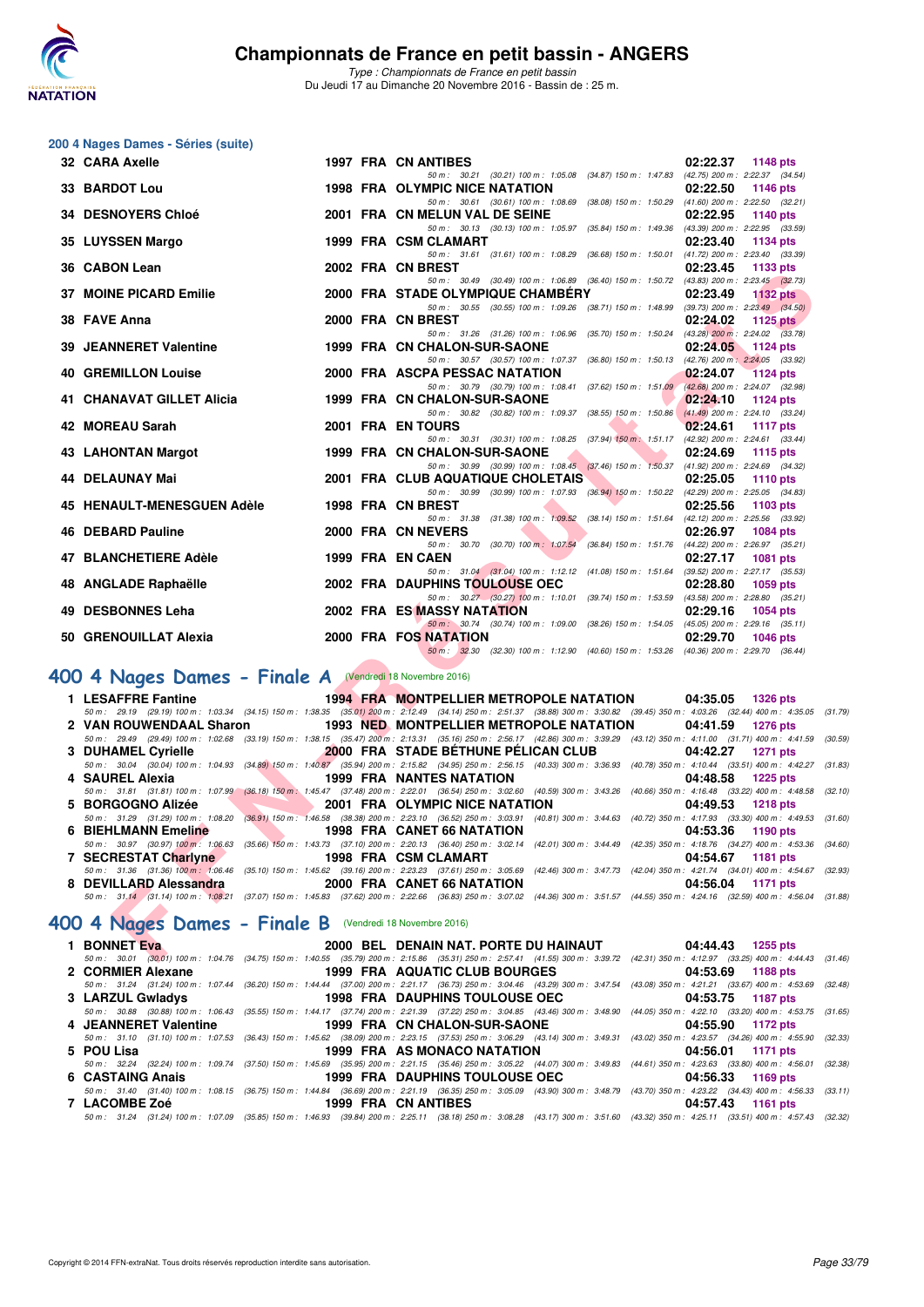

*Type : Championnats de France en petit bassin* Du Jeudi 17 au Dimanche 20 Novembre 2016 - Bassin de : 25 m.

#### **400 4 Nages Dames - Finale B (suite)**

# **8 CACHOT Margot 2002 FRA CN ANTIBES 05:01.71 1131 pts** *50 m : 30.86 (30.86) 100 m : 1:06.27 (35.41) 150 m : 1:44.72 (38.45) 200 m : 2:22.57 (37.85) 250 m : 3:06.46 (43.89) 300 m : 3:50.99 (44.53) 350 m : 4:26.46 (35.47) 400 m : 5:01.71 (35.25)*

#### **[400 4 Nages Dames - Finale C](http://www.ffnatation.fr/webffn/resultats.php?idact=nat&go=epr&idcpt=41163&idepr=42) 13-17 ans** (Vendredi 18 Novembre 2016)

|                    | 1 BIHAN Morgane 2000 FRA CSN GUYANCOURT              |                                               | 04:55.12 1178 pts                                                                                                                                                                            |
|--------------------|------------------------------------------------------|-----------------------------------------------|----------------------------------------------------------------------------------------------------------------------------------------------------------------------------------------------|
|                    |                                                      |                                               | 50 m: 31.96 (31.96) 100 m: 1:07.54 (35.58) 150 m: 1:45.43 (37.89) 200 m: 2:23.00 (37.57) 250 m: 3:06.04 (43.04) 300 m: 3:48.55 (42.51) 350 m: 4:22.72 (34.17) 400 m: 4:55.12 (32.40)         |
| 2 LANGLAIS Lila    | <b>2000 FRA ES MASSY NATATION</b>                    |                                               | 04:59.09 1149 pts                                                                                                                                                                            |
|                    |                                                      |                                               | 50 m : 31.07 (31.07) 100 m : 1:05.72 (34.65) 150 m : 1:46.21 (40.49) 200 m : 2:25.95 (39.74) 250 m : 3:08.18 (42.23) 300 m : 3:50.84 (42.66) 350 m : 4:25.67 (34.83) 400 m : 4:59.09 (33.42) |
| 3 FAVE Anna        | <b>2000 FRA CN BREST EXAMPLE 2000 FRA CN BREST</b>   |                                               | 04:59.34 1147 pts                                                                                                                                                                            |
|                    |                                                      |                                               | 50 m: 31.36 (31.36) 100 m: 1:07.90 (36.54) 150 m: 1:45.57 (37.67) 200 m: 2:21.96 (36.39) 250 m: 3:06.02 (44.06) 300 m: 3:51.12 (45.10) 350 m: 4:25.93 (34.81) 400 m: 4:59.34 (33.41)         |
|                    | 4 BOURNONVILLE Laura 2001 FRA ES VITRY               |                                               | 04:59.72 1145 pts                                                                                                                                                                            |
|                    |                                                      |                                               | 50 m: 31.64 (31.64) 100 m: 1:07.99 (36.35) 150 m: 1:46.53 (38.54) 200 m: 2:24.75 (38.22) 250 m: 3:07.38 (42.63) 300 m: 3:51.22 (43.84) 350 m: 4:26.32 (35.10) 400 m: 4:59.72 (33.40)         |
| 5 PIERRON Marie    |                                                      | 2001 FRA TCN CHAMPIGNEULLES 05:03.14 1121 pts |                                                                                                                                                                                              |
|                    |                                                      |                                               | 50 m: 32.64 (32.64) 100 m: 1:10.66 (38.02) 150 m: 1:49.20 (38.54) 200 m: 2:26.87 (37.67) 250 m: 3:11.53 (44.66) 300 m: 3:55.84 (44.31) 350 m: 4:30.77 (34.93) 400 m: 5:03.14 (32.37)         |
|                    |                                                      |                                               | $05:03.81$ 1116 pts                                                                                                                                                                          |
|                    |                                                      |                                               | 50 m : 32.88 (32.88) 100 m : 1:09.80 (36.92) 150 m : 1:48.96 (39.16) 200 m : 2:27.36 (38.40) 250 m : 3:11.13 (43.77) 300 m : 3:55.43 (44.30) 350 m : 4:30.83 (35.40) 400 m : 5:03.81 (32.98) |
| 7 LEVEQUE Bérénice | 2002 FRA AC CHERBOURG EN COTENTIN 405:04.64 1110 pts |                                               |                                                                                                                                                                                              |
|                    |                                                      |                                               |                                                                                                                                                                                              |
|                    |                                                      |                                               | 50 m: 32.17 (32.17) 100 m: 1:09.71 (37.54) 150 m: 1:50.40 (40.69) 200 m: 2:29.80 (39.40) 250 m: 3:10.83 (41.03) 300 m: 3:53.31 (42.48) 350 m: 4:29.72 (36.41) 400 m: 5:04.64 (34.92)         |
| 8 MALLET Lola      | 2002 FRA ASM CHAMALIERES NATATION 2006.47 1098 pts   |                                               |                                                                                                                                                                                              |
|                    |                                                      |                                               | 50 m : 32.21 (32.21) 100 m : 1:10.88 (38.67) 150 m : 1:50.25 (39.37) 200 m : 2:27.26 (37.01) 250 m : 3:10.68 (43.42) 300 m : 3:55.23 (44.55) 350 m : 4:32.06 (36.83) 400 m : 5:06.47 (34.41) |

## **[400 4 Nages Dames - Séries](http://www.ffnatation.fr/webffn/resultats.php?idact=nat&go=epr&idcpt=41163&idepr=42)** (Vendredi 18 Novembre 2016)

| 3 FAVE Anna                                           | 2000 FRA CN BREST                                                                                                                                                                                                    | 04:59.34<br><b>1147 pts</b>                           |
|-------------------------------------------------------|----------------------------------------------------------------------------------------------------------------------------------------------------------------------------------------------------------------------|-------------------------------------------------------|
|                                                       | 50 m: 31.36 (31.36) 100 m: 1:07.90 (36.54) 150 m: 1:45.57 (37.67) 200 m: 2:21.96 (36.39) 250 m: 3:06.02 (44.06) 300 m: 3:51.12 (45.10) 350 m: 4:25.93 (34.81) 400 m: 4:59.34 (33.41)                                 |                                                       |
| 4 BOURNONVILLE Laura                                  | 2001 FRA ES VITRY                                                                                                                                                                                                    | 04:59.72<br><b>1145 pts</b>                           |
|                                                       | 50 m: 31.64 (31.64) 100 m: 1:07.99 (36.35) 150 m: 1:46.53 (38.54) 200 m: 2:24.75 (38.22) 250 m: 3:07.38 (42.63) 300 m: 3:51.22 (43.84) 350 m: 4:26.32 (35.10) 400 m: 4:59.72 (33.40)                                 |                                                       |
| 5 PIERRON Marie                                       | 2001 FRA TCN CHAMPIGNEULLES<br>50 m: 32.64 (32.64) 100 m: 1:10.66 (38.02) 150 m: 1:49.20 (38.54) 200 m: 2:26.87 (37.67) 250 m: 3:11.53 (44.66) 300 m: 3:55.84 (44.31) 350 m: 4:30.77 (34.93) 400 m: 5:03.14          | 05:03.14<br>1121 $pts$<br>(32.37)                     |
| 6 HORTER Naome                                        | 2002 FRA MULHOUSE ON                                                                                                                                                                                                 | 05:03.81<br>$1116$ pts                                |
|                                                       | 50 m : 32.88 (32.88) 100 m : 1:09.80 (36.92) 150 m : 1:48.96 (39.16) 200 m : 2:27.36 (38.40) 250 m : 3:11.13 (43.77) 300 m : 3:55.43 (44.30) 350 m : 4:30.83 (35.40) 400 m : 5:03.81 (32.98)                         |                                                       |
| 7 LEVEQUE Bérénice                                    | 2002 FRA AC CHERBOURG EN COTENTIN                                                                                                                                                                                    | 05:04.64<br><b>1110 pts</b>                           |
|                                                       | 50 m : 32.17 (32.17) 100 m : 1:09.71 (37.54) 150 m : 1:50.40 (40.69) 200 m : 2:29.80 (39.40) 250 m : 3:10.83 (41.03) 300 m : 3:53.31 (42.48) 350 m : 4:29.72 (36.41) 400 m : 5:04.64 (34.92)                         |                                                       |
| 8 MALLET Lola                                         | 2002 FRA ASM CHAMALIERES NATATION                                                                                                                                                                                    | 05:06.47<br>1098 pts                                  |
|                                                       | 50 m : 32.21 (32.21) 100 m : 1:10.88 (38.67) 150 m : 1:50.25 (39.37) 200 m : 2:27.26 (37.01) 250 m : 3:10.68 (43.42) 300 m : 3:55.23 (44.55) 350 m : 4:32.06 (36.83) 400 m : 5:06.47 (34.41)                         |                                                       |
|                                                       |                                                                                                                                                                                                                      |                                                       |
| 00 4 Nages Dames - Séries (Vendredi 18 Novembre 2016) |                                                                                                                                                                                                                      |                                                       |
| 1 LESAFFRE Fantine                                    | 1994 FRA MONTPELLIER METROPOLE NATATION                                                                                                                                                                              | 04:43.18<br>1265 pts                                  |
|                                                       | 50 m: 29.50 (29.50) 100 m: 1:04.54 (35.04) 150 m: 1:40.96 (36.42) 200 m: 2:16.93 (35.97) 250 m: 2:57.36 (40.43) 300 m: 3:36.94 (39.58) 350 m: 4:10.71 (33.77) 400 m: 4:43.18 (32.47)                                 |                                                       |
| 2 VAN ROUWENDAAL Sharon                               | <b>1993 NED MONTPELLIER METROPOLE NATATION</b>                                                                                                                                                                       | 04:43.83<br><b>1260 pts</b>                           |
| 3 DUHAMEL Cyrielle                                    | 50 m: 29.60 (29.60) 100 m: 1:02.53 (32.93) 150 m: 1:37.61 (35.08) 200 m: 2:12.33 (34.72) 250 m: 2:55.02 (42.69) 300 m: 3:38.60 (43.58) 350 m: 4:12.28 (33.68) 400 m: 4:43.83<br>2000 FRA STADE BETHUNE PELICAN CLUB  | (31.55)<br>04:45.44<br><b>1248 pts</b>                |
|                                                       | 50 m: 29.81 (29.81) 100 m: 1:03.91 (34.10) 150 m: 1:41.08 (37.17) 200 m: 2:16.85 (35.77) 250 m: 2:58.02 (41.17) 300 m: 3:39.23 (41.21) 350 m: 4:12.77 (33.54) 400 m: 4:45.44                                         | (32.67)                                               |
| 4 BONNET Eva                                          | 2000 BEL DENAIN NAT. PORTE DU HAINAUT                                                                                                                                                                                | 04:46.27<br><b>1242 pts</b>                           |
|                                                       | 50 m: 29.98 (29.98) 100 m: 1:04.40 (34.42) 150 m: 1:40.57 (36.17) 200 m: 2:16.35 (35.78) 250 m: 2:58.51 (42.16) 300 m: 3:41.16 (42.65) 350 m: 4:14.46 (33.30) 400 m: 4:46.27                                         | (31.81)                                               |
| 5 SAUREL Alexia                                       | <b>1999 FRA NANTES NATATION</b>                                                                                                                                                                                      | 04:50.22<br><b>1213 pts</b>                           |
|                                                       | 50 m: 31.95 (31.95) 100 m: 1:07.54 (35.59) 150 m: 1:45.85 (38.31) 200 m: 2:22.54 (36.69) 250 m: 3:03.66 (41.12) 300 m: 3:44.61 (40.95) 350 m: 4:17.79 (33.18) 400 m: 4:50.22 (32.43)                                 |                                                       |
| 6 BORGOGNO Alizée                                     | 2001 FRA OLYMPIC NICE NATATION                                                                                                                                                                                       | 04:51.43<br><b>1204 pts</b>                           |
|                                                       | 50 m: 31.16 (31.16) 100 m: 1:08.10 (36.94) 150 m: 1:46.39 (38.29) 200 m: 2:24.37 (37.98) 250 m: 3:05.73 (41.36) 300 m: 3:46.79 (41.06) 350 m: 4:19.74 (32.95) 400 m: 4:51.43 (31.69)                                 |                                                       |
| 7 DEVILLARD Alessandra                                | 2000 FRA CANET 66 NATATION<br>50 m: 31.37 (31.37) 100 m: 1:08.70 (37.33) 150 m: 1:46.36 (37.66) 200 m: 2:23.59 (37.23) 250 m: 3:07.92 (44.33) 300 m: 3:51.94 (44.02) 350 m: 4:24.94 (33.00) 400 m: 4:55.88           | 04:55.88<br>1172 pts<br>(30.94)                       |
| 8 SECRESTAT Charlyne                                  | 1998 FRA CSM CLAMART                                                                                                                                                                                                 | 04:56.11<br>1170 pts                                  |
|                                                       | 50 m: 31.72 (31.72) 100 m: 1:06.94 (35.22) 150 m: 1:47.15 (40.21) 200 m: 2:25.34 (38.19) 250 m: 3:07.75 (42.41) 300 m: 3:50.31 (42.56) 350 m: 4:23.60 (33.29) 400 m: 4:56.11 (32.51)                                 |                                                       |
| 9 BIEHLMANN Emeline                                   | <b>1998 FRA CANET 66 NATATION</b>                                                                                                                                                                                    | 04:56.23<br>1170 pts                                  |
|                                                       | 50 m : 31.22 (31.22) 100 m : 1:07.15 (35.93) 150 m : 1:45.00 (37.85) 200 m : 2:21.75 (36.75) 250 m : 3:04.83 (43.08) 300 m : 3:48.35 (43.52) 350 m : 4:22.59 (34.24) 400 m : 4:56.23                                 | (33.64)                                               |
| 10 CACHOT Margot                                      | 2002 FRA CN ANTIBES                                                                                                                                                                                                  | 04:56.83<br>1165 pts                                  |
|                                                       | 50 m : 30.92 (30.92) 100 m : 1:07.59 (36.67) 150 m : 1:46.00 (38.41) 200 m : 2:23.63 (37.63) 250 m : 3:07.09 (43.46) 300 m : 3:51.13 (44.04) 350 m : 4:25.02 (33.89) 400 m : 4:56.83 (31.81)                         |                                                       |
| 11 LARZUL Gwladys                                     | <b>1998 FRA DAUPHINS TOULOUSE OEC</b>                                                                                                                                                                                | 04:56.88<br>1165 pts                                  |
| 12 CORMIER Alexane                                    | 50 m : 31.00 (31.00) 100 m : 1:06.90 (35.90) 150 m : 1:45.87 (38.97) 200 m : 2:24.04 (38.17) 250 m : 3:07.43 (43.39) 300 m : 3:51.16 (43.73) 350 m : 4:24.81 (33.65) 400 m : 4:56.88                                 | (32.07)                                               |
|                                                       | <b>1999 FRA AQUATIC CLUB BOURGES</b><br>50 m: 31.69 (31.69) 100 m: 1:07.60 (35.91) 150 m: 1:44.49 (36.89) 200 m: 2:21.17 (36.68) 250 m: 3:05.23 (44.06) 300 m: 3:49.38 (44.15) 350 m: 4:23.68 (34.30) 400 m: 4:56.95 | 04:56.95<br>1164 pts<br>(33.27)                       |
| 13 POU Lisa                                           | 1999 FRA AS MONACO NATATION                                                                                                                                                                                          | 04:57.89<br>1158 pts                                  |
| 50 m: 32.60 (32.60) 100 m: 1:09.97                    | (37.37) 150 m : 1:46.71 (36.74) 200 m : 2:22.07 (35.36) 250 m : 3:07.17 (45.10) 300 m : 3:52.40 (45.23) 350 m : 4:26.09 (33.69) 400 m : 4:57.89 (31.80)                                                              |                                                       |
| 14 CASTAING Anais                                     | <b>1999 FRA DAUPHINS TOULOUSE OEC</b>                                                                                                                                                                                | 04:58.14<br>1156 pts                                  |
| 50 m : 32.39 (32.39) 100 m : 1:10.33                  | (37.94) 150 m : 1:46.46 (36.13) 200 m : 2:22.68 (36.22) 250 m : 3:06.28 (43.60) 300 m : 3:49.77 (43.49) 350 m : 4:24.85 (35.08) 400 m : 4:58.14                                                                      | (33.29)                                               |
| 15 LACOMBE Zoé                                        | 1999 FRA CN ANTIBES                                                                                                                                                                                                  | 04:58.35<br>1155 pts                                  |
|                                                       | 50 m: 31.32 (31.32) 100 m: 1:07 14 (35.82) 150 m: 1:46.30 (39.16) 200 m: 2:23.99 (37.69) 250 m: 3:06.93 (42.94) 300 m: 3:50.64 (43.71) 350 m: 4:24.64 (34.00) 400 m: 4:58.35 (33.71)                                 |                                                       |
| 16 JEANNERET Valentine                                | 1999 FRA CN CHALON-SUR-SAONE<br>50 m: 31.25 (31.25) 100 m: 1:07.88 (36.63) 150 m: 1:45.81 (37.93) 200 m: 2:23.50 (37.69) 250 m: 3:06.00 (42.50) 300 m: 3:49.54 (43.54) 350 m: 4:24.27 (34.73) 400 m: 4:58.38 (34.11) | 04:58.38<br>1154 pts                                  |
| 17 BOURNONVILLE Mey                                   | 1999 FRA ES VITRY                                                                                                                                                                                                    | 04:58.93<br>1150 pts                                  |
|                                                       | 50 m: 30.90 (30.90) 100 m: 1:08.23 (37.33) 150 m: 1:46.69 (38.46) 200 m: 2:25.13 (38.44) 250 m: 3:07.76 (42.63) 300 m: 3:50.69 (42.93) 350 m: 4:24.90 (34.21) 400 m: 4:58.93 (34.03)                                 |                                                       |
| <b>18 BOURSE Claire</b>                               | 1998 FRA CN BREST                                                                                                                                                                                                    | 04:59.91<br>1143 pts                                  |
|                                                       | 50 m: 29.58 (29.58) 100 m: 1:04.46 (34.88) 150 m: 1:43.33 (38.87) 200 m: 2:20.38 (37.05) 250 m: 3:03.50 (43.12) 300 m: 3:48.53 (45.03) 350 m: 4:24.83 (36.30) 400 m: 4:59.91 (35.08)                                 |                                                       |
| 19 SIMON Charlotte                                    | 1998 FRA ASPTT MONTPELLIER                                                                                                                                                                                           | 05:01.33<br>1133 pts                                  |
|                                                       | 50 m: 31.06 (31.06) 100 m: 1:08.63 (37.57) 150 m: 1:48.09 (39.46) 200 m: 2:26.11 (38.02) 250 m: 3:08.16 (42.05) 300 m: 3:50.91 (42.75) 350 m: 4:26.90 (35.99) 400 m: 5:01.33 (34.43)                                 |                                                       |
| 20   AUBAN Sara                                       | <b>1998 FRA ASPTT TOULOUSE</b>                                                                                                                                                                                       | 05:01.76<br>1130 pts                                  |
|                                                       | 50 m: 31.70 (31.70) 100 m: 1:08.67 (36.97) 150 m: 1:48.44 (39.77) 200 m: 2:27.41 (38.97) 250 m: 3:07.72 (40.31) 300 m: 3:50.72 (43.00) 350 m: 4:26.98 (36.26) 400 m: 5:01.76 (34.78)                                 |                                                       |
| 21 BIHAN Morgane                                      | 2000 FRA CSN GUYANCOURT<br>50 m: 31.93 (31.93) 100 m: 1:08.16 (36.23) 150 m: 1:46.51 (38.35) 200 m: 2:24.59 (38.08) 250 m: 3:09.08 (44.49) 300 m: 3:53.51 (44.43) 350 m: 4:28.65 (35.14) 400 m: 5:02.00 (33.35)      | 05:02.00<br>1129 pts                                  |
| 22 VEROT Marine                                       | 1997 FRA CN VIRY-CHATILLON                                                                                                                                                                                           | 05:02.72<br>1124 pts                                  |
|                                                       | 50 m : 31.84 (31.84) 100 m : 1:08.28 (36.44) 150 m : 1:47.01 (38.73) 200 m : 2:24.40 (37.39) 250 m : 3:07.07 (42.67) 300 m : 3:50.89                                                                                 | (43.82) 350 m: 4:28.03 (37.14) 400 m: 5:02.72 (34.69) |
| 23   LANGLAIS Lila                                    | <b>2000 FRA ES MASSY NATATION</b>                                                                                                                                                                                    | 05:03.17<br>1121 pts                                  |
|                                                       | 50 m : 32.05 (32.05) 100 m : 1:08.55 (36.50) 150 m : 1:49.69 (41.14) 200 m : 2:30.13 (40.44) 250 m : 3:12.81 (42.68) 300 m : 3:54.81                                                                                 | (42.00) 350 m: 4:30.02 (35.21) 400 m: 5:03.17 (33.15) |
| 24 PIERRON Marie                                      | 2001 FRA TCN CHAMPIGNEULLES                                                                                                                                                                                          | 05:03.26<br>1120 pts                                  |
|                                                       | 50 m: 32.67 (32.67) 100 m: 1:11.08 (38.41) 150 m: 1:48.82 (37.74) 200 m: 2:25.65 (36.83) 250 m: 3:09.40 (43.75) 300 m: 3:53.55 (44.15) 350 m: 4:29.21 (35.66) 400 m: 5:03.26 (34.05)                                 |                                                       |
| 25 LUYSSEN Margo                                      | 1999 FRA CSM CLAMART                                                                                                                                                                                                 | 05:03.27<br>1120 pts                                  |
|                                                       | 50 m: 32.73 (32.73) 100 m: 1:11.09 (38.36) 150 m: 1:49.81 (38.72) 200 m: 2:27.92 (38.11) 250 m: 3:11.57 (43.65) 300 m: 3:55.46 (43.89) 350 m: 4:29.71 (34.25) 400 m: 5:03.27 (33.56)                                 |                                                       |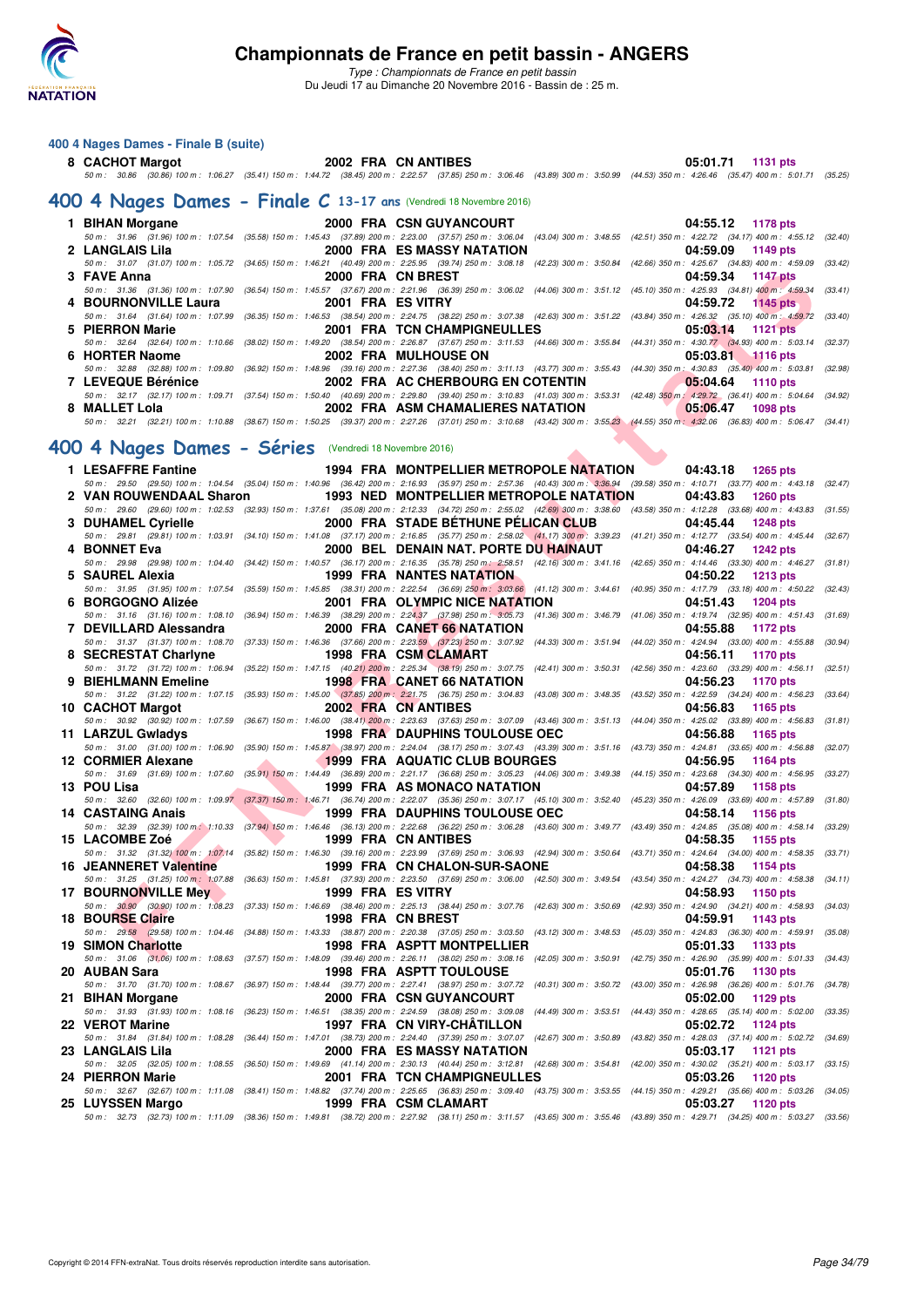

#### **400 4 Nages Dames - Séries (suite)**

| 26 CHANAVAT GILLET Alicia                                                                                         |                         | 1999 FRA CN CHALON-SUR-SAONE                                                                                                                                                                                                                    | 05:03.50<br>1118 pts            |
|-------------------------------------------------------------------------------------------------------------------|-------------------------|-------------------------------------------------------------------------------------------------------------------------------------------------------------------------------------------------------------------------------------------------|---------------------------------|
|                                                                                                                   |                         | 50 m: 31.83 (31.83) 100 m: 1:09.20 (37.37) 150 m: 1:49.33 (40.13) 200 m: 2:28.09 (38.76) 250 m: 3:10.93 (42.84) 300 m: 3:53.79 (42.86) 350 m: 4:29.74 (35.95) 400 m: 5:03.50 (33.76)                                                            |                                 |
|                                                                                                                   |                         | 27 LAHONTAN Margot 1999 FRA CN CHALON-SUR-SAONE<br>50 m: 32.32 (32.32) 100 m: 1:09.46 (37.14) 150 m: 1:48.92 (39.46) 200 m: 2:28.09 (39.17) 250 m: 3:11.54 (43.45) 300 m: 3:54.96 (43.42) 350 m: 4:30.32 (35.36) 400 m: 5:04.99 (34.67)         | 05:04.99<br>1108 pts            |
| 28 LEMONNIER Amelie                                                                                               |                         | <b>1999 FRA ANGERS NATATION</b>                                                                                                                                                                                                                 | 05:05.37<br>1105 pts            |
| 29 BOURNONVILLE Laura                                                                                             | 2001 FRA ES VITRY       | 50 m: 31.21 (31.21) 100 m: 1:07.73 (36.52) 150 m: 1:47.19 (39.46) 200 m: 2:25.84 (38.65) 250 m: 3:10.51 (44.67) 300 m: 3:55.47 (44.96) 350 m: 4:30.59 (35.12) 400 m: 5:05.37 (34.78)                                                            | 05:05.94<br>1101 pts            |
|                                                                                                                   |                         | 50 m: 31.26 (31.26) 100 m: 1:07.69 (36.43) 150 m: 1:46.90 (39.21) 200 m: 2:25.90 (39.00) 250 m: 3:10.34 (44.44) 300 m: 3:55.96 (45.62) 350 m: 4:31.95 (35.99) 400 m: 5:05.94 (33.99)                                                            |                                 |
| 30 FAVE Anna                                                                                                      | 2000 FRA CN BREST       |                                                                                                                                                                                                                                                 | 1095 pts<br>05:06.85            |
| 31 LEVEQUE Bérénice                                                                                               |                         | 50 m: 31.98 (31.98) 100 m: 1:09.38 (37.40) 150 m: 1:47.99 (38.61) 200 m: 2:25.36 (37.37) 250 m: 3:10.74 (45.38) 300 m: 3:56.40 (45.66) 350 m: 4:32.23 (35.83) 400 m: 5:06.85 (34.62)<br>2002 FRA AC CHERBOURG EN COTENTIN                       | 05:07.89<br><b>1088 pts</b>     |
|                                                                                                                   |                         | 50 m: 32.17 (32.17) 100 m: 1:10.26 (38.09) 150 m: 1:51.04 (40.78) 200 m: 2:31.53 (40.49) 250 m: 3:13.14 (41.61) 300 m: 3:56.21 (43.07) 350 m: 4:32.49 (36.28) 400 m: 5:07.89                                                                    | (35.40)                         |
| 32 HORTER Naome                                                                                                   |                         | 2002 FRA MULHOUSE ON                                                                                                                                                                                                                            | 05:08.62<br><b>1083 pts</b>     |
| 33 MALLET Lola                                                                                                    |                         | 50 m: 33.61 (33.61) 100 m: 1:11.20 (37.59) 150 m: 1:51.32 (40.12) 200 m: 2:29.82 (38.50) 250 m: 3:14.27 (44.45) 300 m: 3:59.00 (44.73) 350 m: 4:34.67 (35.67) 400 m: 5:08.62<br>2002 FRA ASM CHAMALIERES NATATION                               | (33.95)<br>05:08.83<br>1081 pts |
|                                                                                                                   |                         | 50 m: 32.53 (32.53) 100 m: 1:11.90 (39.37) 150 m: 1:51.37 (39.47) 200 m: 2:29.57 (38.20) 250 m: 3:13.04 (43.47) 300 m: 3:58.19 (45.15) 350 m: 4:34.20 (36.01) 400 m: 5:08.83 (34.63)                                                            |                                 |
| 34 ROURE CAMBE Romane                                                                                             |                         | 2000 FRA ASPTT TOULOUSE                                                                                                                                                                                                                         | <b>1072 pts</b><br>05:10.24     |
| 35 DEBARD Pauline                                                                                                 |                         | 50 m: 33.48 (33.48) 100 m: 1:12.25 (38.77) 150 m: 1:51.33 (39.08) 200 m: 2:29.68 (38.35) 250 m: 3:14.40 (44.72) 300 m: 3:59.82 (45.42) 350 m: 4:35.63 (35.81) 400 m: 5:10.24 (34.61)<br>2000 FRA CN NEVERS                                      | 1062 pts                        |
|                                                                                                                   |                         | 50 m : 32.26 (32.26) 100 m : 1:10.29 (38.03) 150 m : 1:49.16 (38.87) 200 m : 2:28.02 (38.86) 250 m : 3:12.77 (44.75) 300 m : 3:58.98 (46.21) 350 m : 4:35.46 (36.48) 400 m : 5:11.65 (36.19)                                                    | 05:11.65                        |
| 36 HANRAS Tiphaine                                                                                                |                         | 2000 FRA COULOMMIERS NATATION                                                                                                                                                                                                                   | 05:11.76<br>1061 pts            |
| 37 HIVERT Emma                                                                                                    |                         | 50 m: 31.68 (31.68) 100 m: 1:08.67 (36.99) 150 m: 1:50.88 (42.21) 200 m: 2:30.95 (40.07) 250 m: 3:17.15 (46.20) 300 m: 4:03.26 (46.11) 350 m: 4:38.64 (35.38) 400 m: 5:11.76 (33.12)<br>2000 FRA ANGERS NATATION                                |                                 |
|                                                                                                                   |                         | 50 m: 32.44 (32.44) 100 m: 1:09.86 (37.42) 150 m: 1:52.74 (42.88) 200 m: 2:34.63 (41.89) 250 m: 3:18.39 (43.76) 300 m: 4:03.13 (44.74) 350 m: 4:38.67 (35.54) 400 m: 5:12.68 (34.01)                                                            | 05:12.68<br>1055 pts            |
| 38 HENAULT-MENESGUEN Adèle 1998 FRA CN BREST                                                                      |                         |                                                                                                                                                                                                                                                 | 05:16.11<br>1032 pts            |
| 39 MARQUART Gaelle                                                                                                |                         | 50 m: 32.20 (32.20) 100 m: 1:09.59 (37.39) 150 m: 1:51.28 (41.69) 200 m: 2:31.80 (40.52) 250 m: 3:15.63 (43.83) 300 m: 3:59.67 (44.04) 350 m: 4:37.39 (37.72) 400 m: 5:16.11 (38.72)<br>2000 FRA AC MOLSHEIM MUTZIG<br>$\overline{\phantom{a}}$ | 05:17.09<br>1025 pts            |
|                                                                                                                   |                         | 50 m: 33.50 (33.50) 100 m: 1:10.78 (37.28) 150 m: 1:52.64 (41.86) 200 m: 2:33.14 (40.50) 250 m: 3:19.57 (46.43) 300 m: 4:06.33 (46.76) 350 m: 4:42.73 (36.40) 400 m: 5:17.09 (34.36)                                                            |                                 |
| --- GRANGEON Lara                                                                                                 | 1991 FRA CN CALEDONIENS |                                                                                                                                                                                                                                                 | <b>DNS</b> dec                  |
| --- BERTHIER Julie                                                                                                |                         | <b>1994 FRA MULHOUSE ON</b>                                                                                                                                                                                                                     |                                 |
|                                                                                                                   |                         |                                                                                                                                                                                                                                                 | <b>DNS</b> dec                  |
| --- CABON Lean                                                                                                    | 2002 FRA CN BREST       |                                                                                                                                                                                                                                                 | <b>DNS</b> dec                  |
| --- LAGANIER Amandine                                                                                             |                         | 1999 FRA ASPTT MONTPELLIER                                                                                                                                                                                                                      | <b>DNS</b> dec                  |
|                                                                                                                   |                         |                                                                                                                                                                                                                                                 |                                 |
|                                                                                                                   |                         |                                                                                                                                                                                                                                                 |                                 |
| <b>X50 Nage Libre Dames - Séries</b> (Vendredi 18 Novembre 2016)                                                  |                         |                                                                                                                                                                                                                                                 |                                 |
| 1 SANTAMANS Anna                                                                                                  |                         | 1993 FRA CN MARSEILLE                                                                                                                                                                                                                           | 01:38.70<br>1393 pts            |
| <b>MARTIN Anouchka</b>                                                                                            | 1993 FRA                |                                                                                                                                                                                                                                                 |                                 |
| <b>HACHE Cloé</b>                                                                                                 | 1997 FRA                |                                                                                                                                                                                                                                                 |                                 |
| <b>HENIQUE Mélanie</b><br>50 m: 24.51 (24.51) 100 m: 49.44 (24.93) 150 m: 1:14.77 (25.33) 200 m: 1:38.70 (23.93)  | 1992 FRA                |                                                                                                                                                                                                                                                 |                                 |
| 2 TOUATI Assia                                                                                                    |                         | <b>1995 FRA DAUPHINS TOULOUSE OEC</b>                                                                                                                                                                                                           | 01:40.51<br>1365 pts            |
| <b>HAAG Lauriane</b>                                                                                              | 1994 FRA                |                                                                                                                                                                                                                                                 |                                 |
| <b>MOREL Alizée</b>                                                                                               | <b>1995 FRA</b>         |                                                                                                                                                                                                                                                 |                                 |
| <b>DITIERE Lou</b>                                                                                                | 2000 FRA                |                                                                                                                                                                                                                                                 |                                 |
| 50 m: 25.26 (25.26) 100 m: 49.99 (24.73) 150 m: 1:15.19 (25.20) 200 m: 1:40.51 (25.32)                            |                         |                                                                                                                                                                                                                                                 |                                 |
| 3 BLOSSIER Claire                                                                                                 |                         | 1998 FRA AMIENS METROPOLE NAT.                                                                                                                                                                                                                  | 01:43.90<br>1313 pts            |
| <b>BONNAMY Zoé</b>                                                                                                | 1999 FRA                |                                                                                                                                                                                                                                                 |                                 |
| <b>JEAN Mathilde</b>                                                                                              | 2000 FRA                |                                                                                                                                                                                                                                                 |                                 |
| <b>FOULQUIER Jodie</b><br>50 m: 25.98 (25.98) 100 m: 51.96 (25.98) 150 m: 1:17.49 (25.53) 200 m: 1:43.90 (26.41)  | 1998 FRA                |                                                                                                                                                                                                                                                 |                                 |
| 4 WATTEL Marie                                                                                                    |                         | 1997 FRA MONTPELLIER METROPOLE NATATION 01:44.05                                                                                                                                                                                                | <b>1310 pts</b>                 |
| <b>EGOROVA Valériya</b>                                                                                           | <b>2001 RUS</b>         |                                                                                                                                                                                                                                                 |                                 |
| <b>VAN ROUWENDAAL Sharon</b>                                                                                      | 1993 NED                |                                                                                                                                                                                                                                                 |                                 |
| <b>WISHAUPT Camille</b><br>50 m: 25.19 (25.19) 100 m: 50.94 (25.75) 150 m: 1:17.22 (26.28) 200 m: 1:44.05 (26.83) | 1998 FRA                |                                                                                                                                                                                                                                                 |                                 |

# **[4x50 Nage Libre Dames - Séries](http://www.ffnatation.fr/webffn/resultats.php?idact=nat&go=epr&idcpt=41163&idepr=47)** (Vendredi 18 Novembre 2016)

| 1 SANTAMANS Anna                                                                                             |                 | <b>1993 FRA CN MARSEILLE</b>            | 01:38.70 | 1393 pts        |
|--------------------------------------------------------------------------------------------------------------|-----------------|-----------------------------------------|----------|-----------------|
| <b>MARTIN Anouchka</b>                                                                                       | 1993 FRA        |                                         |          |                 |
| <b>HACHE Cloé</b>                                                                                            | <b>1997 FRA</b> |                                         |          |                 |
| <b>HENIQUE Mélanie</b>                                                                                       | 1992 FRA        |                                         |          |                 |
| 50 m: 24.51 (24.51) 100 m: 49.44 (24.93) 150 m: 1:14.77 (25.33) 200 m: 1:38.70 (23.93)                       |                 |                                         |          |                 |
| 2 TOUATI Assia                                                                                               |                 | 1995 FRA DAUPHINS TOULOUSE OEC          | 01:40.51 | 1365 pts        |
| <b>HAAG Lauriane</b>                                                                                         | 1994 FRA        |                                         |          |                 |
| <b>MOREL Alizée</b>                                                                                          | <b>1995 FRA</b> |                                         |          |                 |
| <b>DITIERE Lou</b><br>50 m: 25.26 (25.26) 100 m: 49.99 (24.73) 150 m: 1:15.19 (25.20) 200 m: 1:40.51 (25.32) | 2000 FRA        |                                         |          |                 |
| 3 BLOSSIER Claire                                                                                            |                 | 1998 FRA AMIENS METROPOLE NAT.          | 01:43.90 | <b>1313 pts</b> |
| <b>BONNAMY Zoé</b>                                                                                           | 1999 FRA        |                                         |          |                 |
| <b>JEAN Mathilde</b>                                                                                         | 2000 FRA        |                                         |          |                 |
| <b>FOULQUIER Jodie</b>                                                                                       | 1998 FRA        |                                         |          |                 |
| 50 m: 25.98 (25.98) 100 m: 51.96 (25.98) 150 m: 1:17.49 (25.53) 200 m: 1:43.90 (26.41)                       |                 |                                         |          |                 |
| 4 WATTEL Marie                                                                                               |                 | 1997 FRA MONTPELLIER METROPOLE NATATION | 01:44.05 | <b>1310 pts</b> |
| <b>EGOROVA Valériya</b>                                                                                      | <b>2001 RUS</b> |                                         |          |                 |
| <b>VAN ROUWENDAAL Sharon</b>                                                                                 | 1993 NED        |                                         |          |                 |
| <b>WISHAUPT Camille</b>                                                                                      | 1998 FRA        |                                         |          |                 |
| 50 m: 25.19 (25.19) 100 m: 50.94 (25.75) 150 m: 1:17.22 (26.28) 200 m: 1:44.05 (26.83)<br>5 CASTAING Anais   |                 | <b>1999 FRA DAUPHINS TOULOUSE OEC</b>   | 01:44.36 | <b>1306 pts</b> |
| <b>HENRAS-MAROUF Alix</b>                                                                                    | 2001 FRA        |                                         |          |                 |
| <b>PODEVIN Anaïs</b>                                                                                         | 1997 FRA        |                                         |          |                 |
| <b>COSTE Julie</b>                                                                                           | 1998 FRA        |                                         |          |                 |
| 50 m: 25.74 (25.74) 100 m: 51.84 (26.10) 150 m: 1:18.44 (26.60) 200 m: 1:44.36 (25.92)                       |                 |                                         |          |                 |
| 6 BOUSQUIN Lena                                                                                              |                 | <b>1995 FRA ASPTT TOULOUSE</b>          | 01:44.63 | <b>1302 pts</b> |
| <b>DE GASPERI Chloé</b>                                                                                      | 1998 FRA        |                                         |          |                 |
| <b>SERRAMOGLIA Kelia</b>                                                                                     | 1995 FRA        |                                         |          |                 |
| <b>AUBAN Sara</b>                                                                                            | 1998 FRA        |                                         |          |                 |
| 50 m: 25.21 (25.21) 100 m: 51.52 (26.31) 150 m: 1:17.87 (26.35) 200 m: 1:44.63 (26.76)                       |                 |                                         |          |                 |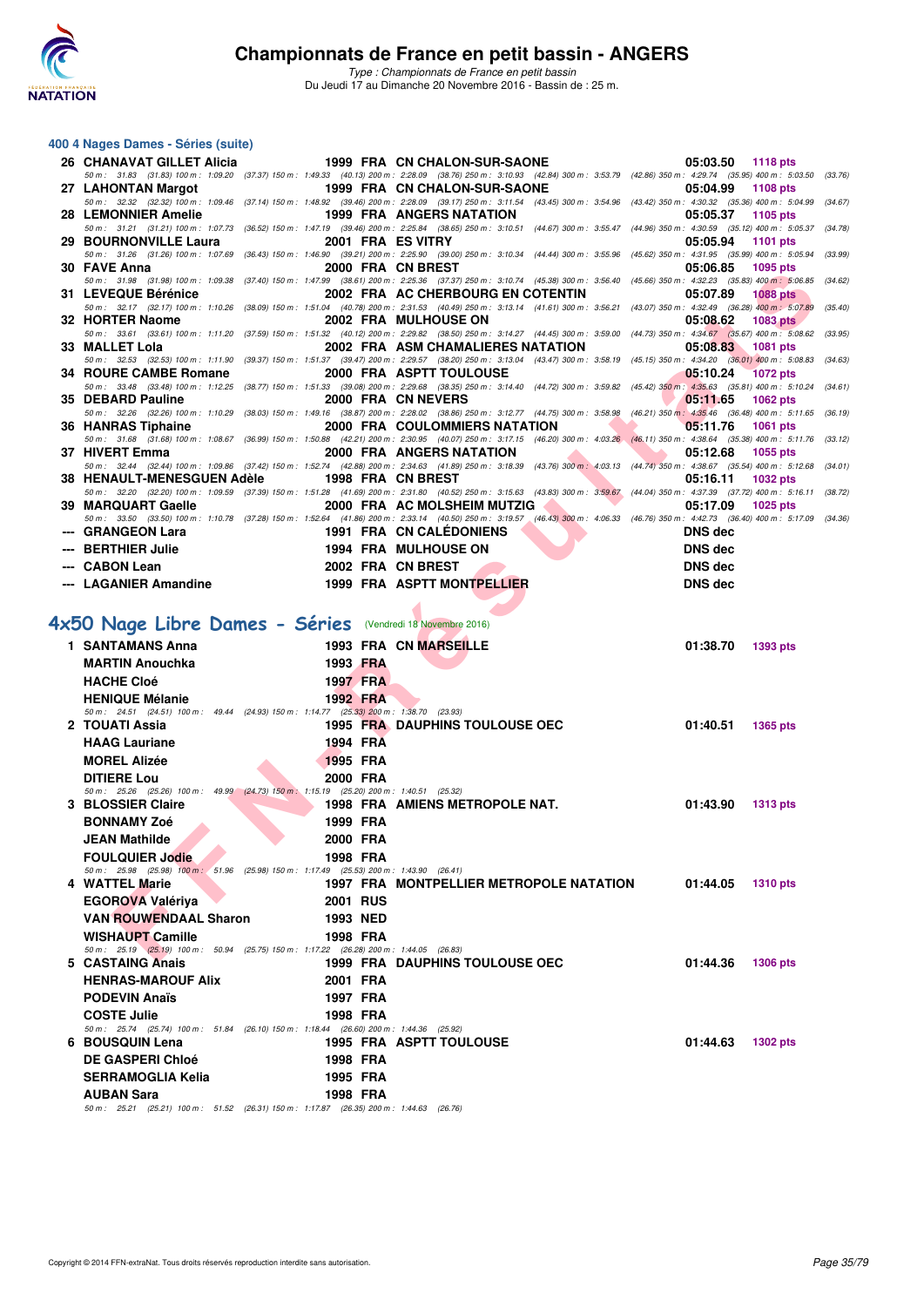

*Type : Championnats de France en petit bassin* Du Jeudi 17 au Dimanche 20 Novembre 2016 - Bassin de : 25 m.

|                                                         | 4x50 Nage Libre Dames - Séries (suite)                                                                              |                      |  |                                      |                |                 |  |  |
|---------------------------------------------------------|---------------------------------------------------------------------------------------------------------------------|----------------------|--|--------------------------------------|----------------|-----------------|--|--|
|                                                         | 7 PICAULT Solweig                                                                                                   |                      |  | 2000 FRA CANET 66 NATATION           | 01:45.86       | 1283 pts        |  |  |
|                                                         | <b>TOUILI Lila</b>                                                                                                  | 2000 FRA             |  |                                      |                |                 |  |  |
|                                                         | <b>DEVILLARD Alessandra</b>                                                                                         | 2000 FRA             |  |                                      |                |                 |  |  |
|                                                         | <b>VAQUETTE Mathilde</b>                                                                                            | 1999 FRA             |  |                                      |                |                 |  |  |
|                                                         | 50 m : 26.93 (26.93) 100 m : 52.52 (25.59) 150 m : 1:19.08 (26.56) 200 m : 1:45.86 (26.78)                          |                      |  |                                      |                |                 |  |  |
|                                                         | 8 GUILLARME Maud<br><b>TERRIER Tainara</b>                                                                          |                      |  | 2000 FRA ASPTT MONTPELLIER           | 01:47.00       | 1266 pts        |  |  |
|                                                         | <b>LAGANIER Amandine</b>                                                                                            | 1996 FRA<br>1999 FRA |  |                                      |                |                 |  |  |
|                                                         | <b>SIMON Charlotte</b>                                                                                              | 1998 FRA             |  |                                      |                |                 |  |  |
|                                                         | 50 m: 26.92 (26.92) 100 m: 53.22 (26.30) 150 m: 1:19.85 (26.63) 200 m: 1:47.00 (27.15)                              |                      |  |                                      |                |                 |  |  |
|                                                         | 9 HITA Orlane                                                                                                       |                      |  | 1999 FRA CN BREST                    | 01:47.15       | <b>1264 pts</b> |  |  |
|                                                         | <b>BOURSE Claire</b>                                                                                                | 1998 FRA             |  |                                      |                |                 |  |  |
|                                                         | <b>CABON Lean</b>                                                                                                   | 2002 FRA             |  |                                      |                |                 |  |  |
|                                                         | <b>LE GUEN Ilona</b>                                                                                                | 2001 FRA             |  |                                      |                |                 |  |  |
|                                                         | 50 m: 26.66 (26.66) 100 m: 53.11 (26.45) 150 m: 1:19.96 (26.85) 200 m: 1:47.15 (27.19)<br>10 VISTE Pauline          |                      |  | 2000 FRA AS MONACO NATATION          | 01:47.51       | 1258 pts        |  |  |
|                                                         | <b>PETIT Cassandra</b>                                                                                              | 1995 FRA             |  |                                      |                |                 |  |  |
|                                                         | <b>POU Tiffany</b>                                                                                                  | 1996 FRA             |  |                                      |                |                 |  |  |
|                                                         | <b>POU Lisa</b>                                                                                                     | 1999 FRA             |  |                                      |                |                 |  |  |
|                                                         | 50 m: 26.80 (26.80) 100 m: 52.89 (26.09) 150 m: 1:20.04 (27.15) 200 m: 1:47.51 (27.47)                              |                      |  |                                      |                |                 |  |  |
|                                                         | 11 CHARRO Anaïs                                                                                                     |                      |  | <b>1998 FRA U.S CRETEIL NATATION</b> | 01:47.68       | <b>1256 pts</b> |  |  |
|                                                         | <b>BOISRENOULT Emilie</b><br><b>ALFAIZ Lola</b>                                                                     | 2002 FRA<br>1995 FRA |  |                                      |                |                 |  |  |
|                                                         | <b>SOMMIER Elodie</b>                                                                                               | 2001 FRA             |  |                                      |                |                 |  |  |
|                                                         | 50 m: 27.25 (27.25) 100 m: 54.12 (26.87) 150 m: 1:20.62 (26.50) 200 m: 1:47.68 (27.06)                              |                      |  |                                      |                |                 |  |  |
|                                                         | 12 DESBONNES Leha                                                                                                   |                      |  | 2002 FRA ES MASSY NATATION           | 01:48.30       | <b>1246 pts</b> |  |  |
|                                                         | <b>RAYNERT Maud</b>                                                                                                 | 1998 FRA             |  |                                      |                |                 |  |  |
|                                                         | <b>CELINI Lesy</b>                                                                                                  | 1999 FRA             |  |                                      |                |                 |  |  |
|                                                         | <b>MAILLE Ilona</b>                                                                                                 | 2001 FRA             |  |                                      |                |                 |  |  |
|                                                         | 50 m: 27.01 (27.01) 100 m: 53.65 (26.64) 150 m: 1:21.11 (27.46) 200 m: 1:48.30 (27.19)<br>13 LUTIGNIER Sarah        |                      |  | 1998 FRA AQUATIC CLUB BOURGES        | 01:49.55       | <b>1228 pts</b> |  |  |
|                                                         | <b>GROLIER Camille</b>                                                                                              | 1998 FRA             |  |                                      |                |                 |  |  |
|                                                         | <b>CORMIER Alexane</b>                                                                                              | 1999 FRA             |  |                                      |                |                 |  |  |
|                                                         | <b>MENNETEAU Loana</b>                                                                                              | 1999 FRA             |  |                                      |                |                 |  |  |
|                                                         | 50 m: 26.61 (26.61) 100 m: 53.79 (27.18) 150 m: 1.21.65 (27.86) 200 m: 1.49.55 (27.90)                              |                      |  |                                      |                |                 |  |  |
|                                                         | 14 MELIH Amel                                                                                                       |                      |  | 1993 ALG LYON NATATION METROPOLE     | 01:50.03       | <b>1221 pts</b> |  |  |
|                                                         | <b>PAQUIT Laura</b>                                                                                                 | 1995 FRA             |  |                                      |                |                 |  |  |
|                                                         | <b>NASRI Fouzia</b>                                                                                                 | <b>1969 FRA</b>      |  |                                      |                |                 |  |  |
|                                                         | <b>JOLLY Lucie</b><br>50 m: 25.91 (25.91) 100 m: 53.85 (27.94) 150 m: 1:21.67 (27.82) 200 m: 1:50.03 (28.36)        | 1994 FRA             |  |                                      |                |                 |  |  |
|                                                         | <b>15 LEMONNIER Amelie</b>                                                                                          |                      |  | <b>1999 FRA ANGERS NATATION</b>      | 01:51.72       | 1196 pts        |  |  |
|                                                         | <b>HAENEBALCKE Laure</b>                                                                                            | 1998 BEL             |  |                                      |                |                 |  |  |
|                                                         | <b>BERTRAND Léa</b>                                                                                                 | 2000 FRA             |  |                                      |                |                 |  |  |
|                                                         | <b>LUCAS Mila</b>                                                                                                   | 2002 FRA             |  |                                      |                |                 |  |  |
|                                                         | 50 m: 28.01 (28.01) 100 m: 55.52 (27.51) 150 m: 1:23.83 (28.31) 200 m: 1:51.72 (27.89)<br><b>16 VILLETTE Margot</b> |                      |  | 1999 FRA AC CHERBOURG EN COTENTIN    | 01:53.52       | <b>1170 pts</b> |  |  |
|                                                         | <b>LEMONNIER-MURARI Emma</b>                                                                                        | 2001 FRA             |  |                                      |                |                 |  |  |
|                                                         | <b>LEVEQUE Bérénice</b>                                                                                             | 2002 FRA             |  |                                      |                |                 |  |  |
|                                                         | <b>ROBILLARD Claire</b>                                                                                             | 2000 FRA             |  |                                      |                |                 |  |  |
|                                                         | 50 m: 27.81 (27.81) 100 m: 56.58 (28.77) 150 m: 1:25.50 (28.92) 200 m: 1:53.52 (28.02)                              |                      |  |                                      |                |                 |  |  |
|                                                         | --- BONNET Charlotte                                                                                                |                      |  | 1995 FRA OLYMPIC NICE NATATION       | <b>DNS</b> dec |                 |  |  |
|                                                         | <b>ARLANDIS Anais</b>                                                                                               | 1997 FRA             |  |                                      |                |                 |  |  |
|                                                         | <b>BARDOT Lou</b>                                                                                                   | 1998 FRA             |  |                                      |                |                 |  |  |
|                                                         | <b>BLANCHARD Morgane</b>                                                                                            | 1997 FRA             |  |                                      |                |                 |  |  |
| 4x50 4 Nages Dames - Séries (Dimanche 20 Novembre 2016) |                                                                                                                     |                      |  |                                      |                |                 |  |  |
|                                                         |                                                                                                                     |                      |  |                                      |                |                 |  |  |
|                                                         | 1 HENIQUE Mélanie                                                                                                   |                      |  | <b>1992 FRA CN MARSEILLE</b>         | 01:49.38       | <b>1376 pts</b> |  |  |
|                                                         | <b>MARTIN Anouchka</b>                                                                                              | 1993 FRA             |  |                                      |                |                 |  |  |

**HACHE Cloé 1997 FRA**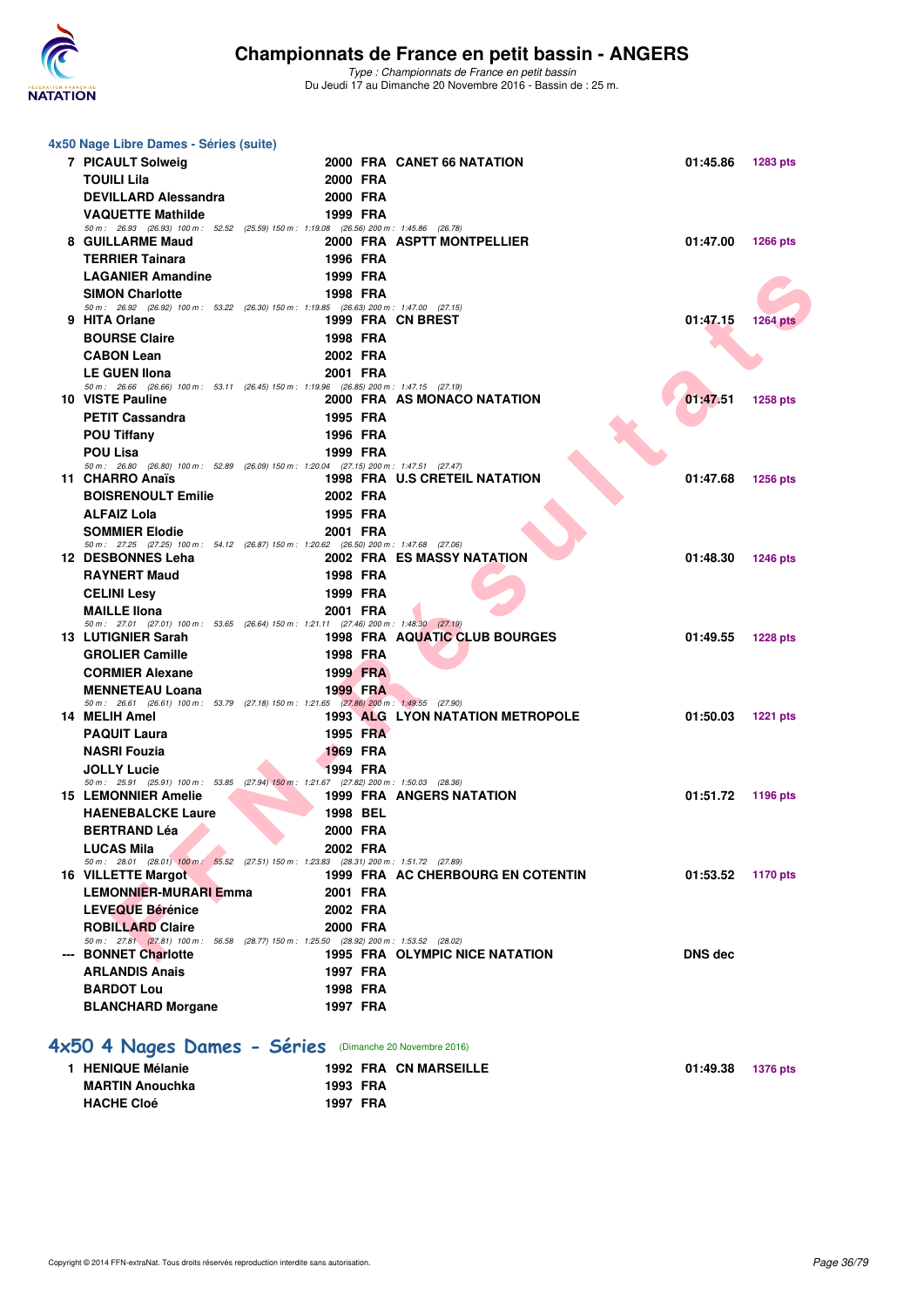

| 4x50 4 Nages Dames - Séries (suite)                                                                                |          |                                         |          |                 |
|--------------------------------------------------------------------------------------------------------------------|----------|-----------------------------------------|----------|-----------------|
| <b>SANTAMANS Anna</b>                                                                                              | 1993 FRA |                                         |          |                 |
| 50 m: 27.03 (27.03) 100 m: 58.43 (31.40) 150 m: 1:25.01 (26.58) 200 m: 1:49.38 (24.37)                             |          |                                         |          |                 |
| 2 CASTAING Anais                                                                                                   |          | <b>1999 FRA DAUPHINS TOULOUSE OEC</b>   | 01:52.50 | <b>1333 pts</b> |
| <b>GALLEGO Solène</b>                                                                                              | 1995 FRA |                                         |          |                 |
| <b>TOUATI Assia</b>                                                                                                | 1995 FRA |                                         |          |                 |
| <b>HAAG Lauriane</b><br>50 m: 28.94 (28.94) 100 m: 1:00.06 (31.12) 150 m: 1:27.33 (27.27) 200 m: 1:52.50 (25.17)   | 1994 FRA |                                         |          |                 |
| 3 SCRIVIN Julia                                                                                                    |          | <b>1992 GBR ASPTT TOULOUSE</b>          | 01:53.14 | <b>1324 pts</b> |
| <b>DRHOUIN Emma</b>                                                                                                | 1999 FRA |                                         |          |                 |
| <b>SERRAMOGLIA Kelia</b>                                                                                           | 1995 FRA |                                         |          |                 |
| <b>BOUSQUIN Lena</b>                                                                                               | 1995 FRA |                                         |          |                 |
| 50 m: 29.25 (29.25) 100 m: 1:01.20 (31.95) 150 m: 1:28.62 (27.42) 200 m: 1:53.14 (24.52)                           |          |                                         |          |                 |
| 4 TOUILI Lila                                                                                                      |          | 2000 FRA CANET 66 NATATION              | 01:53.51 | 1319 pts        |
| <b>HERVE Nolwenn</b>                                                                                               | 1999 FRA |                                         |          |                 |
| <b>PICAULT Solweig</b>                                                                                             | 2000 FRA |                                         |          |                 |
| <b>VAQUETTE Mathilde</b><br>50 m: 27.99 (27.99) 100 m: 59.41 (31.42) 150 m: 1:27.26 (27.85) 200 m: 1:53.51 (26.25) | 1999 FRA |                                         |          |                 |
| 5 PODEVIN Anaïs                                                                                                    |          | <b>1997 FRA DAUPHINS TOULOUSE OEC</b>   | 01:56.68 | <b>1277 pts</b> |
| <b>MOREL Alizée</b>                                                                                                | 1995 FRA |                                         |          |                 |
| <b>COSTE Julie</b>                                                                                                 | 1998 FRA |                                         |          |                 |
| <b>DITIERE Lou</b>                                                                                                 | 2000 FRA |                                         |          |                 |
| 50 m: 29.44 (29.44) 100 m: 1:03.48 (34.04) 150 m: 1:31.36 (27.88) 200 m: 1:56.68 (25.32)                           |          |                                         |          |                 |
| 6 LAGANIER Amandine                                                                                                |          | 1999 FRA ASPTT MONTPELLIER              | 01:57.16 | <b>1270 pts</b> |
| <b>DEBERGHES Fanny</b>                                                                                             | 1994 FRA |                                         |          |                 |
| <b>TERRIER Tainara</b>                                                                                             | 1996 FRA |                                         |          |                 |
| <b>GUILLARME Maud</b><br>50 m: 30.57 (30.57) 100 m: 1:02.11 (31.54) 150 m: 1:30.76 (28.65) 200 m: 1:57.16 (26.40)  | 2000 FRA |                                         |          |                 |
| <b>7 BOURSE Claire</b>                                                                                             |          | 1998 FRA CN BREST                       | 01:57.85 | <b>1261 pts</b> |
| <b>HENAULT-MENESGUEN Adèle</b>                                                                                     | 1998 FRA |                                         |          |                 |
| <b>HITA Orlane</b>                                                                                                 | 1999 FRA |                                         |          |                 |
| <b>LE GUEN IIona</b>                                                                                               | 2001 FRA |                                         |          |                 |
| 50 m: 29.19 (29.19) 100 m: 1.02.63 (33.44) 150 m: 1.31.43 (28.80) 200 m: 1.57.85 (26.42)                           |          |                                         |          |                 |
| 8 HERTHE Alexe                                                                                                     |          | 2000 FRA CN CHALON-SUR-SAONE            | 01:58.59 | 1251 pts        |
| <b>JEANNERET Valentine</b>                                                                                         | 1999 FRA |                                         |          |                 |
| <b>CHANAVAT GILLET Alicia</b>                                                                                      | 1999 FRA |                                         |          |                 |
| <b>KUNTZMANN Marie</b><br>50 m: 28.92 (28.92) 100 m: 1.02.95 (34.03) 150 m: 1.31.91 (28.96) 200 m: 1.58.59 (26.68) | 1999 FRA |                                         |          |                 |
| 9 POU Lisa                                                                                                         |          | 1999 FRA AS MONACO NATATION             | 01:58.65 | <b>1250 pts</b> |
| <b>PETIT Cassandra</b>                                                                                             | 1995 FRA |                                         |          |                 |
| <b>POU Tiffany</b>                                                                                                 | 1996 FRA |                                         |          |                 |
| <b>VISTE Pauline</b>                                                                                               | 2000 FRA |                                         |          |                 |
| 50 m: 30.22 (30.22) 100 m: 1:03.36 (33.14) 150 m: 1:31.99 (28.63) 200 m: 1:58.65 (26.66)<br>10 BAQUET Rosanna      |          | 1999 FRA U.S CRETEIL NATATION           | 01:59.39 | <b>1241 pts</b> |
| <b>CHARRO Anaïs</b>                                                                                                | 1998 FRA |                                         |          |                 |
| <b>BOISRENOULT Emilie</b>                                                                                          | 2002 FRA |                                         |          |                 |
| <b>SOMMIER Elodie</b>                                                                                              | 2001 FRA |                                         |          |                 |
| 50 m: 31.15 (31.15) 100 m: 1:03.54 (32.39) 150 m: 1:31.88 (28.34) 200 m: 1:59.39 (27.51)                           |          |                                         |          |                 |
| 11 BATOT Manon                                                                                                     |          | 2000 FRA CNO ST-GERMAIN-EN-LAYE         | 02:00.87 | <b>1221 pts</b> |
| <b>LEDUC Ambre</b>                                                                                                 | 1997 FRA |                                         |          |                 |
| <b>DEL'HOMME Laurine</b>                                                                                           | 1997 FRA |                                         |          |                 |
| <b>BARBOSA Manoella</b>                                                                                            | 2002 FRA |                                         |          |                 |
| 50 m: 31.36 (31.36) 100 m: 1:04.63 (33.27) 150 m: 1:32.24 (27.61) 200 m: 2:00.87 (28.63)<br>12 MELIH Amel          |          | <b>1993 ALG LYON NATATION METROPOLE</b> | 02:01.41 | <b>1214 pts</b> |
| <b>JOLLY Lucie</b>                                                                                                 | 1994 FRA |                                         |          |                 |
| <b>PAQUIT Laura</b>                                                                                                | 1995 FRA |                                         |          |                 |
| <b>NASRI Fouzia</b>                                                                                                | 1969 FRA |                                         |          |                 |
| 50 m: 28.99 (28.99) 100 m: 1:02.77 (33.78) 150 m: 1:33.71 (30.94) 200 m: 2:01.41 (27.70)                           |          |                                         |          |                 |
| 13 LUCAS Mila                                                                                                      |          | 2002 FRA ANGERS NATATION                | 02:02.49 | 1200 pts        |
| <b>ROBE Armelle</b>                                                                                                | 1996 FRA |                                         |          |                 |
| <b>HAENEBALCKE Laure</b>                                                                                           | 1998 BEL |                                         |          |                 |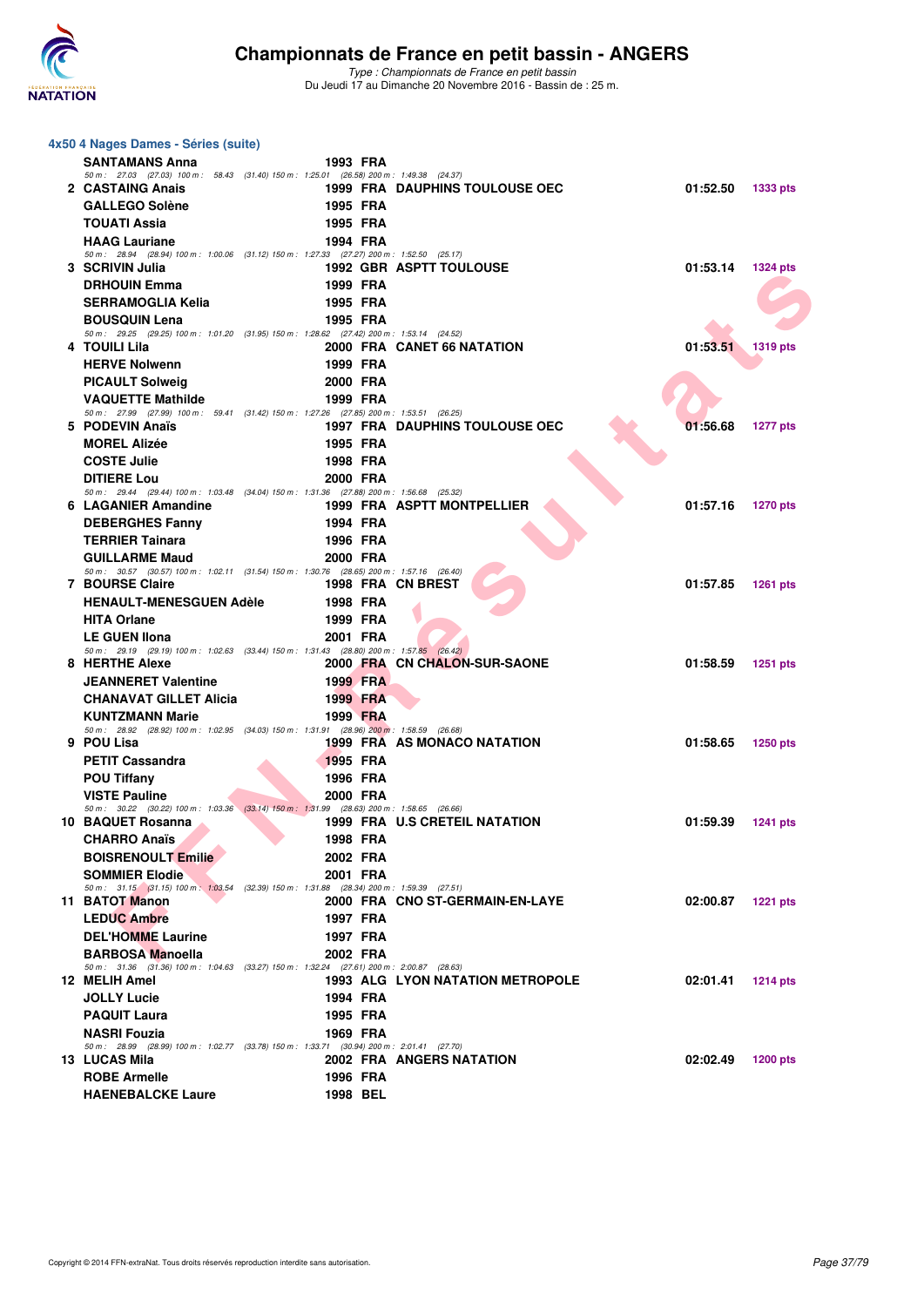

**4x50 4 Nages Dames - Séries (suite)**

#### **Championnats de France en petit bassin - ANGERS**

| <b>LEMONNIER Amelie</b>                                                                                           | 1999 FRA |                                        |                   |                 |
|-------------------------------------------------------------------------------------------------------------------|----------|----------------------------------------|-------------------|-----------------|
| 50 m: 30.73 (30.73) 100 m: 1:04.70 (33.97) 150 m: 1:34.53 (29.83) 200 m: 2:02.49 (27.96)<br>14 CORMIER Alexane    |          | 1999 FRA AQUATIC CLUB BOURGES          | 02:03.35          | 1189 pts        |
| <b>GROLIER Camille</b>                                                                                            | 1998 FRA |                                        |                   |                 |
| <b>MENNETEAU Loana</b>                                                                                            | 1999 FRA |                                        |                   |                 |
| <b>LUTIGNIER Sarah</b>                                                                                            | 1998 FRA |                                        |                   |                 |
| 50 m: 31.05 (31.05) 100 m: 1:07.54 (36.49) 150 m: 1:36.90 (29.36) 200 m: 2:03.35 (26.45)                          |          |                                        |                   |                 |
| 15 DELAUNAY Mai                                                                                                   |          | 2001 FRA CLUB AQUATIQUE CHOLETAIS      | 02:04.23          | <b>1178 pts</b> |
| <b>METAYE Elise</b>                                                                                               | 2000 FRA |                                        |                   |                 |
| <b>DUPONT Zia</b>                                                                                                 | 2002 FRA |                                        |                   |                 |
| <b>DELAGRAYE Lola</b><br>50 m: 31.17 (31.17) 100 m: 1:05.94 (34.77) 150 m: 1:37.16 (31.22) 200 m: 2:04.23 (27.07) | 2001 FRA |                                        |                   |                 |
| --- VILLETTE Margot                                                                                               |          | 1999 FRA AC CHERBOURG EN COTENTIN      | <b>DSQr4</b>      |                 |
| <b>LEVEQUE Bérénice</b>                                                                                           | 2002 FRA |                                        |                   |                 |
| <b>ROBILLARD Claire</b>                                                                                           | 2000 FRA |                                        |                   |                 |
| <b>GUANNEL Lucie</b>                                                                                              | 1999 FRA |                                        |                   |                 |
|                                                                                                                   |          |                                        |                   |                 |
| 50 Nage Libre Messieurs - Finale A (Vendredi 18 Novembre 2016)                                                    |          |                                        |                   |                 |
| 1 MIGNON Clément                                                                                                  |          | <b>1993 FRA CN MARSEILLE</b>           | 00:21.32          | <b>1371 pts</b> |
| 2 STRAVIUS Jérémy                                                                                                 |          | <b>1988 FRA AMIENS METROPOLE NAT.</b>  | 00:21.46          | 1360 pts        |
| 3 GOVINDIN Yonel                                                                                                  |          | <b>1993 FRA CN MARSEILLE</b>           | 00:21.63          | <b>1347 pts</b> |
| 4 MOUEDDENE Eddie                                                                                                 |          | 1990 FRA AMIENS METROPOLE NAT.         | 00:21.82          | 1333 pts        |
| 5 METELLA Mehdy                                                                                                   |          | <b>1992 FRA CN MARSEILLE</b>           | 00:21.83          | <b>1332 pts</b> |
| 6 SAHNOUNE Oussama                                                                                                |          | <b>1992 ALG CN MARSEILLE</b>           | 00:21.90          | <b>1327 pts</b> |
| 7 PELAGIE Nosy                                                                                                    |          | 1991 FRA EMS BRON                      | 00:22.23          | <b>1302 pts</b> |
| 7 PEDURAND Ganesh                                                                                                 |          | <b>1992 FRA DAUPHINS TOULOUSE OEC</b>  | 00:22.23          | <b>1302 pts</b> |
|                                                                                                                   |          |                                        |                   |                 |
| 50 Nage Libre Messieurs - Finale B (Vendredi 18 Novembre 2016)                                                    |          |                                        |                   |                 |
| 1 COQUEREL Robin                                                                                                  |          | 1995 FRA CNM DIEPPE                    | 00:22.41          | <b>1288 pts</b> |
| 1 GROUSSET Maxime                                                                                                 |          | 1999 FRA AMIENS METROPOLE NAT.         | 00:22.41          | <b>1288 pts</b> |
| 3 TRUCHOT Florian                                                                                                 |          | 1996 FRA ASPTT ORLEANS                 | 00:22.44          | 1286 pts        |
| <b>4 BOURELLY Lorys</b>                                                                                           |          | <b>1992 FRA DAUPHINS TOULOUSE OEC</b>  | 00:22.49          | 1283 pts        |
| 5 CLARK Anthony                                                                                                   |          | 1991 FRA STADE FRANÇAIS O COURBEVOIE   | 00:22.56          | <b>1277 pts</b> |
| 6 TURPIN Fabrice                                                                                                  |          | 1995 FRA CSM CLAMART                   | 00:22.71          | <b>1266 pts</b> |
| 7 RIHOUX Charles                                                                                                  |          | 1998 FRA CHARLEVILLE-MÉZIÈRES NATATION | 00:22.77          | <b>1262 pts</b> |
| 8 COURCELLE Quentin                                                                                               |          | 1992 FRA C PAUL-BERT RENNES            | 00:22.78          | 1261 pts        |
|                                                                                                                   |          |                                        |                   |                 |
| 50 Nage Libre Messieurs - Finale C 15-18 ans (Vendredi 18 Novembre 2016)                                          |          |                                        |                   |                 |
| 1 GROSJEAN Hugo                                                                                                   |          | <b>1999 FRA MULHOUSE ON</b>            | 00:22.84          | <b>1257 pts</b> |
| 2 RADU lonut                                                                                                      |          | <b>1999 ROU CN MARSEILLE</b>           | 00:23.30          | <b>1223 pts</b> |
| 3 GUTH Guillaume                                                                                                  |          | <b>2000 FRA DAUPHINS TOULOUSE OEC</b>  | 00:23.32          | <b>1222 pts</b> |
| 4 DELICES Jean-Marc                                                                                               |          | 2000 FRA CANET 66 NATATION             | 00:23.49          | 1209 pts        |
| 5 COMTE Sergueï                                                                                                   |          | 2000 FRA EMS BRON                      | 00:23.54          | <b>1206 pts</b> |
| 6 ASSFELD Arthur                                                                                                  |          | <b>1999 FRA US TOUL</b>                | 00:23.68          | 1196 pts        |
| 7 GRANDJEAN Meven                                                                                                 |          | 2000 FRA CN VOUZIERS                   | 00:23.69          | 1195 pts        |
| 8 VLAOVIC Milan                                                                                                   |          | 2000 FRA CANET 66 NATATION             | 00:23.94          | <b>1177 pts</b> |
|                                                                                                                   |          |                                        |                   |                 |
| 50 Nage Libre Messieurs - Barrage Finales (Vendredi 18 Novembre 2016)                                             |          |                                        |                   |                 |
| 1 PEDURAND Ganesh                                                                                                 |          | <b>1992 FRA DAUPHINS TOULOUSE OEC</b>  | 00:22.29          | <b>1297 pts</b> |
| 2 COQUEREL Robin                                                                                                  |          | 1995 FRA CNM DIEPPE                    | 00:22.42          | <b>1288 pts</b> |
|                                                                                                                   |          |                                        |                   |                 |
|                                                                                                                   |          |                                        |                   |                 |
| 50 Nage Libre Messieurs - Séries (Vendredi 18 Novembre 2016)                                                      |          |                                        |                   |                 |
| 1 MIGNON Clément                                                                                                  |          | 1993 FRA CN MARSEILLE                  | 00:21.57 1352 pts |                 |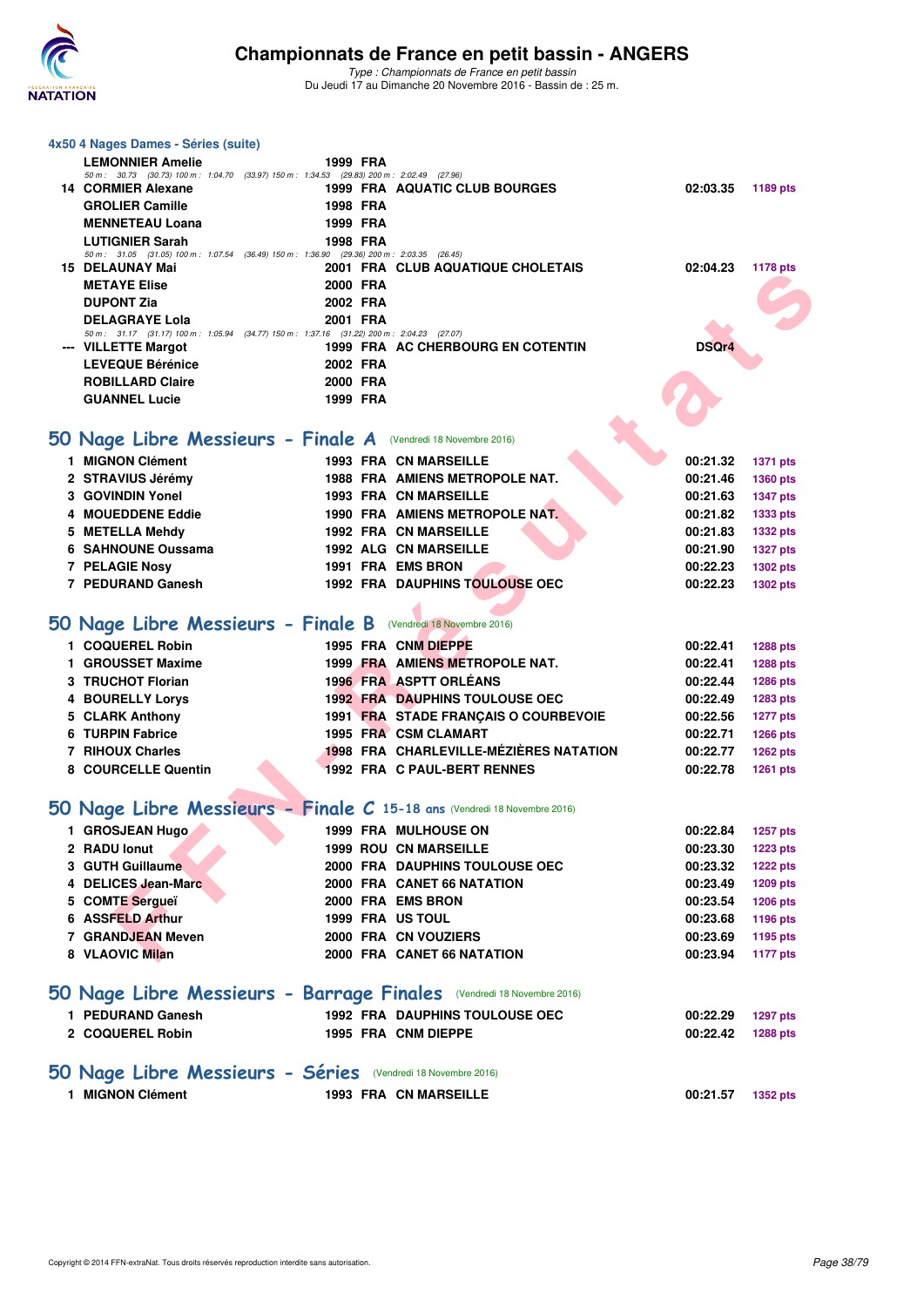

|  |  | 50 Nage Libre Messieurs - Séries (suite) |  |  |
|--|--|------------------------------------------|--|--|
|--|--|------------------------------------------|--|--|

| 2 STRAVIUS Jérémy         |  | <b>1988 FRA AMIENS METROPOLE NAT.</b>                         | 00:21.68             | 1343 pts                           |
|---------------------------|--|---------------------------------------------------------------|----------------------|------------------------------------|
| 3 METELLA Mehdy           |  | <b>1992 FRA CN MARSEILLE</b>                                  | 00:21.90             | <b>1327 pts</b>                    |
| 4 SAHNOUNE Oussama        |  | <b>1992 ALG CN MARSEILLE</b>                                  | 00:21.97             | <b>1321 pts</b>                    |
| 5 MOUEDDENE Eddie         |  | 1990 FRA AMIENS METROPOLE NAT.                                | 00:22.02             | <b>1318 pts</b>                    |
| 6 GOVINDIN Yonel          |  | <b>1993 FRA CN MARSEILLE</b>                                  | 00:22.15             | <b>1308 pts</b>                    |
| 7 PELAGIE Nosy            |  | 1991 FRA EMS BRON                                             | 00:22.32             | <b>1295 pts</b>                    |
| 8 PEDURAND Ganesh         |  | <b>1992 FRA DAUPHINS TOULOUSE OEC</b>                         | 00:22.44             | <b>1286 pts</b>                    |
| 8 COQUEREL Robin          |  | 1995 FRA CNM DIEPPE                                           | 00:22.44             | <b>1286 pts</b>                    |
| 10 TRUCHOT Florian        |  | <b>1996 FRA ASPTT ORLEANS</b>                                 | 00:22.50             | $1282$ pts                         |
| <b>10 BOURELLY Lorys</b>  |  | <b>1992 FRA DAUPHINS TOULOUSE OEC</b>                         | 00:22.50             | <b>1282 pts</b>                    |
| <b>12 TURPIN Fabrice</b>  |  | 1995 FRA CSM CLAMART                                          | 00:22.55             | <b>1278 pts</b>                    |
| 13 GROUSSET Maxime        |  | 1999 FRA AMIENS METROPOLE NAT.                                | 00:22.59             | <b>1275 pts</b>                    |
| 14 RIHOUX Charles         |  | 1998 FRA CHARLEVILLE-MÉZIÈRES NATATION                        | 00:22.64             | <b>1271 pts</b>                    |
| 15 COURCELLE Quentin      |  | 1992 FRA C PAUL-BERT RENNES                                   | 00:22.66             | <b>1270 pts</b>                    |
| 16 CLARK Anthony          |  | 1991 FRA STADE FRANÇAIS O COURBEVOIE                          | 00:22.68             | <b>1268 pts</b>                    |
| 17 AZZOLA Cyrille         |  | 1993 FRA UNION ST-BRUNO BORDEAUX                              | 00:22.76             | <b>1263 pts</b>                    |
| <b>18 AUBRY Flavien</b>   |  | 1994 FRA U.S CRETEIL NATATION                                 | 00:22.80             | <b>1260 pts</b>                    |
| 19 ATSU Jonathan          |  | <b>1996 FRA DAUPHINS TOULOUSE OEC</b>                         | 00:22.86             | 1255 pts                           |
| 20 COIFFARD Florian       |  | 1995 FRA DAUPHINS TOULOUSE OEC                                | 00:22.89             | 1253 pts                           |
| 20   TRILLAT Léo          |  | 1998 FRA CN POISSY                                            | 00:22.89             | <b>1253 pts</b>                    |
| 20 PINCEPOCHE Yohan       |  | 1997 FRA STADE FRANCAIS O COURBEVOIE                          | 00:22.89             | <b>1253 pts</b>                    |
| 23 DERACHE Alexandre      |  | 1998 FRA AMIENS METROPOLE NAT.                                | 00:22.95             | 1249 pts                           |
| 24 HAMOUCHANE Souhail     |  | <b>1997 MAR ASPTT TOULOUSE</b>                                | 00:22.99             | <b>1246 pts</b>                    |
| 25 ROUSSON Florian        |  | <b>1996 FRA MONTCHANIN NATATION</b>                           | 00:23.00             |                                    |
| 26 NIANE Abdoul           |  | <b>1988 SEN AS MONACO NATATION</b>                            | 00:23.01             | <b>1245 pts</b><br><b>1244 pts</b> |
| 27 KOCHEL Théo            |  | <b>1994 FRA REIMS NATATION 89</b>                             | 00:23.02             |                                    |
|                           |  | 1996 FRA EMS BRON                                             |                      | <b>1243 pts</b>                    |
| 28 GAETAN Lucas           |  |                                                               | 00:23.03             | <b>1243 pts</b>                    |
| 29 MERESSE Remi           |  | <b>1998 FRA DAUPHINS TOULOUSE OEC</b><br>1999 FRA MULHOUSE ON | 00:23.05<br>00:23.07 | <b>1241 pts</b>                    |
| 30 GROSJEAN Hugo          |  | 1993 FRA ASPTT MONTPELLIER                                    |                      | <b>1240 pts</b>                    |
| 31 LAMBERT Hugo           |  |                                                               | 00:23.08             | 1239 pts                           |
| 32 JACQUIN Mathieu        |  | 1988 FRA CN VIRY-CHÂTILLON                                    | 00:23.09             | <b>1238 pts</b>                    |
| 33 PELLISSARD Charly      |  | 1994 FRA ASPTT TOULOUSE                                       | 00:23.11             | <b>1237 pts</b>                    |
| 34 FIEVET Brian           |  | <b>1992 FRA ST-MALO NATATION</b>                              | 00:23.13             | <b>1235 pts</b>                    |
| 35 SEGURA Jérémy          |  | <b>1993 FRA ANGERS NATATION</b>                               | 00:23.16             | 1233 pts                           |
| 36 CAYOT Alexandre        |  | <b>1996 FRA SAINT-RAPHAEL NATATION</b>                        | 00:23.17             | <b>1232 pts</b>                    |
| 36 MORIN Alexandre        |  | <b>1990 FRA GIRONDINS BORDEAUX</b>                            | 00:23.17             | <b>1232 pts</b>                    |
| 38 BAYRAC Thibault        |  | <b>1991 FRA MULHOUSE ON</b>                                   | 00:23.23             | 1228 pts                           |
| <b>39 GRANDJEAN Meven</b> |  | 2000 FRA CN VOUZIERS                                          | 00:23.27             | $1225$ pts                         |
| 40 GOURDON Matthis        |  | <b>1997 FRA ST-NAZAIRE ATLANTIQUE NATATION</b>                | 00:23.29             | <b>1224 pts</b>                    |
| 40 BELLINO Christophe     |  | <b>1994 FRA DAUPHINS LES PENNES-MIRABEAU</b>                  | 00:23.29             | 1224 pts                           |
| 40 RADU Ionut             |  | <b>1999 ROU CN MARSEILLE</b>                                  | 00:23.29             | <b>1224 pts</b>                    |
| 40 MORISSET Guillaume     |  | <b>1998 FRA SAMERIGNAC</b>                                    | 00:23.29             | <b>1224 pts</b>                    |
| 44 ZENASNI Yanis          |  | 1995 ALG CN MELUN VAL DE SEINE                                | 00:23.30             | <b>1223 pts</b>                    |
| 45 ZEPHIR Jean-Luc        |  | 1993 LCA JOUÉ NATATION                                        | 00:23.41             | <b>1215 pts</b>                    |
| 46 LAURE Guillaume        |  | 1996 FRA CN ANTIBES                                           | 00:23.44             | <b>1213 pts</b>                    |
| 47 HAMON Teiva            |  | <b>1996 FRA C REDON NATATION</b>                              | 00:23.47             | 1211 $pts$                         |
| 48 VLAOVIC Milan          |  | 2000 FRA CANET 66 NATATION                                    | 00:23.49             | <b>1209 pts</b>                    |
| 48 GUTH Guillaume         |  | 2000 FRA DAUPHINS TOULOUSE OEC                                | 00:23.49             | <b>1209 pts</b>                    |
| 50 BERNARDINI Mathieu     |  | 1998 FRA STADE FRANÇAIS O COURBEVOIE                          | 00:23.50             | <b>1209 pts</b>                    |
| 51 DELICES Jean-Marc      |  | 2000 FRA CANET 66 NATATION                                    | 00:23.52             | <b>1207 pts</b>                    |
| 51 DESPREZ Pierre-Yves    |  | <b>1996 FRA ALLIANCE DIJON NATATION</b>                       | 00:23.52             | <b>1207 pts</b>                    |
| 53 VANOOTEGEM Aymerick    |  | <b>1997 FRA DUNKERQUE NATATION</b>                            | 00:23.56             | <b>1204 pts</b>                    |
| 54 BURBAN Corentin        |  | <b>1998 FRA PAYS DE GEX NATATION</b>                          | 00:23.57             | <b>1204 pts</b>                    |
| 55 PLASSAS Alexis         |  | 1996 FRA NAUTIC CLUB ALP'38                                   | 00:23.59             | <b>1202 pts</b>                    |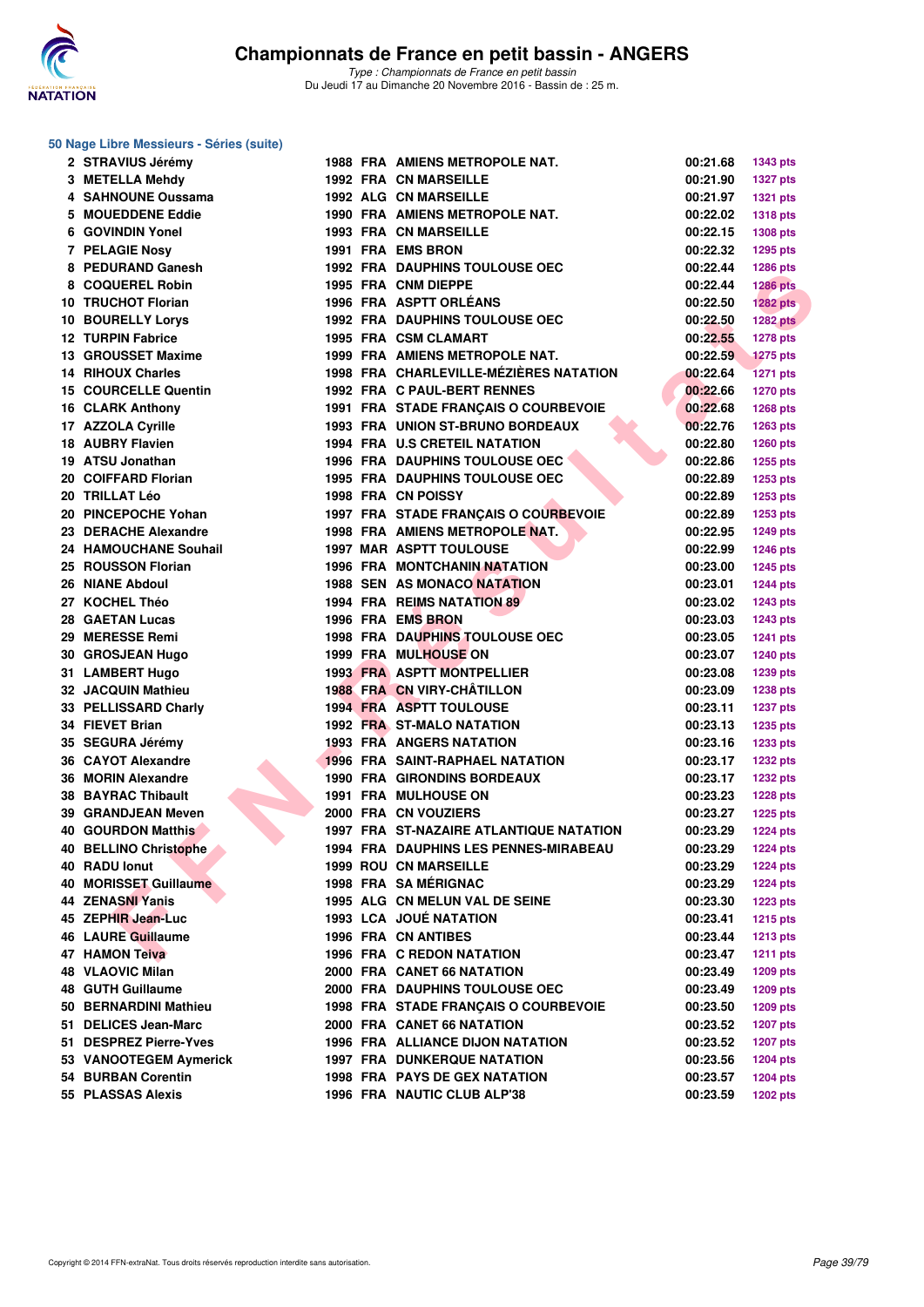

#### **50 Nage Libre Messieurs - Séries (suite)**

|     | 56 ASSFELD Arthur                                               |      | 1999 FRA US TOUL                           | 00:23.61 | <b>1201 pts</b> |
|-----|-----------------------------------------------------------------|------|--------------------------------------------|----------|-----------------|
|     | 56 SALVAN Hadrien                                               | 1997 | <b>FRA MOUETTES DE PARIS</b>               | 00:23.61 | <b>1201 pts</b> |
|     | 58 HERBIN William                                               |      | <b>1994 FRA DAUPHINS TOULOUSE OEC</b>      | 00:23.65 | 1198 pts        |
|     | 59 COMTE Sergueï                                                |      | 2000 FRA EMS BRON                          | 00:23.76 | 1190 pts        |
|     | 60 FUCHS Roman                                                  |      | <b>1998 FRA AMIENS METROPOLE NAT.</b>      | 00:23.77 | 1189 pts        |
|     | 60 KOINDREDI Goroco                                             |      | <b>1999 FRA CANET 66 NATATION</b>          | 00:23.77 | 1189 pts        |
|     | 62 DABAUVALLE Quentin                                           |      | <b>1996 FRA C VIKINGS DE ROUEN</b>         | 00:23.81 | 1186 pts        |
|     | 63 COIFFARD Adrien                                              |      | <b>1997 FRA DAUPHINS TOULOUSE OEC</b>      | 00:23.83 | <b>1185 pts</b> |
|     | 64 GOGUEY Théo                                                  |      | <b>1997 FRA STADE CLERMONT NATATION</b>    | 00:23.93 | <b>1178 pts</b> |
|     | 65 ALLEMANDET Mathieu                                           |      | <b>1998 FRA ALLIANCE NATATION BESANCON</b> | 00:24.01 | 1172 pts        |
| 66  | <b>BUSSIERE Theo</b>                                            |      | <b>1995 FRA CN MARSEILLE</b>               | 00:24.04 | 1170 pts        |
|     | 66 LEONARDI Valentin                                            |      | <b>1996 FRA CN BRUNOY-ESSONNE</b>          | 00:24.04 | <b>1170 pts</b> |
|     | 68 ERBA Benjamin                                                |      | 1994 FRA REIMS NATATION 89                 | 00:24.33 | <b>1149 pts</b> |
| 69. | <b>ROUBIOL Titouan</b>                                          |      | 1997 FRA CN MELUN VAL DE SEINE             | 00:24.66 | 1126 pts        |
|     | 100 Nage Libre Messieurs - Finale A (Dimanche 20 Novembre 2016) |      |                                            |          |                 |
|     |                                                                 |      |                                            |          |                 |

### **[100 Nage Libre Messieurs - Finale A](http://www.ffnatation.fr/webffn/resultats.php?idact=nat&go=epr&idcpt=41163&idepr=52)** (Dimanche 20 Novembre 2016)

| <b>DADAUVALLE WUCHIN</b>                                                 |  | 1990 FRA & VININGS DE ROUEN                |              | 00.ZJ.OT                                             | 1100 pm         |  |
|--------------------------------------------------------------------------|--|--------------------------------------------|--------------|------------------------------------------------------|-----------------|--|
| 63 COIFFARD Adrien                                                       |  | <b>1997 FRA DAUPHINS TOULOUSE OEC</b>      |              | 00:23.83                                             | <b>1185 pts</b> |  |
| 64 GOGUEY Théo                                                           |  | <b>1997 FRA STADE CLERMONT NATATION</b>    |              | 00:23.93                                             | <b>1178 pts</b> |  |
| 65 ALLEMANDET Mathieu                                                    |  | <b>1998 FRA ALLIANCE NATATION BESANCON</b> |              | 00:24.01                                             | <b>1172 pts</b> |  |
| 66 BUSSIERE Theo                                                         |  | <b>1995 FRA CN MARSEILLE</b>               |              | 00:24.04                                             | <b>1170 pts</b> |  |
| 66 LEONARDI Valentin                                                     |  | 1996 FRA CN BRUNOY-ESSONNE                 |              | 00:24.04                                             | <b>1170 pts</b> |  |
| 68 ERBA Benjamin                                                         |  | 1994 FRA REIMS NATATION 89                 |              | 00:24.33                                             | <b>1149 pts</b> |  |
| 69 ROUBIOL Titouan                                                       |  | 1997 FRA CN MELUN VAL DE SEINE             |              | 00:24.66                                             | 1126 pts        |  |
|                                                                          |  |                                            |              |                                                      |                 |  |
|                                                                          |  |                                            |              |                                                      |                 |  |
| 00 Nage Libre Messieurs - Finale A (Dimanche 20 Novembre 2016)           |  |                                            |              |                                                      |                 |  |
| 1 METELLA Mehdy                                                          |  | <b>1992 FRA CN MARSEILLE</b>               |              | 00:46.51                                             | <b>1386 pts</b> |  |
|                                                                          |  |                                            | 50 m: 22.23  | (22.23) 100 m: 46.51 (24.28)                         |                 |  |
| 2 MIGNON Clément                                                         |  | 1993 FRA CN MARSEILLE                      | 50 m: 22.71  | 00:47.05<br>(22.71) 100 m: 47.05 (24.34)             | <b>1366 pts</b> |  |
| 3 SAHNOUNE Oussama                                                       |  | <b>1992 ALG CN MARSEILLE</b>               |              | 00:47.77                                             | <b>1340 pts</b> |  |
|                                                                          |  |                                            | 50 m: 23.08  | $(23.08)$ 100 m : 47.77 $(24.69)$                    |                 |  |
| 4 GOVINDIN Yonel                                                         |  | <b>1993 FRA CN MARSEILLE</b>               |              | 00:48.59                                             | <b>1310 pts</b> |  |
|                                                                          |  |                                            | 50 m: 23.18  | $(23.18)$ 100 m : 48.59 $(25.41)$                    |                 |  |
| 5 POTHAIN Jordan                                                         |  | 1994 FRA NAUTIC CLUB ALP'38                | 50 m : 23.30 | 00:48.63<br>$(23.30)$ 100 m : 48.63 $(25.33)$        | <b>1308 pts</b> |  |
| 6 TRUCHOT Florian                                                        |  | 1996 FRA ASPTT ORLEANS                     |              | 00:48.66                                             | <b>1307 pts</b> |  |
|                                                                          |  |                                            | 50 m : 23.34 | (23.34) 100 m: 48.66 (25.32)                         |                 |  |
| 7 GROUSSET Maxime                                                        |  | 1999 FRA AMIENS METROPOLE NAT.             |              | 00:48.88                                             | 1299 pts        |  |
|                                                                          |  |                                            |              | 50 m: 23.63 (23.63) 100 m: 48.88 (25.25)             |                 |  |
| 8 RIHOUX Charles                                                         |  | 1998 FRA CHARLEVILLE-MÉZIÈRES NATATION     |              | 00:49.01                                             | 1295 pts        |  |
|                                                                          |  |                                            |              | 50 m: 23.47 (23.47) 100 m: 49.01 (25.54)             |                 |  |
| 00 Nage Libre Messieurs - Finale B (Dimanche 20 Novembre 2016)           |  |                                            |              |                                                      |                 |  |
| 1 ATSU Jonathan                                                          |  | <b>1996 FRA DAUPHINS TOULOUSE OEC</b>      |              | 00:49.20                                             |                 |  |
|                                                                          |  |                                            |              | 50 m: 23.82 (23.82) 100 m: 49.20 (25.38)             | <b>1288 pts</b> |  |
| 2 CAYOT Alexandre                                                        |  | <b>1996 FRA SAINT-RAPHAEL NATATION</b>     |              | 00:49.33                                             | <b>1283 pts</b> |  |
|                                                                          |  |                                            | 50 m: 24.21  | $(24.21)$ 100 m : 49.33 $(25.12)$                    |                 |  |
| 3 COIFFARD Florian                                                       |  | <b>1995 FRA DAUPHINS TOULOUSE OEC</b>      |              | 00:49.81                                             | <b>1266 pts</b> |  |
| 4 MERESSE Remi                                                           |  | <b>1998 FRA DAUPHINS TOULOUSE OEC</b>      | 50 m : 23.89 | $(23.89)$ 100 m : 49.81 $(25.92)$<br>00:49.86        | <b>1264 pts</b> |  |
|                                                                          |  |                                            | 50 m : 23.99 | (23.99) 100 m: 49.86 (25.87)                         |                 |  |
| 5 TRILLAT Léo                                                            |  | 1998 FRA CN POISSY                         |              | 00:49.92                                             | <b>1262 pts</b> |  |
|                                                                          |  |                                            |              | 50 m: 24.18 (24.18) 100 m: 49.92 (25.74)             |                 |  |
| 6 AUBRY Flavien                                                          |  | <b>1994 FRA U.S CRETEIL NATATION</b>       |              | 00:50.01                                             | <b>1259 pts</b> |  |
| <b>7 VERMOREL Nicolas</b>                                                |  | <b>1999 FRA CN POLYNESIE</b>               |              | 50 m: 24.65 (24.65) 100 m: 50.01 (25.36)<br>00:50.02 | <b>1259 pts</b> |  |
|                                                                          |  |                                            |              | 50 m : 24.18 (24.18) $100 \text{ m}$ : 50.02 (25.84) |                 |  |
| 8 ORANGE Maxence                                                         |  | <b>1998 FRA NANTES NATATION</b>            |              | 00:50.51                                             | 1241 pts        |  |
|                                                                          |  |                                            | 50 m: 24.65  | $(24.65)$ 100 m : 50.51 $(25.86)$                    |                 |  |
|                                                                          |  |                                            |              |                                                      |                 |  |
| 00 Nage Libre Messieurs - Finale C 15-18 ans (Dimanche 20 Novembre 2016) |  |                                            |              |                                                      |                 |  |
| 1 DELICES Jean-Marc                                                      |  | 2000 FRA CANET 66 NATATION                 |              | 00:50.26                                             | 1250 pts        |  |
|                                                                          |  |                                            |              | 50 m: 24.53 (24.53) 100 m: 50.26 (25.73)             |                 |  |

### **[100 Nage Libre Messieurs - Finale B](http://www.ffnatation.fr/webffn/resultats.php?idact=nat&go=epr&idcpt=41163&idepr=52)** (Dimanche 20 Novembre 2016)

| 1 ATSU Jonathan    |  | <b>1996 FRA DAUPHINS TOULOUSE OEC</b>  |                        | 00:49.20                                 | 1288 pts               |  |
|--------------------|--|----------------------------------------|------------------------|------------------------------------------|------------------------|--|
| 2 CAYOT Alexandre  |  | <b>1996 FRA SAINT-RAPHAEL NATATION</b> | 50 m: 23.82            | $(23.82)$ 100 m :<br>00:49.33            | 49.20 (25.<br>1283 pts |  |
|                    |  |                                        | 50 m: 24.21            | $(24.21)$ 100 m : 49.33 (25.             |                        |  |
| 3 COIFFARD Florian |  | <b>1995 FRA DAUPHINS TOULOUSE OEC</b>  | 50 m: 23.89            | 00:49.81<br>$(23.89)$ 100 m : 49.81 (25. | 1266 pts               |  |
| 4 MERESSE Remi     |  | <b>1998 FRA DAUPHINS TOULOUSE OEC</b>  | 50 m: 23.99            | 00:49.86                                 | 1264 pts               |  |
| 5 TRILLAT Léo      |  | <b>1998 FRA CN POISSY</b>              |                        | $(23.99)$ 100 m : 49.86 (25.<br>00:49.92 | 1262 pts               |  |
| 6 AUBRY Flavien    |  | <b>1994 FRA U.S CRETEIL NATATION</b>   | $50 \text{ m}$ : 24.18 | $(24.18)$ 100 m : 49.92 (25.<br>00:50.01 | 1259 pts               |  |
| 7 VERMOREL Nicolas |  | 1999 FRA CN POLYNESIE                  | $50 m$ : 24.65         | $(24.65)$ 100 m :<br>00:50.02            | 50.01 (25.<br>1259 pts |  |
|                    |  |                                        | $50 m$ : 24.18         | $(24.18)$ 100 m : 50.02 (25.             |                        |  |
| 8 ORANGE Maxence   |  | <b>1998 FRA NANTES NATATION</b>        |                        | 00:50.51                                 | 1241 pts               |  |

### **[100 Nage Libre Messieurs - Finale C](http://www.ffnatation.fr/webffn/resultats.php?idact=nat&go=epr&idcpt=41163&idepr=52) 15-18 ans** (Dimanche 20 Novembre 2016)

| 1 DELICES Jean-Marc |  | 2000 FRA CANET 66 NATATION            |                        |       | 00:50.26          | 1250 pts   |  |
|---------------------|--|---------------------------------------|------------------------|-------|-------------------|------------|--|
|                     |  |                                       | $50 \text{ m}$ : 24.53 |       | $(24.53)$ 100 m : | 50.26 (25. |  |
| 2 SCHIFFMANN Nathan |  | 2000 FRA GIRONDINS BORDEAUX           |                        |       | 00:50.27          | 1250 pts   |  |
|                     |  |                                       | $50 \text{ m}$ : 24.41 |       | $(24.41)$ 100 m : | 50.27 (25. |  |
| 3 GROSJEAN Hugo     |  | <b>1999 FRA MULHOUSE ON</b>           |                        |       | 00:50.31          | 1248 pts   |  |
|                     |  |                                       | $50 \text{ m}$ : 24.64 |       | $(24.64)$ 100 m : | 50.31 (25. |  |
| 4 PAYET Loïk        |  | 2000 FRA ASEC ST-PAUL LA RÉUNION      |                        |       | 00:50.40          | 1245 pts   |  |
|                     |  |                                       | 50 m : 24.26           |       | $(24.26)$ 100 m : | 50.40 (26. |  |
| 5 RADU lonut        |  | <b>1999 ROU CN MARSEILLE</b>          |                        |       | 00:50.64          | 1237 pts   |  |
|                     |  |                                       | $50 m$ : 24.53         |       | $(24.53)$ 100 m : | 50.64 (26. |  |
| 6 BOUTOUIL Samy     |  | 2000 FRA CSM CLAMART                  |                        |       | 00:50.92          | 1227 pts   |  |
|                     |  |                                       | 50 m :                 | 24.70 | $(24.70)$ 100 m : | 50.92 (26. |  |
| 7 GUTH Guillaume    |  | <b>2000 FRA DAUPHINS TOULOUSE OEC</b> |                        |       | 00:51.01          | 1224 pts   |  |
|                     |  |                                       |                        |       |                   |            |  |

|             |              | 00:49.20          | 1288 pts        |
|-------------|--------------|-------------------|-----------------|
| 50 m: 23.82 |              | $(23.82)$ 100 m : | 49.20 (25.38)   |
|             |              | 00:49.33          | 1283 pts        |
| 50 m: 24.21 |              | $(24.21)$ 100 m : | 49.33 (25.12)   |
|             |              | 00:49.81          | <b>1266 pts</b> |
| 50 m: 23.89 |              | $(23.89)$ 100 m : | 49.81 (25.92)   |
|             |              | 00:49.86          | 1264 pts        |
| 50 m: 23.99 |              | $(23.99)$ 100 m : | 49.86 (25.87)   |
|             |              | 00:49.92          | <b>1262 pts</b> |
|             | 50 m: 24.18  | $(24.18)$ 100 m : | 49.92 (25.74)   |
|             |              | 00:50.01          | 1259 pts        |
| 50 m: 24.65 |              | $(24.65)$ 100 m : | 50.01 (25.36)   |
|             |              | 00:50.02          | <b>1259 pts</b> |
| 50 m: 24.18 |              | $(24.18)$ 100 m : | 50.02 (25.84)   |
|             |              | 00:50.51          | <b>1241 pts</b> |
|             | 50 m : 24.65 | $(24.65)$ 100 m : | 50.51 (25.86)   |

|                |                | 00:50.26          | $1250$ pts      |
|----------------|----------------|-------------------|-----------------|
|                | $50 m$ : 24.53 | $(24.53)$ 100 m : | 50.26 (25.73)   |
|                |                | 00:50.27          | $1250$ pts      |
| $50 m$ : 24.41 |                | $(24.41)$ 100 m : | 50.27 (25.86)   |
|                |                | 00:50.31          | <b>1248 pts</b> |
| $50 m$ : 24.64 |                | $(24.64)$ 100 m : | 50.31 (25.67)   |
|                |                | 00:50.40          | $1245$ pts      |
| $50 m$ : 24.26 |                | $(24.26)$ 100 m : | 50.40 (26.14)   |
|                |                | 00:50.64          | <b>1237 pts</b> |
| $50 m$ : 24.53 |                | $(24.53)$ 100 m : | 50.64 (26.11)   |
|                |                | 00:50.92          | 1227 $p$ ts     |
|                | 50 m: 24.70    | $(24.70)$ 100 m : | 50.92 (26.22)   |
|                |                | 00:51.01          | 1224 pts        |
|                | 50 m: 24.47    | $(24.47)$ 100 m : | 51.01 (26.54)   |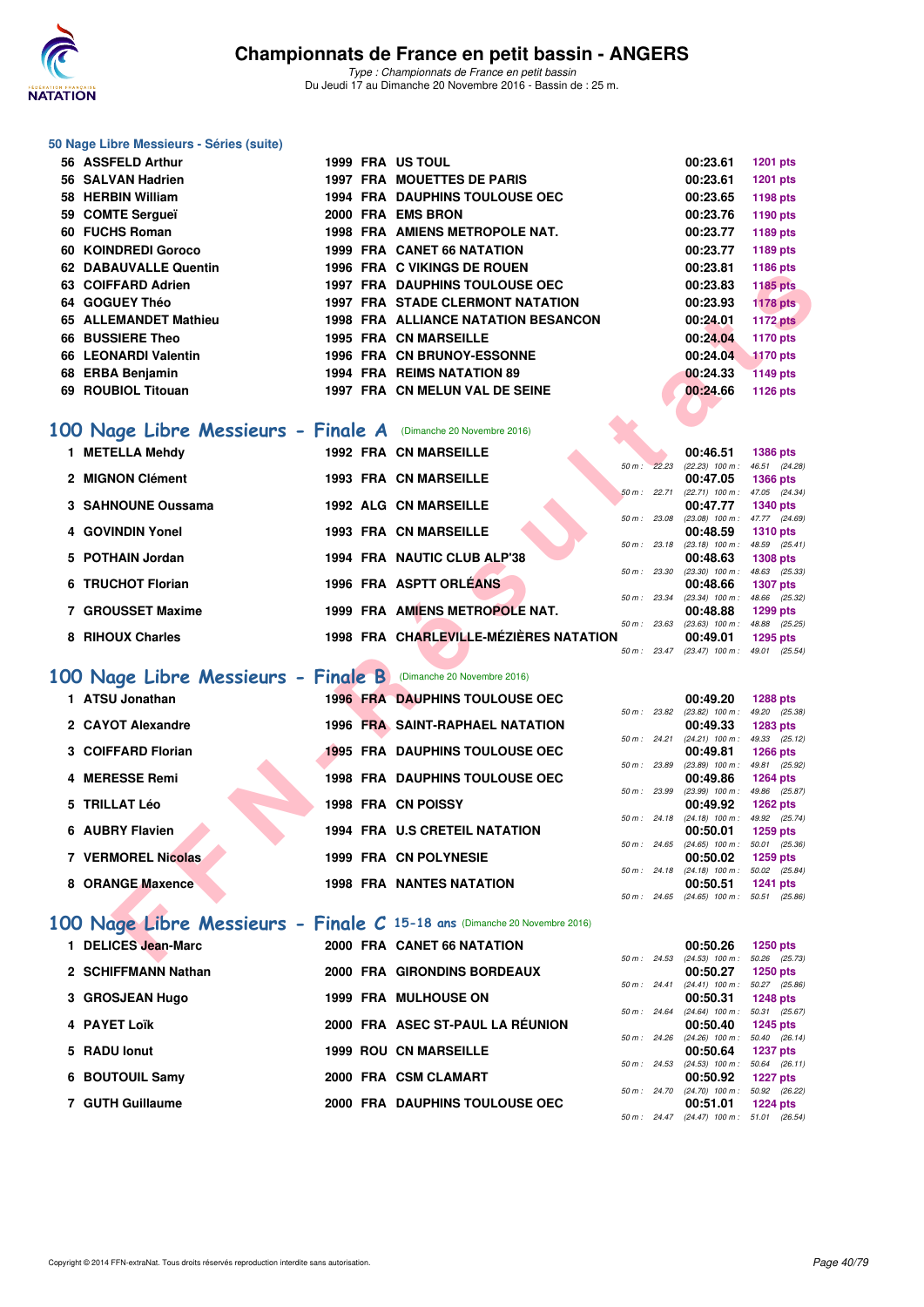

|   | 100 Nage Libre Messieurs - Finale C (suite)<br>8 MARINETTE Samuel |  | <b>1999 FRA LYON NATATION METROPOLE</b> |              |              | 00:51.23<br>50 m: 24.95 (24.95) 100 m: 51.23 (26.28)   | <b>1216 pts</b>                  |
|---|-------------------------------------------------------------------|--|-----------------------------------------|--------------|--------------|--------------------------------------------------------|----------------------------------|
|   | 100 Nage Libre Messieurs - Séries (Dimanche 20 Novembre 2016)     |  |                                         |              |              |                                                        |                                  |
|   | 1 METELLA Mehdy                                                   |  | <b>1992 FRA CN MARSEILLE</b>            |              |              | 00:47.30                                               | <b>1357 pts</b>                  |
|   | 2 MIGNON Clément                                                  |  | <b>1993 FRA CN MARSEILLE</b>            | 50 m: 22.64  |              | (22.64) 100 m: 47.30 (24.66)<br>00:47.54               | <b>1348 pts</b>                  |
|   | 3 SAHNOUNE Oussama                                                |  | <b>1992 ALG CN MARSEILLE</b>            | 50 m: 22.91  |              | (22.91) 100 m: 47.54 (24.63)<br>00:48.27               | <b>1322 pts</b>                  |
|   | 4 POTHAIN Jordan                                                  |  | 1994 FRA NAUTIC CLUB ALP'38             |              | 50 m : 23.42 | $(23.42)$ 100 m : $48.27$ $(24.85)$<br>00:48.61        | <b>1309 pts</b>                  |
|   | 5 GOVINDIN Yonel                                                  |  | <b>1993 FRA CN MARSEILLE</b>            |              | 50 m : 23.40 | $(23.40)$ 100 m : 48.61 $(25.21)$<br>00:48.74          | <b>1305 pts</b>                  |
|   | 6 TRUCHOT Florian                                                 |  | 1996 FRA ASPTT ORLÉANS                  | 50 m: 23.48  |              | $(23.48)$ 100 m:                                       | 48.74 (25.26)                    |
|   |                                                                   |  |                                         | 50 m: 23.65  |              | 00:48.80<br>$(23.65)$ 100 m : 48.80 $(25.15)$          | <b>1302 pts</b>                  |
|   | 7 RIHOUX Charles                                                  |  | 1998 FRA CHARLEVILLE-MÉZIÈRES NATATION  | 50 m: 23.26  |              | 00:48.81<br>$(23.26)$ 100 m : 48.81 $(25.55)$          | 1302 pts                         |
| 8 | <b>GROUSSET Maxime</b>                                            |  | 1999 FRA AMIENS METROPOLE NAT.          | 50 m: 23.52  |              | 00:48.84<br>$(23.52)$ 100 m : 48.84 $(25.32)$          | 1301 pts                         |
|   | 9 PELAGIE Nosy                                                    |  | 1991 FRA EMS BRON                       |              | 50 m: 24.07  | 00:48.93<br>(24.07) 100 m: 48.93 (24.86)               | <b>1298 pts</b>                  |
|   | 10 ATSU Jonathan                                                  |  | <b>1996 FRA DAUPHINS TOULOUSE OEC</b>   | 50 m: 23.59  |              | 00:49.05<br>$(23.59)$ 100 m : 49.05 $(25.46)$          | 1293 pts                         |
|   | 11 MOUEDDENE Eddie                                                |  | 1990 FRA AMIENS METROPOLE NAT.          | 50 m : 23.80 |              | 00:49.16<br>$(23.80)$ 100 m : 49.16 $(25.36)$          | <b>1289 pts</b>                  |
|   | <b>12 VERMOREL Nicolas</b>                                        |  | 1999 FRA CN POLYNESIE                   |              |              | 00:49.31                                               | 1284 pts                         |
|   | 13 CAYOT Alexandre                                                |  | <b>1996 FRA SAINT-RAPHAEL NATATION</b>  | 50 m: 23.56  |              | (23.56) 100 m :<br>00:49.56                            | 49.31 (25.75)<br>1275 pts        |
|   | 14 MERESSE Remi                                                   |  | <b>1998 FRA DAUPHINS TOULOUSE OEC</b>   | 50 m : 23.74 |              | (23.74) 100 m: 49.56 (25.82)<br>00:49.69               | <b>1270 pts</b>                  |
|   | 15 AUBRY Flavien                                                  |  | 1994 FRA U.S CRETEIL NATATION           | 50 m : 23.99 |              | (23.99) 100 m: 49.69 (25.70)<br>00:49.84               | <b>1265 pts</b>                  |
|   | 16 ORANGE Maxence                                                 |  | <b>1998 FRA NANTES NATATION</b>         | 50 m: 23.69  |              | $(23.69)$ 100 m : 49.84 $(26.15)$<br>00:49.87          | <b>1264 pts</b>                  |
|   | 17 COIFFARD Florian                                               |  | <b>1995 FRA DAUPHINS TOULOUSE OEC</b>   |              |              | 50 m: 24.07 (24.07) 100 m: 49.87 (25.80)<br>00:49.94   | 1262 pts                         |
|   | 18 TRILLAT Léo                                                    |  | 1998 FRA CN POISSY                      | 50 m: 23.93  |              | $(23.93)$ 100 m :<br>00:49.96                          | 49.94 (26.01)<br><b>1261 pts</b> |
|   |                                                                   |  |                                         |              | 50 m : 23.87 | (23.87) 100 m: 49.96 (26.09)                           |                                  |
|   | 19 SEGURA Jérémy                                                  |  | <b>1993 FRA ANGERS NATATION</b>         | 50 m : 24.37 |              | 00:49.98<br>(24.37) 100 m: 49.98 (25.61)               | <b>1260 pts</b>                  |
|   | 20 CHAOUACHI Mohamed-Ali                                          |  | 1995 TUN SO MILLAU N                    | 50 m: 24.36  |              | 00:49.99<br>(24.36) 100 m: 49.99 (25.63)               | 1260 pts                         |
|   | 21 GROSJEAN Hugo                                                  |  | <b>1999 FRA MULHOUSE ON</b>             |              | 50 m : 23.65 | 00:50.00<br>$(23.65)$ 100 m : 50.00 $(26.35)$          | <b>1259 pts</b>                  |
|   | 22 LAMBERT Hugo                                                   |  | <b>1993 FRA ASPTT MONTPELLIER</b>       | 50 m : 23.89 |              | 00:50.02<br>(23.89) 100 m: 50.02 (26.13)               | 1259 pts                         |
|   | 23 COURCELLE Quentin                                              |  | 1992 FRA C PAUL-BERT RENNES             | 50 m: 23.92  |              | 00:50.05<br>$(23.92)$ 100 m :                          | <b>1258 pts</b><br>50.05 (26.13) |
|   | 24 DERACHE Alexandre                                              |  | 1998 FRA AMIENS METROPOLE NAT.          |              |              | 00:50.09<br>50 m : 23.72 (23.72) 100 m : 50.09 (26.37) | <b>1256 pts</b>                  |
|   | 25 MROWINSKI Romain                                               |  | 1994 FRA CN CEVENNES ALES               |              |              | 00:50.25                                               | 1251 pts                         |
|   | 26 PINCEPOCHE Yohan                                               |  | 1997 FRA STADE FRANÇAIS O COURBEVOIE    |              |              | 50 m: 24.17 (24.17) 100 m: 50.25 (26.08)<br>00:50.32   | <b>1248 pts</b>                  |
|   | 27 HORTER Nicolas                                                 |  | 1995 FRA MULHOUSE ON                    |              |              | 50 m : 24.52 (24.52) 100 m : 50.32 (25.80)<br>00:50.36 | <b>1247 pts</b>                  |
|   | 28 MARY Thibaut                                                   |  | 1998 FRA AMIENS METROPOLE NAT.          |              |              | 50 m: 24.19 (24.19) 100 m: 50.36 (26.17)<br>00:50.37   | <b>1246 pts</b>                  |
|   | 29 PELLISSARD Charly                                              |  | <b>1994 FRA ASPTT TOULOUSE</b>          |              |              | 50 m: 24.24 (24.24) 100 m: 50.37 (26.13)<br>00:50.49   | <b>1242 pts</b>                  |
|   | <b>30 BAYRAC Thibault</b>                                         |  | <b>1991 FRA MULHOUSE ON</b>             |              |              | 50 m: 24.36 (24.36) 100 m: 50.49 (26.13)<br>00:50.51   | <b>1241 pts</b>                  |
|   | 31 SALVAN Hadrien                                                 |  | 1997 FRA MOUETTES DE PARIS              |              | 50 m : 24.09 | (24.09) 100 m: 50.51 (26.42)<br>00:50.55               | <b>1240 pts</b>                  |
|   |                                                                   |  |                                         |              | 50 m: 24.42  | $(24.42)$ 100 m : 50.55 $(26.13)$                      |                                  |
|   | 32 BREFUEL Simon                                                  |  | 1997 FRA CANET 66 NATATION              |              | 50 m : 24.34 | 00:50.56<br>(24.34) 100 m : 50.56 (26.22)              | <b>1240 pts</b>                  |
|   | 32 BELLINO Christophe                                             |  | 1994 FRA DAUPHINS LES PENNES-MIRABEAU   |              |              | 00:50.56<br>50 m : 24.49 (24.49) 100 m : 50.56 (26.07) | <b>1240 pts</b>                  |
|   | 34 LAGILI Mehdi                                                   |  | 1997 TUN SO MILLAU N                    |              |              | 00:50.62<br>50 m: 24.86 (24.86) 100 m: 50.62 (25.76)   | <b>1238 pts</b>                  |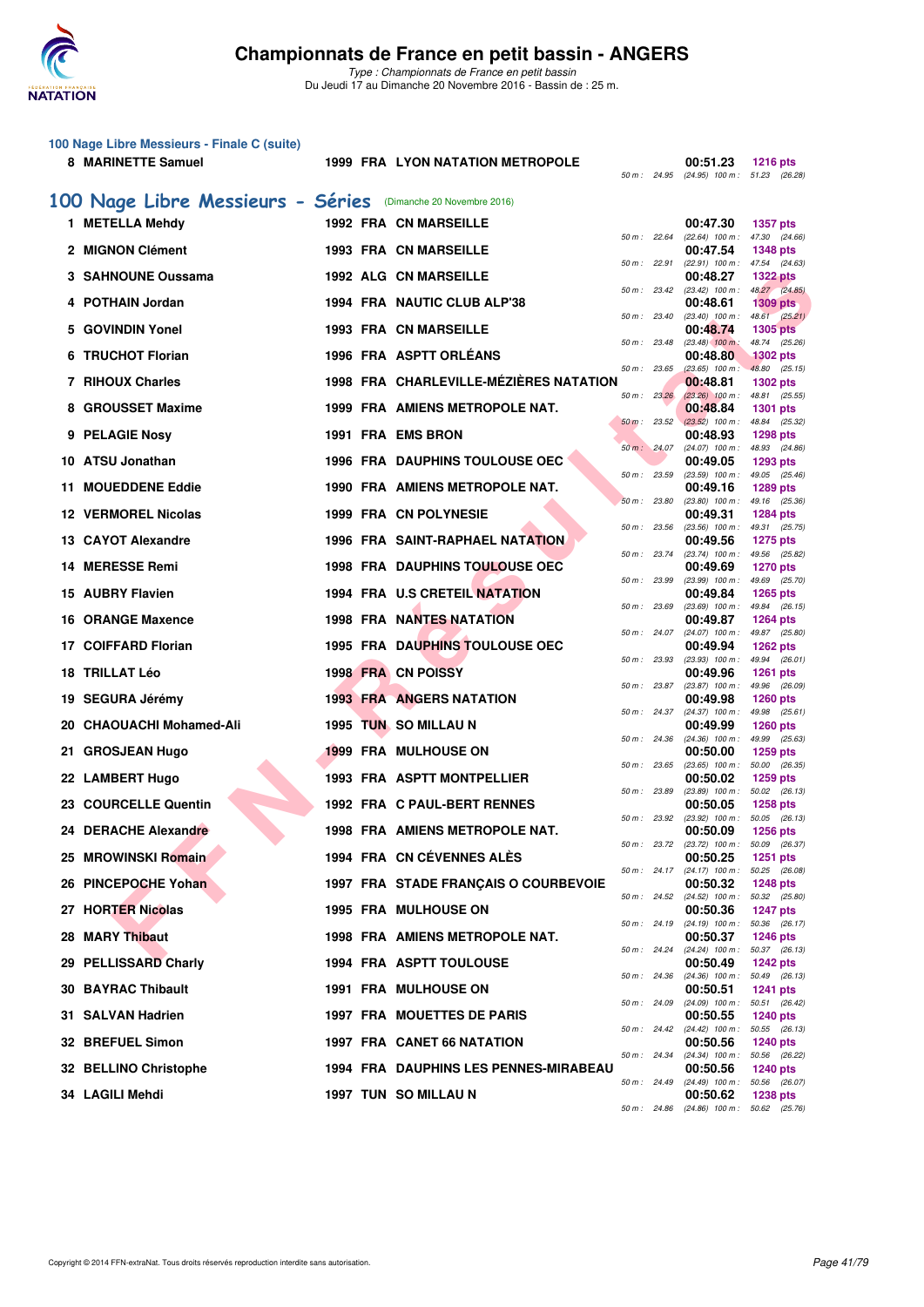

|    | 100 Nage Libre Messieurs - Séries (suite) |  |                                              |                |                                                        |                                    |
|----|-------------------------------------------|--|----------------------------------------------|----------------|--------------------------------------------------------|------------------------------------|
|    | <b>34 MARCELIN Louis</b>                  |  | 1996 FRA STADE BÉTHUNE PÉLICAN CLUB          |                | 00:50.62<br>50 m: 24.14 (24.14) 100 m: 50.62 (26.48)   | <b>1238 pts</b>                    |
|    | <b>36 BERNARDINI Mathieu</b>              |  | 1998 FRA STADE FRANÇAIS O COURBEVOIE         | 50 m : 24.36   | 00:50.64<br>$(24.36)$ 100 m : 50.64 $(26.28)$          | <b>1237 pts</b>                    |
|    | 36 DELICES Jean-Marc                      |  | 2000 FRA CANET 66 NATATION                   |                | 00:50.64                                               | <b>1237 pts</b>                    |
|    | 38 PAYET Loïk                             |  | 2000 FRA ASEC ST-PAUL LA REUNION             | 50 m: 24.67    | $(24.67)$ 100 m :<br>00:50.67                          | 50.64 (25.97)<br><b>1236 pts</b>   |
| 39 | <b>CLARK Anthony</b>                      |  | 1991 FRA STADE FRANÇAIS O COURBEVOIE         | 50 m: 24.48    | $(24.48)$ 100 m : 50.67 (26.19)<br>00:50.69            | <b>1235 pts</b>                    |
|    | 40 FUCHS Roman                            |  | <b>1998 FRA AMIENS METROPOLE NAT.</b>        | 50 m: 24.48    | $(24.48)$ 100 m : 50.69 $(26.21)$<br>00:50.78          | <b>1232 pts</b>                    |
|    | 41 JACQUIN Mathieu                        |  | 1988 FRA CN VIRY-CHÂTILLON                   | 50 m: 24.45    | $(24.45)$ 100 m : 50.78 $(26.33)$<br>00:50.80          | <b>1231 pts</b>                    |
|    | <b>42 BURBAN Corentin</b>                 |  | 1998 FRA PAYS DE GEX NATATION                |                | 50 m : 24.13 (24.13) 100 m : 50.80 (26.67)<br>00:50.82 | <b>1231 pts</b>                    |
|    | 43 GOZDOWSKI Antoine                      |  | <b>1995 FRA DAUPHINS TOULOUSE OEC</b>        | 50 m: 24.45    | $(24.45)$ 100 m :<br>00:50.84                          | 50.82 (26.37)<br><b>1230 pts</b>   |
|    | 44 NIANE Abdoul                           |  | <b>1988 SEN AS MONACO NATATION</b>           | 50 m: 24.67    | (24.67) 100 m: 50.84 (26.17)<br>00:50.87               | <b>1229 pts</b>                    |
|    | 45 VIGROUX Sébastien                      |  | <b>1993 FRA MULHOUSE ON</b>                  | $50 m$ : 24.10 | $(24.10)$ 100 m : 50.87 (26.77)<br>00:50.93            | <b>1227 pts</b>                    |
|    | 46 AZZOLA Cyrille                         |  | 1993 FRA UNION ST-BRUNO BORDEAUX             | 50 m: 24.32    | (24.32) 100 m: 50.93 (26.61)<br>00:50.99               | <b>1225 pts</b>                    |
|    | <b>46 DABAUVALLE Quentin</b>              |  | 1996 FRA C VIKINGS DE ROUEN                  | 50 m: 24.04    | (24.04) 100 m: 50.99 (26.95)<br>00:50.99               | <b>1225 pts</b>                    |
|    | 48 RADU lonut                             |  | <b>1999 ROU CN MARSEILLE</b>                 | 50 m: 24.35    | (24.35) 100 m: 50.99 (26.64)<br>00:51.04               | <b>1223 pts</b>                    |
| 48 | <b>MORISSET Guillaume</b>                 |  | 1998 FRA SAMÉRIGNAC                          | 50 m : 24.65   | $(24.65)$ 100 m : 51.04 (26.39)<br>00:51.04            | <b>1223 pts</b>                    |
|    | 50 ZENASNI Yanis                          |  | 1995 ALG CN MELUN VAL DE SEINE               | 50 m: 24.08    | $(24.08)$ 100 m : 51.04 (26.96)<br>00:51.13            | <b>1220 pts</b>                    |
|    | 51 ZEPHIR Jean-Luc                        |  | 1993 LCA JOUÉ NATATION                       | 50 m : 24.21   | (24.21) 100 m: 51.13 (26.92)<br>00:51.20               | <b>1217 pts</b>                    |
|    | 52 COMPAGNONE Fabio                       |  | 1995 FRA DAUPHINS LES PENNES-MIRABEAU        | 50 m : 24.72   | (24.72) 100 m: 51.20 (26.48)<br>00:51.22               | <b>1217 pts</b>                    |
|    | 53 SCHIFFMANN Nathan                      |  | 2000 FRA GIRONDINS BORDEAUX                  | 50 m : 24.62   | $(24.62)$ 100 m : 51.22 $(26.60)$<br>00:51.23          | <b>1216 pts</b>                    |
|    | 53 GOGUEY Théo                            |  | <b>1997 FRA STADE CLERMONT NATATION</b>      | 50 m : 24.54   | (24.54) 100 m: 51.23 (26.69)<br>00:51.23               | <b>1216 pts</b>                    |
|    | 55 DUCLAUX Maxime                         |  | <b>1997 FRA DAUPHINS LES PENNES-MIRABEAU</b> | 50 m : 24.85   | $(24.85)$ 100 m : 51.23 $(26.38)$<br>00:51.27          | <b>1215 pts</b>                    |
|    | 56 DESLANDES Adrien                       |  | 1997 FRA C VIKINGS DE ROUEN                  | 50 m : 24.87   | (24.87) 100 m: 51.27 (26.40)<br>00:51.29               | <b>1214 pts</b>                    |
|    | 57 KOCHEL Théo                            |  | <b>1994 FRA REIMS NATATION 89</b>            | 50 m : 24.70   | (24.70) 100 m: 51.29 (26.59)<br>00:51.31               | <b>1213 pts</b>                    |
| 58 | <b>DESPREZ Pierre-Yves</b>                |  | <b>1996 FRA ALLIANCE DIJON NATATION</b>      | 50 m: 24.55    | (24.55) 100 m: 51.31 (26.76)<br>00:51.32               | <b>1213 pts</b>                    |
|    | 59 MARINETTE Samuel                       |  | <b>1999 FRA LYON NATATION METROPOLE</b>      |                | 50 m: 25.19 (25.19) 100 m: 51.32 (26.13)<br>00:51.33   | <b>1213 pts</b>                    |
|    | 60 HAMOUCHANE Soubail                     |  | <b>1997 MAR ASPTT TOULOUSE</b>               | 50 m: 25.10    | (25.10) 100 m : 51.33 (26.23)<br>00:51.40              | <b>1210 pts</b>                    |
|    | 61 HERBIN William                         |  | <b>1994 FRA DAUPHINS TOULOUSE OEC</b>        | 50 m : 24.71   | $(24.71)$ 100 m : 51.40 $(26.69)$<br>00:51.43          | <b>1209 pts</b>                    |
|    | 62 BOUTOUIL Samy                          |  | 2000 FRA CSM CLAMART                         | 50 m: 24.82    | $(24.82)$ 100 m : 51.43 $(26.61)$<br>00:51.44          | 1209 pts                           |
|    | 63 PLASSAS Alexis                         |  | 1996 FRA NAUTIC CLUB ALP'38                  | 50 m: 24.58    | (24.58) 100 m: 51.44 (26.86)                           |                                    |
|    | 64 GUTH Guillaume                         |  | 2000 FRA DAUPHINS TOULOUSE OEC               | 50 m : 24.75   | 00:51.47<br>(24.75) 100 m: 51.47 (26.72)               | <b>1208 pts</b><br><b>1207 pts</b> |
|    | 65 PEDRO-LEAL Dorian                      |  |                                              | 50 m : 24.76   | 00:51.49<br>(24.76) 100 m: 51.49 (26.73)               |                                    |
|    |                                           |  | <b>1996 FRA MEGAQUARIUS CLUB GUYANE</b>      | 50 m : 24.91   | 00:51.51<br>(24.91) 100 m: 51.51 (26.60)               | <b>1206 pts</b>                    |
|    | 65 ASSFELD Arthur                         |  | 1999 FRA US TOUL                             | 50 m : 24.80   | 00:51.51<br>$(24.80)$ 100 m : 51.51 $(26.71)$          | <b>1206 pts</b>                    |
|    | 67 LECANU Axel                            |  | 1995 FRA ESPADON GRAND-QUEVILLY              | 50 m : 24.89   | 00:51.53<br>(24.89) 100 m: 51.53 (26.64)               | <b>1206 pts</b>                    |
|    | 68 QUAMMIE Qulaüs                         |  | 1995 FRA CN MELUN VAL DE SEINE               | 50 m: 24.65    | 00:51.58<br>(24.65) 100 m: 51.58 (26.93)               | 1204 pts                           |
|    | 69 DEVILLIER Kélian                       |  | <b>1999 FRA THOUROTTE NATATION</b>           | 50 m: 25.06    | 00:51.59<br>(25.06) 100 m: 51.59 (26.53)               | <b>1204 pts</b>                    |
|    | 70 CAPAZZA Axel                           |  | 1997 FRA AQUA CLUB PONTAULT-ROISSY           |                | 00:51.60<br>50 m: 24.96 (24.96) 100 m: 51.60 (26.64)   | 1203 pts                           |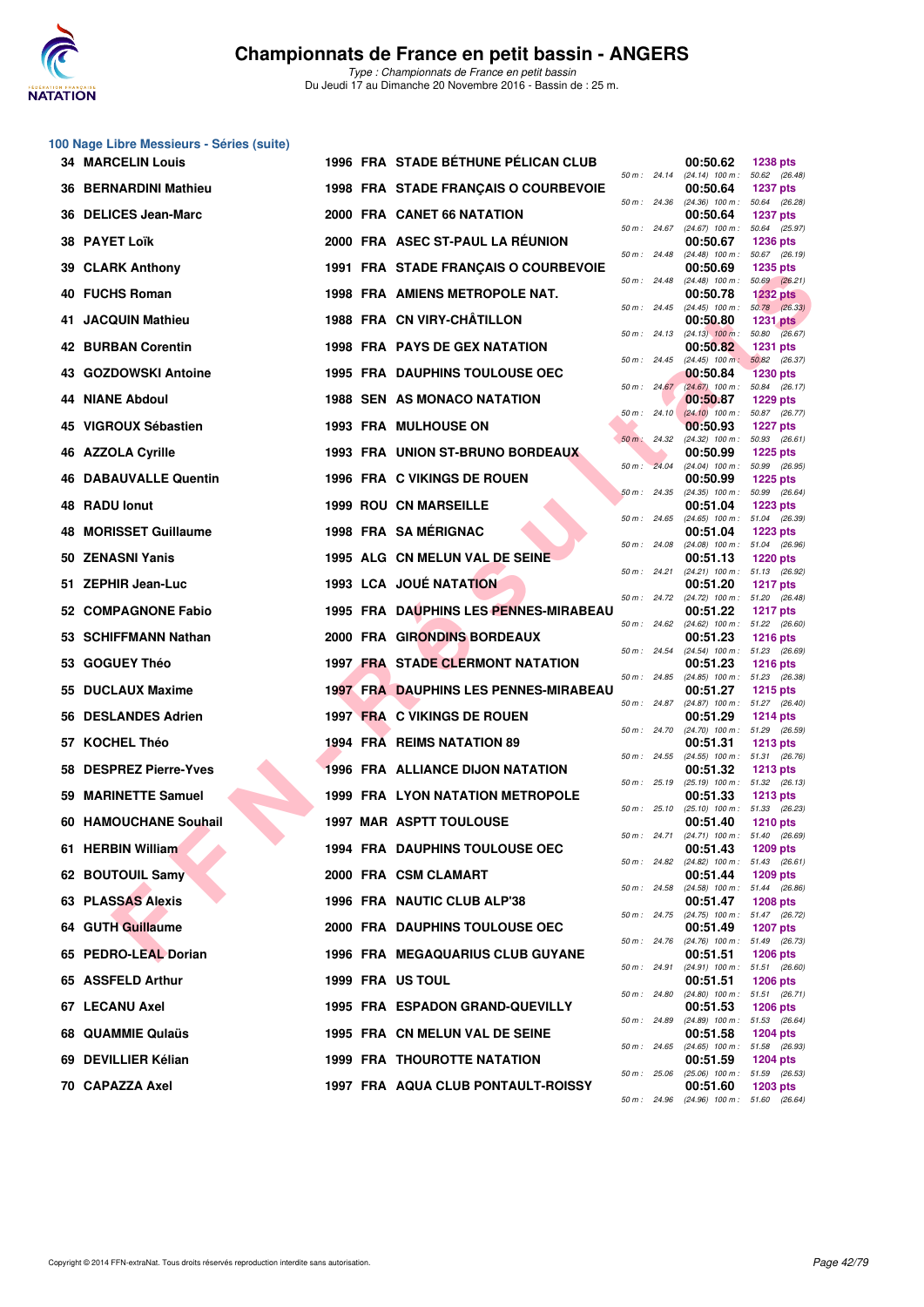

|     | 100 Nage Libre Messieurs - Séries (suite)                     |  |                                                                                                                          |              |                                                                               |                 |
|-----|---------------------------------------------------------------|--|--------------------------------------------------------------------------------------------------------------------------|--------------|-------------------------------------------------------------------------------|-----------------|
|     | 71 FIEVET Brian                                               |  | 1992 FRA ST-MALO NATATION                                                                                                |              | 00:51.68                                                                      | <b>1201 pts</b> |
|     | <b>72 GOURDON Matthis</b>                                     |  | <b>1997 FRA ST-NAZAIRE ATLANTIQUE NATATION</b>                                                                           | 50 m : 24.41 | $(24.41)$ 100 m : 51.68 $(27.27)$<br>00:51.69                                 | <b>1200 pts</b> |
|     | <b>72 HEUGEL Florent</b>                                      |  | 1996 FRA DAUPHINS DE ST-LOUIS                                                                                            | 50 m : 24.49 | $(24.49)$ 100 m : 51.69 $(27.20)$<br>00:51.69                                 | <b>1200 pts</b> |
|     | 74 GUERIN Simon                                               |  | 50 m: 24.66<br><b>1992 FRA ANGERS NATATION</b>                                                                           |              | $(24.66)$ 100 m : 51.69 $(27.03)$<br>00:51.71                                 | <b>1200 pts</b> |
| 75. | <b>GHAFFARI Mohamed</b>                                       |  | 50 m: 24.92<br>2000 TUN CSM CLAMART<br>50 m : 25.79                                                                      |              | (24.92) 100 m: 51.71 (26.79)<br>00:51.85<br>$(25.79)$ 100 m : 51.85 $(26.06)$ | 1195 pts        |
|     | <b>76 LONCKE Quentin</b>                                      |  | 1999 FRA LYON NATATION METROPOLE                                                                                         | 50 m : 24.82 | 00:51.87<br>$(24.82)$ 100 m : 51.87 $(27.05)$                                 | <b>1194 pts</b> |
|     | 77 CARISSAN Ludovic                                           |  | 1994 FRA E.P SEMEAC TARBES NAT                                                                                           | 50 m : 24.90 | 00:51.91<br>$(24.90)$ 100 m : 51.91 $(27.01)$                                 | 1193 pts        |
|     | <b>78 ALLEMANDET Mathieu</b>                                  |  | <b>1998 FRA ALLIANCE NATATION BESANCON</b><br>50 m: 25.03                                                                |              | 00:51.92<br>$(25.03)$ 100 m : 51.92 (26.89)                                   | 1192 pts        |
|     | 79 ROLDAN MUNOZ Enzo                                          |  | 1999 FRA LYON NATATION METROPOLE                                                                                         | 50 m: 25.23  | 00:52.01<br>(25.23) 100 m: 52.01 (26.78)                                      | <b>1189 pts</b> |
|     | <b>80 SCHMITT Emilien</b>                                     |  | <b>1994 FRA ALLIANCE NATATION BESANCON</b><br>$50 m$ : 25.13                                                             |              | 00:52.03<br>$(25.13)$ 100 m : 52.03 (26.90)                                   | <b>1188 pts</b> |
|     | <b>81 HENRY ARRENOUS Pierre</b>                               |  | <b>1998 FRA ASPTT POITIERS</b><br>$50 m$ : 25.20                                                                         |              | 00:52.08<br>(25.20) 100 m: 52.08 (26.88)                                      | <b>1187 pts</b> |
|     | <b>82 GAETAN Lucas</b>                                        |  | 1996 FRA EMS BRON                                                                                                        | 50 m: 24.65  | 00:52.19<br>$(24.65)$ 100 m : 52.19 $(27.54)$                                 | 1183 pts        |
|     | 82 TABOGA Vincent                                             |  | <b>1995 FRA CERGY PONTOISE NATATION</b>                                                                                  | 50 m: 24.13  | 00:52.19<br>$(24.13)$ 100 m : 52.19 $(28.06)$                                 | 1183 pts        |
|     | 84 VANOOTEGEM Aymerick                                        |  | <b>1997 FRA DUNKERQUE NATATION</b>                                                                                       | 50 m : 24.64 | 00:52.34<br>$(24.64)$ 100 m : 52.34 $(27.70)$                                 | 1178 pts        |
|     | 85 DELECLUSE Theo                                             |  | <b>1997 FRA CANET 66 NATATION</b><br>50 m : 25.49                                                                        |              | 00:52.60<br>$(25.49)$ 100 m : 52.60 $(27.11)$                                 | 1169 pts        |
|     | 86 BACHMANN Mathieu                                           |  | 1996 FRA AS MONACO NATATION<br>50 m: 25.24                                                                               |              | 00:52.70<br>(25.24) 100 m: 52.70 (27.46)                                      | 1165 pts        |
| 87  | <b>BRANTU Benjamin</b>                                        |  | 1995 FRA C VIKINGS DE ROUEN                                                                                              | 50 m : 25.91 | 00:53.13<br>(25.91) 100 m: 53.13 (27.22)                                      | 1151 pts        |
|     | 88 FONTAINE Logan                                             |  | 1999 FRA C VIKINGS DE ROUEN                                                                                              | 50 m : 25.77 | 00:53.44<br>$(25.77)$ 100 m : 53.44 $(27.67)$                                 | 1140 pts        |
| 89  | <b>CHARRADE Théo</b>                                          |  | 1998 FRA AAS SARCELLES NATATION 95                                                                                       | 50 m : 25.74 | 00:53.70<br>(25.74) 100 m: 53.70 (27.96)                                      | 1132 pts        |
|     | <b>BEDEL Paul-Gabriel</b><br><b>BOURELLY Lorys</b>            |  | <b>1994 FRA CN MARSEILLE</b><br><b>1992 FRA DAUPHINS TOULOUSE OEC</b>                                                    |              | <b>DNS</b> exc<br>DNS dec                                                     |                 |
|     | D'ORIANO Nicolas                                              |  | <b>1997 FRA CN MARSEILLE</b>                                                                                             |              | DNS dec                                                                       |                 |
|     | <b>BUSSIERE Theo</b>                                          |  | <b>1995 FRA CN MARSEILLE</b>                                                                                             |              | DNS dec                                                                       |                 |
|     | <b>AVETAND Thomas</b>                                         |  | 1995 FRA AMIENS METROPOLE NAT.                                                                                           |              | DNS dec                                                                       |                 |
|     | <b>STASIULIS Benjamin</b>                                     |  | <b>1986 FRA CN MARSEILLE</b>                                                                                             |              | DNS dec                                                                       |                 |
|     | <b>LEMAIRE Paul</b>                                           |  | 1991 FRA DAUPHINS TOULOUSE OEC                                                                                           |              | <b>DNS Nd</b>                                                                 |                 |
|     | 200 Nage Libre Messieurs - Finale A (Samedi 19 Novembre 2016) |  |                                                                                                                          |              |                                                                               |                 |
|     | 1 POTHAIN Jordan                                              |  | 1994 FRA NAUTIC CLUB ALP'38<br>50 m: 24.39 (24.39) 100 m: 50.77 (26.38) 150 m: 1:17.50 (26.73) 200 m: 1:44.36 (26.86)    |              | 01:44.36 1360 pts                                                             |                 |
|     | 2 MIGNON Clément                                              |  | 1993 FRA CN MARSEILLE<br>50 m: 24.62 (24.62) 100 m: 51.67 (27.05) 150 m: 1:18.40                                         |              | 01:44.65<br>(26.73) 200 m: 1:44.65 (26.25)                                    | <b>1355 pts</b> |
|     | 3 ATSU Jonathan                                               |  | <b>1996 FRA DAUPHINS TOULOUSE OEC</b><br>50 m: 24.83 (24.83) 100 m: 51.94 (27.11) 150 m: 1:18.57                         |              | 01:45.12<br>$(26.63)$ 200 m : 1:45.12 $(26.55)$                               | 1346 pts        |
|     | 4 LAGILI Mehdi                                                |  | 1997 TUN SO MILLAU N<br>50 m: 25.12 (25.12) 100 m: 51.96 (26.84) 150 m: 1:18.69 (26.73) 200 m: 1:45.48 (26.79)           |              | 01:45.48                                                                      | <b>1340 pts</b> |
|     | 5 FUCHS Roman                                                 |  | 1998 FRA AMIENS METROPOLE NAT.<br>50 m: 25.22 (25.22) 100 m: 52.31 (27.09) 150 m: 1:19.47 (27.16) 200 m: 1:46.39 (26.92) |              | 01:46.39                                                                      | 1323 pts        |
|     | $C$ MEDECAE Dami                                              |  | 1000 EDA BAUBUNG TOULOUSE OFC                                                                                            |              | $04 - AC$ 00                                                                  | 3040            |

#### [200 Nage Libre Messieurs - Finale A](http://www.ffnatation.fr/webffn/resultats.php?idact=nat&go=epr&idcpt=41163&idepr=53) (Samedi 19 Novembre 2016)

| 1 POTHAIN Jordan                                              |  | 1994 FRA NAUTIC CLUB ALP'38                                                            | 01:44.36                            | 1360 pts        |  |
|---------------------------------------------------------------|--|----------------------------------------------------------------------------------------|-------------------------------------|-----------------|--|
|                                                               |  | 50 m: 24.39 (24.39) 100 m: 50.77 (26.38) 150 m: 1:17.50                                | $(26.73)$ 200 m : 1:44.36 $(26.86)$ |                 |  |
| 2 MIGNON Clément                                              |  | <b>1993 FRA CN MARSEILLE</b>                                                           | 01:44.65                            | 1355 pts        |  |
|                                                               |  | 50 m: 24.62 (24.62) 100 m: 51.67 (27.05) 150 m: 1:18.40                                | $(26.73)$ 200 m : 1:44.65 $(26.25)$ |                 |  |
| 3 ATSU Jonathan                                               |  | 1996 FRA DAUPHINS TOULOUSE OEC                                                         | 01:45.12                            | <b>1346 pts</b> |  |
|                                                               |  | 50 m: 24.83 (24.83) 100 m: 51.94 (27.11) 150 m: 1:18.57                                | $(26.63)$ 200 m : 1:45.12 $(26.55)$ |                 |  |
| 4 LAGILI Mehdi                                                |  | 1997 TUN SO MILLAU N                                                                   | 01:45.48                            | 1340 pts        |  |
|                                                               |  | 50 m: 25.12 (25.12) 100 m: 51.96 (26.84) 150 m: 1:18.69                                | $(26.73)$ 200 m : 1:45.48 $(26.79)$ |                 |  |
| 5 FUCHS Roman                                                 |  | 1998 FRA AMIENS METROPOLE NAT.                                                         | 01:46.39                            | 1323 pts        |  |
|                                                               |  | 50 m: 25.22 (25.22) 100 m: 52.31 (27.09) 150 m: 1:19.47 (27.16) 200 m: 1:46.39 (26.92) |                                     |                 |  |
| 6 MERESSE Remi                                                |  | 1998 FRA DAUPHINS TOULOUSE OEC                                                         | 01:46.99                            | 1312 $pts$      |  |
|                                                               |  | 50 m: 25.19 (25.19) 100 m: 52.37 (27.18) 150 m: 1:19.56 (27.19) 200 m: 1:46.99 (27.43) |                                     |                 |  |
| 7 STASIULIS Benjamin                                          |  | <b>1986 FRA CN MARSEILLE</b>                                                           | 01:47.35                            | 1306 pts        |  |
|                                                               |  | 50 m: 24.80 (24.80) 100 m: 51.83 (27.03) 150 m: 1:19.54 (27.71) 200 m: 1:47.35 (27.81) |                                     |                 |  |
| 8 COIFFARD Florian                                            |  | 1995 FRA DAUPHINS TOULOUSE OEC                                                         | 01:47.76                            | 1298 pts        |  |
|                                                               |  | 50 m: 25.24 (25.24) 100 m: 52.36 (27.12) 150 m: 1:19.97 (27.61) 200 m: 1:47.76 (27.79) |                                     |                 |  |
| 200 Nage Libre Messieurs - Finale B (Samedi 19 Novembre 2016) |  |                                                                                        |                                     |                 |  |
| 1 CHAOUACHI Mohamed-Ali                                       |  | 1995 TUN SO MILLAU N                                                                   | 01:47.09                            | <b>1310 pts</b> |  |
|                                                               |  | .                                                                                      |                                     |                 |  |

1 CHAOUACHI Mohamed-Ali 1995 TUN SO MILLAU N<br>50 m: 25.54 (25.54) 100 m: 52.68 (27.14) 150 m: 1:19.80 (27.12) 200 m: 1:47.09 (27.29)<br>2 BOUCHAUT Joris 1995 FRA DAUPHINS TOULOUSE OEC 01:47.95 1295 pts<br>50 c5.90 (25.90) 100 m: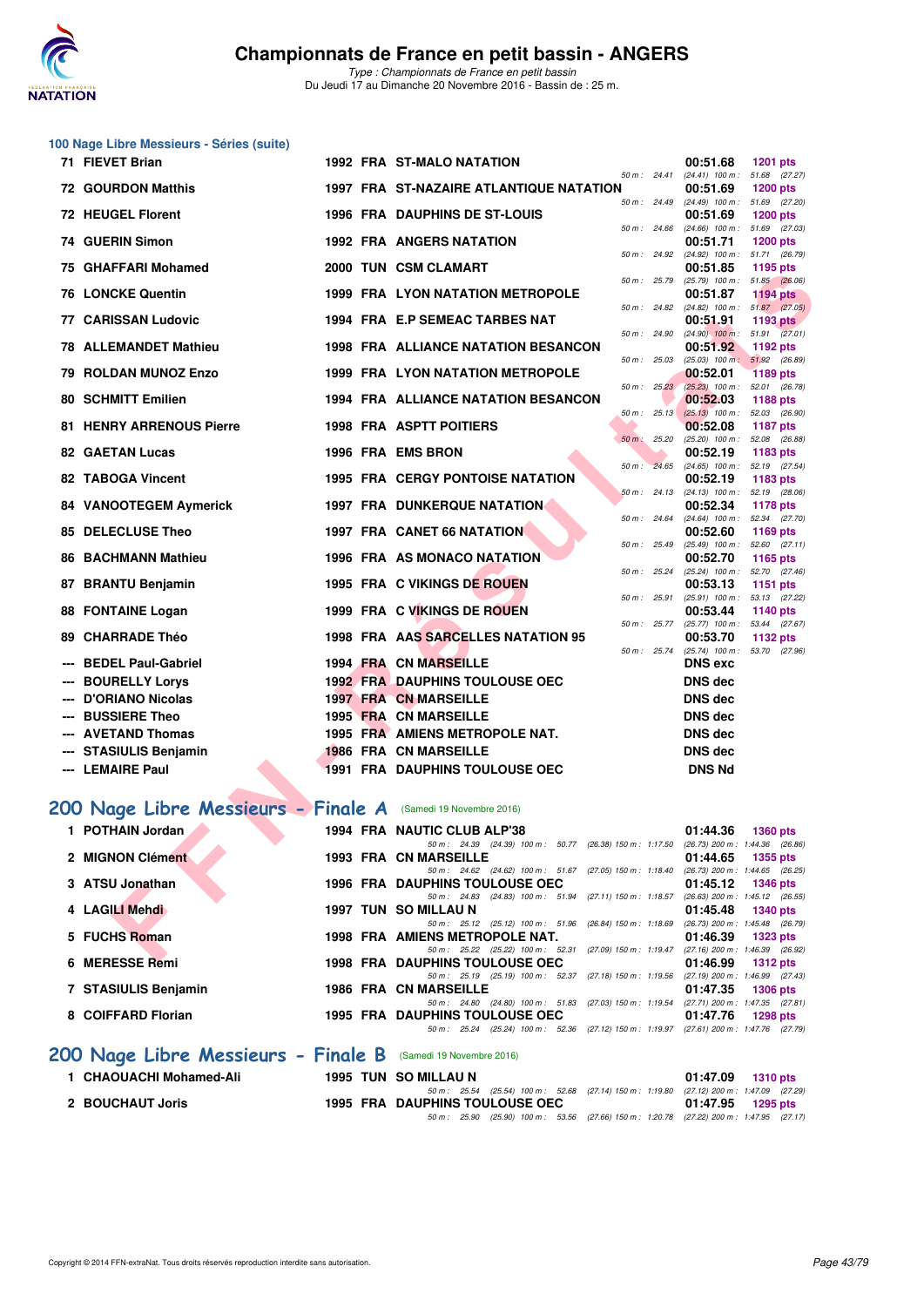

|   | 200 Nage Libre Messieurs - Finale B (suite)<br>3 RIHOUX Charles         |  | 1998 FRA CHARLEVILLE-MEZIERES NATATION                                                                                               | 01:48.09<br><b>1292 pts</b>                                        |
|---|-------------------------------------------------------------------------|--|--------------------------------------------------------------------------------------------------------------------------------------|--------------------------------------------------------------------|
|   | 4 DERACHE Alexandre                                                     |  | 50 m: 25.10 (25.10) 100 m: 52.65 (27.55) 150 m: 1:20.27 (27.62) 200 m: 1:48.09 (27.82)<br>1998 FRA AMIENS METROPOLE NAT.             | 01:48.29<br>1289 pts                                               |
|   | <b>DUPUIS Igor</b>                                                      |  | 50 m: 25.88 (25.88) 100 m: 54.20 (28.32) 150 m: 1:21.41 (27.21) 200 m: 1:48.29 (26.88)<br><b>1995 FRA MULHOUSE ON</b>                | 01:48.51<br><b>1285 pts</b>                                        |
|   |                                                                         |  | 50 m: 25.42 (25.42) 100 m: 52.73 (27.31) 150 m: 1:20.67 (27.94) 200 m: 1:48.51 (27.84)                                               |                                                                    |
| 6 | <b>SCHIFFMANN Nathan</b>                                                |  | 2000 FRA GIRONDINS BORDEAUX<br>50 m: 25.39 (25.39) 100 m: 53.36 (27.97) 150 m: 1:21.45 (28.09) 200 m: 1:48.68 (27.23)                | 01:48.68<br><b>1282 pts</b>                                        |
|   | 7 MROWINSKI Romain                                                      |  | 1994 FRA CN CEVENNES ALES<br>50 m: 25.42 (25.42) 100 m: 53.00 (27.58) 150 m: 1:21.45 (28.45) 200 m: 1:49.24 (27.79)                  | 01:49.24<br><b>1272 pts</b>                                        |
|   | 8 BERNARDINI Mathieu                                                    |  | 1998 FRA STADE FRANCAIS O COURBEVOIE<br>50 m: 25.20 (25.20) 100 m: 52.92 (27.72) 150 m: 1:21.26 (28.34) 200 m: 1:49.42 (28.16)       | 01:49.42<br>$1269$ pts                                             |
|   | 200 Nage Libre Messieurs - Finale C 15-18 ans (Samedi 19 Novembre 2016) |  |                                                                                                                                      |                                                                    |
|   | 1 GROUSSET Maxime                                                       |  | 1999 FRA AMIENS METROPOLE NAT.                                                                                                       | 01:49.09<br><b>1274 pts</b>                                        |
|   | 2 GROSJEAN Hugo                                                         |  | 50 m: 25.75 (25.75) 100 m: 53.92 (28.17) 150 m: 1:21.96<br><b>1999 FRA MULHOUSE ON</b>                                               | $(28.04)$ 200 m : 1:49.09 $(27.13)$<br>01:49.51<br><b>1267 pts</b> |
|   | 3 RADU lonut                                                            |  | 50 m: 25.75 (25.75) 100 m: 54.09 (28.34) 150 m: 1:22.35<br><b>1999 ROU CN MARSEILLE</b>                                              | $(28.26)$ 200 m : 1:49.51 $(27.16)$<br>01:49.89<br><b>1260 pts</b> |
|   | 4 AUNE Romain                                                           |  | 50 m: 25.65 (25.65) 100 m: 53.21 (27.56) 150 m: 1.21.78 (28.57) 200 m: 1.49.89 (28.11)<br>2000 FRA AAS SARCELLES NATATION 95         | 01:50.02<br><b>1258 pts</b>                                        |
|   | 5 ROLDAN MUNOZ Enzo                                                     |  | 50 m: 26.55 (26.55) 100 m: 55.13 (28.58) 150 m: 1.22.80 (27.67) 200 m: 1.50.02 (27.22)<br>1999 FRA LYON NATATION METROPOLE           | 01:51.09<br><b>1239 pts</b>                                        |
|   | <b>6 ZITOUNI Fares</b>                                                  |  | 50 m: 26.26 (26.26) 100 m: 54.02 (27.76) 150 m: 1:22.63 (28.61) 200 m: 1:51.09 (28.46)<br>1999 FRA AMIENS METROPOLE NAT.             | 01:51.57<br><b>1231 pts</b>                                        |
|   |                                                                         |  | 50 m: 26.33 (26.33) 100 m: 54.40 (28.07) 150 m: 1:23.44                                                                              | (29.04) 200 m: 1:51.57 (28.13)                                     |
|   | 7 VLAOVIC Milan                                                         |  | 2000 FRA CANET 66 NATATION<br>50 m: 26.00 (26.00) 100 m: 54.27 (28.27) 150 m: 1:23.02 (28.75) 200 m: 1:51.75 (28.73)                 | 01:51.75<br><b>1227 pts</b>                                        |
|   | 8 DELICES Jean-Marc                                                     |  | 2000 FRA CANET 66 NATATION<br>50 m: 26.80 (26.80) 100 m: 55.84 (29.04) 150 m: 1:24.59 (28.75) 200 m: 1:53.96 (29.37)                 | 01:53.96<br>1189 pts                                               |
|   | 200 Nage Libre Messieurs - Séries (Samedi 19 Novembre 2016)             |  |                                                                                                                                      |                                                                    |
|   | 1 MIGNON Clément                                                        |  | <b>1993 FRA CN MARSEILLE</b>                                                                                                         | 01:44.41<br><b>1359 pts</b>                                        |
|   | 2 POTHAIN Jordan                                                        |  | 50 m: 23.91 (23.91) 100 m: 50.31 (26.40) 150 m: 1:17.31 (27.00) 200 m: 1:44.41 (27.10)<br>1994 FRA NAUTIC CLUB ALP'38                | 01:44.99<br><b>1349 pts</b>                                        |
|   | 3 ATSU Jonathan                                                         |  | 50 m : 24.56 (24.56) 100 m : 51.01 (26.45) 150 m : 1:17.90 (26.89) 200 m : 1:44.99 (27.09)<br><b>1996 FRA DAUPHINS TOULOUSE OEC</b>  | 01:45.45<br><b>1340 pts</b>                                        |
|   | 4 LAGILI Mehdi                                                          |  | 50 m: 24.95 (24.95) 100 m: 51.62 (26.67) 150 m: 1:18.42 (26.80) 200 m: 1:45.45 (27.03)<br><b>1997 TUN SO MILLAU N</b>                | 01:46.26<br><b>1325 pts</b>                                        |
|   | 5 CHAOUACHI Mohamed-Ali                                                 |  | 50 m: 25.41<br>$(25.41)$ 100 m : 52.10 $(26.69)$ 150 m : 1:19.20<br>1995 TUN SO MILLAU N                                             | (27.10) 200 m: 1:46.26 (27.06)<br>01:46.88<br><b>1314 pts</b>      |
|   | 6 STASIULIS Benjamin                                                    |  | 50 m: 25.10 (25.10) 100 m: 51.89 (26.79) 150 m: 1:19.40<br>1986 FRA CN MARSEILLE                                                     | (27.51) 200 m: 1:46.88 (27.48)<br>01:46.95<br><b>1313 pts</b>      |
|   |                                                                         |  | 50 m: 24.64 (24.64) 100 m: 51.32 (26.68) 150 m: 1:19.19 (27.87) 200 m: 1:46.95 (27.76)                                               |                                                                    |
|   | 7 FUCHS Roman                                                           |  | 1998 FRA AMIENS METROPOLE NAT.<br>50 m: 25.61 (25.61) 100 m: 52.49 (26.88) 150 m: 1:19.91 (27.42) 200 m: 1:47.06 (27.15)             | 01:47.06<br>1311 pts                                               |
|   | 8 BOURELLY Lorys                                                        |  | <b>1992 FRA DAUPHINS TOULOUSE OEC</b><br>50 m: 24.94 (24.94) 100 m: 51.66 (26.72) 150 m: 1:19.42 (27.76) 200 m: 1:47.43 (28.01)      | 01:47.43<br><b>1304 pts</b>                                        |
|   | 9 MERESSE Remi                                                          |  | <b>1998 FRA DAUPHINS TOULOUSE OEC</b><br>50 m: 25.46 (25.46) 100 m: 52.40 (26.94) 150 m: 1:19.52 (27.12) 200 m: 1:47.44 (27.92)      | 01:47.44<br><b>1304 pts</b>                                        |
|   | 10 COIFFARD Florian                                                     |  | 1995 FRA DAUPHINS TOULOUSE OEC<br>50 m: 25.15 (25.15) 100 m: 52.21 (27.06) 150 m: 1:19.69 (27.48) 200 m: 1:48.02 (28.33)             | 01:48.02<br>1294 pts                                               |
|   | 11 RIHOUX Charles                                                       |  | 1998 FRA CHARLEVILLE-MEZIERES NATATION<br>50 m : 25.11 (25.11) 100 m : 52.69 (27.58) 150 m : 1:20.20 (27.51) 200 m : 1:48.19 (27.99) | 01:48.19<br><b>1291 pts</b>                                        |
|   | 12 PEDURAND Ganesh                                                      |  | <b>1992 FRA DAUPHINS TOULOUSE OEC</b>                                                                                                | 01:48.39<br><b>1287 pts</b>                                        |
|   | <b>13 BOUCHAUT Joris</b>                                                |  | 50 m: 25.17 (25.17) 100 m: 52.06 (26.89) 150 m: 1:19.56 (27.50) 200 m: 1:48.39 (28.83)<br>1995 FRA DAUPHINS TOULOUSE OEC             | 01:48.42<br><b>1286 pts</b>                                        |
|   | 14 DUPUIS lgor                                                          |  | 50 m: 25.64 (25.64) 100 m: 53.14 (27.50) 150 m: 1:20.42 (27.28) 200 m: 1:48.42 (28.00)<br>1995 FRA MULHOUSE ON                       | 01:48.49<br>1285 pts                                               |
|   | 15 DERACHE Alexandre                                                    |  | 50 m: 25.48 (25.48) 100 m: 52.71 (27.23) 150 m: 1:20.41 (27.70) 200 m: 1:48.49 (28.08)<br>1998 FRA AMIENS METROPOLE NAT.             | 01:48.50<br>1285 pts                                               |
|   | <b>16 BERNARDINI Mathieu</b>                                            |  | 50 m : 25.01 (25.01) 100 m : 52.55 (27.54) 150 m : 1:20.70<br>1998 FRA STADE FRANÇAIS O COURBEVOIE                                   | (28.15) 200 m: 1:48.50 (27.80)<br>01:48.63<br>1283 pts             |
|   | 17 SCHIFFMANN Nathan                                                    |  | 50 m: 25.20 (25.20) 100 m: 52.50 (27.30) 150 m: 1:20.16 (27.66) 200 m: 1:48.63 (28.47)<br>2000 FRA GIRONDINS BORDEAUX                | 01:48.64<br>1282 pts                                               |
|   | 18 MROWINSKI Romain                                                     |  | 50 m : 25.34 (25.34) 100 m : 53.08 (27.74) 150 m : 1:20.79<br>1994 FRA CN CEVENNES ALES                                              | (27.71) 200 m: 1:48.64 (27.85)<br>01:48.67<br>1282 pts             |
|   | 19 GUERIN Simon                                                         |  | 50 m: 25.49 (25.49) 100 m: 52.91 (27.42) 150 m: 1:20.83 (27.92) 200 m: 1:48.67 (27.84)<br>1992 FRA ANGERS NATATION                   | 01:49.00<br><b>1276 pts</b>                                        |
|   |                                                                         |  | 50 m: 25.48 (25.48) 100 m: 52.42 (26.94) 150 m: 1:20.55 (28.13) 200 m: 1:49.00 (28.45)                                               |                                                                    |
|   | 20 GARASYMOVYTCH Oleg                                                   |  | 1997 FRA CN AVIGNON<br>50 m: 25.73 (25.73) 100 m: 53.17 (27.44) 150 m: 1:21.35 (28.18) 200 m: 1:49.01 (27.66)                        | 01:49.01<br><b>1276 pts</b>                                        |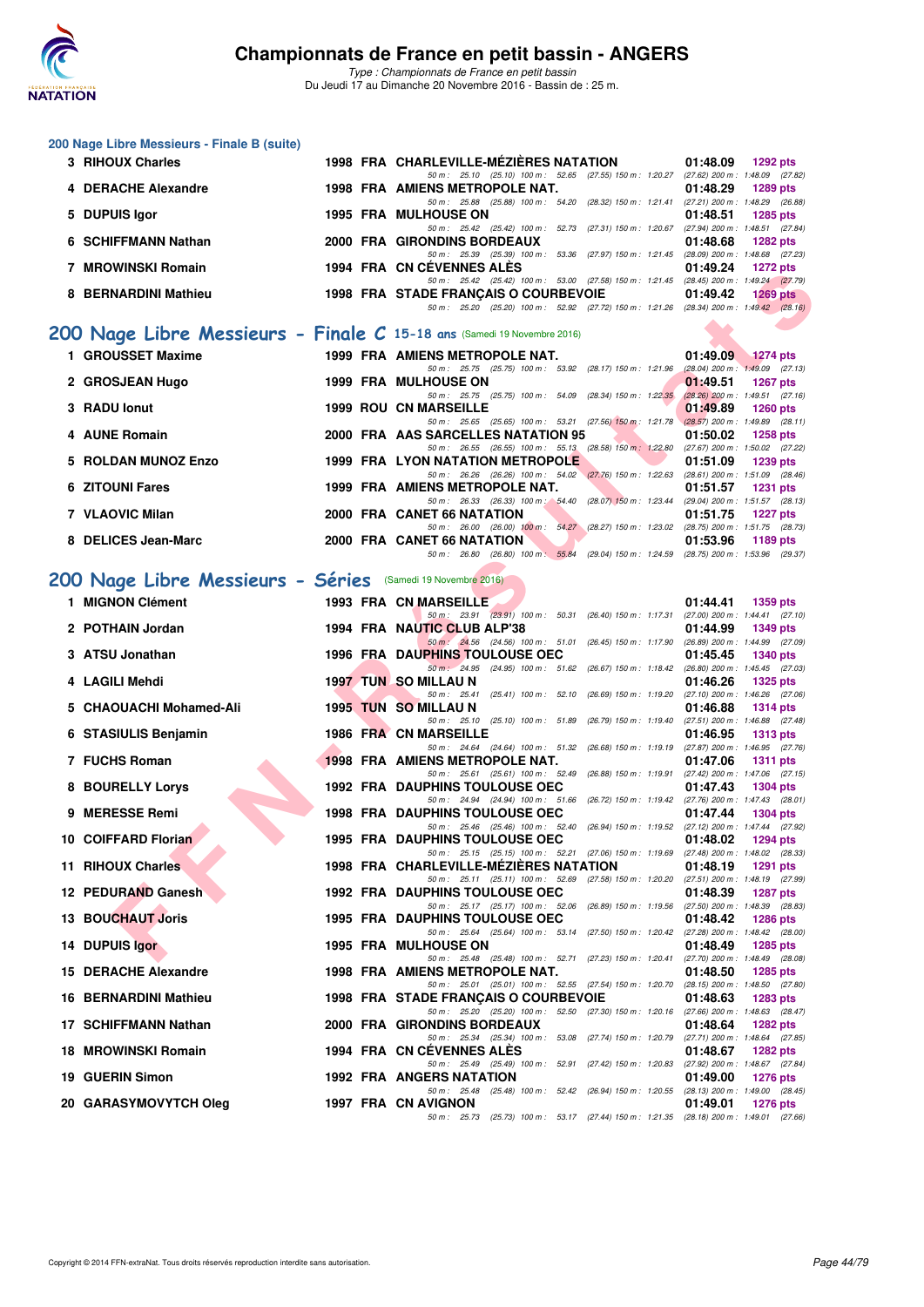

|     | 200 Nage Libre Messieurs - Séries (suite) |  |                                                                                                                                     |                                                                    |
|-----|-------------------------------------------|--|-------------------------------------------------------------------------------------------------------------------------------------|--------------------------------------------------------------------|
|     | 21 HORTER Nicolas                         |  | 1995 FRA MULHOUSE ON<br>50 m: 25.94 (25.94) 100 m: 53.38 (27.44) 150 m: 1:21.09 (27.71) 200 m: 1:49.10 (28.01)                      | 01:49.10<br><b>1274 pts</b>                                        |
|     | 22 VIGROUX Sébastien                      |  | <b>1993 FRA MULHOUSE ON</b>                                                                                                         | 01:49.12<br><b>1274 pts</b>                                        |
|     | 23 GROUSSET Maxime                        |  | 50 m: 25.25 (25.25) 100 m: 52.49 (27.24) 150 m: 1:20.39 (27.90) 200 m: 1:49.12 (28.73)<br>1999 FRA AMIENS METROPOLE NAT.            | 01:49.27<br><b>1271 pts</b>                                        |
|     | 24 MARY Thibaut                           |  | 50 m: 25.41 (25.41) 100 m: 53.49 (28.08) 150 m: 1:21.47<br>1998 FRA AMIENS METROPOLE NAT.                                           | (27.98) 200 m: 1:49.27 (27.80)<br>01:49.31<br><b>1271 pts</b>      |
|     | 25 GROSJEAN Hugo                          |  | 50 m: 25.63 (25.63) 100 m: 53.89 (28.26) 150 m: 1:22.02<br><b>1999 FRA MULHOUSE ON</b>                                              | (28.13) 200 m: 1:49.31 (27.29)<br>01:49.34<br><b>1270 pts</b>      |
|     | 26 LAMBERT Hugo                           |  | 50 m: 25.72 (25.72) 100 m: 53.61 (27.89) 150 m: 1:21.47<br>1993 FRA ASPTT MONTPELLIER                                               | (27.86) 200 m : 1:49.34 (27.87)<br>01:49.38<br>$1269$ pts          |
|     | 27 GOZDOWSKI Antoine                      |  | 50 m: 25.83 (25.83) 100 m: 53.17 (27.34) 150 m: 1:21.37 (28.20) 200 m: 1:49.38 (28.01)<br><b>1995 FRA DAUPHINS TOULOUSE OEC</b>     | 01:49.39<br><b>1269 pts</b>                                        |
|     | 28 VERMOREL Nicolas                       |  | 50 m: 25.98 (25.98) 100 m: 53.39 (27.41) 150 m: 1:21.09 (27.70) 200 m: 1:49.39 (28.30)<br>1999 FRA CN POLYNESIE                     | 01:49.70<br><b>1264 pts</b>                                        |
|     | 29 BURBAN Corentin                        |  | 50 m : 25.44 (25.44) 100 m : 53.82 (28.38) 150 m : 1:22.00<br><b>1998 FRA PAYS DE GEX NATATION</b>                                  | $(28.18)$ 200 m : 1:49.70 $(27.70)$<br>01:49.92<br><b>1260 pts</b> |
|     | 30 CAYOT Alexandre                        |  | 50 m: 25.02 (25.02) 100 m: 52.83 (27.81) 150 m: 1:21.48<br>1996 FRA SAINT-RAPHAEL NATATION                                          | (28.65) 200 m: 1:49.92 (28.44)<br>01:50.01<br><b>1258 pts</b>      |
|     | 31 BERRY Théo                             |  | 50 m: 26.04 (26.04) 100 m: 54.22 (28.18) 150 m: 1:22.10<br><b>1997 FRA ANGERS NATATION</b>                                          | $(27.88)$ 200 m : 1:50.01 (27.91)<br>01:50.13<br><b>1256 pts</b>   |
| 31. | <b>BREFUEL Simon</b>                      |  | 50 m : 25.98 (25.98) 100 m : 54.14 (28.16) 150 m : 1:22.06<br>1997 FRA CANET 66 NATATION                                            | (27.92) 200 m: 1:50.13 (28.07)<br>01:50.13<br><b>1256 pts</b>      |
|     | 33 OLIVIER Marc-Antoine                   |  | 50 m: 25.44 (25.44) 100 m: 52.93 (27.49) 150 m: 1:21.57 (28.64) 200 m: 1:50.13 (28.56)<br>1996 FRA DENAIN NAT. PORTE DU HAINAUT     | 01:50.14<br><b>1256 pts</b>                                        |
|     | <b>34 MARCELIN Louis</b>                  |  | 50 m: 26.28 (26.28) 100 m: 54.02 (27.74) 150 m: 1:22.15 (28.13) 200 m: 1:50.14 (27.99)<br>1996 FRA STADE BETHUNE PELICAN CLUB       | 01:50.32<br><b>1253 pts</b>                                        |
|     | 35 SALVAN Hadrien                         |  | 50 m: 25.38 (25.38) 100 m: 53.23 (27.85) 150 m: 1:21.73 (28.50) 200 m: 1:50.32 (28.59)<br>1997 FRA MOUETTES DE PARIS                | 01:50.47<br><b>1250 pts</b>                                        |
|     | <b>36 BAYRAC Thibault</b>                 |  | 50 m: 26.02 (26.02) 100 m: 54.15 (28.13) 150 m: 1:22.49<br><b>1991 FRA MULHOUSE ON</b>                                              | (28.34) 200 m: 1:50.47 (27.98)<br>01:50.82<br>1244 pts             |
|     | 36 MATHLOUTHI Ahmed                       |  | 50 m: 25.96 (25.96) 100 m: 54.17 (28.21) 150 m: 1:22.54<br>1989 TUN AAS SARCELLES NATATION 95                                       | (28.37) 200 m : 1:50.82 (28.28)<br>01:50.82<br><b>1244 pts</b>     |
| 38  | <b>BELLINO Christophe</b>                 |  | 50 m : 25.89 (25.89) 100 m : 54.08 (28.19) 150 m : 1:22.52 (28.44) 200 m : 1:50.82 (28.30)<br>1994 FRA DAUPHINS LES PENNES-MIRABEAU | 01:51.08<br>1239 pts                                               |
| 39. | <b>COMPAGNONE Fabio</b>                   |  | 50 m: 26.20 (26.20) 100 m: 54.48 (28.28) 150 m: 1:22.94 (28.46) 200 m: 1:51.08 (28.14)<br>1995 FRA DAUPHINS LES PENNES-MIRABEAU     | 1239 pts<br>01:51.09                                               |
|     | 40 HERBIN William                         |  | 50 m: 25.46 (25.46) 100 m: 53.20 (27.74) 150 m: 1.21.89 (28.69) 200 m: 1.51.09 (29.20)<br><b>1994 FRA DAUPHINS TOULOUSE OEC</b>     | 01:51.10<br><b>1239 pts</b>                                        |
|     | 41 VLAOVIC Milan                          |  | 50 m: 26.07 (26.07) 100 m: 54.44 (28.37) 150 m: 1:22.93 (28.49) 200 m: 1:51.10 (28.17)<br>2000 FRA CANET 66 NATATION                | 01:51.11<br>1239 pts                                               |
|     | 42 ROLDAN MUNOZ Enzo                      |  | 50 m: 25.67 (25.67) 100 m: 53.57 (27.90) 150 m: 1:22.36<br><b>1999 FRA LYON NATATION METROPOLE</b>                                  | $(28.79)$ 200 m : 1:51.11 $(28.75)$<br>01:51.14<br><b>1238 pts</b> |
|     | 42 DELECLUSE Theo                         |  | 50 m: 26.16 (26.16) 100 m: 53.41 (27.25) 150 m: 1:22.13<br><b>1997 FRA CANET 66 NATATION</b>                                        | (28.72) 200 m: 1:51.14 (29.01)<br>01:51.14<br><b>1238 pts</b>      |
|     | 44 ZITOUNI Fares                          |  | 50 m : 26.28 (26.28) 100 m : 54.78 (28.50) 150 m : 1:23.24<br>1999 FRA AMIENS METROPOLE NAT.                                        | (28.46) 200 m: 1:51.14 (27.90)<br>01:51.19<br><b>1237 pts</b>      |
|     | 45 AUNE Romain                            |  | 50 m: 26.64 (26.64) 100 m: 55.22 (28.58) 150 m: 1:23.50 (28.28) 200 m: 1:51.19 (27.69)<br>2000 FRA AAS SARCELLES NATATION 95        | 01:51.21<br><b>1237 pts</b>                                        |
|     | 46 LEMAIRE Paul                           |  | 50 m: 26.26 (26.26) 100 m: 54.46 (28.20) 150 m: 1:22.85 (28.39) 200 m: 1:51.21 (28.36)<br><b>1991 FRA DAUPHINS TOULOUSE OEC</b>     | 01:51.25<br><b>1236 pts</b>                                        |
|     | 47 MARSAU Matthias                        |  | 50 m : 26.57 (26.57) 100 m : 55.05 (28.48) 150 m : 1:23.64 (28.59) 200 m : 1:51.25 (27.61)<br>1997 FRA DAUPHINS TOULOUSE OEC        | 01:51.26<br><b>1236 pts</b>                                        |
|     | 48 RADU lonut                             |  | 50 m: 26.31 (26.31) 100 m: 54.64 (28.33) 150 m: 1:23.02 (28.38) 200 m: 1:51.26 (28.24)<br><b>1999 ROU CN MARSEILLE</b>              | 01:51.60<br><b>1230 pts</b>                                        |
|     | 49 LECANU Axel                            |  | 50 m: 26.04 (26.04) 100 m: 54.91 (28.87) 150 m: 1:24.18<br>1995 FRA ESPADON GRAND-QUEVILLY                                          | (29.27) 200 m: 1:51.60 (27.42)<br>01:51.62<br>1230 pts             |
|     | 50 DELICES Jean-Marc                      |  | 50 m: 26.16 (26.16) 100 m: 54.72 (28.56) 150 m: 1:23.37<br>2000 FRA CANET 66 NATATION                                               | (28.65) 200 m: 1:51.62 (28.25)<br>01:51.65<br>1229 pts             |
|     | 51 FONTAINE Logan                         |  | 50 m: 25.88 (25.88) 100 m: 54.63 (28.75) 150 m: 1:23.67<br>1999 FRA C VIKINGS DE ROUEN                                              | (29.04) 200 m: 1:51.65 (27.98)<br>01:51.87<br><b>1225 pts</b>      |
|     | 52 BROGGIO Joël                           |  | 50 m: 26.22 (26.22) 100 m: 54.82 (28.60) 150 m: 1:23.66<br>1989 FRA ASPTT NANCY                                                     | (28.84) 200 m: 1:51.87 (28.21)<br>01:51.89<br><b>1225 pts</b>      |
|     | 53 PAYET Loïk                             |  | 50 m : 26.33 (26.33) 100 m : 55.20 (28.87) 150 m : 1:23.39<br>2000 FRA ASEC ST-PAUL LA REUNION                                      | (28.19) 200 m: 1:51.89 (28.50)<br>01:51.91<br>1225 pts             |
|     | 54 GOGUEY Théo                            |  | 50 m: 25.31 (25.31) 100 m: 53.18 (27.87) 150 m: 1:22.18 (29.00) 200 m: 1:51.91 (29.73)<br>1997 FRA STADE CLERMONT NATATION          | 01:51.93<br><b>1224 pts</b>                                        |
|     | 55 DUCLAUX Maxime                         |  | 50 m: 25.98 (25.98) 100 m: 54.29 (28.31) 150 m: 1:23.38<br>1997 FRA DAUPHINS LES PENNES-MIRABEAU                                    | (29.09) 200 m: 1:51.93 (28.55)<br><b>1223 pts</b><br>01:51.98      |
|     | 56 GHAFFARI Mohamed                       |  | 50 m: 26.13 (26.13) 100 m: 55.03 (28.90) 150 m: 1:24.15 (29.12) 200 m: 1:51.98 (27.83)<br>2000 TUN CSM CLAMART                      | 01:52.17<br><b>1220 pts</b>                                        |
|     |                                           |  | 50 m: 25.48 (25.48) 100 m: 54.12 (28.64) 150 m: 1:24.65 (30.53) 200 m: 1:52.17 (27.52)                                              |                                                                    |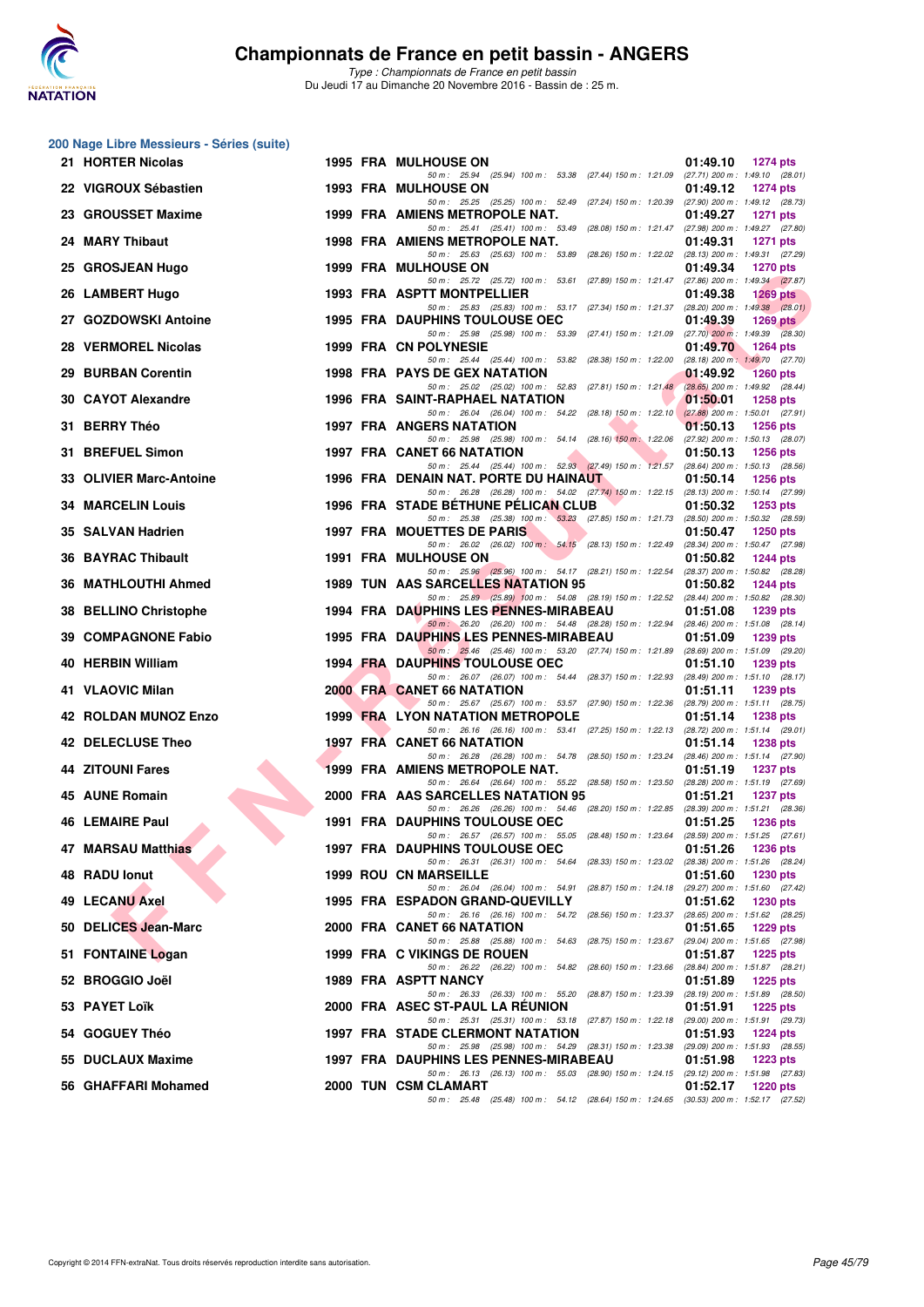

**200 Nage Libre Messieurs - Séries (suite)**

#### **Championnats de France en petit bassin - ANGERS**

*Type : Championnats de France en petit bassin* Du Jeudi 17 au Dimanche 20 Novembre 2016 - Bassin de : 25 m.

| 57 HENNEBELLE Vivien                          |    | <b>1999 FRA DUNKERQUE NATATION</b>                                                                                                | 01:52.22<br><b>1219 pts</b>                                        |
|-----------------------------------------------|----|-----------------------------------------------------------------------------------------------------------------------------------|--------------------------------------------------------------------|
| 58 DEVILLIER Kélian                           |    | 50 m: 26.27 (26.27) 100 m: 54.78 (28.51) 150 m: 1:23.49<br><b>1999 FRA THOUROTTE NATATION</b>                                     | (28.71) 200 m: 1:52.22 (28.73)<br>01:52.33<br><b>1217 pts</b>      |
| 59 BRANTU Benjamin                            |    | 50 m: 26.73 (26.73) 100 m: 55.69 (28.96) 150 m: 1:24.61<br><b>1995 FRA C VIKINGS DE ROUEN</b>                                     | (28.92) 200 m: 1:52.33 (27.72)<br>01:52.40<br><b>1216 pts</b>      |
| 60 BOSCHER Guillaume                          |    | 50 m: 26.75 (26.75) 100 m: 55.17 (28.42) 150 m: 1:23.34<br><b>1993 FRA STADE CLERMONT NATATION</b>                                | $(28.17)$ 200 m : 1:52.40 $(29.06)$<br>01:52.45<br><b>1215 pts</b> |
|                                               |    | 50 m: 26.32 (26.32) 100 m: 55.08 (28.76) 150 m: 1:24.27 (29.19) 200 m: 1:52.45 (28.18)                                            |                                                                    |
| 61 JACQUIN Mathieu                            |    | 1988 FRA CN VIRY-CHATILLON                                                                                                        | 01:52.62<br><b>1212 pts</b>                                        |
| 62 MARINETTE Samuel                           |    | 50 m: 25.70 (25.70) 100 m: 54.61 (28.91) 150 m: 1:23.95 (29.34) 200 m: 1:52.62 (28.67)<br><b>1999 FRA LYON NATATION METROPOLE</b> | 01:52.68<br><b>1211 pts</b>                                        |
|                                               |    | 50 m: 26.27 (26.27) 100 m: 54.88 (28.61) 150 m: 1:24.20 (29.32) 200 m: 1:52.68 (28.48)                                            |                                                                    |
| 63 PEDRO-LEAL Dorian                          |    | <b>1996 FRA MEGAQUARIUS CLUB GUYANE</b>                                                                                           | 01:52.73<br><b>1210 pts</b>                                        |
| 64 GOVINDIN Yonel                             |    | 50 m: 26.01 (26.01) 100 m: 54.77 (28.76) 150 m: 1.23.77 (29.00) 200 m: 1.52.73 (28.96)<br><b>1993 FRA CN MARSEILLE</b>            | 01:52.76<br><b>1210 pts</b>                                        |
|                                               |    | 50 m: 25.42 (25.42) 100 m: 53.19 (27.77) 150 m: 1:22.52 (29.33) 200 m: 1:52.76 (30.24)                                            |                                                                    |
| 65 PHILIPPE Baptiste                          |    | 1997 FRA CN CHALON-SUR-SAONE<br>50 m: 26.52 (26.52) 100 m: 55.27 (28.75) 150 m: 1:24.08                                           | 01:52.85<br><b>1208 pts</b><br>(28.81) 200 m : 1:52.85 (28.77)     |
| 66 BERAUD Romain                              |    | <b>1988 FRA GRENOBLE NATATION</b>                                                                                                 | 01:52.87<br><b>1208 pts</b>                                        |
|                                               |    | 50 m: 26.50 (26.50) 100 m: 54.84 (28.34) 150 m: 1:23.97                                                                           | $(29.13)$ 200 m : 1:52.87 $(28.90)$                                |
| 67 CHATTI Souhaiel                            |    | 2000 FRA STADE FRANÇAIS O COURBEVOIE<br>50 m: 25.91 (25.91) 100 m: 54.31 (28.40) 150 m: 1:23.73                                   | 01:52.98<br><b>1206 pts</b><br>(29.42) 200 m: 1:52.98 (29.25)      |
| 68 BOUTOUIL Samy                              |    | 2000 FRA CSM CLAMART                                                                                                              | 01:53.11<br><b>1204 pts</b>                                        |
|                                               |    | 50 m: 25.88 (25.88) 100 m: 53.71 (27.83) 150 m: 1:22.75                                                                           | $(29.04)$ 200 m : 1:53.11 $(30.36)$                                |
| 69 JULIO Raphaël                              |    | 1993 FRA NAUTIC CLUB ALP'38<br>50 m: 26.39 (26.39) 100 m: 55.18 (28.79) 150 m: 1:24.31                                            | 01:53.31<br><b>1200 pts</b><br>(29.13) 200 m: 1:53.31 (29.00)      |
| <b>70 BARASCUD Paul</b>                       |    | <b>1996 FRA CN MARSEILLE</b>                                                                                                      | 01:53.72<br>1193 pts                                               |
|                                               |    | 50 m: 26.71 (26.71) 100 m: 55.31 (28.60) 150 m: 1:24.78                                                                           | (29.47) 200 m : 1:53.72 (28.94)                                    |
| 71 SIX Thomas                                 |    | <b>1999 FRA CN CARCASSONNE</b><br>50 m: 26.10 (26.10) 100 m: 55.09<br>(28.99) 150 m : 1:24.93                                     | 01:53.78<br>1192 pts<br>(29.84) 200 m: 1:53.78 (28.85)             |
| <b>72 BEAUGRAND Paul</b>                      |    | 2000 FRA CN ANTIBES                                                                                                               | 01:54.02<br>1188 pts                                               |
|                                               |    | 50 m: 26.79 (26.79) 100 m: 56.16 (29.37) 150 m: 1:25.95 (29.79) 200 m: 1:54.02 (28.07)                                            |                                                                    |
| 73 FALCOU Aubry                               |    | 1996 FRA CLUB DE NATATION DE SASSENAGE<br>50 m: 26.42 (26.42) 100 m: 55.27 (28.85) 150 m: 1:24.72 (29.45) 200 m: 1:54.09 (29.37)  | 01:54.09<br><b>1187 pts</b>                                        |
| <b>74 TAUNAIS Maxime</b>                      |    | <b>2000 FRA ANGERS NATATION</b>                                                                                                   | 01:54.13<br>1186 pts                                               |
|                                               |    | 50 m: 26.69 (26.69) 100 m: 55.74 (29.05) 150 m: 1:25.34                                                                           | (29.60) 200 m: 1:54.13 (28.79)                                     |
| 75 PAZDUR Maxence                             |    | 2000 FRA SC THIONVILLE<br>50 m: 26.41 (26.41) 100 m: 55.39 (28.98) 150 m: 1:24.69                                                 | 01:54.21<br>1185 pts<br>(29.30) 200 m: 1:54.21 (29.52)             |
| <b>76 CARISSAN Ludovic</b>                    |    | 1994 FRA E.P SEMEAC TARBES NAT                                                                                                    | 01:54.74<br>1176 pts                                               |
|                                               |    | 50 m: 26.67 (26.67) 100 m: 55.38 (28.71) 150 m: 1:24.82 (29.44) 200 m: 1:54.74 (29.92)                                            |                                                                    |
| 77 GRANDJEAN Hugo                             |    | 2000 FRA AQUATIC CLUB BOURGES<br>50 m: 26.69 (26.69) 100 m: 55.94 (29.25) 150 m: 1:25.88                                          | 01:54.75<br>1176 pts<br>(29.94) 200 m: 1:54.75 (28.87)             |
| <b>78 DEMERIN Antoine</b>                     |    | 1998 FRA STADE FRANCAIS O COURBEVOIE                                                                                              | 01:55.03<br>1171 pts                                               |
|                                               |    | 50 m: 26.33 (26.33) 100 m: 55.01 (28.68) 150 m: 1:24.50 (29.49) 200 m: 1:55.03 (30.53)<br>1998 FRA C VIKINGS DE ROUEN             | 01:55.35                                                           |
| 79 COLMANT Baptiste                           |    | 50 m: 27.65 (27.65) 100 m: 56.90 (29.25) 150 m: 1:26.37                                                                           | 1165 pts<br>(29.47) 200 m: 1:55.35 (28.98)                         |
| 80 LEGER Baptiste                             |    | <b>1999 FRA ES MASSY NATATION</b>                                                                                                 | 01:55.36<br>1165 pts                                               |
| <b>81 IACONO Eliott</b>                       |    | 50 m: 26.59 (26.59) 100 m: 55.97 (29.38) 150 m: 1:26.17 (30.20) 200 m: 1:55.36 (29.19)<br><b>1997 FRA SC THIONVILLE</b>           | 01:56.37                                                           |
|                                               |    | 50 m: 26.24 (26.24) 100 m: 55.13 (28.89) 150 m: 1:24.94                                                                           | 1148 pts<br>(29.81) 200 m: 1:56.37 (31.43)                         |
| <b>82 RIGAUX Nicolas</b>                      |    | <b>1998 FRA TARBES NAUTIC CLUB</b>                                                                                                | 01:56.39<br>1148 pts                                               |
| 83 MILLET Arthur                              |    | 50 m: 26.98 (26.98) 100 m: 56.02 (29.04) 150 m: 1:26.14<br>2000 FRA CANET 66 NATATION                                             | $(30.12)$ 200 m : 1:56.39 $(30.25)$<br>01:57.86                    |
|                                               |    | 50 m: 26.69 (26.69) 100 m: 55.87 (29.18) 150 m: 1:26.45                                                                           | 1123 pts<br>$(30.58)$ 200 m : 1:57.86 $(31.41)$                    |
| <b>84 BATTE Clement</b>                       |    | 2000 FRA C.N DE VALLEE DE SEINE                                                                                                   | 01:59.73<br>1092 pts                                               |
| <b>85 HENRY ARRENOUS Pierre</b>               |    | 50 m: 28.05 (28.05) 100 m: 58.94 (30.89) 150 m: 1:29.52 (30.58) 200 m: 1:59.73 (30.21)                                            | 02:03.66                                                           |
|                                               |    | <b>1998 FRA ASPTT POITIERS</b><br>50 m: 26.05 (26.05) 100 m: 58.06 (32.01) 150 m: 1:31.36                                         | <b>1028 pts</b><br>$(33.30)$ 200 m : 2:03.66 $(32.30)$             |
| --- MIATTI K-Ryls                             |    | 1999 FRA MULHOUSE ON                                                                                                              | <b>DNS</b> dec                                                     |
| <b>STATE</b><br>$\sim$<br>$\bullet$ $\bullet$ | -- |                                                                                                                                   |                                                                    |

## **[400 Nage Libre Messieurs - Finale A](http://www.ffnatation.fr/webffn/resultats.php?idact=nat&go=epr&idcpt=41163&idepr=54)** (Jeudi 17 Novembre 2016)

| 1 POTHAIN Jordan | 1994 FRA NAUTIC CLUB ALP'38                                                                                                                                                                | 03:40.72 1375 pts |
|------------------|--------------------------------------------------------------------------------------------------------------------------------------------------------------------------------------------|-------------------|
|                  | 50 m: 24.82 (24.82) 100 m: 51.65 (26.83) 150 m: 1:19.18 (27.53) 200 m: 1:47.20 (28.02) 250 m: 2:15.35 (28.15) 300 m: 2:44.07 (28.72) 350 m: 3:12.82 (28.75) 400 m: 3:40.72 (27.90)         |                   |
| 2 LAGILI Mehdi   | 1997 TUN SO MILLAU N                                                                                                                                                                       | 03:44.49 1341 pts |
|                  | 50 m: 26.19 (26.19) 100 m: 54.60 (28.41) 150 m: 1:23.16 (28.56) 200 m: 1:52.02 (28.86) 250 m: 2:20.13 (28.11) 300 m: 2:48.47 (28.34) 350 m: 3:16.94 (28.47) 400 m: 3:44.49 (27.55)         |                   |
| 3 BOUCHAUT Joris | 1995 FRA DAUPHINS TOULOUSE OEC                                                                                                                                                             | 03:44.71 1339 pts |
|                  | 50 m: 26.06 (26.06) 100 m: 54.04 (27.98) 150 m: 1:22.30 (28.26) 200 m: 1:49.86 (27.56) 250 m: 2:17.64 (27.78) 300 m: 2:46.32 (28.68) 350 m: 3:14.97 (28.65) 400 m: 3:44.71 (29.74)         |                   |
| 4 ATSU Jonathan  | 1996 FRA DAUPHINS TOULOUSE OEC                                                                                                                                                             | 03:44.75 1338 pts |
|                  | 50 m: 25.84 (25.84) 100 m: 54.31 (28.47) 150 m: 1:22.61 (28.30) 200 m: 1:50.89 (28.28) 250 m: 2:19.54 (28.65) 300 m: 2:49.37 (28.83) 350 m: 3:16.92 (28.55) 400 m: 3:44.75 (27.83)         |                   |
| 5 FUCHS Roman    | 1998 FRA AMIENS METROPOLE NAT.                                                                                                                                                             | 03:44.93 1337 pts |
|                  | 50 m : 26.00 (26.00) 100 m : 54.24 (28.24) 150 m : 1:22.96 (28.72) 200 m : 1:51.68 (28.72) 250 m : 2:20.51 (28.83) 300 m : 2:49.40 (28.89) 350 m : 3:17.78 (28.38) 400 m : 3:44.93 (27.15) |                   |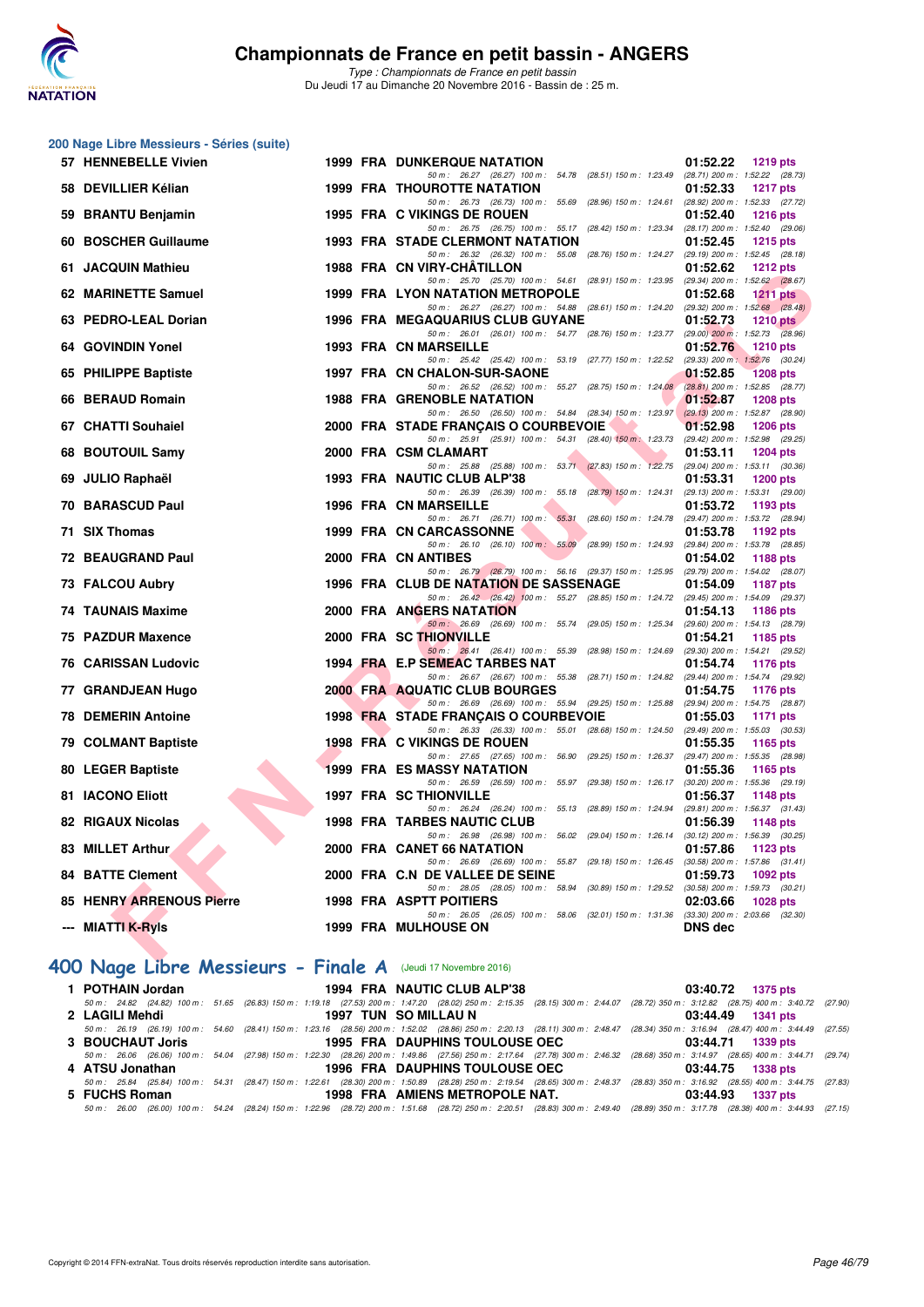

*Type : Championnats de France en petit bassin* Du Jeudi 17 au Dimanche 20 Novembre 2016 - Bassin de : 25 m.

#### **400 Nage Libre Messieurs - Finale A (suite)**

| $\frac{1}{2}$ . The contract of $\frac{1}{2}$ in the contract of $\frac{1}{2}$ |                                                                                                                                                                                            |          |                     |
|--------------------------------------------------------------------------------|--------------------------------------------------------------------------------------------------------------------------------------------------------------------------------------------|----------|---------------------|
| 6 AUBRY David                                                                  | 1996 FRA MONTPELLIER METROPOLE NATATION 03:46.27 1325 pts                                                                                                                                  |          |                     |
|                                                                                | 50 m : 26.50 (26.50) 100 m : 54.67 (28.17) 150 m : 1:22.90 (28.23) 200 m : 1:51.46 (28.56) 250 m : 2:20.23 (28.77) 300 m : 2:48.79 (28.56) 350 m : 3:17.94 (29.15) 400 m : 3:46.27 (28.33) |          |                     |
| <b>7 DUPUIS laor</b>                                                           | <b>1995 FRA MULHOUSE ON</b>                                                                                                                                                                | 03:46.41 | 1323 pts            |
|                                                                                | 50 m: 26.02 (26.02) 100 m: 54.11 (28.09) 150 m: 1:22.49 (28.38) 200 m: 1:51.00 (28.51) 250 m: 2:19.73 (28.73) 300 m: 2:48.77 (29.04) 350 m: 3:17.84 (29.07) 400 m: 3:46.41 (28.57)         |          |                     |
|                                                                                | 8 OLIVIER Marc-Antoine The State of the Senate of Tena DENAIN NAT. PORTE DU HAINAUT                                                                                                        | 03:50.46 | 1287 pts            |
|                                                                                | 50 m : 26.76 (26.76) 100 m : 55.46 (28.70) 150 m : 1:24.30 (28.84) 200 m : 1:53.13 (28.83) 250 m : 2:21.86 (28.73) 300 m : 2:50.80 (28.94) 350 m : 3:20.76 (29.96) 400 m : 3:50.46 (29.70) |          |                     |
| 400 Nage Libre Messieurs - Finale B (Jeudi 17 Novembre 2016)                   |                                                                                                                                                                                            |          |                     |
|                                                                                |                                                                                                                                                                                            |          | 03:49.37 1297 pts   |
|                                                                                | 50 m: 26.80 (26.80) 100 m: 55.19 (28.39) 150 m: 1:23.82 (28.63) 200 m: 1:52.52 (28.70) 250 m: 2:21.35 (28.83) 300 m: 2:50.66 (29.31) 350 m: 3:20.32 (29.66) 400 m: 3:49.37 (29.05)         |          |                     |
|                                                                                |                                                                                                                                                                                            | 03:50.10 | 1290 pts            |
|                                                                                | 50 m: 26.15 (26.15) 100 m: 55.05 (28.90) 150 m: 1:24.60 (29.55) 200 m: 1:54.25 (29.65) 250 m: 2:23.54 (29.29) 300 m: 2:53.26 (29.72) 350 m: 3:22.35 (29.09) 400 m: 3:50.10 (27.75)         |          |                     |
|                                                                                |                                                                                                                                                                                            | 03:50.24 | $1289$ pts          |
|                                                                                | 50 m: 26.28 (26.28) 100 m: 54.99 (28.71) 150 m: 1:24.21 (29.22) 200 m: 1:53.70 (29.49) 250 m: 2:23.17 (29.47) 300 m: 2:52.69 (29.52) 350 m: 3:21.80 (29.11) 400 m: 3:50.24 (28.44)         |          |                     |
| 4 SCHIFFMANN Nathan                                                            | 2000 FRA GIRONDINS BORDEAUX                                                                                                                                                                |          | $03:50.31$ 1288 pts |
|                                                                                | 50 m : 25.85 (25.85) 100 m : 54.53 (28.68) 150 m : 1:23.99 (29.46) 200 m : 1:53.57 (29.58) 250 m : 2:23.11 (29.54) 300 m : 2:52.69 (29.58) 350 m : 3:22.11 (29.42) 400 m : 3:50.31 (28.20) |          |                     |
| 5 MERESSE Remi                                                                 | 1998 FRA DAUPHINS TOULOUSE OEC                                                                                                                                                             | 03:50.47 | 1287 pts            |
|                                                                                | 50 m : 26.59 (26.59) 100 m : 55.77 (29.18) 150 m : 1:25.08 (29.31) 200 m : 1:54.72 (29.64) 250 m : 2:24.02 (29.30) 300 m : 2:53.63 (29.61) 350 m : 3:22.29 (28.66) 400 m : 3:50.47 (28.18) |          |                     |
| 6 ROLDAN MUNOZ Enzo                                                            | 1999 FRA LYON NATATION METROPOLE                                                                                                                                                           | 03:51.09 | 1281 pts            |
|                                                                                | 50 m : 26.35 (26.35) 100 m : 54.91 (28.56) 150 m : 1:24.18 (29.27) 200 m : 1:53.86 (29.68) 250 m : 2:23.09 (29.23) 300 m : 2:53.12 (30.03) 350 m : 3:22.55 (29.43) 400 m : 3:51.09 (28.54) |          |                     |

#### **[400 Nage Libre Messieurs - Finale C](http://www.ffnatation.fr/webffn/resultats.php?idact=nat&go=epr&idcpt=41163&idepr=54) 15-18 ans** (Jeudi 17 Novembre 2016)

| 1 CACHEUX Théo                                            | <b>1997 FRA MULHOUSE ON</b>                                                                                                                                                                | 03:49.37 1297 pts                                              |
|-----------------------------------------------------------|--------------------------------------------------------------------------------------------------------------------------------------------------------------------------------------------|----------------------------------------------------------------|
|                                                           | 50 m : 26.80 (26.80) 100 m : 55.19 (28.39) 150 m : 1:23.82 (28.63) 200 m : 1:52.52 (28.70) 250 m : 2:21.35 (28.83) 300 m : 2:50.66 (29.31) 350 m : 3:20.32 (29.66) 400 m : 3:49.37 (29.05) |                                                                |
| 2 CHAOUACHI Mohamed-Ali                                   | <b>1995 TUN SO MILLAU N</b>                                                                                                                                                                | 03:50.10<br><b>1290 pts</b>                                    |
|                                                           | 50 m: 26.15 (26.15) 100 m: 55.05 (28.90) 150 m: 1:24.60 (29.55) 200 m: 1:54.25 (29.65) 250 m: 2:23.54 (29.29) 300 m: 2:53.26 (29.72) 350 m: 3:22.35 (29.09) 400 m: 3:50.10 (27.75)         |                                                                |
| 3 VIGROUX Sébastien                                       | <b>1993 FRA MULHOUSE ON</b>                                                                                                                                                                | 03:50.24<br><b>1289 pts</b>                                    |
|                                                           | 50 m: 26.28 (26.28) 100 m: 54.99 (28.71) 150 m: 1:24.21 (29.22) 200 m: 1:53.70 (29.49) 250 m: 2:23.17 (29.47) 300 m: 2:52.69 (29.52) 350 m: 3:21.80 (29.11) 400 m: 3:50.24                 | (28.44)                                                        |
| 4 SCHIFFMANN Nathan                                       | 2000 FRA GIRONDINS BORDEAUX                                                                                                                                                                | 03:50.31<br><b>1288 pts</b>                                    |
|                                                           | 50 m: 25.85 (25.85) 100 m: 54.53 (28.68) 150 m: 1:23.99 (29.46) 200 m: 1:53.57 (29.58) 250 m: 2:23.11 (29.54) 300 m: 2:52.69 (29.58) 350 m: 3:22.11 (29.42) 400 m: 3:50.31 (28.20)         |                                                                |
| 5 MERESSE Remi                                            | <b>1998 FRA DAUPHINS TOULOUSE OEC</b>                                                                                                                                                      | 03:50.47<br><b>1287 pts</b>                                    |
|                                                           | 50 m : 26.59 (26.59) 100 m : 55.77 (29.18) 150 m : 1:25.08 (29.31) 200 m : 1:54.72 (29.64) 250 m : 2:24.02 (29.30) 300 m : 2:53.63 (29.61) 350 m : 3:22.29 (28.66) 400 m : 3:50.47         | (28.18)                                                        |
| <b>6 ROLDAN MUNOZ Enzo</b>                                | <b>1999 FRA LYON NATATION METROPOLE</b>                                                                                                                                                    | 03:51.09<br><b>1281 pts</b>                                    |
|                                                           | 50 m: 26.35 (26.35) 100 m: 54.91 (28.56) 150 m: 1:24.18 (29.27) 200 m: 1:53.86 (29.68) 250 m: 2:23.09 (29.23) 300 m: 2:53.12 (30.03) 350 m: 3:22.55 (29.43) 400 m: 3:51.09 (28.54)         |                                                                |
| 7 GOZDOWSKI Antoine                                       | <b>1995 FRA DAUPHINS TOULOUSE OEC</b>                                                                                                                                                      | 03:52.22<br><b>1271 pts</b>                                    |
|                                                           | 50 m: 27.12 (27.12) 100 m: 56.47 (29.35) 150 m: 1:25.68 (29.21) 200 m: 1:54.85 (29.17) 250 m: 2:24.11 (29.26) 300 m: 2:53.67 (29.56) 350 m: 3:22.73 (29.06) 400 m: 3:52.22 (29.49)         |                                                                |
| 8 BERNARDINI Mathieu                                      | <b>1998 FRA STADE FRANÇAIS O COURBEVOIE</b>                                                                                                                                                | 03:56.10<br><b>1237 pts</b>                                    |
|                                                           | 50 m : 26.83 (26.83) 100 m : 56.47 (29.64) 150 m : 1:26.37 (29.90) 200 m : 1:55.89 (29.52) 250 m : 2:55.83 (29.94) 300 m : 2:55.97 (30.14) 350 m : 3:26.62 (30.65) 400 m : 3:56.10 (29.48) |                                                                |
|                                                           |                                                                                                                                                                                            |                                                                |
|                                                           | JO Nage Libre Messieurs - Finale C 15-18 ans (Jeudi 17 Novembre 2016)                                                                                                                      |                                                                |
| 1 ZITOUNI Fares                                           | 1999 FRA AMIENS METROPOLE NAT.                                                                                                                                                             | 03:50.16<br>1290 pts                                           |
|                                                           | 50 m: 27.08 (27.08) 100 m: 56.72 (29.64) 150 m: 1:26.37 (29.65) 200 m: 1:55.51 (29.14) 250 m: 2:24.23 (28.72) 300 m: 2:53.37 (29.14) 350 m: 3:22.40 (29.03) 400 m: 3:50.16                 | (27.76)                                                        |
| 2 FONTAINE Logan                                          | 1999 FRA C VIKINGS DE ROUEN                                                                                                                                                                | 03:50.29<br>1289 pts                                           |
|                                                           | 50 m: 27.33 (27.33) 100 m: 56.73 (29.40) 150 m: 1:26.34 (29.61) 200 m: 1:56.06 (29.72) 250 m: 2:25.03 (28.97) 300 m: 2:54.01 (28.98) 350 m: 3:22.92 (28.91) 400 m: 3:50.29 (27.37)         |                                                                |
| 3 CHENITI Anis                                            | 1999 FRA CN POISSY                                                                                                                                                                         | 03:52.65<br><b>1268 pts</b>                                    |
|                                                           | 50 m: 26.41 (26.41) 100 m: 54.94 (28.53) 150 m: 1:24.05 (29.11) 200 m: 1:53.68 (29.63) 250 m: 2:23.11 (29.43) 300 m: 2:53.08 (29.97) 350 m: 3:23.07 (29.99) 400 m: 3:52.65 (29.58)         |                                                                |
| 4 TAUNAIS Maxime                                          | <b>2000 FRA ANGERS NATATION</b>                                                                                                                                                            | 03:56.10<br><b>1237 pts</b>                                    |
|                                                           | 50 m: 26.79 (26.79) 100 m: 56.11 (29.32) 150 m: 1:25.89 (29.78) 200 m: 1:56.01 (30.12) 250 m: 2:25.62 (29.61) 300 m: 2:55.92                                                               | $(30.30)$ 350 m : 3:26.62 $(30.70)$ 400 m : 3:56.10<br>(29.48) |
| 5 AUNE Romain                                             | 2000 FRA AAS SARCELLES NATATION 95                                                                                                                                                         | 03:57.33<br><b>1227 pts</b>                                    |
|                                                           | 50 m : 26.56 (26.56) 100 m : 55.68 (29.12) 150 m : 1:25.34 (29.66) 200 m : 1:55.56 (30.22) 250 m : 2:26.01 (30.45) 300 m : 2:56.93                                                         | $(30.92)$ 350 m : 3:28.33 $(31.40)$ 400 m : 3:57.33 $(29.00)$  |
| 6 MARC Antoine                                            | 2000 FRA MULHOUSE ON                                                                                                                                                                       | 03:57.38<br><b>1226 pts</b>                                    |
|                                                           | 50 m: 26.58 (26.58) 100 m: 56.38 (29.80) 150 m: 1:26.78 (30.40) 200 m: 1:57.13 (30.35) 250 m: 2:27.69 (30.56) 300 m: 2:58.28 (30.59) 350 m: 3:28.80 (30.52) 400 m: 3:57.38 (28.58)         |                                                                |
| 7 SIX Thomas                                              | <b>1999 FRA CN CARCASSONNE</b>                                                                                                                                                             | 03:58.42<br><b>1217 pts</b>                                    |
|                                                           | 50 m: 26.87 (26.87) 100 m: 56.40 (29.53) 150 m: 1:26.57 (30.17) 200 m: 1:56.85 (30.28) 250 m: 2:27.31 (30.46) 300 m: 2:58.19 (30.88) 350 m: 3:28.92 (30.73) 400 m: 3:58.42 (29.50)         |                                                                |
| 8 HENNEBELLE Vivien                                       | <b>1999 FRA DUNKERQUE NATATION</b>                                                                                                                                                         | 03:58.65<br><b>1215 pts</b>                                    |
|                                                           | 50 m: 27.14 (27.14) 100 m: 56.50 (29.36) 150 m: 1:26.67 (30.17) 200 m: 1:56.97 (30.30) 250 m: 2:27.39 (30.42) 300 m: 2:58.20 (30.81) 350 m: 3:29.18 (30.98) 400 m: 3:58.65 (29.47)         |                                                                |
|                                                           |                                                                                                                                                                                            |                                                                |
| 00 Nage Libre Messieurs - Séries (Jeudi 17 Novembre 2016) |                                                                                                                                                                                            |                                                                |
| 1 POTHAIN Jordan                                          | 1994 FRA NAUTIC CLUB ALP'38                                                                                                                                                                | 03:41.80<br>1365 pts                                           |
|                                                           | 50 m: 24.93 (24.93) 100 m: 52.22 (27.29) 150 m: 1:20.31 (28.09) 200 m: 1:48.36 (28.05) 250 m: 2:16.47 (28.11) 300 m: 2:44.85 (28.38) 350 m: 3:13.37 (28.52) 400 m: 3:41.80 (28.43)         |                                                                |
| 2 DUPUIS Igor                                             | 1995 FRA MULHOUSE ON                                                                                                                                                                       | 03:46.14<br><b>1326 pts</b>                                    |
|                                                           | 50 m: 26.32 (26.32) 100 m: 54.41 (28.09) 150 m: 1;22.99 (28.58) 200 m: 1:51.77 (28.78) 250 m: 2:20.52 (28.75) 300 m: 2:49.44 (28.92) 350 m: 3:18.06 (28.62) 400 m: 3:46.14 (28.08)         |                                                                |
| 3 FUCHS Roman                                             | 1998 FRA AMIENS METROPOLE NAT.                                                                                                                                                             | 03:46.26<br><b>1325 pts</b>                                    |
|                                                           | 50 m: 26.25 (26.25) 100 m; 54.33 (28.08) 150 m: 1:22.96 (28.63) 200 m: 1:51.80 (28.84) 250 m: 2:20.47 (28.67) 300 m: 2:49.28 (28.81) 350 m: 3:18.14 (28.86) 400 m: 3:46.26 (28.12)         |                                                                |
| 4 BOUCHAUT Joris                                          | <b>1995 FRA DAUPHINS TOULOUSE OEC</b>                                                                                                                                                      | 03:46.72<br><b>1320 pts</b>                                    |
|                                                           | 50 m: 26.71 (26.71) 100 m: 55.14 (28.43) 150 m: 1:23.87 (28.73) 200 m: 1:52.66 (28.79) 250 m: 2:21.56 (28.90) 300 m: 2:50.22 (28.66) 350 m: 3:18.91 (28.69) 400 m: 3:46.72 (27.81)         |                                                                |
| 5 LAGILI Mehdi                                            | 1997 TUN SO MILLAU N                                                                                                                                                                       | 03:47.17<br><b>1316 pts</b>                                    |
|                                                           | 50 m : 26.60 (26.60) 100 m : 55.17 (28.57) 150 m : 1:24.20 (29.03) 200 m : 1:53.25 (29.05) 250 m : 2:22.03 (28.78) 300 m : 2:51.09 (29.06) 350 m : 3:19.58 (28.49) 400 m : 3:47.17 (27.59) |                                                                |
| 6 AUBRY David                                             | 1996 FRA MONTPELLIER METROPOLE NATATION                                                                                                                                                    | 03:47.89<br><b>1310 pts</b>                                    |
|                                                           | 50 m: 26.45 (26.45) 100 m: 55.20 (28.75) 150 m: 1:24.15 (28.95) 200 m: 1:53.15 (29.00) 250 m: 2:22.21 (29.06) 300 m: 2:51.25 (29.04) 350 m: 3:20.47 (29.22) 400 m: 3:47.89 (27.42)         |                                                                |
| 7 ATSU Jonathan                                           | <b>1996 FRA DAUPHINS TOULOUSE OEC</b>                                                                                                                                                      | 03:47.91<br><b>1310 pts</b>                                    |
|                                                           | 50 m: 25.91 (25.91) 100 m: 54.47 (28.56) 150 m: 1:23.70 (29.23) 200 m: 1:52.76 (29.06) 250 m: 2:21.84 (29.08) 300 m: 2:51.00 (29.16) 350 m: 3:19.98 (28.98) 400 m: 3:47.91 (27.93)         |                                                                |
| 8 OLIVIER Marc-Antoine                                    | 1996 FRA DENAIN NAT. PORTE DU HAINAUT                                                                                                                                                      | 03:49.25<br>1298 pts                                           |

### **[400 Nage Libre Messieurs - Séries](http://www.ffnatation.fr/webffn/resultats.php?idact=nat&go=epr&idcpt=41163&idepr=54)** (Jeudi 17 Novembre 2016)

| 1 POTHAIN Jordan     |                      | 1994 FRA NAUTIC CLUB ALP'38                                                                                                                                                                | $03:41.80$ 1365 pts         |
|----------------------|----------------------|--------------------------------------------------------------------------------------------------------------------------------------------------------------------------------------------|-----------------------------|
|                      |                      | 50 m: 24.93 (24.93) 100 m: 52.22 (27.29) 150 m: 1:20.31 (28.09) 200 m: 1:48.36 (28.05) 250 m: 2:16.47 (28.11) 300 m: 2:44.85 (28.38) 350 m: 3:13.37 (28.52) 400 m: 3:41.80 (28.43)         |                             |
| 2 DUPUIS lgor        | 1995 FRA MULHOUSE ON |                                                                                                                                                                                            | 03:46.14 1326 pts           |
|                      |                      | 50 m : 26.32 (26.32) 100 m : 54.41 (28.09) 150 m : 1:22.99 (28.58) 200 m : 1:51.77 (28.78) 250 m : 2:20.52 (28.75) 300 m : 2:49.44 (28.92) 350 m : 3:18.06 (28.62) 400 m : 3:46.14 (28.08) |                             |
| 3 FUCHS Roman        |                      | 1998 FRA AMIENS METROPOLE NAT.                                                                                                                                                             | 03:46.26<br>1325 pts        |
|                      |                      | 50 m : 26.25 (26.25) 100 m : 54.33 (28.08) 150 m : 1:22.96 (28.63) 200 m : 1:51.80 (28.84) 250 m : 2:20.47 (28.67) 300 m : 2:49.28 (28.81) 350 m : 3:18.14 (28.86) 400 m : 3:46.26         | (28.12)                     |
| 4 BOUCHAUT Joris     |                      | 1995 FRA DAUPHINS TOULOUSE OEC                                                                                                                                                             | 03:46.72<br>1320 pts        |
|                      |                      | 50 m : 26.71 (26.71) 100 m : 55.14 (28.43) 150 m : 1:23.87 (28.73) 200 m : 1:52.66 (28.79) 250 m : 2:21.56 (28.90) 300 m : 2:50.22 (28.66) 350 m : 3:18.91 (28.69) 400 m : 3:46.72 (27.81) |                             |
| 5 LAGILI Mehdi       |                      | 1997 TUN SO MILLAU N                                                                                                                                                                       | 03:47.17 1316 pts           |
|                      |                      | 50 m : 26.60 (26.60) 100 m : 55.17 (28.57) 150 m : 1:24.20 (29.03) 200 m : 1:53.25 (29.05) 250 m : 2:22.03 (28.78) 300 m : 2:51.09 (29.06) 350 m : 3:19.58 (28.49) 400 m : 3:47.17 (27.59) |                             |
| 6 AUBRY David        |                      | 1996 FRA MONTPELLIER METROPOLE NATATION                                                                                                                                                    | 03:47.89<br><b>1310 pts</b> |
|                      |                      | 50 m; 26.45 (26.45) 100 m; 55.20 (28.75) 150 m; 1:24.15 (28.95) 200 m; 1:53.15 (29.00) 250 m; 2:22.21 (29.06) 300 m; 2:51.25 (29.04) 350 m; 3:20.47 (29.22) 400 m; 3:47.89 (27.42)         |                             |
| 7 ATSU Jonathan      |                      | <b>1996 FRA DAUPHINS TOULOUSE OEC</b>                                                                                                                                                      | 03:47.91 1310 pts           |
|                      |                      | 50 m: 25.91 (25.91) 100 m: 54.47 (28.56) 150 m: 1:23.70 (29.23) 200 m: 1:52.76 (29.06) 250 m: 2:21.84 (29.08) 300 m: 2:51.00 (29.16) 350 m: 3:19.98 (28.98) 400 m: 3:47.91 (27.93)         |                             |
|                      |                      | 8 OLIVIER Marc-Antoine 1996 FRA DENAIN NAT. PORTE DU HAINAUT                                                                                                                               | 03:49.25<br>1298 pts        |
|                      |                      | 50 m : 27.52 (27.52) 100 m : 56.35 (28.83) 150 m : 1:25.29 (28.94) 200 m : 1:54.33 (29.04) 250 m : 2:23.17 (28.84) 300 m : 2:51.88 (28.71) 350 m : 3:20.87 (28.99) 400 m : 3:49.25         | (28.38)                     |
| 9 SCHIFFMANN Nathan  |                      | 2000 FRA GIRONDINS BORDEAUX                                                                                                                                                                | 03:50.02<br>1291 pts        |
|                      |                      | 50 m: 26.31 (26.31) 100 m: 55.34 (29.03) 150 m: 1:24.45 (29.11) 200 m: 1:54.12 (29.67) 250 m: 2:23.28 (29.16) 300 m: 2:52.54 (29.26) 350 m: 3:21.72 (29.18) 400 m: 3:50.02 (28.30)         |                             |
| 10 MERESSE Remi      |                      | 1998 FRA DAUPHINS TOULOUSE OEC                                                                                                                                                             | 03:50.37<br>1288 pts        |
|                      |                      | 50 m: 26.53 (26.53) 100 m: 55.45 (28.92) 150 m: 1:24.75 (29.30) 200 m: 1:54.14 (29.39) 250 m: 2:23.28 (29.14) 300 m: 2:52.54 (29.26) 350 m: 3:21.56 (29.02) 400 m: 3:50.57 (28.81)         |                             |
| 11 VIGROUX Sébastien |                      | <b>1993 FRA MULHOUSE ON</b>                                                                                                                                                                | 03:50.58<br>1286 pts        |
|                      |                      | 50 m: 26.85 (26.85) 100 m: 55.58 (28.73) 150 m: 1:24.70 (29.12) 200 m: 1:53.81 (29.11) 250 m: 2:22.60 (28.79) 300 m: 2:51.99 (29.39) 350 m: 3:21.63 (29.64) 400 m: 3:50.58                 | (28.95)                     |
| 12 CACHEUX Théo      |                      | <b>1997 FRA MULHOUSE ON</b>                                                                                                                                                                | 03:50.59<br><b>1286 pts</b> |
|                      |                      | 50 m: 27.02 (27.02) 100 m: 55.68 (28.66) 150 m: 1:24.53 (28.85) 200 m: 1:53.72 (29.19) 250 m: 2:22.85 (29.13) 300 m: 2:52.10 (29.25) 350 m: 3:21.61 (29.51) 400 m: 3:50.59 (28.98)         |                             |
|                      |                      |                                                                                                                                                                                            | 03:50.71<br><b>1285 pts</b> |
|                      |                      | 50 m: 26.43 (26.43) 100 m: 55.19 (28.76) 150 m: 1:24.68 (29.49) 200 m: 1:54.48 (29.80) 250 m: 2:23.62 (29.14) 300 m: 2:53.12 (29.50) 350 m: 3:22.37 (29.25) 400 m: 3:50.71 (28.34)         |                             |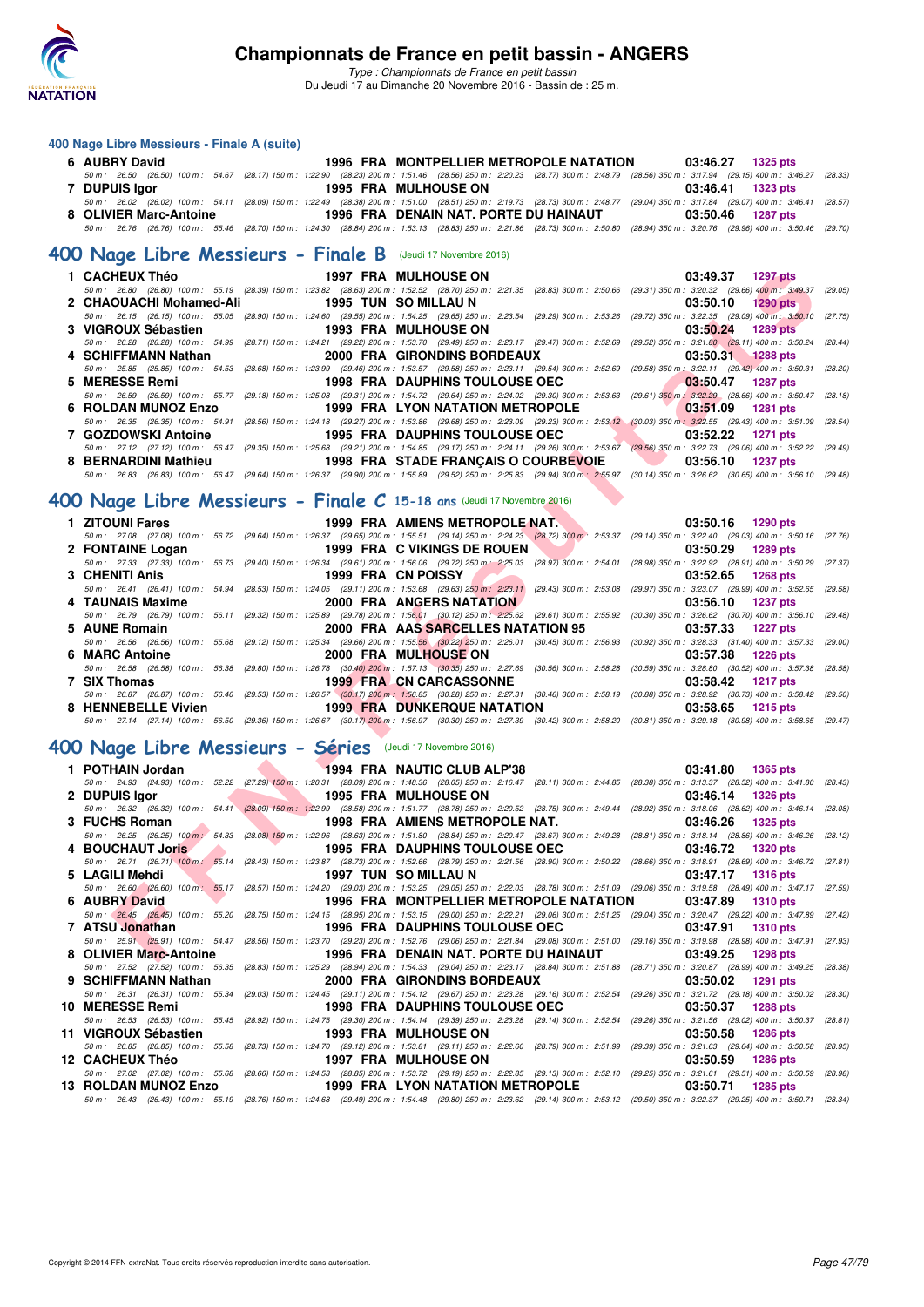

*Type : Championnats de France en petit bassin* Du Jeudi 17 au Dimanche 20 Novembre 2016 - Bassin de : 25 m.

#### **400 Nage Libre Messieurs - Séries (suite)**

| <b>14 BERNARDINI Mathieu</b> |                                            | 1998 FRA STADE FRANÇAIS O COURBEVOIE                                                                                                                                                                                      | 03:51.65<br>1276 pts                   |
|------------------------------|--------------------------------------------|---------------------------------------------------------------------------------------------------------------------------------------------------------------------------------------------------------------------------|----------------------------------------|
| 15 CHAOUACHI Mohamed-Ali     |                                            | 50 m: 26.84 (26.84) 100 m: 56.52 (29.68) 150 m: 1:26.06 (29.54) 200 m: 1:55.32 (29.26) 250 m: 2:24.49 (29.17) 300 m: 2:53.62 (29.13) 350 m: 3:22.71 (29.09) 400 m: 3:51.65 (28.94)<br>1995 TUN SO MILLAU N                | 03:51.85<br>1275 pts                   |
|                              |                                            | 50 m: 26.95 (26.95) 100 m: 56.45 (29.50) 150 m: 1:25.80 (29.35) 200 m: 1:55.47 (29.67) 250 m: 2:24.81 (29.34) 300 m: 2:54.27 (29.46) 350 m: 3:23.57 (29.30) 400 m: 3:51.85 (28.28)                                        |                                        |
| 16 GOZDOWSKI Antoine         |                                            | <b>1995 FRA DAUPHINS TOULOUSE OEC</b><br>50 m: 27.39 (27.39) 100 m: 56.34 (28.95) 150 m: 1:25.65 (29.31) 200 m: 1:54.95 (29.30) 250 m: 2:24.33 (29.38) 300 m: 2:53.75 (29.42) 350 m: 3:23.17 (29.42) 400 m: 3:51.92       | 03:51.92<br><b>1274 pts</b><br>(28.75) |
| 17 DERACHE Alexandre         |                                            | <b>1998 FRA AMIENS METROPOLE NAT.</b>                                                                                                                                                                                     | 03:51.95<br><b>1274 pts</b>            |
| <b>18 ZITOUNI Fares</b>      |                                            | 50 m: 25.60 (25.60) 100 m: 54.13 (28.53) 150 m: 1:23.33 (29.20) 200 m: 1:53.06 (29.73) 250 m: 2:22.88 (29.82) 300 m: 2:52.79 (29.91) 350 m: 3:22.58 (29.79) 400 m: 3:51.95<br>1999 FRA AMIENS METROPOLE NAT.              | (29.37)<br>03:52.46<br>$1269$ pts      |
|                              |                                            | 50 m: 27.53 (27.53) 100 m: 57.10 (29.57) 150 m: 1:26.77 (29.67) 200 m: 1:56.58 (29.81) 250 m: 2:25.48 (28.90) 300 m: 2:54.49 (29.01) 350 m: 3:24.05 (29.56) 400 m: 3:52.46                                                | (28.41)                                |
| 19 COIFFARD Florian          |                                            | <b>1995 FRA DAUPHINS TOULOUSE OEC</b><br>50 m: 26.69 (26.69) 100 m: 55.38 (28.69) 150 m: 1:24.79 (29.41) 200 m: 1:54.21 (29.42) 250 m: 2:23.63 (29.42) 300 m: 2:53.86 (30.23) 350 m: 3:23.57 (29.71) 400 m: 3:53.01       | 03:53.01<br>1264 $pts$<br>(29.44)      |
| 20 GUERIN Simon              |                                            | 1992 FRA ANGERS NATATION                                                                                                                                                                                                  | 03:54.10<br>1255 $pts$                 |
| 21 TAUNAIS Maxime            |                                            | 50 m: 26.74 (26.74) 100 m: 55.50 (28.76) 150 m: 1:24.85 (29.35) 200 m: 1:54.57 (29.72) 250 m: 2:24.41 (29.84) 300 m: 2:54.69 (30.28) 350 m: 3:25.18 (30.49) 400 m: 3:54.10 (28.92)<br>2000 FRA ANGERS NATATION            | 03:54.59<br>1251 pts                   |
|                              |                                            | 50 m: 26.77 (26.77) 100 m: 55.63 (28.86) 150 m: 1:25.33 (29.70) 200 m: 1:55.49 (30.16) 250 m: 2:25.33 (29.84) 300 m: 2:55.79 (30.46) 350 m: 3:25.71 (29.92) 400 m: 3:54.59                                                | (28.88)                                |
| 22 BARASCUD Paul             |                                            | <b>1996 FRA CN MARSEILLE</b><br>50 m: 27.67 (27.67) 100 m: 56.86 (29.19) 150 m: 1:26.33 (29.47) 200 m: 1:55.78 (29.45) 250 m: 2:25.67 (29.89) 300 m: 2:55.63 (29.96) 350 m: 3:25.22 (29.59) 400 m: 3:54.67 (29.45)        | 03:54.67<br><b>1250 pts</b>            |
| 23 FONTAINE Logan            |                                            | 1999 FRA C VIKINGS DE ROUEN                                                                                                                                                                                               | 03:54.98<br><b>1247 pts</b>            |
| 24 CHENITI Anis              |                                            | 50 m: 26.75 (26.75) 100 m: 55.81 (29.06) 150 m: 1:25.71 (29.90) 200 m: 1:56.22 (30.51) 250 m: 2:26.16 (29.94) 300 m: 2:56.24 (30.08) 350 m: 3:26.07 (29.83) 400 m: 3:54.98<br>1999 FRA CN POISSY                          | (28.91)<br>03:55.64<br><b>1241 pts</b> |
|                              |                                            | 50 m: 26.55 (26.55) 100 m: 55.61 (29.06) 150 m: 1:25.52 (29.91) 200 m: 1:55.70 (30.18) 250 m: 2:25.62 (29.92) 300 m: 2:55.83 (30.21) 350 m: 3:25.93 (30.10) 400 m: 3:55.64                                                | (29.71)                                |
| 25 REYMOND Axel              |                                            | 1994 FRA CSM CLAMART<br>50 m : 28.04 (28.04) 100 m : 57.63 (29.59) 150 m : 1:27.31 (29.68) 200 m : 1:57.00 (29.69) 250 m : 2:26.71 (29.71) 300 m : 2:56.65 (29.94) 350 m : 3:26.44 (29.79) 400 m : 3:26.56 (29.21)        | 03:55.65<br><b>1241 pts</b>            |
| 26 MARC Antoine              |                                            | 2000 FRA MULHOUSE ON                                                                                                                                                                                                      | 03:56.92<br><b>1230 pts</b>            |
| 27 CASTERA Mathis            |                                            | 50 m: 26.71 (26.71) 100 m: 55.93 (29.22) 150 m: 1:26.52 (30.59) 200 m: 1:57.09 (30.57) 250 m: 2:27.27 (30.18) 300 m: 2:57.65 (30.38) 350 m: 3:28.11 (30.46) 400 m: 3:56.92 (28.81)<br>1996 FRA DAUPHINS TOULOUSE OEC      | 03:57.33<br><b>1227 pts</b>            |
|                              |                                            | 50 m: 27.25 (27.25) 100 m: 56.33 (29.08) 150 m: 1:25.82 (29.49) 200 m: 1:55.66 (29.84) 250 m: 2:25.49 (29.83) 300 m: 2:56.01 (30.52) 350 m: 3:26.80 (30.79) 400 m: 3:57.33 (30.53)                                        |                                        |
| 28 BOSCHER Guillaume         |                                            | <b>1993 FRA STADE CLERMONT NATATION</b><br>50 m: 27.23 (27.23) 100 m: 56.87 (29.64) 150 m: 1:26.85 (29.98) 200 m: 1:57.17 (30.32) 250 m: 2:27.20 (30.03) 300 m: 2:57.67 (30.47) 350 m: 3:28.07 (30.40) 400 m: 3:57.44     | 03:57.44<br><b>1226 pts</b><br>(29.37) |
| 29 SIX Thomas                |                                            | 1999 FRA CN CARCASSONNE                                                                                                                                                                                                   | 03:58.06<br><b>1220 pts</b>            |
| 30 AUNE Romain               |                                            | 50 m: 26.91 (26.91) 100 m: 56.33 (29.42) 150 m: 1:26.55 (30.22) 200 m: 1:56.93 (30.38) 250 m: 2:27.52 (30.59) 300 m: 2:58.44 (30.92) 350 m: 3:29.21 (30.77) 400 m: 3:58.06<br>2000 FRA AAS SARCELLES NATATION 95          | (28.85)<br>03:58.10<br><b>1220 pts</b> |
|                              |                                            | 50 m: 27.43 (27.43) 100 m: 57.46 (30.03) 150 m: 1:27.94 (30.48) 200 m: 1:58.41 (30.47) 250 m: 2:28.44 (30.03) 300 m: 2:58.55 (30.11) 350 m: 3:28.78 (30.23) 400 m: 3:58.10                                                | (29.32)                                |
| 31 HENNEBELLE Vivien         |                                            | <b>1999 FRA DUNKERQUE NATATION</b><br>50 m: 27.43 (27.43) 100 m: 56.95 (29.52) 150 m: 1:26.77 (29.82) 200 m: 1:57.01 (30.24) 250 m: 2:27.50 (30.49) 300 m: 2:57.99 (30.49) 350 m: 3:28.49 (30.50) 400 m: 3:58.24 (29.75)  | 03:58.24<br><b>1219 pts</b>            |
| 32 BERAUD Romain             |                                            | 1988 FRA GRENOBLE NATATION                                                                                                                                                                                                | 03:58.50<br><b>1217 pts</b>            |
| 33 MOKHFI Naim               |                                            | 50 m : 27.49 (27.49) 100 m : 57.32 (29.83) 150 m : 1:27.74 (30.42) 200 m : 1:58.26 (30.52) 250 m : 2:28.89 (30.63) 300 m : 2:59.28 (30.39) 350 m : 3:29.12 (29.84) 400 m : 3:58.50 (29.38)<br>2000 FRA ES MASSY NATATION  | 03:58.75                               |
|                              |                                            | 50 m: 27.40 (27.40) 100 m: 57.19 (29.79) 150 m: 1:27.53 (30.34) 200 m: 1:57.76 (30.23) 250 m: 2:28.12 (30.36) 300 m: 2:58.64 (30.52) 350 m: 3:29.31 (30.67) 400 m: 3:58.75 (29.44)                                        | 1214 pts                               |
| 34 IRIART Charley            |                                            | <b>2000 FRA ASPTT TOULOUSE</b><br>50 m: 28.02 (28.02) 100 m: 58.09 (30.07) 150 m: 1:28.52 (30.43) 200 m: 1:59.15 (30.63) 250 m: 2:28.96 (29.81) 300 m: 2:59.15 (30.19) 350 m: 3:29.11 (29.96) 400 m: 3:59.04 (29.93)      | 03:59.04<br>1212 pts                   |
| 34 AUBAN Alexandre           |                                            | 1997 FRA ASPTT TOULOUSE                                                                                                                                                                                                   | 03:59.04<br><b>1212 pts</b>            |
| 36 PHILIPPE Baptiste         |                                            | 50 m: 27.27 (27.27) 100 m: 56.48 (29.21) 150 m: 1:26.30 (29.82) 200 m: 1:56.60 (30.30) 250 m: 2:27.10 (30.50) 300 m: 2:58.07 (30.97) 350 m: 3:28.89 (30.82) 400 m: 3:59.04<br>1997 FRA CN CHALON-SUR-SAONE                | (30.15)<br>03:59.39<br><b>1209 pts</b> |
|                              |                                            | 50 m: 27.39 (27.39) 100 m: 56.81 (29.42) 150 m: 1:27.15 (30.34) 200 m: 1:57.70 (30.55) 250 m: 2:28.35 (30.65) 300 m: 2:59.45 (31.10) 350 m: 3:30.07 (30.62) 400 m: 3:59.39 (29.32)                                        |                                        |
| <b>37 BEAUGRAND Paul</b>     | <b>Contract Contract Contract Contract</b> | <b>2000 FRA CN ANTIBES</b><br>50 m: 26.88 (26.88) 100 m: 56.53 (29.65) 150 m: 1:27.16 (30.63) 200 m: 1:57.78 (30.62) 250 m: 2:28.18 (30.40) 300 m: 2:59.09 (30.91) 350 m: 3:29.93 (30.84) 400 m: 3:59.61 (29.68)          | 03:59.61<br><b>1207 pts</b>            |
| 38 IACONO Eliott             |                                            | <b>1997 FRA SC THIONVILLE</b>                                                                                                                                                                                             | 04:00.15<br><b>1202 pts</b>            |
|                              |                                            | 50 m : 27.86 (27.86) 100 m : 57.42 (29.56) 150 m : 1:27.39 (29.97) 200 m : 1:57.99 (30.60) 250 m : 2:28.44 (30.45) 300 m : 2:59.13 (30.69) 350 m : 3:29.25 (30.12) 400 m : 4:00.15 (30.90)                                | <b>1200 pts</b>                        |
| 39 GUEGAN Janik              |                                            | 1996 FRA NAUTIC CLUB ALP'38<br>50 m: 27.40 (27.40) 100 m: 57.05 (29.65) 150 m: 1:26.88 (29.83) 200 m: 1:57.14 (30.26) 250 m: 2:27.77 (30.63) 300 m: 2:58.82 (31.05) 350 m: 3:29.82 (31.00) 400 m: 4:00.39 (30.57)         | 04:00.39                               |
| 40 DI BATTISTA Alessandro    |                                            | 2000 BEL STADE BÉTHUNE PÉLICAN CLUB<br>50 m: 26.83 (26.83) 100 m: 56.07 (29.24) 150 m: 1:26.09 (30.02) 200 m: 1:56.67 (30.58) 250 m: 2:27.41 (30.74) 300 m: 2:58.48 (31.07) 350 m: 3:29.74 (31.26) 400 m: 4:00.53 (30.79) | 04:00.53 1199 pts                      |
| 41 CAYOT Alexandre           |                                            | 1996 FRA SAINT-RAPHAEL NATATION                                                                                                                                                                                           | 04:01.74<br>1189 pts                   |
| <b>Contract</b>              |                                            | 50 m: 27.48 (27.48) 100 m: 57.72 (30.24) 150 m: 1:28.29 (30.57) 200 m: 1:59.21 (30.92) 250 m: 2:30.34 (31.13) 300 m: 3:00.66 (30.32) 350 m: 3:31.32 (30.66) 400 m: 4:01.74 (30.42)                                        |                                        |
| 42 PLAZA Swann               |                                            | 2001 FRA DAUPHINS AIXE-SUR-VIENNE<br>50 m: 27.72 (27.72) 100 m: 57.82 (30.10) 150 m: 1:28.38 (30.56) 200 m: 1:59.30 (30.92) 250 m: 2:30.19 (30.89) 300 m: 3:01.28 (31.09) 350 m: 3:32.10 (30.82) 400 m: 4:01.88           | 04:01.88<br><b>1187 pts</b><br>(29.78) |
| 43 BRANTU Benjamin           |                                            | 1995 FRA C VIKINGS DE ROUEN                                                                                                                                                                                               | 04:02.21<br>1185 pts                   |
| 44 COLMANT Baptiste          |                                            | 50 m: 27.34 (27.34) 100 m: 56.73 (29.39) 150 m: 1:26.84 (30.11) 200 m: 1:57.91 (31.07) 250 m: 2:28.56 (30.65) 300 m: 2:59.99 (31.43) 350 m: 3:31.41 (31.42) 400 m: 4:02.21 (30.80)<br>1998 FRA C VIKINGS DE ROUEN         | 04:02.27<br>1184 pts                   |
|                              |                                            | 50 m : 28.17 (28.17) 100 m : 57.90 (29.73) 150 m : 1:28.50 (30.60) 200 m : 1:59.54 (31.04) 250 m : 2:30.16 (30.62) 300 m : 3:01.00 (30.84) 350 m : 3:32.69 (31.69) 400 m : 4:02.27 (29.58)                                |                                        |
| 45 CLUSMAN Jean-Baptiste     |                                            | 2001 FRA US ST-ANDRE<br>50 m: 28.51 (28.51) 100 m: 58.77 (30.26) 150 m: 1:29.15 (30.38) 200 m: 2:00.14 (30.99) 250 m: 2:30.56 (30.42) 300 m: 3:01.08 (30.52) 350 m: 3:32.25 (31.17) 400 m: 4:02.41 (30.16)                | 04:02.41<br>1183 pts                   |
| 46 GOGUEY Théo               |                                            | 1997 FRA STADE CLERMONT NATATION                                                                                                                                                                                          | 04:02.45<br>1183 pts                   |
| 47 MAETZ Maxime              |                                            | 50 m: 26.79 (26.79) 100 m: 56.05 (29.26) 150 m: 1:26.30 (30.25) 200 m: 1:56.81 (30.51) 250 m: 2:27.66 (30.85) 300 m: 2:59.39 (31.73) 350 m: 3:31.16 (31.77) 400 m: 4:02.45 (31.29)<br>1998 FRA CSM CLAMART                | 04:02.52<br>1182 pts                   |
|                              |                                            | 50 m: 27.62 (27.62) 100 m: 57.72 (30.10) 150 m: 1:28.52 (30.80) 200 m: 1:59.56 (31.04) 250 m: 2:30.65 (31.09) 300 m: 3:01.66 (31.01) 350 m: 3:32.60 (30.94) 400 m: 4:02.52 (29.92)                                        |                                        |
| 48 HOUOT Jeremy              |                                            | 1999 FRA JN COMPIEGNE<br>50 m: 28.33 (28.33) 100 m: 58.36 (30.03) 150 m: 1:28.65 (30.29) 200 m: 1:59.34 (30.69) 250 m: 2:29.86 (30.52) 300 m: 3:01.37 (31.51) 350 m: 3:32.50 (31.13) 400 m: 4:02.90 (30.40)               | 04:02.90<br>1179 pts                   |
| 49 RADU lonut                |                                            | <b>1999 ROU CN MARSEILLE</b>                                                                                                                                                                                              | 04:03.11<br>1177 pts                   |
|                              |                                            | 50 m : 27.75 (27.75) 100 m : 58.22 (30.47) 150 m : 1:29.27 (31.05) 200 m : 2:00.25 (30.98) 250 m : 2:31.35 (31.10) 300 m : 3:02.83 (31.48) 350 m : 3:33.79 (30.96) 400 m : 4:03.11 (29.32)                                |                                        |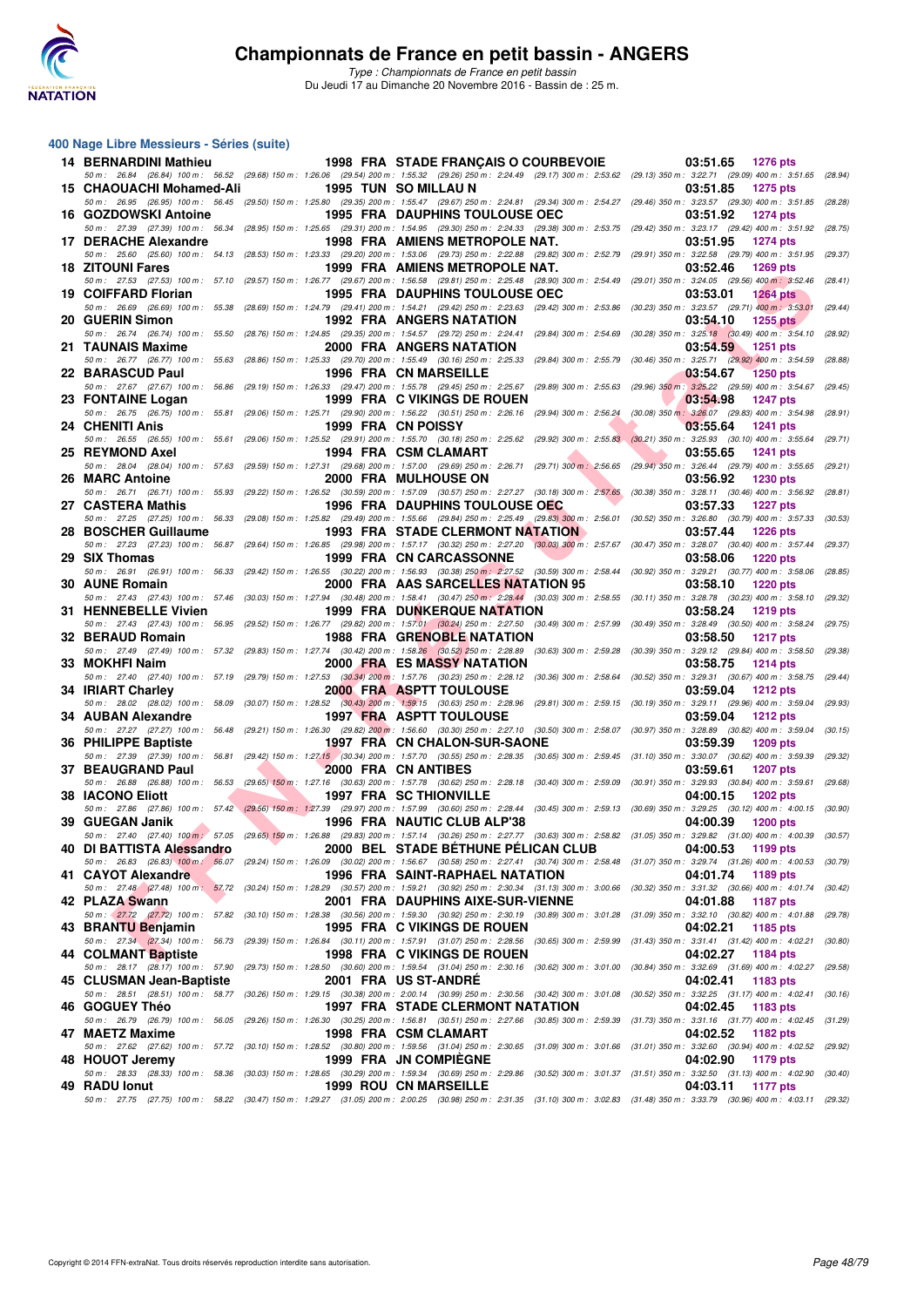

| 400 Nage Libre Messieurs - Séries (suite)                                                                                                                                                                                                                                     |                   |                                                                                                                                                                                                                                                                                                                             |                                                          |                                                                                                                                                                                                                                                                                                                                                                                     |                    |
|-------------------------------------------------------------------------------------------------------------------------------------------------------------------------------------------------------------------------------------------------------------------------------|-------------------|-----------------------------------------------------------------------------------------------------------------------------------------------------------------------------------------------------------------------------------------------------------------------------------------------------------------------------|----------------------------------------------------------|-------------------------------------------------------------------------------------------------------------------------------------------------------------------------------------------------------------------------------------------------------------------------------------------------------------------------------------------------------------------------------------|--------------------|
| 50 DUREUX Sébastien                                                                                                                                                                                                                                                           |                   | <b>2000 FRA DUNKERQUE NATATION</b>                                                                                                                                                                                                                                                                                          |                                                          | 04:03.43<br><b>1174 pts</b>                                                                                                                                                                                                                                                                                                                                                         |                    |
|                                                                                                                                                                                                                                                                               |                   |                                                                                                                                                                                                                                                                                                                             |                                                          | 50 m : 27.72 (27.72) 100 m : 57.82 (30.10) 150 m : 1:28.76 (30.94) 200 m : 1:59.78 (31.02) 250 m : 2:30.83 (31.05) 300 m : 3:02.03 (31.20) 350 m : 3:33.26 (31.23) 400 m : 4:03.43                                                                                                                                                                                                  | (30.17)            |
| 51 PAZDUR Maxence                                                                                                                                                                                                                                                             |                   | <b>2000 FRA SC THIONVILLE</b>                                                                                                                                                                                                                                                                                               |                                                          | 04:04.35<br><b>1166 pts</b>                                                                                                                                                                                                                                                                                                                                                         |                    |
| 52 SIOU Anthony                                                                                                                                                                                                                                                               | 1998 FRA CN BREST |                                                                                                                                                                                                                                                                                                                             |                                                          | 50 m: 27.51 (27.51) 100 m: 57.34 (29.83) 150 m: 1:27.73 (30.39) 200 m: 1:58.69 (30.96) 250 m: 2:30.20 (31.51) 300 m: 3:01.68 (31.48) 350 m: 3:33.60 (31.92) 400 m: 4:04.35<br>04:04.87<br>1162 pts                                                                                                                                                                                  | (30.75)            |
|                                                                                                                                                                                                                                                                               |                   |                                                                                                                                                                                                                                                                                                                             |                                                          | 50 m : 28.10 (28.10) 100 m : 58.54 (30.44) 150 m : 1:29.37 (30.83) 200 m : 2:00.72 (31.35) 250 m : 2:31.94 (31.22) 300 m : 3:03.17 (31.23) 350 m : 3:34.18 (31.01) 400 m : 4:04.87                                                                                                                                                                                                  | (30.69)            |
| 53 FARGEOT Thomas                                                                                                                                                                                                                                                             |                   | 2001 FRA DAUPHINS TOULOUSE OEC                                                                                                                                                                                                                                                                                              |                                                          | 04:08.32<br>1133 pts                                                                                                                                                                                                                                                                                                                                                                |                    |
| <b>54 VANDEVELDE Alexis</b>                                                                                                                                                                                                                                                   |                   | 2001 FRA SNVERSAILLES                                                                                                                                                                                                                                                                                                       |                                                          | 50 m: 28.08 (28.08) 100 m: 58.54 (30.46) 150 m: 1:29.58 (31.04) 200 m: 2:00.65 (31.07) 250 m: 2:31.71 (31.06) 300 m: 3:03.63 (31.92) 350 m: 3:36.24 (32.61) 400 m: 4:08.32<br>04:10.79<br>1113 pts                                                                                                                                                                                  | (32.08)            |
|                                                                                                                                                                                                                                                                               |                   |                                                                                                                                                                                                                                                                                                                             |                                                          | 50 m: 28.37 (28.37) 100 m: 59.03 (30.66) 150 m: 1:30.12 (31.09) 200 m: 2:02.23 (32.11) 250 m: 2:34.47 (32.24) 300 m: 3:06.90 (32.43) 350 m: 3:39.06 (32.16) 400 m: 4:10.79 (31.73)                                                                                                                                                                                                  |                    |
| <b>POURANTRU Pierre-Julian</b>                                                                                                                                                                                                                                                |                   | 1994 FRA EMS BRON                                                                                                                                                                                                                                                                                                           |                                                          | <b>DNS</b> dec                                                                                                                                                                                                                                                                                                                                                                      |                    |
|                                                                                                                                                                                                                                                                               |                   |                                                                                                                                                                                                                                                                                                                             |                                                          |                                                                                                                                                                                                                                                                                                                                                                                     |                    |
| 800 Nage Libre Messieurs - Série rapide (Vendredi 18 Novembre 2016)                                                                                                                                                                                                           |                   |                                                                                                                                                                                                                                                                                                                             |                                                          |                                                                                                                                                                                                                                                                                                                                                                                     |                    |
| 1 BOUCHAUT Joris                                                                                                                                                                                                                                                              |                   | <b>1995 FRA DAUPHINS TOULOUSE OEC</b>                                                                                                                                                                                                                                                                                       |                                                          | 07:41.80<br><b>1386 pts</b>                                                                                                                                                                                                                                                                                                                                                         |                    |
|                                                                                                                                                                                                                                                                               |                   |                                                                                                                                                                                                                                                                                                                             |                                                          | 50 m: 27.03 (27.03) 100 m: 56.15 (29.12) 150 m: 1:25.52 (29.37) 200 m: 1:54.83 (29.31) 250 m: 2:24.20 (29.37) 300 m: 2:53.66 (29.46) 350 m: 3:23.10 (29.44) 400 m: 3:52.55<br>450 m : 4:21.14 (28.59) 500 m : 4:49.82 (28.68) 550 m : 5:18.42 (28.60) 600 m : 5:47.68 (29.26) 650 m : 6:16.61 (28.93) 700 m : 6:45.32 (28.71) 750 <mark>m : 7:1</mark> 4.34 (29.02) 800 m : 7:41.80 | (29.45)<br>(27.46) |
| 2 PANNIER Anthony                                                                                                                                                                                                                                                             |                   | 1988 FRA AAS SARCELLES NATATION 95                                                                                                                                                                                                                                                                                          |                                                          | 07:45.79<br>1368 pts                                                                                                                                                                                                                                                                                                                                                                |                    |
| 50 m : 26.94 (26.94) 100 m : 56.12 (29.18) 150 m : 1:25.41 (29.29) 200 m : 1:54.80 (29.39) 250 m : 2:24.08 (29.28) 300 m : 2:53.50                                                                                                                                            |                   |                                                                                                                                                                                                                                                                                                                             |                                                          | (29.42) 350 m : 3:22.96 (29.46) 400 m : 3:52.43<br>450 m : 4:21.55 (29.12) 500 m : 4:50.65 (29.10) 550 m : 5:19.79 (29.14) 600 m : 5:49.14 (29.35) 650 m : 6:18.53 (29.39) 700 m : 6:48.08 (29.55) 750 m : 7:17.43 (29.35) 800 m : 7:45.79                                                                                                                                          | (29.47)<br>(28.36) |
| 3 AUBRY David                                                                                                                                                                                                                                                                 |                   | <b>1996 FRA MONTPELLIER METROPOLE NATATION</b>                                                                                                                                                                                                                                                                              |                                                          | 07:48.47<br><b>1356 pts</b>                                                                                                                                                                                                                                                                                                                                                         |                    |
| 50 m : 27.48 (27.48) 100 m : 57.10 (29.62) 150 m : 1:26.44 (29.34) 200 m : 1:55.73 (29.29) 250 m : 2:25.03 (29.30) 300 m : 2:54.43 (29.40) 350 m : 3:23.78<br>450 m : 4:22.96                                                                                                 |                   | (29.50) 500 m: 4:52.43 (29.47) 550 m: 5:22.09 (29.66) 600 m: 5:52.02 (29.93) 650 m: 6:21.83 (29.81) 700 m: 6:51.54                                                                                                                                                                                                          |                                                          | $(29.35)$ 400 m : 3:53.46<br>(29.71) 750 m : 7:21.19<br>$(29.65)$ 800 m : 7:48.47                                                                                                                                                                                                                                                                                                   | (29.68)<br>(27.28) |
| 4 DUPUIS Igor                                                                                                                                                                                                                                                                 |                   | <b>1995 FRA MULHOUSE ON</b>                                                                                                                                                                                                                                                                                                 |                                                          | 07:48.79<br><b>1354 pts</b>                                                                                                                                                                                                                                                                                                                                                         |                    |
| 50 m : 27.18 (27.18) 100 m : 56.66<br>450 m : 4:23.55 (29.56) 500 m : 4:53.20                                                                                                                                                                                                 |                   | (29.48) 150 m : 1:26.16 (29.50) 200 m : 1:55.82 (29.66) 250 m : 2:25.40 (29.58) 300 m : 2:54.83<br>(29.65) 550 m : 5:22.90 (29.70) 600 m : 5:52.74 (29.84) 650 m : 6:22.61 (29.87) 700 m : 6:52.01                                                                                                                          |                                                          | (29.43) 350 m: 3:24.25 (29.42) 400 m: 3:53.99<br>(29.40) 750 m : 7:21.11 (29.10) 800 m : 7:48.79                                                                                                                                                                                                                                                                                    | (29.74)<br>(27.68) |
| 6 REYMOND Axel                                                                                                                                                                                                                                                                |                   | 1994 FRA CSM CLAMART                                                                                                                                                                                                                                                                                                        |                                                          | 07:54.35<br>1329 pts                                                                                                                                                                                                                                                                                                                                                                |                    |
| 50 m : 28.62 (28.62) 100 m : 58.70<br>450 m : 4:27.71 (29.61) 500 m : 4:57.43                                                                                                                                                                                                 |                   | (30.08) 150 m : 1:28.61 (29.91) 200 m : 1:58.57 (29.96) 250 m : 2:28.46 (29.89) 300 m : 2:58.32<br>$(29.72)$ 550 m : 5:27.23 $(29.80)$ 600 m : 5:56.82 $(29.59)$ 650 m : 6:26.43 $(29.61)$ 700 m : 6:56.01                                                                                                                  |                                                          | (29.86) 350 m : 3:28.32 (30.00) 400 m : 3:58.10<br>(29.58) 750 m : 7:25.72 (29.71) 800 m : 7:54.35                                                                                                                                                                                                                                                                                  | (29.78)<br>(28.63) |
| 10 CASTERA Mathis                                                                                                                                                                                                                                                             |                   | <b>1996 FRA DAUPHINS TOULOUSE OEC</b>                                                                                                                                                                                                                                                                                       |                                                          | 08:01.15<br>1299 pts                                                                                                                                                                                                                                                                                                                                                                |                    |
| 50 m: 27.74 (27.74) 100 m: 57.76<br>450 m : 4:29.53 (30.13) 500 m : 4:59.98                                                                                                                                                                                                   |                   | (30.02) 150 m: 1:27.90 (30.14) 200 m: 1:58.21 (30.31) 250 m: 2:28.44 (30.23) 300 m: 2:58.81<br>(30.45) 550 m : 5:30.25 (30.27) 600 m : 6:00.56 (30.31) 650 m : 6:30.87 (30.31) 700 m : 7:01.50                                                                                                                              |                                                          | (30.37) 350 m: 3:29.22 (30.41) 400 m: 3:59.40<br>$(30.63)$ 750 m : 7:31.81 $(30.31)$ 800 m : 8:01.15                                                                                                                                                                                                                                                                                | (30.18)<br>(29.34) |
| 12 GOZDOWSKI Antoine                                                                                                                                                                                                                                                          |                   | <b>1995 FRA DAUPHINS TOULOUSE OEC</b>                                                                                                                                                                                                                                                                                       |                                                          | 08:02.88<br>1292 pts                                                                                                                                                                                                                                                                                                                                                                |                    |
| 50 m: 27.90 (27.90) 100 m: 57.63<br>450 m : 4:28.10 (30.29) 500 m : 4:58.76                                                                                                                                                                                                   |                   | (29.73) 150 m : 1:27.55 (29.92) 200 m : 1:57.51 (29.96) 250 m : 2:27.41<br>$(30.66)$ 550 m : 5:29.72 $(30.96)$ 600 m : 6:00.76 $(31.04)$ 650 m : 6:31.84                                                                                                                                                                    | (29.90) 300 m : 2:57.55<br>$(31.08)$ 700 m : 7:03.03     | $(30.14)$ 350 m : 3:27.63 $(30.08)$ 400 m : 3:57.81<br>(31.19) 750 m : 7:33.82 (30.79) 800 m : 8:02.88                                                                                                                                                                                                                                                                              | (30.18)<br>(29.06) |
| 13 BRANTU Benjamin                                                                                                                                                                                                                                                            |                   | <b>1995 FRA C VIKINGS DE ROUEN</b>                                                                                                                                                                                                                                                                                          |                                                          | 08:03.42<br><b>1289 pts</b>                                                                                                                                                                                                                                                                                                                                                         |                    |
| 50 m : 27.98                                                                                                                                                                                                                                                                  |                   | (27.98) 100 m : 58.06 (30.08) 150 m : 1:28.21 (30.15) 200 m : 1:58.73 (30.52) 250 m : 2:28.87 (30.14) 300 m : 2:59.30                                                                                                                                                                                                       |                                                          | $(30.43)$ 350 m : 3:30.39 $(31.09)$ 400 m : 4:01.39                                                                                                                                                                                                                                                                                                                                 | (31.00)            |
|                                                                                                                                                                                                                                                                               |                   |                                                                                                                                                                                                                                                                                                                             |                                                          |                                                                                                                                                                                                                                                                                                                                                                                     |                    |
| 450 m : 4:31.97 (30.58) 500 m : 5:02.18 (30.21) 550 m : 5:32.67 (30.49) 600 m : 6:03.26 (30.59) 650 m : 6:33.79                                                                                                                                                               |                   |                                                                                                                                                                                                                                                                                                                             | (30.53) 700 m : 7:04.44                                  | (30.65) 750 m : 7:35.22 (30.78) 800 m : 8:03.42                                                                                                                                                                                                                                                                                                                                     | (28.20)            |
| 800 Nage Libre Messieurs - Séries lentes (Vendredi 18 Novembre 2016)                                                                                                                                                                                                          |                   |                                                                                                                                                                                                                                                                                                                             |                                                          |                                                                                                                                                                                                                                                                                                                                                                                     |                    |
| 5 OLIVIER Marc-Antoine                                                                                                                                                                                                                                                        |                   | <b>1996 FRA DENAIN NAT. PORTE DU HAINAUT</b>                                                                                                                                                                                                                                                                                |                                                          | 07:50.05<br>1349 pts                                                                                                                                                                                                                                                                                                                                                                |                    |
| 50 m :   27.60    (27.60)  100 m :   57.26    (29.66)  150 m :  1:26.69    (29.43)  200 m :   1:56.20    (29.51)  250 m :   2:25.76    (29.56)  300 m :   2:55.39<br>450 m :   4:23.71    (29.37) 500 m :   4:53.10    (29.39) 55                                             |                   |                                                                                                                                                                                                                                                                                                                             |                                                          | (29.63) 350 m: 3:24.89 (29.50) 400 m: 3:54.34<br>(29.72) 750 m : 7:21.42 (29.83) 800 m : 7:50.05                                                                                                                                                                                                                                                                                    | (29.45)<br>(28.63) |
| 7 LAGILI Mehdi                                                                                                                                                                                                                                                                |                   | <b>1997 TUN SO MILLAU N</b>                                                                                                                                                                                                                                                                                                 |                                                          | 07:56.75<br>1319 pts                                                                                                                                                                                                                                                                                                                                                                |                    |
| 50 m : 27.39 (27.39) 100 m : 56.87<br>450 m : 4:27.83 (30.21) 500 m : 4:57.70                                                                                                                                                                                                 |                   | (29.48) 150 m: 1:27.16 (30.29) 200 m: 1:57.61 (30.45) 250 m: 2:27.69<br>(29.87) 550 m : 5:27.97 (30.27) 600 m : 5:58.81 (30.84) 650 m : 6:29.52                                                                                                                                                                             | $(30.08)$ 300 m : 2:57.80<br>(30.71) 700 m : 6:59.36     | $(30.11)$ 350 m : 3:27.65<br>(29.85) 400 m : 3:57.62<br>(29.84) 750 m : 7:29.40<br>(30.04) 800 m : 7:56.75                                                                                                                                                                                                                                                                          | (29.97)<br>(27.35) |
| 8 CACHEUX Théo                                                                                                                                                                                                                                                                |                   | 1997 FRA MULHOUSE ON                                                                                                                                                                                                                                                                                                        |                                                          | 07:58.46<br><b>1311 pts</b>                                                                                                                                                                                                                                                                                                                                                         |                    |
| 50 m: 28.10 (28.10) 100 m: 57.96 (29.86) 150 m: 1:27.95 (29.99) 200 m: 1:58.02 (30.07) 250 m: 2:27.82<br>450 m : 4:27.17 (29.87) 500 m : 4:57.17 (30.00) 550 m : 5:27.38                                                                                                      |                   | (30.21) 600 m : 5:57.60 (30.22) 650 m : 6:27.85                                                                                                                                                                                                                                                                             | $(29.80)$ 300 m : $2:57.51$<br>$(30.25)$ 700 m : 6:58.51 | (29.69) 350 m : 3:27.29<br>(29.78) 400 m : 3:57.30<br>$(30.66)$ 750 m : 7:29.02<br>$(30.51)$ 800 m : 7:58.46                                                                                                                                                                                                                                                                        | (30.01)<br>(29.44) |
| 9 FONTAINE Logan                                                                                                                                                                                                                                                              |                   | 1999 FRA C VIKINGS DE ROUEN                                                                                                                                                                                                                                                                                                 |                                                          | 08:00.79<br>1301 pts                                                                                                                                                                                                                                                                                                                                                                |                    |
| 50 m : 27.26 (27.26) 100 m : 57.13 (29.87) 150 m : 1:27.40 (30.27) 200 m : 1:58.04<br>450 m : 4:30.31 (30.03) 500 m : 5:00.57 (30.26) 550 m : 5:30.95 (30.38) 600 m : 6:01.52                                                                                                 |                   | (30.64) 250 m : 2:28.65 (30.61) 300 m : 2:59.15<br>(30.57) 650 m : 6:31.99                                                                                                                                                                                                                                                  | (30.47) 700 m : 7:01.98                                  | $(30.50)$ 350 m : 3:29.78<br>$(30.63)$ 400 m : 4:00.28<br>(29.99) 750 m : 7:31.93<br>(29.95) 800 m : 8:00.79                                                                                                                                                                                                                                                                        | (30.50)<br>(28.86) |
| 11 CHENITI Anis                                                                                                                                                                                                                                                               |                   | 1999 FRA CN POISSY                                                                                                                                                                                                                                                                                                          |                                                          | 08:01.75<br>1297 pts                                                                                                                                                                                                                                                                                                                                                                |                    |
| 450 m : 4:29.57 (30.22) 500 m : 5:00.19 (30.62) 550 m : 5:30.84 (30.65) 600 m : 6:02.00 (31.16) 650 m : 6:32.27 (30.27) 700 m : 7:02.83                                                                                                                                       |                   |                                                                                                                                                                                                                                                                                                                             |                                                          | 50 m: 26.89 (26.89) 100 m: 57.18 (30.29) 150 m: 1:27.57 (30.39) 200 m: 1:57.89 (30.32) 250 m: 2:28.55 (30.66) 300 m: 2:58.92 (30.37) 350 m: 3:28.99 (30.07) 400 m: 3:59.35 (30.36)<br>(30.56) 750 m : 7:32.75 (29.92) 800 m : 8:01.75                                                                                                                                               | (29.00)            |
| <b>14 BARASCUD Paul</b>                                                                                                                                                                                                                                                       |                   | 1996 FRA CN MARSEILLE                                                                                                                                                                                                                                                                                                       |                                                          | 08:03.66<br>1288 pts                                                                                                                                                                                                                                                                                                                                                                |                    |
| 50 m : 28.45 (28.45) 100 m : 58.85 (30.40) 150 m : 1:29.47 (30.62) 200 m : 2:00.29 (30.82) 250 m : 2:30.42 (30.13) 300 m : 3:01.05<br>450 m : 4:31.85 (30.19) 500 m : 5:02.10 (30.25) 550 m : 5:32.58 (30.48) 600 m : 6:02.93 (30.35) 650 m : 6:33.07 (30.14) 700 m : 7:03.60 |                   |                                                                                                                                                                                                                                                                                                                             |                                                          | $(30.63)$ 350 m : 3:31.39 $(30.34)$ 400 m : 4:01.66<br>$(30.53)$ 750 m : 7:34.01 $(30.41)$ 800 m : 8:03.66                                                                                                                                                                                                                                                                          | (30.27)<br>(29.65) |
| <b>15 ZITOUNI Fares</b>                                                                                                                                                                                                                                                       |                   | 1999 FRA AMIENS METROPOLE NAT.                                                                                                                                                                                                                                                                                              |                                                          | 08:03.71<br>1288 pts                                                                                                                                                                                                                                                                                                                                                                |                    |
| 50 m: 27.67 (27.67) 100 m: 58.15 (30.48) 150 m: 1:28.89 (30.74) 200 m: 1:59.78 (30.89) 250 m: 2:30.31<br>450 m : 4:31.19 (29.53) 500 m : 5:01.56                                                                                                                              |                   | $(30.37)$ 550 m : 5:32.32 $(30.76)$ 600 m : 6:03.37 $(31.05)$ 650 m : 6:33.98 $(30.61)$ 700 m : 7:04.80                                                                                                                                                                                                                     | $(30.53)$ 300 m : 3:00.87                                | (30.56) 350 m: 3:31.33 (30.46) 400 m: 4:01.66<br>(30.82) 750 m : 7:34.72 (29.92) 800 m : 8:03.71                                                                                                                                                                                                                                                                                    | (30.33)<br>(28.99) |
| 16 BEAUGRAND Paul                                                                                                                                                                                                                                                             |                   | 2000 FRA CN ANTIBES                                                                                                                                                                                                                                                                                                         |                                                          | 08:05.40<br>1281 pts                                                                                                                                                                                                                                                                                                                                                                |                    |
| 50 m : 27.69 (27.69) 100 m : 57.99<br>450 m : 4:32.62 (30.57) 500 m : 5:03.25                                                                                                                                                                                                 |                   | (30.30) 150 m : 1:28.43 (30.44) 200 m : 1:59.23 (30.80) 250 m : 2:30.00<br>$(30.63)$ 550 m : 5:33.97 $(30.72)$ 600 m : 6:04.89 $(30.92)$ 650 m : 6:35.66                                                                                                                                                                    | $(30.77)$ 300 m : 3:00.66<br>(30.77) 700 m : 7:06.74     | $(30.66)$ 350 m : 3:31.44 $(30.78)$ 400 m : 4:02.05<br>(31.08) 750 m : 7:37.94 (31.20) 800 m : 8:05.40                                                                                                                                                                                                                                                                              | (30.61)<br>(27.46) |
| 17 SCHIFFMANN Nathan                                                                                                                                                                                                                                                          |                   | 2000 FRA GIRONDINS BORDEAUX                                                                                                                                                                                                                                                                                                 |                                                          | 08:06.13<br><b>1278 pts</b>                                                                                                                                                                                                                                                                                                                                                         |                    |
| 50 m : 26.43 (26.43) 100 m : 56.13<br>450 m : 4:31.76 (30.96) 500 m : 5:02.48                                                                                                                                                                                                 |                   | (29.70) 150 m : 1:26.41 (30.28) 200 m : 1:57.32 (30.91) 250 m : 2:28.02<br>$(30.72)$ 550 m : 5:33.50 $(31.02)$ 600 m : 6:04.61 $(31.11)$ 650 m : 6:35.50                                                                                                                                                                    | $(30.70)$ 300 m : 2:59.01<br>$(30.89)$ 700 m : 7:06.32   | $(30.99)$ 350 m : 3:29.75 $(30.74)$ 400 m : 4:00.80<br>$(30.82)$ 750 m : 7:37.00 $(30.68)$ 800 m : 8:06.13                                                                                                                                                                                                                                                                          | (31.05)<br>(29.13) |
| 18 MOKHFI Naim                                                                                                                                                                                                                                                                |                   | 2000 FRA ES MASSY NATATION                                                                                                                                                                                                                                                                                                  |                                                          | 08:07.14<br>1273 pts                                                                                                                                                                                                                                                                                                                                                                |                    |
| 50 m : 27.63 (27.63) 100 m : 57.50<br>450 m : 4:31.52 (30.74) 500 m : 5:02.41                                                                                                                                                                                                 |                   | $\left(29.87\right) \begin{array}{l} 150 \; \text{m:} \quad 1.28.13 \\ \text{(30.89) } \ 550 \; \text{m:} \quad 5.33.41 \\ \text{(31.89) } \ 550 \; \text{m:} \quad 5.33.41 \\ \text{(31.00) } \ 600 \; \text{m:} \quad 6.04.34 \\ \text{(31.91) } \ 650 \; \text{m:} \quad 6.35.32 \\ \text{(32.92) } \end{array} \right)$ | $(30.60)$ 300 m : 2:59.74<br>(30.98) 700 m : 7:06.39     | $(30.61)$ 350 m : 3:30.07 $(30.33)$ 400 m : 4:00.78<br>$(31.07)$ 750 m : 7:37.01 $(30.62)$ 800 m : 8:07.14                                                                                                                                                                                                                                                                          | (30.71)<br>(30.13) |
| 19 TORIS Hugo                                                                                                                                                                                                                                                                 |                   | 2000 FRA CANET 66 NATATION                                                                                                                                                                                                                                                                                                  |                                                          | 08:07.30<br>1272 pts                                                                                                                                                                                                                                                                                                                                                                |                    |
| 50 m: 27.69 (27.69) 100 m: 57.83 (30.14) 150 m: 1:28.56 (30.73) 200 m: 1:58.96 (30.40) 250 m: 2:29.62<br>450 m : 4:32.52 (30.82) 500 m : 5:03.90                                                                                                                              |                   | $(31.38)$ 550 m : 5:34.74 $(30.84)$ 600 m : 6:05.85 $(31.11)$ 650 m : 6:36.63                                                                                                                                                                                                                                               | $(30.66)$ 300 m : 3:00.31<br>(30.78) 700 m : 7:07.56     | (30.69) 350 m: 3:30.87 (30.56) 400 m: 4:01.70<br>(30.93) 750 m : 7:38.51 (30.95) 800 m : 8:07.30                                                                                                                                                                                                                                                                                    | (30.83)<br>(28.79) |
| 20 SIX Thomas                                                                                                                                                                                                                                                                 |                   | 1999 FRA CN CARCASSONNE                                                                                                                                                                                                                                                                                                     |                                                          | 08:08.65<br>1267 pts                                                                                                                                                                                                                                                                                                                                                                |                    |
| 50 m : 27.87 (27.87) 100 m : 58.30 (30.43) 150 m : 1:29.06 (30.76) 200 m : 1:59.77 (30.71) 250 m : 2:30.43<br>50 m : 4:33.31 (30.73) 500 m : 5:04.31 (31.00) 550 m : 5:35.46 (31.15) 600 m : 6:06.35 (30.89) 650 m : 6:37.47<br>450 m : 4:33.31 (30.73) 500 m : 5:04.31       |                   |                                                                                                                                                                                                                                                                                                                             | $(30.66)$ 300 m : 3:01.20<br>$(31.12)$ 700 m : 7:08.40   | (30.77) 350 m : 3:31.91 (30.71) 400 m : 4:02.58<br>(30.93) 750 m : 7:39.06 (30.66) 800 m : 8:08.65                                                                                                                                                                                                                                                                                  | (30.67)<br>(29.59) |
| 21 CHAOUACHI Mohamed-Ali<br>50 m: 27.34 (27.34) 100 m: 57.11 (29.77) 150 m: 1:27.41 (30.30) 200 m: 1:57.59 (30.18) 250 m: 2:27.90                                                                                                                                             |                   | 1995 TUN SO MILLAU N                                                                                                                                                                                                                                                                                                        | $(30.31)$ 300 m : 2:58.29                                | 08:08.81<br><b>1266 pts</b><br>(30.39) 350 m : 3:28.69 (30.40) 400 m : 3:59.44 (30.75)                                                                                                                                                                                                                                                                                              |                    |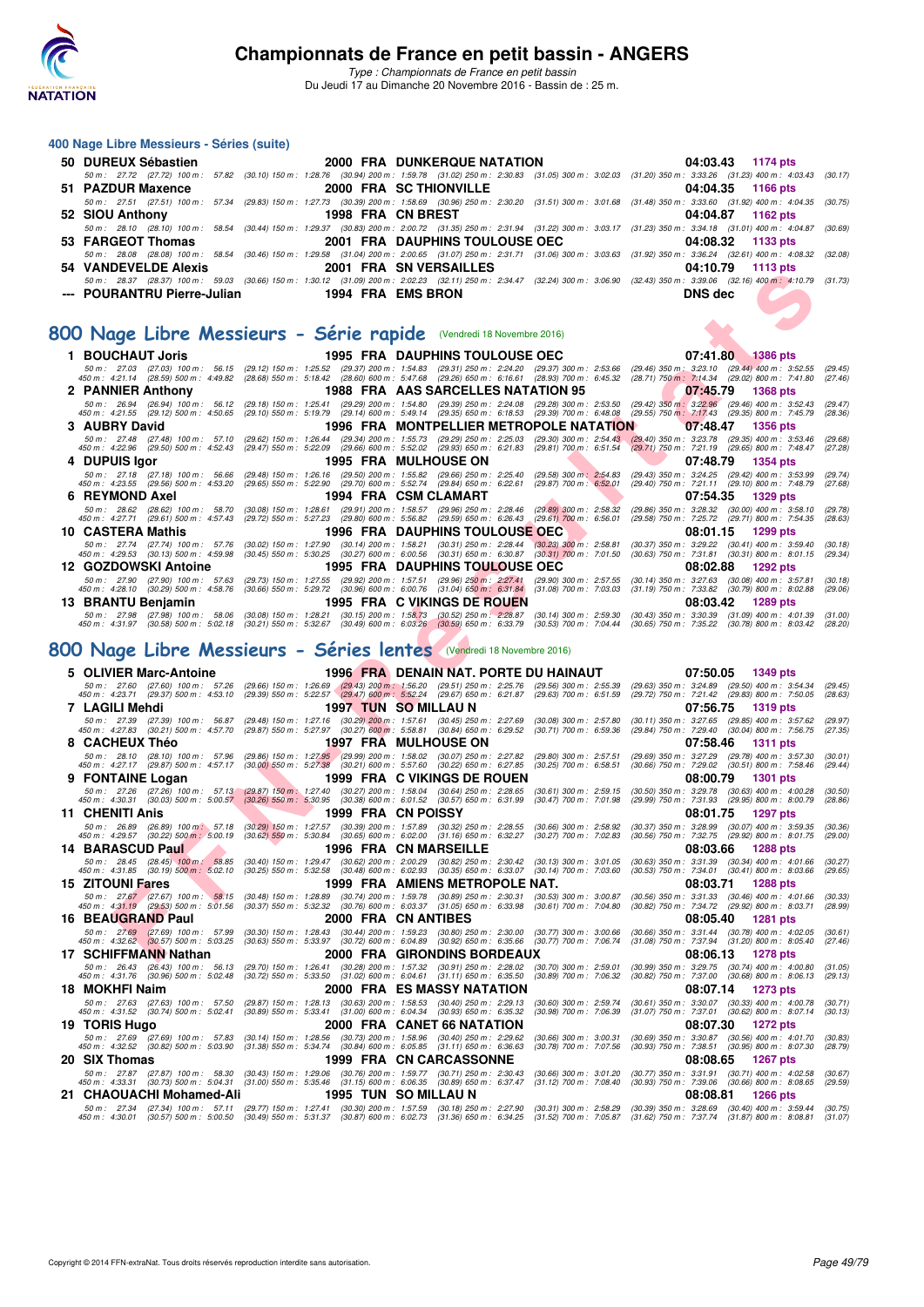

*Type : Championnats de France en petit bassin* Du Jeudi 17 au Dimanche 20 Novembre 2016 - Bassin de : 25 m.

| 800 Nage Libre Messieurs - Séries lentes (suite)                                                                                                                                                                                                                              |                                                                                                                                                                                                                                                                                                          |                                                              |                                                                           |                                                          |                                       |                                                                                                            |                    |
|-------------------------------------------------------------------------------------------------------------------------------------------------------------------------------------------------------------------------------------------------------------------------------|----------------------------------------------------------------------------------------------------------------------------------------------------------------------------------------------------------------------------------------------------------------------------------------------------------|--------------------------------------------------------------|---------------------------------------------------------------------------|----------------------------------------------------------|---------------------------------------|------------------------------------------------------------------------------------------------------------|--------------------|
| 22 BERAUD Romain                                                                                                                                                                                                                                                              |                                                                                                                                                                                                                                                                                                          |                                                              | <b>1988 FRA GRENOBLE NATATION</b>                                         |                                                          | 08:10.44                              | 1259 pts                                                                                                   |                    |
| 50 m : 27.82 (27.82) 100 m : 58.59 (30.77) 150 m : 1:29.36 (30.77) 200 m : 2:00.43 (31.07) 250 m : 2:31.04 (30.61) 300 m : 3:01.97<br>450 m : 4:35.85 (31.21) 500 m : 5:07.24 (31.39) 550 m : 5:38.71 (31.47) 600 m : 6:10.06 (31.35) 650 m : 6:41.28 (31.22) 700 m : 7:12.13 |                                                                                                                                                                                                                                                                                                          |                                                              |                                                                           |                                                          |                                       | $(30.93)$ 350 m : 3:33.15 $(31.18)$ 400 m : 4:04.64<br>$(30.85)$ 750 m : 7:42.05 $(29.92)$ 800 m : 8:10.44 | (31.49)<br>(28.39) |
| 23 MAETZ Maxime                                                                                                                                                                                                                                                               |                                                                                                                                                                                                                                                                                                          | 1998 FRA CSM CLAMART                                         |                                                                           |                                                          | 08:12.48                              | 1250 pts                                                                                                   |                    |
| 50 m: 28.74 (28.74) 100 m: 59.95 (31.21) 150 m: 1:31.40 (31.45) 200 m: 2:02.79 (31.39) 250 m: 2:33.79 (31.00) 300 m: 3:05.21<br>450 m : 4:38.78 (30.85) 500 m : 5:09.75                                                                                                       | $(30.97)$ 550 m $: 5.40.69$ $(30.94)$ 600 m $: 6.11.98$ $(31.29)$ 650 m $: 6.42.69$ $(30.71)$ 700 m $: 7.13.52$                                                                                                                                                                                          |                                                              |                                                                           |                                                          |                                       | $(31.42)$ 350 m : 3:36.72 $(31.51)$ 400 m : 4:07.93<br>$(30.83)$ 750 m : 7:44.03 $(30.51)$ 800 m : 8:12.48 | (31.21)<br>(28.45) |
| 24 AUBAN Alexandre                                                                                                                                                                                                                                                            |                                                                                                                                                                                                                                                                                                          |                                                              | 1997 FRA ASPTT TOULOUSE                                                   |                                                          | 08:12.88                              | <b>1248 pts</b>                                                                                            |                    |
| 50 m: 28.09 (28.09) 100 m: 58.13<br>450 m: 4:34.29 (30.92) 500 m: 5:05.46                                                                                                                                                                                                     | (30.04) 150 m: 1:28.47 (30.34) 200 m: 1:59.17 (30.70) 250 m: 2:29.89<br>$(31.17)$ 550 m : 5:36.83 $(31.37)$ 600 m : 6:08.18 $(31.35)$ 650 m : 6:39.57                                                                                                                                                    |                                                              |                                                                           | $(30.72)$ 300 m : 3:00.86<br>$(31.39)$ 700 m : 7:11.29   |                                       | (30.97) 350 m: 3:31.95 (31.09) 400 m: 4:03.37<br>(31.72) 750 m: 7:42.87 (31.58) 800 m: 8:12.88             | (31.42)<br>(30.01) |
| 25 SIOU Anthony                                                                                                                                                                                                                                                               |                                                                                                                                                                                                                                                                                                          | 1998 FRA CN BREST                                            |                                                                           |                                                          | 08:13.36                              | 1246 pts                                                                                                   |                    |
| 50 m: 28.27 (28.27) 100 m: 58.40<br>450 m: 4:35.05 (31.49) 500 m: 5:06.83                                                                                                                                                                                                     | $(30.13) \;\; 150 \; m: \;\; 1:28.74 \quad \  \, (30.34) \; 200 \; m: \;\; 1:59.30 \quad \  \, (30.56) \; 250 \; m: \;\; 2:30.06 \quad \, (30.76) \; 300 \; m: \;\; 3:01.09 \quad \, (31.78) \; 550 \; m: \;\; 5:38.29 \quad \, (31.46) \; 600 \; m: \;\; 6:09.66 \quad \, (31.37) \; 650 \; m: \;\; 6:$ |                                                              |                                                                           |                                                          |                                       | $(31.03)$ 350 m : 3:32.12 $(31.03)$ 400 m : 4:03.56<br>$(31.28)$ 750 m : 7:43.25 $(31.00)$ 800 m : 8:13.36 | (31.44)<br>(30.11) |
| 26 BOSCHER Guillaume                                                                                                                                                                                                                                                          |                                                                                                                                                                                                                                                                                                          |                                                              | <b>1993 FRA STADE CLERMONT NATATION</b>                                   |                                                          | 08:13.66                              | 1245 pts                                                                                                   |                    |
| 50 m: 28.08 (28.08) 100 m: 58.25<br>450 m : 4:36.49 (31.08) 500 m : 5:07.56                                                                                                                                                                                                   | $(30.17) 150 m : 1:29.26 (31.01) 200 m : 2:00.68 (31.42) 250 m : 2:32.12 (31.44) 300 m : 3:03.20(31.07) 550 m : 5:38.86 (31.30) 600 m : 6:10.16 (31.30) 650 m : 6:41.37 (31.21) 700 m : 7:12.85$                                                                                                         |                                                              |                                                                           |                                                          |                                       | $(31.08)$ 350 m : 3:34.30 $(31.10)$ 400 m : 4:05.41<br>$(31.48)$ 750 m : 7:44.35 $(31.50)$ 800 m : 8:13.66 | (31.11)<br>(29.31) |
| 27 ROLDAN MUNOZ Enzo                                                                                                                                                                                                                                                          |                                                                                                                                                                                                                                                                                                          |                                                              | 1999 FRA LYON NATATION METROPOLE                                          |                                                          | 08:13.73                              | <b>1245 pts</b>                                                                                            |                    |
| 50 m: 27.32 (27.32) 100 m: 57.18<br>450 m: 4:32.58 (31.25) 500 m: 5:04.34                                                                                                                                                                                                     | (29.86) 150 m : 1:27.48 (30.30) 200 m : 1:58.16 (30.68) 250 m : 2:28.85 (30.69) 300 m : 2:59.53<br>(31.76) 550 m: 5:35.77 (31.43) 600 m: 6:07.20 (31.43) 650 m: 6:39.44 (32.24) 700 m: 7:11.24                                                                                                           |                                                              |                                                                           |                                                          | $(30.68)$ 350 m : 3:30.41             | $(30.88)$ 400 m : 4:01.33<br>$(31.80)$ 750 m : 7:42.45 $(31.21)$ 800 m : 8:13.73                           | (30.92)<br>(31.28) |
| 28 PLAZA Swann                                                                                                                                                                                                                                                                |                                                                                                                                                                                                                                                                                                          |                                                              | 2001 FRA DAUPHINS AIXE-SUR-VIENNE                                         |                                                          | 08:14.26                              | <b>1242 pts</b>                                                                                            |                    |
| 50 m: 28.33 (28.33) 100 m: 59.51<br>450 m: 4:37.35 (31.32) 500 m: 5:08.62                                                                                                                                                                                                     | $(31.18)$ 150 m : 1:30.31 $(30.80)$ 200 m : 2:01.36 $(31.05)$ 250 m : 2:32.40 $(31.04)$ 300 m : 3:03.58<br>$(31.27)$ 550 m : 5:39.84                                                                                                                                                                     |                                                              | (31.22) 600 m: 6:11.16 (31.32) 650 m: 6:42.31 (31.15) 700 m: 7:13.52      |                                                          |                                       | $(31.18)$ 350 m : 3:34.93 $(31.35)$ 400 m : 4:06.03<br>(31.21) 750 m: 7:44.87 (31.35) 800 m: 8:14.26       | (31.10)<br>(29.39) |
| 29 BATTE Clement                                                                                                                                                                                                                                                              |                                                                                                                                                                                                                                                                                                          |                                                              | 2000 FRA C.N DE VALLEE DE SEINE                                           |                                                          | 08:14.56                              | 1241 pts                                                                                                   |                    |
| 50 m: 28.22 (28.22) 100 m: 59.58<br>450 m: 4:38.39 (31.08) 500 m: 5:09.77                                                                                                                                                                                                     | $(31.36)$ 150 m : 1:30.95<br>(31.38) 550 m : 5:40.70 (30.93) 600 m : 6:12.21 (31.51) 650 m : 6:44.04                                                                                                                                                                                                     |                                                              | (31.37) 200 m : 2:02.18 (31.23) 250 m : 2:33.36                           | $(31.18)$ 300 m : 3:04.97<br>$(31.83)$ 700 m : 7:15.01   | $(30.97)$ 750 m : 7:45.62             | $(31.61)$ 350 m : 3:36.38 $(31.41)$ 400 m : 4:07.31<br>$(30.61)$ 800 m : 8:14.56                           | (30.93)<br>(28.94) |
| 30 COLMANT Baptiste                                                                                                                                                                                                                                                           |                                                                                                                                                                                                                                                                                                          |                                                              | 1998 FRA C VIKINGS DE ROUEN                                               |                                                          | 08:16.12                              | 1234 pts                                                                                                   |                    |
| 50 m: 29.34 (29.34) 100 m: 1:00.99<br>450 m: 4:41.79 (30.33) 500 m: 5:12.44                                                                                                                                                                                                   | $(31.65)$ 150 m : 1:32.94 $(31.95)$ 200 m : 2:04.61 $(31.67)$ 250 m : 2:36.24 $(31.63)$ 300 m : 3:08.06<br>(30.65) 550 m: 5:43.23 (30.79) 600 m: 6:14.18 (30.95) 650 m: 6:45.25 (31.07) 700 m: 7:16.55                                                                                                   |                                                              |                                                                           |                                                          |                                       | $(31.82)$ 350 m : 3:39.63 $(31.57)$ 400 m : 4:11.46<br>(31.30) 750 m: 7:47.82 (31.27) 800 m: 8:16.12       | (31.83)<br>(28.30) |
| 31 DUREUX Sébastien                                                                                                                                                                                                                                                           |                                                                                                                                                                                                                                                                                                          |                                                              | <b>2000 FRA DUNKERQUE NATATION</b>                                        |                                                          | 08:17.16                              | 1230 pts                                                                                                   |                    |
| 50 m: 27.57 (27.57) 100 m: 57.54<br>450 m : 4:35.56 (31.44) 500 m : 5:07.22                                                                                                                                                                                                   | (29.97) 150 m: 1:28.22 (30.68) 200 m: 1:59.32 (31.10) 250 m: 2:30.25<br>$(31.66)$ 550 m : 5:38.90 $(31.68)$ 600 m : 6:10.88 $(31.98)$ 650 m : 6:42.87 $(31.99)$ 700 m : 7:15.07                                                                                                                          |                                                              |                                                                           | $(30.93)$ 300 m : 3:01.35                                |                                       | $(31.10)$ 350 m : 3:32.59 $(31.24)$ 400 m : 4:04.12<br>(32.20) 750 m : 7:46.99 (31.92) 800 m : 8:17.16     | (31.53)<br>(30.17) |
| 32 CLUSMAN Jean-Baptiste                                                                                                                                                                                                                                                      |                                                                                                                                                                                                                                                                                                          | 2001 FRA US ST-ANDRÉ                                         |                                                                           |                                                          | 08:19.07                              | 1222 pts                                                                                                   |                    |
| 50 m: 29.15 (29.15) 100 m: 1:00.44                                                                                                                                                                                                                                            | $(31.29)$ 150 m : 1:31.61 $(31.17)$ 200 m : 2:03.24 $(31.63)$ 250 m : 2:34.20 $(30.96)$ 300 m : 3:05.67                                                                                                                                                                                                  |                                                              |                                                                           |                                                          |                                       | $(31.47)$ 350 m : 3:37.18 $(31.51)$ 400 m : 4:08.62<br>(32.04) 750 m: 7:49.20 (31.75) 800 m: 8:19.07       | (31.44)            |
| 450 m : 4:39.48 (30.86) 500 m : 5:10.82<br>33   VANDEVELDE Alexis                                                                                                                                                                                                             | $(31.34)$ 550 m : 5:42.45 $(31.63)$ 600 m : 6:13.93 $(31.48)$ 650 m : 6:45.41 $(31.48)$ 700 m : 7:17.45                                                                                                                                                                                                  | <b>2001 FRA SN VERSAILLES</b>                                |                                                                           |                                                          | 08:20.08                              | <b>1217 pts</b>                                                                                            | (29.87)            |
| 50 m: 27.68 (27.68) 100 m: 58.82                                                                                                                                                                                                                                              | $(31.14)$ 150 m : 1:30.05 $(31.23)$ 200 m : 2:01.74 $(31.69)$ 250 m : 2:33.27                                                                                                                                                                                                                            |                                                              |                                                                           | $(31.53)$ 300 m : 3:04.82                                |                                       | $(31.55)$ 350 m : 3:36.69 $(31.87)$ 400 m : 4:08.61                                                        | (31.92)            |
| 450 m: 4:40.18 (31.57) 500 m: 5:11.98<br>34 CAMBLONG Tommy-Lee                                                                                                                                                                                                                | $(31.80)$ 550 m : 5:43.79 $(31.81)$ 600 m : 6:15.89 $(32.10)$ 650 m : 6:47.66                                                                                                                                                                                                                            |                                                              | <b>2001 FRA CANET 66 NATATION</b>                                         | $(31.77)$ 700 m : 7:19.47                                | 08:20.20                              | $(31.81)$ 750 m : 7:50.64 $(31.17)$ 800 m : 8:20.08<br><b>1217 pts</b>                                     | (29.44)            |
| 50 m: 28.06 (28.06) 100 m: 58.92                                                                                                                                                                                                                                              | $(30.86)$ 150 m : 1:29.93 $(31.01)$ 200 m : 2:01.40 $(31.47)$ 250 m : 2:32.96 $(31.56)$ 300 m : 3:04.59                                                                                                                                                                                                  |                                                              |                                                                           |                                                          |                                       | (31.63) 350 m : 3:36.26 (31.67) 400 m : 4:07.97                                                            | (31.71)            |
| 450 m: 4:39.57 (31.60) 500 m: 5:11.24<br>35 JEAN Hugo                                                                                                                                                                                                                         | (31.67) 550 m: 5:42.95 (31.71) 600 m: 6:15.00 (32.05) 650 m: 6:47.12 (32.12) 700 m: 7:18.94                                                                                                                                                                                                              |                                                              | 1997 FRA LYON NATATION METROPOLE                                          |                                                          | 08:20.28                              | (31.82) 750 m : 7:50.69 (31.75) 800 m : 8:20.20<br><b>1217 pts</b>                                         | (29.51)            |
| 50 m: 28.40 (28.40) 100 m: 59.25                                                                                                                                                                                                                                              | $\begin{array}{cccc} (30.85) \ 150 \ m : & 1:30.31 & (31.06) \ 200 \ m : & 2:01.40 & (31.09) \ 250 \ m : & 2:32.68 & (31.28) \ 300 \ m : & 3:04.05 \\ (31.47) \ 550 \ m : & 5:42.58 & (31.80) \ 600 \ m : & 6:14.53 & (31.95) \ 650 \ m : & 6:46.83 & (32.30) \ 700 \ m : & 7:18.63 \end{array}$         |                                                              |                                                                           |                                                          |                                       | (31.37) 350 m : 3:36.03 (31.98) 400 m : 4:07.73                                                            | (31.70)            |
| 450 m : 4:39.31 (31.58) 500 m : 5:10.78<br>36 IRIART Charley                                                                                                                                                                                                                  |                                                                                                                                                                                                                                                                                                          |                                                              | <b>2000 FRA ASPTT TOULOUSE</b>                                            |                                                          | 08:23.80                              | $(31.80)$ 750 m : 7:50.24 $(31.61)$ 800 m : 8:20.28<br><b>1202 pts</b>                                     | (30.04)            |
| 50 m: 28.61 (28.61) 100 m: 59.34                                                                                                                                                                                                                                              | (30.73) 150 m : 1:31.10 (31.76) 200 m : 2:02.36 (31.26) 250 m : 2:33.73 (31.37) 300 m : 3:05.14                                                                                                                                                                                                          |                                                              |                                                                           |                                                          |                                       | $(31.41)$ 350 m : 3:36.68 $(31.54)$ 400 m : 4:07.89                                                        | (31.21)            |
| 450 m : 4:39.28 (31.39) 500 m : 5:11.02 (31.74) 550 m : 5:43.36 (32.34) 600 m : 6:16.11 (32.75) 650 m : 6:48.59<br>37 POURANTRU Pierre-Julian                                                                                                                                 |                                                                                                                                                                                                                                                                                                          | 1994 FRA EMS BRON                                            |                                                                           | $(32.48)$ 700 m : 7:20.63                                | 08:26.52                              | (32.04) 750 m : 7:52.32 (31.69) 800 m : 8:23.80<br>1190 pts                                                | (31.48)            |
| 50 m: 27.35 (27.35) 100 m: 57.66                                                                                                                                                                                                                                              | $(30.31)$ 150 m : 1:28.52 $(30.86)$ 200 m : 1:59.48 $(30.96)$ 250 m : 2:31.16                                                                                                                                                                                                                            |                                                              |                                                                           | $(31.68)$ 300 m : 3:03.31                                |                                       | (32.15) 350 m: 3:35.73 (32.42) 400 m: 4:08.08                                                              | (32.35)            |
| 450 m : 4:40.39<br>$(32.31)$ 500 m : 5:12.56<br>38 FARGEOT Thomas                                                                                                                                                                                                             | $(32.17)$ 550 m : 5:45.34 $(32.78)$ 600 m : 6:18.04 $(32.70)$ 650 m : 6:49.98                                                                                                                                                                                                                            |                                                              | 2001 FRA DAUPHINS TOULOUSE OEC                                            | $(31.94)$ 700 m : 7:22.19                                | $(32.21)$ 750 m : 7:54.80<br>08:29.85 | $(32.61)$ 800 m : 8:26.52<br><b>1176 pts</b>                                                               | (31.72)            |
| 50 m: 28.70 (28.70) 100 m: 59.70 (31.00) 150 m: 1:31.45 (31.75) 200 m: 2:03.41 (31.96) 250 m: 2:34.79 (31.38) 300 m: 3:06.58                                                                                                                                                  |                                                                                                                                                                                                                                                                                                          |                                                              |                                                                           |                                                          |                                       | $(31.79)$ 350 m : 3:39.05 $(32.47)$ 400 m : 4:11.51                                                        | (32.46)            |
| 450 m : 4:43.49 (31.98) 500 m : 5:15.72 (32.23) 550 m : 5:47.98 (32.26) 600 m : 6:20.38 (32.40) 650 m : 6:52.51 (32.13) 700 m : 7:24.89<br>39 PAZDUR Maxence                                                                                                                  |                                                                                                                                                                                                                                                                                                          | <b>2000 FRA SC THIONVILLE</b>                                |                                                                           |                                                          | $(32.38)$ 750 m : 7:57.33<br>08:29.96 | $(32.44)$ 800 m : 8:29.85<br><b>1176 pts</b>                                                               | (32.52)            |
| 50 m : 28.74 (28.74) 100 m : 59.95 (31.21) 150 m : 1:31.56 (31.61) 200 m : 2:03.00 (31.44) 250 m : 2:34.63 (31.63) 300 m : 3:06.69                                                                                                                                            |                                                                                                                                                                                                                                                                                                          |                                                              |                                                                           |                                                          |                                       | (32.06) 350 m: 3:38.99 (32.30) 400 m: 4:11.42                                                              | (32.43)            |
| 450 m : 4:43.94 (32.52) 500 m : 5:15.98 (32.04) 550 m : 5:48.66 (32.68) 600 m : 6:21.01 (32.35) 650 m : 6:53.92 (32.91) 700 m : 7:26.47<br>--- HOUOT Jeremy                                                                                                                   |                                                                                                                                                                                                                                                                                                          | 1999 FRA JN COMPIEGNE                                        |                                                                           |                                                          | <b>DNS</b> exc                        | (32.55) 750 m : 7:59.01 (32.54) 800 m : 8:29.96                                                            | (30.95)            |
|                                                                                                                                                                                                                                                                               |                                                                                                                                                                                                                                                                                                          |                                                              |                                                                           |                                                          |                                       |                                                                                                            |                    |
|                                                                                                                                                                                                                                                                               |                                                                                                                                                                                                                                                                                                          |                                                              |                                                                           |                                                          |                                       |                                                                                                            |                    |
| 1500 Nage Libre Messieurs - Série rapide                                                                                                                                                                                                                                      |                                                                                                                                                                                                                                                                                                          |                                                              | (Dimanche 20 Novembre 2016)                                               |                                                          |                                       |                                                                                                            |                    |
| 1 BOUCHAUT Joris                                                                                                                                                                                                                                                              |                                                                                                                                                                                                                                                                                                          |                                                              | <b>1995 FRA DAUPHINS TOULOUSE OEC</b>                                     |                                                          | 14:46.47                              | 1365 pts                                                                                                   |                    |
| 50 m: 27.38 (27.38) 100 m: 56.96<br>450 m : 4:23.00<br>$(29.50)$ 500 m : 4:52.41                                                                                                                                                                                              | (29.58) 150 m: 1:26.42 (29.46) 200 m: 1:55.93 (29.51) 250 m: 2:25.37<br>$(29.41)$ 550 m : 5:21.79                                                                                                                                                                                                        | $(29.38)$ 600 m : 5:51.14                                    | $(29.35)$ 650 m : 6:20.44                                                 | $(29.44)$ 300 m : $2:54.66$<br>$(29.30)$ 700 m : 6:49.90 |                                       | (29.29) 350 m : 3:23.95 (29.29) 400 m : 3:53.50<br>(29.46) 750 m : 7:19.45 (29.55) 800 m : 7:49.04         | (29.55)<br>(29.59) |
| $850 \text{ m}$ : $8:19.01$<br>$(29.97)$ 900 m : 8:48.84<br>1250 m: 12:17.51 (30.24) 300 m: 12:47.08                                                                                                                                                                          | $(29.83)$ 950 m : 9:18.31<br>(29.57) 350 m : 13:17.82                                                                                                                                                                                                                                                    | $(29.47)1000 \text{ m}$ : 9:48.28<br>(30.741400 m : 13:47.87 | (29.97) 050 m : 10:18.24<br>(30.05 <b>)</b> 450 m : 14:18.10              | (29.96) 100 m : 10:47.73<br>(30.231500 m: 14:46.47)      | (28.37)                               | (29.49) 150 m : 11:17.51 (29.78) 200 m : 11:47.27                                                          | (29.76)            |
| 2 PANNIER Anthony                                                                                                                                                                                                                                                             |                                                                                                                                                                                                                                                                                                          |                                                              | 1988 FRA AAS SARCELLES NATATION 95                                        |                                                          | 14:51.77                              | 1353 pts                                                                                                   |                    |
| 50 m: 27.31 (27.31) 100 m: 56.96<br>450 m : 4:24.37<br>(29.73) 500 m : 4.54.09                                                                                                                                                                                                | $(29.65)$ 150 m : 1:26.54<br>(29.72) 550 m : 5:23.77                                                                                                                                                                                                                                                     | $(29.58)$ 200 m : 1:56.16<br>$(29.68)$ 600 m : 5:53.58       | (29.62) 250 m : 2:25.74<br>$(29.81)$ 650 m : 6:23.29                      | (29.58) 300 m : 2:55.37<br>$(29.71)$ 700 m : 6:53.29     |                                       | (29.63) 350 m : 3:24.99 (29.62) 400 m : 3:54.64<br>$(30.00)$ 750 m : 7:23.11 $(29.82)$ 800 m : 7:52.95     | (29.65)<br>(29.84) |
| 850 m : 8:22.75 (29.80) 900 m : 8:52.55<br>1250 m: 12:21.59 (29.931300 m: 12:51.82)                                                                                                                                                                                           | (29.80) 950 m : 9:22.34<br>$(30.231350 \text{ m} : 13.22.01)$                                                                                                                                                                                                                                            | (29.79)1000 m : 9:52.18                                      | (29.84) 050 m : 10:21.88<br>(30.191400 m: 13:52.52 (30.511450 m: 14:22.89 | (29.70) 100 m : 10:51.66<br>(30.37) 500 m : 14:51.77     | (28.88)                               | (29.78) 150 m : 11:21.58 (29.92) 200 m : 11:51.66                                                          | (30.08)            |
| <b>CALIDDV DAVIA</b>                                                                                                                                                                                                                                                          |                                                                                                                                                                                                                                                                                                          |                                                              | 1000 EDA MONTRELLIER METROROLE NATATION                                   |                                                          | 14.EO 10                              |                                                                                                            |                    |

## **[1500 Nage Libre Messieurs - Série rapide](http://www.ffnatation.fr/webffn/resultats.php?idact=nat&go=epr&idcpt=41163&idepr=56)** (Dimanche 20 Novembre 2016)

| <b>BOUCHAUT Joris</b>                                                                                                                                                                                            |                                                                                                                                                                                                                                            | <b>1995 FRA DAUPHINS TOULOUSE OEC</b>                                                                         |                                                                                                                 | 14:46.47                                                                                                               | <b>1365 pts</b>                                                                   |                               |
|------------------------------------------------------------------------------------------------------------------------------------------------------------------------------------------------------------------|--------------------------------------------------------------------------------------------------------------------------------------------------------------------------------------------------------------------------------------------|---------------------------------------------------------------------------------------------------------------|-----------------------------------------------------------------------------------------------------------------|------------------------------------------------------------------------------------------------------------------------|-----------------------------------------------------------------------------------|-------------------------------|
| 50 m : 27.38<br>$(27.38)$ 100 m : 56.96<br>450 m : 4:23.00<br>$(29.50)$ 500 m : 4:52.41<br>$850 \text{ m}$ : $8:19.01$<br>$(29.97)$ 900 m : 8:48.84<br>$1250 \text{ m}$ : $12:17.51$<br>(30.241300 m : 12:47.08) | (29.46) 200 m : 1:55.93<br>(29.58) 150 m : 1:26.42<br>$(29.41)$ 550 m : 5:21.79<br>(29.38) 600 m : 5:51.14<br>$(29.83)$ 950 m : 9:18.31<br>(29.47)1000 m: 9:48.28<br>(30.741400 m : 13:47.87<br>(29.571350 m : 13:17.82                    | (29.51) 250 m : 2:25.37<br>$(29.35)$ 650 m : 6:20.44<br>(29.971050 m : 10:18.24<br>(30.051450 m : 14:18.10    | $(29.44)$ 300 m : 2:54.66<br>$(29.30)$ 700 m : 6:49.90<br>(29.961100 m : 10:47.73)<br>(30.231500 m : 14:46.47)  | $(29.29)$ 350 m : 3:23.95<br>$(29.46)$ 750 m : 7:19.45<br>(29.49) 150 m: 11:17.51 (29.78) 200 m: 11:47.27<br>(28.37)   | (29.29) 400 m : 3:53.50<br>(29.55) 800 m : 7:49.04                                | (29.55)<br>(29.59)<br>(29.76) |
| 2 PANNIER Anthony                                                                                                                                                                                                |                                                                                                                                                                                                                                            | 1988 FRA AAS SARCELLES NATATION 95                                                                            |                                                                                                                 | 14:51.77                                                                                                               | 1353 pts                                                                          |                               |
| $50 \text{ m}$ : 27.31<br>$(27.31)$ 100 m : 56.96<br>450 m : 4:24.37<br>$(29.73)$ 500 m : 4:54.09<br>850 m : 8:22.75<br>$(29.80)$ 900 m : 8:52.55<br>1250 m : 12:21.59<br>(29.931300 m : 12.51.82)               | $(29.58)$ 200 m : 1:56.16<br>$(29.65)$ 150 m : 1:26.54<br>(29.72) 550 m : 5:23.77<br>$(29.68)$ 600 m : 5:53.58<br>$(29.80)$ 950 m : 9:22.34<br>(29.79)1000 m : 9:52.18<br>(30.231350 m : 13:22.01<br>(30.191400 m : 13:52.52               | $(29.62)$ 250 m : 2:25.74<br>$(29.81)$ 650 m : 6:23.29<br>(29.841050 m : 10:21.88<br>(30.511450 m : 14:22.89  | $(29.58)$ 300 m : 2:55.37<br>$(29.71)$ 700 m : 6:53.29<br>(29.701100 m : 10:51.66<br>(30.371500 m : 14:51.77    | $(29.63)$ 350 m : 3:24.99<br>$(30.00)$ 750 m : 7:23.11<br>(29.781150 m : 11:21.58<br>(28.88)                           | $(29.62)$ 400 m : 3:54.64<br>(29.82) 800 m : 7:52.95<br>(29.921200 m : 11:51.66   | (29.65)<br>(29.84)<br>(30.08) |
| 3 AUBRY David                                                                                                                                                                                                    |                                                                                                                                                                                                                                            | 1996 FRA MONTPELLIER METROPOLE NATATION                                                                       |                                                                                                                 | 14:58.18                                                                                                               | <b>1338 pts</b>                                                                   |                               |
| $50 \text{ m}$ : 27.78<br>$(27.78)$ 100 m : 57.67<br>450 m : 4:26.96<br>$(30.13)$ 500 m : 4:56.76<br>850 m : 8:26.54<br>$(29.90)$ 900 m : 8:56.26<br>1250 m : 12:27.66<br>(30.671300 m : 12:58.46)               | (29.69) 200 m : 1:57.22<br>$(29.89)$ 150 m : 1:27.36<br>$(29.80)$ 550 m : 5:26.66<br>(29.90) 600 m : 5:56.47<br>$(29.72)$ 950 m : 9:26.25<br>(29.99)1000 m : 9:56.18<br>(30.801350 m : 13:29.02<br>(30.561400 m : 13:59.55                 | $(29.86)$ 250 m : 2:27.02<br>$(29.81)$ 650 m : 6:26.57<br>(29.931050 m : 10:26.49)<br>(30.531450 m : 14:29.54 | $(29.80)$ 300 m : $2:56.91$<br>$(30.10)$ 700 m : 6:56.48<br>(30.311100 m: 10:56.75)<br>(29.991500 m : 14:58.18) | $(29.89)$ 350 m : 3:26.88<br>$(29.91)$ 750 m : 7:26.56<br>(30.26) 150 m : 11:26.76 (30.01) 200 m : 11:56.99<br>(28.64) | (29.97) 400 m : 3:56.83<br>(30.08) 800 m : 7:56.64                                | (29.95)<br>(30.08)<br>(30.23) |
| 4 REYMOND Axel                                                                                                                                                                                                   | 1994 FRA CSM CLAMART                                                                                                                                                                                                                       |                                                                                                               |                                                                                                                 | 15:03.86                                                                                                               | <b>1325 pts</b>                                                                   |                               |
| $50 \text{ m}$ : 28.76<br>$(28.76)$ 100 m : 59.00<br>450 m : 4:30.53<br>$(30.19)$ 500 m : 5:00.81<br>850 m : 8:32.50<br>$(30.10)$ 900 m : 9:02.71<br>1250 m: 12:33.08<br>(30.201300 m: 13.03.19)                 | $(30.33)$ 200 m : 1:59.53<br>$(30.24)$ 150 m : 1:29.33<br>$(30.40)$ 600 m : 6:01.45<br>$(30.28)$ 550 m : 5:31.21<br>$(30.21)$ 950 m : 9:32.73<br>(30.021000 m : 10:02.73<br>(30.111350 m : 13:33.46<br>(30.271400 m : 14:03.71             | $(30.20)$ 250 m : 2:29.69<br>$(30.24)$ 650 m : 6:31.73<br>(30.001050 m : 10:32.68<br>(30.251450 m : 14:34.15) | $(30.16)$ 300 m : 2:59.98<br>$(30.28)$ 700 m : 7:02.01<br>(29.95) 100 m : 11:02.70<br>(30.441500 m : 15:03.86   | $(30.29)$ 350 m : 3:30.11<br>$(30.28)$ 750 m : 7:32.29<br>(30.02) 150 m : 11:32.77 (30.07) 200 m : 12:02.88<br>(29.71) | $(30.13)$ 400 m : 4:00.34<br>$(30.28)$ 800 m : 8:02.40                            | (30.23)<br>(30.11)<br>(30.11) |
| 5 CACHEUX Théo                                                                                                                                                                                                   |                                                                                                                                                                                                                                            | <b>1997 FRA MULHOUSE ON</b>                                                                                   |                                                                                                                 | 15:07.63                                                                                                               | 1317 pts                                                                          |                               |
| $50 \text{ m}$ : 28.22<br>$(28.22)$ 100 m : 58.39<br>450 m : 4:31.97<br>$(30.44)$ 500 m : 5:02.41<br>850 m : 8:33.99<br>$(30.21)$ 900 m : 9:04.34<br>1250 m: 12:36.85<br>(30.601300 m : 13.07.23)                | $(30.60)$ 200 m : 1:59.30<br>$(30.17)$ 150 m : 1:28.99<br>$(30.44)$ 550 m : 5:32.70<br>$(30.29)$ 600 m : 6:02.92<br>$(30.35)$ 950 m : 9:34.65<br>(30.311000 m : 10:04.76<br>(30.381350 m : 13:37.57)<br>$(30.341400 \text{ m} : 14.08.00)$ | $(30.31)$ 250 m : 2:29.94<br>$(30.22)$ 650 m : 6:33.15<br>(30.111050 m : 10:35.04<br>(30.431450 m : 14:38.32) | $(30.64)$ 300 m : 3:00.54<br>$(30.23)$ 700 m : 7:03.43<br>(30.281100 m: 11:05.35)<br>(30.321500 m : 15:07.63    | $(30.60)$ 350 m : 3:30.94<br>$(30.28)$ 750 m : 7:33.60<br>(30.311150 m : 11:35.72<br>(29.31)                           | $(30.40)$ 400 m : 4:01.53<br>$(30.17)$ 800 m : 8:03.78<br>(30.371200 m : 12:06.25 | (30.59)<br>(30.18)<br>(30.53) |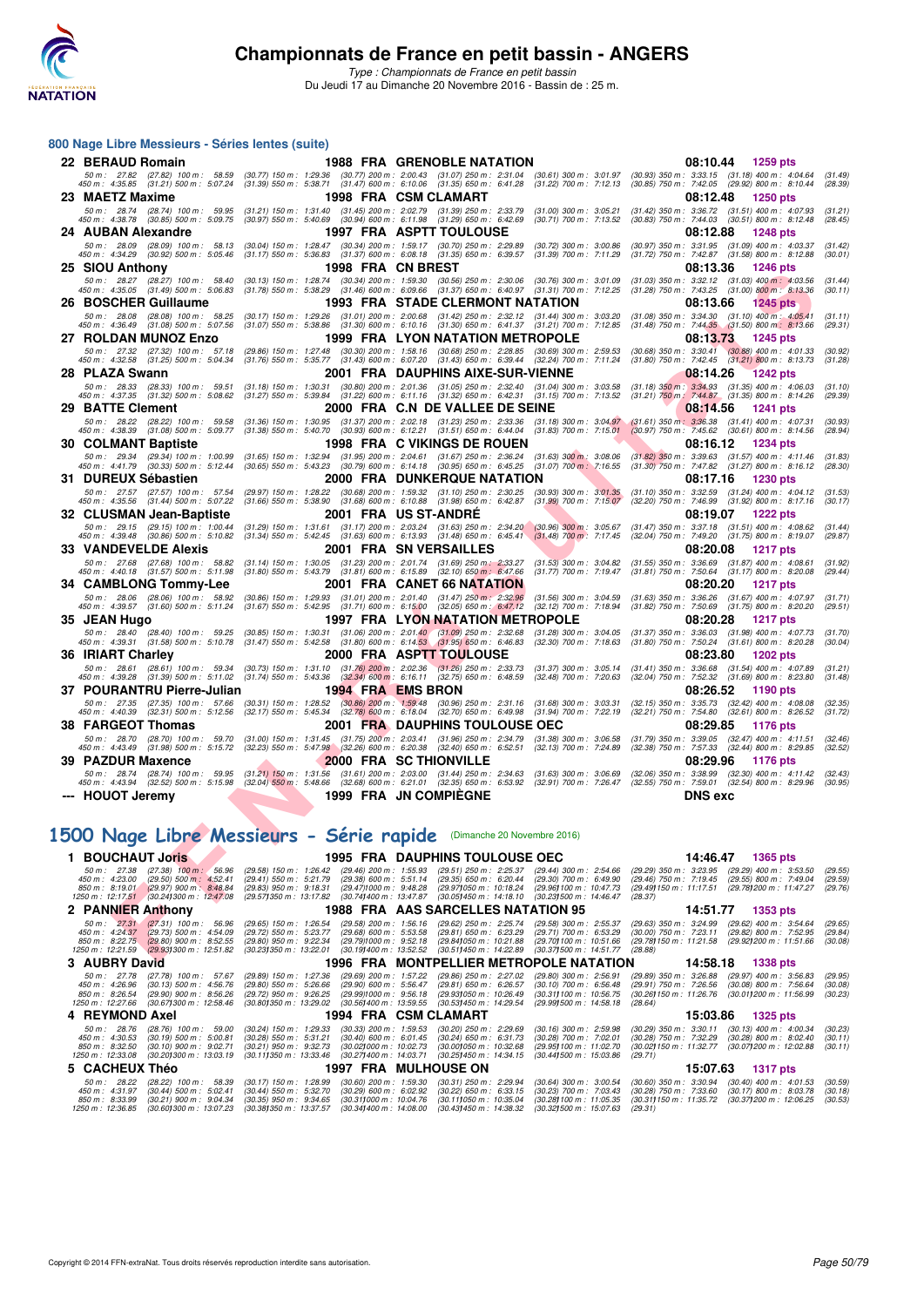

*Type : Championnats de France en petit bassin*

Du Jeudi 17 au Dimanche 20 Novembre 2016 - Bassin de : 25 m.

| 1500 Nage Libre Messieurs - Série rapide (suite)                                    |                                                                |  |                                                                                                           |  |                                                                        |  |                                                                                               |  |                                                                      |                                                               |          |                                                                                                            |                    |
|-------------------------------------------------------------------------------------|----------------------------------------------------------------|--|-----------------------------------------------------------------------------------------------------------|--|------------------------------------------------------------------------|--|-----------------------------------------------------------------------------------------------|--|----------------------------------------------------------------------|---------------------------------------------------------------|----------|------------------------------------------------------------------------------------------------------------|--------------------|
| 6 CASTERA Mathis                                                                    |                                                                |  |                                                                                                           |  |                                                                        |  | <b>1996 FRA DAUPHINS TOULOUSE OEC</b>                                                         |  |                                                                      |                                                               | 15:12.05 | 1307 pts                                                                                                   |                    |
| 50 m : 28.47<br>450 m : 4:32.90                                                     | $(28.47)$ 100 m : 58.95<br>$(30.66)$ 500 m : 5:03.53           |  | $(30.48)$ 150 m : 1:29.47<br>$(30.63)$ 550 m : 5:34.38                                                    |  | $(30.52)$ 200 m : 2:00.03<br>$(30.85)$ 600 m : 6:05.19                 |  | $(30.56)$ 250 m : 2:30.79<br>$(30.81)$ 650 m : 6:35.94                                        |  | $(30.76)$ 300 m : 3:01.39<br>$(30.75)$ 700 m : 7:06.24               | $(30.60)$ 350 m : 3:31.92<br>$(30.30)$ 750 m : 7:37.02        |          | $(30.53)$ 400 m : 4:02.24<br>$(30.78)$ 800 m : 8:07.79                                                     | (30.32)<br>(30.77) |
| 850 m : 8:38.44<br>1250 m: 12:42.50                                                 | $(30.65)$ 900 m : 9:08.93<br>(30.391300 m: 13:13.03)           |  | $(30.49)$ 950 m : 9:39.58<br>(30.53) 350 m : 13:43.53                                                     |  | (30.65) 000 m : 10:10.20<br>$(30.50)400 \text{ m}$ : 14:13.63          |  | (30.62) 050 m : 10:40.68<br>(30.10) 450 m : 14:43.30                                          |  | (30.48) 100 m: 11:11.07<br>(29.671500 m : 15:12.05                   | (30.39) 150 m : 11:41.64<br>(28.75)                           |          | (30.57) 200 m : 12:12.11                                                                                   | (30.47)            |
| 7 BARASCUD Paul                                                                     |                                                                |  |                                                                                                           |  |                                                                        |  | 1996 FRA CN MARSEILLE                                                                         |  |                                                                      |                                                               | 15:14.23 | <b>1302 pts</b>                                                                                            |                    |
| 50 m: 28.30                                                                         | $(28.30)$ 100 m : 58.56                                        |  | (30.26) 150 m : 1:29.18                                                                                   |  | $(30.62)$ 200 m : 2:00.08                                              |  | $(30.90)$ 250 m : 2:30.94                                                                     |  | (30.86) 300 m : 3:01.57                                              | $(30.63)$ 350 m : 3:32.15                                     |          | $(30.58)$ 400 m : 4:02.81                                                                                  | (30.66)            |
| 450 m: 4:33.61<br>850 m : 8:39.04                                                   | $(30.80)$ 500 m : 5:04.32<br>$(31.03)$ 900 m : 9:09.70         |  | (30.71) 550 m: 5:35.07<br>$(30.66)$ 950 m : 9:40.36                                                       |  | $(30.75)$ 600 m : 6:05.61<br>(30.661000 m : 10:10.72)                  |  | $(30.54)$ 650 m : 6:36.09<br>(30.36)050 m : 10.41.19                                          |  | $(30.48)$ 700 m : 7:06.55<br>(30.47) 100 m: 11:11.63                 | $(30.46)$ 750 m : 7:37.25                                     |          | $(30.70)$ 800 m : 8:08.01<br>(30.44) 150 m : 11:42.25 (30.62) 200 m : 12:12.42                             | (30.76)<br>(30.17) |
| 1250 m : 12:42.83                                                                   | (30.411300 m: 13:13.74)                                        |  | (30.911350 m : 13:44.47                                                                                   |  | $(30.73)400 \text{ m}$ : 14:15.03                                      |  | $(30.56)450$ m : 14:45.35                                                                     |  | (30.32) 500 m : 15:14.23                                             | (28.88)                                                       |          |                                                                                                            |                    |
| 12 BRANTU Benjamin                                                                  |                                                                |  |                                                                                                           |  |                                                                        |  | 1995 FRA C VIKINGS DE ROUEN                                                                   |  |                                                                      |                                                               | 15:31.47 | 1263 pts                                                                                                   |                    |
| 450 m : 4:34.64 (31.11) 500 m : 5:06.19                                             | 50 m: 28.15 (28.15) 100 m: 58.55                               |  | $(30.40)$ 150 m : 1:29.15<br>$(31.55)$ 550 m : 5:37.77                                                    |  | $(30.60)$ 200 m : 2:00.01<br>$(31.58)$ 600 m : 6:08.93                 |  | $(30.86)$ 250 m : 2:30.81<br>$(31.16)$ 650 m : 6:40.44                                        |  | $(30.80)$ 300 m : 3:01.86<br>$(31.51)$ 700 m : 7:11.64               | $(31.05)$ 350 m : 3:32.49<br>$(31.20)$ 750 m : 7:42.77        |          | $(30.63)$ 400 m : 4:03.53<br>$(31.13)$ 800 m : 8:14.19                                                     | (31.04)<br>(31.42) |
| 850 m : 8:45.63 (31.44) 900 m : 9:17.03<br>1250 m: 12:56.73 (31.811300 m: 13:28.46) |                                                                |  | $(31.40)$ 950 m : 9:48.40 $(31.37)$ 000 m : 10:19.20<br>(31.73) 350 m : 13:59.59 (31.13) 400 m : 14:30.00 |  |                                                                        |  | (30.80) 050 m : 10:49.55<br>$(30.411450 \text{ m} : 15.00.82)$                                |  | (30.35) 100 m : 11:20.73<br>(30.82) 500 m : 15:31.47                 | (30.65)                                                       |          | (31.18) 150 m: 11:53.00 (32.27) 200 m: 12:24.92                                                            | (31.92)            |
|                                                                                     |                                                                |  |                                                                                                           |  |                                                                        |  |                                                                                               |  |                                                                      |                                                               |          |                                                                                                            |                    |
| 1500 Nage Libre Messieurs - Séries lentes (Dimanche 20 Novembre 2016)               |                                                                |  |                                                                                                           |  |                                                                        |  |                                                                                               |  |                                                                      |                                                               |          |                                                                                                            |                    |
| 8 FONTAINE Logan                                                                    |                                                                |  |                                                                                                           |  |                                                                        |  | 1999 FRA C VIKINGS DE ROUEN                                                                   |  |                                                                      |                                                               | 15:20.25 | <b>1288 pts</b>                                                                                            |                    |
|                                                                                     | 50 m: 28.04 (28.04) 100 m: 58.21                               |  | $(30.17)$ 150 m : 1:28.96                                                                                 |  | $(30.75)$ 200 m : 2:00.30                                              |  | $(31.34)$ 250 m : 2:31.31                                                                     |  | $(31.01)$ 300 m : 3:02.41                                            | $(31.10)$ 350 m : 3:33.02                                     |          | $(30.61)$ 400 m : 4:03.81                                                                                  | (30.79)            |
| 450 m : 4:35.06<br>850 m : 8:42.65                                                  | $(31.25)$ 500 m : 5:05.89<br>$(31.31)$ 900 m : 9:13.51         |  | $(30.83)$ 550 m : 5:36.26<br>$(30.86)$ 950 m : 9:43.94                                                    |  | $(30.37)$ 600 m : 6:06.96<br>(30.43) 000 m: 10:14.61                   |  | $(30.70)$ 650 m : 6:37.64<br>(30.67) 050 m : 10:44.93                                         |  | $(30.68)$ 700 m : 7:08.89<br>(30.32) 100 m: 11:15.62                 | $(31.25)$ 750 m : 7:40.16                                     |          | $(31.27)$ 800 m : 8:11.34<br>(30.69) 150 m : 11:46.19 (30.57) 200 m : 12:16.83                             | (31.18)<br>(30.64) |
| 1250 m: 12:47.63 (30.801300 m: 13:18.44                                             |                                                                |  | (30.811350 m : 13:49.34)                                                                                  |  | (30.90) 400 m : 14:20.29                                               |  | (30.95) 450 m : 14:50.60                                                                      |  | (30.311500 m: 15:20.25)                                              | (29.65)                                                       |          |                                                                                                            |                    |
| 9 CHENITI Anis                                                                      |                                                                |  |                                                                                                           |  | 1999 FRA CN POISSY                                                     |  |                                                                                               |  |                                                                      |                                                               | 15:28.53 | 1270 pts                                                                                                   |                    |
| 50 m: 27.39<br>450 m: 4:34.89                                                       | $(27.39)$ 100 m : 57.85<br>$(31.00)$ 500 m : 5:05.56           |  | $(30.46)$ 150 m : 1:28.97<br>$(30.67)$ 550 m : 5:36.36                                                    |  | $(31.12)$ 200 m : 2:00.19<br>$(30.80)$ 600 m : 6:07.12                 |  | $(31.22)$ 250 m : 2:31.31<br>$(30.76)$ 650 m : 6:37.85                                        |  | $(31.12)$ 300 m : 3:02.41<br>$(30.73)$ 700 m : 7:09.05               | $(31.10)$ 350 m : 3:33.31<br>$(31.20)$ 750 m : 7:40.00        |          | $(30.90)$ 400 m : 4:03.89<br>$(30.95)$ 800 m : 8:11.34                                                     | (30.58)<br>(31.34) |
| 850 m : 8:42.88<br>1250 m : 12:52.76                                                | $(31.54)$ 900 m : 9:14.07<br>(31.45) 300 m : 13:24.75          |  | $(31.19)$ 950 m : 9:45.02<br>(31.99) 350 m : 13:56.31                                                     |  | (30.95) 000 m : 10:16.30                                               |  | (31.28) 050 m: 10:47.68<br>(31.56) 400 m: 14:27.71 (31.40) 450 m: 14:58.89                    |  | (31.38) 100 m : 11:18.74<br>$(31.18)500 \text{ m}$ : 15:28.53        | (29.64)                                                       |          | $(31.06)150 \text{ m}: 11.50.05$ $(31.31)200 \text{ m}: 12.21.31$                                          | (31.26)            |
| 10 MOKHFI Naim                                                                      |                                                                |  |                                                                                                           |  |                                                                        |  | 2000 FRA ES MASSY NATATION                                                                    |  |                                                                      |                                                               | 15:30.85 | <b>1265 pts</b>                                                                                            |                    |
| 50 m: 28.51                                                                         | $(28.51)$ 100 m : 59.25                                        |  | $(30.74)$ 150 m : 1:30.76                                                                                 |  | $(31.51)$ 200 m : 2:02.29                                              |  | $(31.53)$ 250 m : 2:33.74                                                                     |  | $(31.45)$ 300 m : 3:05.05                                            |                                                               |          | $(31.31)$ 350 m : 3:36.55 $(31.50)$ 400 m : 4:08.16                                                        | (31.61)            |
| 450 m: 4:38.79<br>850 m : 8:47.15                                                   | $(30.63)$ 500 m : 5:09.59<br>$(30.79)$ 900 m : 9:18.55         |  | $(30.80)$ 550 m : 5:40.46<br>$(31.40)$ 950 m : 9:49.99                                                    |  | $(30.87)$ 600 m : 6:11.73<br>$(31.44)000 \text{ m}$ : 10:21.42         |  | $(31.27)$ 650 m : 6:42.95<br>(31.43) 050 m: 10:52.17                                          |  | (31.22) 700 m : 7:14.27<br>(30.751100 m: 11:23.20                    | $(31.32)$ 750 m : 7:45.66<br>(31.03) 150 m : 11:53.97         |          | $(31.39)$ 800 m : 8:16.36<br>(30.77) 200 m : 12:25.17                                                      | (30.70)<br>(31.20) |
| 1250 m : 12:56.30                                                                   | $(31.13)300 \text{ m}$ : 13:27.31                              |  | (31.011350 m: 13:58.38                                                                                    |  | $(31.07)400 \text{ m}$ : 14:29.59                                      |  | $(31.21)450 \text{ m}$ : 15:01.01                                                             |  | $(31.421500 \text{ m} : 15.30.85)$                                   | (29.84)                                                       |          |                                                                                                            |                    |
| 11 BEAUGRAND Paul<br>50 m : 27.86                                                   | $(27.86)$ 100 m : 58.78                                        |  | $(30.92)$ 150 m : 1:29.83                                                                                 |  | 2000 FRA CN ANTIBES<br>$(31.05)$ 200 m : 2:01.31                       |  | $(31.48)$ 250 m : 2:32.76                                                                     |  | $(31.45)$ 300 m : 3:04.03                                            |                                                               | 15:31.38 | 1264 pts<br>(31.27) 350 m: 3:35.44 (31.41) 400 m: 4:06.69                                                  | (31.25)            |
| 450 m : 4:37.88                                                                     | $(31.19)$ 500 m : 5:09.12<br>$(31.17)$ 900 m : 9:18.96         |  | $(31.24)$ 550 m : 5:40.25<br>$(31.34)$ 950 m : 9:49.92                                                    |  | $(31.13)$ 600 m : 6:11.49<br>$(30.96)000 \text{ m}$ : 10:20.83         |  | $(31.24)$ 650 m : 6:42.83<br>$(30.91)050 \text{ m}$ : 10:51.55                                |  | $(31.34)$ 700 m $: 7:14.12$                                          | $(31.29)$ 750 m : 7:45.26                                     |          | $(31.14)$ 800 m : 8:16.45<br>(31.38) 150 m: 11.54.19 (31.26) 200 m: 12:25.11                               | (31.19)            |
| 850 m : 8:47.62<br>1250 m : 12:56.90                                                | (31.79) 300 m : 13:28.56                                       |  | (31.66)350 m : 14.00.11                                                                                   |  |                                                                        |  | (31.55) 400 m: 14:31.76 (31.65) 450 m: 15:03.37                                               |  | (30.72) 100 m : 11:22.93<br>$(31.61)500$ m: 15:31.38                 | (28.01)                                                       |          |                                                                                                            | (30.92)            |
| <b>13 MATTENET Emilien</b>                                                          |                                                                |  |                                                                                                           |  |                                                                        |  |                                                                                               |  | 2000 FRA CHARLEVILLE-MEZIERES NATATION                               |                                                               | 15:33.64 | <b>1259 pts</b>                                                                                            |                    |
| 50 m: 28.14<br>450 m : 4:36.18                                                      | $(28.14)$ 100 m : 59.00<br>$(31.28)$ 500 m : 5:07.77           |  | $(30.86)$ 150 m : 1:29.64<br>$(31.59)$ 550 m : 5:39.20                                                    |  | $(30.64)$ 200 m : 2:00.52<br>$(31.43)$ 600 m : 6:10.67                 |  | $(30.88)$ $250$ m : $2:31.07$<br>$(31.47)$ 650 m : 6:42.14                                    |  | $(30.55)$ 300 m : 3:02.57<br>$(31.47)$ 700 m : 7:13.75               | $(31.50)$ 350 m : 3:33.55<br>$(31.61)$ 750 m : 7:45.28        |          | $(30.98)$ 400 m : 4:04.90<br>$(31.53)$ 800 m : 8:16.92                                                     | (31.35)<br>(31.64) |
| 850 m : 8:48.60<br>1250 m: 12:59.78 (31.23) 300 m: 13:31.52                         | (31.68) 900 m : 9:20.01                                        |  | $(31.41)$ 950 m : 9:51.33<br>(31.741350 m : 14:02.49                                                      |  | (31.32) 000 m : 10:22.98<br>(30.971400 m : 14:33.70                    |  | $(31.65)050 \text{ m}$ : 10:53.95<br>(31.21) 450 m : 15:04.49                                 |  | (30.97) 100 m : 11:25.42<br>(30.79) 500 m : 15:33.64                 | (29.15)                                                       |          | (31.47) 150 m: 11:57.02 (31.60) 200 m: 12:28.55                                                            | (31.53)            |
| 14 IRIART Charley                                                                   |                                                                |  |                                                                                                           |  |                                                                        |  | 2000 FRA ASPTT TOULOUSE                                                                       |  |                                                                      |                                                               | 15:36.73 | <b>1252 pts</b>                                                                                            |                    |
| 50 m: 29.76                                                                         | $(29.76)$ 100 m : 1:01.03                                      |  | $(31.27)$ 150 m : 1:32.67                                                                                 |  | $(31.64)$ 200 m : 2:04.23                                              |  | $(31.56)$ 250 m : 2:35.50                                                                     |  | $(31.27)$ 300 m : 3:06.89                                            |                                                               |          | $(31.39)$ 350 m : 3:38.22 $(31.33)$ 400 m : 4:09.78                                                        | (31.56)            |
| 450 m: 4:40.93<br>850 m : 8:50.97                                                   | $(31.15)$ 500 m : 5:12.33<br>$(31.08)$ 900 m : 9:21.98         |  | $(31.40)$ 550 m : 5:43.42<br>$(31.01)$ 950 m : 9:53.18                                                    |  | $(31.09)$ 600 m : 6:14.75<br>(31.201000 m : 10:24.36                   |  | $(31.33)$ 650 m : 6:46.01<br>$(31.18)050 \text{ m}$ : 10:55.79                                |  | $(31.26)$ 700 m : 7:17.17<br>(31.43) 100 m : 11:27.15                | $(31.16)$ 750 m : 7:48.41<br>(31.36 <b>)</b> 150 m : 11:58.49 |          | $(31.24)$ 800 m : 8:19.89<br>(31.341200 m : 12:29.84                                                       | (31.48)<br>(31.35) |
| 1250 m : 13:01.40                                                                   | $(31.56)300 \text{ m}$ : 13:32.78                              |  | (31.38) 350 m : 14:03.92                                                                                  |  |                                                                        |  | (31.14) 400 m: 14:35.09 (31.17) 450 m: 15:06.35                                               |  | $(31.26)500 \text{ m}$ : 15:36.73                                    | (30.38)                                                       |          |                                                                                                            |                    |
| 15 COLMANT Baptiste<br>50 m: 28.93                                                  | $(28.93)$ 100 m : 59.67                                        |  | $(30.74)$ 150 m : 1:30.84                                                                                 |  | $(31.17)$ 200 m : 2:02.31                                              |  | <b>1998 FRA C VIKINGS DE ROUEN</b><br>$(31.47)$ 250 m : 2:33.84                               |  | $(31.53)$ 300 m : 3:05.72                                            |                                                               | 15:37.80 | 1249 pts<br>(31.88) 350 m: 3:37.27 (31.55) 400 m: 4:08.61                                                  | (31.34)            |
| 450 m : 4:40.16                                                                     | $(31.55)$ 500 m : 5:11.63                                      |  | $(31.47)$ 550 m : 5:42.92                                                                                 |  | $(31.29)$ 600 m : 6:14.20                                              |  | $(31.28)$ 650 m : 6:45.32                                                                     |  | $(31.12)$ 700 m : 7:16.61                                            | $(31.29)$ 750 m : 7:47.84                                     |          | (31.23) 800 m : 8:19.17                                                                                    | (31.33)            |
| 850 m : 8:50.62<br>1250 m: 13:02.48                                                 | $(31.45)$ 900 m : 9:22.03<br>(31.901300 m: 13:34.45            |  | $(31.41)$ 950 m : 9:53.47<br>(31.97) 350 m : 14:05.61                                                     |  | $(31.44)000 \text{ m}$ : 10:25.08<br>$(31.16)400 \text{ m}$ : 14:37.31 |  | (31.611050 m: 10:56.46<br>(31.70) 450 m : 15:09.13                                            |  | (31.38) 100 m : 11:27.81<br>(31.82) 500 m: 15:37.80                  | (28.67)                                                       |          | (31.35) 150 m : 11.59.12 (31.31) 200 m : 12:30.58                                                          | (31.46)            |
| <b>16 ZITOUNI Fares</b>                                                             |                                                                |  |                                                                                                           |  |                                                                        |  | 1999 FRA AMIENS METROPOLE NAT.                                                                |  |                                                                      |                                                               | 15:39.89 | <b>1245 pts</b>                                                                                            |                    |
| 50 m : 28.20<br>450 m: 4:35.89                                                      | $(28.20)$ 100 m : 58.57<br>$(31.34)$ 500 m : 5:06.84           |  | (30.37) 150 m : 1:29.33<br>$(30.95)$ 550 m : 5:37.70 $(30.86)$ 600 m : 6:09.05                            |  | $(30.76)$ 200 m : 2:00.60                                              |  | $(31.27)$ 250 m : 2:31.90<br>$(31.35)$ 650 m : 6:40.70                                        |  | $(31.30)$ 300 m : 3:02.88<br>$(31.65)$ 700 m : 7:12.56               | (30.98) 350 m : 3:33.91<br>$(31.86)$ 750 m : 7:44.31          |          | $(31.03)$ 400 m : 4:04.55<br>$(31.75)$ 800 m : 8:16.25                                                     | (30.64)<br>(31.94) |
| 850 m : 8:47.83                                                                     | $(31.58)$ 900 m : 9:19.58                                      |  | $(31.75)$ 950 m : 9:51.38 $(31.80)$ 000 m : 10:23.23                                                      |  | (32.121400 m: 14:38.99)                                                |  | (31.85)050 m : 10.55.16                                                                       |  | (31.93) 100 m: 11:27.21                                              |                                                               |          | (32.05) 150 m: 11:59.31 (32.10) 200 m: 12:31.27                                                            | (31.96)            |
| 1250 m: 13:03.13<br>17 SIOU Anthony                                                 | $(31.86)300 \text{ m}$ : 13:35.11                              |  | (31.98) 350 m : 14:07.23                                                                                  |  | 1998 FRA CN BREST                                                      |  | (31.76) 450 m : 15:10.68                                                                      |  | (31.69) 500 m: 15:39.89                                              | (29.21)                                                       | 15:40.13 | <b>1244 pts</b>                                                                                            |                    |
| 50 m: 28.76                                                                         | $(28.76)$ 100 m : 59.75                                        |  | $(30.99)$ 150 m : 1:31.01                                                                                 |  | $(31.26)$ 200 m : 2:02.14                                              |  | $(31.13)$ 250 m : 2:33.67                                                                     |  | $(31.53)$ 300 m : 3:05.31                                            | $(31.64)$ 350 m : 3:37.01                                     |          | $(31.70)$ 400 m : 4:08.88                                                                                  | (31.87)            |
| 450 m: 4:40.63<br>850 m : 8:53.18                                                   | $(31.75)$ 500 m : 5:12.43<br>$(31.20)$ 900 m : 9:24.43         |  | $(31.80)$ 550 m : 5:44.29<br>$(31.25)$ 950 m : 9:55.83                                                    |  | $(31.86)$ 600 m : 6:16.06<br>(31.40) 000 m : 10:27.25                  |  | $(31.77)$ 650 m : 6:47.74<br>(31.42) 050 m : 10:58.63                                         |  | $(31.68)$ 700 m : 7:19.27<br>(31.38) 100 m : 11:29.96                | $(31.53)$ 750 m : 7:50.61                                     |          | $(31.34)$ 800 m : 8:21.98<br>(31.33) 150 m: 12:01.45 (31.49) 200 m: 12:32.94                               | (31.37)<br>(31.49) |
| 1250 m : 13:04.54                                                                   | (31.60) 300 m : 13:35.98                                       |  | (31.441350 m: 14:07.35                                                                                    |  |                                                                        |  |                                                                                               |  | (31.371400 m: 14:38.78 (31.431450 m: 15:10.22 (31.441500 m: 15:40.13 | (29.91)                                                       |          |                                                                                                            |                    |
| 18 AUBAN Alexandre                                                                  |                                                                |  |                                                                                                           |  |                                                                        |  | <b>1997 FRA ASPTT TOULOUSE</b>                                                                |  |                                                                      |                                                               | 15:44.00 | <b>1236 pts</b>                                                                                            |                    |
| 50 m: 28.48<br>450 m : 4:38.09                                                      | $(28.48)$ 100 m : 59.03<br>$(31.28)$ 500 m : 5:09.39           |  | $(30.55)$ 150 m : 1:30.21<br>$(31.30)$ 550 m : 5:40.83                                                    |  | $(31.18)$ 200 m : 2:01.37<br>$(31.44)$ 600 m : 6:12.10                 |  | $(31.16)$ 250 m : 2:32.74<br>$(31.27)$ 650 m : 6:43.82                                        |  | $(31.37)$ 300 m : 3:04.06<br>$(31.72)$ 700 m : 7:15.59               | $(31.32)$ 350 m : 3:35.56<br>$(31.77)$ 750 m : 7:47.17        |          | $(31.50)$ 400 m : 4:06.81<br>$(31.58)$ 800 m : 8:18.96                                                     | (31.25)<br>(31.79) |
| 850 m : 8:50.61<br>1250 m: 13:05.27                                                 | $(31.65)$ 900 m : 9:22.43<br>$(31.88)300 \text{ m}$ : 13:37.51 |  | $(31.82)$ 950 m : 9:54.11<br>(32.241350 m : 14.09.43)                                                     |  | $(31.68)000 \text{ m}$ : 10:25.99                                      |  | (31.88) 050 m : 10:57.82<br>$(31.92)400 \text{ m}: 14.41.10$ $(31.67)450 \text{ m}: 15.13.14$ |  | (31.83) 100 m : 11:29.70<br>(32.04) 500 m : 15:44.00                 | (30.86)                                                       |          | (31.88) 150 m : 12:01.42 (31.72) 200 m : 12:33.39                                                          | (31.97)            |
| 19 DI BATTISTA Alessandro                                                           |                                                                |  |                                                                                                           |  |                                                                        |  |                                                                                               |  | 2000 BEL STADE BETHUNE PELICAN CLUB                                  |                                                               | 15:44.59 | 1235 pts                                                                                                   |                    |
| 50 m: 28.07<br>450 m : 4:37.56                                                      | $(28.07)$ 100 m : 58.37<br>$(31.35)$ 500 m : 5:08.98           |  | $(30.30)$ 150 m : 1:29.26<br>$(31.42)$ 550 m : 5:40.45                                                    |  | $(30.89)$ 200 m : 2:00.79<br>$(31.47)$ 600 m : 6:12.01                 |  | $(31.53)$ 250 m : 2:31.99<br>$(31.56)$ 650 m : 6:43.64                                        |  | $(31.20)$ 300 m : 3:03.47<br>$(31.63)$ 700 m : 7:15.29               |                                                               |          | $(31.48)$ 350 m : 3:34.73 $(31.26)$ 400 m : 4:06.21<br>$(31.65)$ 750 m : 7:47.11 $(31.82)$ 800 m : 8:18.78 | (31.48)<br>(31.67) |
| 850 m : 8:50.57                                                                     | $(31.79)$ 900 m : 9:22.49                                      |  | $(31.92)$ 950 m : 9:54.28                                                                                 |  |                                                                        |  | (31.79) 000 m: 10:26.27 (31.99) 050 m: 10:58.13                                               |  | (31.86) 100 m: 11:30.20                                              |                                                               |          | (32.071150 m: 12.01.97 (31.771200 m: 12.33.90)                                                             | (31.93)            |
| 1250 m: 13:05.78 (31.881300 m: 13:37.32)<br>20 MAETZ Maxime                         |                                                                |  | (31.541350 m : 14:09.19                                                                                   |  |                                                                        |  | $(31.87)400 \text{ m}$ : 14:41.14 $(31.95)450 \text{ m}$ : 15:13.27<br>1998 FRA CSM CLAMART   |  | (32.13) 500 m : 15:44.59                                             | (31.32)                                                       | 15:45.04 | <b>1234 pts</b>                                                                                            |                    |
| 50 m: 29.20                                                                         | $(29.20)$ 100 m : 1:00.54                                      |  | $(31.34)$ 150 m : 1:32.11 $(31.57)$ 200 m : 2:04.00 $(31.89)$ 250 m : 2:35.60                             |  |                                                                        |  |                                                                                               |  | $(31.60)$ 300 m : 3:07.30                                            |                                                               |          | $(31.70)$ 350 m : 3:38.89 $(31.59)$ 400 m : 4:10.70                                                        | (31.81)            |
| 450 m : 4:42.60<br>850 m : 8:55.21                                                  | $(31.90)$ 500 m : 5:14.40<br>$(31.71)$ 900 m : 9:27.07         |  | $(31.80)$ 550 m : 5:45.71<br>$(31.86)$ 950 m : 9:58.64                                                    |  | $(31.31)$ 600 m : 6:17.23<br>$(31.57)000 \text{ m}$ : 10:29.97         |  | $(31.52)$ 650 m : 6:48.81<br>$(31.33)050 \text{ m}$ : 11:01.47                                |  | $(31.58)$ 700 m : 7:20.30<br>(31.50) 100 m: 11:32.80                 | $(31.33)150 \text{ m}: 12.04.46$                              |          | (31.49) 750 m: 7:51.91 (31.61) 800 m: 8:23.50<br>(31.66) 200 m : 12:36.27                                  | (31.59)<br>(31.81) |
| 1250 m : 13:08.08                                                                   | (31.811300 m: 13:39.86                                         |  | (31.78) 350 m : 14:11.76                                                                                  |  | (31.90 <b>)</b> 400 m : 14:43.53                                       |  | (31.771450 m : 15:15.21                                                                       |  | (31.68) 500 m : 15:45.04                                             | (29.83)                                                       |          |                                                                                                            |                    |
| 21 BATTE Clement                                                                    |                                                                |  |                                                                                                           |  |                                                                        |  | 2000 FRA C.N DE VALLEE DE SEINE                                                               |  |                                                                      |                                                               | 15:45.34 | 1233 pts                                                                                                   |                    |
| 50 m: 29.11<br>450 m : 4:39.50                                                      | $(29.11)$ 100 m : 1:00.19<br>$(31.62)$ 500 m : 5:10.50         |  | $(31.08)$ 150 m : 1:31.22<br>$(31.00)$ 550 m : 5:42.20                                                    |  | $(31.03)$ 200 m : 2:02.52<br>$(31.70)$ 600 m : 6:13.91                 |  | $(31.30)$ 250 m : 2:33.80<br>$(31.71)$ 650 m : 6:45.73                                        |  | $(31.28)$ 300 m : 3:05.30<br>$(31.82)$ 700 m : 7:17.59               | $(31.50)$ 350 m : 3:36.55<br>$(31.86)$ 750 m : 7:49.69        |          | $(31.25)$ 400 m : 4:07.88<br>$(32.10)$ 800 m : 8:21.75                                                     | (31.33)<br>(32.06) |
| 850 m : 8:53.63<br>1250 m : 13:09.76                                                | $(31.88)$ 900 m : 9:25.44<br>(32.58) 300 m : 13:41.34          |  | $(31.81)$ 950 m : 9:57.41<br>(31.58) 350 m : 14:12.61 (31.27) 400 m : 14:44.36 (31.75) 450 m : 15:15.82   |  | (31.97) 000 m : 10:29.02                                               |  | (31.61) 050 m: 11:01.17                                                                       |  | (32.15) 100 m : 11:32.93<br>(31.46) 500 m : 15:45.34                 | (29.52)                                                       |          | (31.76) 150 m: 12:04.69 (31.76) 200 m: 12:37.18                                                            | (32.49)            |
| 22 DUREUX Sébastien                                                                 |                                                                |  |                                                                                                           |  |                                                                        |  | <b>2000 FRA DUNKERQUE NATATION</b>                                                            |  |                                                                      |                                                               | 15:45.52 | 1233 pts                                                                                                   |                    |
| 50 m : 27.81                                                                        | $(27.81)$ 100 m : 58.14                                        |  | $(30.33)$ 150 m : 1:29.09                                                                                 |  | $(30.95)$ 200 m : 2:00.28                                              |  | $(31.19)$ 250 m : 2:31.29                                                                     |  | $(31.01)$ 300 m : 3:02.55                                            | $(31.26)$ 350 m : 3:33.80                                     |          | $(31.25)$ 400 m : 4:05.18                                                                                  | (31.38)            |
| 450 m :   4:36.61<br>850 m: 8:51.27                                                 | $(31.43)$ 500 m : 5:08.17<br>$(31.97)$ 900 m : 9:23.38         |  | $(31.56)$ 550 m : 5:39.76<br>$(32.11)$ 950 m : 9:55.46                                                    |  | $(31.59)$ 600 m : 6:11.37<br>(32.08) 000 m : 10:27.17                  |  | $(31.61)$ 650 m : 6:43.35<br>(31.71) 050 m : 10:59.14                                         |  | $(31.98)$ 700 m : 7:15.23<br>(31.97) 100 m: 11:31.03                 | $(31.88)$ 750 m : 7:47.31                                     |          | $(32.08)$ 800 m : 8:19.30<br>(31.89) 150 m : 12:02.83 (31.80) 200 m : 12:34.96                             | (31.99)<br>(32.13) |
| 1250 m : 13:06.81<br>23 CLUSMAN Jean-Baptiste                                       | (31.851300 m: 13:38.70                                         |  | (31.89) 350 m : 14:10.78                                                                                  |  | 2001 FRA US ST-ANDRE                                                   |  | (32.08) 400 m: 14:43.10 (32.32) 450 m: 15:14.93                                               |  | (31.83) 500 m: 15:45.52                                              | (30.59)                                                       | 15:45.75 | <b>1232 pts</b>                                                                                            |                    |
| 50 m : 29.17                                                                        | $(29.17)$ 100 m : 1:00.13                                      |  | $(30.96)$ 150 m : 1:31.63                                                                                 |  | $(31.50)$ 200 m : 2:03.09                                              |  | (31.46) 250 m : 2:34.64                                                                       |  | $(31.55)$ 300 m : 3:06.29                                            | $(31.65)$ 350 m : 3:37.90                                     |          | $(31.61)$ 400 m : 4:09.62                                                                                  | (31.72)            |
| 450 m: 4:41.05<br>850 m : 8:54.40                                                   | $(31.43)$ 500 m : 5:12.62<br>$(30.75)$ 900 m : 9:25.69         |  | $(31.57)$ 550 m : 5:44.59<br>$(31.29)$ 950 m : 9:56.78                                                    |  | $(31.97)$ 600 m : 6:16.33<br>(31.09) 000 m : 10:28.38                  |  | $(31.74)$ 650 m : 6:48.10<br>(31.60)050 m : 10:59.91                                          |  | (31.77) 700 m : 7:19.84<br>(31.53) 100 m : 11:32.13                  | $(31.74)$ 750 m : 7:51.72<br>(32.22) 150 m : 12:03.78         |          | $(31.88)$ 800 m : 8:23.65<br>(31.65) 200 m : 12:36.01                                                      | (31.93)<br>(32.23) |
| 1250 m : 13:08.09                                                                   | (32.08) 300 m : 13:39.81                                       |  | (31.72) 350 m : 14:12.04                                                                                  |  | (32.23) 400 m : 14:44.20                                               |  | (32.16) 450 m : 15:16.33                                                                      |  | (32.13) 500 m : 15:45.75                                             | (29.42)                                                       |          |                                                                                                            |                    |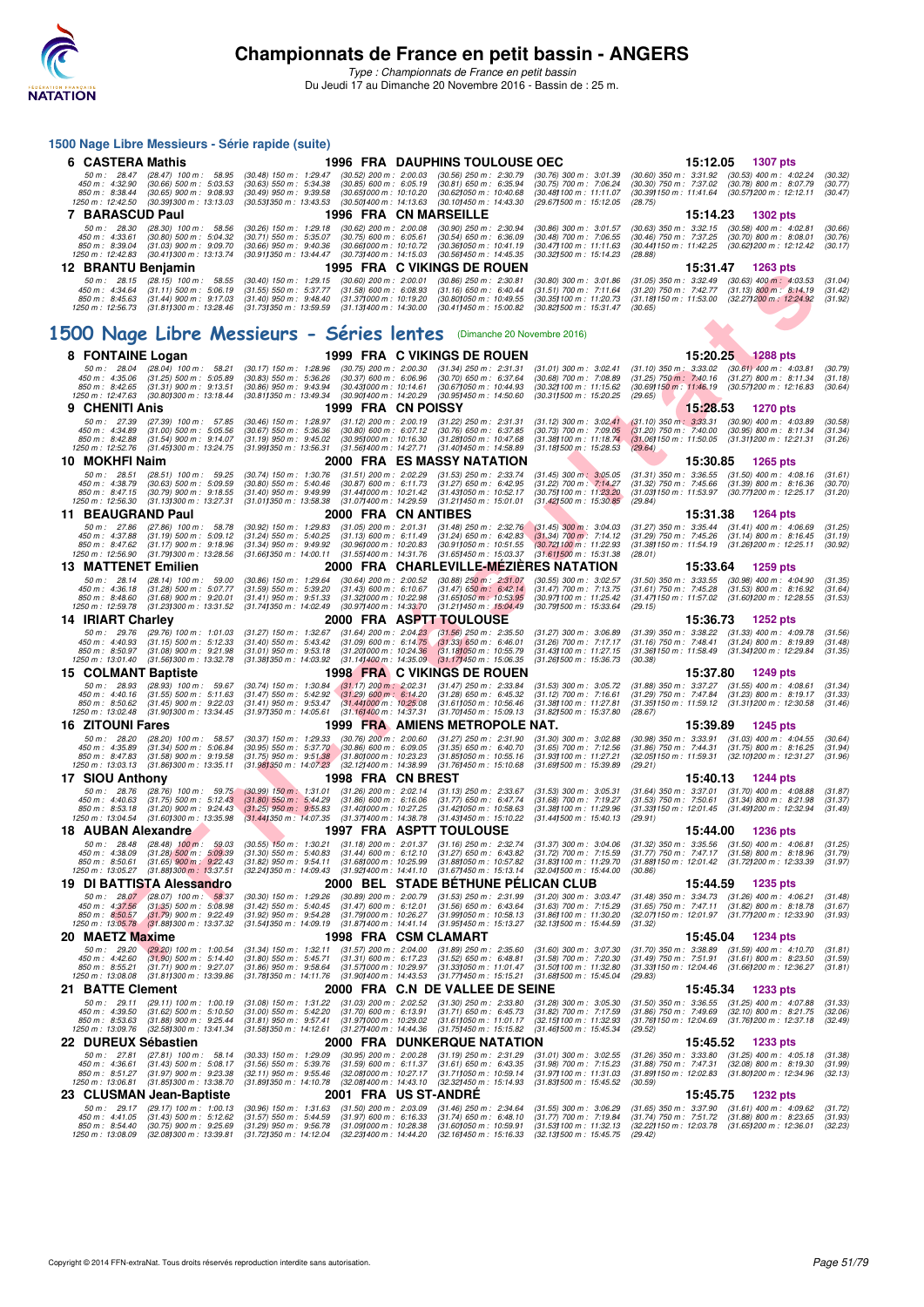

*Type : Championnats de France en petit bassin* Du Jeudi 17 au Dimanche 20 Novembre 2016 - Bassin de : 25 m.

#### **1500 Nage Libre Messieurs - Séries lentes (suite)**

|    | 24 CORBEL Yann                                                                                                                                                                                  |                                                                                                                                                                                                                                 | <b>1995 FRA ANGERS NATATION</b>                                                                                                     |                                                                                                                | 15:46.08                                                                                                                                         | 1231 pts                                                                                   |                               |
|----|-------------------------------------------------------------------------------------------------------------------------------------------------------------------------------------------------|---------------------------------------------------------------------------------------------------------------------------------------------------------------------------------------------------------------------------------|-------------------------------------------------------------------------------------------------------------------------------------|----------------------------------------------------------------------------------------------------------------|--------------------------------------------------------------------------------------------------------------------------------------------------|--------------------------------------------------------------------------------------------|-------------------------------|
|    | 50 m : 28.65<br>$(28.65)$ 100 m : 59.30<br>450 m: 4:38.09<br>$(31.40)$ 500 m : 5:09.29<br>850 m: 8:51.36<br>$(32.19)$ 900 m : 9:22.95<br>1250 m: 13:06.36<br>$(32.17)300 \text{ m}$ : 13:38.51  | $(30.65)$ 150 m : 1:30.55<br>$(31.20)$ 550 m : 5:40.89<br>$(31.60)$ 600 m : 6:12.20<br>(32.141000 m: 10.26.85)<br>$(31.59)$ 950 m : 9:55.09<br>(32.15) 350 m : 14:10.62<br>(32.111400 m: 14:42.87)                              | (31.25) 200 m : 2:01.62 (31.07) 250 m : 2:32.69<br>$(31.31)$ 650 m : 6:43.88<br>(31.761050 m: 10.58.16)<br>(32.25) 450 m : 15:15.08 | $(31.07)$ 300 m : 3:03.97<br>$(31.68)$ 700 m : 7:15.88<br>(31.311100 m: 11:30.12)<br>(32.211500 m: 15:46.08    | $(31.28)$ 350 m : 3:35.32 $(31.35)$ 400 m : 4:06.69<br>$(32.00)$ 750 m : 7:47.75<br>(31.96) 150 m : 12:02.10 (31.98) 200 m : 12:34.19<br>(31.00) | $(31.87)$ 800 m : 8:19.17                                                                  | (31.37)<br>(31.42)<br>(32.09) |
|    | 25 PLAZA Swann                                                                                                                                                                                  |                                                                                                                                                                                                                                 | 2001 FRA DAUPHINS AIXE-SUR-VIENNE                                                                                                   |                                                                                                                | 15:48.06                                                                                                                                         | <b>1227 pts</b>                                                                            |                               |
|    | 50 m: 29.03<br>$(29.03)$ 100 m : 1:00.15<br>450 m : 4:40.97<br>$(31.74)$ 500 m : 5:12.88<br>850 m: 8:54.65<br>$(31.71)$ 900 m : 9:26.35<br>1250 m: 13:09.21<br>(31.711300 m: 13:41.45)          | $(31.60)$ 200 m : 2:02.98<br>$(31.12)$ 150 m : 1:31.75<br>$(31.91)$ 550 m : 5:44.47<br>$(31.59)$ 600 m : 6:16.17<br>(31.70) 950 m : 9:58.18<br>(31.83) 000 m : 10:29.98<br>(32.241350 m: 14:13.54<br>(32.09) 400 m : 14:45.56   | $(31.23)$ 250 m : 2:34.29<br>$(31.70)$ 650 m : 6:48.03<br>(31.80) 050 m: 11:01.81<br>(32.02) 450 m : 15:17.92                       | $(31.31)$ 300 m : 3:05.79<br>$(31.86)$ 700 m : 7:19.52<br>(31.83) 100 m : 11:33.79<br>(32.36) 500 m : 15:48.06 | $(31.50)$ 350 m : 3:37.42<br>$(31.49)$ 750 m : 7:51.37<br>(31.98 <b>)</b> 150 m : 12:05.51<br>(30.14)                                            | $(31.63)$ 400 m : 4:09.23<br>$(31.85) 800 \text{ m}$ : 8:22.94<br>(31.72) 200 m : 12:37.50 | (31.81)<br>(31.57)<br>(31.99) |
|    | 26 BRENON Kyllian                                                                                                                                                                               |                                                                                                                                                                                                                                 | 2000 FRA CANET 66 NATATION                                                                                                          |                                                                                                                | 15:58.77                                                                                                                                         | <b>1204 pts</b>                                                                            |                               |
|    | $(28.36)$ 100 m : 59.28<br>50 m: 28.36<br>450 m: 4:41.24<br>$(32.31)$ 500 m : 5:13.06<br>850 m: 8:57.27<br>$(32.57)$ 900 m : 9:29.76<br>(32.611300 m: 13:50.04<br>1250 m : 13:17.73             | $(30.92)$ 150 m : 1:30.05<br>$(30.77)$ 200 m : 2:01.29<br>$(31.82)$ 550 m : 5:44.95<br>$(31.89)$ 600 m : 6:16.68<br>(32.49) 950 m : 10:02.00<br>(32.241000 m: 10:34.85)<br>(32.311350 m : 14:22.49)<br>(32.45) 400 m : 14:55.20 | $(31.24)$ 250 m : 2:33.00<br>$(31.73)$ 650 m : 6:48.49<br>(32.851050 m: 11:07.58)<br>(32.71) 450 m : 15:27.63                       | (31.71) 300 m : 3:04.74<br>$(31.81)$ 700 m : 7:20.37<br>(32.731100 m: 11:40.22)<br>(32.43) 500 m : 15:58.77    | $(31.74)$ 350 m : 3:36.84<br>$(31.88)$ 750 m : 7:52.54<br>$(32.64)150 \text{ m}$ : 12:12.55<br>(31.14)                                           | $(32.10)$ 400 m : 4:08.93<br>$(32.17)$ 800 m : 8:24.70<br>(32.33) 200 m : 12:45.12         | (32.09)<br>(32.16)<br>(32.57) |
|    | 27 CAMBLONG Tommy-Lee                                                                                                                                                                           |                                                                                                                                                                                                                                 | 2001 FRA CANET 66 NATATION                                                                                                          |                                                                                                                | 15:58.99                                                                                                                                         | <b>1203 pts</b>                                                                            |                               |
|    | 50 m: 28.25<br>(28.25) 100 m : 59.53<br>(32.33) 500 m : 5:13.09<br>450 m: 4:40.90<br>850 m: 8:58.30<br>$(32.03)$ 900 m : 9:30.57<br>1250 m: 13:18.92<br>(32.48) 300 m : 13:51.41                | $(31.28)$ 150 m : 1:30.54<br>$(31.01)$ 200 m : 2:01.82<br>$(32.09)$ 600 m : 6:17.33<br>$(32.19)$ 550 m : 5:45.18<br>(32.27) 950 m : 10:03.34<br>(32.771000 m: 10:36.06<br>(32.49) 350 m : 14:24.15<br>(32.741400 m: 14:56.69    | $(31.28)$ 250 m : 2:33.04<br>$(32.15)$ 650 m : 6:49.32<br>(32.72) 050 m: 11:08.87<br>(32.54) 450 m : 15:29.23                       | $(31.22)$ 300 m : 3:04.65<br>(31.99) 700 m : 7:21.62<br>(32.81) 100 m: 11:41.26<br>(32.541500 m: 15.58.99)     | $(31.61)$ 350 m : 3:36.38 $(31.73)$ 400 m : 4:08.57<br>$(32.30)$ 750 m : 7:53.84<br>(32.39) 150 m : 12:13.85<br>(29.76)                          | $(32.22)$ 800 m : 8:26.27<br>(32.59) 200 m : 12:46.44                                      | (32.19)<br>(32.43)<br>(32.59) |
|    | <b>28 VANDEVELDE Alexis</b>                                                                                                                                                                     |                                                                                                                                                                                                                                 | 2001 FRA SN VERSAILLES                                                                                                              |                                                                                                                | 15:59.68                                                                                                                                         | <b>1202 pts</b>                                                                            |                               |
|    | 50 m: 28.42<br>$(28.42)$ 100 m : 59.49<br>450 m : 4:43.48<br>$(32.00)$ 500 m : 5:15.86<br>850 m : 9:01.53<br>$(31.84)$ 900 m : 9:33.95<br>(32.05) 300 m : 13:51.66<br>1250 m : 13:19.48         | $(31.80)$ 200 m : 2:03.20<br>(31.07) 150 m : 1:31.29<br>$(32.38)$ 550 m : 5:48.07<br>$(32.21)$ 600 m : 6:20.58<br>(32.42) 950 m : 10:06.01<br>(32.06) 000 m: 10:38.39<br>(32.18) 350 m : 14:24.11<br>(32.45) 400 m : 14:56.57   | $(31.91)$ 250 m : 2:35.38<br>$(32.51)$ 650 m : 6:52.96<br>(32.381050 m: 11:10.25<br>(32.46) 450 m : 15:28.54                        | $(32.18)$ 300 m : 3:07.53<br>$(32.38)$ 700 m : 7:25.41<br>(31.86) 100 m : 11:42.66<br>(31.97) 500 m : 15:59.68 | $(32.15)$ 350 m : 3:39.51<br>$(32.45)$ 750 m : 7:57.74<br>(32.41) 150 m : 12:14.99<br>(31.14)                                                    | $(31.98)$ 400 m : 4:11.48<br>$(32.33)$ 800 m : 8:29.69<br>(32.33) 200 m : 12:47.43         | (31.97)<br>(31.95)<br>(32.44) |
|    | 29 FARGEOT Thomas                                                                                                                                                                               |                                                                                                                                                                                                                                 | 2001 FRA DAUPHINS TOULOUSE OEC                                                                                                      |                                                                                                                | 16:20.38                                                                                                                                         | 1158 pts                                                                                   |                               |
|    | 50 m: 28.86<br>$(28.86)$ 100 m : 1:00.81<br>450 m: 4:49.51<br>$(33.16)$ 500 m : 5:22.68<br>850 m: 9:11.64<br>$(33.16)$ 900 m : 9:44.63<br>1250 m: 13:36.59<br>$(33.01)300 \text{ m}$ : 14:10.18 | (31.95) 150 m : 1:32.92<br>(33.17) 550 m : 5:55.24<br>$(32.11)$ 200 m : 2:05.37<br>$(32.56)$ 600 m : 6:27.54<br>(32.99) 950 m : 10:17.74<br>(33.111000 m: 10:50.65<br>(33.591350 m : 14:43.52<br>(33.34) 400 m : 15:16.39       | $(32.45)$ 250 m : 2:37.91<br>$(32.30)$ 650 m : 7:00.08<br>(32.911050 m: 11:23.98<br>(32.871450 m: 15:48.77)                         | (32.54) 300 m : 3:10.29<br>(32.54) 700 m : 7:32.76<br>(33.33) 100 m : 11:57.02<br>(32.38) 500 m : 16:20.38     | $(32.38)$ 350 m : 3:43.35<br>$(32.68)$ 750 m : 8:05.42<br>(33.04) 150 m : 12:30.49<br>(31.61)                                                    | $(33.06)$ 400 m : 4:16.35<br>$(32.66)$ 800 m : 8:38.48<br>(33.47) 200 m : 13:03.58         | (33.00)<br>(33.06)<br>(33.09) |
|    | <b>30 BOUCHON Pierre</b>                                                                                                                                                                        |                                                                                                                                                                                                                                 | 1999 FRA C REDON NATATION                                                                                                           |                                                                                                                | 16:29.81                                                                                                                                         | 1138 pts                                                                                   |                               |
|    | 50 m: 28.58<br>$(28.58)$ 100 m : 1:00.45<br>450 m: 4:48.86<br>$(32.76)$ 500 m : 5:21.72<br>850 m: 9:15.04<br>$(33.68)$ 900 m : 9:48.68<br>1250 m : 13:44.04<br>(33.74) 300 m : 14:17.98         | $(31.87)$ 150 m : 1:32.64<br>$(32.19)$ 200 m : 2:05.06<br>$(32.86)$ 550 m : 5:54.86<br>$(33.14)$ 600 m : 6:27.87<br>(33.64) 950 m : 10:22.42<br>(33.741000 m: 10.54.39)<br>(33.94) 350 m : 14:51.33<br>(33.35) 400 m : 15:25.20 | $(32.42)$ 250 m : 2:37.60<br>$(33.01)$ 650 m : 7:00.44<br>(31.97) 050 m: 11:28.44<br>(33.87) 450 m : 15:58.53                       | $(32.54)$ 300 m : 3:10.14<br>$(32.57)$ 700 m : 7:34.14<br>(34.05) 100 m : 12.02.37<br>(33.331500 m : 16:29.81  | $(32.54)$ 350 m : 3:42.92<br>$(33.70)$ 750 m : 8:07.54<br>$(33.93)$ 150 m : 12:36.38<br>(31.28)                                                  | $(32.78)$ 400 m : 4:16.10<br>$(33.40)$ 800 m : 8:41.36<br>(34.01) 200 m : 13:10.30         | (33.18)<br>(33.82)<br>(33.92) |
|    | --- SIX Thomas                                                                                                                                                                                  |                                                                                                                                                                                                                                 | 1999 FRA CN CARCASSONNE                                                                                                             |                                                                                                                | <b>DNS</b> exc                                                                                                                                   |                                                                                            |                               |
|    |                                                                                                                                                                                                 |                                                                                                                                                                                                                                 |                                                                                                                                     |                                                                                                                |                                                                                                                                                  |                                                                                            |                               |
|    | 50 Dos Messieurs - Finale A                                                                                                                                                                     | (Dimanche 20 Novembre 2016)                                                                                                                                                                                                     |                                                                                                                                     |                                                                                                                |                                                                                                                                                  |                                                                                            |                               |
|    | 1 STRAVIUS Jérémy                                                                                                                                                                               |                                                                                                                                                                                                                                 | 1988 FRA AMIENS METROPOLE NAT.                                                                                                      |                                                                                                                | 00:22.97                                                                                                                                         | <b>1422 pts</b>                                                                            |                               |
|    | 2 STASIULIS Benjamin                                                                                                                                                                            |                                                                                                                                                                                                                                 | <b>1986 FRA CN MARSEILLE</b>                                                                                                        |                                                                                                                | 00:23.68                                                                                                                                         | 1375 pts                                                                                   |                               |
|    | 3 AVETAND Thomas                                                                                                                                                                                |                                                                                                                                                                                                                                 | 1995 FRA AMIENS METROPOLE NAT.                                                                                                      |                                                                                                                | 00:24.41                                                                                                                                         | <b>1328 pts</b>                                                                            |                               |
| 4  | <b>GARASYMOVYTCH Oleg</b>                                                                                                                                                                       |                                                                                                                                                                                                                                 | 1997 FRA CN AVIGNON                                                                                                                 |                                                                                                                | 00:24.49                                                                                                                                         | 1323 pts                                                                                   |                               |
|    | 5 ORANGE Maxence                                                                                                                                                                                |                                                                                                                                                                                                                                 | <b>1998 FRA NANTES NATATION</b>                                                                                                     |                                                                                                                | 00:24.67                                                                                                                                         | <b>1312 pts</b>                                                                            |                               |
|    | <b>6 HUILLE Stanislas</b>                                                                                                                                                                       |                                                                                                                                                                                                                                 | <b>1999 FRA SN VERSAILLES</b>                                                                                                       |                                                                                                                | 00:24.81                                                                                                                                         | 1303 pts                                                                                   |                               |
|    | 7 DESPREZ Pierre-Yves                                                                                                                                                                           |                                                                                                                                                                                                                                 | <b>1996 FRA ALLIANCE DIJON NATATION</b>                                                                                             |                                                                                                                | 00:24.83                                                                                                                                         | <b>1302 pts</b>                                                                            |                               |
|    | 8 MIATTI K-Ryls                                                                                                                                                                                 |                                                                                                                                                                                                                                 | <b>1999 FRA MULHOUSE ON</b>                                                                                                         |                                                                                                                | 00:24.89                                                                                                                                         | 1298 pts                                                                                   |                               |
|    | 50 Dos Messieurs - Finale B                                                                                                                                                                     | (Dimanche 20 Novembre 2016)                                                                                                                                                                                                     |                                                                                                                                     |                                                                                                                |                                                                                                                                                  |                                                                                            |                               |
|    | 1 ROCH Nans                                                                                                                                                                                     |                                                                                                                                                                                                                                 | 1996 FRA CN ANTIBES                                                                                                                 |                                                                                                                | 00:24.99                                                                                                                                         | <b>1292 pts</b>                                                                            |                               |
|    | 2 LOTH Matthias                                                                                                                                                                                 |                                                                                                                                                                                                                                 | 1994 FRA VICHY VAL D'ALLIER NATATION                                                                                                |                                                                                                                | 00:25.33                                                                                                                                         | <b>1270 pts</b>                                                                            |                               |
| 3  | <b>KOINDREDI Goroco</b>                                                                                                                                                                         |                                                                                                                                                                                                                                 | 1999 FRA CANET 66 NATATION                                                                                                          |                                                                                                                | 00:25.43                                                                                                                                         | 1264 pts                                                                                   |                               |
| 4  | <b>MATHIEU Geoffroy</b>                                                                                                                                                                         |                                                                                                                                                                                                                                 | <b>1997 FRA STADE CLERMONT NATATION</b>                                                                                             |                                                                                                                | 00:25.46                                                                                                                                         | 1262 pts                                                                                   |                               |
| 5  |                                                                                                                                                                                                 |                                                                                                                                                                                                                                 | <b>1998 FRA PAYS DE GEX NATATION</b>                                                                                                |                                                                                                                | 00:25.52                                                                                                                                         | 1259 pts                                                                                   |                               |
| 6. | <b>BURBAN Corentin</b><br><b>BREFUEL Simon</b>                                                                                                                                                  |                                                                                                                                                                                                                                 | 1997 FRA CANET 66 NATATION                                                                                                          |                                                                                                                | 00:25.54                                                                                                                                         |                                                                                            |                               |
|    |                                                                                                                                                                                                 |                                                                                                                                                                                                                                 |                                                                                                                                     |                                                                                                                |                                                                                                                                                  | <b>1257 pts</b>                                                                            |                               |
|    | 7 DESLANDES Adrien<br>--- TRILLAT Léo                                                                                                                                                           | 1998 FRA CN POISSY                                                                                                                                                                                                              | 1997 FRA C VIKINGS DE ROUEN                                                                                                         |                                                                                                                | 00:25.84<br><b>DSQ</b>                                                                                                                           | 1239 pts                                                                                   |                               |
|    |                                                                                                                                                                                                 |                                                                                                                                                                                                                                 |                                                                                                                                     |                                                                                                                |                                                                                                                                                  |                                                                                            |                               |
|    | $50$ Dos Messieurs - Finale C 15-18 ans (Dimanche 20 Novembre 2016)                                                                                                                             |                                                                                                                                                                                                                                 |                                                                                                                                     |                                                                                                                |                                                                                                                                                  |                                                                                            |                               |

#### **[50 Dos Messieurs - Finale A](http://www.ffnatation.fr/webffn/resultats.php?idact=nat&go=epr&idcpt=41163&idepr=61)** (Dimanche 20 Novembre 2016)

| 1 STRAVIUS Jérémy     | 1988 FRA AMIENS METROPOLE NAT.          | 00:22.97<br><b>1422 pts</b> |
|-----------------------|-----------------------------------------|-----------------------------|
| 2 STASIULIS Benjamin  | 1986 FRA CN MARSEILLE                   | 1375 pts<br>00:23.68        |
| 3 AVETAND Thomas      | 1995 FRA AMIENS METROPOLE NAT.          | <b>1328 pts</b><br>00:24.41 |
| 4 GARASYMOVYTCH Oleg  | 1997 FRA CN AVIGNON                     | 1323 pts<br>00:24.49        |
| 5 ORANGE Maxence      | <b>1998 FRA NANTES NATATION</b>         | 00:24.67<br><b>1312 pts</b> |
| 6 HUILLE Stanislas    | <b>1999 FRA SN VERSAILLES</b>           | 00:24.81<br>1303 pts        |
| 7 DESPREZ Pierre-Yves | <b>1996 FRA ALLIANCE DIJON NATATION</b> | 1302 pts<br>00:24.83        |
| 8 MIATTI K-Ryls       | <b>1999 FRA MULHOUSE ON</b>             | 00:24.89<br><b>1298 pts</b> |

#### **[50 Dos Messieurs - Finale B](http://www.ffnatation.fr/webffn/resultats.php?idact=nat&go=epr&idcpt=41163&idepr=61)** (Dimanche 20 Novembre 2016)

| 1 ROCH Nans        |  | 1996 FRA CN ANTIBES                     | 00:24.99   | 1292 pts        |
|--------------------|--|-----------------------------------------|------------|-----------------|
| 2 LOTH Matthias    |  | 1994 FRA VICHY VAL D'ALLIER NATATION    | 00:25.33   | <b>1270 pts</b> |
| 3 KOINDREDI Goroco |  | <b>1999 FRA CANET 66 NATATION</b>       | 00:25.43   | 1264 pts        |
| 4 MATHIEU Geoffroy |  | <b>1997 FRA STADE CLERMONT NATATION</b> | 00:25.46   | <b>1262 pts</b> |
| 5 BURBAN Corentin  |  | <b>1998 FRA PAYS DE GEX NATATION</b>    | 00:25.52   | 1259 pts        |
| 6 BREFUEL Simon    |  | <b>1997 FRA CANET 66 NATATION</b>       | 00:25.54   | <b>1257 pts</b> |
| 7 DESLANDES Adrien |  | 1997 FRA C VIKINGS DE ROUEN             | 00:25.84   | 1239 pts        |
| --- TRILLAT Léo    |  | <b>1998 FRA CN POISSY</b>               | <b>DSQ</b> |                 |

## **[50 Dos Messieurs - Finale C](http://www.ffnatation.fr/webffn/resultats.php?idact=nat&go=epr&idcpt=41163&idepr=61) 15-18 ans** (Dimanche 20 Novembre 2016)

| <b>MILLET Arthur</b> |  | 2000 FRA CANET 66 NATATION            | 00:25.66 | 1250 pts        |
|----------------------|--|---------------------------------------|----------|-----------------|
| 2 LEGER Baptiste     |  | <b>1999 FRA ES MASSY NATATION</b>     | 00:25.86 | <b>1237 pts</b> |
| 3 GHAFFARI Mohamed   |  | 2000 TUN CSM CLAMART                  | 00:25.88 | 1236 pts        |
| 4 SALCZER Ladislas   |  | 2000 FRA OLYMPIC NICE NATATION        | 00:25.92 | <b>1234 pts</b> |
| 5 LAMORISSE Jean     |  | 2000 FRA DENAIN NAT. PORTE DU HAINAUT | 00:25.94 | 1233 pts        |
| 5 GRANDJEAN Meven    |  | 2000 FRA CN VOUZIERS                  | 00:25.94 | 1233 pts        |
| 7 FOURMY Matéo       |  | <b>2000 FRA ES MASSY NATATION</b>     | 00:26.64 | 1190 pts        |
| 8 CHAILLOU Merouane  |  | <b>1999 FRA LANNION NATATION</b>      | 00:26.72 | 1185 pts        |
|                      |  |                                       |          |                 |

#### **[50 Dos Messieurs - Séries](http://www.ffnatation.fr/webffn/resultats.php?idact=nat&go=epr&idcpt=41163&idepr=61)** (Dimanche 20 Novembre 2016)

**1 STRAVIUS Jérémy 1988 FRA AMIENS METROPOLE NAT. 00:23.74 1372 pts**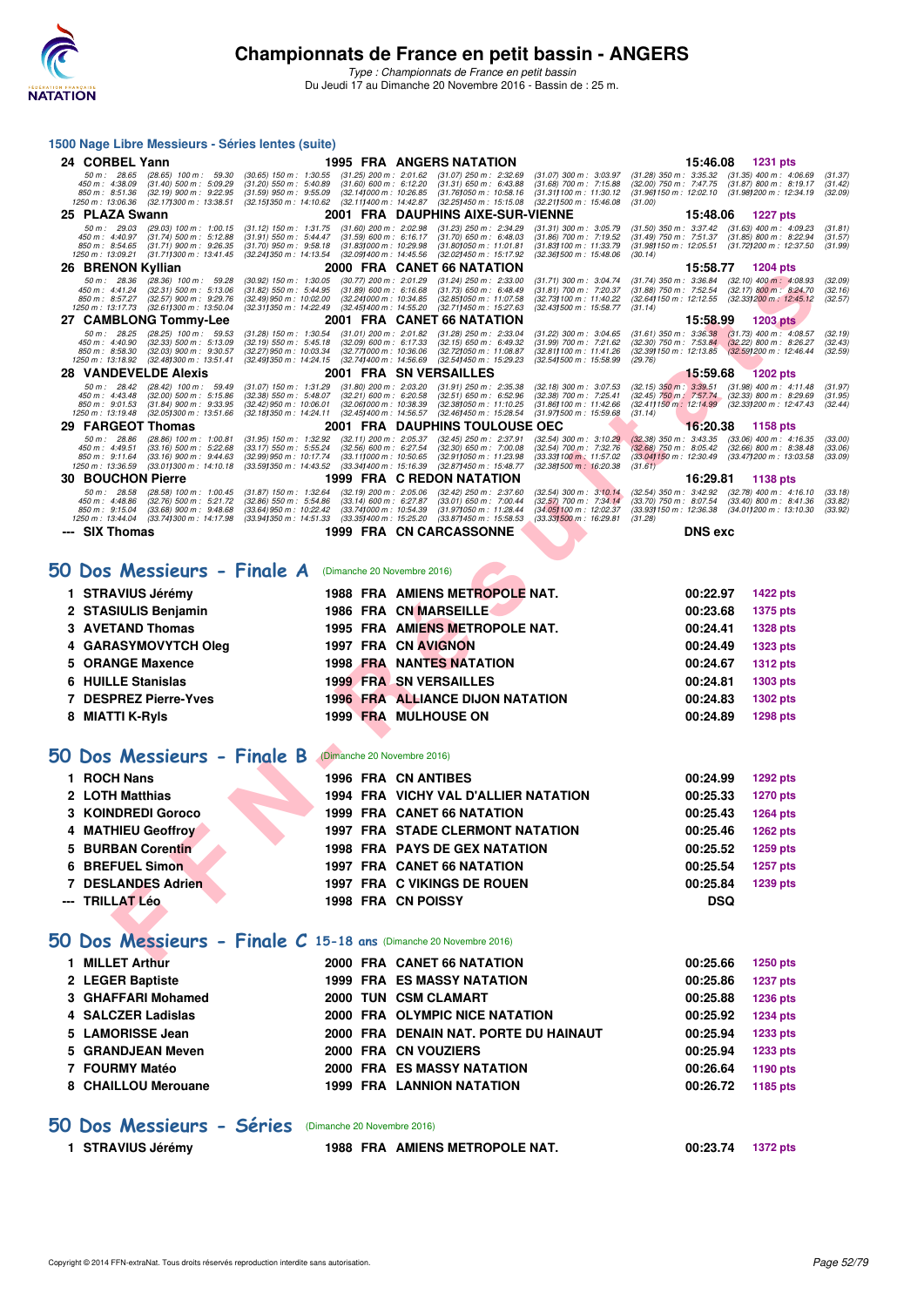

#### **50 Dos Messieurs - Séries (suite)**

| 2 GARASYMOVYTCH Oleg                                    |  | 1997 FRA CN AVIGNON                     | 00:24.73                                   | 1308 pts        |
|---------------------------------------------------------|--|-----------------------------------------|--------------------------------------------|-----------------|
| 3 ORANGE Maxence                                        |  | <b>1998 FRA NANTES NATATION</b>         | 00:24.84                                   | 1301 pts        |
| 4 AVETAND Thomas                                        |  | <b>1995 FRA AMIENS METROPOLE NAT.</b>   | 00:24.88                                   | 1299 pts        |
| 5 STASIULIS Benjamin                                    |  | <b>1986 FRA CN MARSEILLE</b>            | 00:24.89                                   | <b>1298 pts</b> |
| 6 HUILLE Stanislas                                      |  | <b>1999 FRA SN VERSAILLES</b>           | 00:24.92                                   | 1296 pts        |
| 7 DESPREZ Pierre-Yves                                   |  | 1996 FRA ALLIANCE DIJON NATATION        | 00:25.06                                   | <b>1287 pts</b> |
| 8 MIATTI K-Ryls                                         |  | 1999 FRA MULHOUSE ON                    | 00:25.15                                   | 1282 pts        |
| 9 LOTH Matthias                                         |  | 1994 FRA VICHY VAL D'ALLIER NATATION    | 00:25.23                                   | <b>1277 pts</b> |
| 10 ROCH Nans                                            |  | <b>1996 FRA CN ANTIBES</b>              | 00:25.41                                   | $1265$ pts      |
| 11 BURBAN Corentin                                      |  | <b>1998 FRA PAYS DE GEX NATATION</b>    | 00:25.47                                   | <b>1262 pts</b> |
| 12 TRILLAT Léo                                          |  | <b>1998 FRA CN POISSY</b>               | 00:25.53                                   | 1258 pts        |
| 13 MATHIEU Geoffroy                                     |  | <b>1997 FRA STADE CLERMONT NATATION</b> | 00:25.60                                   | <b>1254 pts</b> |
| <b>14 KOINDREDI Goroco</b>                              |  | 1999 FRA CANET 66 NATATION              | 00:25.65                                   | <b>1250 pts</b> |
| 15 BREFUEL Simon                                        |  | <b>1997 FRA CANET 66 NATATION</b>       | 00:25.68                                   | <b>1249 pts</b> |
| 16 DESLANDES Adrien                                     |  | 1997 FRA C VIKINGS DE ROUEN             | 00:25.74                                   | 1245 pts        |
| 17 DELECLUSE Theo                                       |  | <b>1997 FRA CANET 66 NATATION</b>       | 00:25.77                                   | <b>1243 pts</b> |
| 18 MILLET Arthur                                        |  | 2000 FRA CANET 66 NATATION              | 00:25.78                                   | <b>1242 pts</b> |
| 19 LEGER Baptiste                                       |  | <b>1999 FRA ES MASSY NATATION</b>       | 00:25.85                                   | 1238 pts        |
| 20 LAMORISSE Jean                                       |  | 2000 FRA DENAIN NAT. PORTE DU HAINAUT   | 00:25.87                                   | 1237 pts        |
| 21 FALCOU Aubry                                         |  | 1996 FRA CLUB DE NATATION DE SASSENAGE  | 00:25.90                                   | 1235 pts        |
| 22 GRANDJEAN Meven                                      |  | 2000 FRA CN VOUZIERS                    | 00:25.95                                   | <b>1232 pts</b> |
| 23 AROT Julien                                          |  | <b>1992 FRA SN VERSAILLES</b>           | 00:25.99                                   | <b>1229 pts</b> |
| 24 MERLIN William                                       |  | <b>1995 FRA TOULON VAR NATATION</b>     | 00:26.01                                   | <b>1228 pts</b> |
| 25 GHAFFARI Mohamed                                     |  | 2000 TUN CSM CLAMART                    | 00:26.02                                   | <b>1228 pts</b> |
| 26 JOURDAN Thibaut                                      |  | <b>1995 FRA ASPTT MONTPELLIER</b>       | 00:26.09                                   | 1223 pts        |
| 27 GAETAN Lucas                                         |  | 1996 FRA EMS BRON                       | 00:26.12                                   | 1221 pts        |
| 28 DULONDEL Louis                                       |  | 1998 FRA C VIKINGS DE ROUEN             | 00:26.15                                   | 1220 pts        |
| 29 LEGOUX Julien                                        |  | 1994 FRA SN MONTGERON                   | 00:26.16                                   | 1219 pts        |
| 29 MENDES Romain                                        |  | 1998 FRA AQUA CLUB PONTAULT-ROISSY      | 00:26.16                                   | <b>1219 pts</b> |
| 31 HAMON Teiva                                          |  | <b>1996 FRA C REDON NATATION</b>        | 00:26.27                                   | <b>1212 pts</b> |
| 32 FOURMY Matéo                                         |  | <b>2000 FRA ES MASSY NATATION</b>       | 00:26.54                                   | 1196 pts        |
| 33 PINCEPOCHE Yohan                                     |  | 1997 FRA STADE FRANÇAIS O COURBEVOIE    | 00:26.56                                   | 1195 pts        |
| 34 SALCZER Ladislas                                     |  | 2000 FRA OLYMPIC NICE NATATION          | 00:26.60                                   | 1192 pts        |
| 35 MIOSSEC Mathieu                                      |  | 1994 FRA CN BREST                       | 00:26.73                                   | 1184 pts        |
| 36 CHAILLOU Merouane                                    |  | <b>1999 FRA LANNION NATATION</b>        | 00:26.79                                   | 1181 pts        |
| 37 HOOGE Geoffrey                                       |  | <b>1994 FRA GRAVELINES NATATION</b>     | 00:26.85                                   | <b>1177 pts</b> |
| <b>38 LE LAY Antoine</b>                                |  | 1998 FRA CN BREST                       | 00:26.87                                   | 1176 pts        |
| 39 RIGAUX Nicolas                                       |  | <b>1998 FRA TARBES NAUTIC CLUB</b>      | 00:27.22                                   | 1155 pts        |
| 40 CARLES Quentin                                       |  | 1995 FRA EMS BRON                       | 00:27.31                                   | 1150 pts        |
| 41 LESAFFRE Simon                                       |  | <b>1998 FRA ROUBAIX NATATION</b>        | 00:27.43                                   | 1143 pts        |
| --- BEDEL Paul-Gabriel                                  |  | <b>1994 FRA CN MARSEILLE</b>            | <b>DNS</b> exc                             |                 |
| --- HERLEM Antoine                                      |  | <b>1999 FRA CN ANTIBES</b>              | <b>DNS</b> dec                             |                 |
|                                                         |  |                                         |                                            |                 |
| 00 Dos Messieurs - Finale A (Vendredi 18 Novembre 2016) |  |                                         |                                            |                 |
| 1 STASIULIS Benjamin                                    |  | <b>1986 FRA CN MARSEILLE</b>            | 00:51.04 1370 pts                          |                 |
|                                                         |  |                                         | 50 m : 24.35 (24.35) 100 m : 51.04 (26.69) |                 |

## **[100 Dos Messieurs - Finale A](http://www.ffnatation.fr/webffn/resultats.php?idact=nat&go=epr&idcpt=41163&idepr=62)** (Vendredi 18 Novembre 2016)

|  | 1 STASIULIS Benjamin        |  | <b>1986 FRA CN MARSEILLE</b>    |                        | 00:51.04                          | <b>1370 pts</b> |  |
|--|-----------------------------|--|---------------------------------|------------------------|-----------------------------------|-----------------|--|
|  |                             |  |                                 | $50 \text{ m}$ : 24.35 | $(24.35)$ 100 m :                 | 51.04 (26.69)   |  |
|  | 2 AVETAND Thomas            |  | 1995 FRA AMIENS METROPOLE NAT.  |                        | 00:51.55                          | <b>1354 pts</b> |  |
|  |                             |  |                                 | $50 m$ : 25.08         | $(25.08)$ 100 m : 51.55 $(26.47)$ |                 |  |
|  | <b>3 GARASYMOVYTCH Oleg</b> |  | 1997 FRA CN AVIGNON             |                        | 00:51.95                          | <b>1342 pts</b> |  |
|  |                             |  |                                 | $50 m$ : 25.57         | $(25.57)$ 100 m : 51.95 $(26.38)$ |                 |  |
|  | 4 ORANGE Maxence            |  | <b>1998 FRA NANTES NATATION</b> |                        | 00:52.93                          | $1312$ pts      |  |
|  |                             |  |                                 | $50 m$ : 25.71         | $(25.71)$ 100 m :                 | 52.93 (27.22)   |  |
|  | 5 POTHAIN Jordan            |  | 1994 FRA NAUTIC CLUB ALP'38     |                        | 00:53.35                          | $1299$ pts      |  |
|  |                             |  |                                 | $50 \text{ m}$ : 25.42 | $(25.42)$ 100 m :                 | 53.35 (27.93)   |  |
|  | 6 HUILLE Stanislas          |  | <b>1999 FRA SN VERSAILLES</b>   |                        | 00:53.56                          | $1293$ pts      |  |
|  |                             |  |                                 | $50 m$ : 25.79         | $(25.79)$ 100 m :                 | 53.56 (27.77)   |  |
|  | 7 MIATTI K-Ryls             |  | <b>1999 FRA MULHOUSE ON</b>     |                        | 00:53.92                          | $1282$ pts      |  |
|  |                             |  |                                 | $50 \text{ m}$ : 26.31 | $(26.31)$ 100 m : 53.92 $(27.61)$ |                 |  |
|  |                             |  |                                 |                        |                                   |                 |  |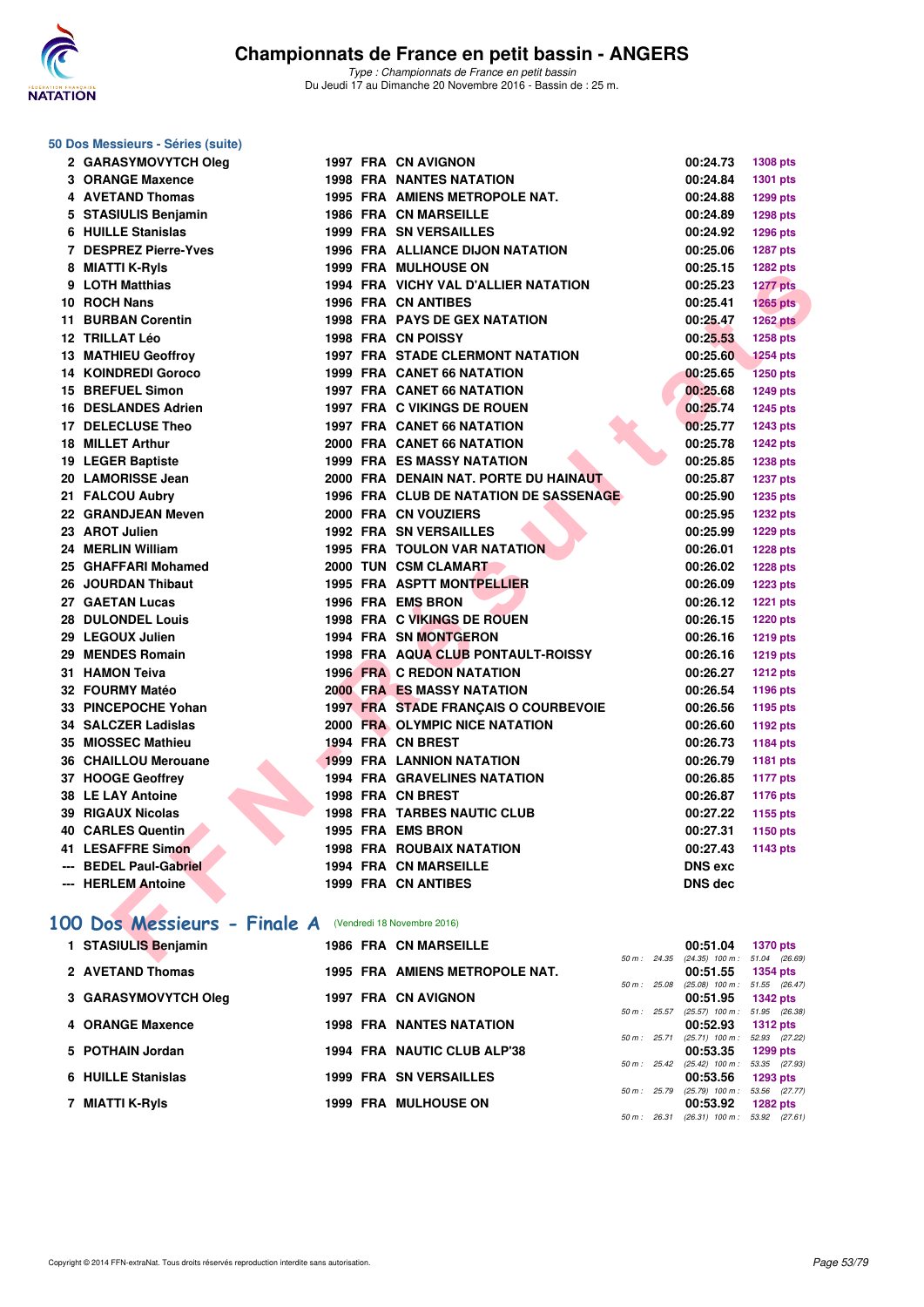

|    | 100 Dos Messieurs - Finale A (suite)                                 |  |                                                                  |                |              |                                                      |                                  |
|----|----------------------------------------------------------------------|--|------------------------------------------------------------------|----------------|--------------|------------------------------------------------------|----------------------------------|
|    | 8 DESPREZ Pierre-Yves                                                |  | <b>1996 FRA ALLIANCE DIJON NATATION</b>                          | 50 m: 26.56    |              | 00:54.53<br>(26.56) 100 m: 54.53 (27.97)             | <b>1264 pts</b>                  |
|    |                                                                      |  |                                                                  |                |              |                                                      |                                  |
|    | 100 Dos Messieurs - Finale B<br>1 BREFUEL Simon                      |  | (Vendredi 18 Novembre 2016)<br><b>1997 FRA CANET 66 NATATION</b> |                |              | 00:53.94                                             | 1281 pts                         |
|    |                                                                      |  |                                                                  | 50 m: 26.34    |              | $(26.34)$ 100 m : 53.94 $(27.60)$                    |                                  |
|    | 2 MATHIEU Geoffroy                                                   |  | <b>1997 FRA STADE CLERMONT NATATION</b>                          | 50 m: 26.68    |              | 00:54.23<br>$(26.68)$ 100 m : 54.23 $(27.55)$        | 1273 pts                         |
|    | 3 BURBAN Corentin                                                    |  | <b>1998 FRA PAYS DE GEX NATATION</b>                             | 50 m : 26.58   |              | 00:54.55<br>(26.58) 100 m: 54.55 (27.97)             | <b>1263 pts</b>                  |
|    | 4 LAHRICHI Driss                                                     |  | <b>1997 MAR ASPTT TOULOUSE</b>                                   | 50 m : 27.05   |              | 00:55.17<br>$(27.05)$ 100 m : 55.17 $(28.12)$        | 1245 pts                         |
| 5. | <b>MILLET Arthur</b>                                                 |  | 2000 FRA CANET 66 NATATION                                       |                |              | 00:55.32                                             | <b>1240 pts</b>                  |
|    | 6 AROT Julien                                                        |  | <b>1992 FRA SN VERSAILLES</b>                                    | 50 m: 26.68    |              | $(26.68)$ 100 m :<br>00:55.46                        | 55.32 (28.64)<br><b>1236 pts</b> |
|    | 7 MERLIN William                                                     |  | <b>1995 FRA TOULON VAR NATATION</b>                              | 50 m : 26.95   |              | $(26.95)$ 100 m : 55.46 $(28.51)$<br>00:55.62        | <b>1231 pts</b>                  |
|    | 8 LAMORISSE Jean                                                     |  | 2000 FRA DENAIN NAT. PORTE DU HAINAUT                            | 50 m: 26.87    |              | $(26.87)$ 100 m : 55.62 $(28.75)$<br>00:56.01        | <b>1220 pts</b>                  |
|    |                                                                      |  |                                                                  | $50 m$ : 27.15 |              | $(27.15)$ 100 m : 56.01 (28.86)                      |                                  |
|    | 100 Dos Messieurs - Finale $C$ 15-18 ans (Vendredi 18 Novembre 2016) |  |                                                                  |                |              |                                                      |                                  |
|    | 1 LEGER Baptiste                                                     |  | <b>1999 FRA ES MASSY NATATION</b>                                | 50 m: 27.01    |              | 00:55.07<br>$(27.01)$ 100 m : 55.07 (28.06)          | <b>1248 pts</b>                  |
|    | 2 CHATTI Souhaiel                                                    |  | 2000 FRA STADE FRANÇAIS O COURBEVOIE                             |                |              | 00:55.15                                             | <b>1245 pts</b>                  |
|    | 3 GHAFFARI Mohamed                                                   |  | 2000 TUN CSM CLAMART                                             | 50 m : 26.99   |              | $(26.99)$ 100 m : 55.15 $(28.16)$<br>00:55.77        | <b>1227 pts</b>                  |
|    | 4 GRANDJEAN Meven                                                    |  | 2000 FRA CN VOUZIERS                                             |                |              | 50 m: 27.18 (27.18) 100 m: 55.77 (28.59)<br>00:55.96 | 1221 pts                         |
|    | 5 KOINDREDI Goroco                                                   |  | 1999 FRA CANET 66 NATATION                                       | 50 m: 27.13    |              | (27.13) 100 m: 55.96 (28.83)<br>00:56.06             | <b>1218 pts</b>                  |
|    | 6 VLAOVIC Milan                                                      |  | 2000 FRA CANET 66 NATATION                                       |                |              | 50 m: 27.12 (27.12) 100 m: 56.06 (28.94)<br>00:56.18 | <b>1215 pts</b>                  |
|    |                                                                      |  |                                                                  | 50 m: 27.51    |              | (27.51) 100 m: 56.18 (28.67)                         |                                  |
|    | 7 CHAILLOU Merouane                                                  |  | <b>1999 FRA LANNION NATATION</b>                                 |                |              | 00:56.48<br>50 m: 27.46 (27.46) 100 m: 56.48 (29.02) | <b>1206 pts</b>                  |
|    | 7 QUEREL Marius                                                      |  | 2000 FRA CN AVIGNON                                              |                | 50 m : 27.19 | 00:56.48<br>$(27.19)$ 100 m : 56.48 $(29.29)$        | <b>1206 pts</b>                  |
|    | 100 Dos Messieurs - Séries                                           |  | (Vendredi 18 Novembre 2016)                                      |                |              |                                                      |                                  |
|    | 1 STASIULIS Benjamin                                                 |  | 1986 FRA CN MARSEILLE                                            |                |              | 00:52.58                                             | <b>1323 pts</b>                  |
|    | 1 AVETAND Thomas                                                     |  | <b>1995 FRA AMIENS METROPOLE NAT.</b>                            | 50 m: 25.31    |              | $(25.31)$ 100 m :<br>00:52.58                        | 52.58 (27.27)<br>1323 pts        |
|    | 3 STRAVIUS Jérémy                                                    |  | 1988 FRA AMIENS METROPOLE NAT.                                   | 50 m: 25.62    |              | $(25.62)$ 100 m : 52.58 (26.96)<br>00:53.02          | 1309 pts                         |
|    |                                                                      |  |                                                                  |                | 50 m : 25.17 | $(25.17)$ 100 m : 53.02 $(27.85)$                    |                                  |
|    | 4 GARASYMOVYTCH Oleg                                                 |  | 1997 FRA CN AVIGNON                                              | 50 m : 25.55   |              | 00:53.12<br>(25.55) 100 m: 53.12 (27.57)             | <b>1306 pts</b>                  |
|    | 5 ORANGE Maxence                                                     |  | 1998 FRA NANTES NATATION                                         |                | 50 m : 25.72 | 00:53.16<br>(25.72) 100 m: 53.16 (27.44)             | <b>1305 pts</b>                  |
|    | 6 POTHAIN Jordan                                                     |  | 1994 FRA NAUTIC CLUB ALP'38                                      | 50 m : 25.56   |              | 00:53.35<br>(25.56) 100 m: 53.35 (27.79)             | 1299 pts                         |
|    | 7 MIATTI K-RyIs                                                      |  | 1999 FRA MULHOUSE ON                                             | 50 m: 26.29    |              | 00:54.15<br>$(26.29)$ 100 m : 54.15 $(27.86)$        | 1275 pts                         |
|    | 8 HUILLE Stanislas                                                   |  | <b>1999 FRA SN VERSAILLES</b>                                    |                |              | 00:54.40                                             | <b>1268 pts</b>                  |
| 9  | <b>DESPREZ Pierre-Yves</b>                                           |  | 1996 FRA ALLIANCE DIJON NATATION                                 | 50 m: 26.08    |              | (26.08) 100 m: 54.40 (28.32)<br>00:54.55             | <b>1263 pts</b>                  |
|    | 10 MATHIEU Geoffroy                                                  |  | <b>1997 FRA STADE CLERMONT NATATION</b>                          | 50 m : 26.41   |              | $(26.41)$ 100 m : 54.55 $(28.14)$<br>00:54.64        | 1260 pts                         |
|    | 11 BREFUEL Simon                                                     |  | 1997 FRA CANET 66 NATATION                                       | 50 m : 26.78   |              | (26.78) 100 m: 54.64 (27.86)<br>00:54.83             | <b>1255 pts</b>                  |
|    | 12 MILLET Arthur                                                     |  | 2000 FRA CANET 66 NATATION                                       | 50 m : 26.46   |              | (26.46) 100 m: 54.83 (28.37)<br>00:55.04             | <b>1248 pts</b>                  |
|    |                                                                      |  |                                                                  | 50 m : 26.23   |              | $(26.23)$ 100 m :                                    | 55.04 (28.81)                    |
|    | <b>13 BURBAN Corentin</b>                                            |  | <b>1998 FRA PAYS DE GEX NATATION</b>                             | 50 m : 26.69   |              | 00:55.05<br>$(26.69)$ 100 m : 55.05 (28.36)          | 1248 pts                         |
|    | <b>14 LAHRICHI Driss</b>                                             |  | <b>1997 MAR ASPTT TOULOUSE</b>                                   | 50 m : 27.16   |              | 00:55.13<br>(27.16) 100 m: 55.13 (27.97)             | <b>1246 pts</b>                  |
|    | 15 AROT Julien                                                       |  | 1992 FRA SN VERSAILLES                                           |                | 50 m : 26.81 | 00:55.39<br>$(26.81)$ 100 m : 55.39 $(28.58)$        | 1238 pts                         |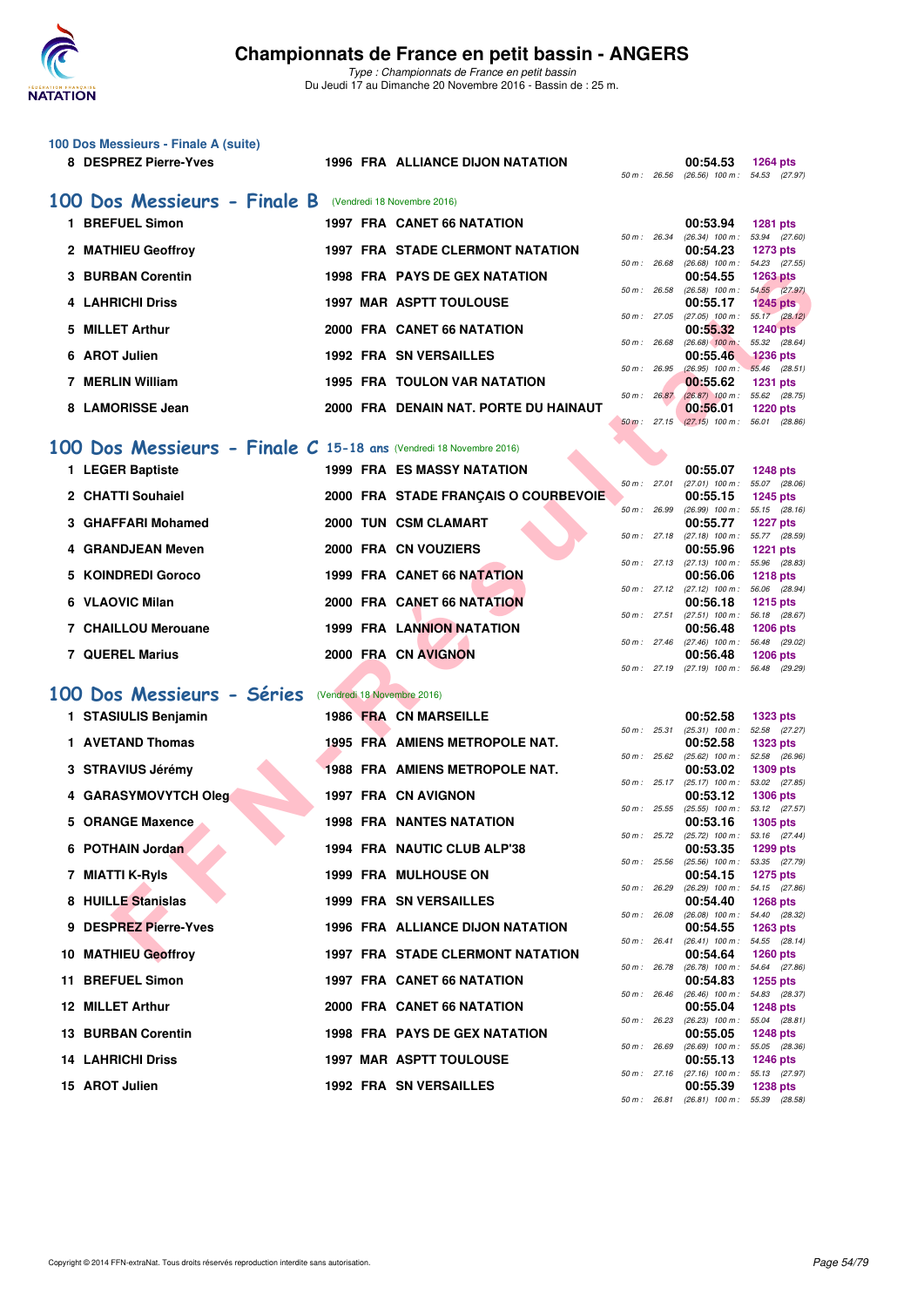

**100 Dos Messieurs - Séries (suite)**

|     | 16 MERLIN William        |  | 1995 FRA TOULON VAR NATATION           |                              |                              | 00:55.52                                                                             | <b>1234 pts</b> |  |
|-----|--------------------------|--|----------------------------------------|------------------------------|------------------------------|--------------------------------------------------------------------------------------|-----------------|--|
|     | 17 LAMORISSE Jean        |  | 2000 FRA DENAIN NAT. PORTE DU HAINAUT  | 50 m : 26.76                 |                              | (26.76) 100 m: 55.52 (28.76)<br>00:55.55                                             | <b>1233 pts</b> |  |
|     | 18 DELECLUSE Theo        |  | <b>1997 FRA CANET 66 NATATION</b>      | 50 m : 26.66<br>50 m : 26.45 |                              | $(26.66)$ 100 m : 55.55 (28.89)<br>00:55.63<br>$(26.45)$ 100 m : 55.63 (29.18)       | <b>1231 pts</b> |  |
|     | 19 VLAOVIC Milan         |  | 2000 FRA CANET 66 NATATION             |                              |                              | 00:55.78<br>$(27.13)$ 100 m : 55.78 $(28.65)$                                        | <b>1227 pts</b> |  |
|     | 20 LEGER Baptiste        |  | <b>1999 FRA ES MASSY NATATION</b>      | 50 m : 27.13<br>50 m: 27.34  |                              | 00:55.82                                                                             | <b>1225 pts</b> |  |
|     | 21 GHAFFARI Mohamed      |  | 2000 TUN CSM CLAMART                   |                              | 50 m : 26.97                 | (27.34) 100 m: 55.82 (28.48)<br>00:55.90<br>$(26.97)$ 100 m : 55.90 $(28.93)$        | <b>1223 pts</b> |  |
|     | 22 KOINDREDI Goroco      |  | 1999 FRA CANET 66 NATATION             |                              |                              | 00:55.94                                                                             | 1222 $pts$      |  |
|     | 23 GRANDJEAN Meven       |  | 2000 FRA CN VOUZIERS                   |                              | 50 m : 27.19                 | $(27.19)$ 100 m : 55.94 $(28.75)$<br>00:56.11                                        | <b>1217 pts</b> |  |
|     | 23 RENARD Geoffrey       |  | <b>1997 FRA DAUPHINS TOULOUSE OEC</b>  | 50 m : 27.06                 | 50 m: 26.86                  | $(27.06)$ 100 m : 56.11 $(29.05)$<br>00:56.11<br>$(26.86)$ 100 m : 56.11 (29.25)     | <b>1217 pts</b> |  |
|     | 25 GAYANT Brice          |  | 1995 FRA U.S CRETEIL NATATION          | $50 m$ : 27.05               |                              | 00:56.20<br>$(27.05)$ 100 m : 56.20 (29.15)                                          | <b>1214 pts</b> |  |
|     | 26 FALCOU Aubry          |  | 1996 FRA CLUB DE NATATION DE SASSENAGE | 50 m: 27.09                  |                              | 00:56.22                                                                             | <b>1214 pts</b> |  |
|     | <b>BRUN Christophe</b>   |  | <b>1998 FRA DAUPHINS TOULOUSE OEC</b>  | 50 m: 27.35                  |                              | (27.09) 100 m: 56.22 (29.13)<br>00:56.31                                             | <b>1211 pts</b> |  |
|     | 27 CHAILLOU Merouane     |  | <b>1999 FRA LANNION NATATION</b>       | 50 m: 27.48                  |                              | $(27.35)$ 100 m : 56.31 $(28.96)$<br>00:56.31                                        | <b>1211 pts</b> |  |
|     | 29 CHATTI Souhaiel       |  | 2000 FRA STADE FRANÇAIS O COURBEVOIE   |                              |                              | (27.48) 100 m: 56.31 (28.83)<br>00:56.35<br>50 m: 27.16 (27.16) 100 m: 56.35 (29.19) | <b>1210 pts</b> |  |
|     | <b>30 QUEREL Marius</b>  |  | 2000 FRA CN AVIGNON                    |                              |                              | 00:56.47                                                                             | <b>1206 pts</b> |  |
|     | 31 NDOYE BROUARD Yohann  |  | 2000 FRA DAUPHINS D'ANNECY             |                              | 50 m : 27.32<br>50 m : 27.51 | $(27.32)$ 100 m : 56.47 $(29.15)$<br>00:56.51<br>$(27.51)$ 100 m : 56.51 (29.00)     | <b>1205 pts</b> |  |
|     | 32 LECHEVALIER Baptiste  |  | <b>1998 FRA GRENOBLE NATATION</b>      |                              | 50 m : 27.21                 | 00:56.54<br>(27.21) 100 m: 56.54 (29.33)                                             | <b>1204 pts</b> |  |
|     | 33 SALCZER Ladislas      |  | 2000 FRA OLYMPIC NICE NATATION         |                              | 50 m : 27.42                 | 00:56.56<br>$(27.42)$ 100 m : 56.56 $(29.14)$                                        | <b>1204 pts</b> |  |
|     | 34 LECHEVALIER Thomas    |  | 2000 FRA GRENOBLE NATATION             |                              |                              | 00:56.59                                                                             | <b>1203 pts</b> |  |
|     | 34 SYOUD Jaouad          |  | 1999 FRA CN CHALON-SUR-SAONE           |                              | 50 m : 27.87                 | 50 m: 27.19 (27.19) 100 m: 56.59 (29.40)<br>00:56.59                                 | <b>1203 pts</b> |  |
| 36. | <b>JOURDAN Thibaut</b>   |  | <b>1995 FRA ASPTT MONTPELLIER</b>      | 50 m : 27.28                 |                              | (27.87) 100 m : 56.59 (28.72)<br>00:56.63<br>(27.28) 100 m: 56.63 (29.35)            | <b>1202 pts</b> |  |
| 37. | <b>DULONDEL Louis</b>    |  | 1998 FRA C VIKINGS DE ROUEN            | 50 m : 27.44                 |                              | 00:56.71                                                                             | 1199 pts        |  |
|     | <b>38 SCHENKEL Jules</b> |  | 1995 FRA ASM CHAMALIERES NATATION      | 50 m : 27.29                 |                              | (27.44) 100 m: 56.71 (29.27)<br>00:56.72<br>(27.29) 100 m: 56.72 (29.43)             | 1199 pts        |  |
| 39  | <b>GUEGAN Janik</b>      |  | 1996 FRA NAUTIC CLUB ALP'38            |                              | 50 m : 27.95                 | 00:56.75<br>$(27.95)$ 100 m : 56.75 $(28.80)$                                        | 1198 pts        |  |
|     | 40 LECLERCQ Thomas       |  | 1999 FRA AMIENS METROPOLE NAT.         |                              | 50 m : 27.20                 | 00:56.91<br>(27.20) 100 m: 56.91 (29.71)                                             | 1194 pts        |  |
|     | 41 LE LAY Antoine        |  | 1998 FRA CN BREST                      |                              | 50 m : 27.44                 | 00:56.93<br>$(27.44)$ 100 m : 56.93 $(29.49)$                                        | 1193 pts        |  |
|     | 42 FOURMY Matéo          |  | 2000 FRA ES MASSY NATATION             |                              |                              | 00:56.94<br>50 m: 27.45 (27.45) 100 m: 56.94 (29.49)                                 | 1193 pts        |  |
|     | 43 RIGAUX Nicolas        |  | <b>1998 FRA TARBES NAUTIC CLUB</b>     |                              | 50 m : 27.88                 | 00:57.15                                                                             | 1187 pts        |  |
|     | 44 RANDOIN Julien        |  | 1996 FRA VICHY VAL D'ALLIER NATATION   |                              |                              | (27.88) 100 m: 57.15 (29.27)<br>00:57.24<br>50 m: 27.53 (27.53) 100 m: 57.24 (29.71) | 1184 pts        |  |
|     | 45 ROUAULT Pierre        |  | <b>1995 FRA DAUPHINS TOULOUSE OEC</b>  |                              | 50 m : 27.69                 | 00:57.26<br>$(27.69)$ 100 m : 57.26 $(29.57)$                                        | 1183 pts        |  |
|     | 46 HAMON Teiva           |  | <b>1996 FRA C REDON NATATION</b>       |                              |                              | 00:57.34                                                                             | 1181 pts        |  |
|     | 47 DURIEUX Damien        |  | 1999 BEL ASPTT NANCY                   |                              | 50 m : 27.28                 | (27.28) 100 m: 57.34 (30.06)<br>00:57.41                                             | 1179 pts        |  |
|     | 48 FRIZZAS Ewan          |  | <b>2001 FRA MARTIGUES NATATION</b>     |                              |                              | 50 m : 27.73 (27.73) 100 m : 57.41 (29.68)<br>00:57.50                               | <b>1176 pts</b> |  |
|     | 49 HOOGE Geoffrey        |  | 1994 FRA GRAVELINES NATATION           |                              | 50 m : 28.06                 | $(28.06)$ 100 m : 57.50 $(29.44)$<br>00:57.66                                        | 1172 pts        |  |
|     | 50 BALDELLI Anthony      |  | <b>1999 FRA MARTIGUES NATATION</b>     |                              | 50 m: 27.44                  | (27.44) 100 m: 57.66 (30.22)<br>00:57.74                                             | 1169 pts        |  |
|     | 51 LEONARDI Valentin     |  | 1996 FRA CN BRUNOY-ESSONNE             |                              |                              | 50 m : 28.15 (28.15) 100 m : 57.74 (29.59)<br>00:57.78                               | <b>1168 pts</b> |  |
|     |                          |  |                                        |                              |                              | 50 m: 28.16 (28.16) 100 m: 57.78 (29.62)                                             |                 |  |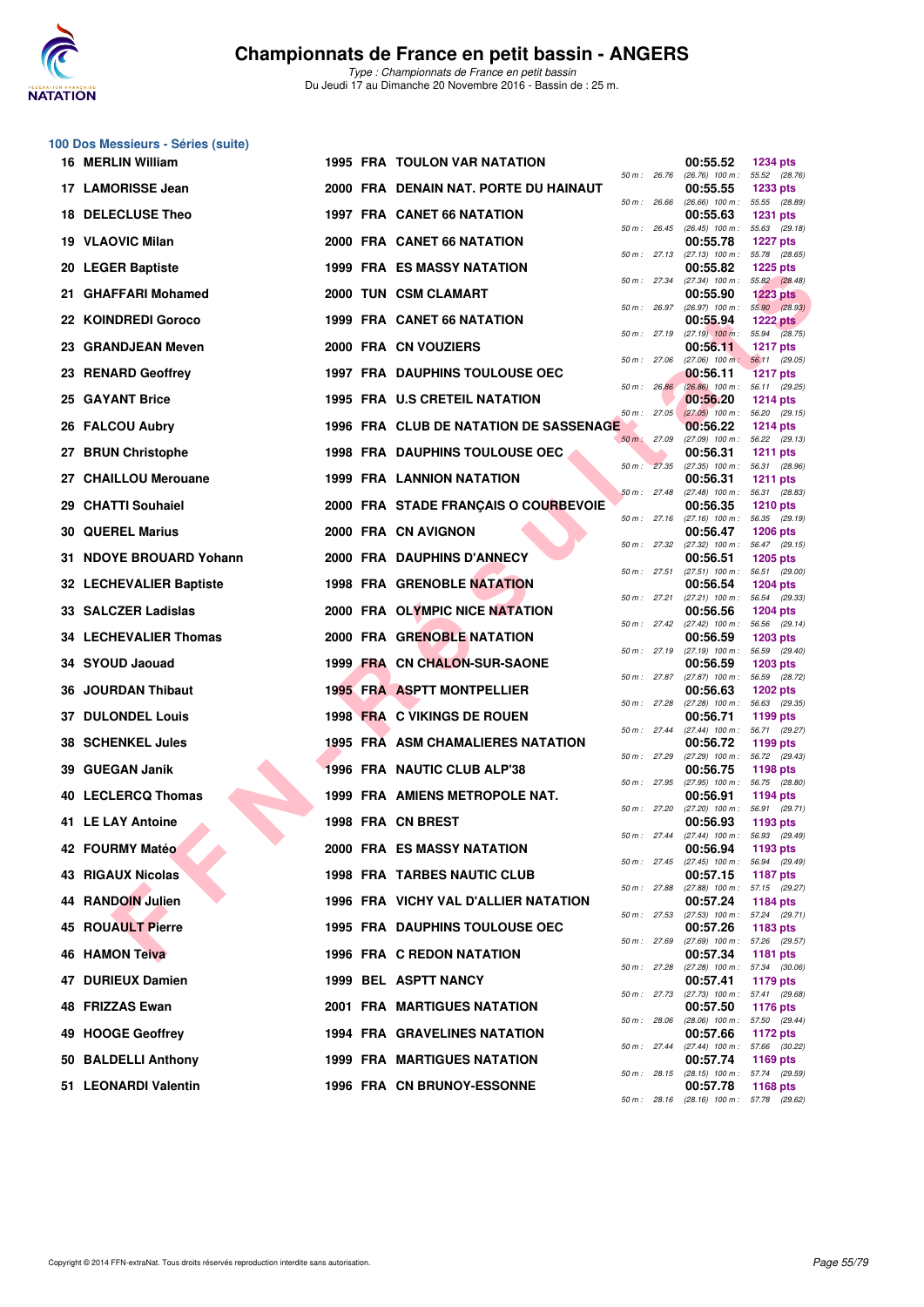

**100 Dos Messieurs - Séries (suite)**

*Type : Championnats de France en petit bassin* Du Jeudi 17 au Dimanche 20 Novembre 2016 - Bassin de : 25 m.

|  | 52 LACHETEAU Flavien       |  | <b>1998 FRA DAUPHINS D'ANNECY</b>  |                | 00:57.87                                      | 1166 pts                    |
|--|----------------------------|--|------------------------------------|----------------|-----------------------------------------------|-----------------------------|
|  | 53 LESAFFRE Simon          |  | <b>1998 FRA ROUBAIX NATATION</b>   | 50 m: 27.90    | $(27.90)$ 100 m : 57.87 $(29.97)$<br>00:57.92 | 1164 pts                    |
|  | <b>54 LE MONNIER Aloys</b> |  | 1993 FRA AS LA TESTE               | $50 m$ : 28.12 | $(28.12)$ 100 m :<br>00:58.16                 | 57.92 (29.80)<br>1157 pts   |
|  | 55 HERLEM Antoine          |  | <b>1999 FRA CN ANTIBES</b>         | $50 m$ : 27.77 | $(27.77)$ 100 m :                             | 58.16 (30.39)               |
|  |                            |  |                                    | 50 m: 28.21    | 00:58.24<br>$(28.21)$ 100 m :                 | 1155 pts<br>58.24 (30.03)   |
|  | 56 CARLES Quentin          |  | 1995 FRA EMS BRON                  | 50 m: 27.94    | 00:58.26<br>$(27.94)$ 100 m :                 | 1155 pts<br>58.26 (30.32)   |
|  | 57 DE GROOT Samuel         |  | 1999 FRA CLUB DES NAGEURS DE BRIVE | 50 m: 28.32    | 00:58.56<br>$(28.32)$ 100 m :                 | $1146$ pts<br>58.56 (30.24) |
|  | 58 ALLAMAND Anthony        |  | 2000 FRA STADE OLYMPIQUE CHAMBÉRY  | $50 m$ : 28.65 | 00:58.64<br>$(28.65)$ 100 m :                 | 1144 $pts$<br>58.64 (29.99) |
|  | --- BEDEL Paul-Gabriel     |  | <b>1994 FRA CN MARSEILLE</b>       |                | <b>DNS</b> exc                                |                             |
|  |                            |  |                                    |                |                                               |                             |

#### [200 Dos Messieurs - Finale A](http://www.ffnatation.fr/webffn/resultats.php?idact=nat&go=epr&idcpt=41163&idepr=63) (Jeudi 17 Novembre 2016)

| 1 GARASYMOVYTCH Oleg |  | 1997 FRA CN AVIGNON                     |  |                         |                                                         | 01:53.12                            | <b>1342 pts</b> |  |
|----------------------|--|-----------------------------------------|--|-------------------------|---------------------------------------------------------|-------------------------------------|-----------------|--|
|                      |  |                                         |  |                         | 50 m: 26.42 (26.42) 100 m: 54.49 (28.07) 150 m: 1:23.92 | $(29.43)$ 200 m : 1:53.12 $(29.20)$ |                 |  |
| 2 ORANGE Maxence     |  | <b>1998 FRA NANTES NATATION</b>         |  |                         |                                                         | 01:53.21                            | <b>1341 pts</b> |  |
|                      |  | 50 m: 27.01                             |  |                         | (27.01) 100 m : 55.80 (28.79) 150 m : 1:24.58           | (28.78) 200 m : 1:53.21 (28.63)     |                 |  |
| 3 STASIULIS Benjamin |  | <b>1986 FRA CN MARSEILLE</b>            |  |                         |                                                         | 01:54.54                            | <b>1320 pts</b> |  |
|                      |  |                                         |  |                         | 50 m: 25.93 (25.93) 100 m: 54.92 (28.99) 150 m: 1:25.19 | $(30.27)$ 200 m : 1:54.54 $(29.35)$ |                 |  |
| 4 MATHIEU Geoffroy   |  | <b>1997 FRA STADE CLERMONT NATATION</b> |  |                         |                                                         | 01:55.79                            | <b>1301 pts</b> |  |
|                      |  |                                         |  |                         | 50 m: 27.35 (27.35) 100 m: 56.77 (29.42) 150 m: 1:26.83 | $(30.06)$ 200 m : 1:55.79 $(28.96)$ |                 |  |
| 5 BREFUEL Simon      |  | 1997 FRA CANET 66 NATATION              |  |                         |                                                         | 01:56.08                            | <b>1297 pts</b> |  |
|                      |  |                                         |  |                         | 50 m: 27.25 (27.25) 100 m: 56.35 (29.10) 150 m: 1:26.27 | (29.92) 200 m: 1:56.08 (29.81)      |                 |  |
| 6 HUILLE Stanislas   |  | 1999 FRA SN VERSAILLES                  |  |                         |                                                         | 01:57.63                            | $1274$ pts      |  |
|                      |  | 50 m: 27.28 (27.28) 100 m: 56.97        |  |                         | (29.69) 150 m : 1:27.39                                 | $(30.42)$ 200 m : 1:57.63 $(30.24)$ |                 |  |
| 7 BRUN Christophe    |  | <b>1998 FRA DAUPHINS TOULOUSE OEC</b>   |  |                         |                                                         | 01:58.62                            | 1259 pts        |  |
|                      |  | 50 m: 27.59 (27.59) 100 m: 57.52        |  |                         | (29.93) 150 m : 1:27.90                                 | $(30.38)$ 200 m : 1:58.62 $(30.72)$ |                 |  |
| 8 RENARD Geoffrey    |  | <b>1997 FRA DAUPHINS TOULOUSE OEC</b>   |  |                         |                                                         | 01:59.32                            | <b>1248 pts</b> |  |
|                      |  | 50 m : 27.29                            |  | $(27.29)$ 100 m : 56.84 | (29.55) 150 m : 1:27.71                                 | $(30.87)$ 200 m : 1:59.32 $(31.61)$ |                 |  |
|                      |  |                                         |  |                         |                                                         |                                     |                 |  |

## **[200 Dos Messieurs - Finale B](http://www.ffnatation.fr/webffn/resultats.php?idact=nat&go=epr&idcpt=41163&idepr=63)** (Jeudi 17 Novembre 2016)

| ווווושט כבותות ט                                               |  | ווטחם כווום ואחז נככו                                                                                                             | 00.JO.ZU<br>່ 1 ເປນ ນເວ                                            |
|----------------------------------------------------------------|--|-----------------------------------------------------------------------------------------------------------------------------------|--------------------------------------------------------------------|
| 7 DE GROOT Samuel                                              |  | 1999 FRA CLUB DES NAGEURS DE BRIVE                                                                                                | 50 m: 27.94 (27.94) 100 m: 58.26 (30.32)<br>00:58.56<br>$1146$ pts |
|                                                                |  |                                                                                                                                   | 50 m: 28.32 (28.32) 100 m: 58.56 (30.24)                           |
| 8 ALLAMAND Anthony                                             |  | 2000 FRA STADE OLYMPIQUE CHAMBERY                                                                                                 | 00:58.64<br>1144 $pts$                                             |
|                                                                |  |                                                                                                                                   | 50 m: 28.65 (28.65) 100 m: 58.64 (29.99)                           |
| -- BEDEL Paul-Gabriel                                          |  | <b>1994 FRA CN MARSEILLE</b>                                                                                                      | <b>DNS exc</b>                                                     |
|                                                                |  |                                                                                                                                   |                                                                    |
| O Dos Messieurs - Finale A (Jeudi 17 Novembre 2016)            |  |                                                                                                                                   |                                                                    |
| 1 GARASYMOVYTCH Oleg                                           |  | 1997 FRA CN AVIGNON                                                                                                               | 01:53.12<br>1342 pts                                               |
|                                                                |  | 50 m: 26.42 (26.42) 100 m: 54.49 (28.07) 150 m: 1.23.92 (29.43) 200 m: 1.53.12 (29.20)                                            |                                                                    |
| <b>2 ORANGE Maxence</b>                                        |  | <b>1998 FRA NANTES NATATION</b>                                                                                                   | 01:53.21<br>1341 pts                                               |
|                                                                |  | 50 m: 27.01 (27.01) 100 m: 55.80 (28.79) 150 m: 1:24.58 (28.78) 200 m: 1:53.21 (28.63)                                            |                                                                    |
| 3   STASIULIS Benjamin                                         |  | <b>1986 FRA CN MARSEILLE</b>                                                                                                      | 01:54.54<br><b>1320 pts</b>                                        |
| 4 MATHIEU Geoffroy                                             |  | 50 m: 25.93 (25.93) 100 m: 54.92 (28.99) 150 m: 1:25.19 (30.27) 200 m: 1:54.54 (29.35)<br><b>1997 FRA STADE CLERMONT NATATION</b> | 01:55.79<br>1301 pts                                               |
|                                                                |  | 50 m: 27.35 (27.35) 100 m: 56.77 (29.42) 150 m: 1:26.83 (30.06) 200 m: 1:55.79 (28.96)                                            |                                                                    |
| 5 BREFUEL Simon                                                |  | <b>1997 FRA CANET 66 NATATION</b>                                                                                                 | 01:56.08<br>1297 pts                                               |
|                                                                |  | 50 m: 27.25 (27.25) 100 m: 56.35 (29.10) 150 m: 1:26.27 (29.92) 200 m: 1:56.08 (29.81)                                            |                                                                    |
| 6 HUILLE Stanislas                                             |  | <b>1999 FRA SN VERSAILLES</b>                                                                                                     | 01:57.63<br>1274 pts                                               |
|                                                                |  | 50 m: 27.28 (27.28) 100 m: 56.97 (29.69) 150 m: 1:27.39 (30.42) 200 m: 1:57.63 (30.24)                                            |                                                                    |
| 7 BRUN Christophe                                              |  | <b>1998 FRA DAUPHINS TOULOUSE OEC</b>                                                                                             | 01:58.62<br>1259 pts                                               |
|                                                                |  | 50 m: 27.59 (27.59) 100 m: 57.52 (29.93) 150 m: 1:27.90 (30.38) 200 m: 1:58.62 (30.72)                                            |                                                                    |
| 8 RENARD Geoffrey                                              |  | <b>1997 FRA DAUPHINS TOULOUSE OEC</b><br>50 m: 27.29 (27.29) 100 m: 56.84 (29.55) 150 m: 1:27.71 (30.87) 200 m: 1:59.32 (31.61)   | 01:59.32<br>1248 pts                                               |
| <b>10 Dos Messieurs - Finale B</b> (Jeudi 17 Novembre 2016)    |  |                                                                                                                                   |                                                                    |
| 1 CHATTI Souhaiel                                              |  | 2000 FRA STADE FRANCAIS O COURBEVOIE                                                                                              | 01:58.15<br>1266 pts                                               |
|                                                                |  | 50 m: 27.60 (27.60) 100 m: 57.67 (30.07) 150 m: 1:28.22 (30.55) 200 m: 1:58.15 (29.93)                                            |                                                                    |
| 2 NDOYE BROUARD Yohann                                         |  | <b>2000 FRA DAUPHINS D'ANNECY</b>                                                                                                 | 01:58.52<br>$1260$ pts                                             |
| 3 LEGER Baptiste                                               |  | 50 m: 28.35 (28.35) 100 m: 58.40 (30.05) 150 m: 1:28.69 (30.29) 200 m: 1:58.52 (29.83)<br><b>1999 FRA ES MASSY NATATION</b>       | 01:58.74<br>1257 pts                                               |
|                                                                |  | 50 m: 28.05 (28.05) 100 m: 58.34 (30.29) 150 m: 1:28.94 (30.60) 200 m: 1:58.74 (29.80)                                            |                                                                    |
| 4 VLAOVIC Milan                                                |  | 2000 FRA CANET 66 NATATION                                                                                                        | 01:59.29<br>1249 pts                                               |
|                                                                |  | 50 m: 27.61 (27.61) 100 m: 57.63 (30.02) 150 m: 1:28.57 (30.94) 200 m: 1:59.29 (30.72)                                            |                                                                    |
| 5 BURBAN Corentin                                              |  | <b>1998 FRA PAYS DE GEX NATATION</b>                                                                                              | 01:59.35<br>1248 pts                                               |
|                                                                |  | 50 m: 27.67 (27.67) 100 m: 58.03 (30.36) 150 m: 1:28.85 (30.82) 200 m: 1:59.35 (30.50)                                            |                                                                    |
| 6 GAYANT Brice                                                 |  | 1995 FRA U.S CRETEIL NATATION                                                                                                     | 02:00.36<br>1233 pts                                               |
| 7   LAHRICHI Driss                                             |  | 50 m: 28.71 (28.71) 100 m: 59.61 (30.90) 150 m: 1:30.35 (30.74) 200 m: 2:00.36 (30.01)<br><b>1997 MAR ASPTT TOULOUSE</b>          | 02:00.68<br><b>1228 pts</b>                                        |
|                                                                |  | 50 m: 28.23 (28.23) 100 m: 58.53 (30.30) 150 m: 1:30.25 (31.72) 200 m: 2:00.68 (30.43)                                            |                                                                    |
| 8 LAMORISSE Jean                                               |  | 2000 FRA DENAIN NAT. PORTE DU HAINAUT                                                                                             | 02:02.71<br>1199 pts                                               |
|                                                                |  | 50 m: 28.03 (28.03) 100 m: 58.40 (30.37) 150 m: 1.29.76 (31.36) 200 m: 2:02.71 (32.95)                                            |                                                                    |
|                                                                |  |                                                                                                                                   |                                                                    |
| 10 Dos Messieurs - Finale C 15-18 ans (Jeudi 17 Novembre 2016) |  |                                                                                                                                   |                                                                    |
| 1 MATTENET Emilien                                             |  | 2000 FRA CHARLEVILLE-MEZIERES NATATION                                                                                            | 01:59.59<br>$1245$ pts                                             |
|                                                                |  | 50 m: 28.04 (28.04) 100 m: 58.62 (30.58) 150 m: 1:29.26 (30.64) 200 m: 1:59.59 (30.33)                                            |                                                                    |
| 2 MIATTI K-Ryis                                                |  | <b>1999 FRA MULHOUSE ON</b>                                                                                                       | 02:00.01<br>1238 pts                                               |
|                                                                |  | 50 m: 27.26 (27.26) 100 m: 57.56 (30.30) 150 m: 1:29.01 (31.45) 200 m: 2:00.01 (31.00)                                            |                                                                    |
| 3 MILLET Arthur                                                |  | 2000 FRA CANET 66 NATATION                                                                                                        | 02:00.42<br><b>1232 pts</b>                                        |

| 1 MATTENET Emilien |  | 2000 FRA CHARLEVILLE-MÉZIÈRES NATATION                                                                                                                                     | 01:59.59 | 1245 pts                                                 |
|--------------------|--|----------------------------------------------------------------------------------------------------------------------------------------------------------------------------|----------|----------------------------------------------------------|
| 2 MIATTI K-Ryls    |  | 50 m: 28.04 (28.04) 100 m: 58.62 (30.58) 150 m: 1:29.26<br><b>1999 FRA MULHOUSE ON</b>                                                                                     | 02:00.01 | $(30.64)$ 200 m : 1:59.59 $(30.33)$<br>1238 pts          |
| 3 MILLET Arthur    |  | 50 m: 27.26 (27.26) 100 m: 57.56 (30.30) 150 m: 1:29.01<br>2000 FRA CANET 66 NATATION                                                                                      | 02:00.42 | $(31.45)$ 200 m : 2:00.01 $(31.00)$<br>1232 pts          |
| 4 BALDELLI Anthony |  | $50 \text{ m}$ : 28.10 (28.10) 100 m :<br>(30.50) 150 m : 1:29.28<br>58.60<br><b>1999 FRA MARTIGUES NATATION</b>                                                           |          | $(30.68)$ 200 m : 2:00.42 $(31.14)$<br>02:00.79 1227 pts |
| 5 QUEREL Marius    |  | 50 m: 29.11 (29.11) 100 m: 1:00.36 (31.25) 150 m: 1:31.08<br>2000 FRA CN AVIGNON<br>50 m: 28.45 (28.45) 100 m: 59.66 (31.21) 150 m: 1:31.04 (31.38) 200 m: 2:01.69 (30.65) | 02:01.69 | $(30.72)$ 200 m : 2:00.79 $(29.71)$<br>1214 pts          |
| 6 FRIZZAS Ewan     |  | <b>2001 FRA MARTIGUES NATATION</b><br>50 m: 29.00 (29.00) 100 m: 1:00.29 (31.29) 150 m: 1:32.59                                                                            | 02:03.53 | 1187 pts<br>$(32.30)$ 200 m : 2:03.53 $(30.94)$          |
| 7 SALCZER Ladislas |  | 2000 FRA OLYMPIC NICE NATATION<br>50 m : 28.86 (28.86) 100 m : 1:00.07 (31.21) 150 m : 1:31.98                                                                             | 02:03.79 | 1183 pts<br>$(31.91)$ 200 m : 2:03.79 $(31.81)$          |
| 8 HERLEM Antoine   |  | 1999 FRA CN ANTIBES                                                                                                                                                        | 02:04.37 | 1175 pts                                                 |
|                    |  | 50 m: 29.00 (29.00) 100 m: 1:00.18 (31.18) 150 m: 1:32.26 (32.08) 200 m: 2:04.37 (32.11)                                                                                   |          |                                                          |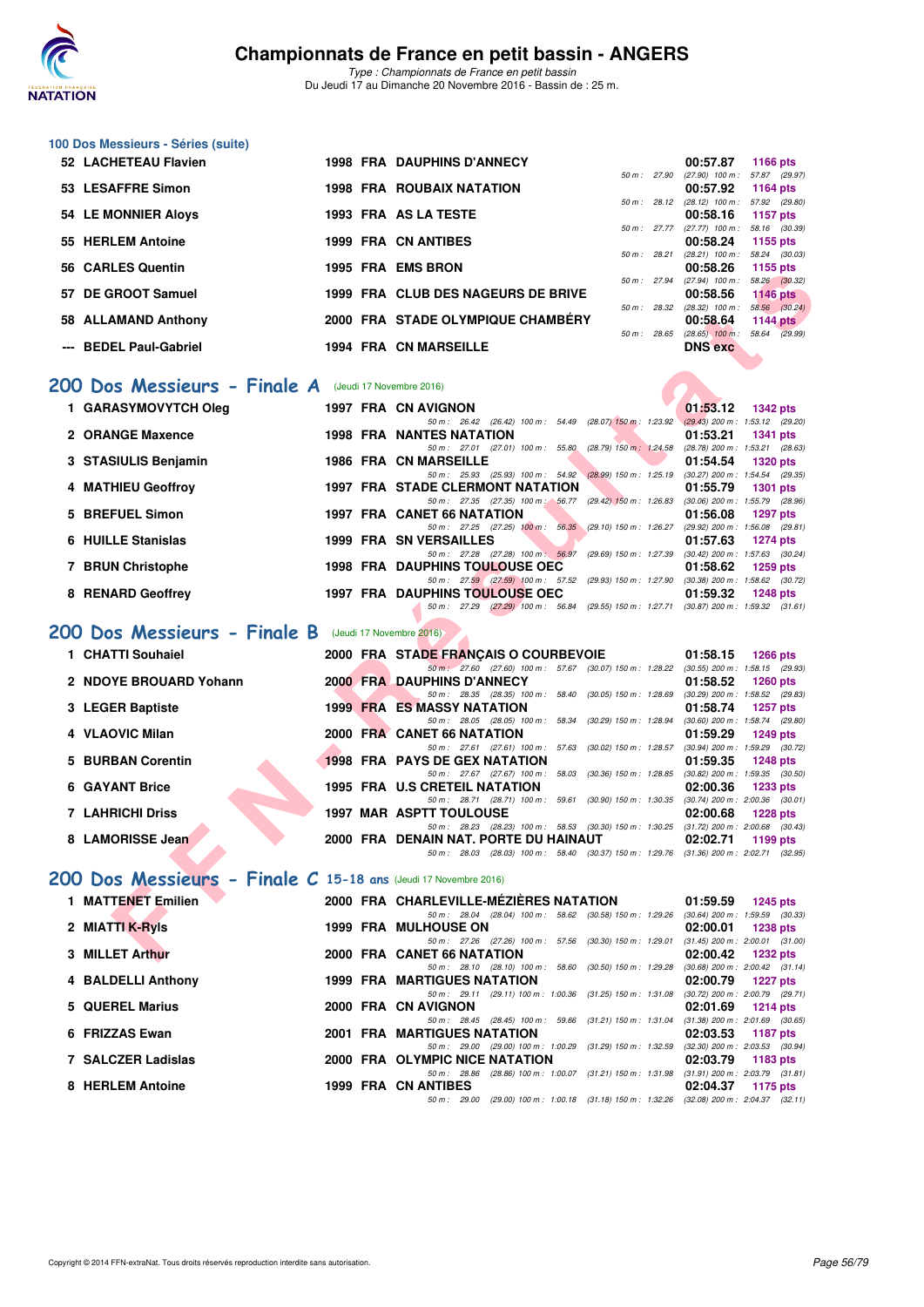

### **[200 Dos Messieurs - Séries](http://www.ffnatation.fr/webffn/resultats.php?idact=nat&go=epr&idcpt=41163&idepr=63)** (Jeudi 17 Novembre 2016)

| 1 GARASYMOVYTCH Oleg        |  | 1997 FRA CN AVIGNON                                                                                                                  | 01:55.50 | <b>1306 pts</b>                                        |
|-----------------------------|--|--------------------------------------------------------------------------------------------------------------------------------------|----------|--------------------------------------------------------|
| 2 STASIULIS Benjamin        |  | 50 m : 27.19 (27.19) 100 m : 56.19 (29.00) 150 m : 1:25.81 (29.62) 200 m : 1:55.50 (29.69)<br>1986 FRA CN MARSEILLE                  | 01:55.91 | <b>1299 pts</b>                                        |
| 3 BREFUEL Simon             |  | 50 m: 26.80 (26.80) 100 m: 56.43 (29.63) 150 m: 1:26.52 (30.09) 200 m: 1:55.91 (29.39)<br>1997 FRA CANET 66 NATATION                 | 01:56.32 | <b>1293 pts</b>                                        |
| 4 ORANGE Maxence            |  | 50 m: 27.57 (27.57) 100 m: 57.03 (29.46) 150 m: 1:26.53 (29.50) 200 m: 1:56.32 (29.79)<br><b>1998 FRA NANTES NATATION</b>            | 01:56.83 | 1286 pts                                               |
| 5 MATHIEU Geoffroy          |  | 50 m: 27.34 (27.34) 100 m: 56.45 (29.11) 150 m: 1:26.48<br><b>1997 FRA STADE CLERMONT NATATION</b>                                   | 01:57.42 | $(30.03)$ 200 m : 1:56.83 $(30.35)$<br><b>1277 pts</b> |
| 6 HUILLE Stanislas          |  | 50 m: 27.62 (27.62) 100 m: 57.08 (29.46) 150 m: 1:27.48<br>1999 FRA SN VERSAILLES                                                    | 01:58.16 | $(30.40)$ 200 m : 1:57.42 $(29.94)$<br>1266 $pts$      |
| 7 RENARD Geoffrey           |  | 50 m : 27.35 (27.35) 100 m : 57.07 (29.72) 150 m : 1:27.44 (30.37) 200 m : 1:58.16 (30.72)<br><b>1997 FRA DAUPHINS TOULOUSE OEC</b>  | 01:58.88 | $1255$ pts                                             |
| 8 BRUN Christophe           |  | 50 m: 27.45 (27.45) 100 m: 57.31 (29.86) 150 m: 1:27.86 (30.55) 200 m: 1:58.88 (31.02)<br><b>1998 FRA DAUPHINS TOULOUSE OEC</b>      | 01:59.50 | 1246 pts                                               |
| 9 NDOYE BROUARD Yohann      |  | 50 m: 27.57 (27.57) 100 m: 57.61 (30.04) 150 m: 1:28.46<br>2000 FRA DAUPHINS D'ANNECY                                                | 02:00.25 | $(30.85)$ 200 m : 1:59.50 $(31.04)$<br><b>1235 pts</b> |
| 10 CHATTI Souhaiel          |  | 50 m : 28.75 (28.75) 100 m : 59.33 (30.58) 150 m : 1:29.97 (30.64) 200 m : 2:00.25 (30.28)<br>2000 FRA STADE FRANCAIS O COURBEVOIE   | 02:00.29 | <b>1234 pts</b>                                        |
| 11 BURBAN Corentin          |  | 50 m: 27.82 (27.82) 100 m: 58.20 (30.38) 150 m: 1:29.24 (31.04) 200 m: 2:00.29 (31.05)<br><b>1998 FRA PAYS DE GEX NATATION</b>       | 02:00.32 | 1234 pts                                               |
| 12 LAMORISSE Jean           |  | 50 m: 27.78 (27.78) 100 m: 58.35 (30.57) 150 m: 1:29.35 (31.00) 200 m: 2:00.32 (30.97)<br>2000 FRA DENAIN NAT. PORTE DU HAINAUT      | 02:00.50 | <b>1231 pts</b>                                        |
| <b>13 LAHRICHI Driss</b>    |  | 50 m: 27.97 (27.97) 100 m: 58.62 (30.65) 150 m: 1:28.81<br><b>1997 MAR ASPTT TOULOUSE</b>                                            | 02:00.59 | $(30.19)$ 200 m : 2:00.50 $(31.69)$<br><b>1230 pts</b> |
| <b>14 LEGER Baptiste</b>    |  | 50 m: 28.14 (28.14) 100 m: 58.59 (30.45) 150 m: 1:29.78 (31.19) 200 m: 2:00.59 (30.81)<br><b>1999 FRA ES MASSY NATATION</b>          | 02:00.60 | <b>1230 pts</b>                                        |
| <b>15 GAYANT Brice</b>      |  | 50 m: 28.72 (28.72) 100 m: 59.72 (31.00) 150 m: 1:30.61 (30.89) 200 m: 2:00.60 (29.99)<br>1995 FRA U.S CRETEIL NATATION              | 02:00.63 | <b>1229 pts</b>                                        |
| 16 VLAOVIC Milan            |  | 50 m: 28.83 (28.83) 100 m: 59.78 (30.95) 150 m: 1:30.13 (30.35) 200 m: 2:00.63 (30.50)<br>2000 FRA CANET 66 NATATION                 | 02:00.75 | <b>1227 pts</b>                                        |
| 17 LESAFFRE Simon           |  | 50 m: 28.08 (28.08) 100 m: 58.73 (30.65) 150 m: 1:29.70 (30.97) 200 m: 2:00.75 (31.05)<br>1998 FRA ROUBAIX NATATION                  | 02:01.16 | 1221 $pts$                                             |
| 18 FALCOU Aubry             |  | 50 m: 28.85 (28.85) 100 m: 59.42 (30.57) 150 m: 1:30.45 (31.03) 200 m: 2:01.16 (30.71)<br>1996 FRA CLUB DE NATATION DE SASSENAGE     | 02:01.19 | <b>1221 pts</b>                                        |
| 19 AROT Julien              |  | 50 m: 28.23 (28.23) 100 m: 58.81 (30.58) 150 m: 1:29.91 (31.10) 200 m: 2:01.19 (31.28)<br>1992 FRA SN VERSAILLES                     | 02:01.52 | <b>1216 pts</b>                                        |
| <b>20 QUEREL Marius</b>     |  | 50 m: 27.97 (27.97) 100 m: 58.83 (30.86) 150 m: 1:30.31 (31.48) 200 m: 2:01.52 (31.21)<br>2000 FRA CN AVIGNON                        | 02:01.53 | <b>1216 pts</b>                                        |
| 21 MATTENET Emilien         |  | 50 m : 27.90 (27.90) 100 m : 58.54 (30.64) 150 m : 1:30.07 (31.53) 200 m : 2:01.53 (31.46)<br>2000 FRA CHARLEVILLE-MEZIERES NATATION | 02:01.58 | <b>1215 pts</b>                                        |
| 22 BALDELLI Anthony         |  | 50 m : 28.70 (28.70) 100 m : 59.53 (30.83) 150 m : 1:30.71 (31.18) 200 m : 2:01.58 (30.87)<br><b>1999 FRA MARTIGUES NATATION</b>     | 02:01.66 | <b>1214 pts</b>                                        |
| 23 MERLIN William           |  | 50 m: 24.06 (24.06) 100 m: 59.37 (35.31) 150 m: 1:30.86 (31.49) 200 m: 2:01.66 (30.80)<br><b>1995 FRA TOULON VAR NATATION</b>        | 02:01.81 | <b>1212 pts</b>                                        |
| 24 MILLET Arthur            |  | 50 m : 28.41 (28.41) 100 m : 58.88 (30.47) 150 m : 1:30.02<br>2000 FRA CANET 66 NATATION                                             | 02:01.93 | $(31.14)$ 200 m : 2:01.81 $(31.79)$<br><b>1210 pts</b> |
| 25 SCHENKEL Jules           |  | 50 m : 28.25 (28.25) 100 m : 58.98 (30.73) 150 m : 1:30.55 (31.57) 200 m : 2:01.93 (31.38)<br>1995 FRA ASM CHAMALIERES NATATION      | 02:01.94 | $1210$ pts                                             |
| 26 LE LAY Antoine           |  | 50 m: 28.58 (28.58) 100 m: 59.04 (30.46) 150 m: 1:30.28 (31.24) 200 m: 2:01.94 (31.66)<br>1998 FRA CN BREST                          | 02:02.01 | $1209$ pts                                             |
| 27 SALCZER Ladislas         |  | 50 m: 28.23 (28.23) 100 m: 59.06 (30.83) 150 m: 1:30.66 (31.60) 200 m: 2:02.01 (31.35)<br>2000 FRA OLYMPIC NICE NATATION             |          | 02:02.44 1203 pts                                      |
| 28 HERLEM Antoine           |  | 50 m: 28.54 (28.54) 100 m: 59.76 (31.22) 150 m: 1:31.42 (31.66) 200 m: 2:02.44 (31.02)<br>1999 FRA CN ANTIBES                        | 02:02.72 | 1199 pts                                               |
| 29 FRIZZAS Ewan             |  | 50 m: 28.84 (28.84) 100 m: 59.53 (30.69) 150 m: 1:31.25 (31.72) 200 m: 2:02.72 (31.47)<br><b>2001 FRA MARTIGUES NATATION</b>         | 02:02.99 | 1195 pts                                               |
| 30 LECHEVALIER Baptiste     |  | 50 m: 29.26 (29.26) 100 m: 1:00.48 (31.22) 150 m: 1:31.79 (31.31) 200 m: 2:02.99 (31.20)<br><b>1998 FRA GRENOBLE NATATION</b>        | 02:03.36 | 1189 pts                                               |
| 31 RIGAUX Nicolas           |  | 50 m: 28.70 (28.70) 100 m: 59.98 (31.28) 150 m: 1:31.48 (31.50) 200 m: 2:03.36 (31.88)<br><b>1998 FRA TARBES NAUTIC CLUB</b>         | 02:03.58 | 1186 pts                                               |
| 32 MIATTI K-Ryls            |  | 50 m: 28.94 (28.94) 100 m: 1:00.07 (31.13) 150 m: 1:31.68 (31.61) 200 m: 2:03.58 (31.90)<br>1999 FRA MULHOUSE ON                     | 02:03.61 | 1186 pts                                               |
| 33 HOOGE Geoffrey           |  | 50 m: 27.99 (27.99) 100 m: 58.86 (30.87) 150 m: 1:30.96 (32.10) 200 m: 2:03.61 (32.65)<br><b>1994 FRA GRAVELINES NATATION</b>        | 02:03.65 | 1185 pts                                               |
| 34 BERAUD Romain            |  | 50 m: 28.83 (28.83) 100 m: 1:00.79 (31.96) 150 m: 1:32.01 (31.22) 200 m: 2:03.65 (31.64)<br><b>1988 FRA GRENOBLE NATATION</b>        | 02:03.85 | 1182 pts                                               |
| 35 FOURMY Matéo             |  | 50 m : 29.67 (29.67) 100 m : 1:01.21 (31.54) 150 m : 1:32.88 (31.67) 200 m : 2:03.85 (30.97)<br><b>2000 FRA ES MASSY NATATION</b>    | 02:04.35 | 1175 pts                                               |
| <b>36 LACHETEAU Flavien</b> |  | 50 m: 29.41 (29.41) 100 m: 1:00.82 (31.41) 150 m: 1:33.20 (32.38) 200 m: 2:04.35 (31.15)<br>1998 FRA DAUPHINS D'ANNECY               | 02:04.47 | 1173 pts                                               |
|                             |  | 50 m: 29.27 (29.27) 100 m: 1:00.73 (31.46) 150 m: 1:32.64 (31.91) 200 m: 2:04.47 (31.83)                                             |          |                                                        |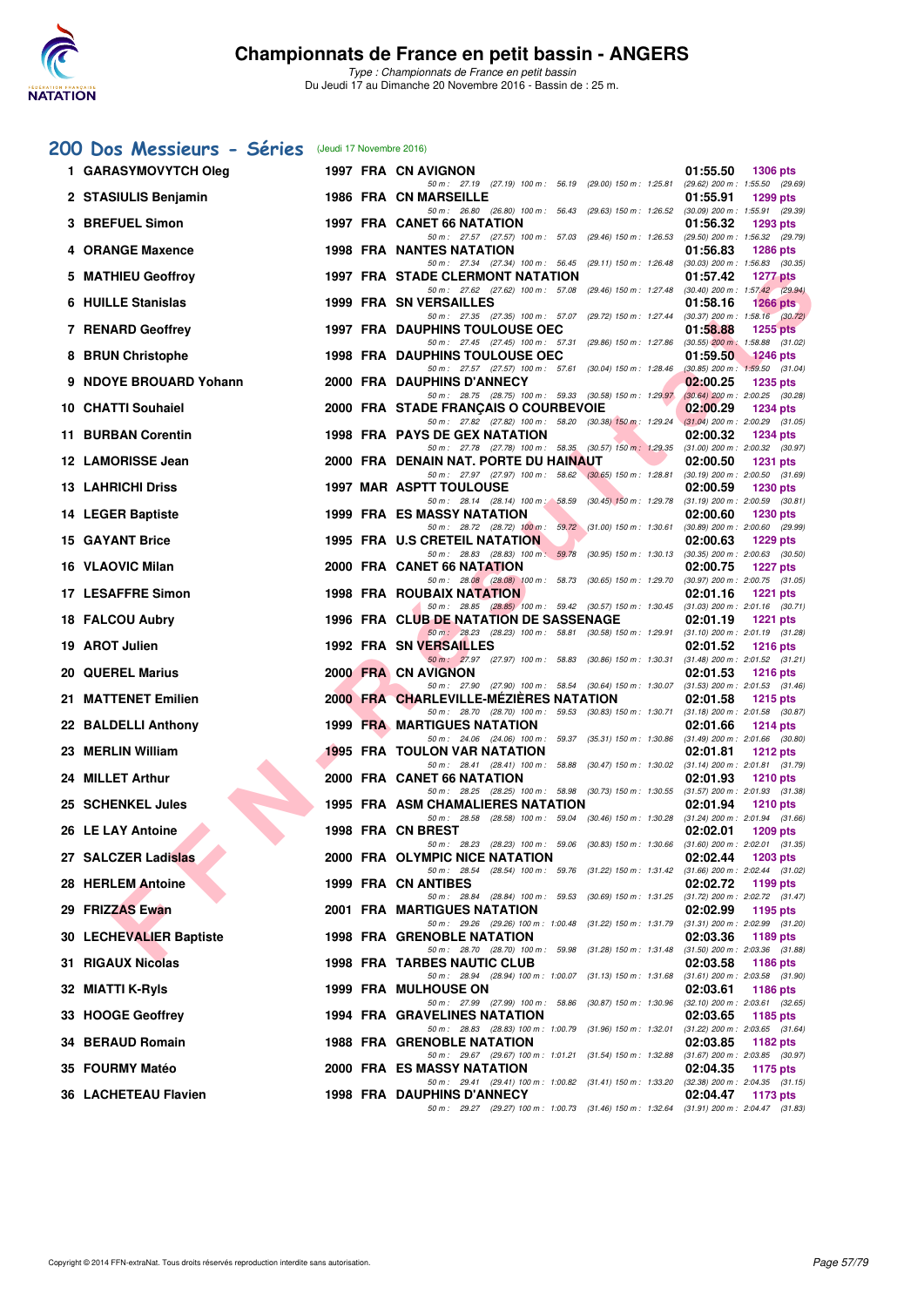

| 200 Dos Messieurs - Séries (suite)                                   |  |                                                                                                                                |          |                                                          |
|----------------------------------------------------------------------|--|--------------------------------------------------------------------------------------------------------------------------------|----------|----------------------------------------------------------|
| 37 YOKOYAMA Kentaro                                                  |  | 2000 FRA MULHOUSE ON                                                                                                           | 02:04.63 | 1171 pts                                                 |
| 38 LECLERCQ Thomas                                                   |  | 50 m: 28.99 (28.99) 100 m: 1:01.12 (32.13) 150 m: 1:33.62 (32.50) 200 m: 2:04.63 (31.01)<br>1999 FRA AMIENS METROPOLE NAT.     | 02:04.92 | <b>1167 pts</b>                                          |
| <b>39 LECHEVALIER Thomas</b>                                         |  | 50 m: 28.62 (28.62) 100 m: 1:00.06 (31.44) 150 m: 1:32.28 (32.22) 200 m: 2:04.92 (32.64)<br>2000 FRA GRENOBLE NATATION         | 02:05.35 | 1161 pts                                                 |
| <b>40 LAMBERT Victor</b>                                             |  | 50 m: 29.02 (29.02) 100 m: 1:00.95 (31.93) 150 m: 1:33.28 (32.33) 200 m: 2:05.35 (32.07)<br><b>1998 FRA CN LUNEL</b>           | 02:05.43 | 1160 pts                                                 |
|                                                                      |  | 50 m: 28.94 (28.94) 100 m: 1:00.65 (31.71) 150 m: 1:32.65                                                                      |          | $(32.00)$ 200 m : 2:05.43 $(32.78)$                      |
| 41 DE GROOT Samuel                                                   |  | 1999 FRA CLUB DES NAGEURS DE BRIVE<br>50 m: 29.72 (29.72) 100 m: 1:01.19 (31.47) 150 m: 1:33.22 (32.03) 200 m: 2:05.63 (32.41) | 02:05.63 | 1157 pts                                                 |
| 42 ALLAMAND Anthony                                                  |  | 2000 FRA STADE OLYMPIQUE CHAMBERY<br>50 m: 29.76 (29.76) 100 m: 1:01.50 (31.74) 150 m: 1:33.72 (32.22) 200 m: 2:06.68 (32.96)  | 02:06.68 | 1142 $pts$                                               |
| <b>43 LE MONNIER Aloys</b>                                           |  | 1993 FRA AS LA TESTE                                                                                                           | 02:06.86 | <b>1139 pts</b><br>$(33.02)$ 200 m : 2:06.86 $(34.57)$   |
| <b>44 LATUILERIE Thomas</b>                                          |  | 50 m: 28.42 (28.42) 100 m: 59.27 (30.85) 150 m: 1:32.29<br>1997 FRA GIRONDINS BORDEAUX                                         | 02:09.02 | 1109 pts                                                 |
| 45 BEDEL Paul-Gabriel                                                |  | 50 m: 30.66 (30.66) 100 m: 1:02.99 (32.33) 150 m: 1:35.60<br><b>1994 FRA CN MARSEILLE</b>                                      | 02:09.69 | $(32.61)$ 200 m : $2.09.02$ $(33.42)$<br><b>1100 pts</b> |
|                                                                      |  | 50 m: 28.60 (28.60) 100 m: 1:00.29 (31.69) 150 m: 1:34.42 (34.13) 200 m: 2:09.69 (35.27)                                       |          |                                                          |
| 50 Brasse Messieurs - Finale A (Dimanche 20 Novembre 2016)           |  |                                                                                                                                |          |                                                          |
| 1 DAHLIA Thomas                                                      |  | <b>1990 FRA CN ANTIBES</b>                                                                                                     | 00:27.14 | 1303 pts                                                 |
| 2 MOUEDDENE Eddie                                                    |  | 1990 FRA AMIENS METROPOLE NAT.                                                                                                 | 00:27.17 | 1301 pts                                                 |
| 3 DENCAUSSE Jean                                                     |  | <b>1997 FRA CN MARSEILLE</b>                                                                                                   | 00:27.43 | <b>1287 pts</b>                                          |
| 4 ELLOUMI Wassim                                                     |  | 1993 TUN SO MILLAU N                                                                                                           | 00:27.58 | <b>1278 pts</b>                                          |
| 5 BUSSIERE Theo                                                      |  | <b>1995 FRA CN MARSEILLE</b>                                                                                                   | 00:27.69 | <b>1272 pts</b>                                          |
| 6 LOTH Matthias                                                      |  | 1994 FRA VICHY VAL D'ALLIER NATATION                                                                                           | 00:27.97 | <b>1256 pts</b>                                          |
| 7 MAILLOT Melvin                                                     |  | 1992 FRA STADE FRANÇAIS O COURBEVOIE                                                                                           | 00:28.13 | <b>1247 pts</b>                                          |
| 8 BOURSAC CERVERA LORTET Thomas 1999 FRA STADE DE VANVES             |  |                                                                                                                                | 00:28.32 | <b>1237 pts</b>                                          |
|                                                                      |  |                                                                                                                                |          |                                                          |
| 50 Brasse Messieurs - Finale B (Dimanche 20 Novembre 2016)           |  |                                                                                                                                |          |                                                          |
| 1 M'RABET Talal                                                      |  | 1987 TUN STADE FRANÇAIS O COURBEVOIE                                                                                           | 00:28.01 | <b>1254 pts</b>                                          |
| 2 OSWALD Thomas                                                      |  | 2000 FRA DAUPHINS TOULOUSE OEC                                                                                                 | 00:28.65 | <b>1219 pts</b>                                          |
| 3 COUDERT Rémi                                                       |  | <b>1995 FRA CERGY PONTOISE NATATION</b>                                                                                        | 00:28.67 | <b>1217 pts</b>                                          |
| 4 DENIS Romain                                                       |  | <b>1993 FRA RACING CLUB ARRAS</b>                                                                                              | 00:28.70 | <b>1216 pts</b>                                          |
| 4 VIQUERAT Antoine                                                   |  | <b>1998 FRA DAUPHINS TOULOUSE OEC</b>                                                                                          | 00:28.70 | <b>1216 pts</b>                                          |
| 6 LEVRIER Jérémy                                                     |  | <b>1993 FRA STADE CLERMONT NATATION</b>                                                                                        | 00:28.71 | <b>1215 pts</b>                                          |
| 7 HENNAERT Maxime                                                    |  | <b>1994 FRA GRAVELINES NATATION</b>                                                                                            | 00:28.81 | <b>1210 pts</b>                                          |
| 8 DASSIE Vincent                                                     |  | <b>1988 FRA SB BORDEAUX BASTIDE</b>                                                                                            | 00:29.07 | 1196 pts                                                 |
|                                                                      |  |                                                                                                                                |          |                                                          |
| 50 Brasse Messieurs - Finale C 15-18 ans (Dimanche 20 Novembre 2016) |  |                                                                                                                                |          |                                                          |
| 1 AITKACI Carl                                                       |  | 2001 FRA STADE FRANÇAIS O COURBEVOIE                                                                                           | 00:28.81 | <b>1210 pts</b>                                          |
| 2 BOUTOUIL Samy                                                      |  | 2000 FRA CSM CLAMART                                                                                                           | 00:28.87 | <b>1207 pts</b>                                          |
| 3 ROSSILLON Virgile                                                  |  | 2000 FRA STADE FRANÇAIS O COURBEVOIE                                                                                           | 00:29.03 | 1198 pts                                                 |
| 4 COURTEAUX Théo                                                     |  | 1999 FRA ANGLET OLYMPIQUE                                                                                                      | 00:29.14 | 1192 pts                                                 |
| 4 PERDU Baptiste                                                     |  | 1999 FRA ASPTT MONTPELLIER                                                                                                     | 00:29.14 | 1192 pts                                                 |
| 6 GORJAO MOREIRA Martin                                              |  | <b>1999 FRA NOGENT NATATION 94</b>                                                                                             | 00:29.50 | <b>1172 pts</b>                                          |
| 7 GROMADA Sébastien                                                  |  | 1999 FRA AMIENS METROPOLE NAT.                                                                                                 | 00:29.67 | 1163 pts                                                 |
|                                                                      |  |                                                                                                                                |          |                                                          |
| 50 Brasse Messieurs - Séries (Dimanche 20 Novembre 2016)             |  |                                                                                                                                |          |                                                          |
| 1 DAHLIA Thomas                                                      |  | 1990 FRA CN ANTIBES                                                                                                            | 00:27.48 | <b>1284 pts</b>                                          |
| 2 DENCAUSSE Jean                                                     |  | <b>1997 FRA CN MARSEILLE</b>                                                                                                   | 00:27.55 | 1280 pts                                                 |
| 3 MOUEDDENE Eddie                                                    |  | 1990 FRA AMIENS METROPOLE NAT.                                                                                                 | 00:27.65 | <b>1274 pts</b>                                          |
| 4 BUSSIERE Theo                                                      |  | <b>1995 FRA CN MARSEILLE</b>                                                                                                   | 00:27.89 | <b>1261 pts</b>                                          |
| 5 ELLOUMI Wassim                                                     |  | 1993 TUN SO MILLAU N                                                                                                           | 00:28.20 | <b>1243 pts</b>                                          |
| 6 M'RABET Talal                                                      |  | 1987 TUN STADE FRANÇAIS O COURBEVOIE                                                                                           | 00:28.26 | <b>1240 pts</b>                                          |
| 7 FALL Malik                                                         |  | <b>1985 SEN COLOMBES NATATION</b>                                                                                              | 00:28.46 | <b>1229 pts</b>                                          |
| 8 MAILLOT Melvin                                                     |  | 1992 FRA STADE FRANÇAIS O COURBEVOIE                                                                                           | 00:28.52 | <b>1226 pts</b>                                          |
|                                                                      |  |                                                                                                                                |          |                                                          |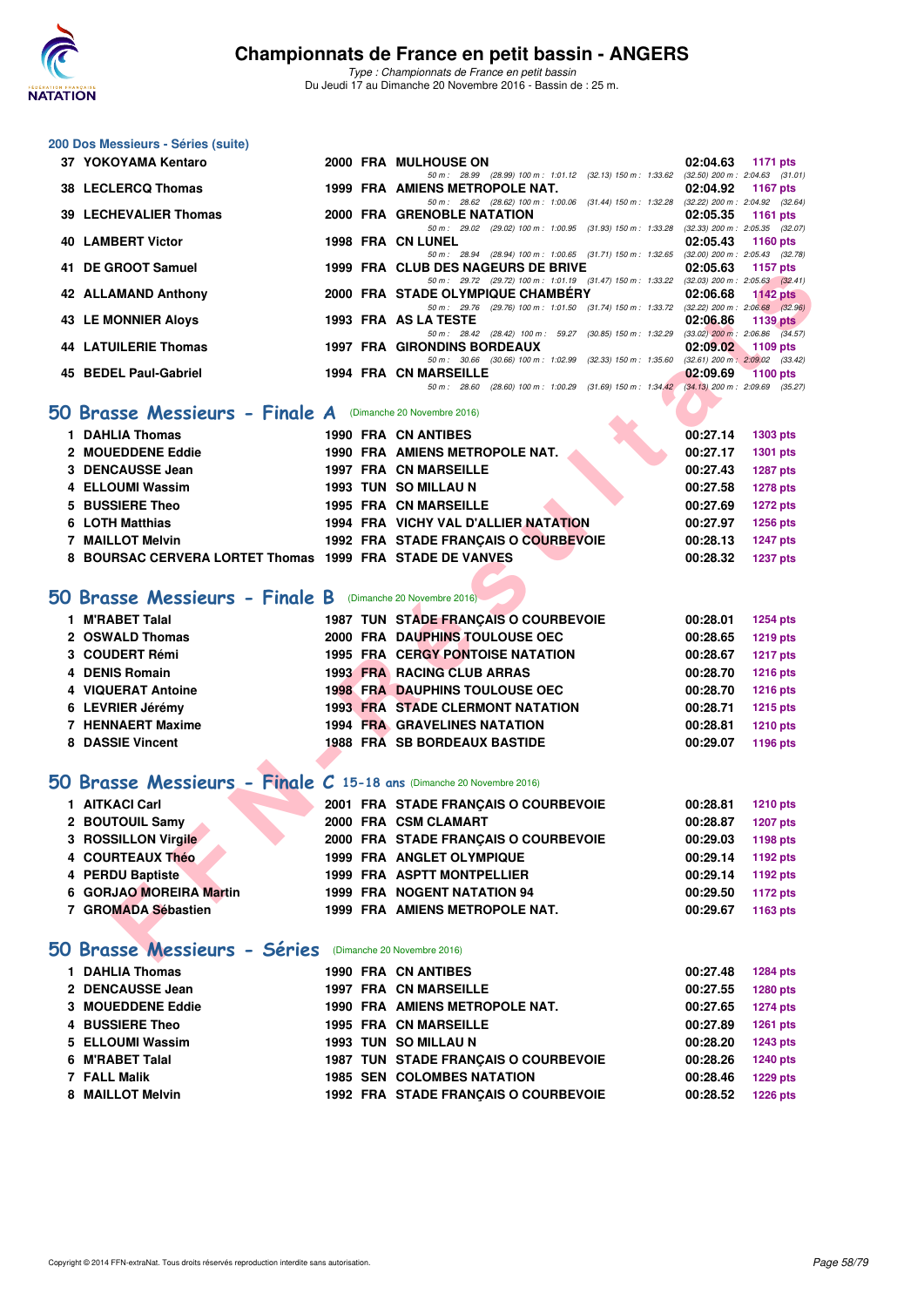

#### **50 Brasse Messieurs - Séries (suite)**

| 9 LOTH Matthias                                                                      |  | 1994 FRA VICHY VAL D'ALLIER NATATION    |              | 00:28.55                                             | <b>1224 pts</b>                               |
|--------------------------------------------------------------------------------------|--|-----------------------------------------|--------------|------------------------------------------------------|-----------------------------------------------|
| 10 BOURSAC CERVERA LORTET Thomas 1999 FRA STADE DE VANVES                            |  |                                         |              | 00:28.58                                             | <b>1222 pts</b>                               |
| 11 OSWALD Thomas                                                                     |  | 2000 FRA DAUPHINS TOULOUSE OEC          |              | 00:28.66                                             | 1218 pts                                      |
| 12 DENIS Romain                                                                      |  | 1993 FRA RACING CLUB ARRAS              |              | 00:28.83                                             | 1209 pts                                      |
| <b>12 VIQUERAT Antoine</b>                                                           |  | 1998 FRA DAUPHINS TOULOUSE OEC          |              | 00:28.83                                             | 1209 pts                                      |
| 12 COUDERT Rémi                                                                      |  | <b>1995 FRA CERGY PONTOISE NATATION</b> |              | 00:28.83                                             | 1209 pts                                      |
| <b>15 NIANE Abdoul</b>                                                               |  | <b>1988 SEN AS MONACO NATATION</b>      |              | 00:28.86                                             | <b>1207 pts</b>                               |
| 16 HENNAERT Maxime                                                                   |  | <b>1994 FRA GRAVELINES NATATION</b>     |              | 00:28.89                                             | <b>1205 pts</b>                               |
| <b>17 DASSIE Vincent</b>                                                             |  | <b>1988 FRA SB BORDEAUX BASTIDE</b>     |              | 00:29.01                                             | <b>1199 pts</b>                               |
| 18 LEVRIER Jérémy                                                                    |  | <b>1993 FRA STADE CLERMONT NATATION</b> |              | 00:29.04                                             | <b>1197 pts</b>                               |
| <b>19 BRUCHON Alexis</b>                                                             |  | 1995 FRA EN CAEN                        |              | 00:29.06                                             | 1196 pts                                      |
| 20 UGOLINI Quentin                                                                   |  | 1998 FRA NAUTIC CLUB ALP'38             |              | 00:29.12                                             | 1193 pts                                      |
| 21 DAUPHINOT Andy                                                                    |  | 1989 FRA CN RIOM                        |              | 00:29.17                                             | <b>1190 pts</b>                               |
| 22 ROSSILLON Virgile                                                                 |  | 2000 FRA STADE FRANÇAIS O COURBEVOIE    |              | 00:29.19                                             | 1189 pts                                      |
| 23 COURTEAUX Théo                                                                    |  | 1999 FRA ANGLET OLYMPIQUE               |              | 00:29.20                                             | 1189 pts                                      |
| 23 DUFAYARD Lucas                                                                    |  | 1998 FRA NAUTIC CLUB ALP'38             |              | 00:29.20                                             | 1189 pts                                      |
| 25 CHARRADE Théo                                                                     |  | 1998 FRA AAS SARCELLES NATATION 95      |              | 00:29.24                                             | 1186 pts                                      |
| 26 LESPARRE Tanguy                                                                   |  | 1999 FRA CN CANNES                      |              | 00:29.33                                             | 1182 pts                                      |
| 27 SERVANT Dylan                                                                     |  | 1997 FRA NAUTIC CLUB ALP'38             |              | 00:29.37                                             | 1179 pts                                      |
| 28 AITKACI Carl                                                                      |  | 2001 FRA STADE FRANÇAIS O COURBEVOIE    |              | 00:29.40                                             | <b>1178 pts</b>                               |
| 29 MIOSSEC Mathieu                                                                   |  | 1994 FRA CN BREST                       |              | 00:29.41                                             | 1177 pts                                      |
| 30 KARGBO Michaël                                                                    |  | <b>1985 FRA ASPTT TOULOUSE</b>          |              | 00:29.43                                             | 1176 pts                                      |
| 31 PERDU Baptiste                                                                    |  | 1999 FRA ASPTT MONTPELLIER              |              | 00:29.47                                             | 1174 pts                                      |
| <b>32 VANHOUTTE Victor</b>                                                           |  | <b>1998 FRA DUNKERQUE NATATION</b>      |              | 00:29.59                                             | 1168 pts                                      |
| 33 GROMADA Sébastien                                                                 |  | 1999 FRA AMIENS METROPOLE NAT.          |              | 00:29.61                                             | 1166 pts                                      |
| 34 SAMOKINE Yann                                                                     |  | 1997 FRA CN MELUN VAL DE SEINE          |              | 00:29.62                                             | 1166 pts                                      |
| 35 BOUTOUIL Samy                                                                     |  | 2000 FRA CSM CLAMART                    |              | 00:29.64                                             | 1165 pts                                      |
| 36 GORJAO MOREIRA Martin                                                             |  | 1999 FRA NOGENT NATATION 94             |              | 00:29.66                                             | 1164 pts                                      |
| 37 ERBA Benjamin                                                                     |  | 1994 FRA REIMS NATATION 89              |              | 00:29.80                                             | 1156 pts                                      |
| 38 DABAUVALLE Quentin                                                                |  | 1996 FRA C VIKINGS DE ROUEN             |              | 00:30.08                                             | 1141 pts                                      |
|                                                                                      |  |                                         |              |                                                      |                                               |
| 00 Brasse Messieurs - Finale A (Samedi 19 Novembre 2016)                             |  |                                         |              |                                                      |                                               |
| 1 DENCAUSSE Jean                                                                     |  | 1997 FRA CN MARSEILLE                   |              | 00:59.31                                             | <b>1346 pts</b>                               |
| 2 BUSSIERE Theo                                                                      |  | <b>1995 FRA CN MARSEILLE</b>            | 50 m: 27.68  |                                                      | $(27.68)$ 100 m : 59.31 $(31.63)$             |
|                                                                                      |  |                                         |              | 00:59.42<br>50 m: 28.37 (28.37) 100 m: 59.42 (31.05) | <b>1342 pts</b>                               |
| 3 DAHLIA Thomas                                                                      |  | <b>1990 FRA CN ANTIBES</b>              |              | 00:59.73                                             | 1333 pts                                      |
| 4 ELLOUMI Wassim                                                                     |  | 1993 TUN SO MILLAU N                    | 50 m : 27.98 |                                                      | $(27.98)$ 100 m : 59.73 $(31.75)$             |
|                                                                                      |  |                                         | 50 m: 28.38  | 00:59.98                                             | 1326 pts<br>$(28.38)$ 100 m : 59.98 $(31.60)$ |
| 5 LOTH Matthias                                                                      |  | 1994 FRA VICHY VAL D'ALLIER NATATION    |              | 01:00.89                                             | <b>1301 pts</b>                               |
| 6 BOURSAC CERVERA LORTET Thomas 1999 FRA STADE DE VANVES                             |  |                                         | 50 m: 28.50  | $(28.50)$ 100 m : 1:00.89<br>01:01.21                | (32.39)<br>1291 pts                           |
|                                                                                      |  |                                         |              | 50 m : 28.72 (28.72) 100 m : 1:01.21                 | (32.49)                                       |
| 7 MAILLOT Melvin                                                                     |  | 1992 FRA STADE FRANÇAIS O COURBEVOIE    |              | 01:01.73                                             | <b>1277 pts</b>                               |
| 8 VIQUERAT Antoine                                                                   |  | <b>1998 FRA DAUPHINS TOULOUSE OEC</b>   | 50 m : 29.00 | $(29.00)$ 100 m : 1:01.73<br>01:01.88                | (32.73)<br>1273 pts                           |
|                                                                                      |  |                                         |              | 50 m: 29.07 (29.07) 100 m: 1:01.88 (32.81)           |                                               |
| $\overline{00}$ Brasse Messieurs - Finale B $\overline{0}$ (Samedi 19 Novembre 2016) |  |                                         |              |                                                      |                                               |

## **[100 Brasse Messieurs - Finale A](http://www.ffnatation.fr/webffn/resultats.php?idact=nat&go=epr&idcpt=41163&idepr=72)** (Samedi 19 Novembre 2016)

| 1 DENCAUSSE Jean                                         | <b>1997 FRA CN MARSEILLE</b>          |                |              | 00:59.31                      | 1346 pts                                          |
|----------------------------------------------------------|---------------------------------------|----------------|--------------|-------------------------------|---------------------------------------------------|
| 2 BUSSIERE Theo                                          | <b>1995 FRA CN MARSEILLE</b>          | 50 m: 27.68    |              | $(27.68)$ 100 m :<br>00:59.42 | 59.31 (31.63)<br><b>1342 pts</b>                  |
| 3 DAHLIA Thomas                                          | <b>1990 FRA CN ANTIBES</b>            | 50 m: 28.37    |              | $(28.37)$ 100 m :<br>00:59.73 | 59.42 (31.05)<br><b>1333 pts</b>                  |
| 4 ELLOUMI Wassim                                         | 1993 TUN SO MILLAU N                  |                | 50 m: 27.98  | $(27.98)$ 100 m :<br>00:59.98 | 59.73 (31.75)<br><b>1326 pts</b>                  |
| 5 LOTH Matthias                                          | 1994 FRA VICHY VAL D'ALLIER NATATION  |                | 50 m: 28.38  | $(28.38)$ 100 m :<br>01:00.89 | 59.98 (31.60)<br><b>1301 pts</b>                  |
| 6 BOURSAC CERVERA LORTET Thomas 1999 FRA STADE DE VANVES |                                       |                | 50 m : 28.50 | 01:01.21                      | $(28.50)$ 100 m : 1:00.89 $(32.39)$<br>1291 pts   |
| 7 MAILLOT Melvin                                         | 1992 FRA STADE FRANCAIS O COURBEVOIE  | $50 m$ : 28.72 |              | 01:01.73                      | (28.72) 100 m: 1:01.21 (32.49)<br><b>1277 pts</b> |
| 8 VIQUERAT Antoine                                       | <b>1998 FRA DAUPHINS TOULOUSE OEC</b> | 50 m: 29.00    |              | 01:01.88                      | $(29.00)$ 100 m : 1:01.73 $(32.73)$<br>$1273$ pts |
|                                                          |                                       | 50 m : 29.07   |              |                               | $(29.07)$ 100 m : 1:01.88 $(32.81)$               |

#### **[100 Brasse Messieurs - Finale B](http://www.ffnatation.fr/webffn/resultats.php?idact=nat&go=epr&idcpt=41163&idepr=72)** (Samedi 19 Novembre 2016)

| M'RABET Taki      |  | <b>1989 TUN STADE FRANCAIS O COURBEVOIE</b> |              |                        | 00:59.78                            | <b>1332 pts</b> |  |
|-------------------|--|---------------------------------------------|--------------|------------------------|-------------------------------------|-----------------|--|
|                   |  |                                             |              | $50 \text{ m}$ : 28.24 | $(28.24)$ 100 m : 59.78 $(31.54)$   |                 |  |
| 2 OSWALD Thomas   |  | 2000 FRA DAUPHINS TOULOUSE OEC              |              |                        | 01:01.17                            | 1293 pts        |  |
|                   |  |                                             | 50 m : 28.82 |                        | $(28.82)$ 100 m : 1:01.17 $(32.35)$ |                 |  |
| 3 CHARRADE Théo   |  | 1998 FRA AAS SARCELLES NATATION 95          |              |                        | $01:02.02$ 1269 pts                 |                 |  |
|                   |  |                                             |              | $50 m$ : 28.97         | $(28.97)$ 100 m : 1:02.02 $(33.05)$ |                 |  |
| 4 LESPARRE Tanguy |  | 1999 FRA CN CANNES                          |              |                        | $01:02.24$ 1263 pts                 |                 |  |
|                   |  |                                             |              | 50 m: 29.23            | $(29.23)$ 100 m : 1:02.24 $(33.01)$ |                 |  |
| 5 AITKACI Carl    |  | 2001 FRA STADE FRANCAIS O COURBEVOIE        |              |                        | 01:02.39                            | <b>1259 pts</b> |  |
|                   |  |                                             |              | $50 m$ : 29.22         | $(29.22)$ 100 m : 1:02.39 $(33.17)$ |                 |  |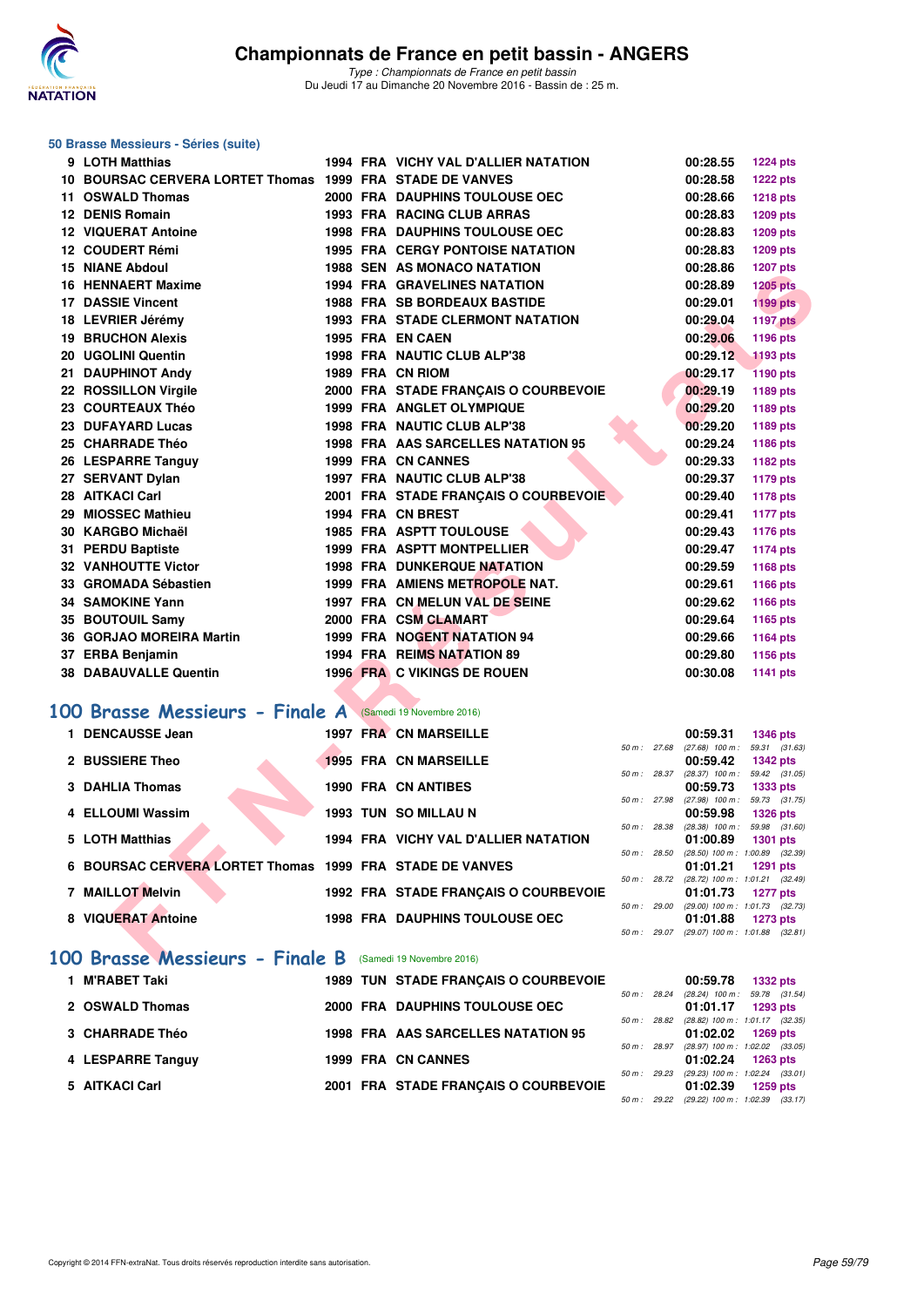

*Type : Championnats de France en petit bassin* Du Jeudi 17 au Dimanche 20 Novembre 2016 - Bassin de : 25 m.

| 100 Brasse Messieurs - Finale B (suite) |  |                                         |                |                     |                                            |
|-----------------------------------------|--|-----------------------------------------|----------------|---------------------|--------------------------------------------|
| 6 MIOSSEC Mathieu                       |  | 1994 FRA CN BREST                       |                | $01:02.43$ 1257 pts |                                            |
|                                         |  |                                         | $50 m$ : 28.97 |                     | $(28.97)$ 100 m : 1:02.43 $(33.46)$        |
| <b>DENIS Romain</b>                     |  | 1993 FRA RACING CLUB ARRAS              |                | 01:02.67            | 1251 pts                                   |
|                                         |  |                                         |                |                     | 50 m: 29.31 (29.31) 100 m: 1:02.67 (33.36) |
| 8 LEVRIER Jérémy                        |  | <b>1993 FRA STADE CLERMONT NATATION</b> |                | 01:02.85            | 1246 pts                                   |
|                                         |  |                                         | 50 m : 29.22   |                     | $(29.22)$ 100 m : 1:02.85 $(33.63)$        |

#### **[100 Brasse Messieurs - Finale C](http://www.ffnatation.fr/webffn/resultats.php?idact=nat&go=epr&idcpt=41163&idepr=72) 15-18 ans** (Samedi 19 Novembre 2016)

| 1 ROSSILLON Virgile          | 2000 FRA STADE FRANCAIS O COURBEVOIE |                        |                | 01:02.22                                        | $1263$ pts                         |  |
|------------------------------|--------------------------------------|------------------------|----------------|-------------------------------------------------|------------------------------------|--|
| 2 PERDU Baptiste             | <b>1999 FRA ASPTT MONTPELLIER</b>    | $50 \text{ m}$ : 29.46 |                | $(29.46)$ 100 m : 1:02.22 $(32.76)$<br>01:02.89 | 1245 pts                           |  |
| 3 MARC Antoine               | 2000 FRA MULHOUSE ON                 |                        | $50 m$ : 29.72 | (29.72) 100 m : 1:02.89 (33.17)<br>01:03.28     | <b>1234 pts</b>                    |  |
| 4 COURTEAUX Théo             | <b>1999 FRA ANGLET OLYMPIQUE</b>     | 50 m: 30.01            |                | $(30.01)$ 100 m :<br>01:03.49                   | 1:03.28 (33.27)<br><b>1228 pts</b> |  |
| 5 GORJAO MOREIRA Martin      | <b>1999 FRA NOGENT NATATION 94</b>   | 50 m: 30.01            |                | $(30.01)$ 100 m : 1:03.49 $(33.48)$<br>01:03.69 | $1223$ pts                         |  |
| 6 GROMADA Sébastien          | 1999 FRA AMIENS METROPOLE NAT.       |                        | 50 m: 30.66    | $(30.66)$ 100 m : 1:03.69 $(33.03)$<br>01:03.94 | $1216$ pts                         |  |
| 7 PALFRAY Léo                | 2001 FRA AC MOLSHEIM MUTZIG          |                        | 50 m: 30.18    | $(30.18)$ 100 m : 1:03.94 $(33.76)$<br>01:04.41 | $1203$ pts                         |  |
|                              |                                      | 50 m: 30.70            |                | $(30.70)$ 100 m : 1:04.41 $(33.71)$             |                                    |  |
| 8 CASASREALES Tom            | 2001 FRA CN CHALON-SUR-SAONE         | $50 m$ :               | 30.94          | 01:05.73<br>$(30.94)$ 100 m : 1:05.73 $(34.79)$ | 1167 pts                           |  |
| 00 Brasse Messieurs - Séries | (Samedi 19 Novembre 2016)            |                        |                |                                                 |                                    |  |

#### **[100 Brasse Messieurs - Séries](http://www.ffnatation.fr/webffn/resultats.php?idact=nat&go=epr&idcpt=41163&idepr=72)** (Samedi 19 Novembre 2016)

|    | 1 ROSSILLON Virgile                                      |  | 2000 FRA STADE FRANÇAIS O COURBEVOIE        |              |              | 01:02.22<br><b>1263 pts</b>                                                 |  |
|----|----------------------------------------------------------|--|---------------------------------------------|--------------|--------------|-----------------------------------------------------------------------------|--|
|    | 2 PERDU Baptiste                                         |  | 1999 FRA ASPTT MONTPELLIER                  |              | 50 m : 29.46 | $(29.46)$ 100 m : 1:02.22 $(32.76)$<br>01:02.89<br>1245 pts                 |  |
|    | 3 MARC Antoine                                           |  | 2000 FRA MULHOUSE ON                        |              | 50 m : 29.72 | $(29.72)$ 100 m : 1:02.89 $(33.17)$<br>01:03.28<br><b>1234 pts</b>          |  |
|    | 4 COURTEAUX Théo                                         |  | 1999 FRA ANGLET OLYMPIQUE                   | 50 m: 30.01  |              | $(30.01)$ 100 m : 1:03.28 $(33.27)$<br><b>1228 pts</b><br>01:03.49          |  |
|    | 5 GORJAO MOREIRA Martin                                  |  | <b>1999 FRA NOGENT NATATION 94</b>          | 50 m : 30.01 |              | $(30.01)$ 100 m : 1:03.49 $(33.48)$<br>01:03.69<br><b>1223 pts</b>          |  |
|    |                                                          |  |                                             |              | 50 m : 30.66 | $(30.66)$ 100 m : 1:03.69 $(33.03)$                                         |  |
|    | 6 GROMADA Sébastien                                      |  | 1999 FRA AMIENS METROPOLE NAT.              |              | 50 m: 30.18  | 01:03.94<br><b>1216 pts</b><br>$(30.18)$ 100 m : 1:03.94 $(33.76)$          |  |
|    | 7 PALFRAY Léo                                            |  | 2001 FRA AC MOLSHEIM MUTZIG                 |              | 50 m : 30.70 | <b>1203 pts</b><br>01:04.41<br>$(30.70)$ 100 m : 1:04.41 $(33.71)$          |  |
|    | 8 CASASREALES Tom                                        |  | 2001 FRA CN CHALON-SUR-SAONE                | 50 m: 30.94  |              | 01:05.73<br><b>1167 pts</b><br>(30.94) 100 m: 1:05.73 (34.79)               |  |
| 00 | Brasse Messieurs - Séries (Samedi 19 Novembre 2016)      |  |                                             |              |              |                                                                             |  |
|    | 1 DAHLIA Thomas                                          |  | <b>1990 FRA CN ANTIBES</b>                  |              |              | 00:59.30<br><b>1346 pts</b>                                                 |  |
|    |                                                          |  |                                             |              | 50 m : 27.80 | 59.30 (31.50)<br>$(27.80)$ 100 m :                                          |  |
|    | 2 DENCAUSSE Jean                                         |  | <b>1997 FRA CN MARSEILLE</b>                |              | 50 m : 28.08 | 00:59.65<br><b>1336 pts</b><br>$(28.08)$ 100 m :<br>59.65 (31.57)           |  |
|    | 3 ELLOUMI Wassim                                         |  | 1993 TUN SO MILLAU N                        |              |              | 00:59.80<br><b>1331 pts</b>                                                 |  |
|    | 4 BUSSIERE Theo                                          |  | 1995 FRA CN MARSEILLE                       |              | 50 m : 27.98 | 59.80 (31.82)<br>(27.98) 100 m :<br>01:00.09<br><b>1323 pts</b>             |  |
|    | 5 M'RABET Taki                                           |  | 1989 TUN STADE FRANÇAIS O COURBEVOIE        |              | 50 m : 28.49 | $(28.49)$ 100 m : 1:00.09 $(31.60)$<br>01:00.14<br><b>1322 pts</b>          |  |
|    | 6 M'RABET Talal                                          |  | 1987 TUN STADE FRANÇAIS O COURBEVOIE        |              | 50 m : 28.05 | (28.05) 100 m : 1:00.14 (32.09)<br>01:00.61                                 |  |
|    |                                                          |  |                                             |              | 50 m : 28.72 | <b>1308 pts</b><br>(28.72) 100 m: 1:00.61 (31.89)                           |  |
|    | 7 LOTH Matthias                                          |  | <b>1994 FRALVICHY VAL D'ALLIER NATATION</b> |              | 50 m: 28.52  | 01:00.69<br><b>1306 pts</b><br>$(28.52)$ 100 m : 1:00.69 $(32.17)$          |  |
|    | 8 BOURSAC CERVERA LORTET Thomas 1999 FRA STADE DE VANVES |  |                                             |              |              | 01:01.50<br>1283 pts                                                        |  |
|    | 9 MAILLOT Melvin                                         |  | 1992 FRA STADE FRANÇAIS O COURBEVOIE        |              | 50 m : 28.78 | (28.78) 100 m : 1:01.50 (32.72)<br>01:01.76<br><b>1276 pts</b>              |  |
|    | 10 VIQUERAT Antoine                                      |  | <b>1998 FRA DAUPHINS TOULOUSE OEC</b>       |              | 50 m : 29.19 | (29.19) 100 m: 1:01.76 (32.57)<br>01:01.98<br><b>1270 pts</b>               |  |
|    | 11 MIOSSEC Mathieu                                       |  | 1994 FRA CN BREST                           |              | 50 m : 29.15 | (29.15) 100 m: 1:01.98 (32.83)<br>01:02.12<br><b>1266 pts</b>               |  |
|    |                                                          |  |                                             |              | 50 m: 28.97  | (28.97) 100 m : 1:02.12 (33.15)                                             |  |
|    | 11 FALL Malik                                            |  | <b>1985 SEN COLOMBES NATATION</b>           |              | 50 m : 28.60 | 01:02.12<br><b>1266 pts</b><br>$(28.60)$ 100 m : 1:02.12 $(33.52)$          |  |
|    | 13 LEVRIER Jérémy                                        |  | <b>1993 FRA STADE CLERMONT NATATION</b>     |              | 50 m : 29.14 | 01:02.26<br>1262 pts<br>(29.14) 100 m: 1:02.26 (33.12)                      |  |
|    | 14 FEKIRI Mohamed-Ali                                    |  | <b>1996 TUN NANTES NATATION</b>             |              |              | 01:02.30<br><b>1261 pts</b>                                                 |  |
|    | 15 OSWALD Thomas                                         |  | 2000 FRA DAUPHINS TOULOUSE OEC              |              | 50 m : 29.16 | $(29.16)$ 100 m : 1:02.30 $(33.14)$<br>01:02.40<br><b>1258 pts</b>          |  |
|    | <b>16 AITKACI Carl</b>                                   |  | 2001 FRA STADE FRANÇAIS O COURBEVOIE        |              | 50 m : 28.77 | (28.77) 100 m : 1:02.40 (33.63)<br>01:02.54<br><b>1254 pts</b>              |  |
|    |                                                          |  |                                             |              | 50 m : 29.51 | $(29.51)$ 100 m : 1:02.54 $(33.03)$                                         |  |
|    | 17 CHARRADE Théo                                         |  | 1998 FRA AAS SARCELLES NATATION 95          |              |              | 01:02.68<br><b>1250 pts</b><br>50 m: 29.39 (29.39) 100 m: 1:02.68 (33.29)   |  |
|    | 18 LESPARRE Tanguy                                       |  | 1999 FRA CN CANNES                          |              |              | 01:02.76<br><b>1248 pts</b>                                                 |  |
|    | 19 DENIS Romain                                          |  | 1993 FRA RACING CLUB ARRAS                  |              | 50 m: 29.47  | (29.47) 100 m : 1:02.76 (33.29)<br>01:02.92<br>1244 pts                     |  |
|    | 20 ROSSILLON Virgile                                     |  | 2000 FRA STADE FRANÇAIS O COURBEVOIE        |              | 50 m : 29.56 | (29.56) 100 m : 1:02.92 (33.36)<br>01:02.96<br>1243 pts                     |  |
|    | 21 COUDERT Rémi                                          |  |                                             |              | 50 m : 29.63 | (29.63) 100 m : 1:02.96 (33.33)                                             |  |
|    |                                                          |  | <b>1995 FRA CERGY PONTOISE NATATION</b>     |              |              | 01:03.07<br><b>1240 pts</b><br>50 m : 29.12 (29.12) 100 m : 1:03.07 (33.95) |  |
|    | 21 PERDU Baptiste                                        |  | 1999 FRA ASPTT MONTPELLIER                  |              | 50 m : 29.94 | 01:03.07<br><b>1240 pts</b><br>(29.94) 100 m: 1:03.07 (33.13)               |  |
|    | 23 SERVANT Dylan                                         |  | 1997 FRA NAUTIC CLUB ALP'38                 |              |              | 01:03.08<br><b>1239 pts</b>                                                 |  |

|          |       | 00:59.30          | 1346 pts        |         |
|----------|-------|-------------------|-----------------|---------|
| $50 m$ : | 27.80 | $(27.80)$ 100 m : | 59.30           | (31.50) |
|          |       | 00:59.65          | 1336 pts        |         |
| $50 m$ : | 28.08 | $(28.08)$ 100 m : | 59.65           | (31.57) |
|          |       | 00:59.80          | 1331 pts        |         |
| $50 m$ : | 27.98 | $(27.98)$ 100 m : | 59.80           | (31.82) |
|          |       | 01:00.09          | 1323 pts        |         |
| $50 m$ : | 28.49 | $(28.49)$ 100 m : | 1:00.09         | (31.60) |
|          |       | 01:00.14          | 1322 pts        |         |
| $50 m$ : | 28.05 | $(28.05)$ 100 m : | 1:00.14         | (32.09) |
|          |       | 01:00.61          | 1308 pts        |         |
| $50 m$ : | 28.72 | (28.72) 100 m :   | 1:00.61         | (31.89) |
|          |       | 01:00.69          | 1306 pts        |         |
| $50 m$ : | 28.52 | (28.52) 100 m :   | 1:00.69         | (32.17) |
|          |       | 01:01.50          | 1283 pts        |         |
| $50 m$ : | 28.78 | (28.78) 100 m :   |                 |         |
|          |       |                   | 1:01.50         | (32.72) |
|          |       | 01:01.76          | <b>1276 pts</b> |         |
| $50 m$ : | 29.19 | $(29.19) 100 m$ : | 1:01.76         | (32.57) |
|          |       | 01:01.98          | 1270 pts        |         |
| $50 m$ : | 29.15 | $(29.15)$ 100 m : | 1:01.98         | (32.83) |
|          |       | 01:02.12          | 1266 pts        |         |
| $50 m$ : | 28.97 | (28.97) 100 m :   | 1:02.12         | (33.15) |
|          |       | 01:02.12          | 1266 pts        |         |
| $50 m$ : | 28.60 | $(28.60)$ 100 m : | 1:02.12         | (33.52) |
|          |       | 01:02.26          | 1262 pts        |         |
| $50 m$ : | 29.14 | (29.14) 100 m :   | 1:02.26         | (33.12) |
|          |       | 01:02.30          | 1261 pts        |         |
| $50 m$ : | 29.16 | $(29.16) 100 m$ : | 1:02.30         | (33.14) |
|          |       | 01:02.40          | 1258 pts        |         |
| $50 m$ : | 28.77 | (28.77) 100 m :   | 1:02.40         | (33.63) |
|          |       | 01:02.54          | 1254 pts        |         |
| $50 m$ : | 29.51 | $(29.51)$ 100 m : | 1:02.54         | (33.03) |
|          |       | 01:02.68          | 1250 pts        |         |
| $50 m$ : | 29.39 | (29.39) 100 m :   | 1:02.68         | (33.29) |
|          |       | 01:02.76          | 1248 pts        |         |
| $50 m$ : | 29.47 | (29.47) 100 m :   | 1:02.76         | (33.29) |
|          |       | 01:02.92          | 1244 pts        |         |
| $50 m$ : | 29.56 | (29.56) 100 m :   | 1:02.92         | (33.36) |
|          |       | 01:02.96          | 1243 pts        |         |
| $50 m$ : | 29.63 | (29.63) 100 m :   | 1:02.96         | (33.33) |
|          |       | 01:03.07          | 1240 pts        |         |
| $50 m$ : | 29.12 | (29.12) 100 m :   | 1:03.07         | (33.95) |
|          |       | 01:03.07          | 1240 pts        |         |
| $50 m$ : | 29.94 | (29.94) 100 m :   | 1:03.07         | (33.13) |
|          |       | 01:03.08          | 1239 pts        |         |
| $50 m$ : | 29.74 | $(29.74) 100 m$ : | 1:03.08         | (33.34) |
|          |       |                   |                 |         |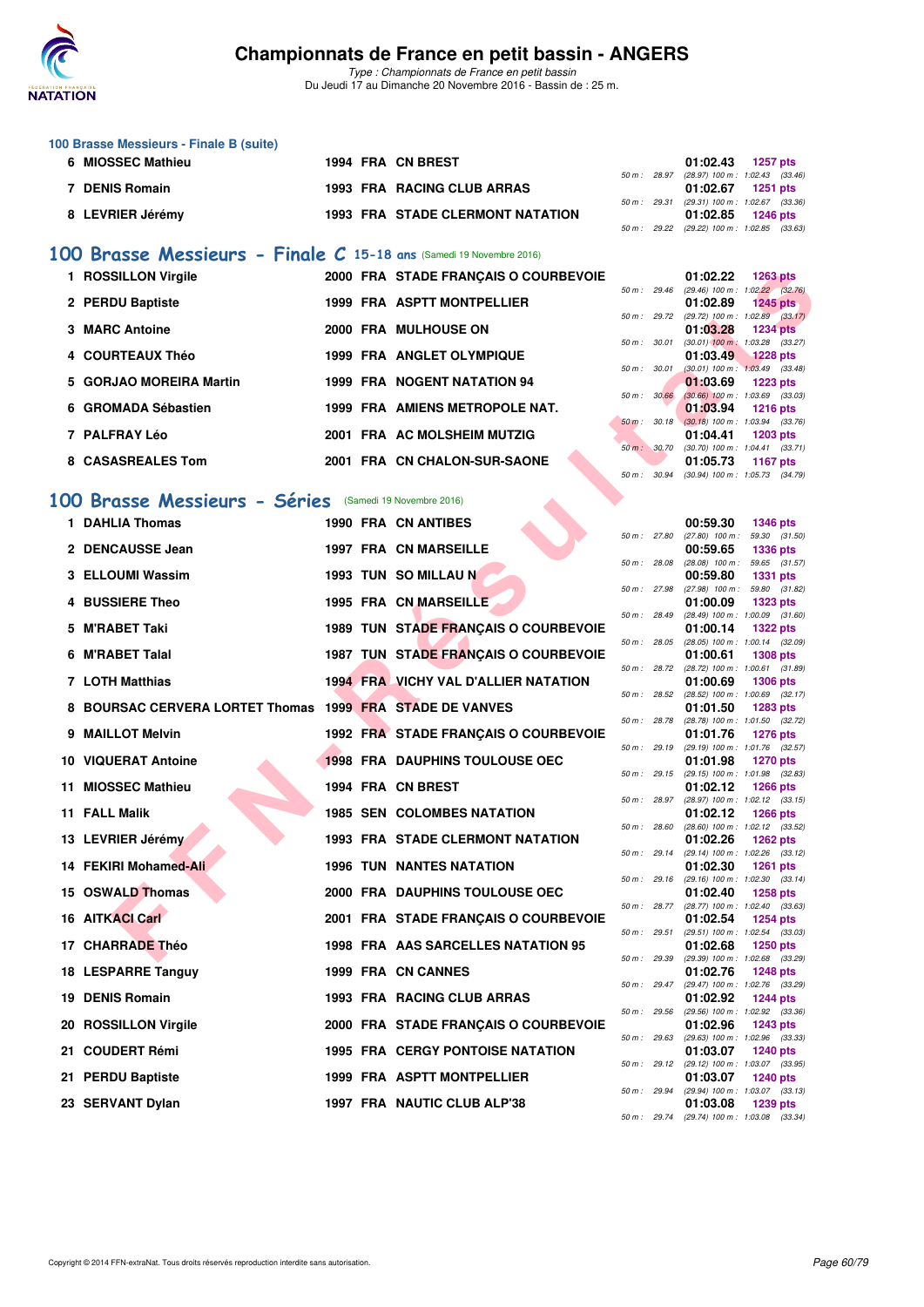

**100 Brasse Messieurs - Séries (suite)**

*Type : Championnats de France en petit bassin* Du Jeudi 17 au Dimanche 20 Novembre 2016 - Bassin de : 25 m.

| 24 JACQUOT Raphael                                          |  | <b>1998 FRA ASPTT NANCY</b>                                                                                                       |              | 01:03.16<br><b>1237 pts</b>                                        |
|-------------------------------------------------------------|--|-----------------------------------------------------------------------------------------------------------------------------------|--------------|--------------------------------------------------------------------|
| 25 MARC Antoine                                             |  | 2000 FRA MULHOUSE ON                                                                                                              | 50 m : 30.46 | $(30.46)$ 100 m : 1:03.16 $(32.70)$<br>01:03.24<br><b>1235 pts</b> |
| 26 DAUPHINOT Andy                                           |  | 1989 FRA CN RIOM                                                                                                                  | 50 m: 30.16  | $(30.16)$ 100 m : 1:03.24 $(33.08)$<br>01:03.38<br><b>1231 pts</b> |
|                                                             |  |                                                                                                                                   | 50 m : 29.69 | (29.69) 100 m : 1:03.38 (33.69)                                    |
| 27 UGOLINI Quentin                                          |  | 1998 FRA NAUTIC CLUB ALP'38                                                                                                       | 50 m: 29.91  | 01:03.44<br>1230 pts<br>(29.91) 100 m: 1:03.44 (33.53)             |
| <b>28 BRUCHON Alexis</b>                                    |  | 1995 FRA EN CAEN                                                                                                                  |              | 01:03.50<br><b>1228 pts</b>                                        |
| 29 COURTEAUX Théo                                           |  | 1999 FRA ANGLET OLYMPIQUE                                                                                                         | 50 m: 29.34  | $(29.34)$ 100 m : 1:03.50 $(34.16)$<br>01:03.65<br><b>1224 pts</b> |
|                                                             |  |                                                                                                                                   | 50 m : 30.17 | $(30.17)$ 100 m : 1:03.65 $(33.48)$                                |
| <b>30 QUIERTANT Yann</b>                                    |  | 1989 FRA STADE FRANÇAIS O COURBEVOIE                                                                                              | 50 m : 30.28 | 01:03.69<br>1223 $p$ ts<br>$(30.28)$ 100 m : 1:03.69 $(33.41)$     |
| 31 DUFAYARD Lucas                                           |  | 1998 FRA NAUTIC CLUB ALP'38                                                                                                       |              | 01:03.75<br><b>1221 pts</b>                                        |
| 31 KARGBO Michaël                                           |  | <b>1985 FRA ASPTT TOULOUSE</b>                                                                                                    | 50 m : 30.02 | $(30.02)$ 100 m : 1:03.75 $(33.73)$<br>01:03.75<br><b>1221 pts</b> |
|                                                             |  |                                                                                                                                   | 50 m: 30.08  | $(30.08)$ 100 m : 1:03.75 $(33.67)$                                |
| 33 GORJAO MOREIRA Martin                                    |  | 1999 FRA NOGENT NATATION 94                                                                                                       | 50 m: 30.25  | 01:03.84<br>1219 pts<br>$(30.25)$ 100 m : 1:03.84 $(33.59)$        |
| 34 SAMOKINE Yann                                            |  | 1997 FRA CN MELUN VAL DE SEINE                                                                                                    |              | 01:03.85<br><b>1218 pts</b>                                        |
| 35 EVEN William                                             |  | 1996 FRA CN BREST                                                                                                                 | 50 m: 30.23  | (30.23) 100 m: 1:03.85 (33.62)<br>01:04.01<br>1214 pts             |
|                                                             |  |                                                                                                                                   | 50 m : 30.30 | $(30.30)$ 100 m : 1:04.01 $(33.71)$                                |
| 36 PALFRAY Léo                                              |  | 2001 FRA AC MOLSHEIM MUTZIG                                                                                                       | 50 m: 30.41  | 01:04.04<br><b>1213 pts</b><br>$(30.41)$ 100 m : 1:04.04 $(33.63)$ |
| 37 HENNAERT Maxime                                          |  | <b>1994 FRA GRAVELINES NATATION</b>                                                                                               |              | 01:04.05<br>1213 $pts$                                             |
| 38 GROMADA Sébastien                                        |  | 1999 FRA AMIENS METROPOLE NAT.                                                                                                    | 50 m : 29.62 | (29.62) 100 m: 1:04.05 (34.43)<br>01:04.11<br><b>1211 pts</b>      |
|                                                             |  |                                                                                                                                   | 50 m : 30.34 | (30.34) 100 m: 1:04.11 (33.77)                                     |
| <b>39 DASSIE Vincent</b>                                    |  | <b>1988 FRA SB BORDEAUX BASTIDE</b>                                                                                               | 50 m : 29.59 | 01:04.12<br>1211 pts<br>(29.59) 100 m: 1:04.12 (34.53)             |
| 40 BARRY Alexandre                                          |  | <b>1996 FRA ASM CHAMALIERES NATATION</b>                                                                                          |              | 01:04.27<br><b>1207 pts</b>                                        |
| 41 FASSIH Karim                                             |  | 1998 FRA AMIENS METROPOLE NAT.                                                                                                    | 50 m: 30.18  | $(30.18)$ 100 m : 1:04.27 $(34.09)$<br>01:04.30<br><b>1206 pts</b> |
|                                                             |  |                                                                                                                                   | 50 m: 30.52  | $(30.52)$ 100 m : 1:04.30 $(33.78)$                                |
| 42 VANHOUTTE Victor                                         |  | <b>1998 FRA DUNKERQUE NATATION</b>                                                                                                | 50 m: 30.15  | 01:05.14<br>1183 pts<br>$(30.15)$ 100 m : 1:05.14 $(34.99)$        |
| 43 ERBA Benjamin                                            |  | 1994 FRA REIMS NATATION 89                                                                                                        |              | 01:05.27<br>1180 pts                                               |
| 44 CASASREALES Tom                                          |  | 2001 FRA CN CHALON-SUR-SAONE                                                                                                      | 50 m : 30.47 | (30.47) 100 m: 1:05.27 (34.80)<br>01:05.73<br>1167 pts             |
|                                                             |  |                                                                                                                                   | 50 m : 30.84 | (30.84) 100 m: 1:05.73 (34.89)                                     |
| 45 QUIERTANT Killian                                        |  | 1997 FRA U.S CRETEIL NATATION                                                                                                     | 50 m: 31.21  | 01:06.12<br>1157 pts<br>$(31.21)$ 100 m : 1:06.12 $(34.91)$        |
| 46 DEGEILH Theo                                             |  | 1999 FRA ALLIANCE ORLEANS NATATION                                                                                                |              | 01:06.78<br>1140 pts                                               |
|                                                             |  |                                                                                                                                   | 50 m: 31.39  | $(31.39)$ 100 m : 1:06.78 $(35.39)$                                |
| 200 Brasse Messieurs - Finale A (Vendredi 18 Novembre 2016) |  |                                                                                                                                   |              |                                                                    |
| 1 DENCAUSSE Jean                                            |  | 1997 FRA CN MARSEILLE                                                                                                             |              | 02:06.71<br><b>1357 pts</b>                                        |
| 2 DAHLIA Thomas                                             |  | 50 m: 28.19 (28.19) 100 m: 59.87 (31.68) 150 m: 1:32.91 (33.04) 200 m: 2:06.71 (33.80)<br>1990 FRA CN ANTIBES                     |              | 02:08.01<br><b>1338 pts</b>                                        |
|                                                             |  | 50 m: 28.84 (28.84) 100 m: 1:01.32 (32.48) 150 m: 1:34.05 (32.73) 200 m: 2:08.01 (33.96)                                          |              |                                                                    |
| 3 DESPLANCHES Jeremy                                        |  | <b>1994 SUI OLYMPIC NICE NATATION</b><br>50 m: 29.06 (29.06) 100 m: 1:01.76 (32.70) 150 m: 1:35.18 (33.42) 200 m: 2:08.59 (33.41) |              | 02:08.59<br><b>1330 pts</b>                                        |
| 4 CHARRADE Théo                                             |  | 1998 FRA AAS SARCELLES NATATION 95                                                                                                |              | 02:11.93<br><b>1283 pts</b>                                        |
| 5 LOTH Matthias                                             |  | 50 m: 29.90 (29.90) 100 m: 1:03.35 (33.45) 150 m: 1:37.25 (33.90) 200 m: 2:11.93 (34.68)<br>1994 FRA VICHY VAL D'ALLIER NATATION  |              | 02:12.06<br><b>1281 pts</b>                                        |
|                                                             |  | 50 m: 29.38 (29.38) 100 m: 1:03.04 (33.66) 150 m: 1:37.37 (34.33) 200 m: 2:12.06 (34.69)                                          |              |                                                                    |
| 6 BOURSAC CERVERA LORTET Thomas 1999 FRA STADE DE VANVES    |  | 50 m: 29.57 (29.57) 100 m: 1:03.18 (33.61) 150 m: 1:37.84 (34.66) 200 m: 2:13.27 (35.43)                                          |              | 02:13.27<br>1265 pts                                               |
| $7.0$ UEDTANT V <sub>20</sub>                               |  | $1000$ FBA, $CTAPF$ FBANQAIC O COUPDEVOIE                                                                                         |              | 00.400c<br>$\sim$ 4055 $-1$                                        |

## [200 Brasse Messieurs - Finale A](http://www.ffnatation.fr/webffn/resultats.php?idact=nat&go=epr&idcpt=41163&idepr=73) (Vendredi 18 Novembre 2016)

| <b>DENCAUSSE Jean</b>                                    |      | <b>1997 FRA CN MARSEILLE</b>                                                                                  | 02:06.71 | <b>1357 pts</b>                                        |
|----------------------------------------------------------|------|---------------------------------------------------------------------------------------------------------------|----------|--------------------------------------------------------|
| 2 DAHLIA Thomas                                          |      | (28.19) 100 m : 59.87 (31.68) 150 m : 1:32.91<br>$50 \text{ m}$ : 28.19<br><b>1990 FRA CN ANTIBES</b>         | 02:08.01 | $(33.04)$ 200 m : 2:06.71 $(33.80)$<br><b>1338 pts</b> |
| 3 DESPLANCHES Jeremy                                     | 1994 | (28.84) 100 m : 1:01.32 (32.48) 150 m : 1:34.05<br>$50 \text{ m}$ : 28.84<br><b>SUI OLYMPIC NICE NATATION</b> | 02:08.59 | $(32.73)$ 200 m : 2:08.01 $(33.96)$<br><b>1330 pts</b> |
| 4 CHARRADE Théo                                          |      | 50 m: 29.06 (29.06) 100 m: 1:01.76 (32.70) 150 m: 1:35.18<br>1998 FRA AAS SARCELLES NATATION 95               | 02:11.93 | $(33.42)$ 200 m : 2:08.59 $(33.41)$<br><b>1283 pts</b> |
| 5 LOTH Matthias                                          |      | 50 m: 29.90 (29.90) 100 m: 1:03.35 (33.45) 150 m: 1:37.25<br>1994 FRA VICHY VAL D'ALLIER NATATION             | 02:12.06 | $(33.90)$ 200 m : 2:11.93 $(34.68)$<br><b>1281 pts</b> |
| 6 BOURSAC CERVERA LORTET Thomas 1999 FRA STADE DE VANVES |      | 50 m: 29.38 (29.38) 100 m: 1:03.04 (33.66) 150 m: 1:37.37                                                     | 02:13.27 | $(34.33)$ 200 m : 2:12.06 $(34.69)$<br>$1265$ pts      |
| 7 QUIERTANT Yann                                         |      | 50 m: 29.57 (29.57) 100 m: 1:03.18 (33.61) 150 m: 1:37.84<br>1989 FRA STADE FRANCAIS O COURBEVOIE             | 02:13.96 | $(34.66)$ 200 m : 2:13.27 $(35.43)$<br>1255 pts        |
| 8 VIQUERAT Antoine                                       |      | 50 m: 30.37 (30.37) 100 m: 1:04.15 (33.78) 150 m: 1:38.97<br><b>1998 FRA DAUPHINS TOULOUSE OEC</b>            | 02:14.62 | $(34.82)$ 200 m : 2:13.96 $(34.99)$<br>1246 pts        |
|                                                          |      | $(30.02)$ 100 m : 1:04.26 $(34.24)$ 150 m : 1:39.28<br>50 m: 30.02                                            |          | $(35.02)$ 200 m : 2:14.62 $(35.34)$                    |
| 200 Brasse Messieurs - Finale B                          |      | (Vendredi 18 Novembre 2016)                                                                                   |          |                                                        |

| 1 M'RABET Talal     | <b>1987 TUN STADE FRANCAIS O COURBEVOIE</b>                                                 | 02:10.61 1302 pts   |  |
|---------------------|---------------------------------------------------------------------------------------------|---------------------|--|
|                     | 50 m : 29.78 (29.78) 100 m : 1:02.65 (32.87) 150 m : 1:35.91 (33.26) 200 m : 2:10.61 (34.70 |                     |  |
| 2 OSWALD Thomas     | 2000 FRA DAUPHINS TOULOUSE OEC                                                              | 02:12.67 1273 pts   |  |
|                     | 50 m : 30.25 (30.25) 100 m : 1:05.00 (34.75) 150 m : 1:39.17 (34.17) 200 m : 2:12.67 (33.50 |                     |  |
| 3 ROSSILLON Virgile | 2000 FRA STADE FRANCAIS O COURBEVOIE                                                        | $02:14.13$ 1253 pts |  |
|                     | 50 m: 30.27 (30.27) 100 m: 1:04.67 (34.40) 150 m: 1:39.54 (34.87) 200 m: 2:14.13 (34.59     |                     |  |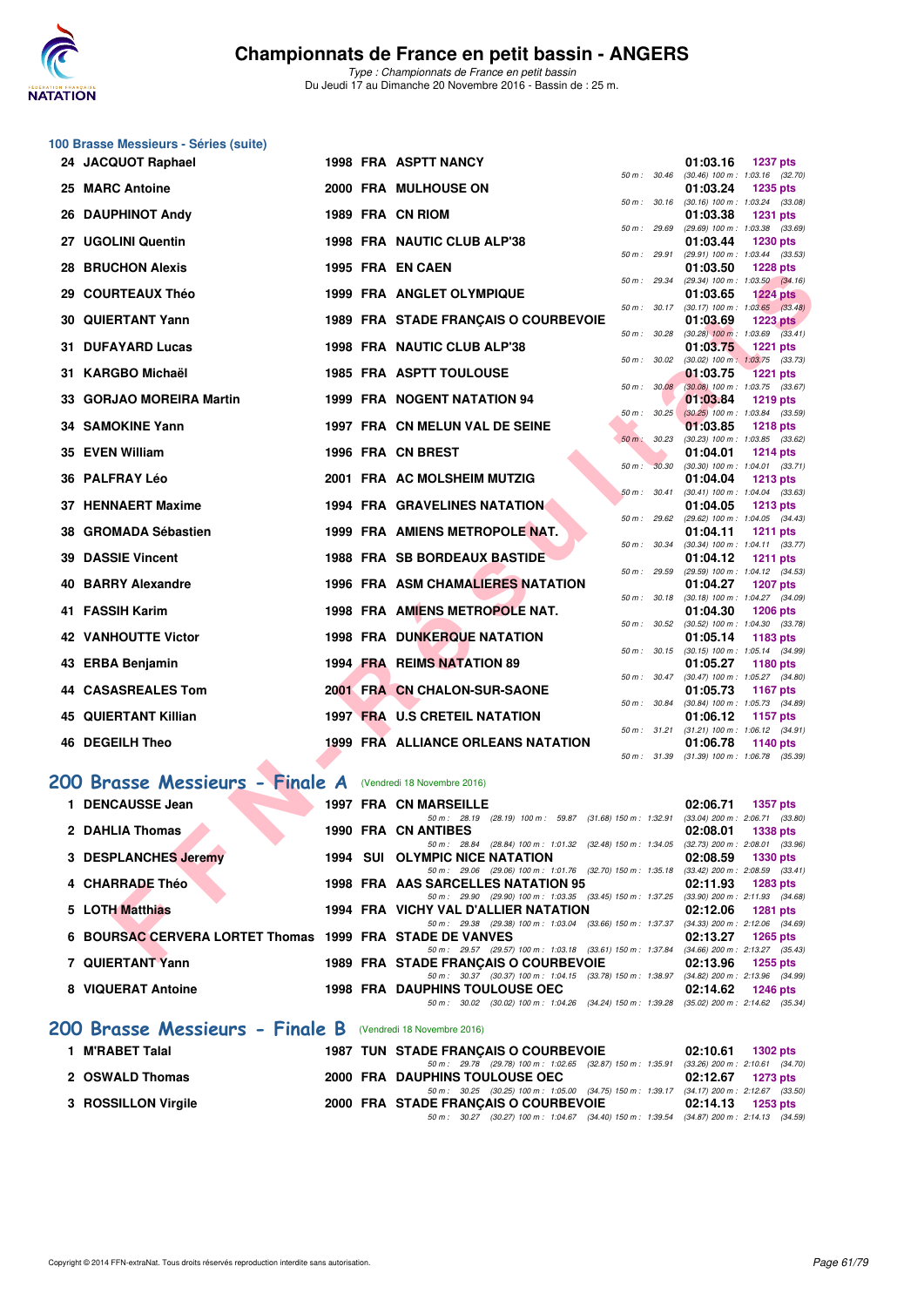

**200 Brasse Messieurs - Finale B (suite)**

#### **Championnats de France en petit bassin - ANGERS**

*Type : Championnats de France en petit bassin* Du Jeudi 17 au Dimanche 20 Novembre 2016 - Bassin de : 25 m.

| 4 AITKACI Carl                                                        |  | 2001 FRA STADE FRANÇAIS O COURBEVOIE                                                                                                    | 02:14.76<br><b>1244 pts</b>                                        |
|-----------------------------------------------------------------------|--|-----------------------------------------------------------------------------------------------------------------------------------------|--------------------------------------------------------------------|
| 5 JACQUOT Raphael                                                     |  | 50 m: 30.29 (30.29) 100 m: 1:04.61 (34.32) 150 m: 1:39.86<br><b>1998 FRA ASPTT NANCY</b>                                                | $(35.25)$ 200 m : 2:14.76 $(34.90)$<br>02:15.26<br><b>1237 pts</b> |
|                                                                       |  | 50 m: 31.24 (31.24) 100 m: 1:06.44 (35.20) 150 m: 1:40.85 (34.41) 200 m: 2:15.26 (34.41)                                                |                                                                    |
| 6 LESPARRE Tanguy                                                     |  | 1999 FRA CN CANNES<br>50 m: 30.06 (30.06) 100 m: 1:04.28 (34.22) 150 m: 1:39.54 (35.26) 200 m: 2:15.87 (36.33)                          | 02:15.87<br><b>1229 pts</b>                                        |
| 7 SAMOKINE Yann                                                       |  | 1997 FRA CN MELUN VAL DE SEINE                                                                                                          | 02:16.11<br><b>1226 pts</b>                                        |
| 8 SERVANT Dylan                                                       |  | 50 m: 30.54 (30.54) 100 m: 1:05.25 (34.71) 150 m: 1:40.10 (34.85) 200 m: 2:16.11 (36.01)<br>1997 FRA NAUTIC CLUB ALP'38                 | 02:16.44<br><b>1221 pts</b>                                        |
|                                                                       |  | 50 m : 30.60 (30.60) 100 m : 1:04.90 (34.30) 150 m : 1:40.55 (35.65) 200 m : 2:16.44 (35.89)                                            |                                                                    |
| 200 Brasse Messieurs - Finale C 15-18 ans (Vendredi 18 Novembre 2016) |  |                                                                                                                                         |                                                                    |
| 1 PALFRAY Léo                                                         |  | 2001 FRA AC MOLSHEIM MUTZIG                                                                                                             | 02:17.20<br><b>1211 pts</b>                                        |
|                                                                       |  | 50 m: 31.73 (31.73) 100 m: 1:06.46 (34.73) 150 m: 1:41.62 (35.16) 200 m: 2:17.20 (35.58)                                                |                                                                    |
| 2 PERDU Baptiste                                                      |  | 1999 FRA ASPTT MONTPELLIER<br>50 m: 31.57 (31.57) 100 m: 1:06.91 (35.34) 150 m: 1:42.00                                                 | 02:17.31<br>1209 pts<br>$(35.09)$ 200 m : 2:17.31 $(35.31)$        |
| 3 BATTALIER Samuel                                                    |  | 2000 FRA FOS NATATION                                                                                                                   | 02:18.03<br><b>1200 pts</b>                                        |
| 4 GROMADA Sébastien                                                   |  | 50 m: 31.68 (31.68) 100 m: 1:07.20 (35.52) 150 m: 1:42.56 (35.36) 200 m: 2:18.03 (35.47)<br>1999 FRA AMIENS METROPOLE NAT.              | 02:18.26<br>1196 pts                                               |
|                                                                       |  | 50 m: 31.46 (31.46) 100 m: 1:06.52 (35.06) 150 m: 1:42.19 (35.67) 200 m: 2:18.26 (36.07)                                                |                                                                    |
| 5 RENARD Remi                                                         |  | <b>1999 FRA DAUPHINS TOULOUSE OEC</b><br>50 m: 31.10 (31.10) 100 m: 1:06.21 (35.11) 150 m: 1:41.94                                      | 02:18.41<br>1194 pts<br>$(35.73)$ 200 m : 2:18.41 $(36.47)$        |
| 6 ROTHON Mathieu                                                      |  | 2000 FRA ALLIANCE DIJON NATATION                                                                                                        | 02:19.48<br><b>1180 pts</b>                                        |
|                                                                       |  | 50 m: 31.65 (31.65) 100 m: 1:07.62 (35.97) 150 m: 1:43.99 (36.37) 200 m: 2:19.48 (35.49)                                                |                                                                    |
| 7 GORJAO MOREIRA Martin                                               |  | 1999 FRA NOGENT NATATION 94<br>50 m: 32.12 (32.12) 100 m: 1:08.41 (36.29) 150 m: 1:44.56 (36.15) 200 m: 2:21.45 (36.89)                 | 02:21.45<br>1154 pts                                               |
| 8 DEGEILH Theo                                                        |  | 1999 FRA ALLIANCE ORLEANS NATATION                                                                                                      | 02:21.73<br>1150 pts                                               |
|                                                                       |  | 50 m: 32.24 (32.24) 100 m: 1:08.40 (36.16) 150 m: 1:45.01 (36.61) 200 m: 2:21.73 (36.72)                                                |                                                                    |
| 200 Brasse Messieurs - Séries (Vendredi 18 Novembre 2016)             |  |                                                                                                                                         |                                                                    |
| 1 DESPLANCHES Jeremy                                                  |  | 1994 SUI OLYMPIC NICE NATATION                                                                                                          | 02:08.65<br><b>1329 pts</b>                                        |
|                                                                       |  | 50 m: 29.17 (29.17) 100 m: 1:02.19 (33.02) 150 m: 1:35.53 (33.34) 200 m: 2:08.65 (33.12)                                                |                                                                    |
| 2 DAHLIA Thomas                                                       |  | 1990 FRA CN ANTIBES<br>50 m: 29.04 (29.04) 100 m: 1:01.68 (32.64) 150 m: 1:34.73 (33.05) 200 m: 2:08.75 (34.02)                         | 02:08.75<br><b>1328 pts</b>                                        |
| 3 DENCAUSSE Jean                                                      |  | 1997 FRA CN MARSEILLE                                                                                                                   | 02:08.79<br><b>1327 pts</b>                                        |
| 4 M'RABET Talal                                                       |  | 50 m : 28.57 (28.57) 100 m : 1:00.92 (32.35) 150 m : 1:34.52 (33.60) 200 m : 2:08.79 (34.27)<br>1987 TUN STADE FRANCAIS O COURBEVOIE    | 02:10.66<br><b>1301 pts</b>                                        |
|                                                                       |  | 50 m: 30.13 (30.13) 100 m: 1:03.18 (33.05) 150 m: 1:36.52 (33.34) 200 m: 2:10.66 (34.14)                                                |                                                                    |
| 5 M'RABET Taki                                                        |  | <b>1989 TUN STADE FRANCAIS O COURBEVOIE</b><br>50 m: 29.12 (29.12) 100 m: 1:02.32 (33.20) 150 m: 1:36.28 (33.96) 200 m: 2:11.55 (35.27) | 02:11.55<br><b>1288 pts</b>                                        |
| 6 LOTH Matthias                                                       |  | 1994 FRA VICHY VAL D'ALLIER NATATION                                                                                                    | 02:11.92<br>1283 pts                                               |
| 7 BOURSAC CERVERA LORTET Thomas 1999 FRA STADE DE VANVES              |  | 50 m: 29.34 (29.34) 100 m: 1:02.66 (33.32) 150 m: 1:37.16 (34.50) 200 m: 2:11.92 (34.76)                                                | 02:13.04                                                           |
|                                                                       |  | 50 m: 29.61 (29.61) 100 m: 1:03.11 (33.50) 150 m: 1:37.48 (34.37) 200 m: 2:13.04 (35.56)                                                | <b>1268 pts</b>                                                    |
| 8 QUIERTANT Yann                                                      |  | 1989 FRA STADE FRANÇAIS O COURBEVOIE                                                                                                    | 02:13.23<br>1265 pts                                               |
| 9 CHARRADE Théo                                                       |  | 50 m: 30.32 (30.32) 100 m: 1:04.07 (33.75) 150 m: 1:38.71 (34.64) 200 m: 2:13.23 (34.52)<br>1998 FRA AAS SARCELLES NATATION 95          | 02:13.71<br><b>1258 pts</b>                                        |
|                                                                       |  | 50 m: 30.11 (30.11) 100 m: 1:03.74 (33.63) 150 m: 1:38.32 (34.58) 200 m: 2:13.71 (35.39)                                                |                                                                    |
| 10 FEKIRI Mohamed-Ali                                                 |  | <b>1996 TUN NANTES NATATION</b><br>50 m: 30.15 (30.15) 100 m: 1:04.39 (34.24) 150 m: 1:39.26 (34.87) 200 m: 2:14.85 (35.59)             | 02:14.85<br><b>1243 pts</b>                                        |
| 11 VIQUERAT Antoine                                                   |  | <b>1998 FRA DAUPHINS TOULOUSE OEC</b>                                                                                                   | 02:15.40<br><b>1235 pts</b>                                        |
| 12 AITKACI Carl                                                       |  | 50 m: 30.42 (30.42) 100 m: 1:04.72 (34.30) 150 m: 1:39.68 (34.96) 200 m: 2:15.40 (35.72)                                                |                                                                    |
|                                                                       |  | 2001 FRA STADE FRANÇAIS O COURBEVOIE<br>50 m: 31.17 (31.17) 100 m: 1:05.83 (34.66) 150 m: 1:40.91 (35.08) 200 m: 2:15.89 (34.98)        | 02:15.89<br><b>1229 pts</b>                                        |
| 13 ROSSILLON Virgile                                                  |  | 2000 FRA STADE FRANCAIS O COURBEVOIE                                                                                                    | 02:16.10<br><b>1226 pts</b>                                        |
| 14 SERVANT Dylan                                                      |  | 50 m: 31.24 (31.24) 100 m: 1:05.95 (34.71) 150 m: 1:41.14 (35.19) 200 m: 2:16.10 (34.96)<br>1997 FRA NAUTIC CLUB ALP'38                 | 02:16.59<br><b>1219 pts</b>                                        |
|                                                                       |  | 50 m: 30.58 (30.58) 100 m: 1:05.36 (34.78) 150 m: 1:40.34 (34.98) 200 m: 2:16.59 (36.25)                                                |                                                                    |
| 15 LESPARRE Tanguy                                                    |  | 1999 FRA CN CANNES<br>50 m: 30.27 (30.27) 100 m: 1:04.56 (34.29) 150 m: 1:40.10 (35.54) 200 m: 2:16.75 (36.65)                          | 02:16.75<br><b>1217 pts</b>                                        |
|                                                                       |  |                                                                                                                                         |                                                                    |

**16 SAMOKINE Yann** 1997 FRA CN MELUN VAL DE SEINE 02:16.76 1217 pts 02:16.76 1217 pts 50 m: 31.10 (31.10) 100 m: 1:05.38 (34.28) 150 m: 1:40.60 (35.22) 200 m: 2:16.76 (36.16)

**17 OSWALD Thomas** 2000 FRA DAUPHINS TOULOUSE OEC 02:16.85 1215 pts<br>
<sup>50 50 30.55</sup> (30.55) 100 m: 1:05.98 (35.43) 150 m: 1:41.26 (35.28) 200 m: 2:16.85 (35.59)

**19 FASSIH Karim 1998 FRA AMIENS METROPOLE NAT. 02:17.49 1207 pts**

*50 m : 30.70 (30.70) 100 m : 1:05.26 (34.56) 150 m : 1:41.03 (35.77) 200 m : 2:17.66 (36.63)* **21 PALFRAY Léo 2001 FRA AC MOLSHEIM MUTZIG 02:17.76 1203 pts**

18 JACQUOT Raphael 1998 FRA ASPTT NANCY

**20 RENARD Remi 1999 FRA DAUPHINS TOULOUSE OEC** 

*50 m : 30.27 (30.27) 100 m : 1:04.56 (34.29) 150 m : 1:40.10 (35.54) 200 m : 2:16.75 (36.65)*

*50 m : 30.55 (30.55) 100 m : 1:05.98 (35.43) 150 m : 1:41.26 (35.28) 200 m : 2:16.85 (35.59)*

*50 m : 30.89 (30.89) 100 m : 1:05.85 (34.96) 150 m : 1:41.11 (35.26) 200 m : 2:17.34 (36.23)*

*50 m : 31.26 (31.26) 100 m : 1:06.15 (34.89) 150 m : 1:41.49 (35.34) 200 m : 2:17.49 (36.00)*<br> **PHINS TOULOUSE OEC** 02:17.66 1205 pts

*50 m : 31.54 (31.54) 100 m : 1:06.19 (34.65) 150 m : 1:41.54 (35.35) 200 m : 2:17.76 (36.22)*

*50 m : 31.10 (31.10) 100 m : 1:05.38 (34.28) 150 m : 1:40.60 (35.22) 200 m : 2:16.76 (36.16)*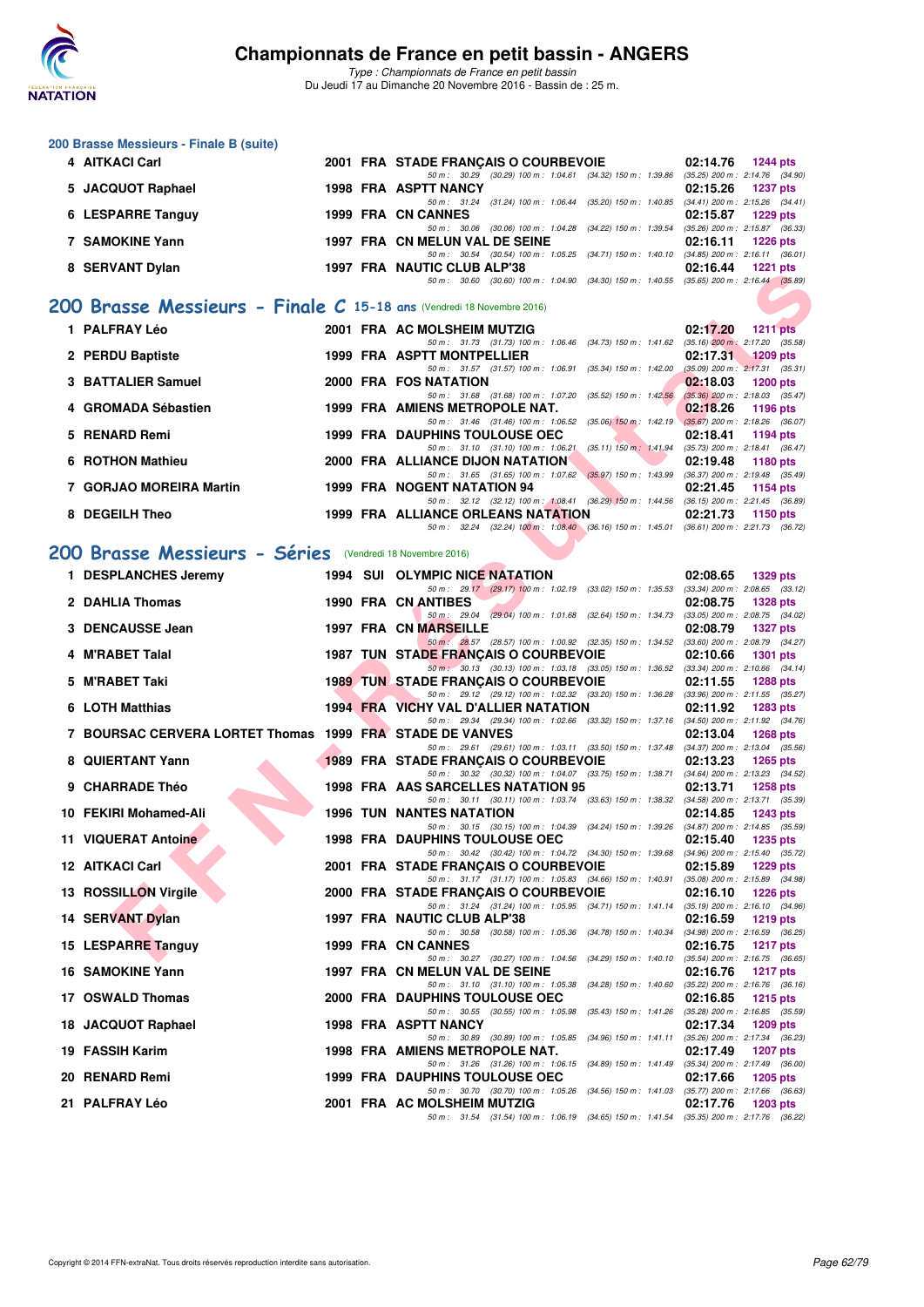

*Type : Championnats de France en petit bassin* Du Jeudi 17 au Dimanche 20 Novembre 2016 - Bassin de : 25 m.

#### **200 Brasse Messieurs - Séries (suite)**

| 22 FALL Malik                                             | <b>1985 SEN COLOMBES NATATION</b>                                                                                                     | 02:17.87<br><b>1202 pts</b>                                        |
|-----------------------------------------------------------|---------------------------------------------------------------------------------------------------------------------------------------|--------------------------------------------------------------------|
| 23 PERDU Baptiste                                         | 50 m: 30.71 (30.71) 100 m: 1:04.87 (34.16) 150 m: 1:40.81<br>1999 FRA ASPTT MONTPELLIER                                               | $(35.94)$ 200 m : 2:17.87 $(37.06)$<br>02:18.51<br>1193 pts        |
| 24 BATTALIER Samuel                                       | 50 m: 30.83 (30.83) 100 m: 1:04.85 (34.02) 150 m: 1:40.89 (36.04) 200 m: 2:18.51 (37.62)<br>2000 FRA FOS NATATION                     | 02:18.73<br>1190 pts                                               |
|                                                           | 50 m: 31.74 (31.74) 100 m: 1:07.23 (35.49) 150 m: 1:42.74 (35.51) 200 m: 2:18.73 (35.99)                                              |                                                                    |
| 25 LEVRIER Jérémy                                         | <b>1993 FRA STADE CLERMONT NATATION</b><br>50 m: 30.24 (30.24) 100 m: 1:05.94 (35.70) 150 m: 1:41.99 (36.05) 200 m: 2:18.76 (36.77)   | 02:18.76<br>1190 pts                                               |
| 26 BARRY Alexandre                                        | 1996 FRA ASM CHAMALIERES NATATION                                                                                                     | 02:18.96<br>1187 pts                                               |
| 27 MIOSSEC Mathieu                                        | 50 m: 30.96 (30.96) 100 m: 1:05.44 (34.48) 150 m: 1:41.47 (36.03) 200 m: 2:18.96 (37.49)<br>1994 FRA CN BREST                         | 02:19.55<br><b>1179 pts</b>                                        |
|                                                           | 50 m: 30.80 (30.80) 100 m: 1:05.69 (34.89) 150 m: 1:42.18                                                                             | $(36.49)$ 200 m : 2:19.55 $(37.37)$                                |
| 28 KARGBO Michaël                                         | <b>1985 FRA ASPTT TOULOUSE</b>                                                                                                        | 02:19.62<br><b>1178 pts</b>                                        |
| 29 GROMADA Sébastien                                      | 50 m: 31.15 (31.15) 100 m: 1:05.93 (34.78) 150 m: 1:41.78<br>1999 FRA AMIENS METROPOLE NAT.                                           | $(35.85)$ 200 m : 2:19.62 $(37.84)$<br>02:19.73<br>1177 pts        |
| 30 EVEN William                                           | 50 m: 31.33 (31.33) 100 m: 1:06.75 (35.42) 150 m: 1:42.85<br>1996 FRA CN BREST                                                        | $(36.10)$ 200 m : 2:19.73 $(36.88)$<br>02:19.77<br><b>1176 pts</b> |
|                                                           | 50 m: 31.13 (31.13) 100 m: 1:06.37 (35.24) 150 m: 1:42.61 (36.24) 200 m: 2:19.77 (37.16)                                              |                                                                    |
| 31 MAILLOT Melvin                                         | 1992 FRA STADE FRANCAIS O COURBEVOIE<br>50 m: 30.68 (30.68) 100 m: 1:05.71 (35.03) 150 m: 1:42.69                                     | 02:20.38<br><b>1168 pts</b><br>$(36.98)$ 200 m : 2:20.38 $(37.69)$ |
| <b>32 QUIERTANT Killian</b>                               | 1997 FRA U.S CRETEIL NATATION                                                                                                         | 02:20.47<br>1167 pts                                               |
| 33 VAZART Yann                                            | 50 m: 32.49 (32.49) 100 m: 1:08.08 (35.59) 150 m: 1:43.97 (35.89) 200 m: 2:20.47 (36.50)<br>1997 FRA US ST-EGREVE                     | 02:20.72<br>1164 pts                                               |
|                                                           | 50 m: 31.81 (31.81) 100 m: 1:07.00 (35.19) 150 m: 1:43.51 (36.51) 200 m: 2:20.72 (37.21)                                              |                                                                    |
| 34 DEGEILH Theo                                           | <b>1999 FRA ALLIANCE ORLEANS NATATION</b><br>50 m: 32.53 (32.53) 100 m: 1:08.87 (36.34) 150 m: 1:45.04 (36.17) 200 m: 2:21.81 (36.77) | 02:21.81<br>1149 pts                                               |
| 35 GORJAO MOREIRA Martin                                  | <b>1999 FRA NOGENT NATATION 94</b>                                                                                                    | 02:22.09<br>1145 pts                                               |
| <b>36 ROTHON Mathieu</b>                                  | 50 m: 32.65 (32.65) 100 m: 1:08.17 (35.52) 150 m: 1:44.76 (36.59) 200 m: 2:22.09 (37.33)<br>2000 FRA ALLIANCE DIJON NATATION          | 02:25.55<br>1100 pts                                               |
|                                                           | 50 m : 32.02 (32.02) 100 m : 1:08.58 (36.56) 150 m : 1:46.81 (38.23) 200 m : 2:25.55 (38.74)                                          |                                                                    |
| --- MARC Antoine                                          | 2000 FRA MULHOUSE ON                                                                                                                  | <b>DSQ Vi</b>                                                      |
|                                                           |                                                                                                                                       |                                                                    |
| O Papillon Messieurs - Finale A (Samedi 19 Novembre 2016) |                                                                                                                                       |                                                                    |
| 1 STRAVIUS Jérémy                                         | 1988 FRA AMIENS METROPOLE NAT.                                                                                                        | 00:22.75<br>1383 pts                                               |
| 2 METELLA Mehdy                                           | 1992 FRA CN MARSEILLE                                                                                                                 | 00:22.91<br>1371 pts                                               |
| 3 MIGNON Clément<br>4 VERMOREL Nicolas                    | <b>1993 FRA CN MARSEILLE</b><br><b>1999 FRA CN POLYNESIE</b>                                                                          | 00:23.47<br>1330 pts<br>00:23.83                                   |
| 4 GOVINDIN Yonel                                          | <b>1993 FRA CN MARSEILLE</b>                                                                                                          | <b>1304 pts</b><br>00:23.83<br><b>1304 pts</b>                     |
| 6 AUBRY Flavien                                           | 1994 FRA U.S CRETEIL NATATION                                                                                                         | 00:23.98<br>1293 pts                                               |
| 7 ROCH Nans                                               | 1996 FRA CN ANTIBES                                                                                                                   | 00:24.01<br><b>1291 pts</b>                                        |
| 8 SAHNOUNE Oussama                                        | <b>1992 ALG CN MARSEILLE</b>                                                                                                          | 00:24.18<br><b>1279 pts</b>                                        |
|                                                           |                                                                                                                                       |                                                                    |
| O Papillon Messieurs - Finale B (Samedi 19 Novembre 2016) |                                                                                                                                       |                                                                    |
| 1 HENRY ARRENOUS Pierre                                   | <b>1998 FRA ASPTT POITIERS</b>                                                                                                        | 00:24.06<br>1288 pts                                               |
| 2 TRUCHOT Florian                                         | 1996 FRA ASPTT ORLÉANS                                                                                                                | 00:24.15<br><b>1281 pts</b>                                        |
| 3 GROUSSET Maxime                                         | 1999 FRA AMIENS METROPOLE NAT.                                                                                                        | 00:24.38<br>1265 pts                                               |
| 4 TURPIN Fabrice                                          | 1995 FRA CSM CLAMART                                                                                                                  | 00:24.40<br><b>1263 pts</b>                                        |
| 5 PELAGIE Nosy                                            | 1991 FRA EMS BRON                                                                                                                     | 00:24.45<br>1260 pts                                               |
| <b>6 GARASYMOVYTCH Oleg</b>                               | 1997 FRA CN AVIGNON                                                                                                                   | 00:24.48<br><b>1258 pts</b>                                        |
| 7 HEUGEL Florent                                          | <b>1996 FRA DAUPHINS DE ST-LOUIS</b>                                                                                                  | 00:24.49<br>1257 pts                                               |
| 8 LEMAIRE Paul                                            | <b>1991 FRA DAUPHINS TOULOUSE OEC</b>                                                                                                 | 00:24.52<br>1255 pts                                               |
|                                                           |                                                                                                                                       |                                                                    |

# **[50 Papillon Messieurs - Finale A](http://www.ffnatation.fr/webffn/resultats.php?idact=nat&go=epr&idcpt=41163&idepr=81)** (Samedi 19 Novembre 2016)

| 1 STRAVIUS Jérémy  |  | 1988 FRA AMIENS METROPOLE NAT.       | 00:22.75 | 1383 pts        |
|--------------------|--|--------------------------------------|----------|-----------------|
| 2 METELLA Mehdy    |  | <b>1992 FRA CN MARSEILLE</b>         | 00:22.91 | 1371 pts        |
| 3 MIGNON Clément   |  | <b>1993 FRA CN MARSEILLE</b>         | 00:23.47 | 1330 pts        |
| 4 VERMOREL Nicolas |  | <b>1999 FRA CN POLYNESIE</b>         | 00:23.83 | <b>1304 pts</b> |
| 4 GOVINDIN Yonel   |  | <b>1993 FRA CN MARSEILLE</b>         | 00:23.83 | <b>1304 pts</b> |
| 6 AUBRY Flavien    |  | <b>1994 FRA U.S CRETEIL NATATION</b> | 00:23.98 | 1293 pts        |
| 7 ROCH Nans        |  | 1996 FRA CN ANTIBES                  | 00:24.01 | <b>1291 pts</b> |
| 8 SAHNOUNE Oussama |  | 1992 ALG CN MARSEILLE                | 00:24.18 | <b>1279 pts</b> |

## **[50 Papillon Messieurs - Finale B](http://www.ffnatation.fr/webffn/resultats.php?idact=nat&go=epr&idcpt=41163&idepr=81)** (Samedi 19 Novembre 2016)

| 1 HENRY ARRENOUS Pierre | <b>1998 FRA ASPTT POITIERS</b>        | 00:24.06 | 1288 pts        |
|-------------------------|---------------------------------------|----------|-----------------|
| 2 TRUCHOT Florian       | 1996 FRA ASPTT ORLÉANS                | 00:24.15 | 1281 pts        |
| 3 GROUSSET Maxime       | 1999 FRA AMIENS METROPOLE NAT.        | 00:24.38 | 1265 pts        |
| 4 TURPIN Fabrice        | <b>1995 FRA CSM CLAMART</b>           | 00:24.40 | 1263 pts        |
| 5 PELAGIE Nosy          | 1991 FRA EMS BRON                     | 00:24.45 | <b>1260 pts</b> |
| 6 GARASYMOVYTCH Oleg    | 1997 FRA CN AVIGNON                   | 00:24.48 | 1258 pts        |
| 7 HEUGEL Florent        | <b>1996 FRA DAUPHINS DE ST-LOUIS</b>  | 00:24.49 | 1257 pts        |
| 8 LEMAIRE Paul          | <b>1991 FRA DAUPHINS TOULOUSE OEC</b> | 00:24.52 | 1255 pts        |

## **[50 Papillon Messieurs - Finale C](http://www.ffnatation.fr/webffn/resultats.php?idact=nat&go=epr&idcpt=41163&idepr=81) 15-18 ans** (Samedi 19 Novembre 2016)

| 1 HUILLE Stanislas  |  | <b>1999 FRA SN VERSAILLES</b>           | 00:24.47 | 1258 pts        |
|---------------------|--|-----------------------------------------|----------|-----------------|
| 2 COMTE Sergueï     |  | 2000 FRA EMS BRON                       | 00:24.52 | 1255 pts        |
| 3 DELICES Jean-Marc |  | 2000 FRA CANET 66 NATATION              | 00:24.73 | 1240 pts        |
| 4 PIRON Thomas      |  | 2000 FRA CN MARSEILLE                   | 00:24.79 | 1236 pts        |
| 5 LONCKE Quentin    |  | <b>1999 FRA LYON NATATION METROPOLE</b> | 00:24.81 | 1235 pts        |
| 6 GUTH Guillaume    |  | 2000 FRA DAUPHINS TOULOUSE OEC          | 00:25.16 | 1210 pts        |
| 7 YOKOYAMA Kentaro  |  | 2000 FRA MULHOUSE ON                    | 00:25.20 | <b>1207 pts</b> |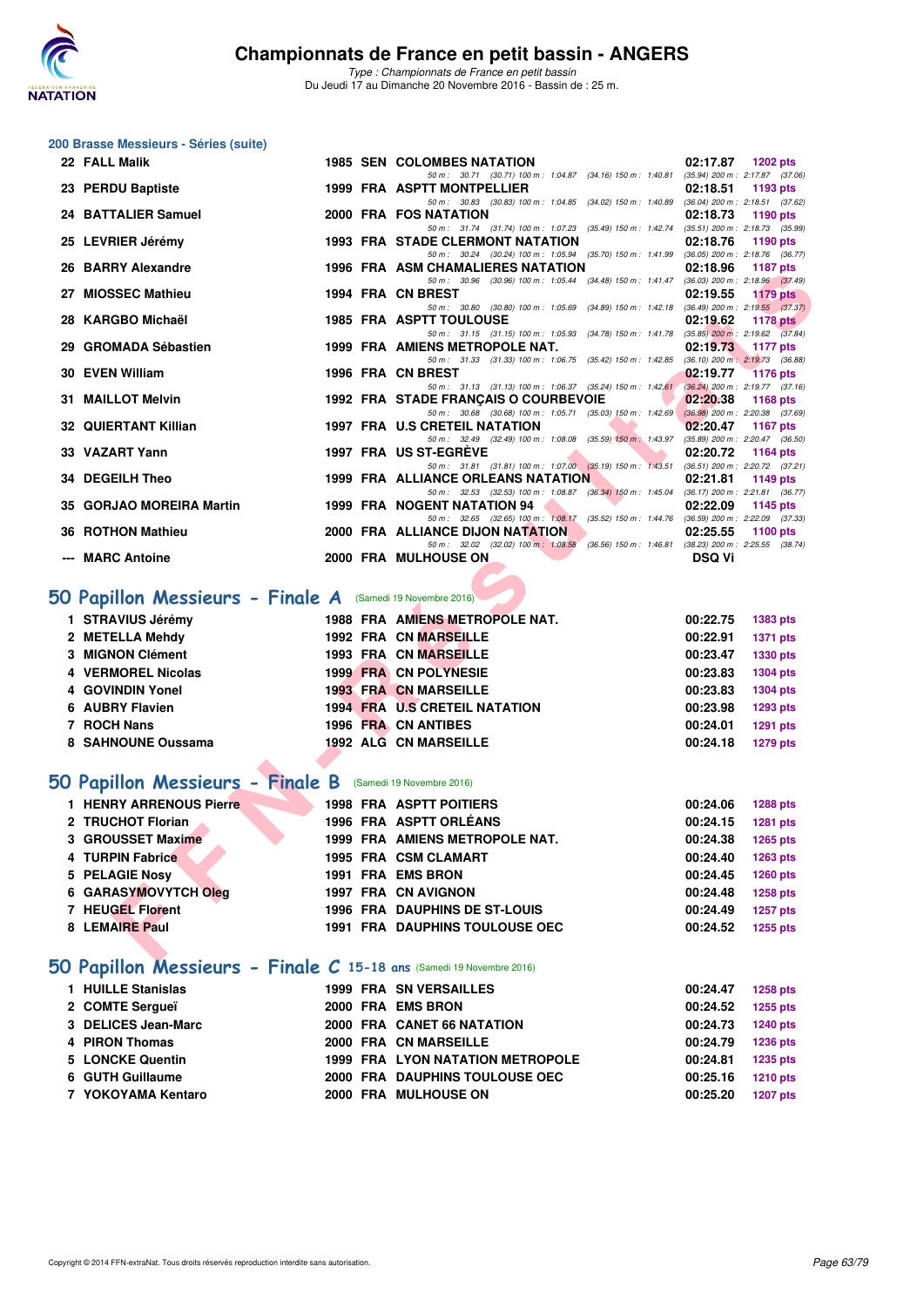

| 50 Papillon Messieurs - Finale C (suite)                          |                                         |                      |                 |
|-------------------------------------------------------------------|-----------------------------------------|----------------------|-----------------|
| 8 DEVILLIER Kélian                                                | <b>1999 FRA THOUROTTE NATATION</b>      | 00:25.23             | <b>1205 pts</b> |
|                                                                   |                                         |                      |                 |
| 50 Papillon Messieurs - Barrage Finales (Samedi 19 Novembre 2016) |                                         |                      |                 |
|                                                                   |                                         |                      |                 |
| <b>1 HENRY ARRENOUS Pierre</b>                                    | <b>1998 FRA ASPTT POITIERS</b>          | 00:24.02             | 1290 pts        |
| 2 PERRILLON Mathieu                                               | <b>1998 FRA ASPTT TOULOUSE</b>          | 00:24.29             | <b>1271 pts</b> |
|                                                                   |                                         |                      |                 |
| 50 Papillon Messieurs - Séries (Samedi 19 Novembre 2016)          |                                         |                      |                 |
| 1 STRAVIUS Jérémy                                                 | <b>1988 FRA AMIENS METROPOLE NAT.</b>   | 00:23.07             | <b>1359 pts</b> |
| 2 METELLA Mehdy                                                   | <b>1992 FRA CN MARSEILLE</b>            | 00:23.41             | <b>1334 pts</b> |
| 3 MIGNON Clément                                                  | 1993 FRA CN MARSEILLE                   | 00:23.93             | 1297 pts        |
| 4 VERMOREL Nicolas                                                | 1999 FRA CN POLYNESIE                   | 00:23.94             | <b>1296 pts</b> |
| 5 AUBRY Flavien                                                   | 1994 FRA U.S CRETEIL NATATION           | 00:23.96             | <b>1295 pts</b> |
| 6 GOVINDIN Yonel                                                  | <b>1993 FRA CN MARSEILLE</b>            | 00:24.16             | 1280 pts        |
| 7 SAHNOUNE Oussama                                                | <b>1992 ALG CN MARSEILLE</b>            | 00:24.27             | <b>1273 pts</b> |
| 8 ROCH Nans                                                       | <b>1996 FRA CN ANTIBES</b>              | 00:24.28             | <b>1272 pts</b> |
| 9 TRUCHOT Florian                                                 | 1996 FRA ASPTT ORLÉANS                  | 00:24.32             | 1269 pts        |
| 10 PELAGIE Nosy                                                   | 1991 FRA EMS BRON                       | 00:24.48             | 1258 pts        |
| 10 GROUSSET Maxime                                                | 1999 FRA AMIENS METROPOLE NAT.          | 00:24.48             | <b>1258 pts</b> |
| <b>12 TURPIN Fabrice</b>                                          | <b>1995 FRA CSM CLAMART</b>             | 00:24.50             | 1256 pts        |
| <b>13 LEMAIRE Paul</b>                                            | 1991 FRA DAUPHINS TOULOUSE OEC          | 00:24.52             | 1255 pts        |
| <b>14 GARASYMOVYTCH Oleg</b>                                      | 1997 FRA CN AVIGNON                     | 00:24.55             | 1253 pts        |
| <b>15 HEUGEL Florent</b>                                          | 1996 FRA DAUPHINS DE ST-LOUIS           | 00:24.65             | 1246 pts        |
| <b>16 HENRY ARRENOUS Pierre</b>                                   | <b>1998 FRA ASPTT POITIERS</b>          | 00:24.71             | <b>1242 pts</b> |
| <b>16 PERRILLON Mathieu</b>                                       | <b>1998 FRA ASPTT TOULOUSE</b>          | 00:24.71             | <b>1242 pts</b> |
| <b>18 SCHMITT Emilien</b>                                         | 1994 FRA ALLIANCE NATATION BESANCON     | 00:24.74             | 1239 pts        |
| <b>19 HUILLE Stanislas</b>                                        | 1999 FRA SN VERSAILLES                  | 00:24.75             | 1239 pts        |
| 20 AVETAND Thomas                                                 | 1995 FRA AMIENS METROPOLE NAT.          | 00:24.76             | <b>1238 pts</b> |
| 21 COMTE Sergueï                                                  | 2000 FRA EMS BRON                       | 00:24.79             | <b>1236 pts</b> |
| 22 TRILLAT Léo                                                    | <b>1998 FRA CN POISSY</b>               | 00:24.82             |                 |
| 23 PIRON Thomas                                                   | <b>2000 FRA CN MARSEILLE</b>            | 00:24.91             | <b>1234 pts</b> |
| 24 LONCKE Quentin                                                 | <b>1999 FRA LYON NATATION METROPOLE</b> | 00:24.92             | <b>1228 pts</b> |
| 25 DELICES Jean-Marc                                              | 2000 FRA CANET 66 NATATION              | 00:24.94             | <b>1227 pts</b> |
| 26 PEDRO-LEAL Dorian                                              | <b>1996 FRA MEGAQUARIUS CLUB GUYANE</b> | 00:24.95             | <b>1225 pts</b> |
| 27 FIEVET Brian                                                   | 1992 FRA ST-MALO NATATION               |                      | <b>1225 pts</b> |
| 27 VANOOTEGEM Aymerick                                            | <b>1997 FRA DUNKERQUE NATATION</b>      | 00:24.97<br>00:24.97 | <b>1223 pts</b> |
| 27 MORISSET Guillaume                                             | 1998 FRA SA MÉRIGNAC                    |                      | <b>1223 pts</b> |
| <b>30 CLARK Anthony</b>                                           | 1991 FRA STADE FRANÇAIS O COURBEVOIE    | 00:24.97<br>00:25.00 | <b>1223 pts</b> |
|                                                                   | 1996 FRA ALLIANCE DIJON NATATION        |                      | <b>1221 pts</b> |
| 31 DESPREZ Pierre-Yves                                            | <b>1992 FRA VILLEURBANNE NATATION</b>   | 00:25.01             | 1221 pts        |
| 31 BRAS Hugo                                                      |                                         | 00:25.01<br>00:25.05 | <b>1221 pts</b> |
| <b>33 MEGEMONT Alexis</b>                                         | <b>1994 FRA GRAND RODEZ NATATION</b>    |                      | <b>1218 pts</b> |
| 34 TABOGA Vincent                                                 | <b>1995 FRA CERGY PONTOISE NATATION</b> | 00:25.06             | <b>1217 pts</b> |
| 35 QUAMMIE Qulaüs                                                 | 1995 FRA CN MELUN VAL DE SEINE          | 00:25.10             | <b>1214 pts</b> |
| 36 BATAHI Nouamane                                                | <b>1994 MAR CN CANNES</b>               | 00:25.13             | <b>1212 pts</b> |
| 37 CAPAZZA Axel                                                   | 1997 FRA AQUA CLUB PONTAULT-ROISSY      | 00:25.15             | <b>1211 pts</b> |
| 38 MARY Thibaut                                                   | 1998 FRA AMIENS METROPOLE NAT.          | 00:25.18             | <b>1209 pts</b> |
| 39 SHAHIN Bilal                                                   | <b>1996 FRA SN MONTGERON</b>            | 00:25.19             | <b>1208 pts</b> |
| 40 DEVILLIER Kélian                                               | <b>1999 FRA THOUROTTE NATATION</b>      | 00:25.24             | <b>1205 pts</b> |
| 41 GUTH Guillaume                                                 | 2000 FRA DAUPHINS TOULOUSE OEC          | 00:25.30             | <b>1200 pts</b> |
| 42 SIRVENT Benjamin                                               | 1997 FRA NAUTIC CLUB ALP'38             | 00:25.32             | 1199 pts        |
| <b>43 DABAUVALLE Quentin</b>                                      | <b>1996 FRA C VIKINGS DE ROUEN</b>      | 00:25.35             | <b>1197 pts</b> |
| 44 MICHAUX Benjamin                                               | <b>1991 FRA PAYS DE GEX NATATION</b>    | 00:25.37             | 1196 pts        |
| 44 YOKOYAMA Kentaro                                               | 2000 FRA MULHOUSE ON                    | 00:25.37             | 1196 pts        |
| <b>46 PELLISSARD Charly</b>                                       | 1994 FRA ASPTT TOULOUSE                 | 00:25.38             | 1195 pts        |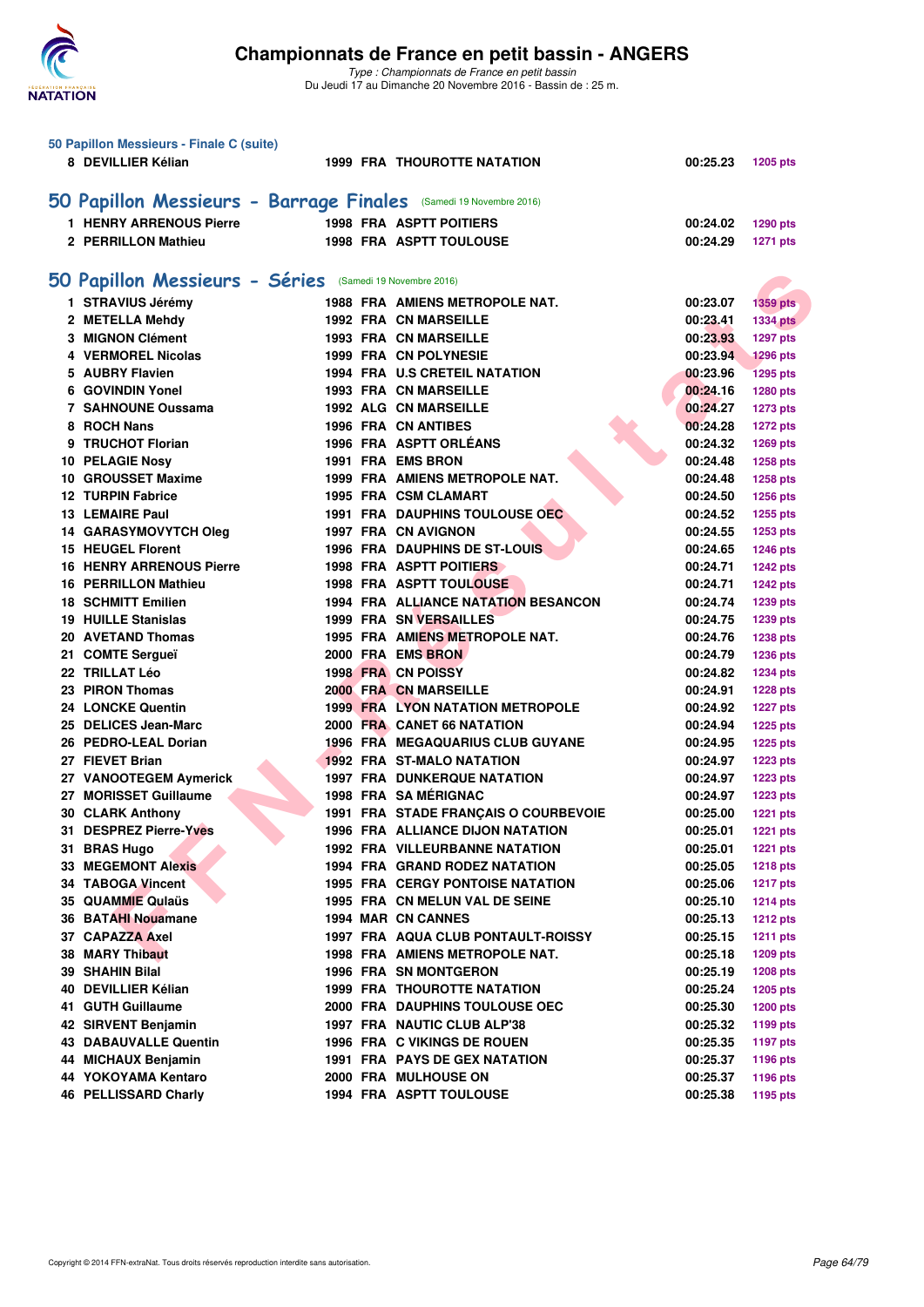

*Type : Championnats de France en petit bassin* Du Jeudi 17 au Dimanche 20 Novembre 2016 - Bassin de : 25 m.

#### **50 Papillon Messieurs - Séries (suite)**

| 47 DELFOSSE Laurent          |  | <b>1988 FRA AS CARQUEFOU</b>               | 00:25.45 | 1190 pts        |
|------------------------------|--|--------------------------------------------|----------|-----------------|
| <b>48 LAURENDEAU Antoine</b> |  | 1995 FRA E.P SEMEAC TARBES NAT             | 00:25.51 | 1186 pts        |
| <b>49 COMMENGES Lucas</b>    |  | 1999 FRA CN ANTIBES                        | 00:25.53 | 1185 pts        |
| 50 ASSFELD Arthur            |  | 1999 FRA US TOUL                           | 00:25.62 | 1179 pts        |
| 51 AZZOLA Cyrille            |  | <b>1993 FRA UNION ST-BRUNO BORDEAUX</b>    | 00:25.76 | 1169 pts        |
| 52 MIATTI K-Ryls             |  | <b>1999 FRA MULHOUSE ON</b>                | 00:25.83 | 1164 pts        |
| 53 GRANDJEAN Hugo            |  | 2000 FRA AQUATIC CLUB BOURGES              | 00:25.93 | 1157 pts        |
| 54 ROLDAN MUNOZ Enzo         |  | <b>1999 FRA LYON NATATION METROPOLE</b>    | 00:25.95 | <b>1156 pts</b> |
| 55 SERAICHE Yacin            |  | <b>1997 FRA ALLIANCE NATATION BESANCON</b> | 00:26.01 | <b>1152 pts</b> |
| 56 PIRLOT Thibaud            |  | 1998 FRA CN GIVET                          | 00:26.96 | <b>1089 pts</b> |

### **[100 Papillon Messieurs - Finale A](http://www.ffnatation.fr/webffn/resultats.php?idact=nat&go=epr&idcpt=41163&idepr=82)** (Jeudi 17 Novembre 2016)

| 1 METELLA Mehdy                |  | <b>1992 FRA CN MARSEILLE</b>          |                        | 00:50.16                                 | 1395 pts               |  |
|--------------------------------|--|---------------------------------------|------------------------|------------------------------------------|------------------------|--|
| 2 STRAVIUS Jérémy              |  | <b>1988 FRA AMIENS METROPOLE NAT.</b> | $50 \text{ m}$ : 23.61 | $(23.61)$ 100 m :<br>00:50.29            | 50.16 (26.<br>1390 pts |  |
|                                |  |                                       | $50 \text{ m}$ : 23.31 | $(23.31)$ 100 m :                        | 50.29 (26.             |  |
| 3 ROCH Nans                    |  | <b>1996 FRA CN ANTIBES</b>            |                        | 00:51.76                                 | 1344 pts               |  |
| 4 AUBRY Flavien                |  | <b>1994 FRA U.S CRETEIL NATATION</b>  | 50 m: 24.31            | $(24.31)$ 100 m : 51.76 (27.<br>00:52.21 | 1330 pts               |  |
| 5 SAHNOUNE Oussama             |  | 1992 ALG CN MARSEILLE                 | 50 m: 23.94            | (23.94) 100 m : 52.21 (28.<br>00:53.14   | 1301 pts               |  |
|                                |  |                                       | $50 m$ : 24.57         | (24.57) 100 m : 53.14 (28.               |                        |  |
| <b>6 HENRY ARRENOUS Pierre</b> |  | <b>1998 FRA ASPTT POITIERS</b>        | 50 m: 25.08            | 00:53.54<br>$(25.08)$ 100 m : 53.54 (28. | 1288 pts               |  |
| 7 PERRILLON Mathieu            |  | <b>1998 FRA ASPTT TOULOUSE</b>        |                        | 00:53.62                                 | 1286 pts               |  |
| 8 VERMOREL Nicolas             |  | 1999 FRA CN POLYNESIE                 | $50 m$ : 25.21         | $(25.21)$ 100 m :                        | 53.62 (28.             |  |
|                                |  |                                       |                        | 00:53.69                                 | 1284 pts               |  |

## **[100 Papillon Messieurs - Finale B](http://www.ffnatation.fr/webffn/resultats.php?idact=nat&go=epr&idcpt=41163&idepr=82)** (Jeudi 17 Novembre 2016)

| JJ GNANDJEAN HUYV                                                   |  | ZUUU FRA AQUATIC CLUD DUURGLJ           |                  | UU.ZJ.JJ                                             | $1131$ pm       |  |
|---------------------------------------------------------------------|--|-----------------------------------------|------------------|------------------------------------------------------|-----------------|--|
| 54 ROLDAN MUNOZ Enzo                                                |  | <b>1999 FRA LYON NATATION METROPOLE</b> |                  | 00:25.95                                             | <b>1156 pts</b> |  |
| 55 SERAICHE Yacin                                                   |  | 1997 FRA ALLIANCE NATATION BESANCON     |                  | 00:26.01                                             | <b>1152 pts</b> |  |
| 56 PIRLOT Thibaud                                                   |  | 1998 FRA CN GIVET                       |                  | 00:26.96                                             | <b>1089 pts</b> |  |
|                                                                     |  |                                         |                  |                                                      |                 |  |
|                                                                     |  |                                         |                  |                                                      |                 |  |
| <b>00 Papillon Messieurs - Finale A</b> (Jeudi 17 Novembre 2016)    |  |                                         |                  |                                                      |                 |  |
| 1 METELLA Mehdy                                                     |  | <b>1992 FRA CN MARSEILLE</b>            |                  | 00:50.16                                             | <b>1395 pts</b> |  |
|                                                                     |  |                                         | $50 m$ : $23.61$ | $(23.61)$ 100 m : 50.16 $(26.55)$                    |                 |  |
| 2 STRAVIUS Jérémy                                                   |  | <b>1988 FRA AMIENS METROPOLE NAT.</b>   |                  | 00:50.29                                             | <b>1390 pts</b> |  |
|                                                                     |  |                                         |                  | 50 m: 23.31 (23.31) 100 m: 50.29 (26.98)             |                 |  |
| 3 ROCH Nans                                                         |  | 1996 FRA CN ANTIBES                     |                  | 00:51.76                                             | <b>1344 pts</b> |  |
| 4 AUBRY Flavien                                                     |  | 1994 FRA U.S CRETEIL NATATION           |                  | 50 m: 24.31 (24.31) 100 m: 51.76 (27.45)<br>00:52.21 |                 |  |
|                                                                     |  |                                         | 50 m : 23.94     | (23.94) 100 m: 52.21 (28.27)                         | <b>1330 pts</b> |  |
| 5 SAHNOUNE Oussama                                                  |  | <b>1992 ALG CN MARSEILLE</b>            |                  | 00:53.14                                             | <b>1301 pts</b> |  |
|                                                                     |  |                                         |                  | 50 m: 24.57 (24.57) 100 m: 53.14 (28.57)             |                 |  |
| <b>6 HENRY ARRENOUS Pierre</b>                                      |  | <b>1998 FRA ASPTT POITIERS</b>          |                  | 00:53.54                                             | <b>1288 pts</b> |  |
|                                                                     |  |                                         | 50 m : 25.08     | $(25.08)$ 100 m :                                    | 53.54 (28.46)   |  |
| 7 PERRILLON Mathieu                                                 |  | <b>1998 FRA ASPTT TOULOUSE</b>          |                  | 00:53.62                                             | <b>1286 pts</b> |  |
| 8 VERMOREL Nicolas                                                  |  | 1999 FRA CN POLYNESIE                   | 50 m : 25.21     | $(25.21)$ 100 m : 53.62 $(28.41)$                    |                 |  |
|                                                                     |  |                                         |                  | 00:53.69<br>50 m: 25.03 (25.03) 100 m: 53.69 (28.66) | <b>1284 pts</b> |  |
|                                                                     |  |                                         |                  |                                                      |                 |  |
| <b>00 Papillon Messieurs - Finale B</b> (Jeudi 17 Novembre 2016)    |  |                                         |                  |                                                      |                 |  |
| 1 LEMAIRE Paul                                                      |  | 1991 FRA DAUPHINS TOULOUSE OEC          |                  | 00:53.82                                             | 1280 pts        |  |
|                                                                     |  |                                         |                  | 50 m: 25.10 (25.10) 100 m: 53.82 (28.72)             |                 |  |
| 2 PEDRO-LEAL Dorian                                                 |  | 1996 FRA MEGAQUARIUS CLUB GUYANE        |                  | 00:53.90                                             | <b>1277 pts</b> |  |
|                                                                     |  |                                         |                  | 50 m: 25.23 (25.23) 100 m: 53.90 (28.67)             |                 |  |
| <b>3 TRILLAT Léo</b>                                                |  | <b>1998 FRA CN POISSY</b>               |                  | 00:53.97                                             | <b>1275 pts</b> |  |
|                                                                     |  |                                         | 50 m : 24.59     | $(24.59)$ 100 m : 53.97 $(29.38)$                    |                 |  |
| 4 GROUSSET Maxime                                                   |  | 1999 FRA AMIENS METROPOLE NAT.          |                  | 00:54.04                                             | <b>1273 pts</b> |  |
| 5 MROWINSKI Romain                                                  |  | 1994 FRA CN CÉVENNES ALÈS               |                  | 50 m: 25.13 (25.13) 100 m: 54.04 (28.91)<br>00:54.14 | <b>1270 pts</b> |  |
|                                                                     |  |                                         | $50 m$ : 25.33   | $(25.33)$ 100 m : 54.14 $(28.81)$                    |                 |  |
| <b>6 DABAUVALLE Quentin</b>                                         |  | 1996 FRA C VIKINGS DE ROUEN             |                  | 00:54.16                                             | <b>1269 pts</b> |  |
|                                                                     |  |                                         |                  | 50 m: 25.37 (25.37) 100 m: 54.16 (28.79)             |                 |  |
| <b>7 MARCELIN Louis</b>                                             |  | 1996 FRA STADE BÉTHUNE PÉLICAN CLUB     |                  | 00:54.23                                             | <b>1267 pts</b> |  |
|                                                                     |  |                                         |                  | 50 m: 25.06 (25.06) 100 m: 54.23 (29.17)             |                 |  |
| 8 BERRY Théo                                                        |  | <b>1997 FRA ANGERS NATATION</b>         |                  | 00:54.43                                             | <b>1261 pts</b> |  |
|                                                                     |  |                                         |                  | 50 m: 25.24 (25.24) 100 m: 54.43 (29.19)             |                 |  |
| 00 Papillon Messieurs - Finale C 15-18 ans (Jeudi 17 Novembre 2016) |  |                                         |                  |                                                      |                 |  |
|                                                                     |  |                                         |                  |                                                      |                 |  |
| 1 DELICES Jean-Marc                                                 |  | 2000 FRA CANET 66 NATATION              |                  | 00:54.27                                             | <b>1266 pts</b> |  |
| 2 SYOUD Jaouad                                                      |  | 1999 FRA CN CHALON-SUR-SAONE            |                  | 50 m: 25.56 (25.56) 100 m: 54.27 (28.71)<br>00:54.77 | <b>1251 pts</b> |  |
|                                                                     |  |                                         | 50 m : 25.83     | (25.83) 100 m: 54.77 (28.94)                         |                 |  |
| 3 LONCKE Quentin                                                    |  | <b>1999 FRA LYON NATATION METROPOLE</b> |                  | 00:54.82                                             | <b>1249 pts</b> |  |
|                                                                     |  |                                         |                  | 50 m: 25.69 (25.69) 100 m: 54.82 (29.13)             |                 |  |
| 4 CHOUMILOFF Sacha                                                  |  | 1999 FRA CANET 66 NATATION              |                  | 00:54.84                                             | <b>1248 pts</b> |  |

### **[100 Papillon Messieurs - Finale C](http://www.ffnatation.fr/webffn/resultats.php?idact=nat&go=epr&idcpt=41163&idepr=82) 15-18 ans** (Jeudi 17 Novembre 2016)

| 1 DELICES Jean-Marc |  | 2000 FRA CANET 66 NATATION              |                        | 00:54.27                     | 1266 pts        |  |
|---------------------|--|-----------------------------------------|------------------------|------------------------------|-----------------|--|
|                     |  |                                         | 50 m : 25.56           | $(25.56)$ 100 m :            | 54.27 (28.      |  |
| 2 SYOUD Jaouad      |  | 1999 FRA CN CHALON-SUR-SAONE            |                        | 00:54.77                     | <b>1251 pts</b> |  |
|                     |  |                                         | 50 m: 25.83            | $(25.83)$ 100 m :            | 54.77 (28.      |  |
| 3 LONCKE Quentin    |  | <b>1999 FRA LYON NATATION METROPOLE</b> |                        | 00:54.82                     | 1249 pts        |  |
|                     |  |                                         | 50 m: 25.69            | $(25.69)$ 100 m : 54.82 (29. |                 |  |
| 4 CHOUMILOFF Sacha  |  | <b>1999 FRA CANET 66 NATATION</b>       |                        | 00:54.84                     | <b>1248 pts</b> |  |
|                     |  |                                         | $50 m$ : 25.94         | (25.94) 100 m: 54.84 (28.    |                 |  |
| 5 CACHOT Arthur     |  | 2000 FRA CN ANTIBES                     |                        | 00:55.16                     | 1239 pts        |  |
|                     |  |                                         | $50 m$ : 26.14         | $(26.14)$ 100 m :            | 55.16 (29.      |  |
| 6 COMTE Sergueï     |  | 2000 FRA EMS BRON                       |                        | 00:55.28                     | 1235 pts        |  |
|                     |  |                                         | $50 \text{ m}$ : 25.64 | $(25.64)$ 100 m :            | 55.28 (29.      |  |
| 7 PIRON Thomas      |  | 2000 FRA CN MARSEILLE                   |                        | 00:55.39                     | 1232 pts        |  |
|                     |  |                                         | $50 \text{ m}$ : 26.11 | $(26.11)$ 100 m :            | 55.39 (29.      |  |
| 8 ASSFELD Arthur    |  | 1999 FRA US TOUL                        |                        | 00:56.67                     | 1193 pts        |  |
|                     |  |                                         |                        |                              |                 |  |

# **100 Papillon Messieurs - Séries** (Jeudi 17 Novembre 2016)<br>1 STRAVIUS Jérémy 1988 FRA AMIENS ME

**1988 FRA AMIENS METROPOLE NAT.** 

|  | 00:51.53 |                                            | 1351 pts |  |
|--|----------|--------------------------------------------|----------|--|
|  |          | 50 m : 23.68 (23.68) 100 m : 51.53 (27.85) |          |  |

|                | 00:50.16          | 1395 pts        |  |
|----------------|-------------------|-----------------|--|
| 50 m: 23.61    | $(23.61)$ 100 m : | 50.16 (26.55)   |  |
|                | 00:50.29          | 1390 pts        |  |
| 50 m : 23.31   | $(23.31)$ 100 m : | 50.29 (26.98)   |  |
|                | 00:51.76          | <b>1344 pts</b> |  |
| 50 m: 24.31    | $(24.31)$ 100 m : | 51.76 (27.45)   |  |
|                | 00:52.21          | 1330 pts        |  |
| 50 m : 23.94   | $(23.94)$ 100 m : | 52.21 (28.27)   |  |
|                | 00:53.14          | 1301 pts        |  |
| $50 m$ : 24.57 | $(24.57)$ 100 m : | 53.14 (28.57)   |  |
|                | 00:53.54          | <b>1288 pts</b> |  |
| 50 m: 25.08    | $(25.08)$ 100 m : | 53.54 (28.46)   |  |
|                | 00:53.62          | <b>1286 pts</b> |  |
| 50 m: 25.21    | $(25.21)$ 100 m : | 53.62 (28.41)   |  |
|                | 00:53.69 1284 pts |                 |  |
| 50 m: 25.03    | $(25.03)$ 100 m : | 53.69 (28.66)   |  |
|                |                   |                 |  |

|                | 00:53.82          | 1280 pts        |
|----------------|-------------------|-----------------|
| $50 m$ : 25.10 | $(25.10)$ 100 m : | 53.82 (28.72)   |
|                | 00:53.90          | <b>1277 pts</b> |
| 50 m: 25.23    | $(25.23)$ 100 m : | 53.90 (28.67)   |
|                | 00:53.97          | <b>1275 pts</b> |
| $50 m$ : 24.59 | $(24.59)$ 100 m : | 53.97 (29.38)   |
|                | 00:54.04          | <b>1273 pts</b> |
| $50 m$ : 25.13 | $(25.13)$ 100 m : | 54.04 (28.91)   |
|                |                   |                 |
|                | 00:54.14          | <b>1270 pts</b> |
| 50 m: 25.33    | $(25.33)$ 100 m : | 54.14 (28.81)   |
|                | 00:54.16          | $1269$ pts      |
| $50 m$ : 25.37 | $(25.37)$ 100 m : | 54.16 (28.79)   |
|                | 00:54.23          | <b>1267 pts</b> |
| 50 m: 25.06    | $(25.06)$ 100 m : | 54.23 (29.17)   |
|                | 00:54.43          | 1261 pts        |

|                |       | 00:54.27          | <b>1266 pts</b> |
|----------------|-------|-------------------|-----------------|
| $50 m$ :       | 25.56 | $(25.56)$ 100 m : | 54.27 (28.71)   |
|                |       | 00:54.77          | <b>1251 pts</b> |
| 50 m : 25.83   |       | $(25.83)$ 100 m : | 54.77 (28.94)   |
|                |       | 00:54.82          | <b>1249 pts</b> |
| $50 m$ : 25.69 |       | $(25.69)$ 100 m : | 54.82 (29.13)   |
|                |       | 00:54.84          | <b>1248 pts</b> |
| 50 m : 25.94   |       | $(25.94)$ 100 m : | 54.84 (28.90)   |
|                |       | 00:55.16          | 1239 pts        |
| $50 m$ : 26.14 |       | $(26.14)$ 100 m : | 55.16 (29.02)   |
|                |       | 00:55.28          | <b>1235 pts</b> |
|                |       |                   |                 |
| 50 m: 25.64    |       | $(25.64)$ 100 m : | 55.28 (29.64)   |
|                |       | 00:55.39          | <b>1232 pts</b> |
| 50 m: 26.11    |       | $(26.11)$ 100 m : | 55.39 (29.28)   |
|                |       | 00:56.67          | 1193 pts        |
| $50 m$ :       | 25.92 | $(25.92)$ 100 m : | 56.67 (30.75)   |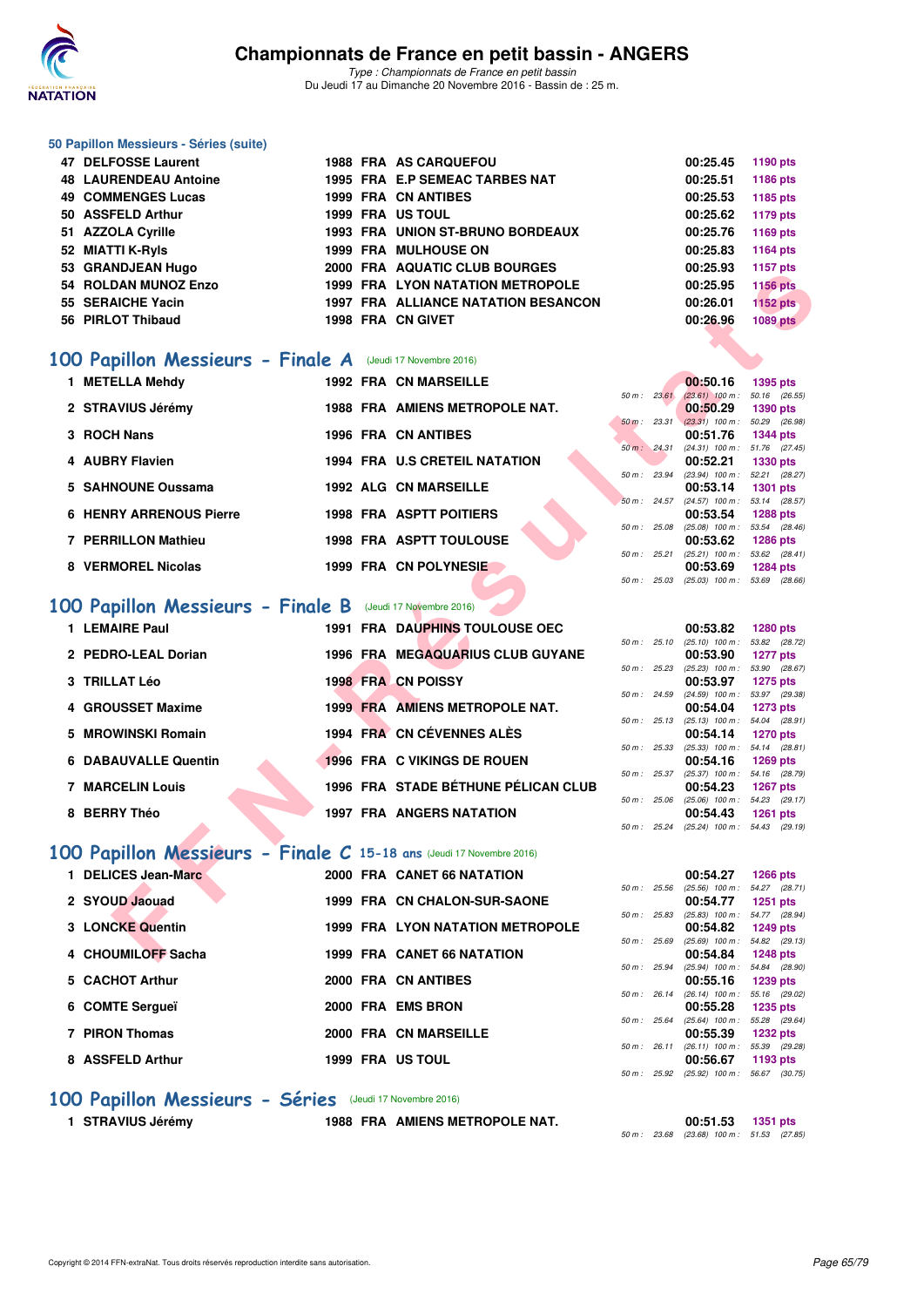

*Type : Championnats de France en petit bassin* Du Jeudi 17 au Dimanche 20 Novembre 2016 - Bassin de : 25 m.

|     | 100 Papillon Messieurs - Séries (suite) |  |                                            |                |              |                                               |                                  |
|-----|-----------------------------------------|--|--------------------------------------------|----------------|--------------|-----------------------------------------------|----------------------------------|
|     | 2 METELLA Mehdy                         |  | <b>1992 FRA CN MARSEILLE</b>               | 50 m: 24.38    |              | 00:51.69<br>$(24.38)$ 100 m : 51.69 $(27.31)$ | <b>1346 pts</b>                  |
|     | 3 ROCH Nans                             |  | 1996 FRA CN ANTIBES                        |                |              | 00:52.38                                      | <b>1324 pts</b>                  |
|     | 4 AUBRY Flavien                         |  | <b>1994 FRA U.S CRETEIL NATATION</b>       | 50 m: 24.66    |              | $(24.66)$ 100 m : 52.38 $(27.72)$<br>00:52.58 | <b>1318 pts</b>                  |
|     | 5 SAHNOUNE Oussama                      |  | <b>1992 ALG CN MARSEILLE</b>               | 50 m: 24.46    |              | (24.46) 100 m: 52.58 (28.12)<br>00:53.26      | <b>1297 pts</b>                  |
| 6   | <b>HENRY ARRENOUS Pierre</b>            |  | <b>1998 FRA ASPTT POITIERS</b>             |                | 50 m : 24.91 | (24.91) 100 m: 53.26 (28.35)<br>00:53.72      | <b>1283 pts</b>                  |
| 6.  | <b>VERMOREL Nicolas</b>                 |  | 1999 FRA CN POLYNESIE                      |                | 50 m : 25.27 | $(25.27)$ 100 m : 53.72 $(28.45)$<br>00:53.72 | <b>1283 pts</b>                  |
| 8   | <b>PERRILLON Mathieu</b>                |  | <b>1998 FRA ASPTT TOULOUSE</b>             | 50 m : 25.04   |              | $(25.04)$ 100 m : 53.72 $(28.68)$<br>00:53.84 | <b>1279 pts</b>                  |
| 9   | <b>MROWINSKI Romain</b>                 |  | 1994 FRA CN CÉVENNES ALÈS                  |                | 50 m : 25.19 | $(25.19)$ 100 m : 53.84 $(28.65)$             |                                  |
|     |                                         |  |                                            | 50 m: 25.37    |              | 00:53.86<br>$(25.37)$ 100 m:                  | <b>1278 pts</b><br>53.86 (28.49) |
|     | 10 LEMAIRE Paul                         |  | <b>1991 FRA DAUPHINS TOULOUSE OEC</b>      |                | 50 m: 25.18  | 00:54.07<br>$(25.18)$ 100 m : 54.07 (28.89)   | <b>1272 pts</b>                  |
|     | <b>11 DABAUVALLE Quentin</b>            |  | 1996 FRA C VIKINGS DE ROUEN                | 50 m : 25.43   |              | 00:54.40<br>$(25.43)$ 100 m : 54.40 (28.97)   | <b>1262 pts</b>                  |
|     | <b>12 MARCELIN Louis</b>                |  | 1996 FRA STADE BÉTHUNE PÉLICAN CLUB        | $50 m$ : 25.16 |              | 00:54.56<br>(25.16) 100 m: 54.56 (29.40)      | <b>1257 pts</b>                  |
| 13. | <b>PEDRO-LEAL Dorian</b>                |  | <b>1996 FRA MEGAQUARIUS CLUB GUYANE</b>    |                | 50 m: 25.34  | 00:54.57<br>(25.34) 100 m: 54.57 (29.23)      | <b>1257 pts</b>                  |
|     | 13 TRILLAT Léo                          |  | 1998 FRA CN POISSY                         |                |              | 00:54.57                                      | <b>1257 pts</b>                  |
| 15  | <b>GROUSSET Maxime</b>                  |  | 1999 FRA AMIENS METROPOLE NAT.             | 50 m : 25.36   |              | (25.36) 100 m: 54.57 (29.21)<br>00:54.69      | <b>1253 pts</b>                  |
|     | 16 BERRY Théo                           |  | <b>1997 FRA ANGERS NATATION</b>            | 50 m: 25.40    |              | $(25.40)$ 100 m : 54.69 $(29.29)$<br>00:54.72 | <b>1252 pts</b>                  |
|     | 17 HEUGEL Florent                       |  | 1996 FRA DAUPHINS DE ST-LOUIS              | $50 m$ : 25.40 |              | (25.40) 100 m: 54.72 (29.32)<br>00:54.74      | <b>1251 pts</b>                  |
| 18  | <b>RIHOUX Charles</b>                   |  | 1998 FRA CHARLEVILLE-MÉZIÈRES NATATION     | 50 m: 25.58    |              | $(25.58)$ 100 m : 54.74 $(29.16)$<br>00:54.83 | <b>1249 pts</b>                  |
| 19  | <b>SIRVENT Benjamin</b>                 |  | 1997 FRA NAUTIC CLUB ALP'38                | 50 m: 25.46    |              | (25.46) 100 m: 54.83 (29.37)<br>00:54.85      | <b>1248 pts</b>                  |
|     |                                         |  | 1999 FRA CANET 66 NATATION                 | 50 m : 26.04   |              | (26.04) 100 m: 54.85 (28.81)                  |                                  |
| 19  | <b>CHOUMILOFF Sacha</b>                 |  |                                            | 50 m: 25.83    |              | 00:54.85<br>(25.83) 100 m: 54.85 (29.02)      | <b>1248 pts</b>                  |
| 21. | <b>MARY Thibaut</b>                     |  | 1998 FRA AMIENS METROPOLE NAT.             |                | 50 m: 26.11  | 00:54.92<br>$(26.11)$ 100 m : 54.92 $(28.81)$ | <b>1246 pts</b>                  |
|     | 22 LAMBERT Hugo                         |  | <b>1993 FRA ASPTT MONTPELLIER</b>          |                | 50 m: 25.67  | 00:54.95<br>(25.67) 100 m: 54.95 (29.28)      | 1245 pts                         |
| 23  | <b>DELICES Jean-Marc</b>                |  | 2000 FRA CANET 66 NATATION                 | 50 m : 26.14   |              | 00:55.01<br>(26.14) 100 m: 55.01 (28.87)      | 1243 pts                         |
|     | 24 TRUCHOT Florian                      |  | 1996 FRA ASPTT ORLÉANS                     | 50 m: 25.60    |              | 00:55.03<br>(25.60) 100 m: 55.03 (29.43)      | <b>1243 pts</b>                  |
| 25  | <b>CACHOT Arthur</b>                    |  | 2000 FRA CN ANTIBES                        |                |              | 00:55.11                                      | <b>1240 pts</b>                  |
|     | 26 SCHMITT Emilien                      |  | <b>1994 FRA ALLIANCE NATATION BESANCON</b> |                | 50 m : 26.25 | $(26.25)$ 100 m : 55.11 $(28.86)$<br>00:55.17 | <b>1238 pts</b>                  |
|     | 27 GOVINDIN Yonel                       |  | 1993 FRA CN MARSEILLE                      | 50 m : 25.70   |              | (25.70) 100 m: 55.17 (29.47)<br>00:55.18      | <b>1238 pts</b>                  |
|     | 28 BATAHI Nouamane                      |  | 1994 MAR CN CANNES                         | 50 m : 25.66   |              | $(25.66)$ 100 m :<br>00:55.26                 | 55.18 (29.52)<br><b>1236 pts</b> |
|     | 29 MORIN Alexandre                      |  | 1990 FRA GIRONDINS BORDEAUX                | 50 m: 25.82    |              | (25.82) 100 m: 55.26 (29.44)<br>00:55.27      | <b>1235 pts</b>                  |
|     | 30 SHAHIN Bilal                         |  | 1996 FRA SN MONTGERON                      | 50 m: 25.76    |              | $(25.76)$ 100 m : 55.27 $(29.51)$<br>00:55.37 | <b>1232 pts</b>                  |
|     |                                         |  |                                            | 50 m: 25.62    |              | $(25.62)$ 100 m : 55.37 $(29.75)$             |                                  |
| 31  | <b>COMTE Sergueï</b>                    |  | 2000 FRA EMS BRON                          | 50 m: 25.48    |              | 00:55.40<br>$(25.48)$ 100 m : 55.40 $(29.92)$ | 1231 pts                         |
|     | 32 MARSAU Matthias                      |  | <b>1997 FRA DAUPHINS TOULOUSE OEC</b>      | 50 m : 26.35   |              | 00:55.60<br>(26.35) 100 m: 55.60 (29.25)      | <b>1225 pts</b>                  |
| 33. | <b>PIRON Thomas</b>                     |  | 2000 FRA CN MARSEILLE                      | 50 m : 26.25   |              | 00:55.62<br>(26.25) 100 m: 55.62 (29.37)      | <b>1225 pts</b>                  |
|     | <b>MICHAUX Benjamin</b>                 |  | <b>1991 FRA PAYS DE GEX NATATION</b>       | 50 m: 25.60    |              | 00:55.65<br>$(25.60)$ 100 m : 55.65 $(30.05)$ | <b>1224 pts</b>                  |
|     | 35 LONCKE Quentin                       |  | <b>1999 FRA LYON NATATION METROPOLE</b>    | 50 m: 26.02    |              | 00:55.69<br>(26.02) 100 m: 55.69 (29.67)      | <b>1223 pts</b>                  |
|     | 36 SYOUD Jaouad                         |  | 1999 FRA CN CHALON-SUR-SAONE               |                |              | 00:55.83                                      | <b>1219 pts</b>                  |
|     | 37 ASSFELD Arthur                       |  | 1999 FRA US TOUL                           | 50 m : 26.68   |              | (26.68) 100 m: 55.83 (29.15)<br>00:55.95      | <b>1215 pts</b>                  |

*50 m : 25.81 (25.81) 100 m : 55.95 (30.14)*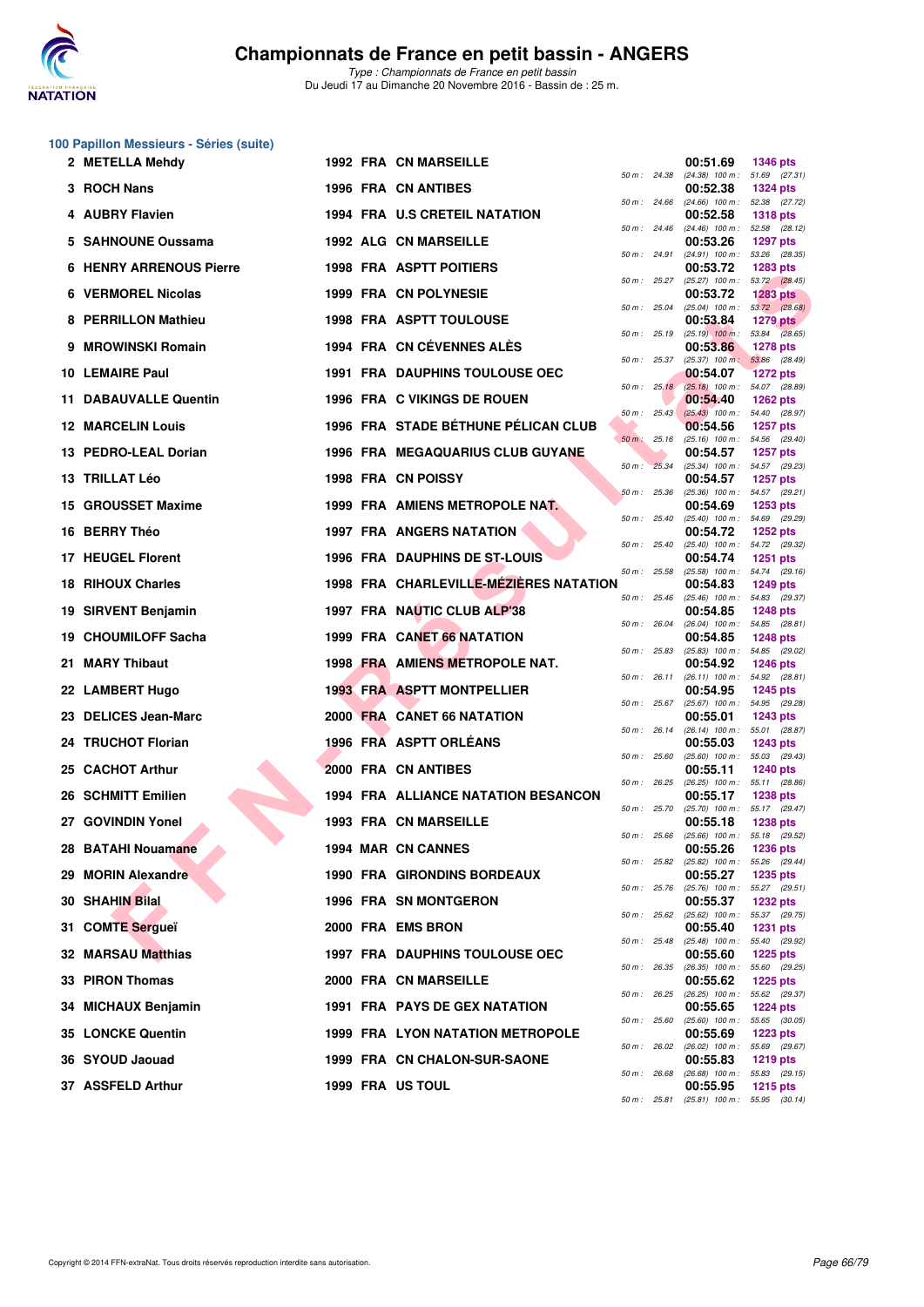

|     | 100 Papillon Messieurs - Séries (suite) |  |                                              |              |              |                                                        |                                  |
|-----|-----------------------------------------|--|----------------------------------------------|--------------|--------------|--------------------------------------------------------|----------------------------------|
|     | 38 PETIT Ambroise                       |  | <b>1995 FRA CN ANTIBES</b>                   |              |              | 00:56.02                                               | <b>1213 pts</b>                  |
|     | 39 USCLAT Marc                          |  | 1998 FRA CANET 66 NATATION                   | 50 m: 26.28  |              | $(26.28)$ 100 m : 56.02 $(29.74)$<br>00:56.03          | <b>1213 pts</b>                  |
|     |                                         |  |                                              | 50 m : 26.35 |              | $(26.35)$ 100 m : 56.03 $(29.68)$                      |                                  |
| 40  | <b>BRAS Hugo</b>                        |  | <b>1992 FRA VILLEURBANNE NATATION</b>        | 50 m : 26.33 |              | 00:56.06<br>$(26.33)$ 100 m : 56.06 $(29.73)$          | <b>1212 pts</b>                  |
|     | <b>41 DULONDEL Louis</b>                |  | 1998 FRA C VIKINGS DE ROUEN                  |              |              | 00:56.08                                               | <b>1211 pts</b>                  |
|     | 42 GRANDJEAN Hugo                       |  | 2000 FRA AQUATIC CLUB BOURGES                | 50 m : 25.97 |              | $(25.97)$ 100 m : 56.08 $(30.11)$<br>00:56.40          | <b>1201 pts</b>                  |
|     |                                         |  |                                              | 50 m : 26.47 |              | (26.47) 100 m: 56.40 (29.93)                           |                                  |
|     | 43 HENRY Clément                        |  | 2000 FRA ES VITRY                            |              |              | 00:56.41                                               | <b>1201 pts</b>                  |
|     | 44 DELFOSSE Laurent                     |  | <b>1988 FRA AS CARQUEFOU</b>                 | 50 m: 25.93  |              | $(25.93)$ 100 m : 56.41 $(30.48)$<br>00:56.52          | <b>1198 pts</b>                  |
|     |                                         |  |                                              | 50 m: 26.32  |              | $(26.32)$ 100 m : 56.52 $(30.20)$                      |                                  |
| 45  | <b>BRENON Kyllian</b>                   |  | 2000 FRA CANET 66 NATATION                   | 50 m: 26.60  |              | 00:56.57<br>$(26.60)$ 100 m;                           | 1196 pts<br>56.57 (29.97)        |
|     | <b>46 LAURENDEAU Antoine</b>            |  | 1995 FRA E.P SEMEAC TARBES NAT               |              |              | 00:56.61                                               | <b>1195 pts</b>                  |
|     | 47 GUILLOT Victor                       |  | 1998 FRA CN AVIGNON                          | 50 m: 26.25  |              | $(26.25)$ 100 m : 56.61 $(30.36)$<br>00:56.69          | 1193 pts                         |
|     |                                         |  |                                              | 50 m: 26.36  |              | $(26.36)$ 100 m : 56.69 (30.33)                        |                                  |
|     | 48 BACHMANN Mathieu                     |  | 1996 FRA AS MONACO NATATION                  | 50 m : 26.59 |              | 00:56.73<br>$(26.59)$ 100 m : 56.73 $(30.14)$          | 1192 pts                         |
| 49  | <b>CAPAZZA Axel</b>                     |  | 1997 FRA AQUA CLUB PONTAULT-ROISSY           |              |              | 00:56.74                                               | 1191 pts                         |
| 49  | <b>BAYRAC Thibault</b>                  |  | <b>1991 FRA MULHOUSE ON</b>                  | 50 m: 25.78  |              | $(25.78)$ 100 m : 56.74 $(30.96)$<br>00:56.74          | 1191 pts                         |
|     |                                         |  |                                              | 50 m: 26.23  |              | $(26.23)$ 100 m : 56.74 $(30.51)$                      |                                  |
|     | 51 VAUDOUR Maxime                       |  | <b>1999 FRA ANGERS NATATION</b>              | 50 m: 26.50  |              | 00:56.89<br>$(26.50)$ 100 m :                          | <b>1187 pts</b><br>56.89 (30.39) |
|     | 52 MARINETTE Samuel                     |  | <b>1999 FRA LYON NATATION METROPOLE</b>      |              |              | 00:56.96                                               | 1185 pts                         |
|     | 53 DEMERIN Antoine                      |  | 1998 FRA STADE FRANÇAIS O COURBEVOIE         | 50 m : 26.84 |              | $(26.84)$ 100 m :<br>00:56.99                          | 56.96 (30.12)<br>1184 pts        |
|     |                                         |  |                                              | 50 m : 26.36 |              | $(26.36)$ 100 m : 56.99 $(30.63)$                      |                                  |
|     | <b>54 MEGEMONT Alexis</b>               |  | 1994 FRA GRAND RODEZ NATATION                | 50 m: 26.01  |              | 00:57.02                                               | 1183 pts                         |
|     | 55 COMMENGES Lucas                      |  | 1999 FRA CN ANTIBES                          |              |              | $(26.01)$ 100 m : 57.02 $(31.01)$<br>00:57.05          | 1182 pts                         |
|     |                                         |  |                                              | 50 m : 26.39 |              | $(26.39)$ 100 m : 57.05 $(30.66)$                      |                                  |
|     | 56 QUAETAERT Nils                       |  | <b>1999 FRA SN VERSAILLES</b>                | 50 m : 26.81 |              | 00:57.40<br>$(26.81)$ 100 m : 57.40 $(30.59)$          | <b>1172 pts</b>                  |
|     | 57 SERAICHE Yacin                       |  | 1997 FRA ALLIANCE NATATION BESANCON          |              |              | 00:57.45                                               | <b>1170 pts</b>                  |
|     | 58 BEI Steve                            |  | <b>1988 FRA ASPTT TOULOUSE</b>               | 50 m: 26.76  |              | (26.76) 100 m: 57.45 (30.69)<br>00:57.49               | 1169 pts                         |
|     |                                         |  |                                              | 50 m : 26.75 |              | $(26.75)$ 100 m : 57.49 $(30.74)$                      |                                  |
| 59. | <b>COMPAGNONE Fabio</b>                 |  | <b>1995 FRA DAUPHINS LES PENNES-MIRABEAU</b> | 50 m : 26.58 |              | 00:57.52<br>$(26.58)$ 100 m :                          | <b>1168 pts</b><br>57.52 (30.94) |
|     | 60 RIVAULT Samuel                       |  | 1999 FRA CS MELLE                            |              |              | 00:57.84                                               | 1159 pts                         |
|     | 61 GOUEZEC Corentin                     |  | 2000 FRA AQUATIC CLUB BOURGES                | 50 m: 26.95  |              | (26.95) 100 m: 57.84 (30.89)<br>00:57.86               | 1158 pts                         |
|     |                                         |  |                                              |              | 50 m : 27.05 | $(27.05)$ 100 m : 57.86 $(30.81)$                      |                                  |
|     | 62 FONTAINE Logan                       |  | 1999 FRA C VIKINGS DE ROUEN                  | 50 m : 26.98 |              | 00:57.90<br>(26.98) 100 m: 57.90 (30.92)               | <b>1157 pts</b>                  |
|     | 63 TONNEAU Guillaume                    |  | 1998 FRA CN ST-MICHEL-SUR-ORGE               |              |              | 00:58.06                                               | 1152 pts                         |
|     | <b>64 ACHOUR Aziz</b>                   |  | 1999 TUN CN MELUN VAL DE SEINE               |              |              | 50 m : 27.09 (27.09) 100 m : 58.06 (30.97)<br>00:58.53 | 1139 pts                         |
|     |                                         |  |                                              |              |              | 50 m: 27.13 (27.13) 100 m: 58.53 (31.40)               |                                  |
|     | 65 CARISSAN Ludovic                     |  | 1994 FRA E.P SEMEAC TARBES NAT               |              | 50 m : 26.67 | 00:58.62<br>$(26.67)$ 100 m :                          | 1136 pts<br>58.62 (31.95)        |
|     | 66 VAZART Yann                          |  | 1997 FRA US ST-EGREVE                        |              |              | 00:59.06                                               | <b>1123 pts</b>                  |
|     | <b>BUSSIERE Theo</b>                    |  | <b>1995 FRA CN MARSEILLE</b>                 |              | 50 m : 27.57 | $(27.57)$ 100 m :<br><b>DNS dec</b>                    | 59.06 (31.49)                    |
|     | --- VETTER Pierre                       |  | 1987 FRA ASPTT TOULOUSE                      |              |              | <b>DNS dec</b>                                         |                                  |
|     |                                         |  |                                              |              |              |                                                        |                                  |

## **[200 Papillon Messieurs - Finale A](http://www.ffnatation.fr/webffn/resultats.php?idact=nat&go=epr&idcpt=41163&idepr=83)** (Vendredi 18 Novembre 2016)

| 1 ROCH Nans        | <b>1996 FRA CN ANTIBES</b>                                                                | 01:55.83 1326 pts   |
|--------------------|-------------------------------------------------------------------------------------------|---------------------|
|                    | 50 m: 25.71 (25.71) 100 m: 55.50 (29.79) 150 m: 1.25.67 (30.17) 200 m: 1.55.83 (30.16     |                     |
| 2 LEMAIRE Paul     | <b>1991 FRA DAUPHINS TOULOUSE OEC</b>                                                     | 01:58.30 1288 pts   |
|                    | 50 m: 26.07 (26.07) 100 m: 56.22 (30.15) 150 m: 1.27.25 (31.03) 200 m: 1.58.30 (31.05     |                     |
| 2 MROWINSKI Romain | 1994 FRA CN CEVENNES ALES                                                                 | $01:58.30$ 1288 pts |
|                    | 50 m : 26.13 (26.13) 100 m : 56.07 (29.94) 150 m : 1.26.56 (30.49) 200 m : 1.58.30 (31.74 |                     |
| 4 MARSAU Matthias  | <b>1997 FRA DAUPHINS TOULOUSE OEC</b>                                                     | $01:58.62$ 1283 pts |
|                    | 50 m : 26.65 (26.65) 100 m : 56.79 (30.14) 150 m : 1:27.51 (30.72) 200 m : 1:58.62 (31.11 |                     |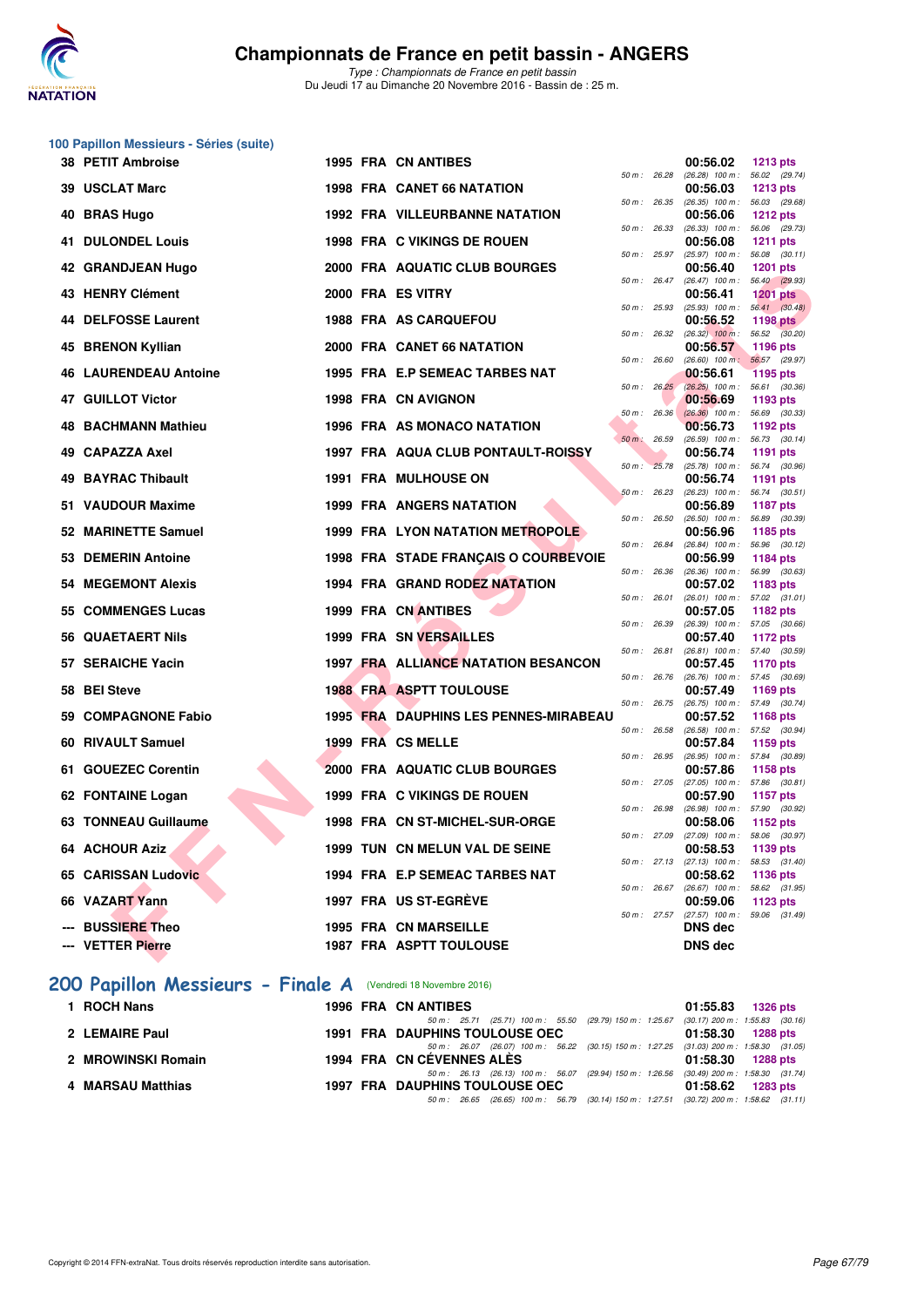

|   | 200 Papillon Messieurs - Finale A (suite)                               |                                                                                                                                   |                                                                    |
|---|-------------------------------------------------------------------------|-----------------------------------------------------------------------------------------------------------------------------------|--------------------------------------------------------------------|
|   | 5 MARY Thibaut                                                          | 1998 FRA AMIENS METROPOLE NAT.                                                                                                    | 01:59.03<br><b>1276 pts</b>                                        |
|   | 6 VIGROUX Sébastien                                                     | 50 m: 26.46 (26.46) 100 m: 56.71 (30.25) 150 m: 1:28.38 (31.67) 200 m: 1:59.03 (30.65)<br><b>1993 FRA MULHOUSE ON</b>             | 01:59.69<br>1266 pts                                               |
|   | 7 PETIT Ambroise                                                        | 50 m: 26.93 (26.93) 100 m: 57.58 (30.65) 150 m: 1:28.40<br><b>1995 FRA CN ANTIBES</b>                                             | $(30.82)$ 200 m : 1:59.69 $(31.29)$<br>01:59.84<br>1264 pts        |
|   | 8 BATAHI Nouamane                                                       | 50 m : 27.22 (27.22) 100 m : 57.76 (30.54) 150 m : 1:28.61<br><b>1994 MAR CN CANNES</b>                                           | $(30.85)$ 200 m : 1:59.84 $(31.23)$<br>02:01.25<br><b>1242 pts</b> |
|   |                                                                         | 50 m: 27.02 (27.02) 100 m: 58.01 (30.99) 150 m: 1:29.88                                                                           | $(31.87)$ 200 m : 2:01.25 $(31.37)$                                |
|   | 200 Papillon Messieurs - Finale B                                       | (Vendredi 18 Novembre 2016)                                                                                                       |                                                                    |
|   | <b>1 HENRY ARRENOUS Pierre</b>                                          | <b>1998 FRA ASPTT POITIERS</b><br>50 m : 26.30 (26.30) 100 m : 56.05 (29.75) 150 m : 1:27.52                                      | 02:00.77<br>$1250$ pts<br>$(31.47)$ 200 m : 2:00.77 $(33.25)$      |
|   | 2 CACHOT Arthur                                                         | 2000 FRA CN ANTIBES<br>50 m: 27.26 (27.26) 100 m: 57.70 (30.44) 150 m: 1:29.30                                                    | 02:00.88<br><b>1248 pts</b><br>$(31.60)$ 200 m : 2:00.88 $(31.58)$ |
|   | 3 VERMOREL Nicolas                                                      | 1999 FRA CN POLYNESIE<br>50 m: 27.37 (27.37) 100 m: 58.09 (30.72) 150 m: 1:29.77                                                  | 02:01.44<br><b>1239 pts</b><br>$(31.68)$ 200 m : 2:01.44 $(31.67)$ |
|   | 4 CHOUMILOFF Sacha                                                      | 1999 FRA CANET 66 NATATION<br>50 m: 27.28 (27.28) 100 m: 57.98 (30.70) 150 m: 1:29.79                                             | 02:01.54<br><b>1238 pts</b><br>$(31.81)$ 200 m : 2:01.54 $(31.75)$ |
|   | 5 POT Esteban                                                           | <b>1997 FRA STADE CLERMONT NATATION</b>                                                                                           | 02:02.38<br><b>1225 pts</b>                                        |
|   | 6 HENRY Clément                                                         | 50 m: 27.43 (27.43) 100 m: 58.33 (30.90) 150 m: 1:29.96<br>2000 FRA ES VITRY                                                      | $(31.63)$ 200 m : 2:02.38 $(32.42)$<br>02:02.49<br><b>1223 pts</b> |
|   | 7 BRENON Kyllian                                                        | 50 m: 27.06 (27.06) 100 m: 58.06 (31.00) 150 m: 1:30.01<br>2000 FRA CANET 66 NATATION                                             | $(31.95)$ 200 m : 2:02.49 $(32.48)$<br>02:03.34<br><b>1211 pts</b> |
|   | 8 SIRVENT Benjamin                                                      | 50 m: 27.59 (27.59) 100 m: 58.60 (31.01) 150 m: 1:30.41 (31.81) 200 m: 2:03.34 (32.93)<br>1997 FRA NAUTIC CLUB ALP'38             | 02:03.44<br><b>1209 pts</b>                                        |
|   |                                                                         | 50 m: 27.59 (27.59) 100 m: 58.84 (31.25) 150 m: 1:31.01 (32.17) 200 m: 2:03.44 (32.43)                                            |                                                                    |
|   | 200 Papillon Messieurs - Finale C 15-18 ans (Vendredi 18 Novembre 2016) |                                                                                                                                   |                                                                    |
|   | 1 LONCKE Quentin                                                        | <b>1999 FRA LYON NATATION METROPOLE</b><br>50 m: 26.99 (26.99) 100 m: 58.06 (31.07) 150 m: 1.29.97 (31.91) 200 m: 2.03.33 (33.36) | 02:03.33<br><b>1211 pts</b>                                        |
|   | 2 ROLDAN MUNOZ Enzo                                                     | <b>1999 FRA LYON NATATION METROPOLE</b><br>50 m: 27.20 (27.20) 100 m: 58.10 (30.90) 150 m: 1:30.57 (32.47) 200 m: 2:03.63 (33.06) | 02:03.63<br><b>1206 pts</b>                                        |
|   | 3 FONTAINE Logan                                                        | 1999 FRA C VIKINGS DE ROUEN<br>50 m: 28.31 (28.31) 100 m: 1:00.13 (31.82) 150 m: 1:32.36                                          | 02:04.39<br>1195 pts<br>$(32.23)$ 200 m : 2:04.39 $(32.03)$        |
|   | 4 ACHOUR Aziz                                                           | 1999 TUN CN MELUN VAL DE SEINE<br>50 m: 28.26 (28.26) 100 m: 59.34 (31.08) 150 m: 1:31.89 (32.55) 200 m: 2:04.76 (32.87)          | 02:04.76<br>1189 pts                                               |
| 5 | <b>QUAETAERT Nils</b>                                                   | 1999 FRA SN VERSAILLES                                                                                                            | 02:06.45<br>1164 pts                                               |
| 6 | <b>GOUEZEC Corentin</b>                                                 | 50 m: 27.88 (27.88) 100 m: 1:00.10 (32.22) 150 m: 1:32.49<br><b>2000 FRA AQUATIC CLUB BOURGES</b>                                 | $(32.39)$ 200 m : 2:06.45 $(33.96)$<br>02:06.87<br>1158 pts        |
|   | 7 VAUDOUR Maxime                                                        | 50 m: 27.92 (27.92) 100 m: 59.84 (31.92) 150 m: 1:33.45<br><b>1999 FRA ANGERS NATATION</b>                                        | $(33.61)$ 200 m : 2:06.87 $(33.42)$<br>02:07.53<br><b>1148 pts</b> |
|   | --- GRANDJEAN Hugo                                                      | 50 m: 27.59 (27.59) 100 m: 1:00.00 (32.41) 150 m: 1:33.33 (33.33) 200 m: 2:07.53 (34.20)<br>2000 FRA AQUATIC CLUB BOURGES         | <b>DSQ Da</b>                                                      |
|   |                                                                         |                                                                                                                                   |                                                                    |
|   | 200 Papillon Messieurs - Séries (Vendredi 18 Novembre 2016)             |                                                                                                                                   |                                                                    |
|   | 1 ROCH Nans                                                             | <b>1996 FRA CN ANTIBES</b><br>50 m: 25.91 (25.91) 100 m: 55.89 (29.98) 150 m: 1:27.22 (31.33) 200 m: 1:59.47 (32.25)              | 01:59.47<br><b>1270 pts</b>                                        |
|   | 2 MARSAU Matthias                                                       | 1997 FRA DAUPHINS TOULOUSE OEC<br>50 m: 27.18 (27.18) 100 m: 57.87 (30.69) 150 m: 1:28.44 (30.57) 200 m: 1:59.56 (31.12)          | 01:59.56<br><b>1268 pts</b>                                        |
|   | 3 LEMAIRE Paul                                                          | <b>1991 FRA DAUPHINS TOULOUSE OEC</b><br>50 m: 26.23 (26.23) 100 m: 56.62 (30.39) 150 m: 1:27.91 (31.29) 200 m: 1:59.63 (31.72)   | 01:59.63<br>1267 pts                                               |
|   | 4 VIGROUX Sébastien                                                     | <b>1993 FRA MULHOUSE ON</b>                                                                                                       | 01:59.85<br>1264 pts                                               |
|   | 5 MROWINSKI Romain                                                      | 50 m: 26.77 (26.77) 100 m: 57.32 (30.55) 150 m: 1:28.08 (30.76) 200 m: 1:59.85 (31.77)<br>1994 FRA CN CEVENNES ALES               | 01:59.93<br>1262 pts                                               |
|   | 6 BATAHI Nouamane                                                       | 50 m: 26.58 (26.58) 100 m: 57.32 (30.74) 150 m: 1:28.85 (31.53) 200 m: 1:59.93 (31.08)<br>1994 MAR CN CANNES                      | 02:00.02<br>1261 pts                                               |
|   | 7 MARY Thibaut                                                          | 50 m: 26.89 (26.89) 100 m: 57.08 (30.19) 150 m: 1:28.32 (31.24) 200 m: 2:00.02 (31.70)<br>1998 FRA AMIENS METROPOLE NAT.          | 02:00.21<br><b>1258 pts</b>                                        |
|   | 8 PETIT Ambroise                                                        | 50 m: 26.60 (26.60) 100 m: 57.26 (30.66) 150 m: 1:28.83 (31.57) 200 m: 2:00.21 (31.38)<br><b>1995 FRA CN ANTIBES</b>              | 02:00.23<br>1258 pts                                               |
|   | 9 CACHOT Arthur                                                         | 50 m: 26.95 (26.95) 100 m: 58.10 (31.15) 150 m: 1:28.78<br>2000 FRA CN ANTIBES                                                    | $(30.68)$ 200 m : 2:00.23 $(31.45)$<br>02:00.88<br>1248 pts        |
|   | 10 CHOUMILOFF Sacha                                                     | 50 m: 27.22 (27.22) 100 m: 58.09 (30.87) 150 m: 1:29.27<br><b>1999 FRA CANET 66 NATATION</b>                                      | $(31.18)$ 200 m : 2:00.88 $(31.61)$<br>02:01.04<br>1245 pts        |
|   | 11 VERMOREL Nicolas                                                     | 50 m: 26.98 (26.98) 100 m: 58.08 (31.10) 150 m: 1:29.13 (31.05) 200 m: 2:01.04 (31.91)<br>1999 FRA CN POLYNESIE                   |                                                                    |
|   |                                                                         | 50 m: 27.43 (27.43) 100 m: 57.96 (30.53) 150 m: 1:29.69 (31.73) 200 m: 2:01.33 (31.64)                                            | 02:01.33<br>1241 pts                                               |
|   | 12 POT Esteban                                                          | 1997 FRA STADE CLERMONT NATATION<br>50 m: 27.15 (27.15) 100 m: 58.12 (30.97) 150 m: 1:29.81 (31.69) 200 m: 2:01.93 (32.12)        | 02:01.93<br>1232 pts                                               |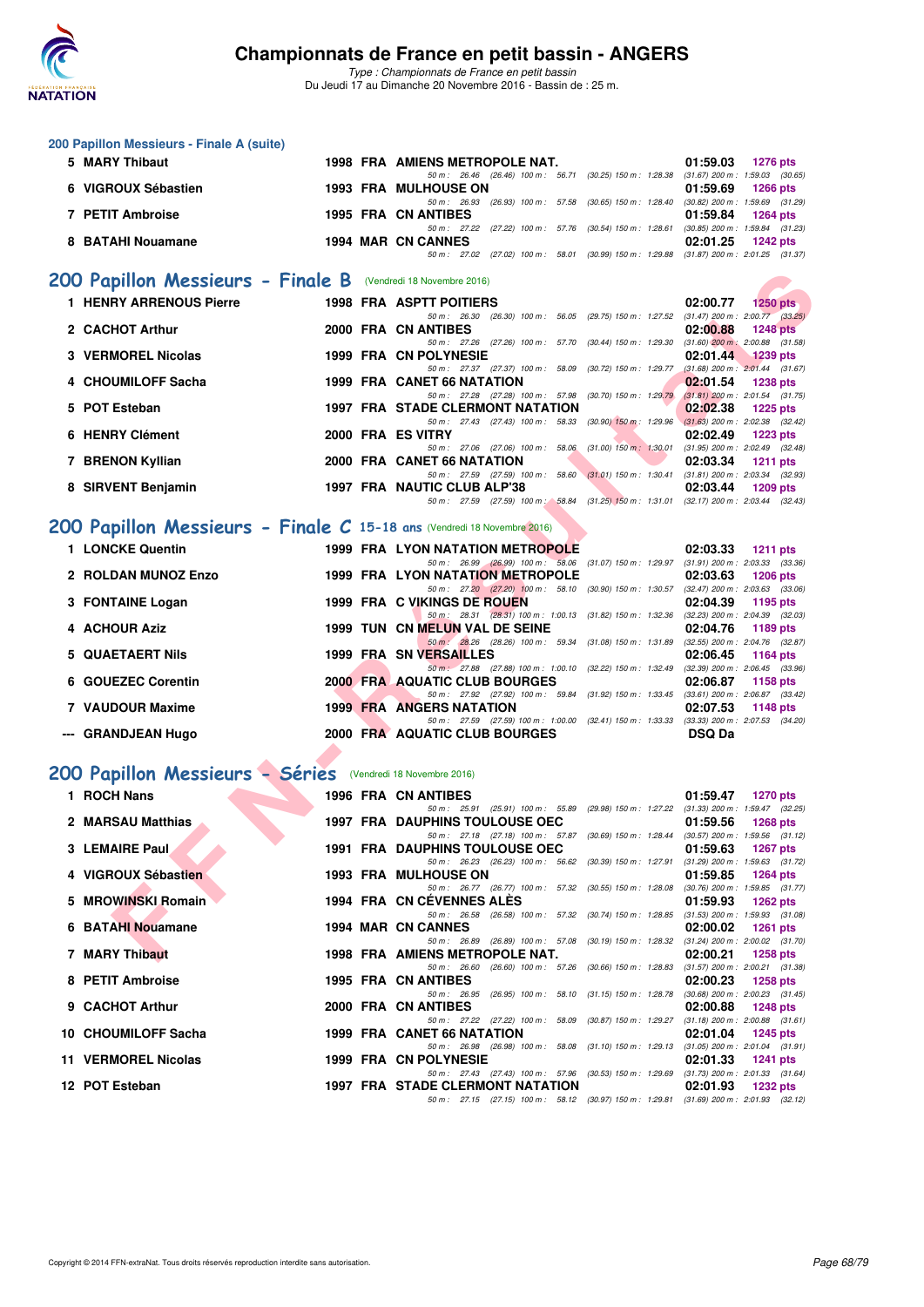

*Type : Championnats de France en petit bassin* Du Jeudi 17 au Dimanche 20 Novembre 2016 - Bassin de : 25 m.

|    | 200 Papillon Messieurs - Séries (suite) |  |                                                                                                                                   |                                                                      |
|----|-----------------------------------------|--|-----------------------------------------------------------------------------------------------------------------------------------|----------------------------------------------------------------------|
|    | <b>13 HENRY ARRENOUS Pierre</b>         |  | <b>1998 FRA ASPTT POITIERS</b>                                                                                                    | 02:02.72<br><b>1220 pts</b>                                          |
|    | <b>14 BRENON Kyllian</b>                |  | 50 m: 26.97 (26.97) 100 m: 57.57 (30.60) 150 m: 1:29.12 (31.55) 200 m: 2:02.72 (33.60)<br>2000 FRA CANET 66 NATATION              | 02:02.98<br><b>1216 pts</b>                                          |
|    | 15 SIRVENT Benjamin                     |  | 50 m: 27.29 (27.29) 100 m: 58.39 (31.10) 150 m: 1:29.97 (31.58) 200 m: 2:02.98 (33.01)<br>1997 FRA NAUTIC CLUB ALP'38             | 02:03.86<br><b>1203 pts</b>                                          |
|    | 16 HENRY Clément                        |  | 50 m: 27.79 (27.79) 100 m: 59.44 (31.65) 150 m: 1:30.62<br>2000 FRA ES VITRY                                                      | $(31.18)$ 200 m : 2:03.86 $(33.24)$<br>02:03.89<br><b>1202 pts</b>   |
|    | <b>17 LONCKE Quentin</b>                |  | 50 m: 27.14 (27.14) 100 m: 58.33 (31.19) 150 m: 1:30.73<br><b>1999 FRA LYON NATATION METROPOLE</b>                                | $(32.40)$ 200 m : $2:03.89$ $(33.16)$<br>02:04.25<br><b>1197 pts</b> |
|    | 18 BEI Steve                            |  | 50 m: 27.09 (27.09) 100 m: 58.62 (31.53) 150 m: 1:30.66 (32.04) 200 m: 2:04.25 (33.59)<br><b>1988 FRA ASPTT TOULOUSE</b>          | 02:04.28<br><b>1196 pts</b>                                          |
|    | 19 PEDRO-LEAL Dorian                    |  | 50 m: 27.60 (27.60) 100 m: 58.98 (31.38) 150 m: 1:31.18 (32.20) 200 m: 2:04.28 (33.10)<br><b>1996 FRA MEGAQUARIUS CLUB GUYANE</b> | 02:04.31<br>1196 pts                                                 |
|    | 20 ROLDAN MUNOZ Enzo                    |  | 50 m: 27.16 (27.16) 100 m: 58.12 (30.96) 150 m: 1:30.52 (32.40) 200 m: 2:04.31 (33.79)<br><b>1999 FRA LYON NATATION METROPOLE</b> | 02:04.36<br>1195 pts                                                 |
|    | 21 BROGGIO Joël                         |  | 50 m: 27.42 (27.42) 100 m: 58.40 (30.98) 150 m: 1:31.01<br>1989 FRA ASPTT NANCY                                                   | $(32.61)$ 200 m : $2.04.36$ $(33.35)$<br>02:04.74<br><b>1190 pts</b> |
|    | <b>22 QUAETAERT Nils</b>                |  | 50 m: 28.30 (28.30) 100 m: 1:01.13 (32.83) 150 m: 1:32.96<br>1999 FRA SN VERSAILLES                                               | $(31.83)$ 200 m : 2:04.74 $(31.78)$<br>02:04.90<br><b>1187 pts</b>   |
|    | 23 GRANDJEAN Hugo                       |  | 50 m: 27.72 (27.72) 100 m: 59.55 (31.83) 150 m: 1:32.05<br>2000 FRA AQUATIC CLUB BOURGES                                          | $(32.50)$ 200 m : 2:04.90 $(32.85)$<br>02:05.18<br>1183 pts          |
|    | 24 FONTAINE Logan                       |  | 50 m: 27.39 (27.39) 100 m: 58.70 (31.31) 150 m: 1:31.03<br>1999 FRA C VIKINGS DE ROUEN                                            | $(32.33)$ 200 m : 2:05.18 $(34.15)$<br>02:05.90<br><b>1172 pts</b>   |
|    | 25 HORTER Nicolas                       |  | 50 m: 28.19 (28.19) 100 m: 1:00.52 (32.33) 150 m: 1:33.29 (32.77) 200 m: 2:05.90 (32.61)<br><b>1995 FRA MULHOUSE ON</b>           | 02:05.95<br><b>1172 pts</b>                                          |
|    | 26 GOUEZEC Corentin                     |  | 50 m: 27.82 (27.82) 100 m: 59.84 (32.02) 150 m: 1:32.74<br>2000 FRA AQUATIC CLUB BOURGES                                          | $(32.90)$ 200 m : 2:05.95 $(33.21)$<br>02:06.16<br>1168 pts          |
|    | 26 ACHOUR Aziz                          |  | 50 m: 28.29 (28.29) 100 m: 1:00.40 (32.11) 150 m: 1:33.18 (32.78) 200 m: 2:06.16 (32.98)<br>1999 TUN CN MELUN VAL DE SEINE        | 02:06.16<br><b>1168 pts</b>                                          |
|    | 28 GUERIN Simon                         |  | 50 m: 28.67 (28.67) 100 m: 1:00.71 (32.04) 150 m: 1:33.00<br><b>1992 FRA ANGERS NATATION</b>                                      | $(32.29)$ 200 m : $2.06.16$ $(33.16)$<br>02:06.33<br><b>1166 pts</b> |
|    | 29 TONNEAU Guillaume                    |  | 50 m: 27.40 (27.40) 100 m: 59.08 (31.68) 150 m: 1:32.37<br>1998 FRA CN ST-MICHEL-SUR-ORGE                                         | $(33.29)$ 200 m : 2:06.33 $(33.96)$<br>02:06.77<br>1159 pts          |
|    | 30 VAUDOUR Maxime                       |  | 50 m: 28.23 (28.23) 100 m: 1:00.31 (32.08) 150 m: 1:33.29<br><b>1999 FRA ANGERS NATATION</b>                                      | (32.98) 200 m : 2:06.77 (33.48)<br>02:06.86<br>1158 pts              |
|    | <b>31 LAURENDEAU Antoine</b>            |  | 50 m: 27.22 (27.22) 100 m: 58.66 (31.44) 150 m: 1:31.57 (32.91) 200 m: 2:06.86 (35.29)<br>1995 FRA E.P SEMEAC TARBES NAT          | 02:06.88<br>1158 pts                                                 |
|    | 32 BOULIER Romain                       |  | 50 m: 28.17 (28.17) 100 m: 1:00.43 (32.26) 150 m: 1:33.77 (33.34) 200 m: 2:06.88 (33.11)<br>1998 FRA AQUATIC CLUB BOURGES         | 02:06.90<br>1158 pts                                                 |
|    | 33 PICARD Anthony                       |  | 50 m: 27.26 (27.26) 100 m: 58.53 (31.27) 150 m: 1:31.62 (33.09) 200 m: 2:06.90 (35.28)<br><b>1999 FRA SC THIONVILLE</b>           | 02:07.20<br>1153 pts                                                 |
|    | <b>34 LAMBERT Victor</b>                |  | 50 m: 27.84 (27.84) 100 m: 1:00.05 (32.21) 150 m: 1:33.41<br>1998 FRA CN LUNEL                                                    | (33.36) 200 m : 2:07.20 (33.79)<br>02:07.42<br>1150 pts              |
|    | 35 PIRON Thomas                         |  | 50 m: 27.48 (27.48) 100 m: 59.28 (31.80) 150 m: 1:32.62<br>2000 FRA CN MARSEILLE                                                  | (33.34) 200 m : 2:07.42 (34.80)<br>02:07.67<br><b>1146 pts</b>       |
| 36 | <b>ROTHON Mathieu</b>                   |  | 50 m: 27.91 (27.91) 100 m: 59.93 (32.02) 150 m: 1:33.17<br>2000 FRA ALLIANCE DIJON NATATION                                       | $(33.24)$ 200 m : 2:07.67 $(34.50)$<br>02:08.01<br>1141 pts          |
|    | 37 DABAUVALLE Quentin                   |  | 50 m: 28.22 (28.22) 100 m: 1:00.38 (32.16) 150 m: 1:33.98 (33.60) 200 m: 2:08.01 (34.03)<br>1996 FRA C VIKINGS DE ROUEN           | 02:08.33<br><b>1137 pts</b>                                          |
|    | <b>38 TAUNAIS Maxime</b>                |  | 50 m: 28.09 (28.09) 100 m: 59.52 (31.43) 150 m: 1:32.71<br><b>2000 FRA ANGERS NATATION</b>                                        | $(33.19)$ 200 m : 2:08.33 $(35.62)$<br>02:08.40<br>1136 pts          |
|    | 39 RIVAULT Samuel                       |  | 50 m : 28.53 (28.53) 100 m : 1:01.21 (32.68) 150 m : 1:34.71<br>1999 FRA CS MELLE                                                 | $(33.50)$ 200 m : 2:08.40 $(33.69)$<br>02:08.94<br>1128 pts          |
|    | <b>40 BACHMANN Mathieu</b>              |  | 50 m: 28.57 (28.57) 100 m: 1:00.74 (32.17) 150 m: 1:34.06 (33.32) 200 m: 2:08.94 (34.88)<br>1996 FRA AS MONACO NATATION           | 02:09.27<br>1123 pts                                                 |
|    | 41 USCLAT Marc                          |  | 50 m: 28.25 (28.25) 100 m: 1:00.70 (32.45) 150 m: 1:34.25<br>1998 FRA CANET 66 NATATION                                           | $(33.55)$ 200 m : 2:09.27 $(35.02)$<br>02:10.41<br>1106 pts          |
|    | <b>42 COMPAGNONE Fabio</b>              |  | 50 m: 27.13 (27.13) 100 m: 58.80 (31.67) 150 m: 1:32.78<br>1995 FRA DAUPHINS LES PENNES-MIRABEAU                                  | $(33.98)$ 200 m : 2:10.41 $(37.63)$<br>02:11.90<br>1085 pts          |
|    | --- SERAICHE Yacin                      |  | 50 m: 28.53 (28.53) 100 m: 1:01.22 (32.69) 150 m: 1:35.24<br><b>1997 FRA ALLIANCE NATATION BESANCON</b>                           | $(34.02)$ 200 m : 2:11.90 $(36.66)$<br><b>DNS</b> exc                |
|    | --- SHAHIN Bilal                        |  | <b>1996 FRA SN MONTGERON</b>                                                                                                      | <b>DNS dec</b>                                                       |
|    | <b>DESPLANCHES Jeremy</b>               |  | <b>1994 SUI OLYMPIC NICE NATATION</b>                                                                                             | <b>DNS dec</b>                                                       |
|    |                                         |  |                                                                                                                                   |                                                                      |

# **[100 4 Nages Messieurs - Finale A](http://www.ffnatation.fr/webffn/resultats.php?idact=nat&go=epr&idcpt=41163&idepr=90)** (Jeudi 17 Novembre 2016)

| 1 DESPLANCHES Jeremy | <b>1994 SUI OLYMPIC NICE NATATION</b> |  | 00:53.81 1335 pts                          |  |
|----------------------|---------------------------------------|--|--------------------------------------------|--|
|                      |                                       |  | 50 m : 25.00 (25.00) 100 m : 53.81 (28.81) |  |
| 2 MIGNON Clément     | <b>1993 FRA CN MARSEILLE</b>          |  | 00:53.94 1331 pts                          |  |
|                      |                                       |  | 50 m: 24.52 (24.52) 100 m: 53.94 (29.42)   |  |
| 3 MOUEDDENE Eddie    | 1990 FRA AMIENS METROPOLE NAT.        |  | 00:54.10 1326 pts                          |  |
|                      |                                       |  | 50 m: 24.23 (24.23) 100 m: 54.10 (29.87)   |  |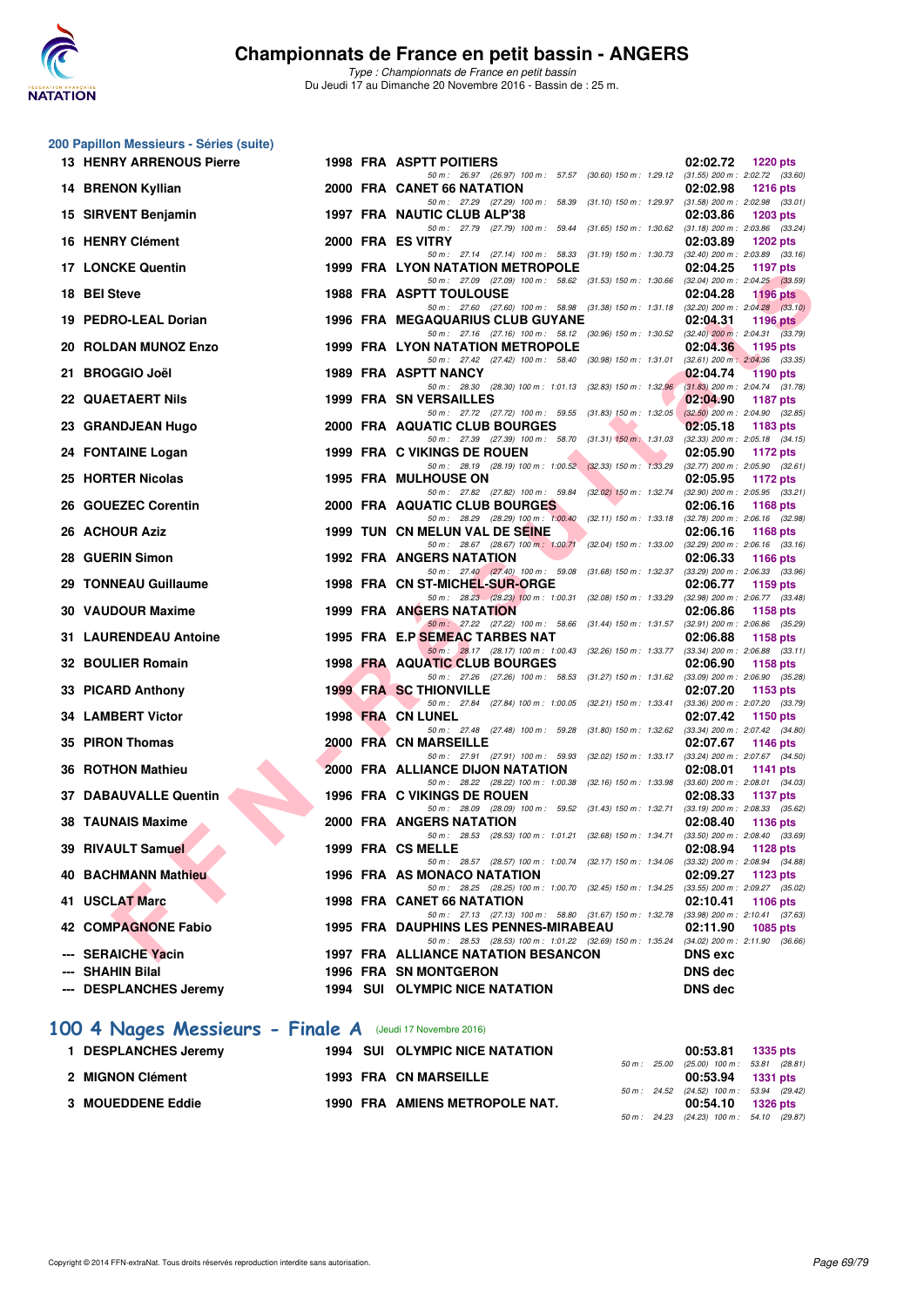

*Type : Championnats de France en petit bassin* Du Jeudi 17 au Dimanche 20 Novembre 2016 - Bassin de : 25 m.

| 100 4 Nages Messieurs - Finale A (suite) |  |                                       |                        |                                   |                 |
|------------------------------------------|--|---------------------------------------|------------------------|-----------------------------------|-----------------|
| <b>4 AVETAND Thomas</b>                  |  | 1995 FRA AMIENS METROPOLE NAT.        |                        | 00:54.31                          | <b>1319 pts</b> |
|                                          |  |                                       | $50 \text{ m}$ : 23.92 | $(23.92)$ 100 m : 54.31 $(30.39)$ |                 |
| 5 PEDURAND Ganesh                        |  | <b>1992 FRA DAUPHINS TOULOUSE OEC</b> |                        | 00:54.40                          | <b>1316 pts</b> |
|                                          |  |                                       | $50 \text{ m}$ : 24.81 | $(24.81)$ 100 m : 54.40 $(29.59)$ |                 |
| 6 DENCAUSSE Jean                         |  | 1997 FRA CN MARSEILLE                 |                        | 00:54.92                          | <b>1300 pts</b> |
|                                          |  |                                       | $50 \text{ m}$ : 25.52 | $(25.52)$ 100 m : 54.92 $(29.40)$ |                 |
| 7 LOTH Matthias                          |  | 1994 FRA VICHY VAL D'ALLIER NATATION  |                        | 00:56.36                          | <b>1254 pts</b> |
|                                          |  |                                       | $50 m$ : 25.66         | $(25.66)$ 100 m :                 | 56.36 (30.70)   |
| <b>BERRY Théo</b>                        |  | <b>1997 FRA ANGERS NATATION</b>       |                        | 00:56.36                          | <b>1254 pts</b> |
|                                          |  |                                       | $50 \text{ m}$ : 26.14 | $(26.14)$ 100 m : 56.36 $(30.22)$ |                 |

#### **[100 4 Nages Messieurs - Finale B](http://www.ffnatation.fr/webffn/resultats.php?idact=nat&go=epr&idcpt=41163&idepr=90)** (Jeudi 17 Novembre 2016)

| PENNI IIICV                                                        |  |                                         |                  |              | 00.JU.JU                                             | בוע דטבו                         |  |
|--------------------------------------------------------------------|--|-----------------------------------------|------------------|--------------|------------------------------------------------------|----------------------------------|--|
|                                                                    |  |                                         |                  |              | 50 m: 26.14 (26.14) 100 m: 56.36 (30.22)             |                                  |  |
| 00 4 Nages Messieurs - Finale B (Jeudi 17 Novembre 2016)           |  |                                         |                  |              |                                                      |                                  |  |
| 1 M'RABET Taki                                                     |  | 1989 TUN STADE FRANÇAIS O COURBEVOIE    |                  |              | 00:55.34                                             | <b>1286 pts</b>                  |  |
| 2 LAURE Guillaume                                                  |  | <b>1996 FRA CN ANTIBES</b>              | 50 m : 25.72     |              | $(25.72)$ 100 m:<br>00:56.45                         | 55.34 (29.62)<br>1251 pts        |  |
|                                                                    |  |                                         | 50 m: 26.37      |              | $(26.37)$ 100 m : 56.45 $(30.08)$                    |                                  |  |
| 3 LESPARRE Tanguy                                                  |  | 1999 FRA CN CANNES                      |                  |              | 00:56.47                                             | <b>1250 pts</b>                  |  |
| 4 BOULIER Romain                                                   |  | <b>1998 FRA AQUATIC CLUB BOURGES</b>    | $50 m$ : $26.75$ |              | $(26.75)$ 100 m : 56.47 $(29.72)$                    |                                  |  |
|                                                                    |  |                                         | 50 m : 25.98     |              | 00:56.88<br>$(25.98)$ 100 m : 56.88 (30.90)          | <b>1237 pts</b>                  |  |
| 5 SYOUD Jaouad                                                     |  | 1999 FRA CN CHALON-SUR-SAONE            |                  |              | 00:56.98                                             | <b>1234 pts</b>                  |  |
|                                                                    |  |                                         | 50 m: 26.51      |              | $(26.51)$ 100 m : 56.98 $(30.47)$                    |                                  |  |
| 6 LEVRIER Jérémy                                                   |  | <b>1993 FRA STADE CLERMONT NATATION</b> |                  |              | 00:57.26                                             | <b>1226 pts</b>                  |  |
| <b>6 ROUAULT Pierre</b>                                            |  | <b>1995 FRA DAUPHINS TOULOUSE OEC</b>   |                  | 50 m : 26.26 | $(26.26)$ 100 m : 57.26 $(31.00)$<br>00:57.26        | <b>1226 pts</b>                  |  |
|                                                                    |  |                                         |                  |              | 50 m: 26.22 (26.22) 100 m: 57.26 (31.04)             |                                  |  |
| 8 RENARD Geoffrey                                                  |  | 1997 FRA DAUPHINS TOULOUSE OEC          |                  |              | 00:57.67                                             | <b>1213 pts</b>                  |  |
|                                                                    |  |                                         | 50 m: 26.41      |              | $(26.41)$ 100 m : 57.67 $(31.26)$                    |                                  |  |
| 00 4 Nages Messieurs - Finale C 15-18 ans (Jeudi 17 Novembre 2016) |  |                                         |                  |              |                                                      |                                  |  |
| 1 KOINDREDI Goroco                                                 |  | 1999 FRA CANET 66 NATATION              |                  |              | 00:57.63                                             | <b>1214 pts</b>                  |  |
|                                                                    |  |                                         |                  |              | 50 m: 26.03 (26.03) 100 m: 57.63 (31.60)             |                                  |  |
| 2 BOURSAC CERVERA LORTET Thomas 1999 FRA STADE DE VANVES           |  |                                         |                  |              | 00:57.74                                             | <b>1211 pts</b>                  |  |
| 3 ROTHON Mathieu                                                   |  | 2000 FRA ALLIANCE DIJON NATATION        |                  |              | 50 m: 27.33 (27.33) 100 m: 57.74 (30.41)<br>00:58.19 | 1197 pts                         |  |
|                                                                    |  |                                         |                  |              | 50 m: 27.11 (27.11) 100 m: 58.19 (31.08)             |                                  |  |
| 4 GROSJEAN Hugo                                                    |  | <b>1999 FRA MULHOUSE ON</b>             |                  |              | 00:58.28                                             | 1194 pts                         |  |
|                                                                    |  |                                         |                  |              | 50 m: 26.77 (26.77) 100 m: 58.28 (31.51)             |                                  |  |
| 5 RENARD Remi                                                      |  | <b>1999 FRA DAUPHINS TOULOUSE OEC</b>   |                  |              | 00:58.54                                             | <b>1186 pts</b>                  |  |
| 6 BATTALIER Samuel                                                 |  | 2000 FRA FOS NATATION                   |                  |              | 50 m: 27.47 (27.47) 100 m: 58.54 (31.07)<br>00:58.89 | 1175 pts                         |  |
|                                                                    |  |                                         |                  |              | 50 m: 27.39 (27.39) 100 m: 58.89 (31.50)             |                                  |  |
| 7 PERDU Baptiste                                                   |  | 1999 FRA ASPTT MONTPELLIER              |                  |              | 00:59.16                                             | <b>1167 pts</b>                  |  |
|                                                                    |  |                                         |                  |              | 50 m: 27.46 (27.46) 100 m: 59.16 (31.70)             |                                  |  |
| 8 LEGER Baptiste                                                   |  | <b>1999 FRA ES MASSY NATATION</b>       |                  |              | 00:59.75<br>50 m: 26.77 (26.77) 100 m: 59.75 (32.98) | 1149 pts                         |  |
|                                                                    |  |                                         |                  |              |                                                      |                                  |  |
| 00 4 Nages Messieurs - Séries                                      |  | (Jeudi 17 Novembre 2016)                |                  |              |                                                      |                                  |  |
| 1 DESPLANCHES Jeremy                                               |  | <b>1994 SUI OLYMPIC NICE NATATION</b>   |                  |              | 00:54.32                                             | <b>1319 pts</b>                  |  |
|                                                                    |  |                                         |                  |              | 50 m: 25.16 (25.16) 100 m: 54.32 (29.16)             |                                  |  |
| 2 MOUEDDENE Eddie                                                  |  | 1990 FRA AMIENS METROPOLE NAT.          | 50 m : 24.39     |              | 00:54.42<br>$(24.39)$ 100 m :                        | <b>1316 pts</b><br>54.42 (30.03) |  |
| <b>3 AVETAND Thomas</b>                                            |  | 1995 FRA AMIENS METROPOLE NAT.          |                  |              | 00:54.80                                             | <b>1303 pts</b>                  |  |
|                                                                    |  |                                         | 50 m : 24.33     |              | $(24.33)$ 100 m :                                    | 54.80 (30.47)                    |  |
| 4 PEDURAND Ganesh                                                  |  | <b>1992 FRA DAUPHINS TOULOUSE OEC</b>   |                  |              | 00:54.95                                             | <b>1299 pts</b>                  |  |
| 5 MIGNON Clément                                                   |  | <b>1993 FRA CN MARSEILLE</b>            |                  |              | 50 m: 25.15 (25.15) 100 m: 54.95 (29.80)             |                                  |  |
|                                                                    |  |                                         |                  |              | 00:55.00<br>50 m : 25.25 (25.25) 100 m :             | <b>1297 pts</b><br>55.00 (29.75) |  |
| 6 DENCAUSSE Jean                                                   |  | 1997 FRA CN MARSEILLE                   |                  |              | 00:55.56                                             | 1279 pts                         |  |
|                                                                    |  |                                         |                  |              |                                                      |                                  |  |

#### **[100 4 Nages Messieurs - Finale C](http://www.ffnatation.fr/webffn/resultats.php?idact=nat&go=epr&idcpt=41163&idepr=90) 15-18 ans** (Jeudi 17 Novembre 2016)

| 1 KOINDREDI Goroco                                       |  | 1999 FRA CANET 66 NATATION            |                | 00:57.63                                 | <b>1214 pts</b> |  |
|----------------------------------------------------------|--|---------------------------------------|----------------|------------------------------------------|-----------------|--|
|                                                          |  |                                       | 50 m: 26.03    | $(26.03)$ 100 m : 57.63 (31.             |                 |  |
| 2 BOURSAC CERVERA LORTET Thomas 1999 FRA STADE DE VANVES |  |                                       | 50 m: 27.33    | 00:57.74<br>$(27.33)$ 100 m : 57.74 (30. | 1211 pts        |  |
| 3 ROTHON Mathieu                                         |  | 2000 FRA ALLIANCE DIJON NATATION      |                | 00:58.19                                 | 1197 pts        |  |
|                                                          |  |                                       | 50 m: 27.11    | $(27.11)$ 100 m : 58.19 (31.             |                 |  |
| 4 GROSJEAN Hugo                                          |  | <b>1999 FRA MULHOUSE ON</b>           |                | 00:58.28                                 | 1194 pts        |  |
|                                                          |  |                                       | $50 m$ : 26.77 | $(26.77)$ 100 m : 58.28 (31.             |                 |  |
| 5 RENARD Remi                                            |  | <b>1999 FRA DAUPHINS TOULOUSE OEC</b> |                | 00:58.54                                 | 1186 pts        |  |
|                                                          |  |                                       | $50 m$ : 27.47 | $(27.47)$ 100 m : 58.54 (31.             |                 |  |
| 6 BATTALIER Samuel                                       |  | 2000 FRA FOS NATATION                 |                | 00:58.89                                 | 1175 pts        |  |
|                                                          |  |                                       | 50 m: 27.39    | (27.39) 100 m : 58.89 (31.               |                 |  |
| 7 PERDU Baptiste                                         |  | 1999 FRA ASPTT MONTPELLIER            |                | 00:59.16                                 | 1167 pts        |  |
|                                                          |  |                                       | 50 m: 27.46    | $(27.46)$ 100 m :                        | 59.16 (31.      |  |
| 8 LEGER Baptiste                                         |  | <b>1999 FRA ES MASSY NATATION</b>     |                | 00:59.75                                 | 1149 pts        |  |

### **[100 4 Nages Messieurs - Séries](http://www.ffnatation.fr/webffn/resultats.php?idact=nat&go=epr&idcpt=41163&idepr=90)** (Jeudi 17 Novembre 2016)

| 1 DESPLANCHES Jeremy    |  | <b>1994 SUI OLYMPIC NICE NATATION</b>       |             |                | 00:54.32                                          | <b>1319 pts</b>               |  |
|-------------------------|--|---------------------------------------------|-------------|----------------|---------------------------------------------------|-------------------------------|--|
| 2 MOUEDDENE Eddie       |  | 1990 FRA AMIENS METROPOLE NAT.              | 50 m: 25.16 |                | $(25.16)$ 100 m : 54.32 (29.<br>00:54.42          | <b>1316 pts</b>               |  |
| <b>3 AVETAND Thomas</b> |  | 1995 FRA AMIENS METROPOLE NAT.              |             | 50 m : 24.39   | $(24.39)$ 100 m :<br>00:54.80                     | 54.42 (30.<br>1303 pts        |  |
| 4 PEDURAND Ganesh       |  | <b>1992 FRA DAUPHINS TOULOUSE OEC</b>       |             | 50 m : 24.33   | $(24.33)$ 100 m : 54.80 (30.<br>00:54.95          | 1299 pts                      |  |
| 5 MIGNON Clément        |  | <b>1993 FRA CN MARSEILLE</b>                |             |                | 50 m: 25.15 (25.15) 100 m: 54.95 (29.<br>00:55.00 | 1297 pts                      |  |
| 6 DENCAUSSE Jean        |  | <b>1997 FRA CN MARSEILLE</b>                |             | $50 m$ : 25.25 | $(25.25)$ 100 m :<br>00:55.56                     | 55.00 (29.<br>1279 pts        |  |
| 7 M'RABET Taki          |  | <b>1989 TUN STADE FRANCAIS O COURBEVOIE</b> |             | 50 m : 25.89   | $(25.89)$ 100 m :<br>00:55.62                     | 55.56 (29.<br><b>1277 pts</b> |  |
| 8 LOTH Matthias         |  | 1994 FRA VICHY VAL D'ALLIER NATATION        |             | 50 m : 25.75   | $(25.75)$ 100 m :<br>00:56.13                     | 55.62 (29.<br><b>1261 pts</b> |  |
| 9 BERRY Théo            |  | <b>1997 FRA ANGERS NATATION</b>             | 50 m: 25.69 |                | $(25.69)$ 100 m :<br>00:56.24                     | 56.13 (30.<br><b>1258 pts</b> |  |
| 10 LESPARRE Tanguy      |  | 1999 FRA CN CANNES                          | 50 m: 26.03 |                | $(26.03)$ 100 m :<br>00:56.34                     | 56.24 (30.<br><b>1254 pts</b> |  |
| 11 LEVRIER Jérémy       |  | <b>1993 FRA STADE CLERMONT NATATION</b>     | 50 m: 26.28 |                | $(26.28)$ 100 m :<br>00:56.75                     | 56.34 (30.<br>1242 pts        |  |
|                         |  |                                             |             |                |                                                   |                               |  |

|                |              | 00:57.63          | 1214 $pts$      |
|----------------|--------------|-------------------|-----------------|
| 50 m: 26.03    |              | $(26.03)$ 100 m : | 57.63 (31.60)   |
|                |              | 00:57.74          | <b>1211 pts</b> |
| 50 m: 27.33    |              | $(27.33)$ 100 m : | 57.74 (30.41)   |
|                |              | 00:58.19          | <b>1197 pts</b> |
|                | 50 m : 27.11 | $(27.11)$ 100 m : | 58.19 (31.08)   |
|                |              | 00:58.28          | 1194 $pts$      |
| $50 m$ : 26.77 |              | $(26.77)$ 100 m : | 58.28 (31.51)   |
|                |              | 00:58.54          | 1186 pts        |
| 50 m: 27.47    |              | $(27.47)$ 100 m : | 58.54 (31.07)   |
|                |              | 00:58.89          | 1175 pts        |
| 50 m: 27.39    |              | $(27.39)$ 100 m : | 58.89 (31.50)   |
|                |              | 00:59.16          | 1167 pts        |
| 50 m: 27.46    |              | $(27.46)$ 100 m : | 59.16 (31.70)   |
|                |              | 00:59.75          | 1149 pts        |
| $50 m$ :       | 26.77        | $(26.77)$ 100 m : | 59.75 (32.98)   |

|              | 00:54.32          | <b>1319 pts</b> |
|--------------|-------------------|-----------------|
| 50 m : 25.16 | $(25.16)$ 100 m : | 54.32 (29.16)   |
|              | 00:54.42          | $1316$ pts      |
| 50 m : 24.39 | $(24.39)$ 100 m : | 54.42 (30.03)   |
|              | 00:54.80          | 1303 pts        |
| 50 m : 24.33 | $(24.33)$ 100 m : | 54.80 (30.47)   |
|              | 00:54.95          | 1299 pts        |
| 50 m : 25.15 | $(25.15)$ 100 m : | 54.95 (29.80)   |
|              | 00:55.00          | 1297 pts        |
| 50 m: 25.25  | $(25.25)$ 100 m : | 55.00 (29.75)   |
|              | 00:55.56          | 1279 pts        |
| 50 m : 25.89 | $(25.89)$ 100 m : | 55.56 (29.67)   |
|              | 00:55.62          | 1277 pts        |
| 50 m : 25.75 | $(25.75)$ 100 m : | 55.62 (29.87)   |
|              | 00:56.13          | $1261$ pts      |
| 50 m : 25.69 | $(25.69)$ 100 m : | 56.13 (30.44)   |
|              | 00:56.24          | <b>1258 pts</b> |
| 50 m : 26.03 | $(26.03)$ 100 m : | 56.24 (30.21)   |
|              | 00:56.34          | 1254 pts        |
| 50 m : 26.28 | $(26.28)$ 100 m : | 56.34 (30.06)   |
|              | 00:56.75 1242 pts |                 |
| 50 m: 26.17  | $(26.17)$ 100 m : | 56.75 (30.58)   |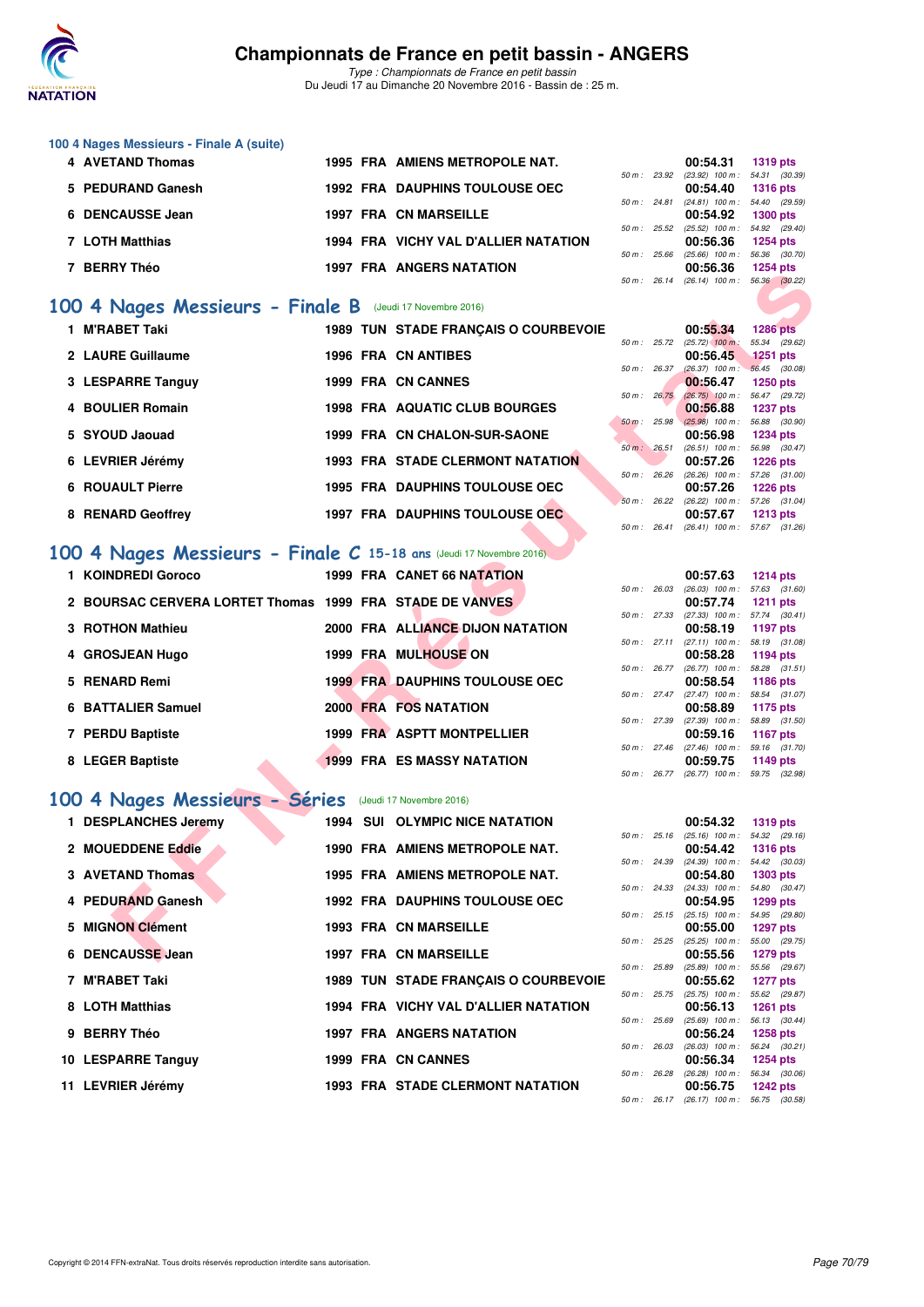

|     | 100 4 Nages Messieurs - Séries (suite)                        |  |                                          |                |              |                                                 |                                  |  |
|-----|---------------------------------------------------------------|--|------------------------------------------|----------------|--------------|-------------------------------------------------|----------------------------------|--|
|     | 12 SYOUD Jaouad                                               |  | 1999 FRA CN CHALON-SUR-SAONE             | 50 m: 26.07    |              | 00:56.77<br>$(26.07)$ 100 m : 56.77 $(30.70)$   | <b>1241 pts</b>                  |  |
|     | <b>13 BOULIER Romain</b>                                      |  | 1998 FRA AQUATIC CLUB BOURGES            | 50 m : 26.11   |              | 00:56.98<br>$(26.11)$ 100 m : 56.98 $(30.87)$   | <b>1234 pts</b>                  |  |
|     | <b>14 RENARD Geoffrey</b>                                     |  | <b>1997 FRA DAUPHINS TOULOUSE OEC</b>    | 50 m: 26.23    |              | 00:57.03<br>$(26.23)$ 100 m : 57.03 $(30.80)$   | <b>1233 pts</b>                  |  |
|     | <b>15 LAURE Guillaume</b>                                     |  | <b>1996 FRA CN ANTIBES</b>               |                |              | 00:57.11                                        | <b>1230 pts</b>                  |  |
|     | <b>16 ROUAULT Pierre</b>                                      |  | <b>1995 FRA DAUPHINS TOULOUSE OEC</b>    | 50 m: 26.91    |              | $(26.91)$ 100 m : 57.11 $(30.20)$<br>00:57.16   | <b>1229 pts</b>                  |  |
|     | 17 SEGURA Jérémy                                              |  | 1993 FRA ANGERS NATATION                 | 50 m: 26.33    |              | $(26.33)$ 100 m : 57.16 $(30.83)$<br>00:57.18   | <b>1228 pts</b>                  |  |
| 18. | <b>BOURSAC CERVERA LORTET Thomas 1999 FRA STADE DE VANVES</b> |  |                                          | 50 m: 26.05    |              | $(26.05)$ 100 m : $57.18$ $(31.13)$<br>00:57.20 | <b>1228 pts</b>                  |  |
|     | 19 PLATAUX Robin                                              |  | <b>1997 FRA NOGENT NATATION 94</b>       |                | 50 m : 27.02 | $(27.02)$ 100 m : 57.20 $(30.18)$<br>00:57.25   | <b>1226 pts</b>                  |  |
|     | 20 DELECLUSE Theo                                             |  | 1997 FRA CANET 66 NATATION               | 50 m: 26.52    |              | $(26.52)$ 100 m : 57.25 $(30.73)$<br>00:57.26   | <b>1226 pts</b>                  |  |
|     | 21 ROUSSON Florian                                            |  | 1996 FRA MONTCHANIN NATATION             | 50 m: 25.69    |              | $(25.69)$ 100 m : 57.26 $(31.57)$<br>00:57.39   | <b>1222 pts</b>                  |  |
|     | 22 COIFFARD Adrien                                            |  | <b>1997 FRA DAUPHINS TOULOUSE OEC</b>    | 50 m : 26.54   |              | $(26.54)$ 100 m : 57.39 (30.85)<br>00:57.41     | <b>1221 pts</b>                  |  |
|     |                                                               |  |                                          | $50 m$ : 26.96 |              | (26.96) 100 m: 57.41 (30.45)                    |                                  |  |
|     | 23 HAMON Teiva                                                |  | 1996 FRA C REDON NATATION                | 50 m: 25.97    |              | 00:57.47<br>$(25.97)$ 100 m : 57.47 $(31.50)$   | <b>1219 pts</b>                  |  |
|     | 24 LASSERRE Kévin                                             |  | <b>1998 FRA CN ANTIBES</b>               | 50 m : 26.84   |              | 00:57.63<br>$(26.84)$ 100 m : 57.63 $(30.79)$   | <b>1214 pts</b>                  |  |
|     | 25 CHARRADE Théo                                              |  | 1998 FRA AAS SARCELLES NATATION 95       | 50 m : 27.28   |              | 00:57.76<br>(27.28) 100 m: 57.76 (30.48)        | <b>1210 pts</b>                  |  |
|     | 26 VIQUERAT Antoine                                           |  | <b>1998 FRA DAUPHINS TOULOUSE OEC</b>    | 50 m: 27.08    |              | 00:57.79<br>(27.08) 100 m: 57.79 (30.71)        | 1209 pts                         |  |
|     | 27 BELLINO Christophe                                         |  | 1994 FRA DAUPHINS LES PENNES-MIRABEAU    | 50 m: 26.33    |              | 00:57.90<br>$(26.33)$ 100 m : 57.90 $(31.57)$   | <b>1206 pts</b>                  |  |
|     | 28 SCHENKEL Jules                                             |  | <b>1995 FRA ASM CHAMALIERES NATATION</b> | 50 m: 26.30    |              | 00:57.95<br>(26.30) 100 m: 57.95 (31.65)        | <b>1204 pts</b>                  |  |
|     | 29 KOINDREDI Goroco                                           |  | <b>1999 FRA CANET 66 NATATION</b>        |                |              | 00:57.97                                        | 1204 pts                         |  |
| 30. | <b>BROGGIO Joël</b>                                           |  | 1989 FRA ASPTT NANCY                     | 50 m: 25.88    |              | (25.88) 100 m: 57.97 (32.09)<br>00:58.24        | 1195 pts                         |  |
| 31. | <b>BUSSIERE Theo</b>                                          |  | 1995 FRA CN MARSEILLE                    | 50 m : 26.71   |              | $(26.71)$ 100 m : 58.24 $(31.53)$<br>00:58.37   | 1191 pts                         |  |
|     | 32 EVEN William                                               |  | 1996 FRA CN BREST                        | 50 m: 27.65    |              | $(27.65)$ 100 m :<br>00:58.52                   | 58.37 (30.72)<br>1187 pts        |  |
|     | 33 DENIS Romain                                               |  | 1993 FRA RACING CLUB ARRAS               | 50 m : 27.84   |              | $(27.84)$ 100 m : 58.52 $(30.68)$<br>00:58.70   | 1181 pts                         |  |
|     | 34 SAMOKINE Yann                                              |  | 1997 FRA CN MELUN VAL DE SEINE           | 50 m: 27.52    |              | $(27.52)$ 100 m : 58.70 $(31.18)$<br>00:58.72   | 1181 pts                         |  |
| 34  | <b>GROSJEAN Hugo</b>                                          |  | <b>1999 FRA MULHOUSE ON</b>              | 50 m : 27.38   |              | (27.38) 100 m: 58.72 (31.34)<br>00:58.72        | 1181 pts                         |  |
|     | <b>36 GAYANT Brice</b>                                        |  | <b>1995 FRA U.S CRETEIL NATATION</b>     | 50 m : 26.73   |              | $(26.73)$ 100 m : 58.72 $(31.99)$<br>00:58.74   | 1180 pts                         |  |
|     | 37 LEGER Baptiste                                             |  | <b>1999 FRA ES MASSY NATATION</b>        | 50 m : 27.04   |              | $(27.04)$ 100 m : 58.74 $(31.70)$<br>00:58.77   | 1179 pts                         |  |
|     |                                                               |  |                                          | 50 m : 26.69   |              | $(26.69)$ 100 m :                               | 58.77 (32.08)                    |  |
|     | 38 RENARD Remi                                                |  | <b>1999 FRA DAUPHINS TOULOUSE OEC</b>    | 50 m: 28.27    |              | 00:58.97<br>(28.27) 100 m: 58.97 (30.70)        | 1173 pts                         |  |
|     | <b>39 ROTHON Mathieu</b>                                      |  | 2000 FRA ALLIANCE DIJON NATATION         | 50 m: 27.57    |              | 00:59.07<br>$(27.57)$ 100 m :                   | <b>1170 pts</b><br>59.07 (31.50) |  |
| 40  | <b>JULIO Raphaël</b>                                          |  | 1993 FRA NAUTIC CLUB ALP'38              | 50 m: 27.25    |              | 00:59.37<br>(27.25) 100 m: 59.37 (32.12)        | <b>1161 pts</b>                  |  |
| 41  | <b>PERDU Baptiste</b>                                         |  | 1999 FRA ASPTT MONTPELLIER               | 50 m : 27.69   |              | 00:59.43<br>$(27.69)$ 100 m : 59.43 $(31.74)$   | 1159 pts                         |  |
|     | 42 BATTALIER Samuel                                           |  | 2000 FRA FOS NATATION                    | 50 m : 27.89   |              | 00:59.49<br>(27.89) 100 m :                     | 1157 pts<br>59.49 (31.60)        |  |
| 43. | <b>GUTH Guillaume</b>                                         |  | 2000 FRA DAUPHINS TOULOUSE OEC           | 50 m: 27.96    |              | 00:59.59<br>(27.96) 100 m: 59.59 (31.63)        | 1154 pts                         |  |
| 44  | <b>JEAN Hugo</b>                                              |  | 1997 FRA LYON NATATION METROPOLE         | 50 m: 28.33    |              | 00:59.80<br>$(28.33)$ 100 m :                   | 1148 pts<br>59.80 (31.47)        |  |
|     | 45 PIRLOT Thibaud                                             |  | 1998 FRA CN GIVET                        |                |              | 00:59.86                                        | <b>1146 pts</b>                  |  |
| 46  | <b>ROSSILLON Virgile</b>                                      |  | 2000 FRA STADE FRANÇAIS O COURBEVOIE     | 50 m: 27.55    |              | $(27.55)$ 100 m : 59.86 $(32.31)$<br>00:59.97   | 1143 pts                         |  |
|     | 47 CASASREALES Tom                                            |  | 2001 FRA CN CHALON-SUR-SAONE             | 50 m : 28.48   |              | (28.48) 100 m: 59.97 (31.49)<br>01:00.17        | 1137 pts                         |  |
|     |                                                               |  |                                          |                |              | 50 m: 28.41 (28.41) 100 m: 1:00.17 (31.76)      |                                  |  |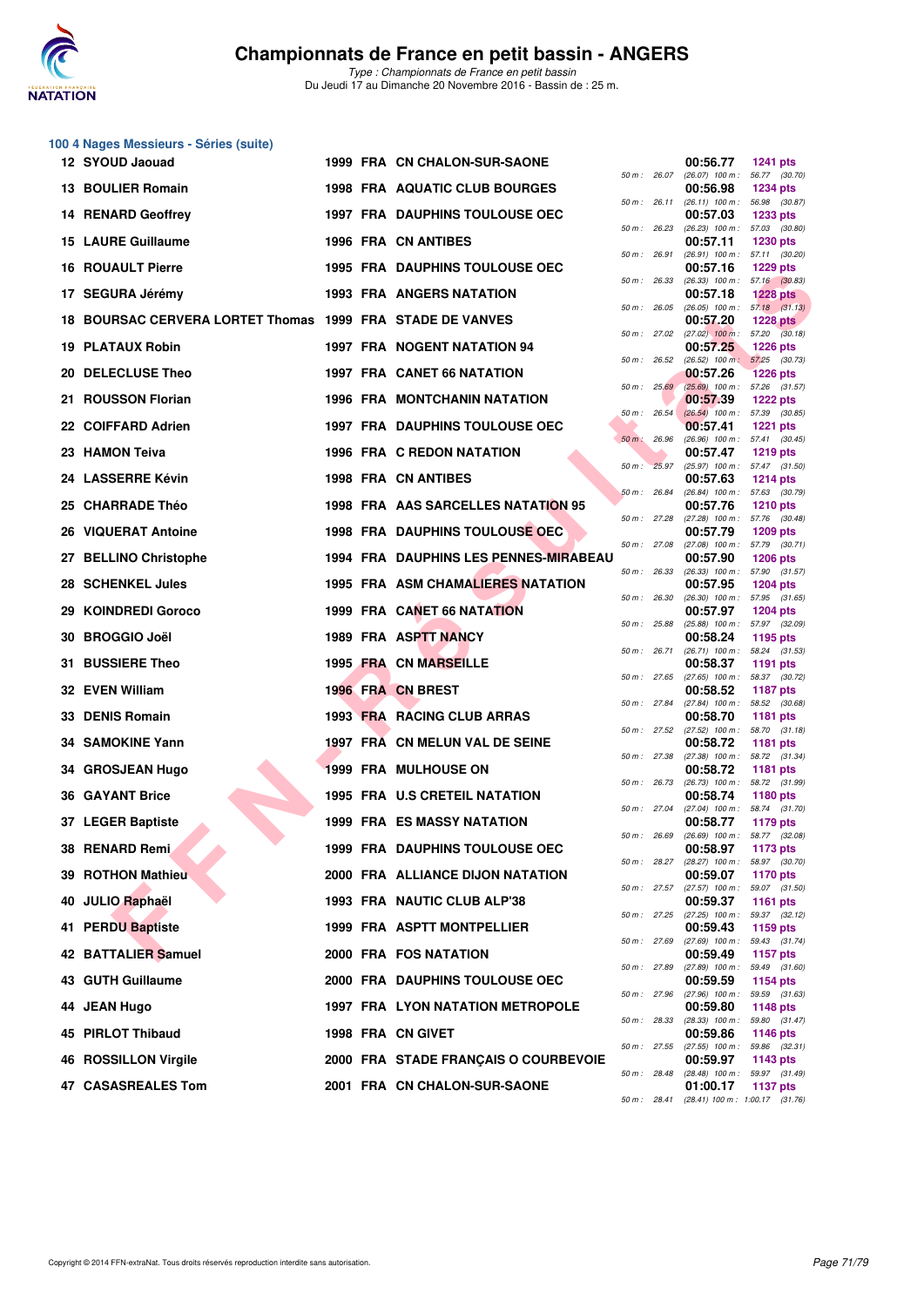

| 100 4 Nages Messieurs - Séries (suite)                                 |  |                                                                                                                                   |                                                                    |  |  |  |  |  |  |
|------------------------------------------------------------------------|--|-----------------------------------------------------------------------------------------------------------------------------------|--------------------------------------------------------------------|--|--|--|--|--|--|
| <b>48 ROUBIOL Titouan</b>                                              |  | 1997 FRA CN MELUN VAL DE SEINE                                                                                                    | 01:00.19<br>1136 pts<br>50 m: 27.75 (27.75) 100 m: 1:00.19 (32.44) |  |  |  |  |  |  |
| --- VETTER Pierre                                                      |  | <b>1987 FRA ASPTT TOULOUSE</b>                                                                                                    | <b>DNS</b> dec                                                     |  |  |  |  |  |  |
|                                                                        |  |                                                                                                                                   |                                                                    |  |  |  |  |  |  |
| 200 4 Nages Messieurs - Finale A (Dimanche 20 Novembre 2016)           |  |                                                                                                                                   |                                                                    |  |  |  |  |  |  |
| 1 DESPLANCHES Jeremy                                                   |  | <b>1994 SUI OLYMPIC NICE NATATION</b><br>50 m: 25.43 (25.43) 100 m: 54.42 (28.99) 150 m: 1:27.59 (33.17) 200 m: 1:55.30 (27.71)   | 01:55.30<br>1365 pts                                               |  |  |  |  |  |  |
| 2 PEDURAND Ganesh                                                      |  | <b>1992 FRA DAUPHINS TOULOUSE OEC</b>                                                                                             | 01:57.78<br><b>1325 pts</b>                                        |  |  |  |  |  |  |
| 3 GARASYMOVYTCH Oleg                                                   |  | 50 m: 25.74 (25.74) 100 m: 55.13 (29.39) 150 m: 1:29.43 (34.30) 200 m: 1:57.78 (28.35)<br>1997 FRA CN AVIGNON                     | 01:58.59<br>$1312$ pts                                             |  |  |  |  |  |  |
| 4 BERRY Théo                                                           |  | 50 m: 26.27 (26.27) 100 m: 54.97 (28.70) 150 m: 1.30.28 (35.31) 200 m: 1.58.59 (28.31)<br><b>1997 FRA ANGERS NATATION</b>         | 02:00.12<br><b>1287 pts</b>                                        |  |  |  |  |  |  |
| 5 RENARD Geoffrey                                                      |  | 50 m: 25.73 (25.73) 100 m: 57.04 (31.31) 150 m: 1:31.42 (34.38) 200 m: 2:00.12 (28.70)<br><b>1997 FRA DAUPHINS TOULOUSE OEC</b>   | 02:00.93<br><b>1274 pts</b>                                        |  |  |  |  |  |  |
|                                                                        |  | 50 m: 26.01 (26.01) 100 m: 56.03 (30.02) 150 m: 1:31.62 (35.59) 200 m: 2:00.93 (29.31)                                            |                                                                    |  |  |  |  |  |  |
| 6 LAURE Guillaume                                                      |  | 1996 FRA CN ANTIBES<br>50 m: 26.47 (26.47) 100 m: 57.98 (31.51) 150 m: 1:32.62                                                    | 02:01.09<br><b>1272 pts</b><br>$(34.64)$ 200 m : 2:01.09 (28.47)   |  |  |  |  |  |  |
| 7 PETIT Ambroise                                                       |  | <b>1995 FRA CN ANTIBES</b><br>50 m: 26.17 (26.17) 100 m: 57.17 (31.00) 150 m: 1.33.47 (36.30) 200 m: 2:01.98 (28.51)              | 02:01.98<br><b>1258 pts</b>                                        |  |  |  |  |  |  |
| 8 LASSERRE Kévin                                                       |  | 1998 FRA CN ANTIBES                                                                                                               | 02:02.47<br>$1250$ pts                                             |  |  |  |  |  |  |
|                                                                        |  | 50 m: 26.25 (26.25) 100 m: 57.09 (30.84) 150 m: 1:32.96                                                                           | $(35.87)$ 200 m : 2:02.47 $(29.51)$                                |  |  |  |  |  |  |
| 200 4 Nages Messieurs - Finale B (Dimanche 20 Novembre 2016)           |  |                                                                                                                                   |                                                                    |  |  |  |  |  |  |
| 1 M'RABET Taki                                                         |  | 1989 TUN STADE FRANCAIS O COURBEVOIE<br>50 m: 26.25 (26.25) 100 m: 57.37 (31.12) 150 m: 1.31.31 (33.94) 200 m: 1.59.25 (27.94)    | 01:59.25<br><b>1301 pts</b>                                        |  |  |  |  |  |  |
| 2 DENCAUSSE Jean                                                       |  | <b>1997 FRA CN MARSEILLE</b>                                                                                                      | 02:00.96<br><b>1274 pts</b>                                        |  |  |  |  |  |  |
| 3 LESPARRE Tanguy                                                      |  | 50 m: 27.17 (27.17) 100 m: 59.48 (32.31) 150 m: 1:32.85 (33.37) 200 m: 2:00.96 (28.11)<br>1999 FRA CN CANNES                      | 02:01.80<br><b>1261 pts</b>                                        |  |  |  |  |  |  |
| 4 ROUAULT Pierre                                                       |  | 50 m: 26.56 (26.56) 100 m: 57.74 (31.18) 150 m: 1:32.57<br><b>1995 FRA DAUPHINS TOULOUSE OEC</b>                                  | $(34.83)$ 200 m : 2:01.80 $(29.23)$<br>02:02.63<br><b>1247 pts</b> |  |  |  |  |  |  |
|                                                                        |  | 50 m: 26.62 (26.62) 100 m: 58.09 (31.47) 150 m: 1:34.30 (36.21) 200 m: 2:02.63 (28.33)                                            |                                                                    |  |  |  |  |  |  |
| 5 MATHIEU Geoffroy                                                     |  | <b>1997 FRA STADE CLERMONT NATATION</b><br>50 m: 26.32 (26.32) 100 m: 56.87 (30.55) 150 m: 1:34.01 (37.14) 200 m: 2:02.64 (28.63) | 02:02.64<br><b>1247 pts</b>                                        |  |  |  |  |  |  |
| <b>6 MATTENET Emilien</b>                                              |  | 2000 FRA CHARLEVILLE-MEZIERES NATATION<br>50 m: 26.94 (26.94) 100 m: 58.40 (31.46) 150 m: 1:34.35 (35.95) 200 m: 2:03.67 (29.32)  | 02:03.67<br><b>1231 pts</b>                                        |  |  |  |  |  |  |
| 7 COIFFARD Adrien                                                      |  | <b>1997 FRA DAUPHINS TOULOUSE OEC</b><br>50 m: 26.94 (26.94) 100 m: 59.45 (32.51) 150 m: 1:35.49 (36.04) 200 m: 2:04.49 (29.00)   | 02:04.49<br><b>1219 pts</b>                                        |  |  |  |  |  |  |
| 8 SYOUD Jaouad                                                         |  | 1999 FRA CN CHALON-SUR-SAONE                                                                                                      | 02:05.77<br>1199 pts                                               |  |  |  |  |  |  |
|                                                                        |  | 50 m: 26.56 (26.56) 100 m: 58.47 (31.91) 150 m: 1:36.09 (37.62) 200 m: 2:05.77 (29.68)                                            |                                                                    |  |  |  |  |  |  |
| 200 4 Nages Messieurs - Finale C 15-18 ans (Dimanche 20 Novembre 2016) |  |                                                                                                                                   |                                                                    |  |  |  |  |  |  |
| 1 ROTHON Mathieu                                                       |  | 2000 FRA ALLIANCE DIJON NATATION<br>50 m: 27.14 (27.14) 100 m: 59.72 (32.58) 150 m: 1:34.66 (34.94) 200 m: 2:03.87 (29.21)        | 02:03.87<br><b>1228 pts</b>                                        |  |  |  |  |  |  |
| 2 CACHOT Arthur                                                        |  | 2000 FRA CN ANTIBES                                                                                                               | 02:03.95<br><b>1227 pts</b>                                        |  |  |  |  |  |  |
| 3 BATTALIER Samuel                                                     |  | 50 m: 26.79 (26.79) 100 m: 58.06 (31.27) 150 m: 1:35.57 (37.51) 200 m: 2:03.95 (28.38)<br>2000 FRA FOS NATATION                   | 02:04.37<br><b>1220 pts</b>                                        |  |  |  |  |  |  |
| 4 VLAOVIC Milan                                                        |  | 50 m: 28.21 (28.21) 100 m: 59.43 (31.22) 150 m: 1:35.51<br>2000 FRA CANET 66 NATATION                                             | (36.08) 200 m : 2:04.37 (28.86)<br>02:05.24<br><b>1207 pts</b>     |  |  |  |  |  |  |
|                                                                        |  | 50 m : 27.83 (27.83) 100 m : 58.92 (31.09) 150 m : 1:36.15 (37.23) 200 m : 2:05.24 (29.09)                                        |                                                                    |  |  |  |  |  |  |
| 5 CHOUMILOFF Sacha                                                     |  | 1999 FRA CANET 66 NATATION<br>50 m: 26.91 (26.91) 100 m: 58.45 (31.54) 150 m: 1:36.16 (37.71) 200 m: 2:05.28 (29.12)              | 02:05.28<br><b>1206 pts</b>                                        |  |  |  |  |  |  |
| 6 YOKOYAMA Kentaro                                                     |  | 2000 FRA MULHOUSE ON<br>50 m: 26.20 (26.20) 100 m: 57.36 (31.16) 150 m: 1:36.22 (38.86) 200 m: 2:06.95 (30.73)                    | 02:06.95<br><b>1181 pts</b>                                        |  |  |  |  |  |  |
| 7 PICARD Anthony                                                       |  | <b>1999 FRA SC THIONVILLE</b>                                                                                                     | 02:07.68<br>1170 pts                                               |  |  |  |  |  |  |
| 8 DANJOU Mathieu                                                       |  | 50 m: 27.04 (27.04) 100 m: 59.82 (32.78) 150 m: 1:37.60 (37.78) 200 m: 2:07.68 (30.08)<br>1999 FRA CN CANNES                      | 02:08.04<br>1164 pts                                               |  |  |  |  |  |  |
|                                                                        |  | 50 m: 27.64 (27.64) 100 m: 1:00.05 (32.41) 150 m: 1:38.50 (38.45) 200 m: 2:08.04 (29.54)                                          |                                                                    |  |  |  |  |  |  |
| 200 4 Nages Messieurs - Séries (Dimanche 20 Novembre 2016)             |  |                                                                                                                                   |                                                                    |  |  |  |  |  |  |
| 1 DESPLANCHES Jeremy                                                   |  | <b>1994 SUI OLYMPIC NICE NATATION</b>                                                                                             | 01:57.28<br><b>1333 pts</b>                                        |  |  |  |  |  |  |
| 2 M'RABET Taki                                                         |  | 50 m: 25.60 (25.60) 100 m: 54.63 (29.03) 150 m: 1:29.29 (34.66) 200 m: 1:57.28 (27.99)<br>1989 TUN STADE FRANÇAIS O COURBEVOIE    | 01:59.33<br><b>1300 pts</b>                                        |  |  |  |  |  |  |
| 3 BERRY Théo                                                           |  | 50 m: 25.63 (25.63) 100 m: 56.69 (31.06) 150 m: 1:30.63 (33.94) 200 m: 1:59.33 (28.70)<br>1997 FRA ANGERS NATATION                | 02:00.10<br><b>1287 pts</b>                                        |  |  |  |  |  |  |
|                                                                        |  | 50 m: 25.52 (25.52) 100 m: 56.35 (30.83) 150 m: 1:30.90 (34.55) 200 m: 2:00.10 (29.20)                                            |                                                                    |  |  |  |  |  |  |
| 4 MATHLOUTHI Ahmed                                                     |  | 1989 TUN AAS SARCELLES NATATION 95<br>50 m : 26.77 (26.77) 100 m : 57.11 (30.34) 150 m : 1:32.21 (35.10) 200 m : 2:00.68 (28.47)  | 02:00.68<br><b>1278 pts</b>                                        |  |  |  |  |  |  |
| 5 GARASYMOVYTCH Oleg                                                   |  | 1997 FRA CN AVIGNON<br>50 m: 26.36 (26.36) 100 m: 55.12 (28.76) 150 m: 1:32.89 (37.77) 200 m: 2:01.16 (28.27)                     | 02:01.16<br>1271 pts                                               |  |  |  |  |  |  |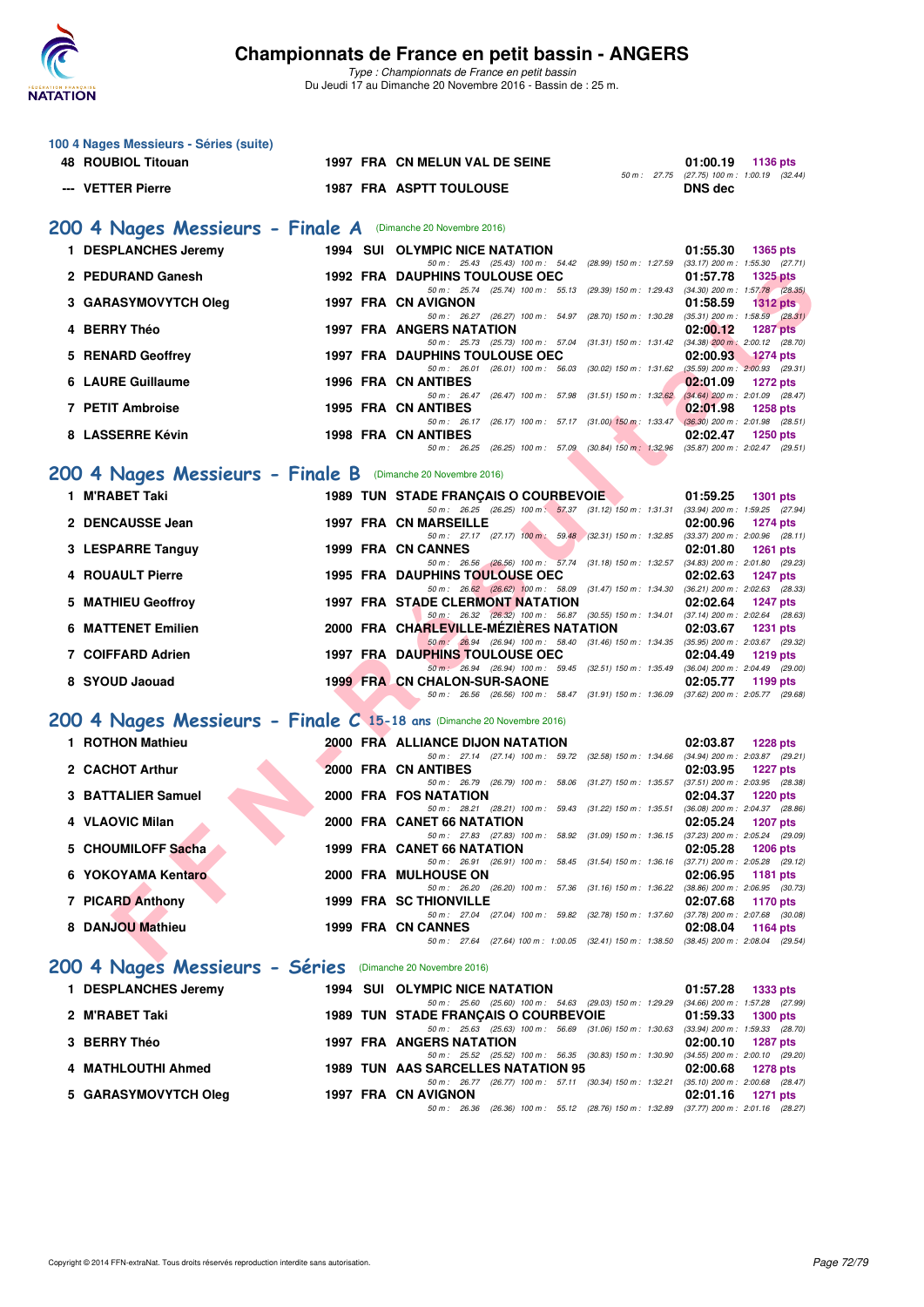

|    | 200 4 Nages Messieurs - Séries (suite)                    |  |                                                                                                                                   |                                                                    |
|----|-----------------------------------------------------------|--|-----------------------------------------------------------------------------------------------------------------------------------|--------------------------------------------------------------------|
|    | 6 PEDURAND Ganesh                                         |  | <b>1992 FRA DAUPHINS TOULOUSE OEC</b><br>50 m: 25.99 (25.99) 100 m: 56.31 (30.32) 150 m: 1:31.82 (35.51) 200 m: 2:01.56 (29.74)   | 02:01.56<br><b>1264 pts</b>                                        |
|    | <b>7 RENARD Geoffrey</b>                                  |  | <b>1997 FRA DAUPHINS TOULOUSE OEC</b><br>50 m: 26.39 (26.39) 100 m: 56.41 (30.02) 150 m: 1:32.88 (36.47) 200 m: 2:01.72 (28.84)   | 02:01.72<br><b>1262 pts</b>                                        |
|    | 8 LAURE Guillaume                                         |  | <b>1996 FRA CN ANTIBES</b>                                                                                                        | 02:02.29<br><b>1253 pts</b>                                        |
|    | 9 LASSERRE Kévin                                          |  | 50 m: 26.65 (26.65) 100 m: 58.58 (31.93) 150 m: 1:33.85<br>1998 FRA CN ANTIBES                                                    | (35.27) 200 m : 2:02.29 (28.44)<br>02:02.35<br><b>1252 pts</b>     |
|    | 10 PETIT Ambroise                                         |  | 50 m : 26.40<br>(26.40) 100 m: 57.89 (31.49) 150 m: 1:33.03<br><b>1995 FRA CN ANTIBES</b>                                         | (35.14) 200 m : 2:02.35 (29.32)<br>02:02.50<br><b>1250 pts</b>     |
|    | 11 LESPARRE Tanguy                                        |  | 50 m: 26.66 (26.66) 100 m: 58.24 (31.58) 150 m: 1:34.08<br>1999 FRA CN CANNES                                                     | (35.84) 200 m : 2:02.50 (28.42)<br>02:02.97<br><b>1242 pts</b>     |
|    | <b>12 MATTENET Emilien</b>                                |  | 50 m: 26.57 (26.57) 100 m: 58.02 (31.45) 150 m: 1:33.92 (35.90) 200 m: 2:02.97 (29.05)<br>2000 FRA CHARLEVILLE-MEZIERES NATATION  | 02:03.57<br>1233 $pts$                                             |
|    | <b>13 ROUAULT Pierre</b>                                  |  | 50 m: 27.22 (27.22) 100 m: 58.93 (31.71) 150 m: 1.35.12 (36.19) 200 m: 2.03.57 (28.45)<br><b>1995 FRA DAUPHINS TOULOUSE OEC</b>   | 02:03.61<br><b>1232 pts</b>                                        |
|    | 14 DENCAUSSE Jean                                         |  | 50 m: 26.68 (26.68) 100 m: 58.21 (31.53) 150 m: 1:34.91<br><b>1997 FRA CN MARSEILLE</b>                                           | $(36.70)$ 200 m : 2:03.61 $(28.70)$<br>02:03.63<br><b>1232 pts</b> |
|    |                                                           |  | 50 m: 26.14 (26.14) 100 m: 59.17 (33.03) 150 m: 1:33.97                                                                           | $(34.80)$ 200 m : 2:03.63 $(29.66)$                                |
|    | 15 COIFFARD Adrien                                        |  | <b>1997 FRA DAUPHINS TOULOUSE OEC</b><br>50 m: 26.44 (26.44) 100 m: 59.17 (32.73) 150 m: 1:35.10                                  | 02:03.83<br><b>1229 pts</b><br>$(35.93)$ 200 m : 2:03.83 (28.73)   |
|    | 16 SYOUD Jaouad                                           |  | 1999 FRA CN CHALON-SUR-SAONE<br>50 m: 26.17 (26.17) 100 m: 57.31 (31.14) 150 m: 1:34.34                                           | 02:03.87<br><b>1228 pts</b><br>(37.03) 200 m : 2:03.87 (29.53)     |
|    | <b>16 MATHIEU Geoffroy</b>                                |  | <b>1997 FRA STADE CLERMONT NATATION</b><br>50 m: 26.64 (26.64) 100 m: 57.88 (31.24) 150 m: 1:35.17 (37.29) 200 m: 2:03.87 (28.70) | 02:03.87<br><b>1228 pts</b>                                        |
|    | 18 BOURSAC CERVERA LORTET Thomas 1999 FRA STADE DE VANVES |  | 50 m: 26.95 (26.95) 100 m: 59.80 (32.85) 150 m: 1:34.62 (34.82) 200 m: 2:03.90 (29.28)                                            | 02:03.90<br><b>1228 pts</b>                                        |
| 19 | <b>MARSAU Matthias</b>                                    |  | 1997 FRA DAUPHINS TOULOUSE OEC<br>50 m: 26.83 (26.83) 100 m: 58.87 (32.04) 150 m: 1:35.03 (36.16) 200 m: 2:04.42 (29.39)          | 02:04.42<br><b>1220 pts</b>                                        |
|    | 20 BOULIER Romain                                         |  | 1998 FRA AQUATIC CLUB BOURGES                                                                                                     | 02:04.43<br><b>1219 pts</b>                                        |
|    | 21 BROGGIO Joël                                           |  | 50 m: 26.07 (26.07) 100 m: 57.68 (31.61) 150 m: 1:34.69 (37.01) 200 m: 2:04.43 (29.74)<br><b>1989 FRA ASPTT NANCY</b>             | 02:04.63<br><b>1216 pts</b>                                        |
|    | 22 BRUN Christophe                                        |  | 50 m: 27.13 (27.13) 100 m: 58.57 (31.44) 150 m: 1:35.15<br><b>1998 FRA DAUPHINS TOULOUSE OEC</b>                                  | (36.58) 200 m : 2:04.63 (29.48)<br>02:04.73<br>$1215$ pts          |
|    | 23 CHOUMILOFF Sacha                                       |  | 50 m: 26.90 (26.90) 100 m: 57.60 (30.70) 150 m: 1:34.76 (37.16) 200 m: 2:04.73 (29.97)<br>1999 FRA CANET 66 NATATION              | 02:04.98<br><b>1211 pts</b>                                        |
|    | 24 VLAOVIC Milan                                          |  | 50 m : 26.94 (26.94) 100 m : 58.46 (31.52) 150 m : 1:35.87<br>2000 FRA CANET 66 NATATION                                          | $(37.41)$ 200 m : 2:04.98 $(29.11)$<br>02:05.34<br><b>1205 pts</b> |
|    | 25 CACHOT Arthur                                          |  | 50 m: 27.44 (27.44) 100 m: 58.40 (30.96) 150 m: 1.35.52 (37.12) 200 m: 2.05.34 (29.82)<br>2000 FRA CN ANTIBES                     | 02:05.49<br><b>1203 pts</b>                                        |
|    | 26 BATTALIER Samuel                                       |  | 50 m: 27.16 (27.16) 100 m: 58.47 (31.31) 150 m: 1:36.82<br><b>2000 FRA FOS NATATION</b>                                           | (38.35) 200 m : 2:05.49 (28.67)<br>02:05.59<br>1202 pts            |
|    | 27 SCHENKEL Jules                                         |  | 50 m: 27.86 (27.86) 100 m: 59.66 (31.80) 150 m: 1:36.51<br><b>1995 FRA ASM CHAMALIERES NATATION</b>                               | $(36.85)$ 200 m : 2:05.59 (29.08)<br>02:05.68<br><b>1200 pts</b>   |
|    | 28 BATAHI Nouamane                                        |  | 50 m: 25.93 (25.93) 100 m: 57.18 (31.25) 150 m: 1:34.85<br><b>1994 MAR CN CANNES</b>                                              | $(37.67)$ 200 m : 2:05.68 $(30.83)$<br>02:05.72                    |
|    |                                                           |  | 50 m : 26.73 (26.73) 100 m : 59.42 (32.69) 150 m : 1:36.30                                                                        | <b>1200 pts</b><br>(36.88) 200 m : 2:05.72 (29.42)                 |
| 29 | <b>POT Esteban</b>                                        |  | <b>1997 FRA STADE CLERMONT NATATION</b><br>50 m: 26.79 (26.79) 100 m: 59.17 (32.38) 150 m: 1:36.98 (37.81) 200 m: 2:06.02 (29.04) | 02:06.02<br>1195 pts                                               |
|    | <b>30 PLATAUX Robin</b>                                   |  | <b>1997 FRA NOGENT NATATION 94</b><br>50 m: 26.37 (26.37) 100 m: 58.11 (31.74) 150 m: 1:35.55                                     | 02:06.23<br>1192 pts<br>(37.44) 200 m : 2:06.23 (30.68)            |
|    | 31 JULIO Raphaël                                          |  | 1993 FRA NAUTIC CLUB ALP'38<br>50 m: 26.96 (26.96) 100 m: 59.77 (32.81) 150 m: 1:37.17                                            | 02:06.38<br>1189 pts<br>(37.40) 200 m : 2:06.38 (29.21)            |
|    | 31 ROTHON Mathieu                                         |  | 2000 FRA ALLIANCE DIJON NATATION<br>50 m: 27.13 (27.13) 100 m: 1:00.33 (33.20) 150 m: 1:36.00 (35.67) 200 m: 2:06.38 (30.38)      | 02:06.38<br>1189 pts                                               |
|    | 33 YOKOYAMA Kentaro                                       |  | 2000 FRA MULHOUSE ON<br>50 m: 27.05 (27.05) 100 m: 59.49 (32.44) 150 m: 1:37.46                                                   | 02:07.16<br><b>1178 pts</b><br>(37.97) 200 m : 2:07.16 (29.70)     |
|    | 34 JEAN Hugo                                              |  | <b>1997 FRA LYON NATATION METROPOLE</b>                                                                                           | 02:07.25<br>1176 pts                                               |
|    | 35 DANJOU Mathieu                                         |  | 50 m: 27.70 (27.70) 100 m: 1:00.41 (32.71) 150 m: 1:37.96<br>1999 FRA CN CANNES                                                   | (37.55) 200 m : 2:07.25 (29.29)<br>02:07.70<br>1169 pts            |
|    | 36 QUIERTANT Yann                                         |  | 50 m: 27.37 (27.37) 100 m: 1:00.06 (32.69) 150 m: 1:38.32 (38.26) 200 m: 2:07.70 (29.38)<br>1989 FRA STADE FRANÇAIS O COURBEVOIE  | 02:08.20<br><b>1162 pts</b>                                        |
|    | <b>37 GAYANT Brice</b>                                    |  | 50 m : 27.70 (27.70) 100 m : 1:01.12 (33.42) 150 m : 1:36.65<br><b>1995 FRA U.S CRETEIL NATATION</b>                              | $(35.53)$ 200 m : 2:08.20 $(31.55)$<br>02:08.43<br>1158 pts        |
|    | 38 PICARD Anthony                                         |  | 50 m: 27.09 (27.09) 100 m: 58.84 (31.75) 150 m: 1:37.23<br><b>1999 FRA SC THIONVILLE</b>                                          | (38.39) 200 m : 2:08.43 (31.20)<br>02:08.52<br><b>1157 pts</b>     |
|    | 39 VETTER Pierre                                          |  | 50 m: 27.36 (27.36) 100 m: 1:00.38 (33.02) 150 m: 1:38.05<br>1987 FRA ASPTT TOULOUSE                                              | (37.67) 200 m : 2:08.52 (30.47)<br>02:09.22<br><b>1146 pts</b>     |
|    | 40 GRANDJEAN Hugo                                         |  | 50 m: 27.86 (27.86) 100 m: 1:00.37 (32.51) 150 m: 1:39.00<br>2000 FRA AQUATIC CLUB BOURGES                                        | (38.63) 200 m : 2:09.22 (30.22)<br>02:09.36<br>1144 pts            |
|    |                                                           |  | 50 m: 27.16 (27.16) 100 m: 1:00.63 (33.47) 150 m: 1:39.01                                                                         | (38.38) 200 m : 2:09.36 (30.35)                                    |
|    | 41 RENARD Remi                                            |  | 1999 FRA DAUPHINS TOULOUSE OEC<br>50 m: 27.16 (27.16) 100 m: 59.71 (32.55) 150 m: 1:37.82 (38.11) 200 m: 2:09.47 (31.65)          | 02:09.47<br>1143 pts                                               |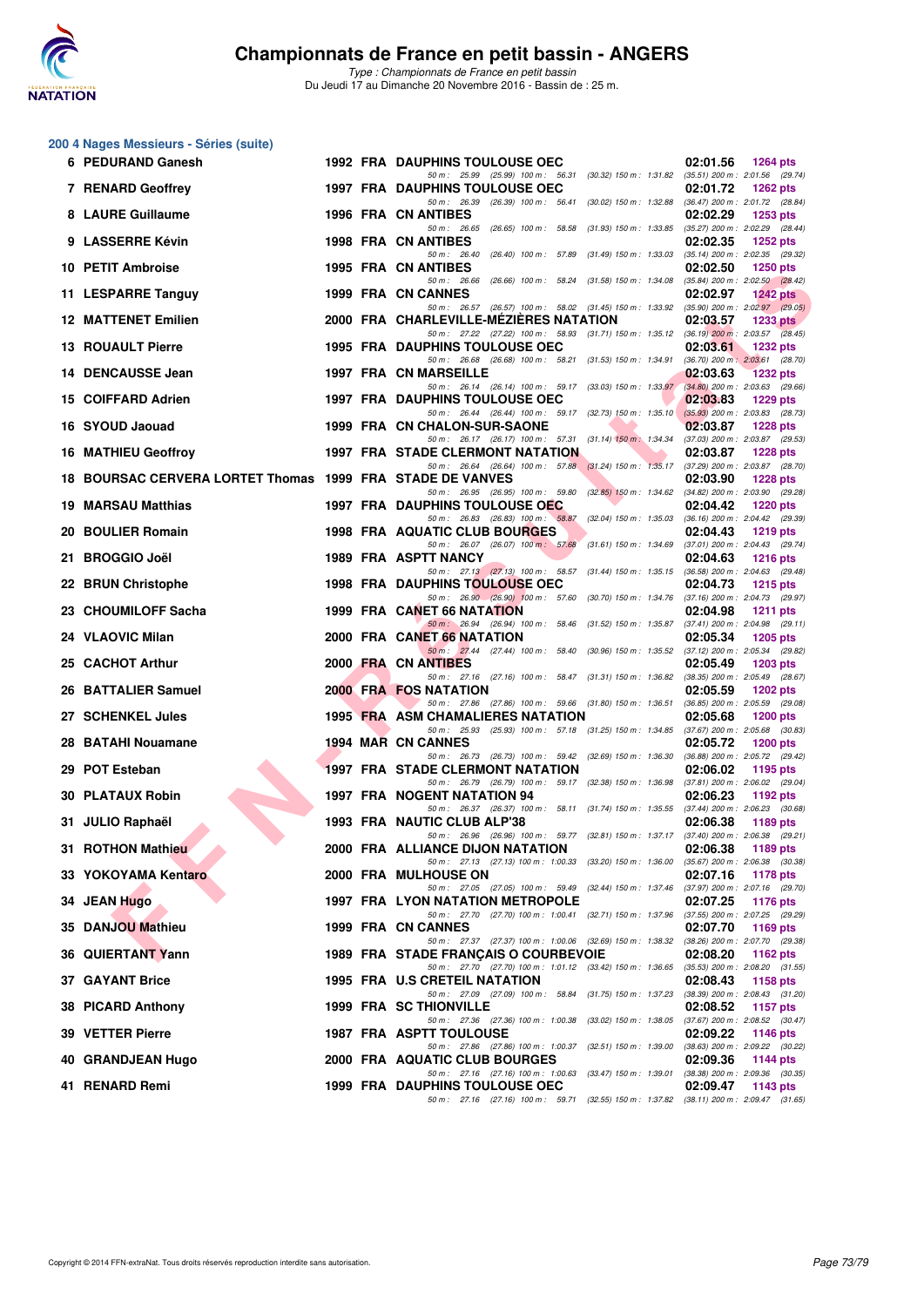

*Type : Championnats de France en petit bassin* Du Jeudi 17 au Dimanche 20 Novembre 2016 - Bassin de : 25 m.

## **200 4 Nages Messieurs - Séries (suite)**

| 42 JACQUOT Raphael   |  | 1998 FRA ASPTT NANCY                                                                     |          | 02:09.74 1139 pts                   |
|----------------------|--|------------------------------------------------------------------------------------------|----------|-------------------------------------|
|                      |  | 50 m: 28.75 (28.75) 100 m: 1:03.76 (35.01) 150 m: 1:39.59 (35.83) 200 m: 2:09.74 (30.15) |          |                                     |
| 43 MARMIER Mathieu   |  | 1999 FRA STADE CLERMONT NATATION 02:10.15 1133 pts                                       |          |                                     |
|                      |  | 50 m: 27.78 (27.78) 100 m: 1:02.25 (34.47) 150 m: 1:39.43 (37.18) 200 m: 2:10.15 (30.72) |          |                                     |
| 44 EVEN William      |  | 1996 FRA CN BREST                                                                        |          | $02:10.35$ 1130 pts                 |
|                      |  | 50 m: 27.97 (27.97) 100 m: 1:03.34 (35.37) 150 m: 1:39.14 (35.80) 200 m: 2:10.35 (31.21) |          |                                     |
| 45 LESAFFRE Simon    |  | 1998 FRA ROUBAIX NATATION                                                                |          | 02:10.53 1127 pts                   |
|                      |  | 50 m: 28.50 (28.50) 100 m: 1:00.03 (31.53) 150 m: 1:40.11 (40.08) 200 m: 2:10.53 (30.42) |          |                                     |
| 46 PIRLOT Thibaud    |  | 1998 FRA CN GIVET                                                                        | 02:10.55 | 1127 pts                            |
|                      |  | 50 m: 27.61 (27.61) 100 m: 1:01.24 (33.63) 150 m: 1:39.28 (38.04) 200 m: 2:10.55 (31.27) |          |                                     |
| 47 RANDOIN Julien    |  | 1996 FRA VICHY VAL D'ALLIER NATATION 02:10.57 1126 pts                                   |          |                                     |
|                      |  | 50 m: 27.31 (27.31) 100 m: 59.74 (32.43) 150 m: 1:38.69 (38.95) 200 m: 2:10.57 (31.88)   |          |                                     |
| 48 PHILIPPE Baptiste |  | 1997 FRA CN CHALON-SUR-SAONE                                                             |          | $02:11.01$ 1120 pts                 |
|                      |  | 50 m : 27.34 (27.34) 100 m : 1:00.59 (33.25) 150 m : 1:40.63                             |          | $(40.04)$ 200 m : 2:11.01 $(30.38)$ |
| 49 ROUBIOL Titouan   |  | 1997 FRA CN MELUN VAL DE SEINE                                                           |          | $02:11.04$ 1119 pts                 |
|                      |  | 50 m: 28.01 (28.01) 100 m: 1:00.43 (32.42) 150 m: 1:39.22 (38.79) 200 m: 2:11.04 (31.82) |          |                                     |
| 50 DURIEUX Damien    |  | 1999 BEL ASPTT NANCY                                                                     |          | $02:11.92$ 1106 pts                 |
|                      |  | 50 m: 27.30 (27.30) 100 m: 58.24 (30.94) 150 m: 1:39.87 (41.63) 200 m: 2:11.92 (32.05)   |          |                                     |
| 51 SAMOKINE Yann     |  | 1997 FRA CN MELUN VAL DE SEINE                                                           |          | $02:13.21$ 1087 pts                 |
|                      |  | 50 m: 27.51 (27.51) 100 m: 1:02.43 (34.92) 150 m: 1:40.15 (37.72) 200 m: 2:13.21 (33.06) |          |                                     |

## **[400 4 Nages Messieurs - Finale A](http://www.ffnatation.fr/webffn/resultats.php?idact=nat&go=epr&idcpt=41163&idepr=92)** (Samedi 19 Novembre 2016)

| tu finlui Hiilbauu                                                                                                                                                                                             |                                                                                                                                                                                                                                      | ו ביטורט והראחה סכפו                      |                                                                                          |          | <b>UZ.IU.</b> JJ ILZI ULS |         |
|----------------------------------------------------------------------------------------------------------------------------------------------------------------------------------------------------------------|--------------------------------------------------------------------------------------------------------------------------------------------------------------------------------------------------------------------------------------|-------------------------------------------|------------------------------------------------------------------------------------------|----------|---------------------------|---------|
| <b>17 RANDOIN Julien</b>                                                                                                                                                                                       |                                                                                                                                                                                                                                      | 1996 FRA VICHY VAL D'ALLIER NATATION      | 50 m: 27.61 (27.61) 100 m: 1:01.24 (33.63) 150 m: 1:39.28 (38.04) 200 m: 2:10.55 (31.27) |          | $02:10.57$ 1126 pts       |         |
|                                                                                                                                                                                                                |                                                                                                                                                                                                                                      |                                           | 50 m: 27.31 (27.31) 100 m: 59.74 (32.43) 150 m: 1:38.69 (38.95) 200 m: 2:10.57 (31.88)   |          |                           |         |
| 48 PHILIPPE Baptiste                                                                                                                                                                                           |                                                                                                                                                                                                                                      | <b>1997 FRA CN CHALON-SUR-SAONE</b>       |                                                                                          | 02:11.01 | 1120 $pts$                |         |
|                                                                                                                                                                                                                |                                                                                                                                                                                                                                      |                                           | 50 m: 27.34 (27.34) 100 m: 1:00.59 (33.25) 150 m: 1:40.63 (40.04) 200 m: 2:11.01 (30.38) |          |                           |         |
| 49 ROUBIOL Titouan                                                                                                                                                                                             |                                                                                                                                                                                                                                      | 1997 FRA CN MELUN VAL DE SEINE            |                                                                                          |          | 02:11.04 1119 pts         |         |
|                                                                                                                                                                                                                |                                                                                                                                                                                                                                      |                                           | 50 m: 28.01 (28.01) 100 m: 1:00.43 (32.42) 150 m: 1:39.22 (38.79) 200 m: 2:11.04 (31.82) |          |                           |         |
| 50 DURIEUX Damien                                                                                                                                                                                              |                                                                                                                                                                                                                                      | 1999 BEL ASPTT NANCY                      | 50 m: 27.30 (27.30) 100 m: 58.24 (30.94) 150 m: 1:39.87 (41.63) 200 m: 2:11.92 (32.05)   | 02:11.92 | $1106$ pts                |         |
| 51 SAMOKINE Yann                                                                                                                                                                                               | 1997 FRA CN MELUN VAL DE SEINE                                                                                                                                                                                                       |                                           |                                                                                          | 02:13.21 | <b>1087 pts</b>           |         |
|                                                                                                                                                                                                                |                                                                                                                                                                                                                                      |                                           | 50 m: 27.51 (27.51) 100 m: 1:02.43 (34.92) 150 m: 1:40.15 (37.72) 200 m: 2:13.21 (33.06) |          |                           |         |
|                                                                                                                                                                                                                |                                                                                                                                                                                                                                      |                                           |                                                                                          |          |                           |         |
| 00 4 Nages Messieurs - Finale A (Samedi 19 Novembre 2016)                                                                                                                                                      |                                                                                                                                                                                                                                      |                                           |                                                                                          |          |                           |         |
| 1 DESPLANCHES Jeremy                                                                                                                                                                                           |                                                                                                                                                                                                                                      | 1994 SUI OLYMPIC NICE NATATION            |                                                                                          | 04:07.47 | <b>1350 pts</b>           |         |
| 50 m : 26.62 (26.62) 100 m : 56.93 (30.31) 150 m : 1:28.33 (31.40) 200 m : 1:59.72 (31.39) 250 m : 2:34.70 (34.98) 300 m : 3:10.08 (35.38) 350 m : 3:39.27 (29.19) 400 m : 4:07.47 (28.20)                     |                                                                                                                                                                                                                                      |                                           |                                                                                          |          |                           |         |
| 2 LAURE Guillaume                                                                                                                                                                                              |                                                                                                                                                                                                                                      | 1996 FRA CN ANTIBES                       |                                                                                          | 04:15.46 | <b>1286 pts</b>           |         |
| 50 m: 27.28 (27.28) 100 m: 58.50 (31.22) 150 m: 1:32.21 (33.71) 200 m: 2:04.76 (32.55) 250 m: 2:40.31 (35.55) 300 m: 3:16.12 (35.81) 350 m: 3:45.73 (29.61) 400 m: 4:15.46 (29.73)                             |                                                                                                                                                                                                                                      |                                           |                                                                                          |          |                           |         |
| 3 PETIT Ambroise                                                                                                                                                                                               |                                                                                                                                                                                                                                      | <b>1995 FRA CN ANTIBES</b>                |                                                                                          | 04:16.82 | <b>1275 pts</b>           |         |
| 50 m: 27.24 (27.24) 100 m: 58.64 (31.40) 150 m: 1:31.74 (33.10) 200 m: 2:04.28 (32.54) 250 m: 2:40.86 (36.58) 300 m: 3:18.42 (37.56) 350 m: 3:48.32 (29.90) 400 m: 4:16.82                                     |                                                                                                                                                                                                                                      |                                           |                                                                                          |          |                           | (28.50) |
| 4 RENARD Geoffrey<br>50 m: 27.25 (27.25) 100 m: 58.64 (31.39) 150 m: 1:31.91 (33.27) 200 m: 2:03.87 (31.96) 250 m: 2:40.85 (36.98) 300 m: 3:18.85 (38.00) 350 m: 3:49.77 (30.92) 400 m: 4:18.49 (28.72)        |                                                                                                                                                                                                                                      | 1997 FRA DAUPHINS TOULOUSE OEC            |                                                                                          | 04:18.49 | <b>1262 pts</b>           |         |
| 5 MATTENET Emilien                                                                                                                                                                                             |                                                                                                                                                                                                                                      | 2000 FRA CHARLEVILLE-MEZIERES NATATION    |                                                                                          | 04:19.81 | <b>1252 pts</b>           |         |
| 50 m: 27.12 (27.12) 100 m: 59.80 (32.68) 150 m: 1:32.41 (32.61) 200 m: 2:04.27 (31.86) 250 m: 2:42.08 (37.81) 300 m: 3:19.69 (37.61) 350 m: 3:50.85 (31.16) 400 m: 4:19.81                                     |                                                                                                                                                                                                                                      |                                           |                                                                                          |          |                           | (28.96) |
| 6 ROUAULT Pierre                                                                                                                                                                                               |                                                                                                                                                                                                                                      | 1995 FRA DAUPHINS TOULOUSE OEC            |                                                                                          | 04:20.42 | <b>1247 pts</b>           |         |
| 50 m: 27.47 (27.47) 100 m: 59.49 (32.02) 150 m: 1:33.21 (33.72) 200 m: 2:06.28 (33.07) 250 m: 2:43.69 (37.41) 300 m: 3:21.43 (37.74) 350 m: 3:51.32 (29.89) 400 m: 4:20.42 (29.10)                             |                                                                                                                                                                                                                                      |                                           |                                                                                          |          |                           |         |
| 7 REYMOND Axel                                                                                                                                                                                                 |                                                                                                                                                                                                                                      | 1994 FRA CSM CLAMART                      |                                                                                          | 04:20.85 | <b>1244 pts</b>           |         |
| 50 m: 28.54 (28.54) 100 m: 1:00.56 (32.02) 150 m: 1:33.34 (32.78) 200 m: 2:05.13 (31.79) 250 m: 2:43.31 (38.18) 300 m: 3:21.77 (38.46) 350 m: 3:52.19 (30.42) 400 m: 4:20.85 (28.66)                           |                                                                                                                                                                                                                                      |                                           |                                                                                          |          |                           |         |
| 8 LASSERRE Kévin                                                                                                                                                                                               | 1998 FRA CN ANTIBES                                                                                                                                                                                                                  |                                           |                                                                                          | 04:22.79 | <b>1228 pts</b>           |         |
| 50 m: 27.32 (27.32) 100 m: 59.56 (32.24) 150 m: 1:33.72 (34.16) 200 m: 2:07.61 (33.89) 250 m: 2:44.05 (36.44) 300 m: 3:21.43 (37.38) 350 m: 3:52.56 (31.13) 400 m: 4:22.79 (30.23                              |                                                                                                                                                                                                                                      |                                           |                                                                                          |          |                           |         |
| 00 4 Nages Messieurs - Finale B (Samedi 19 Novembre 2016)                                                                                                                                                      |                                                                                                                                                                                                                                      |                                           |                                                                                          |          |                           |         |
|                                                                                                                                                                                                                |                                                                                                                                                                                                                                      |                                           |                                                                                          |          |                           |         |
| 1 MATHLOUTHI Ahmed                                                                                                                                                                                             |                                                                                                                                                                                                                                      | <b>1989 TUN AAS SARCELLES NATATION 95</b> |                                                                                          | 04:14.51 | 1293 pts                  |         |
| 50 m: 27.22 (27.22) 100 m: 58.48 (31.26) 150 m: 1:30.62 (32.14) 200 m: 2:01.74 (31.12) 250 m: 2:37.20 (35.46) 300 m: 3:14.31 (37.11) 350 m: 3:45.23 (30.92) 400 m: 4:14.51 (29.28,                             | <b>1996 FRA DAUPHINS TOULOUSE OEC</b>                                                                                                                                                                                                |                                           |                                                                                          |          |                           |         |
| 2 CASTERA Mathis<br>50 m: 28.13 (28.13) 100 m: 1:00.08 (31.95) 150 m: 1:33.49 (33.41) 200 m: 2:06.03 (32.54) 250 m: 2:43.60 (37.57) 300 m: 3:21.39 (37.79) 350 m: 3:51.77 (30.38) 400 m: 4:20.13 (28.36,       |                                                                                                                                                                                                                                      |                                           |                                                                                          | 04:20.13 | <b>1249 pts</b>           |         |
| 3 BATTALIER Samuel                                                                                                                                                                                             |                                                                                                                                                                                                                                      | 2000 FRA FOS NATATION                     |                                                                                          | 04:21.39 | 1239 pts                  |         |
| 50 m: 28.29 (28.29) 100 m: 1:00.76 (32.47) 150 m: 1:34.59 (33.83) 200 m: 2:07.31 (32.72) 250 m: 2:44.22 (36.91) 300 m: 3:21.60 (37.38) 350 m: 3:52.02 (30.42) 400 m: 4:21.39 (29.37)                           |                                                                                                                                                                                                                                      |                                           |                                                                                          |          |                           |         |
| 4 CHOUMILOFF Sacha                                                                                                                                                                                             | <b>The Contract of Street</b>                                                                                                                                                                                                        | 1999 FRA CANET 66 NATATION                |                                                                                          | 04:21.84 | <b>1236 pts</b>           |         |
| 50 m: 27.67 (27.67) 100 m: 59.82 (32.15) 150 m: 1:33.36 (33.54) 200 m: 2:05.84 (32.48) 250 m: 2:43.68 (37.84) 300 m: 3:21.80 (38.12) 350 m: 3:52.62 (30.82) 400 m: 4:21.84                                     |                                                                                                                                                                                                                                      |                                           |                                                                                          |          |                           | (29.22) |
| 5 CACHOT Arthur                                                                                                                                                                                                | <u>the contract of the contract of the contract of the contract of the contract of the contract of the contract of the contract of the contract of the contract of the contract of the contract of the contract of the contract </u> | 2000 FRA CN ANTIBES                       |                                                                                          | 04:24.60 | <b>1215 pts</b>           |         |
| 50 m: 27.63 (27.63) 100 m: 58.94 (31.31) 150 m: 1:32.64 (33.70) 200 m: 2:05.47 (32.83) 250 m: 2:43.40 (37.93) 300 m: 3:23.05 (39.65) 350 m: 3:54.69 (31.64) 400 m: 4:24.60 (29.91,                             |                                                                                                                                                                                                                                      |                                           |                                                                                          |          |                           |         |
| 6 BERAUD Romain                                                                                                                                                                                                |                                                                                                                                                                                                                                      | <b>1988 FRA GRENOBLE NATATION</b>         |                                                                                          | 04:25.20 | <b>1210 pts</b>           |         |
| 50 m: 28.05 (28.05) 100 m: 1:00.01 (31.96) 150 m: 1:34.23 (34.22) 200 m: 2:07.22 (32.99) 250 m: 2:46.48 (39.26) 300 m: 3:26.07 (39.59) 350 m: 3:56.52 (30.45) 400 m: 4:25.20 (28.68,                           |                                                                                                                                                                                                                                      |                                           |                                                                                          |          |                           |         |
| 7 DANJOU Mathieu                                                                                                                                                                                               |                                                                                                                                                                                                                                      | 1999 FRA CN CANNES                        |                                                                                          | 04:28.15 | <b>1187 pts</b>           |         |
| 50 m: 28.13 (28.13) 100 m; 1:00.54 (32.41) 150 m: 1:35.13 (34.59) 200 m: 2:08.87 (33.74) 250 m: 2:47.87 (39.00) 300 m: 3:27.52 (39.65) 350 m: 3:58.36 (30.84) 400 m: 4:28.15 (29.79)                           |                                                                                                                                                                                                                                      |                                           |                                                                                          |          |                           |         |
| 8 BOULIER Romain<br>50 m : 27.42 (27.42) 100 m : 59.14 (31.72) 150 m : 1:33.74 (34.60) 200 m : 2:07.76 (34.02) 250 m : 2:46.58 (38.82) 300 m : 3:25.90 (39.32) 350 m : 3:57.69 (31.79) 400 m : 4:28.29 (30.60) | <b>Contract Contract Contract Contract</b>                                                                                                                                                                                           | 1998 FRA AQUATIC CLUB BOURGES             |                                                                                          | 04:28.29 | <b>1186 pts</b>           |         |
|                                                                                                                                                                                                                |                                                                                                                                                                                                                                      |                                           |                                                                                          |          |                           |         |
| 00 4 Nages Messieurs - Finale C 15-18 ans (Samedi 19 Novembre 2016)                                                                                                                                            |                                                                                                                                                                                                                                      |                                           |                                                                                          |          |                           |         |
|                                                                                                                                                                                                                |                                                                                                                                                                                                                                      |                                           |                                                                                          |          |                           |         |
| 1 TORIS Hugo                                                                                                                                                                                                   |                                                                                                                                                                                                                                      | 2000 FRA CANET 66 NATATION                |                                                                                          | 04:27.50 | 1192 pts                  |         |

# **[400 4 Nages Messieurs - Finale B](http://www.ffnatation.fr/webffn/resultats.php?idact=nat&go=epr&idcpt=41163&idepr=92)** (Samedi 19 Novembre 2016)

|                                                 |                                    |                                   | 04:14.51 1293 pts                                                                                                                                                                            |  |
|-------------------------------------------------|------------------------------------|-----------------------------------|----------------------------------------------------------------------------------------------------------------------------------------------------------------------------------------------|--|
|                                                 |                                    |                                   | 50 m: 27.22 (27.22) 100 m: 58.48 (31.26) 150 m: 1:30.62 (32.14) 200 m: 2:01.74 (31.12) 250 m: 2:37.20 (35.46) 300 m: 3:14.31 (37.11) 350 m: 3:45.23 (30.92) 400 m: 4:14.51 (29.28)           |  |
| 2 CASTERA Mathis 2 CASTERA Mathis               |                                    | 1996 FRA DAUPHINS TOULOUSE OEC    | 04:20.13 1249 pts                                                                                                                                                                            |  |
|                                                 |                                    |                                   | 50 m: 28.13 (28.13) 100 m: 1:00.08 (31.95) 150 m: 1:33.49 (33.41) 200 m: 2:06.03 (32.54) 250 m: 2:43.60 (37.57) 300 m: 3:21.39 (37.79) 350 m: 3:51.77 (30.38) 400 m: 4:20.13 (28.36)         |  |
| 3 BATTALIER Samuel <b>2000 FRA FOS NATATION</b> |                                    |                                   | 04:21.39 1239 pts                                                                                                                                                                            |  |
|                                                 |                                    |                                   | 50 m : 28.29 (28.29) 100 m : 1:00.76 (32.47) 150 m : 1:34.59 (33.83) 200 m : 2:07.31 (32.72) 250 m : 2:44.22 (36.91) 300 m : 3:21.60 (37.38) 350 m : 3:52.02 (30.42) 400 m : 4:21.39 (29.37) |  |
| 4 CHOUMILOFF Sacha                              |                                    | 1999 FRA CANET 66 NATATION        | 04:21.84 1236 pts                                                                                                                                                                            |  |
|                                                 |                                    |                                   | 50 m: 27.67 (27.67) 100 m: 59.82 (32.15) 150 m: 1:33.36 (33.54) 200 m: 2:05.84 (32.48) 250 m: 2:43.68 (37.84) 300 m: 3:21.80 (38.12) 350 m: 3:52.62 (30.82) 400 m: 4:21.84 (29.22)           |  |
| 5 CACHOT Arthur                                 | <b>EXAMPLE 2000 FRA CN ANTIBES</b> |                                   | 04:24.60 1215 pts                                                                                                                                                                            |  |
|                                                 |                                    |                                   |                                                                                                                                                                                              |  |
|                                                 |                                    |                                   | 50 m : 27.63 (27.63) 100 m : 58.94 (31.31) 150 m : 1:32.64 (33.70) 200 m : 2:05.47 (32.83) 250 m : 2:43.40 (37.93) 300 m : 3:23.05 (39.65) 350 m : 3:54.69 (31.64) 400 m : 4:24.60 (29.91)   |  |
| 6 BERAUD Romain                                 |                                    | <b>1988 FRA GRENOBLE NATATION</b> | 04:25.20 1210 pts                                                                                                                                                                            |  |
|                                                 |                                    |                                   | 50 m: 28.05 (28.05) 100 m: 1:00.01 (31.96) 150 m: 1:34.23 (34.22) 200 m: 2:07.22 (32.99) 250 m: 2:46.48 (39.26) 300 m: 3:26.07 (39.59) 350 m: 3:56.52 (30.45) 400 m: 4:25.20 (28.68)         |  |
| 7 DANJOU Mathieu                                |                                    | 1999 FRA CN CANNES                | 04:28.15 1187 pts                                                                                                                                                                            |  |
|                                                 |                                    |                                   | 50 m: 28.13 (28.13) 100 m: 1:00.54 (32.41) 150 m: 1:35.13 (34.59) 200 m: 2:08.87 (33.74) 250 m: 2:47.87 (39.00) 300 m: 3:27.52 (39.65) 350 m: 3:58.36 (30.84) 400 m: 4:28.15 (29.79)         |  |
| 8 BOULIER Romain                                |                                    | 1998 FRA AQUATIC CLUB BOURGES     | 04:28.29<br>1186 pts                                                                                                                                                                         |  |

## **[400 4 Nages Messieurs - Finale C](http://www.ffnatation.fr/webffn/resultats.php?idact=nat&go=epr&idcpt=41163&idepr=92) 15-18 ans** (Samedi 19 Novembre 2016)

| 1 TORIS Hugo      | 2000 FRA CANET 66 NATATION            | 04:27.50 1192 pts                                                                                                                                                                            |
|-------------------|---------------------------------------|----------------------------------------------------------------------------------------------------------------------------------------------------------------------------------------------|
|                   |                                       | 50 m : 28.86 (28.86) 100 m : 1:01.63 (32.77) 150 m : 1:35.55 (33.92) 200 m : 2:08.72 (33.17) 250 m : 2:46.88 (38.16) 300 m : 3:25.98 (39.10) 350 m : 3:57.41 (31.43) 400 m : 4:27.50 (30.09) |
| 2 RENARD Remi     | <b>1999 FRA DAUPHINS TOULOUSE OEC</b> | 04:27.71 1191 pts                                                                                                                                                                            |
|                   |                                       | 50 m: 28.64 (28.64) 100 m: 1:01.19 (32.55) 150 m: 1:35.84 (34.65) 200 m: 2:09.42 (33.58) 250 m: 2:47.36 (37.94) 300 m: 3:25.30 (37.94) 350 m: 3:57.54 (32.24) 400 m: 4:27.71 (30.17)         |
| 3 SYOUD Jaouad    | 1999 FRA CN CHALON-SUR-SAONE          | 04:29.88 1174 pts                                                                                                                                                                            |
|                   |                                       | 50 m: 28.86 (28.86) 100 m: 1:01.16 (32.30) 150 m: 1:35.91 (34.75) 200 m: 2:10.60 (34.69) 250 m: 2:48.32 (37.72) 300 m: 3:26.62 (38.30) 350 m: 4:00.39 (33.77) 400 m: 4:29.88 (29.49)         |
| 4 PICARD Anthony  | 1999 FRA SC THIONVILLE                | 04:30.12 1172 pts                                                                                                                                                                            |
|                   |                                       | 50 m: 28.07 (28.07) 100 m: 1:00.39 (32.32) 150 m: 1:35.89 (35.50) 200 m: 2:10.50 (34.61) 250 m: 2:48.74 (38.24) 300 m: 3:27.80 (39.06) 350 m: 4:00.13 (32.33) 400 m: 4:30.12 (29.99)         |
| 5 BOUCHON Pierre  | 1999 FRA C REDON NATATION             | 04:34.23 1141 pts                                                                                                                                                                            |
|                   |                                       | 50 m : 28.74 (28.74) 100 m : 1:02.93 (34.19) 150 m : 1:36.61 (33.68) 200 m : 2:10.44 (33.83) 250 m : 2:51.13 (40.69) 300 m : 3:32.05 (40.92) 350 m : 4:04.39 (32.34) 400 m : 4:34.23 (29.84) |
| 6 MARMIER Mathieu | 1999 FRA STADE CLERMONT NATATION      | 04:34.27 1141 pts                                                                                                                                                                            |
|                   |                                       | 50 m : 29.03 (29.03) 100 m : 1:03.59 (34.56) 150 m : 1:39.06 (35.47) 200 m : 2:14.89 (35.83) 250 m : 2:52.23 (37.34) 300 m : 3:30.21 (37.98) 350 m : 4:02.78 (32.57) 400 m : 4:34.27 (31.49) |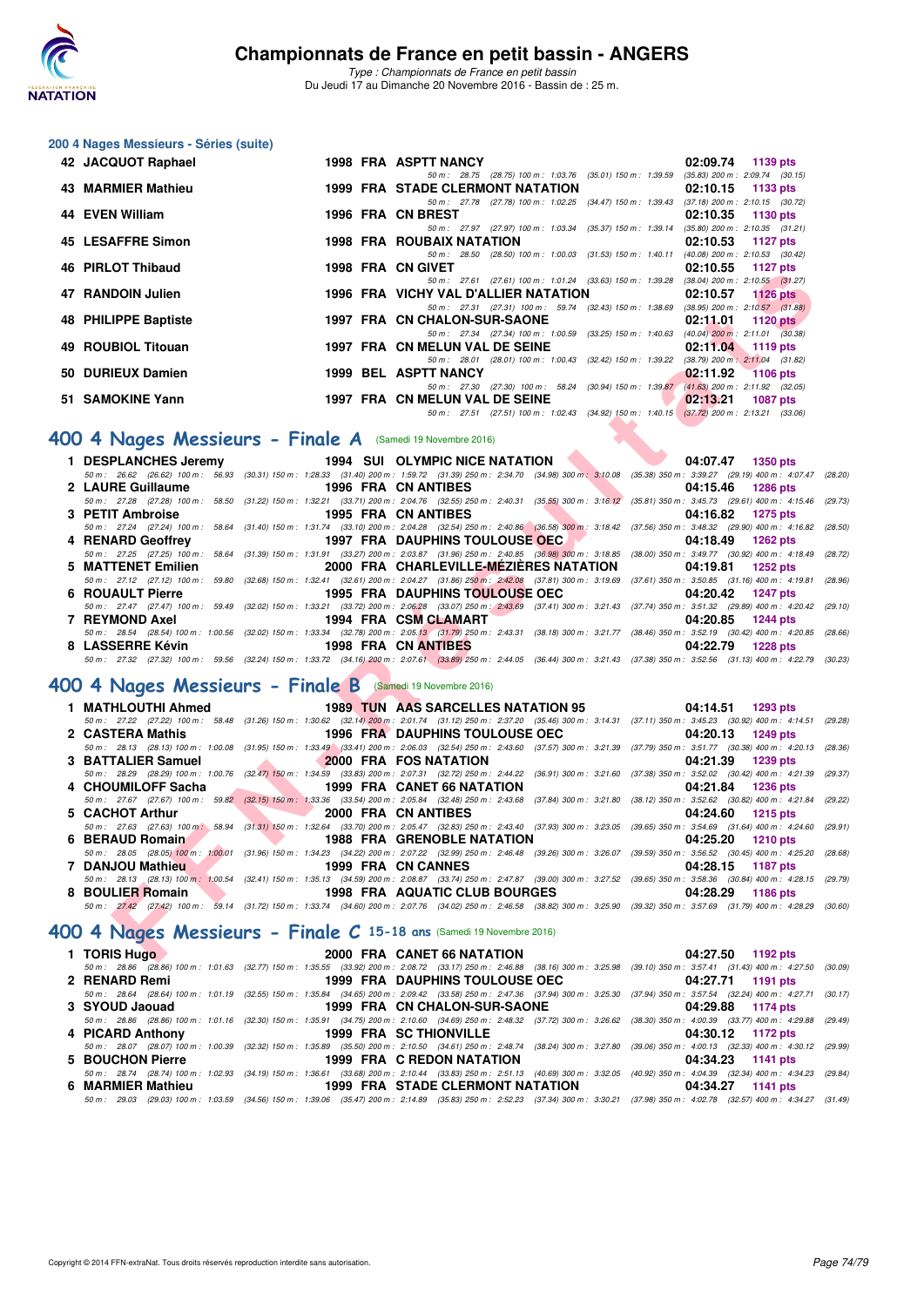

*Type : Championnats de France en petit bassin* Du Jeudi 17 au Dimanche 20 Novembre 2016 - Bassin de : 25 m.

#### **400 4 Nages Messieurs - Finale C (suite)**

| 7 SALCZER Ladislas |                        |  | 2000 FRA OLYMPIC NICE NATATION                                                                                                                                                       |        | 04:38.68 1108 pts |  |
|--------------------|------------------------|--|--------------------------------------------------------------------------------------------------------------------------------------------------------------------------------------|--------|-------------------|--|
|                    |                        |  | 50 m: 28.22 (28.22) 100 m: 1:01.37 (33.15) 150 m: 1:36.49 (35.12) 200 m: 2:09.80 (33.31) 250 m: 2:50.87 (41.07) 300 m: 3:32.36 (41.49) 350 m: 4:06.67 (34.31) 400 m: 4:38.68 (32.01) |        |                   |  |
|                    | --- LECHEVALIER Thomas |  | 2000 FRA GRENOBLE NATATION                                                                                                                                                           | DNS Nd |                   |  |

## **[400 4 Nages Messieurs - Séries](http://www.ffnatation.fr/webffn/resultats.php?idact=nat&go=epr&idcpt=41163&idepr=92)** (Samedi 19 Novembre 2016)

| 1 DESPLANCHES Jeremy     |  | <b>1994 SUI OLYMPIC NICE NATATION</b>                                                                                                                                                                                    | 04:12.11<br>1313 pts                                                            |         |
|--------------------------|--|--------------------------------------------------------------------------------------------------------------------------------------------------------------------------------------------------------------------------|---------------------------------------------------------------------------------|---------|
|                          |  | 50 m: 26.72 (26.72) 100 m: 57.58 (30.86) 150 m: 1:29.19 (31.61) 200 m: 2:00.52 (31.33) 250 m: 2:36.11 (35.59) 300 m: 3:12.47 (36.36) 350 m: 3:42.50 (30.03) 400 m: 4:12.11 (29.61)                                       |                                                                                 |         |
| 2 M'RABET Taki           |  | 1989 TUN STADE FRANÇAIS O COURBEVOIE<br>50 m: 27.50 (27.50) 100 m: 58.80 (31.30) 150 m: 1:31.93 (33.13) 200 m: 2:04.65 (32.72) 250 m: 2:40.11 (35.46) 300 m: 3:16.21 (36.10) 350 m: 3:47.42 (31.21) 400 m: 4:16.12       | 04:16.12<br><b>1281 pts</b>                                                     | (28.70) |
| 3 RENARD Geoffrey        |  | <b>1997 FRA DAUPHINS TOULOUSE OEC</b>                                                                                                                                                                                    | 04:17.71<br><b>1268 pts</b>                                                     |         |
|                          |  | 50 m: 27.60 (27.60) 100 m: 59.71 (32.11) 150 m: 1:32.74 (33.03) 200 m: 2:04.69 (31.95) 250 m: 2:40.58 (35.89) 300 m: 3:17.25 (36.67) 350 m: 3:47.95 (30.70) 400 m: 4:17.71                                               |                                                                                 | (29.76) |
| 4 LAURE Guillaume        |  | 1996 FRA CN ANTIBES                                                                                                                                                                                                      | 04:19.16<br><b>1257 pts</b>                                                     |         |
| 5 MATHLOUTHI Ahmed       |  | 50 m: 27.29 (27.29) 100 m: 59.37 (32.08) 150 m: 1:32.82 (33.45) 200 m: 2:05.94 (33.12) 250 m: 2:41.63 (35.69) 300 m: 3:17.70 (36.07) 350 m: 3:48.68 (30.98) 400 m: 4:19.16 (30.48)<br>1989 TUN AAS SARCELLES NATATION 95 | 04:20.05<br>$1250$ pts                                                          |         |
|                          |  | 50 m: 28.44 (28.44) 100 m: 1:01.26 (32.82) 150 m: 1:36.75 (35.49) 200 m: 2:11.60 (34.85) 250 m: 2:45.87 (34.27) 300 m: 3:20.32 (34.45) 350 m: 3:51.00 (30.68) 400 m: 4:20.05                                             |                                                                                 | (29.05) |
| 6 PETIT Ambroise         |  | 1995 FRA CN ANTIBES                                                                                                                                                                                                      | 04:20.32<br><b>1248 pts</b>                                                     |         |
|                          |  | 50 m : 27.97 (27.97) 100 m : 1:00.00 (32.03) 150 m : 1:33.60 (33.60) 200 m : 2:06.50 (32.90) 250 m : 2:42.97 (36.47) 300 m : 3:20.61 (37.64) 350 m : 3:51.00 (30.39) 400 m : 4:20.32 (29.32)                             | 04:21.99                                                                        |         |
| 7 LASSERRE Kévin         |  | <b>1998 FRA CN ANTIBES</b><br>50 m : 27.69 (27.69) 100 m : 1:00.25 (32.56) 150 m : 1:34.55 (34.30) 200 m : 2:08.18 (33.63) 250 m : 2:44.23 (36.05) 300 m : 3:21.02 (36.79) 350 m : 3:52.20 (31.18) 400 m : 4:21.99       | 1235 pts                                                                        | (29.79) |
| 8 MATTENET Emilien       |  | 2000 FRA CHARLEVILLE-MÉZIÈRES NATATION                                                                                                                                                                                   | 04:22.05<br>1234 pts                                                            |         |
|                          |  | 50 m : 27.89 (27.89) 100 m : 1:00.99 (33.10) 150 m : 1:34.22 (33.23) 200 m : 2:06.39 (32.17) 250 m : 2:44.22 (37.83) 300 m : 3:21.64                                                                                     | $(37.42)$ 350 m : 3:52.19 $(30.55)$ 400 m : 4:22.05                             | (29.86) |
| 9 ROUAULT Pierre         |  | <b>1995 FRA DAUPHINS TOULOUSE OEC</b>                                                                                                                                                                                    | 04:22.45<br><b>1231 pts</b>                                                     |         |
| 10 REYMOND Axel          |  | 50 m: 27.94 (27.94) 100 m: 1:00.33 (32.39) 150 m: 1:34.16 (33.83) 200 m: 2:08.68 (34.52) 250 m: 2:45.64 (36.96) 300 m: 3:24.15 (38.51) 350 m: 3:53.51 (29.36) 400 m: 4:22.45<br>1994 FRA CSM CLAMART                     | 04:23.13<br><b>1226 pts</b>                                                     | (28.94) |
|                          |  | 50 m : 28.83 (28.83) 100 m : 1:00.68 (31.85) 150 m : 1:33.70 (33.02) 200 m : 2:05.19 (31.49) 250 m : 2:44.21 (39.02) 300 m : 3:23.23                                                                                     | (39.02) 350 m: 3:53.72 (30.49) 400 m: 4:23.13 (29.41)                           |         |
| 11 CHOUMILOFF Sacha      |  | 1999 FRA CANET 66 NATATION                                                                                                                                                                                               | 04:23.45<br>1223 pts                                                            |         |
| 12 CASTERA Mathis        |  | 50 m : 27.82 (27.82) 100 m : 59.77 (31.95) 150 m : 1:33.16 (33.39) 200 m : 2:05.87 (32.71) 250 m : 2:44.50 (38.63) 300 m : 3:22.67<br><b>1996 FRA DAUPHINS TOULOUSE OEC</b>                                              | (38.17) 350 m : 3:53.71 (31.04) 400 m : 4:23.45 (29.74)<br>04:23.98<br>1219 pts |         |
|                          |  | 50 m : 28.10 (28.10) 100 m : 1:00.33 (32.23) 150 m : 1:34.96 (34.63) 200 m : 2:08.28 (33.32) 250 m : 2:45.90 (37.62) 300 m : 3:23.98                                                                                     | $(38.08)$ 350 m : 3:54.79 $(30.81)$ 400 m : 4:23.98                             | (29.19) |
| 13 BOULIER Romain        |  | 1998 FRA AQUATIC CLUB BOURGES                                                                                                                                                                                            | 04:25.38<br>1209 pts                                                            |         |
|                          |  | 50 m: 27.12 (27.12) 100 m: 58.81 (31.69) 150 m: 1:32.69 (33.88) 200 m: 2:05.83 (33.14) 250 m: 2:44.00 (38.17) 300 m: 3:22.97 (38.97) 350 m: 3:55.22 (32.25) 400 m: 4:25.38                                               |                                                                                 | (30.16) |
| 14 BATTALIER Samuel      |  | 2000 FRA FOS NATATION<br>50 m: 28.37 (28.37) 100 m: 1:01.11 (32.74) 150 m: 1:35.06 (33.95) 200 m: 2:08.51 (33.45) 250 m: 2:46.92 (38.41) 300 m: 3:25.16 (38.24) 350 m: 3:56.11 (30.95) 400 m: 4:25.81                    | 04:25.81<br>1205 pts                                                            | (29.70) |
| 15 BERAUD Romain         |  | <b>1988 FRA GRENOBLE NATATION</b>                                                                                                                                                                                        | 04:26.88<br>1197 pts                                                            |         |
|                          |  | 50 m: 28.35 (28.35) 100 m: 1:01.05 (32.70) 150 m: 1:35.63 (34.58) 200 m: 2:08.56 (32.93) 250 m: 2:48.08 (39.52) 300 m: 3:27.83 (39.75) 350 m: 3:58.44 (30.61) 400 m: 4:26.88                                             |                                                                                 | (28.44) |
| 16 CACHOT Arthur         |  | 2000 FRA CN ANTIBES                                                                                                                                                                                                      | 04:27.01<br>1196 pts                                                            |         |
| 17 DANJOU Mathieu        |  | 50 m : 27.73 (27.73) 100 m : 1:00.07 (32.34) 150 m : 1:34.75 (34.68) 200 m : 2:07.79 (33.04) 250 m : 2:46.38 (38.59) 300 m : 3:25.06<br>1999 FRA CN CANNES                                                               | (38.68) 350 m : 3:56.61 (31.55) 400 m : 4:27.01<br>04:27.17<br>1195 pts         | (30.40) |
|                          |  | 50 m : 28.49 (28.49) 100 m : 1:01.03 (32.54) 150 m : 1:35.83 (34.80) 200 m : 2:09.61 (33.78) 250 m : 2:47.52 (37.91) 300 m : 3:26.18 (38.66) 350 m : 3:57.07 (30.89) 400 m : 4:27.17 (30.10)                             |                                                                                 |         |
| 18 BRUN Christophe       |  | <b>1998 FRA DAUPHINS TOULOUSE OEC</b>                                                                                                                                                                                    | 04:27.41<br>1193 pts                                                            |         |
|                          |  | 50 m: 27.73 (27.73) 100 m: 1:00.74 (33.01) 150 m: 1:34.37 (33.63) 200 m: 2:06.89 (32.52) 250 m: 2:45.65 (38.76) 300 m: 3:24.70 (39.05) 350 m: 3:56.66 (31.96) 400 m: 4:27.41 (30.75)                                     |                                                                                 |         |
| 19 COIFFARD Adrien       |  | <b>1997 FRA DAUPHINS TOULOUSE OEC</b><br>50 m : 27.90 (27.90) 100 m : 1:00.15 (32.25) 150 m : 1:35.35 (35.20) 200 m : 2:09.31 (33.96) 250 m : 2:47.00 (37.69) 300 m : 3:24.93                                            | 04:28.64<br>1184 pts<br>(37.93) 350 m : 3:57.50 (32.57) 400 m : 4:28.64         | (31.14) |
| 20 RENARD Remi           |  | <b>1999 FRA DAUPHINS TOULOUSE OEC</b>                                                                                                                                                                                    | 04:29.64<br>1176 pts                                                            |         |
|                          |  | 50 m : 28.45 (28.45) 100 m : 1:01.27 (32.82) 150 m : 1:35.88 (34.61) 200 m : 2:09.20 (33.32) 250 m : 2:47.73 (38.53) 300 m : 3:26.19                                                                                     | (38.46) 350 m : 3:58.66 (32.47) 400 m : 4:29.64                                 | (30.98) |
| 21 TORIS Hugo            |  | 2000 FRA CANET 66 NATATION<br>50 m : 29.09 (29.09) 100 m : 1:02.79 (33.70) 150 m : 1:37.43 (34.64) 200 m : 2:10.97 (33.54) 250 m : 2:49.66 (38.69) 300 m : 3:28.48                                                       | 04:30.04<br>1173 pts<br>$(38.82)$ 350 m : 3:59.86 $(31.38)$ 400 m : 4:30.04     | (30.18) |
| 22 SYOUD Jaouad          |  | 1999 FRA CN CHALON-SUR-SAONE                                                                                                                                                                                             | 04:31.39<br>1163 pts                                                            |         |
|                          |  | 50 m : 28.20 (28.20) 100 m : 1:00.67 (32.47) 150 m : 1:35.85 (35.18) 200 m : 2:10.88 (35.03) 250 m : 2:49.34 (38.46) 300 m : 3:28.71 (39.37) 350 m : 4:02.62 (33.91) 400 m : 4:31.39 (28.77)                             |                                                                                 |         |
| 23 MARMIER Mathieu       |  | <b>1999 FRA STADE CLERMONT NATATION</b>                                                                                                                                                                                  | 04:31.46<br>1162 pts                                                            |         |
| 24 VETTER Pierre         |  | 50 m: 29.21 (29.21) 100 m: 1:02.11 (32.90) 150 m: 1:38.67 (36.56) 200 m: 2:13.68 (35.01) 250 m: 2:51.09 (37.41) 300 m: 3:29.32 (38.23) 350 m: 4:01.34 (32.02) 400 m: 4:31.46 (30.12)<br><b>1987 FRA ASPTT TOULOUSE</b>   | 04:31.49<br>1162 pts                                                            |         |
|                          |  | 50 m: 27.78 (27.78) 100 m: 1:00.93 (33.15) 150 m: 1:35.75 (34.82) 200 m: 2:09.72 (33.97) 250 m: 2:49.09 (39.37) 300 m: 3:29.28 (40.19) 350 m: 4:01.44 (32.16) 400 m: 4:31.49 (30.05)                                     |                                                                                 |         |
| 25 CORBEL Yann           |  | 1995 FRA ANGERS NATATION                                                                                                                                                                                                 | 04:31.52<br>1162 pts                                                            |         |
| 26 PICARD Anthony        |  | 50 m: 28.13 (28.13) 100 m: 1:00.56 (32.43) 150 m: 1:34.75 (34.19) 200 m: 2:08.08 (33.33) 250 m: 2:48.27 (40.19) 300 m: 3:29.40 (41.13) 350 m: 4:01.28 (31.88) 400 m: 4:31.52 (30.24)<br><b>1999 FRA SC THIONVILLE</b>    | 04:31.95                                                                        |         |
|                          |  | 50 m: 28.27 (28.27) 100 m: 1:01.14 (32.87) 150 m: 1:36.59 (35.45) 200 m: 2:11.43 (34.84) 250 m: 2:50.17 (38.74) 300 m: 3:29.42 (39.25) 350 m: 4:01.18 (31.76) 400 m: 4:31.95 (30.77)                                     | 1159 pts                                                                        |         |
| 27 PLATAUX Robin         |  | 1997 FRA NOGENT NATATION 94                                                                                                                                                                                              | 04:32.86<br>1152 pts                                                            |         |
|                          |  | 50 m : 28.03 (28.03) 100 m : 1:00.61 (32.58) 150 m : 1:35.13 (34.52) 200 m : 2:09.99 (34.86) 250 m : 2:48.97 (38.98) 300 m : 3:29.33                                                                                     | (40.36) 350 m : 4:01.66 (32.33) 400 m : 4:32.86 (31.20)                         |         |
| 28 ROUBIOL Titouan       |  | 1997 FRA CN MELUN VAL DE SEINE<br>50 m : 28.24 (28.24) 100 m : 1:00.53 (32.29) 150 m : 1:34.06 (33.53) 200 m : 2:08.07 (34.01) 250 m : 2:47.50 (39.43) 300 m : 3:27.86                                                   | 04:34.67<br>1138 pts<br>(40.36) 350 m : 4:01.60 (33.74) 400 m : 4:34.67         | (33.07) |
| 29 LATUILERIE Thomas     |  | 1997 FRA GIRONDINS BORDEAUX                                                                                                                                                                                              | 04:35.13<br>1135 pts                                                            |         |
|                          |  | 50 m : 28.43 (28.43) 100 m : 1:01.30 (32.87) 150 m : 1:37.18 (35.88) 200 m : 2:12.41 (35.23) 250 m : 2:52.22 (39.81) 300 m : 3:32.75                                                                                     | (40.53) 350 m : 4:04.48 (31.73) 400 m : 4:35.13 (30.65)                         |         |
| 30 HERLEM Antoine        |  | 1999 FRA CN ANTIBES                                                                                                                                                                                                      | 04:35.76<br>1130 pts                                                            |         |
| 31 QUEREL Marius         |  | 50 m : 29.38 (29.38) 100 m : 1:03.54 (34.16) 150 m : 1:36.97 (33.43) 200 m : 2:09.65 (32.68) 250 m : 2:50.56 (40.91) 300 m : 3:31.43<br>2000 FRA CN AVIGNON                                                              | (40.87) 350 m : 4:04.40 (32.97) 400 m : 4:35.76 (31.36)<br>04:36.75<br>1123 pts |         |
|                          |  | 50 m : 28.56 (28.56) 100 m : 1:01.20 (32.64) 150 m : 1:35.31 (34.11) 200 m : 2:08.50 (33.19) 250 m : 2:51.26 (42.76) 300 m : 3:33.88                                                                                     | (42.62) 350 m : 4:06.34 (32.46) 400 m : 4:36.75 (30.41)                         |         |
| <b>32 BOUCHON Pierre</b> |  | 1999 FRA C REDON NATATION                                                                                                                                                                                                | 04:37.24<br>1119 pts                                                            |         |
|                          |  | 50 m : 28.95 (28.95) 100 m : 1:03.13 (34.18) 150 m : 1:37.62 (34.49) 200 m : 2:12.05 (34.43) 250 m : 2:52.92 (40.87) 300 m : 3:34.27 (41.35) 350 m : 4:06.55 (32.28) 400 m : 4:37.24 (30.69)                             |                                                                                 |         |
| 33 SALCZER Ladislas      |  | 2000 FRA OLYMPIC NICE NATATION<br>50 m: 28.34 (28.34) 100 m: 1:01.77 (33.43) 150 m: 1:36.14 (34.37) 200 m: 2:09.53 (33.39) 250 m: 2:51.22 (41.69) 300 m: 3:33.13 (41.91) 350 m: 4:06.59 (33.46) 400 m: 4:38.54 (31.95)   | 04:38.54<br><b>1110 pts</b>                                                     |         |
|                          |  |                                                                                                                                                                                                                          |                                                                                 |         |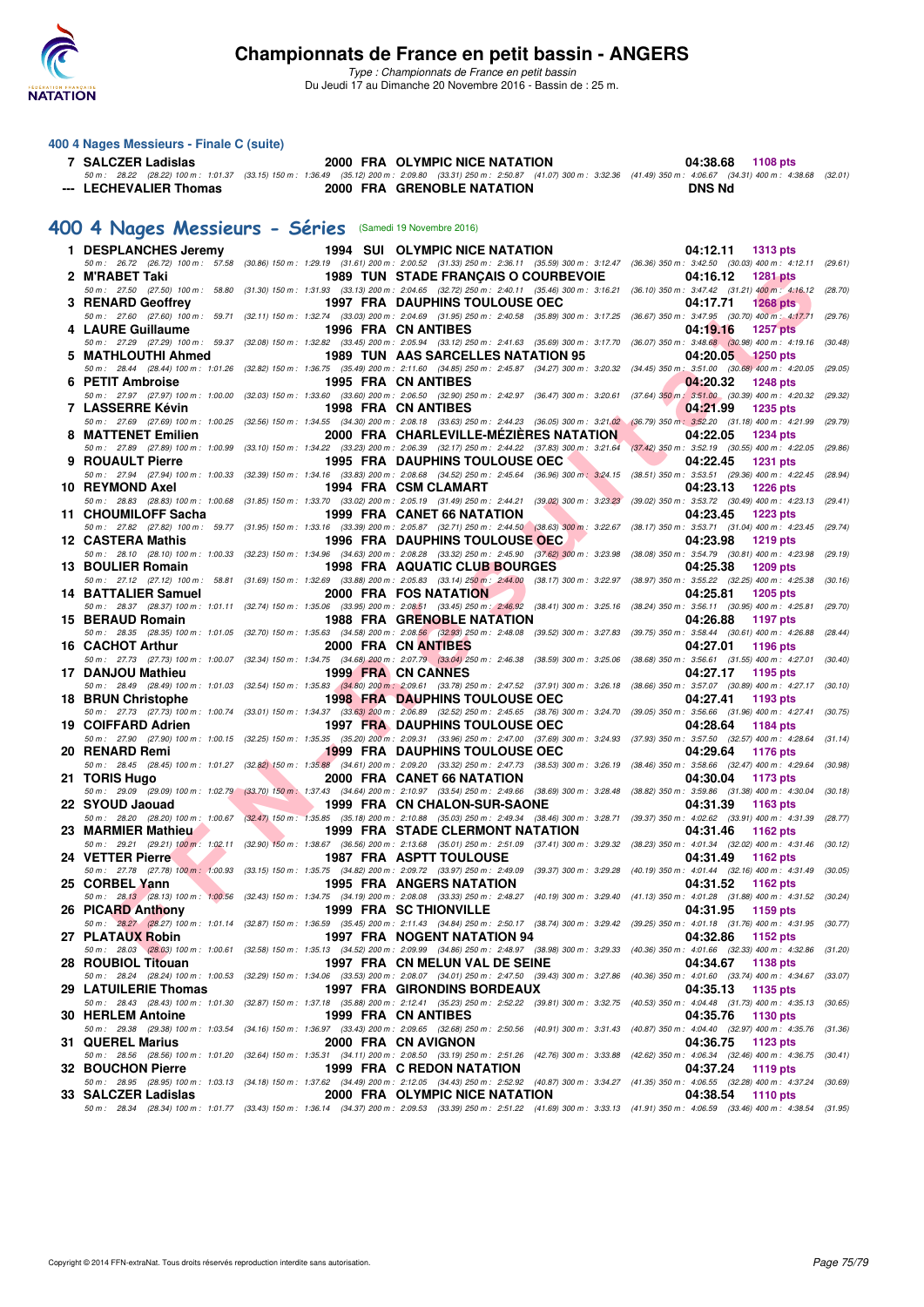

| 400 4 Nages Messieurs - Séries (suite)                       |                                                                                                    |                                         |                                                                                                                                                                                                       |
|--------------------------------------------------------------|----------------------------------------------------------------------------------------------------|-----------------------------------------|-------------------------------------------------------------------------------------------------------------------------------------------------------------------------------------------------------|
| <b>34 LECHEVALIER Thomas</b>                                 |                                                                                                    | 2000 FRA GRENOBLE NATATION              | 04:43.51<br>1073 pts                                                                                                                                                                                  |
| --- JEAN Hugo                                                |                                                                                                    | <b>1997 FRA LYON NATATION METROPOLE</b> | 50 m: 28.70 (28.70) 100 m: 1:02.47 (33.77) 150 m: 1:38.72 (36.25) 200 m: 2:13.72 (35.00) 250 m: 2:56.65 (42.93) 300 m: 3:39.50 (42.85) 350 m: 4:11.98 (32.48) 400 m: 4:43.51 (31.53)<br><b>DSQ Vi</b> |
| --- MATHIEU Geoffroy                                         |                                                                                                    | <b>1997 FRA STADE CLERMONT NATATION</b> | <b>DNS</b> dec                                                                                                                                                                                        |
|                                                              |                                                                                                    |                                         |                                                                                                                                                                                                       |
| 4x50 Nage Libre Messieurs - Séries (Samedi 19 Novembre 2016) |                                                                                                    |                                         |                                                                                                                                                                                                       |
| 1 MIGNON Clément                                             |                                                                                                    | <b>1993 FRA CN MARSEILLE</b>            | 01:26.48<br>1393 pts                                                                                                                                                                                  |
| <b>GOVINDIN Yonel</b>                                        | 1993 FRA                                                                                           |                                         |                                                                                                                                                                                                       |
| <b>METELLA Mehdy</b>                                         | 1992 FRA                                                                                           |                                         |                                                                                                                                                                                                       |
| <b>SAHNOUNE Oussama</b>                                      | 1992 ALG                                                                                           |                                         |                                                                                                                                                                                                       |
|                                                              | 50 m: 21.74 (21.74) 100 m: 43.45 (21.71) 150 m: 1:04.95 (21.50) 200 m: 1:26.48 (21.53)             |                                         |                                                                                                                                                                                                       |
| 2 STRAVIUS Jérémy<br><b>AVETAND Thomas</b>                   | 1995 FRA                                                                                           | 1988 FRA AMIENS METROPOLE NAT.          | 01:26.90<br><b>1386 pts</b>                                                                                                                                                                           |
| <b>GROUSSET Maxime</b>                                       | 1999 FRA                                                                                           |                                         |                                                                                                                                                                                                       |
| <b>MOUEDDENE Eddie</b>                                       | 1990 FRA                                                                                           |                                         |                                                                                                                                                                                                       |
|                                                              | 50 m: 21.37 (21.37) 100 m: 43.70 (22.33) 150 m: 1:05.44 (21.74) 200 m: 1:26.90 (21.46)             |                                         |                                                                                                                                                                                                       |
| 3 ATSU Jonathan                                              |                                                                                                    | <b>1996 FRA DAUPHINS TOULOUSE OEC</b>   | 01:29.44<br>1344 pts                                                                                                                                                                                  |
| <b>PEDURAND Ganesh</b>                                       | 1992 FRA                                                                                           |                                         |                                                                                                                                                                                                       |
| <b>COIFFARD Florian</b>                                      | 1995 FRA                                                                                           |                                         |                                                                                                                                                                                                       |
| <b>MERESSE Remi</b>                                          | 1998 FRA<br>50 m: 22.64 (22.64) 100 m: 44.65 (22.01) 150 m: 1:06.90 (22.25) 200 m: 1:29.44 (22.54) |                                         |                                                                                                                                                                                                       |
| 4 DENCAUSSE Jean                                             |                                                                                                    | <b>1997 FRA CN MARSEILLE</b>            | 01:32.11<br>1300 pts                                                                                                                                                                                  |
| <b>STASIULIS Benjamin</b>                                    | 1986 FRA                                                                                           |                                         |                                                                                                                                                                                                       |
| <b>RADU lonut</b>                                            | <b>1999 ROU</b>                                                                                    |                                         |                                                                                                                                                                                                       |
| <b>PIRON Thomas</b>                                          | 2000 FRA<br>50 m: 22.67 (22.67) 100 m: 45.08 (22.41) 150 m: 1:08.41 (23.33) 200 m: 1:32.11 (23.70) |                                         |                                                                                                                                                                                                       |
| 5 DELICES Jean-Marc                                          |                                                                                                    | 2000 FRA CANET 66 NATATION              | 01:32.23<br>1298 pts                                                                                                                                                                                  |
| <b>BREFUEL Simon</b>                                         | 1997 FRA                                                                                           |                                         |                                                                                                                                                                                                       |
| <b>VLAOVIC Milan</b>                                         | 2000 FRA                                                                                           |                                         |                                                                                                                                                                                                       |
| <b>KOINDREDI Goroco</b>                                      | 1999 FRA                                                                                           |                                         |                                                                                                                                                                                                       |
| 6 GUTH Guillaume                                             | 50 m: 23.29 (23.29) 100 m: 45.80 (22.51) 150 m: 1:09.50 (23.70) 200 m: 1:32.23 (22.73)             | 2000 FRA DAUPHINS TOULOUSE OEC          | 01:32.69<br>1290 pts                                                                                                                                                                                  |
| <b>LEMAIRE Paul</b>                                          | 1991 FRA                                                                                           |                                         |                                                                                                                                                                                                       |
| <b>HERBIN William</b>                                        | 1994 FRA                                                                                           |                                         |                                                                                                                                                                                                       |
| <b>COIFFARD Adrien</b>                                       | 1997 FRA                                                                                           |                                         |                                                                                                                                                                                                       |
| <b>7 GAETAN Lucas</b>                                        | 50 m: 23.43 (23.43) 100 m: 46.43 (23.00) 150 m: 1:09.67 (23.24) 200 m: 1:32.69 (23.02)             | 1996 FRA EMS BRON                       | 01:32.82                                                                                                                                                                                              |
| <b>PELAGIE Nosy</b>                                          | <b>1991 FRA</b>                                                                                    |                                         | 1288 pts                                                                                                                                                                                              |
| <b>COMTE Sergueï</b>                                         | 2000 FRA                                                                                           |                                         |                                                                                                                                                                                                       |
| <b>POURANTRU Pierre-Julian</b>                               | 1994 FRA                                                                                           |                                         |                                                                                                                                                                                                       |
|                                                              | 50 m: 23.01 (23.01) 100 m: 45.22 (22.21) 150 m: 1:08.59 (23.37) 200 m: 1:32.82 (24.23)             |                                         |                                                                                                                                                                                                       |
| 8 PELLISSARD Charly                                          |                                                                                                    | <b>1994 FRA ASPTT TOULOUSE</b>          | 01:33.41<br><b>1279 pts</b>                                                                                                                                                                           |
| <b>PELOUS Thomas</b><br><b>PERRILLON Mathieu</b>             | 1997 FRA<br>1998 FRA                                                                               |                                         |                                                                                                                                                                                                       |
| <b>AUBAN Alexandre</b>                                       | 1997 FRA                                                                                           |                                         |                                                                                                                                                                                                       |
|                                                              | 50 m: 23.17 (23.17) 100 m: 46.35 (23.18) 150 m: 1:10.04 (23.69) 200 m: 1:33.41 (23.37)             |                                         |                                                                                                                                                                                                       |
| 9 SEGURA Jérémy                                              |                                                                                                    | <b>1993 FRA ANGERS NATATION</b>         | 01:33.50<br><b>1277 pts</b>                                                                                                                                                                           |
| <b>BERRY Théo</b>                                            | 1997 FRA                                                                                           |                                         |                                                                                                                                                                                                       |
| <b>TOURDES Alexis</b>                                        | 1999 FRA                                                                                           |                                         |                                                                                                                                                                                                       |
| <b>GUERIN Simon</b>                                          | 1992 FRA<br>50 m: 23.10 (23.10) 100 m: 46.15 (23.05) 150 m: 1:10.07 (23.92) 200 m: 1:33.50 (23.43) |                                         |                                                                                                                                                                                                       |
| 10 DESLANDES Adrien                                          |                                                                                                    | 1997 FRA C VIKINGS DE ROUEN             | 01:33.88<br>1271 pts                                                                                                                                                                                  |
| <b>FONTAINE Logan</b>                                        | 1999 FRA                                                                                           |                                         |                                                                                                                                                                                                       |
| <b>DULONDEL Louis</b>                                        | 1998 FRA                                                                                           |                                         |                                                                                                                                                                                                       |
| <b>DABAUVALLE Quentin</b>                                    | 1996 FRA                                                                                           |                                         |                                                                                                                                                                                                       |
| 11 BELLINO Christophe                                        | 50 m: 23.29 (23.29) 100 m: 47.53 (24.24) 150 m: 1:10.99 (23.46) 200 m: 1:33.88 (22.89)             | 1994 FRA DAUPHINS LES PENNES-MIRABEAU   | 01:34.25<br>1265 pts                                                                                                                                                                                  |
| <b>COMPAGNONE Fabio</b>                                      | 1995 FRA                                                                                           |                                         |                                                                                                                                                                                                       |
| <b>DUCLAUX Maxime</b>                                        | 1997 FRA                                                                                           |                                         |                                                                                                                                                                                                       |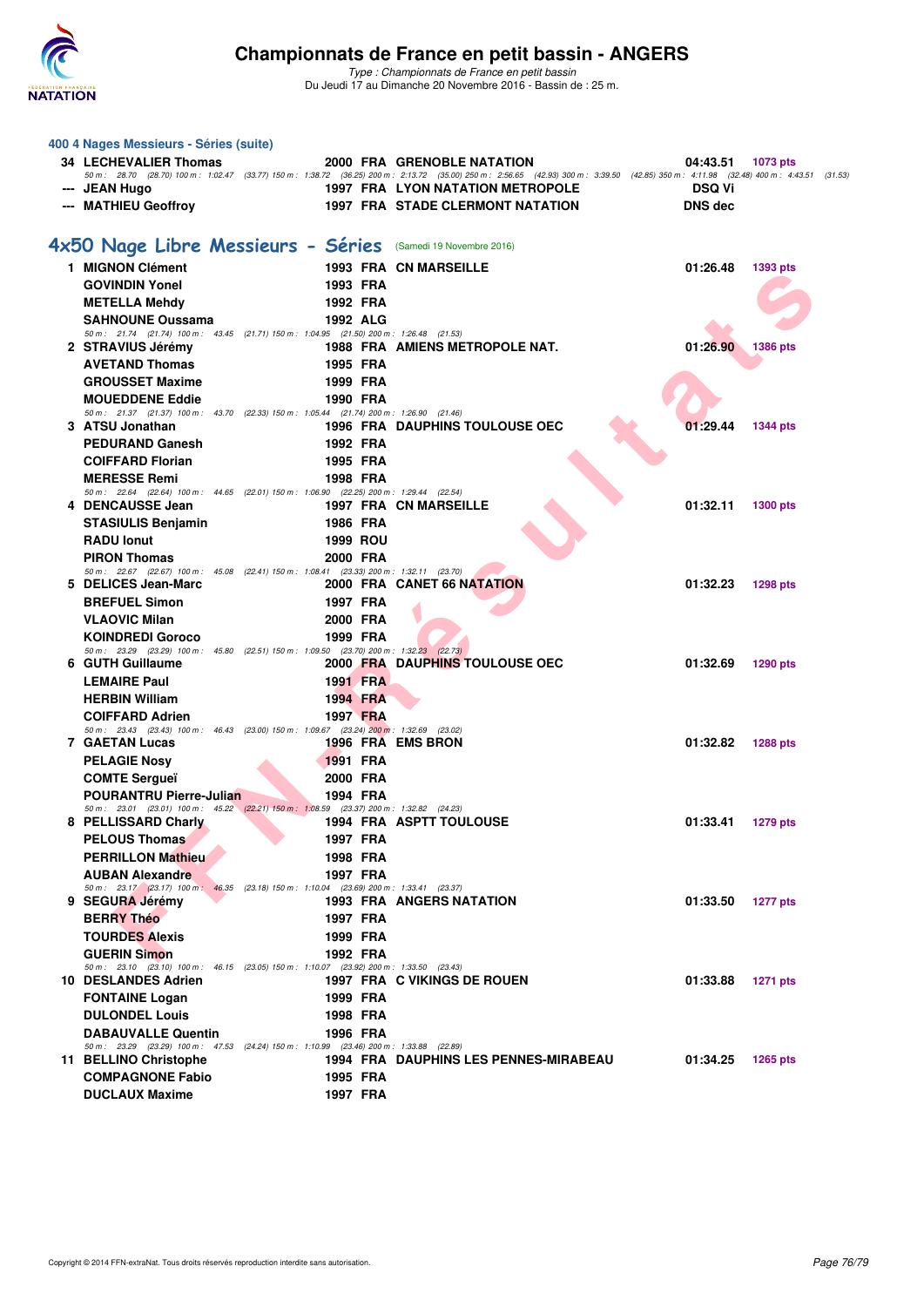

| 4x50 Nage Libre Messieurs - Séries (suite)                                                                             |                 |                                         |                   |                 |
|------------------------------------------------------------------------------------------------------------------------|-----------------|-----------------------------------------|-------------------|-----------------|
| <b>GEORGEON Luc</b>                                                                                                    | 1990 FRA        |                                         |                   |                 |
| 50 m: 23.17 (23.17) 100 m: 46.28 (23.11) 150 m: 1:09.46 (23.18) 200 m: 1:34.25 (24.79)                                 |                 |                                         |                   |                 |
| 12 QUAMMIE Qulaüs<br><b>SAMOKINE Yann</b>                                                                              | 1997 FRA        | 1995 FRA CN MELUN VAL DE SEINE          | 01:34.39          | <b>1263 pts</b> |
| <b>ROUBIOL Titouan</b>                                                                                                 | 1997 FRA        |                                         |                   |                 |
| <b>ZENASNI Yanis</b>                                                                                                   | 1995 ALG        |                                         |                   |                 |
| 50 m: 23.68 (23.68) 100 m: 47.46 (23.78) 150 m: 1:11.46 (24.00) 200 m: 1:34.39 (22.93)                                 |                 |                                         |                   |                 |
| 13 LEVRIER Jérémy                                                                                                      |                 | <b>1993 FRA STADE CLERMONT NATATION</b> | 01:34.55          | 1261 pts        |
| <b>GOGUEY Théo</b>                                                                                                     | 1997 FRA        |                                         |                   |                 |
| <b>BOSCHER Guillaume</b>                                                                                               | 1993 FRA        |                                         |                   |                 |
| <b>MATHIEU Geoffroy</b><br>50 m: 23.52 (23.52) 100 m: 47.02 (23.50) 150 m: 1:10.96 (23.94) 200 m: 1:34.55 (23.59)      | 1997 FRA        |                                         |                   |                 |
| <b>14 MARINETTE Samuel</b>                                                                                             |                 | <b>1999 FRA LYON NATATION METROPOLE</b> | 01:34.78          | 1257 pts        |
| <b>LONCKE Quentin</b>                                                                                                  | 1999 FRA        |                                         |                   |                 |
| <b>JEAN Hugo</b>                                                                                                       | 1997 FRA        |                                         |                   |                 |
| <b>ROLDAN MUNOZ Enzo</b>                                                                                               | 1999 FRA        |                                         |                   |                 |
| 50 m: 23.68 (23.68) 100 m: 47.02 (23.34) 150 m: 1:10.79 (23.77) 200 m: 1:34.78 (23.99)<br><b>15 HAMOUCHANE Souhail</b> |                 | 1997 MAR ASPTT TOULOUSE                 | 01:35.02          | 1253 pts        |
| <b>GALLE Adrien</b>                                                                                                    | 1996 FRA        |                                         |                   |                 |
| <b>LAHRICHI Driss</b>                                                                                                  | <b>1997 MAR</b> |                                         |                   |                 |
| <b>VETTER Pierre</b>                                                                                                   | <b>1987 FRA</b> |                                         |                   |                 |
| 50 m: 23.20 (23.20) 100 m: 46.87 (23.67) 150 m: 1:10.91 (24.04) 200 m: 1:35.02 (24.11)<br>16 MIOSSEC Mathieu           |                 |                                         | 01:36.34          |                 |
| <b>EVEN William</b>                                                                                                    | 1996 FRA        | 1994 FRA CN BREST                       |                   | <b>1232 pts</b> |
| <b>SIOU Anthony</b>                                                                                                    | 1998 FRA        |                                         |                   |                 |
| <b>LE LAY Antoine</b>                                                                                                  | 1998 FRA        |                                         |                   |                 |
| 50 m: 24.05 (24.05) 100 m: 47.55 (23.50) 150 m: 1:12.88 (25.33) 200 m: 1:36.34 (23.46)                                 |                 |                                         |                   |                 |
| 17 CACCIOTTOLO Sacha                                                                                                   |                 | 1996 FRA SN MONTGERON                   | 01:36.60          | <b>1228 pts</b> |
| <b>LEGOUX Julien</b>                                                                                                   | 1994 FRA        |                                         |                   |                 |
| <b>EUGENE Justin</b>                                                                                                   | 1997 FRA        |                                         |                   |                 |
| <b>SHAHIN Bilal</b><br>50 m: 23.67 (23.67) 100 m: 47.70 (24.03) 150 m: 1:12.86 (25.16) 200 m: 1:36.60 (23.74)          | 1996 FRA        |                                         |                   |                 |
| 18 HAMON Teiva                                                                                                         |                 | <b>1996 FRA C REDON NATATION</b>        | 01:37.00          | <b>1222 pts</b> |
| <b>BOUCHON Pierre</b>                                                                                                  | 1999 FRA        |                                         |                   |                 |
| <b>GICQUELET Antoine</b>                                                                                               | 1999 FRA        |                                         |                   |                 |
| <b>JARNIER Lilian</b>                                                                                                  | 2002 FRA        |                                         |                   |                 |
| 50 m: 22.96 (22.96) 100 m: 46.95 (23.99) 150 m: 1:11.30 (24.35) 200 m: 1:37.00 (25.70)                                 |                 |                                         |                   |                 |
| 4x50 4 Nages Messieurs - Séries                                                                                        |                 | (Jeudi 17 Novembre 2016)                |                   |                 |
| 1 STASIULIS Benjamin                                                                                                   |                 | <b>1986 FRA CN MARSEILLE</b>            | 01:35.26          | 1385 pts        |
| <b>DENCAUSSE Jean</b>                                                                                                  | 1997 FRA        |                                         |                   |                 |
| <b>METELLA Mehdy</b>                                                                                                   | 1992 FRA        |                                         |                   |                 |
| <b>MIGNON Clément</b>                                                                                                  | 1993 FRA        |                                         |                   |                 |
| 50 m: 24.04 (24.04) 100 m: 51.23 (27.19) 150 m: 1:14.13 (22.90) 200 m: 1:35.26 (21.13)<br>2 AVETAND Thomas             |                 | 1995 FRA AMIENS METROPOLE NAT.          | 01:36.07 1373 pts |                 |
| <b>MOUEDDENE Eddie</b>                                                                                                 | 1990 FRA        |                                         |                   |                 |
| <b>STRAVIUS Jérémy</b>                                                                                                 | 1988 FRA        |                                         |                   |                 |
| <b>GROUSSET Maxime</b>                                                                                                 | 1999 FRA        |                                         |                   |                 |
| 50 m: 24.45 (24.45) 100 m: 51.51 (27.06) 150 m: 1:14.15 (22.64) 200 m: 1:36.07 (21.92)<br>3 BEDEL Paul-Gabriel         |                 | 1994 FRA CN MARSEILLE                   | 01:38.48 1339 pts |                 |
| <b>BUSSIERE Theo</b>                                                                                                   | 1995 FRA        |                                         |                   |                 |
| <b>SAHNOUNE Oussama</b>                                                                                                | 1992 ALG        |                                         |                   |                 |
| <b>GOVINDIN Yonel</b>                                                                                                  | 1993 FRA        |                                         |                   |                 |
| 50 m: 25.84 (25.84) 100 m: 52.97 (27.13) 150 m: 1:16.60 (23.63) 200 m: 1:38.48 (21.88)                                 |                 |                                         |                   |                 |
| 4 RENARD Geoffrey                                                                                                      |                 | <b>1997 FRA DAUPHINS TOULOUSE OEC</b>   | 01:40.32 1313 pts |                 |
| <b>PEDURAND Ganesh</b>                                                                                                 | 1992 FRA        |                                         |                   |                 |
| <b>LEMAIRE Paul</b>                                                                                                    | 1991 FRA        |                                         |                   |                 |
| <b>BOURELLY Lorys</b>                                                                                                  | 1992 FRA        |                                         |                   |                 |
| 50 m: 26.02 (26.02) 100 m: 54.18 (28.16) 150 m: 1:18.48 (24.30) 200 m: 1:40.32 (21.84)                                 |                 |                                         |                   |                 |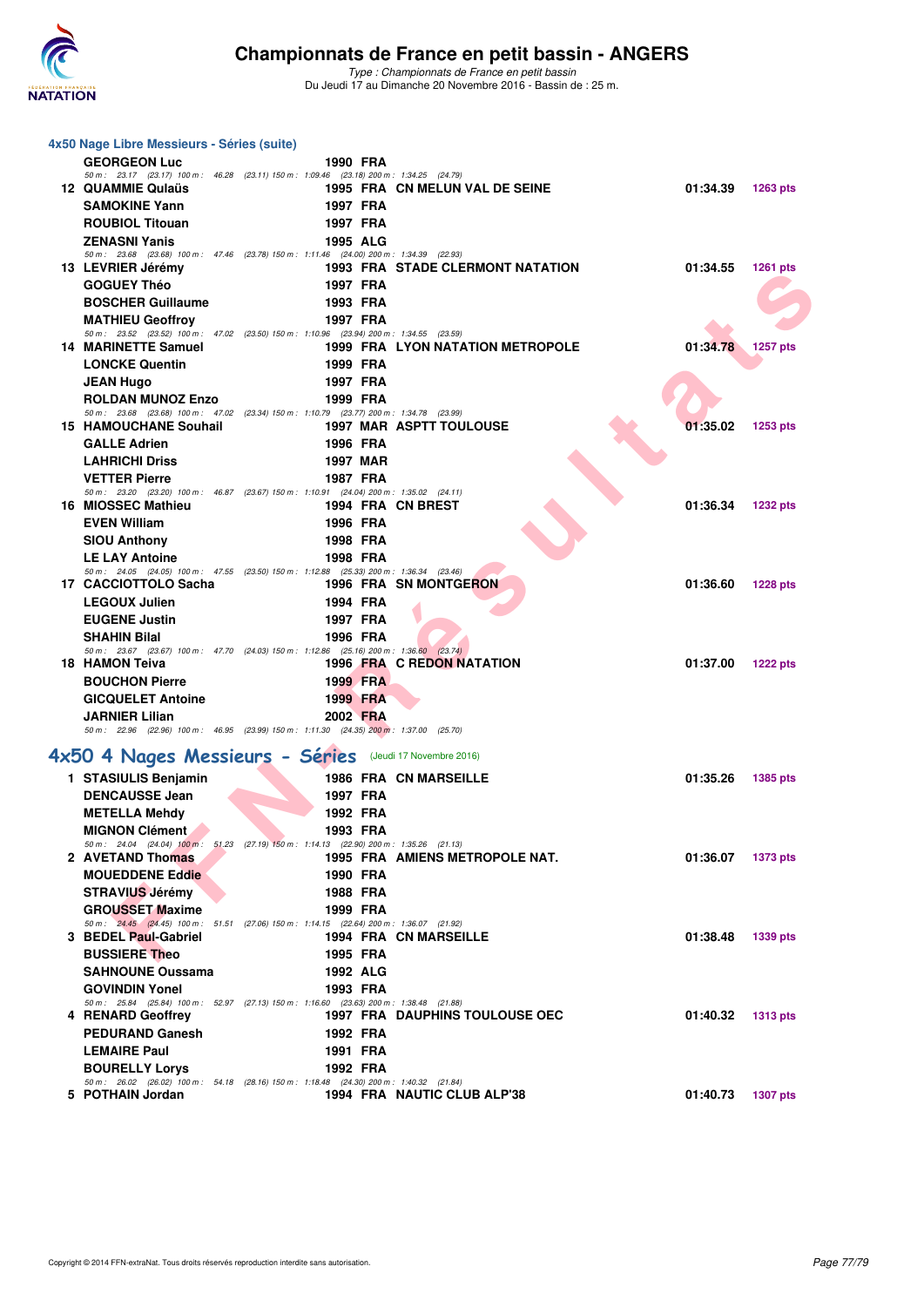

| 4x50 4 Nages Messieurs - Séries (suite)                                                                             |                 |                                       |                   |                 |
|---------------------------------------------------------------------------------------------------------------------|-----------------|---------------------------------------|-------------------|-----------------|
| <b>UGOLINI Quentin</b>                                                                                              | 1998 FRA        |                                       |                   |                 |
| <b>SIRVENT Benjamin</b>                                                                                             | 1997 FRA        |                                       |                   |                 |
| <b>PLASSAS Alexis</b>                                                                                               | 1996 FRA        |                                       |                   |                 |
| 50 m: 24.92 (24.92) 100 m: 53.64 (28.72) 150 m: 1:17.77 (24.13) 200 m: 1:40.73 (22.96)                              |                 |                                       |                   |                 |
| 6 LAHRICHI Driss                                                                                                    |                 | <b>1997 MAR ASPTT TOULOUSE</b>        | 01:41.93          | <b>1291 pts</b> |
| <b>PELOUS Thomas</b>                                                                                                | 1997 FRA        |                                       |                   |                 |
| <b>PERRILLON Mathieu</b>                                                                                            | 1998 FRA        |                                       |                   |                 |
| <b>PELLISSARD Charly</b>                                                                                            | 1994 FRA        |                                       |                   |                 |
| 50 m: 25.85 (25.85) 100 m: 55.04 (29.19) 150 m: 1:19.22 (24.18) 200 m: 1:41.93 (22.71)<br><b>7 DELECLUSE Theo</b>   |                 | 1997 FRA CANET 66 NATATION            | 01:41.96          | 1290 pts        |
| <b>CHOUMILOFF Sacha</b>                                                                                             | 1999 FRA        |                                       |                   |                 |
| <b>DELICES Jean-Marc</b>                                                                                            | 2000 FRA        |                                       |                   |                 |
| <b>KOINDREDI Goroco</b>                                                                                             | 1999 FRA        |                                       |                   |                 |
| 50 m: 25.44 (25.44) 100 m: 54.91 (29.47) 150 m: 1:18.99 (24.08) 200 m: 1:41.96 (22.97)                              |                 |                                       |                   |                 |
| 8 BRUN Christophe                                                                                                   |                 | <b>1998 FRA DAUPHINS TOULOUSE OEC</b> | 01:42.35          | 1285 pts        |
| <b>VIQUERAT Antoine</b>                                                                                             | 1998 FRA        |                                       |                   |                 |
| <b>MARSAU Matthias</b>                                                                                              | 1997 FRA        |                                       |                   |                 |
| <b>COIFFARD Florian</b>                                                                                             | 1995 FRA        |                                       |                   |                 |
| 50 m: 26.68 (26.68) 100 m: 54.79 (28.11) 150 m: 1:20.04 (25.25) 200 m: 1:42.35 (22.31)<br>9 DEBEUCKELAERE Alain     |                 | <b>1994 FRA ASPTT TOULOUSE</b>        | 01:42.48          |                 |
|                                                                                                                     |                 |                                       |                   | <b>1283 pts</b> |
| <b>SCHAEFER Clément</b>                                                                                             | 1998 FRA        |                                       |                   |                 |
| <b>GALLE Adrien</b>                                                                                                 | 1996 FRA        |                                       |                   |                 |
| <b>HAMOUCHANE Souhail</b><br>50 m: 25.83 (25.83) 100 m: 55.03 (29.20) 150 m: 1:19.76 (24.73) 200 m: 1:42.48 (22.72) | 1997 MAR        |                                       |                   |                 |
| 10 MATHIEU Geoffroy                                                                                                 |                 | 1997 FRA STADE CLERMONT NATATION      | 01:43.55          | <b>1268 pts</b> |
| LEVRIER Jérémy                                                                                                      | 1993 FRA        |                                       |                   |                 |
| <b>POT Esteban</b>                                                                                                  | 1997 FRA        |                                       |                   |                 |
| <b>GOGUEY Théo</b>                                                                                                  | 1997 FRA        |                                       |                   |                 |
| 50 m: 25.95 (25.95) 100 m: 54.43 (28.48) 150 m: 1:19.88 (25.45) 200 m: 1:43.55 (23.67)                              |                 |                                       |                   |                 |
| 11 JOURDAN Thibaut                                                                                                  |                 | 1995 FRA ASPTT MONTPELLIER            | 01:43.87          | <b>1264 pts</b> |
| <b>PERDU Baptiste</b>                                                                                               | 1999 FRA        |                                       |                   |                 |
| <b>DUSART Camille</b>                                                                                               | 1994 FRA        |                                       |                   |                 |
| <b>LAMBERT Hugo</b><br>50 m: 26.19 (26.19) 100 m: 55.55 (29.36) 150 m: 1:21.26 (25.71) 200 m: 1:43.87 (22.61)       | 1993 FRA        |                                       |                   |                 |
| <b>12 TOURDES Alexis</b>                                                                                            |                 | <b>1999 FRA ANGERS NATATION</b>       | 01:43.91          | <b>1263 pts</b> |
| <b>BERRY Théo</b>                                                                                                   | 1997 FRA        |                                       |                   |                 |
| <b>VAUDOUR Maxime</b>                                                                                               | 1999 FRA        |                                       |                   |                 |
| <b>SEGURA Jérémy</b>                                                                                                | 1993 FRA        |                                       |                   |                 |
| 50 m: 26.63 (26.63) 100 m: 55.19 (28.56) 150 m: 1:21.02 (25.83) 200 m: 1:43.91 (22.89)<br><b>13 CARLES Quentin</b>  |                 | 1995 FRA EMS BRON                     | 01:43.99          |                 |
| <b>GAETAN Lucas</b>                                                                                                 | 1996 FRA        |                                       |                   | <b>1262 pts</b> |
| <b>COMTE Sergueï</b>                                                                                                | 2000 FRA        |                                       |                   |                 |
|                                                                                                                     |                 |                                       |                   |                 |
| <b>PELAGIE Nosy</b><br>50 m: 27.17 (27.17) 100 m: 57.27 (30.10) 150 m: 1:22.03 (24.76) 200 m: 1:43.99 (21.96)       | 1991 FRA        |                                       |                   |                 |
| <b>14 GAYANT Brice</b>                                                                                              |                 | 1995 FRA U.S CRETEIL NATATION         | 01:44.00 1262 pts |                 |
| <b>QUIERTANT Killian</b>                                                                                            | 1997 FRA        |                                       |                   |                 |
| <b>AUBRY Flavien</b>                                                                                                | 1994 FRA        |                                       |                   |                 |
| <b>MONNET Jean-Etienne</b>                                                                                          | 1994 FRA        |                                       |                   |                 |
| 50 m: 26.26 (26.26) 100 m: 56.64 (30.38) 150 m: 1:20.22 (23.58) 200 m: 1:44.00 (23.78)<br>15 LOTH Matthias          |                 | 1994 FRA VICHY VAL D'ALLIER NATATION  | 01:44.07 1261 pts |                 |
| <b>KANAPA Lubin</b>                                                                                                 | 1996 FRA        |                                       |                   |                 |
|                                                                                                                     |                 |                                       |                   |                 |
| <b>RANDOIN Julien</b><br><b>PIRON Alexandre</b>                                                                     | 1996 FRA        |                                       |                   |                 |
| 50 m: 25.50 (25.50) 100 m: 55.29 (29.79) 150 m: 1:20.99 (25.70) 200 m: 1:44.07 (23.08)                              | 1999 FRA        |                                       |                   |                 |
| 16 ROUBIOL Titouan                                                                                                  |                 | 1997 FRA CN MELUN VAL DE SEINE        | 01:44.39          | <b>1257 pts</b> |
| <b>SAMOKINE Yann</b>                                                                                                | 1997 FRA        |                                       |                   |                 |
| <b>QUAMMIE Qulaüs</b>                                                                                               | 1995 FRA        |                                       |                   |                 |
| <b>ZENASNI Yanis</b>                                                                                                | <b>1995 ALG</b> |                                       |                   |                 |
| 50 m: 27.46 (27.46) 100 m: 56.64 (29.18) 150 m: 1:21.46 (24.82) 200 m: 1:44.39 (22.93)                              |                 |                                       |                   |                 |
| <b>17 HUILLE Stanislas</b>                                                                                          |                 | <b>1999 FRA SN VERSAILLES</b>         | 01:45.12          | 1247 pts        |